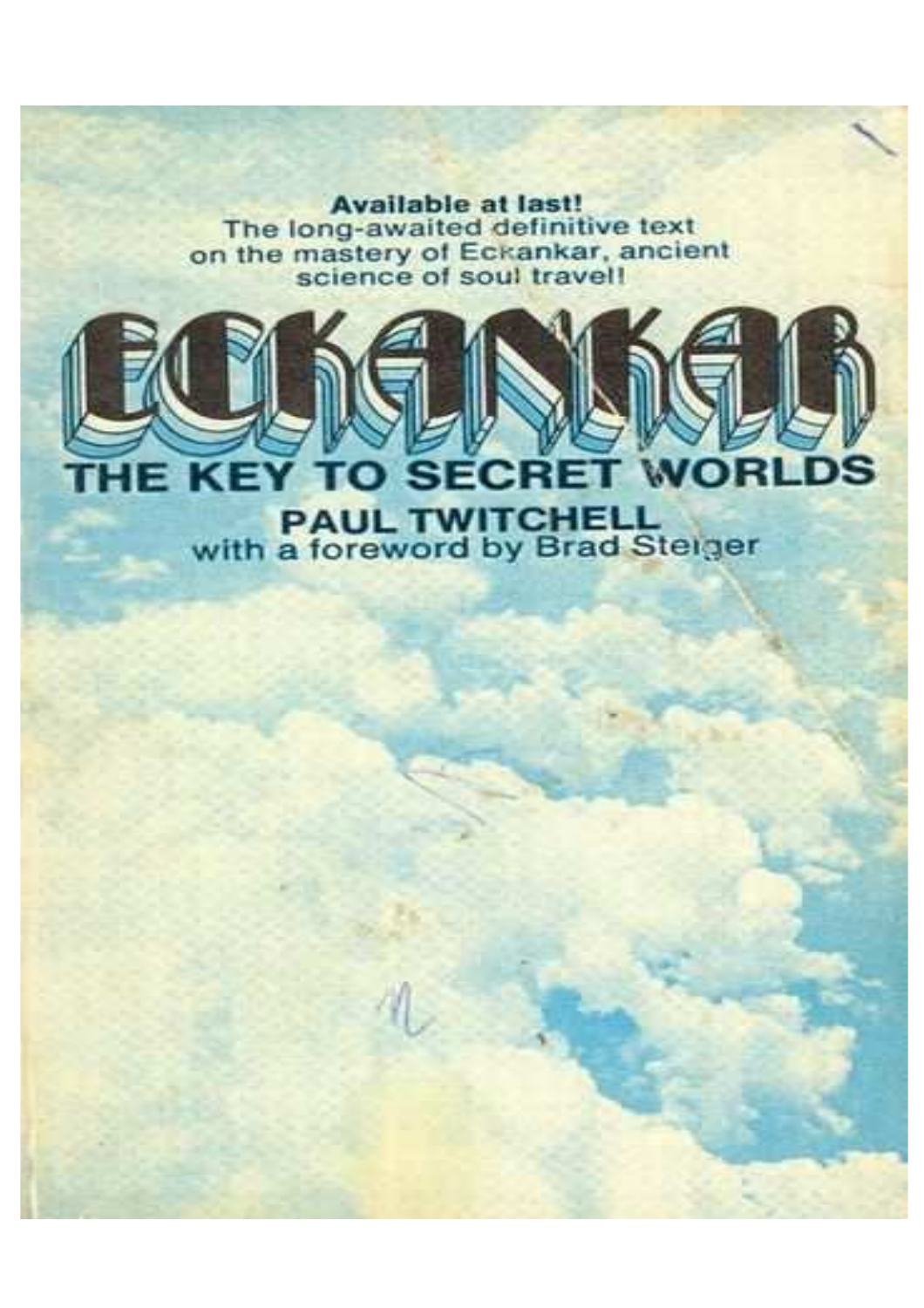Eckankar-The Key To Secret Worlds By Paul Twitchell Book Cover (Front) (Back) Scan / Edit Notes Soul Travel Foreword by Brad Steiger 1 - The Secret Path to God Via Soul Travel 2 - The Reality of Transcending the Physical Body 3 - The Perplexing Techniques of Soul Travel 4 - The Spiritual Travelers and Their Techniques 5 - The Psychology of the Spiritual Self 6 - The Basic Principles of Eckankar 7 - Unique Case Histories of Soul Travelers 8 - Solving Life's Problems with Eckankar 9 - Preparation for the Journey to God 10 - The Lonely Journey in the Heavenly Worlds 11 - The Etheric Hierarchy of the Heaven-Worlds 12 - The Illuminated Way as the Ultimate Experience A Glossary of ECK Words and Terms  $\sim$ ~~~~~ Scan / Edit Notes This is not a bad book for those whom are interested in Out of Body Experiences (OOBE) and the methods by which one can achieve such a state. Paul Twitchell was a controversial figure which ended up starting his own sect. Some of techniques are useful but the rest of 'his philosophy' is dubious at best. Many years later Paul Twitchell (and some of his books) were brought into question with a charge of plagiarism (amongst other things). Versions available and duly posted: Format: v1.0 (Text) Format: v1.0 (PDB - open format) Format: v1.5 (HTML) Format: v1.5 (Ubook-HTML) Genera: Soul Travel (OOBE) Extra's: Pictures Included Copyright: 1969 Scanned: September 11th 2003 Posted to: alt.binaries.e-book (HTML-PIC-TEXT-PDB Bundle) alt.binaries.e-book (HTML-UBook)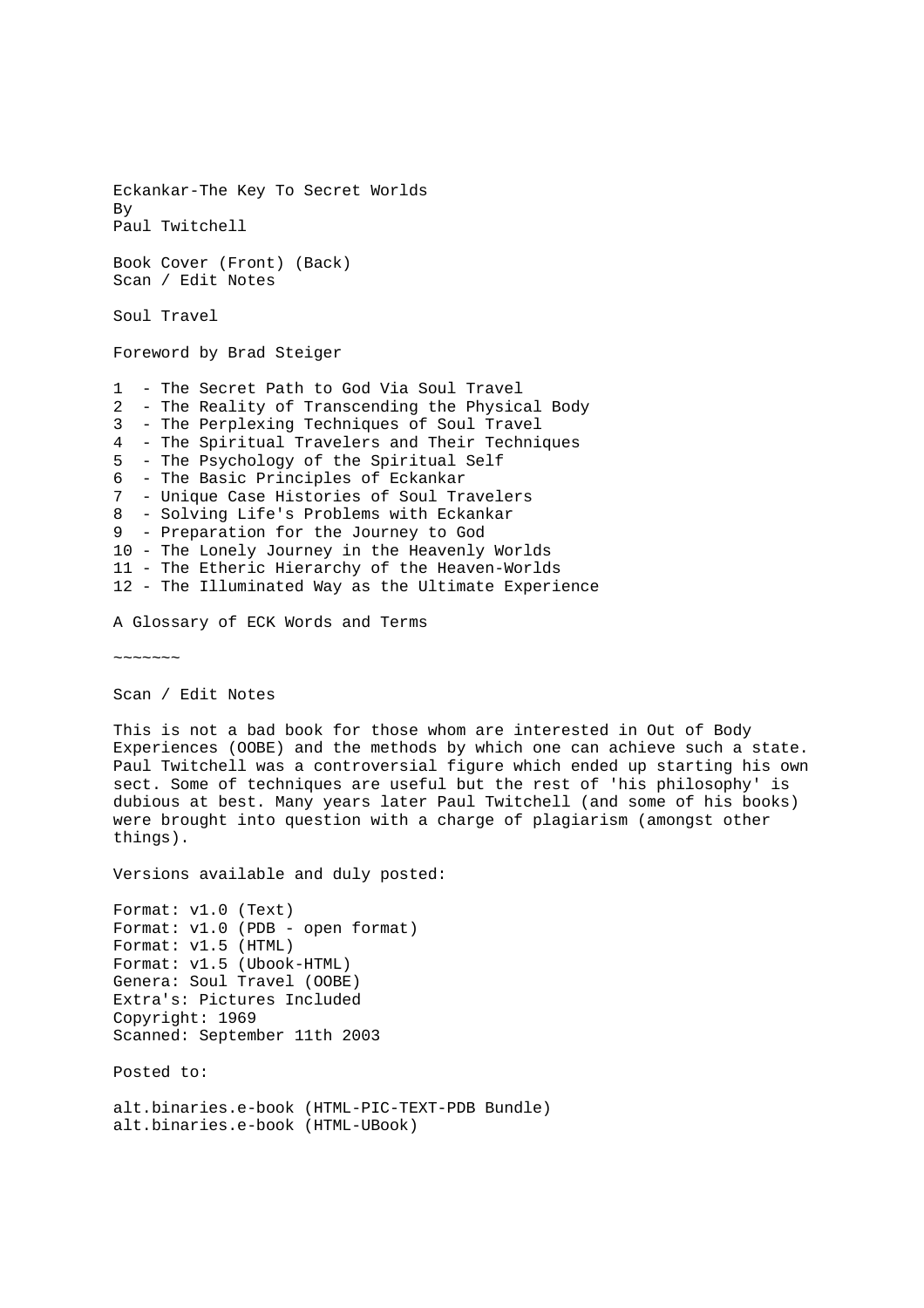Note:

The U-Book version is viewable on PC and PPC (Pocket PC). Occasionally a PDF file will be produced in the case of an extremely difficult book. 1. The Html, Text and Pdb versions are bundled together in one rar file. (a.b.e) 2. The Ubook version is in zip (html) format (instead of rar). (a.b.e)  $\sim\sim\sim\sim$ Structure: (Folder and Sub Folders) {Main Folder} - HTML Files | |- {Nav} - Navigation Files | |- {PDB} |  $\vert$ - {Pic} - Graphic files |  $\vert$  - {Text} - Text File

-Salmun

 $\sim\sim\sim\sim\sim\sim\sim$ 

Soul Travel

The physical body is locked into the physical bonds of the everyday world, subject to the stresses of gravity, and victim to all of the weaknesses that have beset mankind for thousands of years.

Yet man is more than just a physical body; he is also spiritual essence. And this essence - the mind or the soul - is free to travel apart from the body. While so free, the problems that torment the earth-bound are as nothing beside the mysteries of the universe. Sri Paul Twitchell, rediscoverer of the ancient science of ECKANKAR, shows you how to free the soul from the body. In an easy-to-understand, step-by-step method, he shows you the way to the universe!

Eckankar-The Key To Secret Worlds is your key to solving all problems, your passport to the complete life!

 $\sim\sim\sim\sim\sim\sim\sim$ 

Foreword

The reader who wishes to possess a massive compendium of esoteric and spiritual knowledge need look no further than ECKANKAR - The Key to Secret Worlds. Sri Paul Twitchell, the Occident's principal exponent of "soul travel," described as the ability to leave one's body to journey along the various spiritual levels, presents in this book explicit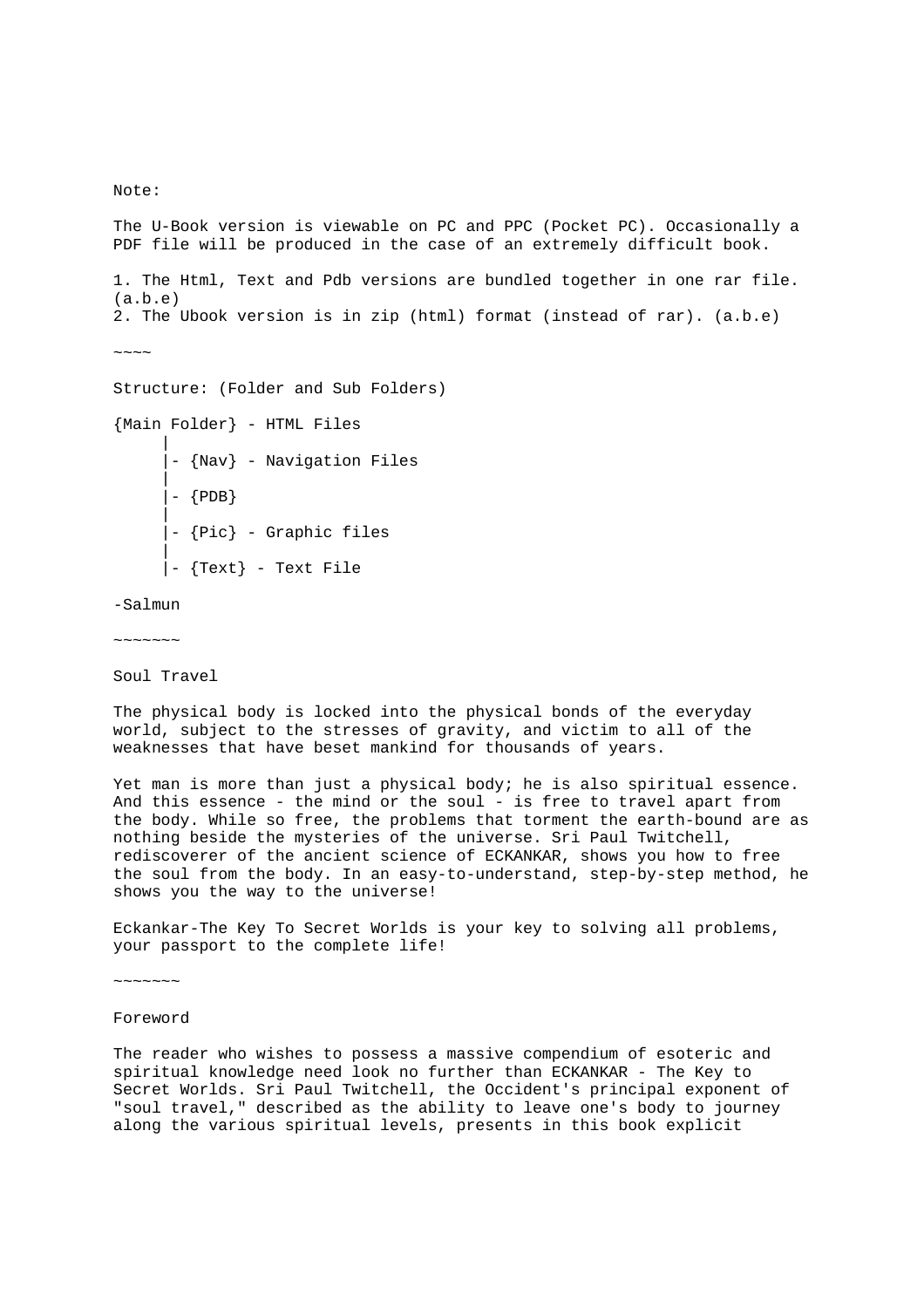accounts of how others have left their fleshly shells to tread the "illuminated path," and details step-by-step aids on how the reader might himself attain soul projection.

This concept of projecting one's soul out of one's body may seem a bit bizarre to certain readers, but it is of interest to note that a number of academicians, scholars and researchers have begun to take such claims very seriously and have begun to conduct experiments of their own in outof-body travel. Dr. Eugene E. Bernard, professor of psychology at North Carolina State University, and Dr. Charles Tart, psychologist and lecturer at the University of California, are conducting laboratory experiments in an attempt to prove that some people do indeed have the ability to leave their bodies and float off to the ceiling, another room, or, in some cases, locations thousands of miles away. Former University of Florida staff member Dr. Hornel Hart has remarked that he is convinced that "... a world exists that is invisible to our physical senses and yet is a realm of objective experience and of social contacts between conscious personalities."

Sri Paul Twitchell claims to have found the key to these invisible worlds. In ECKANKAR, Paul Twitchell tells us, after one has mastered the perplexing techniques of soul travel, he can actually experience the reality of transcending the body. The spiritual leader claims further that there exist etheric masters and teachers whose task it is to aid the neophyte soul traveler - call them angels, guides, or masters, Paul Twitchell insists that they are ever alert to assist the sincere spiritual seeker. I do not suppose there is any real way to prove the reality of such personal, subjective experiences, but Paul Twitchell offers the testimony of dozens of saints, gurus, and soul travelers from all ages and times to corroborate the truth of his allegations.

Since this book deals so intensely with subjective experience, it must be for each individual truly to plumb the depths of ECKANKAR - The Key to Secret Worlds and evaluate the text in terms of how completely it speaks to his own inner self. Certainly the reader who is interested in the occult and the esoteric will find the dictionary of terms included in the back of this book to be of great benefit and enormously supplementary to his own understanding of this area of spiritual teaching.

Brad Steiger

 $\sim\sim\sim\sim\sim\sim$ 

1 - The Secret Path To God Via Soul Travel

Soul, the Atma Sarup, is the natural body of man, which the vast majority of the species Homo sapiens have forgotten how to use properly in the many ages of dwelling on this planet. Spiritual teachers, saints and others have learned how to accomplish soul traveling, that is, journeying to etheric realms in the Atma Sarup, and have taught it to those interested in visiting the heavenly kingdoms.

There has always been a suppression of the teaching of soul travel by the forces of orthodox thinking, and such repression of this knowledge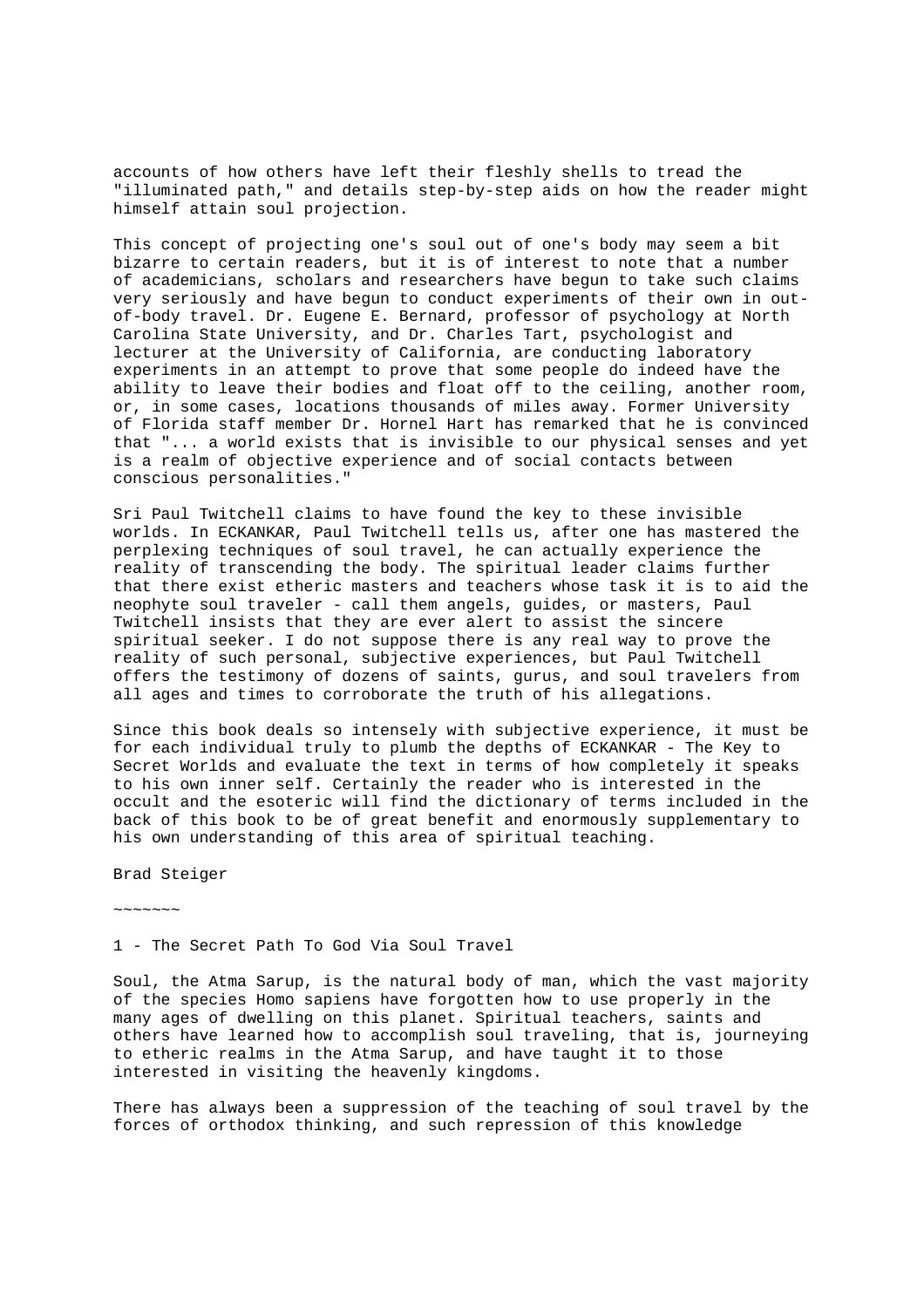accounts for the fact that the principles of soul travel are generally unknown or misunderstood by those interested in spiritual subjects. However, the theory of cosmic consciousness is well established as a part of the esoteric sciences - a great quantity of literature has been produced by the followers of the Hindu and Vedantist religions. After studying under several masters of the science of soul travel, I came to the conclusion that it, more than any other mystic technique, suffers from a problem of semantics. It seems that hardly any two persons practicing the art of getting out of the body utilize the same language in describing either the experience or the mental techniques employed in accomplishing soul travel.

In other words, the nomenclature of mysticism has not been adequately compiled, nor has soul travel a standard vocabulary which might be effectively employed in the manner of certain other divisions of the esoteric studies. This is because we find fewer soul travelers in the pure form than we find clairvoyants, telepaths, seers, or water dowsers. I would venture to say that although almost everybody can practice soul travel, perhaps only one in a hundred reaches the spiritual heights. Such lack of full cosmic realization is due mainly to the confusion caused by the lack of any common language to convey just what goes on in the spiritual worlds which the soul visits. He who has fully accomplished soul travel finds it nearly impossible to communicate his experience to others once he has returned to the physical form, especially when his traveling has taken him above the astral world into the higher planes.

Soul travel is known by various names, e.g., soul projection, separation of spirit from the body, out-of-the-body experience, and spiritual traveling, to name a few. Its purpose is mainly to enable the soul to leave the physical body, travel through the higher spiritual worlds, and eventually arrive at its ultimate destination - the Anami Lok, the word for the nameless region, or true heaven, wherein dwells the SUGMAD, God.

I could come and go in the soul body at an age when most children are not aware of what is going on around outside themselves, but my soul traveling was a fact generally kept secret. In accordance with the ancient idea that talk brings about trouble with those who do not know of spiritual works, the members of our family remained silent. We were all able to move in and out of our bodies, except my foster mother, who frowned on the practice. Only my half-sister and I discussed it, and she, being several years older, taught me the art of soul travel when I was at the age of three. By the time I met my first teacher, Sudar Singh, of Allahabad, India, at age fourteen, getting out of the body was as natural as eating. However, in the time between my introduction to this eminent guru and the present, a lot of spiritual polishing had to be done, and I had to gain a necessary and deeper understanding of soul travel.

The conclusion which I finally reached is that anyone can practice soul travel, whether he is under a spiritual teacher or not, although it is always better to have a guru in order to save the wear on oneself which would naturally come about in the trial-and-error method of selfteaching. Some students follow an inner master, who never shows himself on this plane in the physical form; others will find a guru in the earthly body, who spends much of his time on all planes, teaching his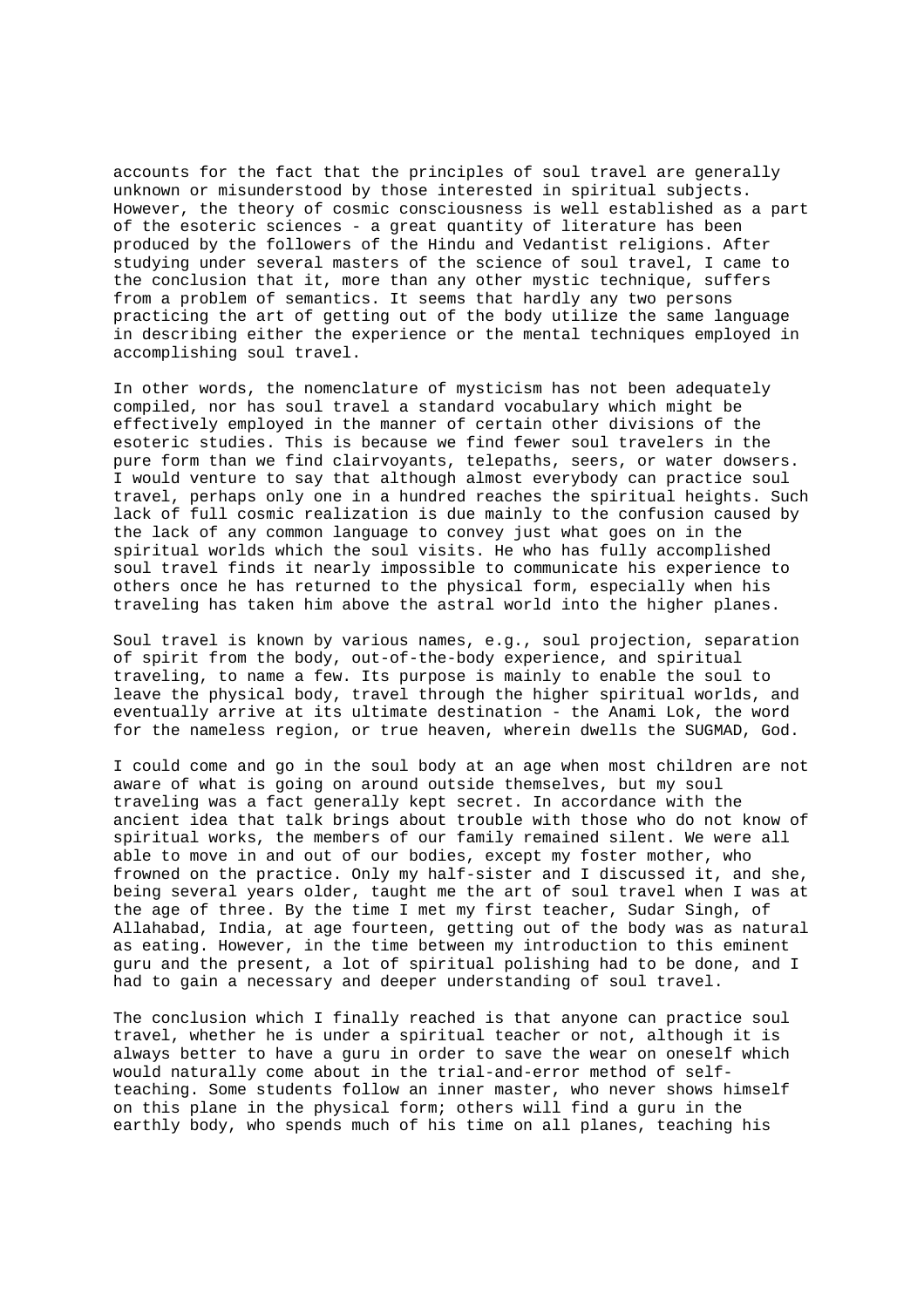chelas how to leave the body, and helping them if they become entangled in a morass of psychic difficulties.

These teachers are called ECK masters, the adepts of ECKANKAR, Ancient Science of Soul Travel. Though they may often appear to be little different from the average person while here in the human body, their concern is to see that the individual will reach his ultimate goal - the highest of the heavens where dwells the SUGMAD, Lord of All.

Therefore, the basic principle of soul travel is that man is the spirit self, that he can take charge of the soul body and can move from the visible planes into the invisible worlds at will. When he becomes proficient at this, the beneficial results are freedom, charity and wisdom. These are the God-qualities lying latent in each soul, which must be brought to soul's attention in order to unfold the true self in all its glory.

Freedom is liberation from the world of matter, energy, space, and time. This liberation gives us the opportunity to travel the illuminated path to the SUGMAD. It gives us freedom from all physical, mental, psychic, and spiritual entanglements. We are responsible thereafter only to the Ultimate Being, who dwells above this world of humanhood. We live and move under the law of grace.

According to the Gospels, Jesus said, "Come, follow me." But few knew what He was saying, that He wanted them to go with Him into the worlds beyond. They were not prepared to take the journey, so He turned away from them, leaving an eternal message: "In my Father's house are many mansions. ... I go to prepare a place for you. ... I will home again, and receive you unto myself." This means He is always prepared to help us ascend to the heavenly world where dwells the Father of All Things.

Charity is the Christian word for love. According to the Bhagavad-Gita charity is an impersonal love, which we give out to all men and all things. Buddha, who was a courier of God's word, taught us that we must be detached from sentiment and love all with equality. Rebazar Tarzs, the great ECK adept, once told me while in his Nuri Sarup or light body that since man does not have the capacity of loving everything, it is best to give his devotion to his close ones, and an impersonal love to the rest of the world.

Wisdom comes through making contact with cosmic light and sound. This is chiefly the result of soul experiences. When one has transcended the body, he eventually comes to the worlds of wisdom and love. He absorbs the spiritual knowledge which flows in and around the soul body, which is useful in making his life on both the spiritual planes and in the earth worlds into better channels. Anyone who successfully leaves his body and returns to it by his own initiative can validate this point.

The living ECK master is competent in soul travel. He can help take the soul of another, released from the physical body by death, across the boundary of the spiritual worlds and place it in the hands of those who are concerned with the released soul's welfare. He can instruct and guide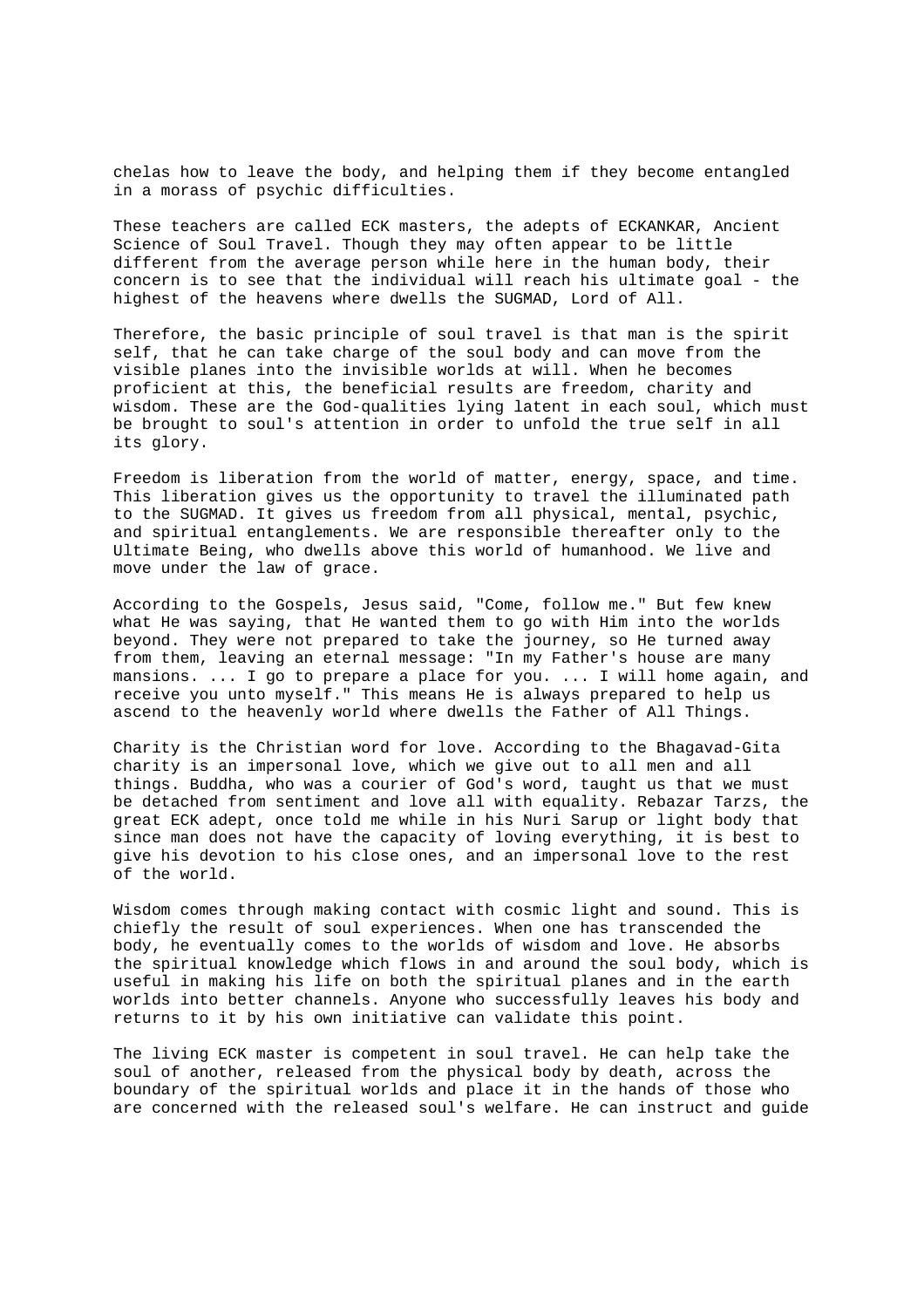others in the art of soul travel and travel with them in the other worlds.

He is a co-worker with the Supreme Deity, assisting in the affairs of the universes. His ability in solving problems for souls, both here and in the other worlds, is unbelievable. His personal affairs on earth seem normal. He lives a life of freedom, above the laws of man, and while he lives in this world, he is not of it.

That part of man which we call the soul is actually the individualized self, the true awareness of spiritual being. When the soul looks at the material side of life - that which we call matter, energy, space and time - it is said to have a negative awareness, or consciousness; but in seeking God and putting its attention on the ultimate, which we know as the positive, it is said to become spiritualized. These two qualities are the extreme poles of life, and since the purpose of life is to lift the soul upward into the highest world, the universe of all universes, man should set himself on the illuminated path as quickly as possible.

Attitude and attention are the secrets of soul travel. The chief delusion of man is his conviction that there are other causes at work in his life than his own states of consciousness. All that happens to him, all that is done by him, comes to him as a result of his states of consciousness. This is true of his state of spiritual consciousness, for he is all that he thinks and desires and loves, all that he believes is true and consents to happen to him. This is why a change of consciousness is always necessary before one can begin to successfully travel in the spiritual worlds, especially when alone.

The ideal that you hope to achieve is always to be ready for an incarnation, whether it is in this world or those planes beyond. But unless an incarnation can be offered its birth through you, though, it is incapable of being brought into the manifestation of life. Therefore, your attitude should be one in which, having desired to express soul travel in the higher states of consciousness, you alone accept the responsibility of incarnating a new and greater value of yourself.

In giving birth to your ideal of traveling in the spiritual worlds, you must bear in mind that the methods of mental and spiritual knowledge are different in all aspects. This is a point that is truly understood by probably not more than one person in a million.

Generally speaking, we know a thing mentally by looking at it, by comparing it with other things, then by analyzing it and defining it.

We can know a thing spiritually by becoming it. This is the art of beingness. We must be the thing itself and not merely talk about it or look at it. Just as the moth in its desire to be near the flame is willing to destroy itself, so must we in becoming the new self be willing to destroy the old self.

Attention is the narrowing of awareness upon a single idea or sensation. This is the way with spiritual traveling. Once the desire is turned in that direction, your attention is exclusively concentrated on the idea.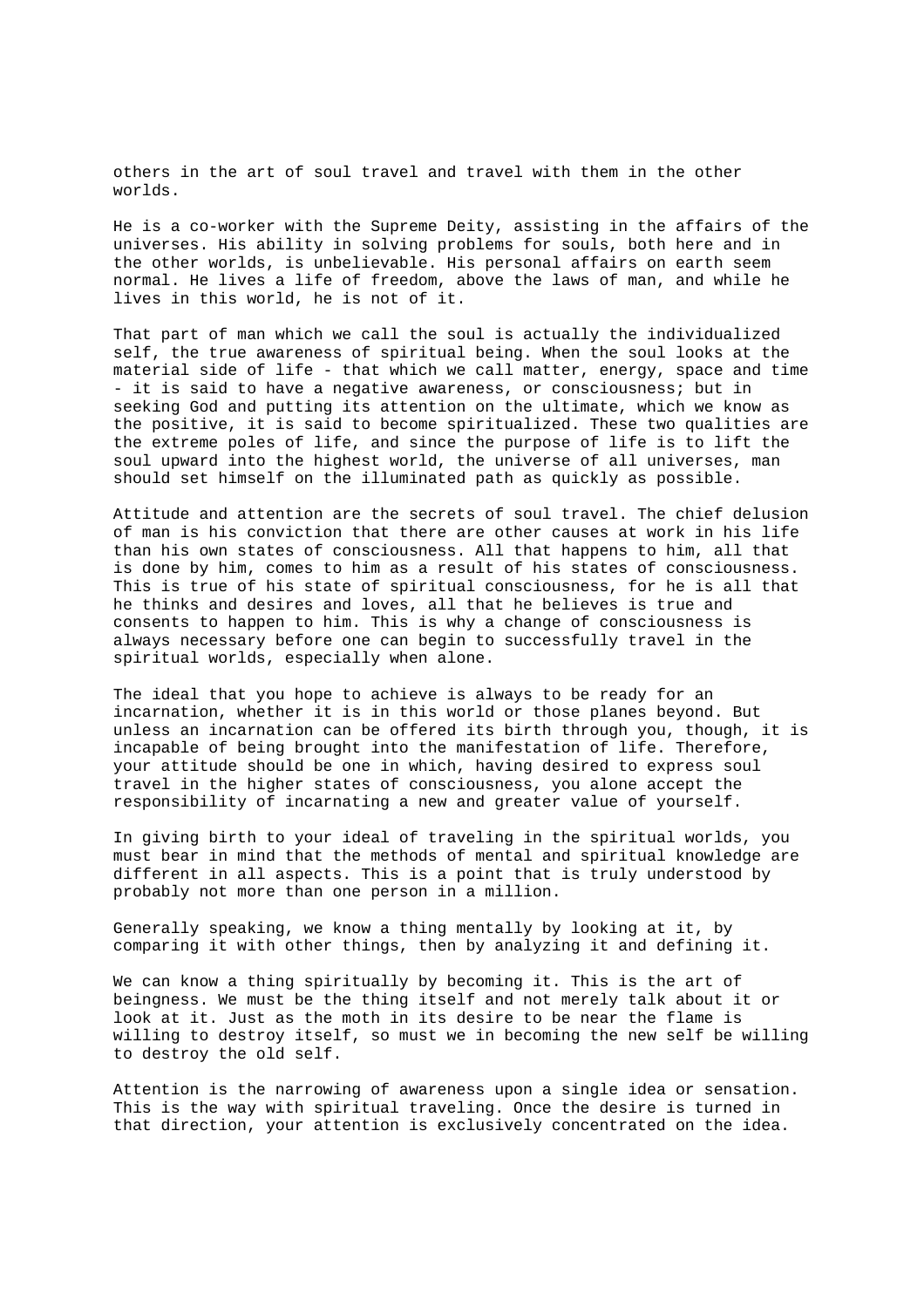The thought is as powerful as the proportion, or degree, of attention fixed on it. Concentrated observation is therefore the preparation toward the separation of spirit from body and the spirit's return to body.

When preparing to leave the body for a spiritual journey, you must deliberately focus your attention on the feeling of the journey fulfilled until such a I feeling fills the soul and crowds out all other ideas in the consciousness. With this deliberate concentration the soul will slowly leave the physical body and explore other spheres before returning to its temple of flesh. Therefore, the power of attention is the measure of your success in getting out of the body the first few times you attempt soul travel.

The neglect to study the methods of separation of soul from body by our spiritual and political leadership is one of the main causes of presentday chaos, and man's suffering throughout the ages.

The importance of the study in question is evident from the fact that omniscience can be obtained mainly through the release of the soul from the bondage of flesh by anyone who is still living. The method of voluntarily withdrawing soul from body constitutes the highest technique and is the main occupation of the true seeker after truth.

The full realization of truth and the exact knowledge of what is going on in the other worlds can hardly be achieved without the technique, or science, of separation of the soul from its bondage. The release of the soul from the bondage of flesh is the main subject of true religion and education. Holy writings throughout the ages are concerned mainly with this problem. That these techniques exist is proved by the inexhaustible series of saints, prophets and mystics throughout all ages in all countries.

Holy writings contain the inner experiences of these prophets, saints, and founders of religions: Buddha, Krishna, Christ, and Mohammed. The poets Homer, Hesiod, Dante, Shakespeare, and Aeschylus, and the thinkers Plato, the Pseudo-Dionysius, Bulwer Lytton, Eliphas Levi, Helena Petrovna Blavatsky, and William Q. Judge have all in their own ways dealt with the concept of the soul.

In taking a quick glance at the subject of soul travel, the scope and extent of which is so vast and varied as to include almost every branch of religion, we find that it imparts the ways and modes of contact with higher planes than this terrestrial one, and endows us with the capacity to transcend the body while yet living in it. This then gives us the possibility of obtaining cosmic and supercosmic consciousness, that is, the possibility of a living man visiting at will the astral, causal, mental, and the higher spiritual worlds of which Madame Blavatsky speaks in detail in her Voice of Silence.

However, apart from these cosmic and supercosmic conscious states, which themselves encompass so much, the subject includes far more than we can comprehend on all supersensory phenomena alluded to, or mentioned, in the Holy Scriptures and classic or modern authors.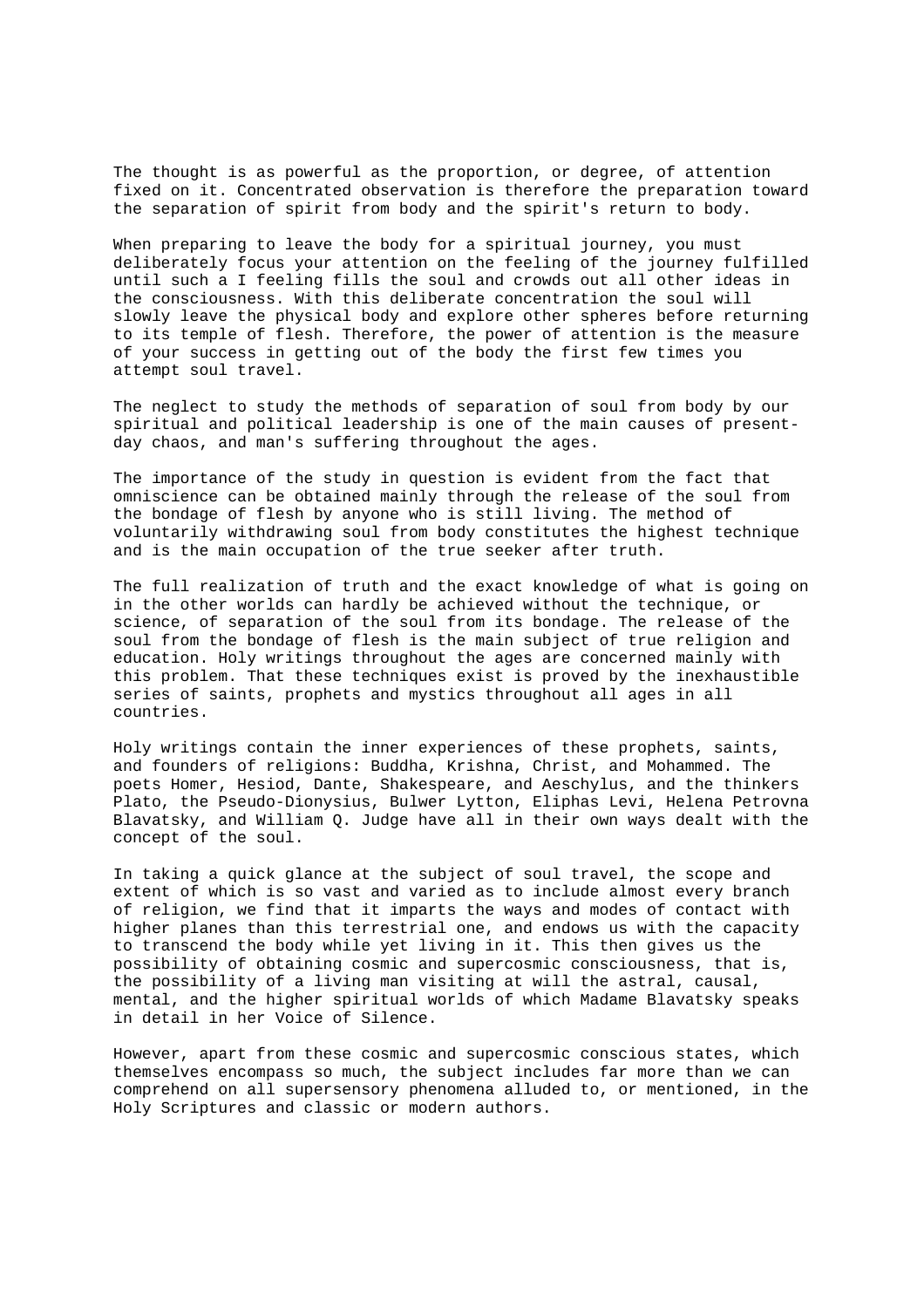The first philosopher in western literature who deals extensively with the question of separation of soul from body is Plato. Indeed, the most important work of this author on the subject is Phaedo, Here Plato gives the details concerning the last hours of the life of the most influential of all philosophers of ancient Greece, Socrates, condemned by his countrymen to drink the hemlock. The description of Socrates' last hours, which is counted among the masterpieces of European literature, stands as an allegory of the Eleusinian mysteries and the sacred beverage.

Few readers of Plato's work on this moment of the death of Socrates pay much attention to the following passage, which is so important in showing the way and means to the supreme moment: it expresses the substance of many Indian religions, as well as of Christian meditations.

Socrates is reported as saying, "And what is the purification but the separation of Soul from the body, as I was saying before; the habit of Soul gathering and collecting herself into herself, out of all the courses of the body; the dwelling in her own place alone, as in another place alone, as in another life, so also in this, as far as she can; the release of Soul from the chains of the body?"

So we see in the abovementioned passage that the central idea and essence of Pantanjali's Yoga aphorisms are contained therein, as well as in all the serious treaties upon meditation or concentration. But the basic question arises: How is this withdrawal achieved?

Some going into the field of soul travel read much material and books on the subject and put into practice most of the methods described, but they become disillusioned. In this event, the knowledge that Plato suggested the use of mathematics as an unavoidable way leading to obtaining clairvoyance or second sight is worth examining. This is his famous and suggestive passage (Socrates is speaking):

"I am amused, I said, at your fear of the world, which makes you guard against the appearance of insisting upon useless studies [geometry in particular and mathematics in general]; and I quite admit the difficulty of convincing men that in every soul there is an organ which is purified and illumined by these studies, when by other pursuits lost and dimmed; and this eye of the soul is more precious far than ten thousand bodily ones, for this alone beholds the vision of truth." (Plato's Republic, Book VII.)

Another suggestion is given by Saint Basil, who recommends that we should never lose sight of the Lord, and that we must concentrate the soul's eye on the Lord, never forgetting Him and His presence, not even for a moment.

Another method of awakening spiritual sight and hearing is described in the Golden Verses of Pythagoras as the so-called ladder of virtues:

(1) Lower or social virtues: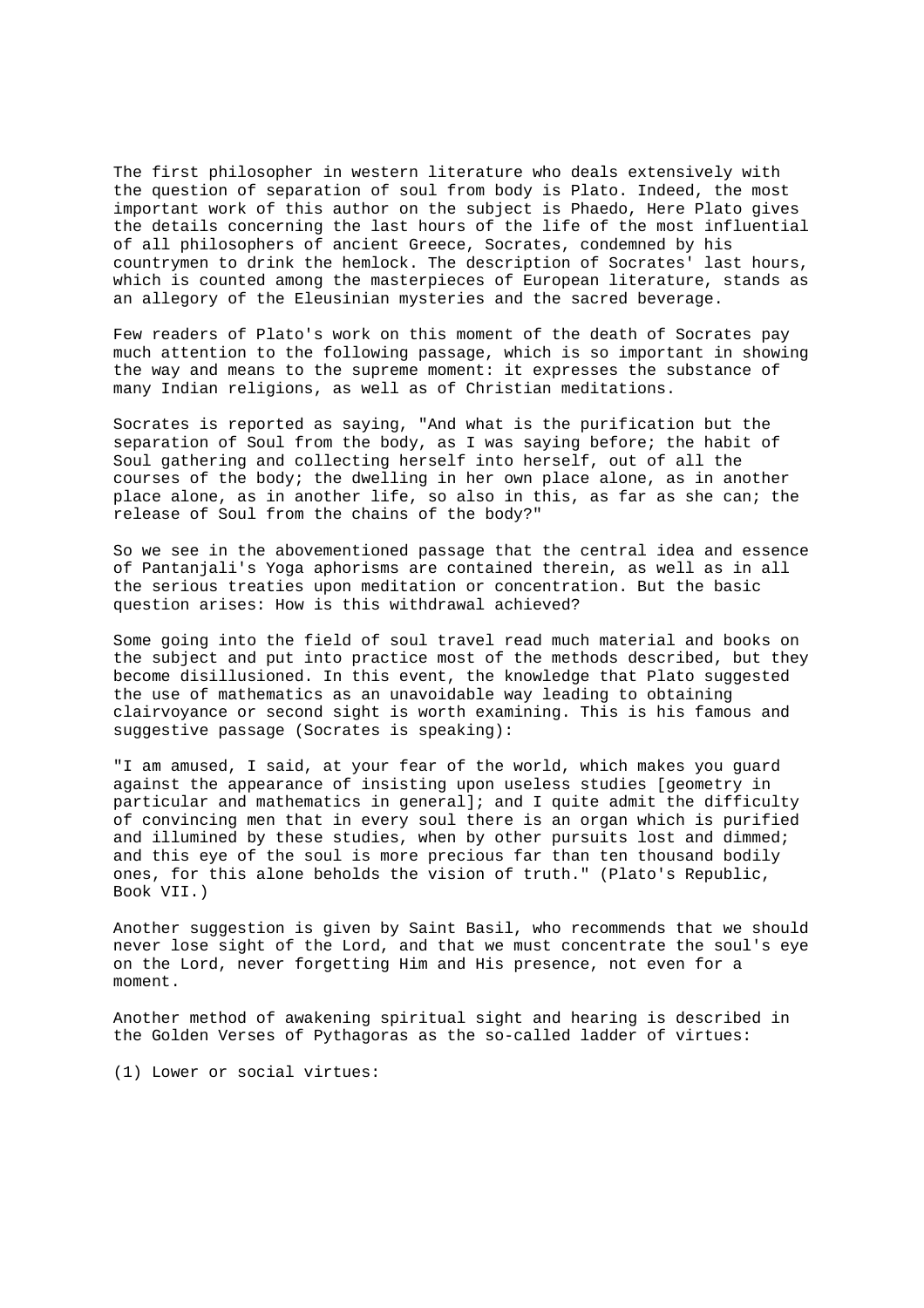¤ (A) Natural virtues, which are inborn or implanted by nature, and are to be found both in man, insects, and animals: e.g., bravery in lions, patience in asses, sagacity and industry in bees. ¤ (B) Moral virtues, which are to be acquired both by effort and example. ¤ (C) Political virtues, namely, justice, tolerance, kindness,

forgiveness, and industry, which make common or social life possible.

(2) Divine virtues (virtues which transform man into God)

 ¤ (A) Purgatorial or purifying virtues, which deal with the mysteries of the separation of soul from the body

 ¤ (B) Theoretic or epoptic virtues, which bestow sight and hearing, i.e., clairvoyance and clairaudience

¤ (C) the Exemplary virtues, which confer magical powers

¤ (D) Theurgic virtues, which transform man into Godman.

Our survey of the means by which the soul separates itself from the bondage of body would be by far incomplete if we should forget to take into account the supreme font of occult lore of the West. By this I mean the Eleusinian mysteries. Ambrosia, which was the fabled food of the gods, giving immortality, and nectar, the drink of the Olympians, were the infallible means of initiation into the mysteries of the beyond. On drinking the sacred beverage, the soul was automatically released from bodily bondage.

Madame Blavatsky wrote the following in The Theosophical Glossary, under the heading of "Soma Drink": "Made from a rare mountain plant by initiated Brahmans. This Hindu beverage answers to the Greek ambrosia or nectar, quaffed by the gods of Olympus. A cup of Kykeon was also quaffed by the Mystes at the Eleusinian initiation. He who drinks it easily reaches Bradhna, or the place of splendor, heaven to us. The soma drink known to Europeans is not genuine beverage, but its substitute; for the initiated priests alone can taste of the real soma; and even Kings and Rajas, when sacrificing, receive the substitute. We were informed that the majority of the sacrificial priests of the Dekkan have lost the secret of the true Soma. It can be found neither in the ritual books nor through oral information.

The true followers of the primitive Vedic religion are very few. The soma drink is also commemorated in the Hindu Pantheon, for it is called King Soma He who drinks thereof is made to participate in the heavenly king; he becomes filled with the Holy Ghost, and purified of his sins. The soma makes a new man of the initiate; he is reborn and transformed, and his spiritual nature overcomes the physical; it bestows the divine power of inspiration, and develops the clairvoyant faculty to the utmost. According to the esoteric explanation, the soma is a plant, but at the same time it is an angel. It forcibly connects the inner, highest 'spirit' of man, which spirit is an angel like the mystical soma, and thus united by the power of the magic drink, they soar together above physical nature and participate during life in the beatitude and ineffable glories of heaven."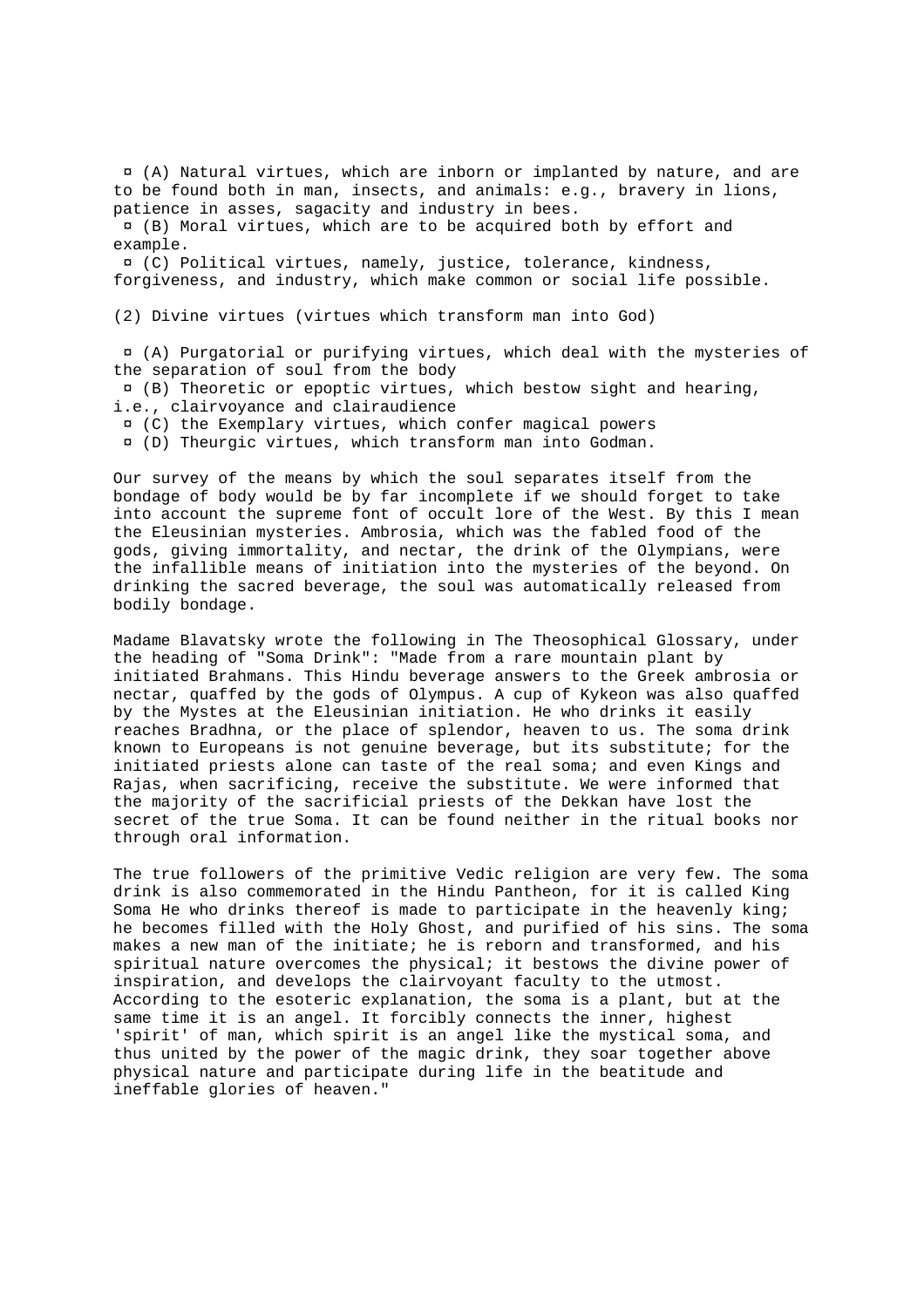Thus the Hindu soma is mystically similar to the Christian Eucharist. By means of sacrificial prayers - the mantras - this liquor is supposed to be immediately transformed into the real soma, or the angel, and even into Brahma himself!

Therefore Plato describes the essence of philosophy when he records Socrates' statement: "I deem that the true disciple of philosophy is likely to be misunderstood by other men; they do not perceive that he is ever pursuing death and dying."

Accordingly then, the saints say that nature has designated man to leave his physical body at will, transcend to higher planes, and then return to the body. They help each aspirant personally, and each receives practical experience, however little it may be, during the first few times he is in session with teachers and a guru. One who is competent to give a man this personal experience of withdrawal or temporary separation from the body and who can thus put him on the way to higher spiritual realms is a genuine master, saint, or sat guru.

Soul travel is the secret path to the SUGMAD - the Supreme Being we know as God.

ECKANKAR, soul travel, is the specific key for unlocking the secrets of the spiritual universes, although for many it does not give the same degree of satisfaction and confidence in seeking out the mysteries of the soul as does cosmic consciousness and the intellectual senses.

However, in our search for security we need hardly go any further than ECKANKAR for proof of the ultimate survival of man. It gives evidence that all things have a life beyond this physical plane, including animals and plants. Life reincarnates in millions of physical forms on this earth plane. These forms are only the various manifestations by which God makes itself known in the outer worlds for the physical senses of man to enjoy.

The spiritual purpose of ECK is simply to be able to reach that realm of spirit which is known as the Kingdom of Heaven, where God, the SUGMAD, has established His fountainhead in the universe of universes. Hence, soul travel is the means that we use as the vehicle of return to our true home.

The greatest problem of this particular aspect of spiritual phenomena is that it has received attack at the hands of critics, and the semantics of the concept have led to confusion. Hardly any of those who are able to exteriorize speak the same language.

It is true that whoever visits the spiritual worlds and views the wonders of God has much difficulty in expressing his feelings and impressions.

This lack of adequate vocabulary is the reason that the old Buddhist monks communicated with one another by hand signs instead of orally, for language had no available words to describe the wonders which they had seen while traveling in the spiritual worlds.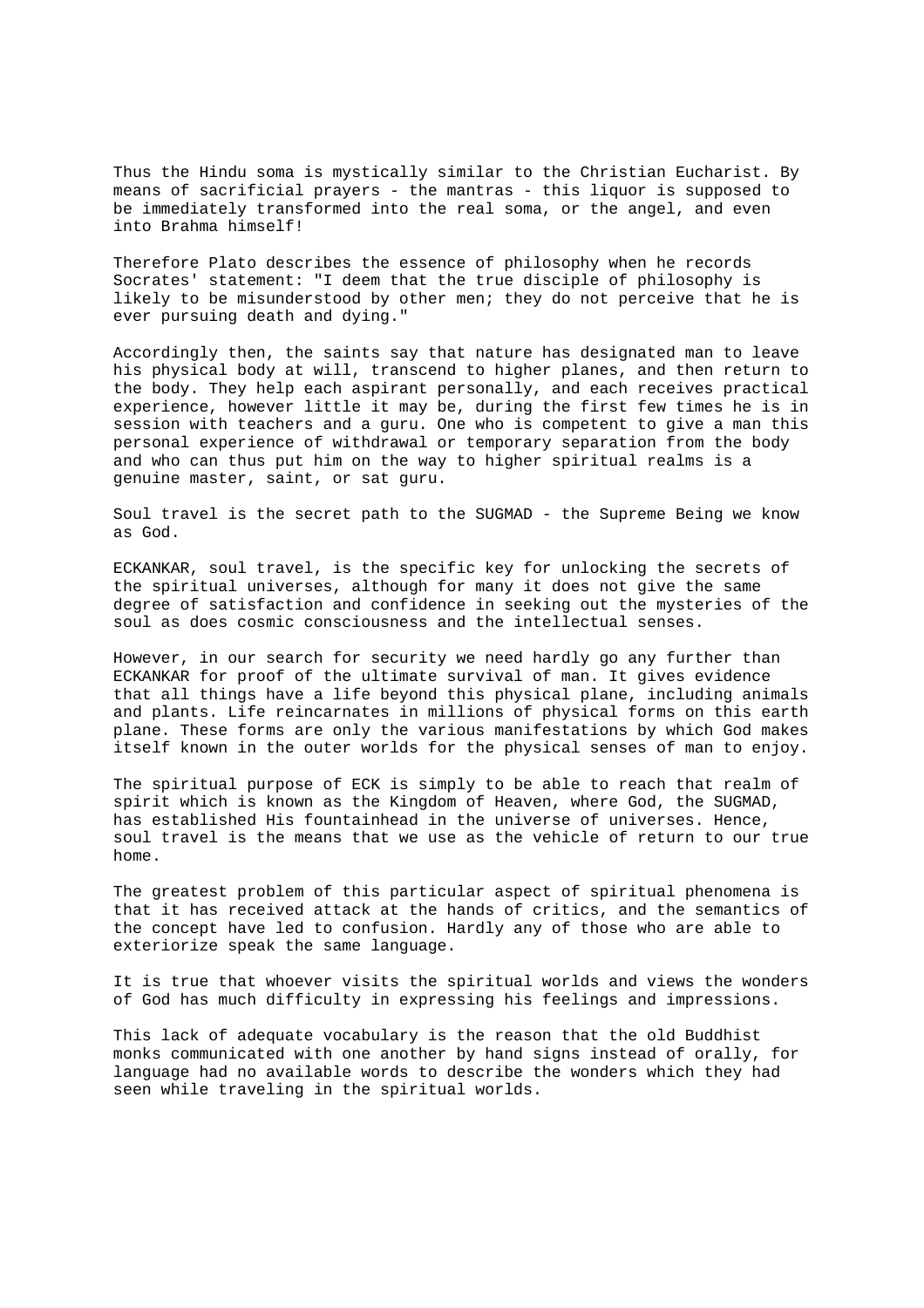The basic tenet of ECK is spiritual freedom - a liberation from the physical body. Once the individual has learned ECK, he is free to come and go as he wishes. When death of his physical body occurs, he can leave it freely and enter into the spiritual worlds. He can be with his loved ones who have passed onto the other side, or live where he is best fitted, according to his spiritual temperament and according to his desires.

Therefore, as mentioned before, the three attributes gained, or rather developed from the practice of ECK are wisdom, charity and freedom. Those who find their ability for leaving the body raised to a level of competency learn that soul travel is as natural as any other body function.

Wisdom is the first aspect of the triune virtues found in the art of coming and going out of the body. It is that knowledge gained directly from looking and knowing in the spiritual worlds. One is able to return to the earth plane or any plane, and consciously put it to practical use.

Charity is the Christian word for love. Its meaning is that of impersonal good will, a detachment of emotional entanglement with others. As Rebazar Tarzs has told me, "Since the human element in man doesn't have the capacity, then he must give his impersonal good will to all, but love only those whom you must!"

Freedom, as already described, is that liberation from the body and circumstances of this earth world. We learn to live in this life, but not be a part of it. Liberation of the soul is enjoying giving it freedom to move wherever it wishes. Nothing can hold that soul which has gained its liberation from the bondage of matter, energy, space, and time.

A principal effect of Eckankar as we are carried closer to the heavenly world is that the soul becomes more individualized. He who travels to the etheric realms of God soon learns that he has a choice to become either one with the Godhead, or a co-worker who can return to the lower world, including this physical plane, to give help to those in spiritual need.

The individualization of the human consciousness brings freedom. Therefore, where we find security and union with God in the cosmicconsciousness state, we find individuality and freedom in the out-of-thebody state. What could be more free than being able to leave the body by one's own free will and travel to another plane to study under some great spiritual master?

Of course, ECK is the answer. It gives all who can master this art the opportunity and choice of being free and of becoming independent of matter, energy, space, and time.

Rebazar Tarzs, the ECK adept, is accountable for bringing about the open teaching of the art of soul travel. Before his work in ECK (which began in the fifteenth century and continues to the present day), all knowledge of this spiritual teaching was kept secret among the highly developed adepts in hidden occult groups. In the early dawn of religious history when Rama, the first known savior of the human race, made his way across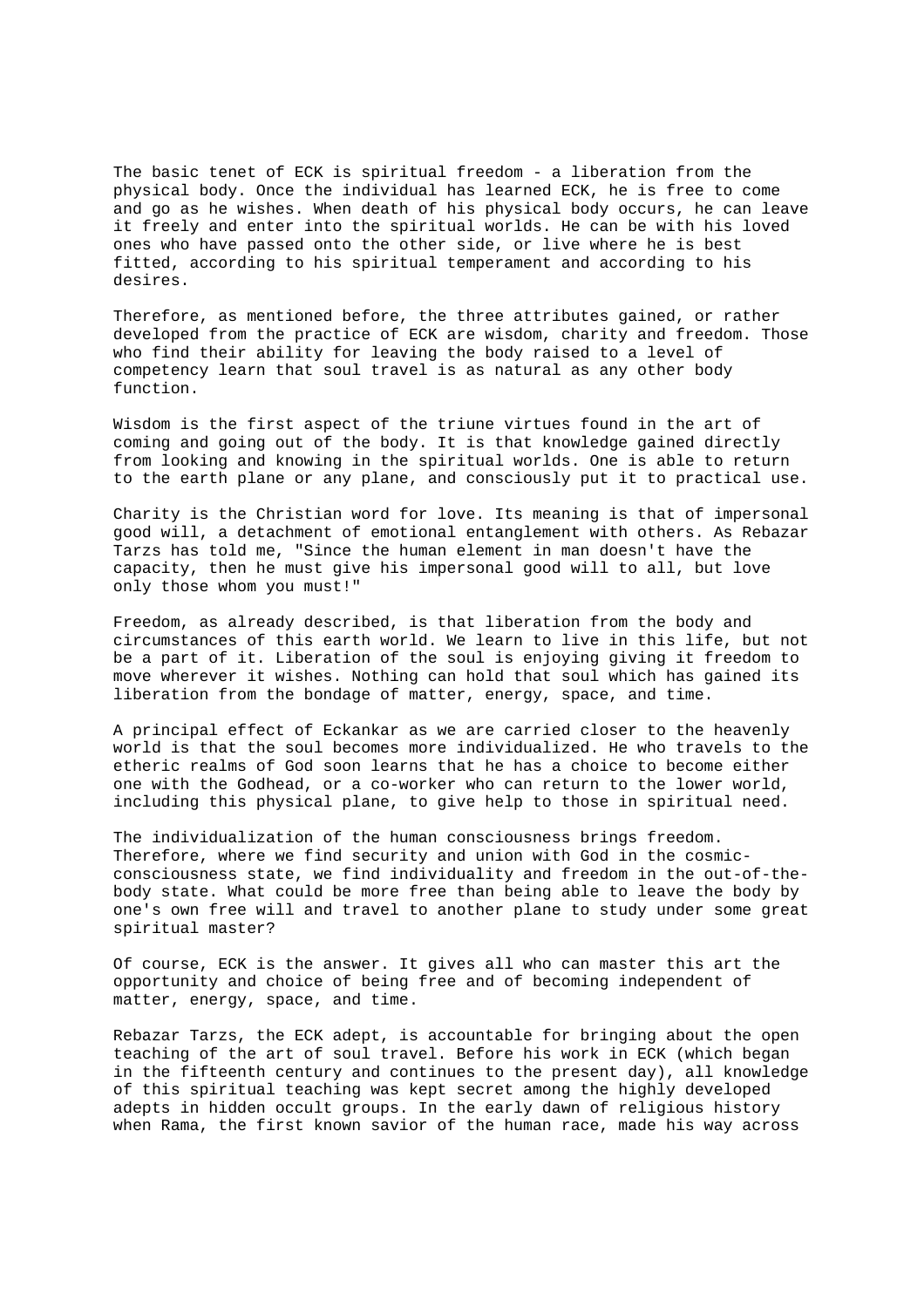Europe from the forests of northern Germany to Persia, he paused long enough to give the secret teachings to a little band of mystics who later became known as the Magi. Rama then proceeded to India, where he settled down and taught the people that salvation was possible, even in this life.

In those days the teaching of soul travel was done orally. No instructions were ever written down and distributed until Kabir, a direct descendant in the line of Rama's spiritual mastership, came here especially for this purpose. Kabir openly advocated and taught the art of leaving the body at will, but he received much opposition against his public approach to what had been a secret teaching.

Kabir suffered harassment at the hands of the Muslims and the Hindu religious factions. However, at his death both sides gave up their quarrel to gather at his funeral pyre. When the cover which had been spread over Kabir's corpse was taken off the stretcher, nothing lay there but two beautiful roses, symbolizing Kabir's love for both of the opposing groups. Kabir had transcended into heaven, taking his physical body with him.

Since Kabir's era in the sixteenth century, soul travel has become an open topic for anyone who wishes to discuss it or learn it as a part of spiritual phenomena. Today, however, soul travel receives a different type of harassment than in Kabir's time. Today it is belittled and greeted with hoots of disdain from orthodox thinkers and religious groups who reflect the emphasis of our era on the intellectual senses.

Running through the scriptures of all world religions is a golden thread that speaks of the art of soul travel. Many people have out-of-body experiences, but few recognize them for what they really are, nor can they control these spontaneous projections. Soul travel can become as natural as breathing, but it is generally a frightening experience for those who are not used to leaving their physical body and to viewing the world through spiritual eyes.

There were many adepts who taught the art of soul travel in ancient times, and it has always been a common practice among Buddhist, Taoist, Sufi and Christian mystics. Today orthodox religions frown on the teaching of soul travel and the chela (student) will find few adepts to demonstrate its practice.

ECKANKAR means "co-worker with God," and it comprises the immaculate teachings of that great deity known to its followers as the SUGMAD, Lord of All. ECKANKAR is taught in its true form by the spiritual travelers, or adepts, who have the ability to pass through the many planes of the higher worlds with apparent ease. Many saints and mystics, such as St. Anthony of Padua, St. Francis of Assisi, Catherine of Genoa, St. Teresa, Swedenborg, Gurdjieff, Lao-Tze, Padre Pio, and half a hundred others, could appear in two or more places at once.

Knowing that death will eventually come to every physical body, those who travel the path of ECKANKAR learn that it is easier to give up the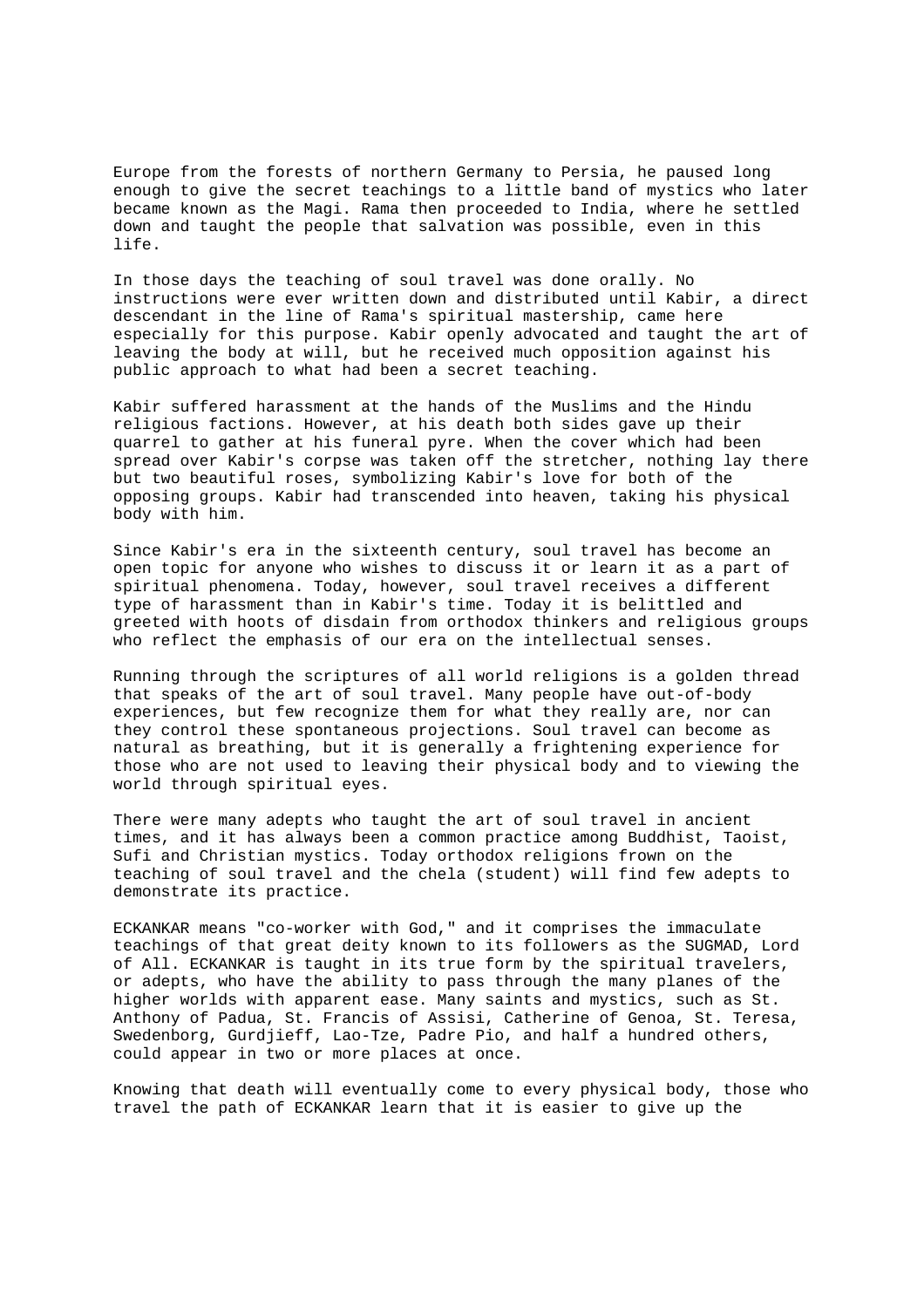fleshly temple at death with neither suffering nor regrets simply by leaving the body.

Rebazar Tarzs, the spiritual traveler from the remote wilds of the Tibetan Himalayas, of whom I have spoken before, is one of those highly advanced adepts now teaching ECKANKAR to a fortunate few on the earth planet. He gives his instructions in the original teachings from the other worlds, handed down by the SUGMAD. He is a lama and is reported to have lived several hundred years in the present physical body, as many spiritual travelers are able to do.

He can leave his physical body and appear to anyone upon either this planet or any other world to instruct souls in this ancient science. He often takes his chelas through the spiritual planes to meet and talk with past saviors and savants who have left their mark upon the history of mankind.

The ancient creed of ECKANKAR was first brought to my attention by Rebazar Tarzs, and was further expounded upon by that inner circle of highly spiritual mystics known as the Eshwar-Khanewale. These we know in English as the "God-Eaters" who live in the spiritual city of Agam Des.

The ancient creed is within itself adequate to lead any neophyte to his ultimate aim. This is knowledge of the true self, the Tuza, or soul, as it is known in the language of the upper planes; and eventually to the SUGMAD, which is God, as known to the followers of ECKANKAR.

All religious groups have creeds with definite routes leading the seeker toward a specific place, but few take the spiritual aspirant much higher than the lower astral plane. The makers of creeds generally know truth, but they also know the limited condition of humanity as a whole.

However, the ECK masters, in preparing the way for the human race, set forth the ancient creed many ages ago. All other creeds are practically in their infant stages when compared with the ancient creed of the SUGMAD.

The ECK masters, those souls who can come and go as they please between the physical worlds and the spiritual universes, are the support and foundation of the ancient creed of ECKANKAR. Rebazar Tarzs, the great ECK master of Tibet, pointed out to me that perfection cannot be reached through the creeds of religion because they are limited.

"Since perfection has no limitation, it is neither temporary nor changeable. But pleasure and suffering are conditions of" material existence," Rebazar Tarzs said.

The ancient creed of ECKANKAR is therefore that "All life flows from the SUGMAD, downward into the worlds below, and through them, and nothing can exist without this cosmic current known as ECK, which can be heard as sound and seen as light. Therefore it is necessary for man to always be aware of the sounds of the ECK and see the nuri (light) of the SUGMAD in order to live within the highest spiritual realms."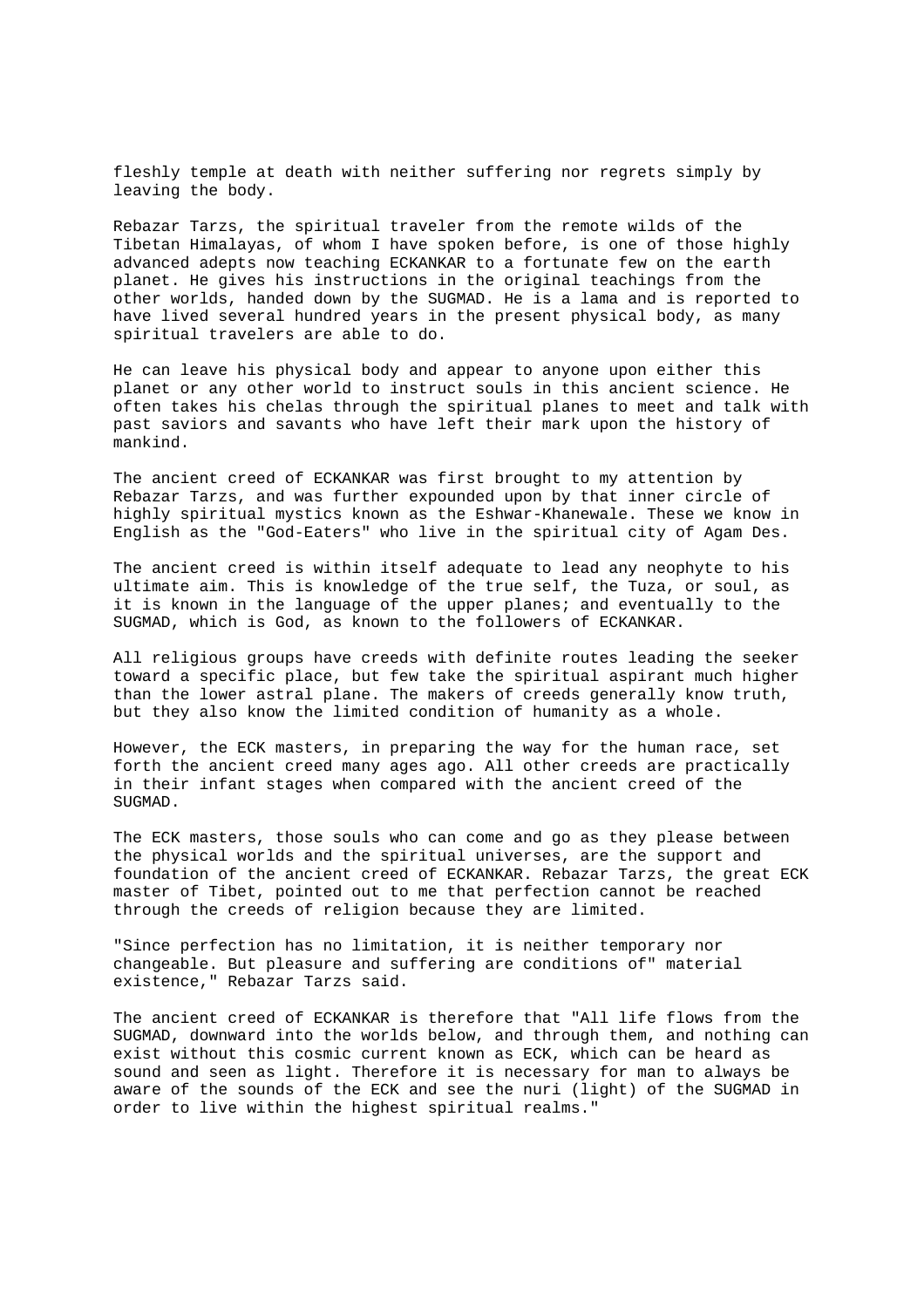This is the true belief of all ECK travelers who have visited the higher realms and traveled the path of the ECK Marg. The secret knowledge is not hidden, nor has it a pat formula. It is not something to read from a book. It is a process through which the neophyte slowly develops and prepares himself. He does not acquire the sound and the light of the SUGMAD, he becomes a part of it. He does not accept it; it accepts him.

As one studies and practices to reach the higher worlds, he gradually comes to the realization that all life is sound and light, flowing out of the Godhead somewhere within himself. As he grows more aware of it, he comes into God-realization: that the source of this sound and light which is within himself is only a part of that universal sound and light flowing from above.

When he realizes this and accepts the SUGMAD as that source, then his life will become greater in every respect.

ECKANKAR, as taught by Rebazar Tarzs, comes from the direct, ancient source. It is the way of all things.

The soul, or Tuza, is the individual consciousness of the whole man, that part of him which is the true awareness of the divine power within himself. If a person's attention is inside the body, or is held intensely by another, he cannot successfully withdraw from his physical body.

Most of those striving for spiritual perfection lose their way and become trapped, thus denying the purpose of their creation as an individual entity.

If one has a guide or an adept who after a period of training can take him into the other worlds or to other planets, he is much better off than if he attempts to travel alone. Going alone will bring about many mistakes and suffering. The student will learn that, as in physical life, spiritual self-education is a series of trials and errors, and is not easy.

 $\sim$ ~~~~~

2 - The Reality Of Transcending The Physical Body

Today a strange paradox exists in our world, especially in the United States where the basic concept of political government is to give its citizens more security than has ever been known in the history of any nation previous to our times.

We have security in so many ways, yet more people are turning to the path of God in spite of the material comforts of the body, the pleasures of the mind, and the overwhelming succor for the soul provided by society and the patriotic conception of the nation.

It is the search for true security which turns the individual inward to seek the spiritual kingdom. It is not usually a desire for perfection which starts the seeking, but it is a longing within the soul to seek its own place in the world of spirits from whence it originally came that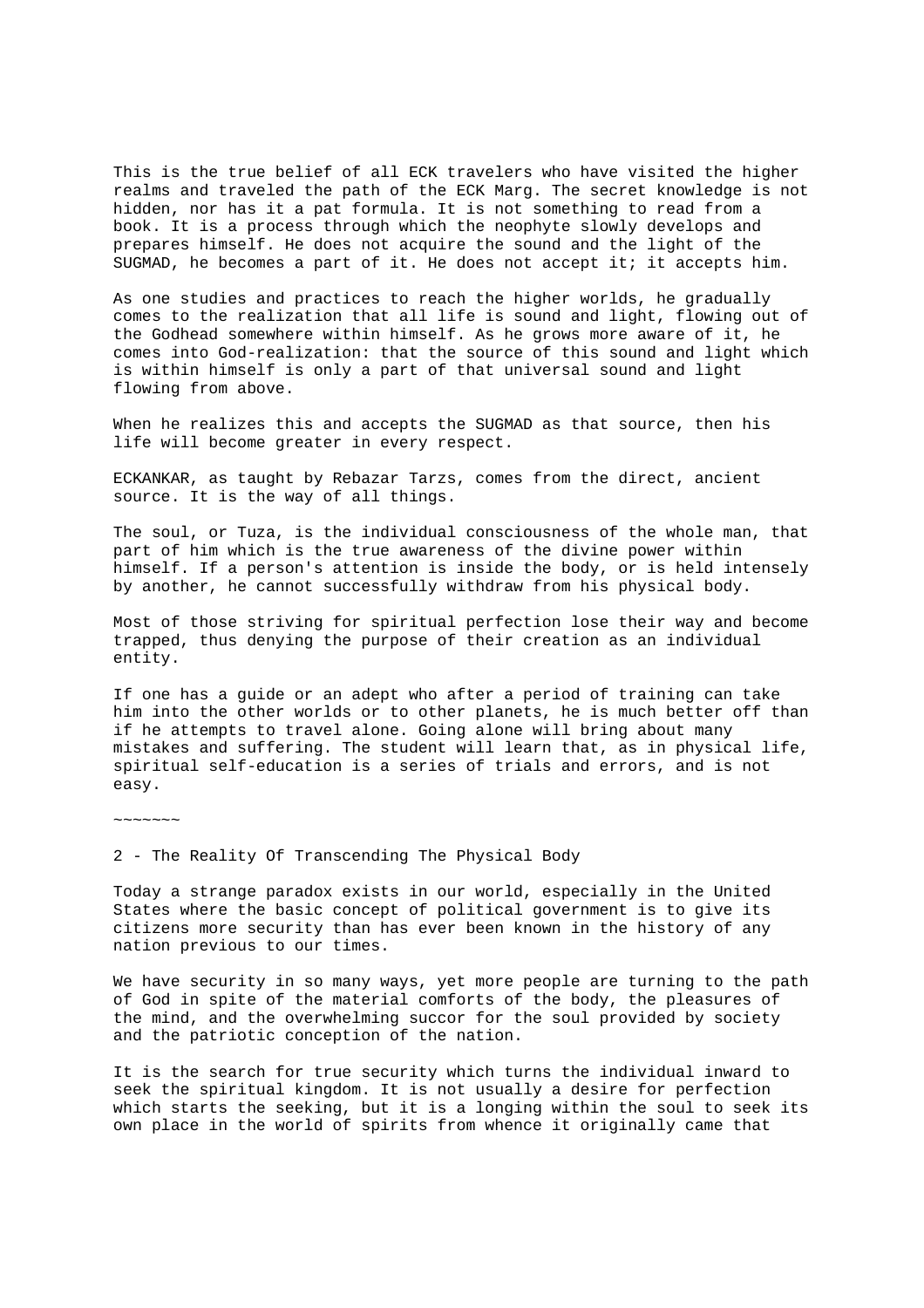begins the quest. ECKANKAR, the ancient science of Soul Travel, provides a key to Heaven and the ways and means of understanding how one may reach true security.

Soul travel has nothing to do with any of the spiritual planes except the highest, that of the God-plane itself. Soul travel is only a means which the spirit, the real self, can use in traveling upward until it reaches the world of the SUGMAD. When we learn ECKANKAR, we are only learning a path, not a specific end in itself. When we get into the other realms, we are able to shed our various bodies and operate within the true self that which is called the soul, but is known to those on the path of ECKANKAR as the Tuza.

Soul travel on the lower planes is concerned with being in two places at the same time. Some are able to accomplish this kind of bilocation consciously and at will, while others occasionally find themselves out of the body without having consciously projected themselves.

Man's development in consciousness has been rather slow, up until the end of ancient times; then the pace quickened steadily until the Renaissance. After that period of enlightenment, the consciousness of man unfolded swiftly. The nineteenth century saw the development of man's higher consciousness to such a degree that we have become dizzy with inventions and creations from the mental realm.

After a long study of spiritual wisdom, I came to the conclusion that the cardinal metaphysical systems could be placed in three simple, but basic, classifications. These are the intellectual or mind theory, the cosmicconsciousness theory, and the soul-travel theory. These three comprise the essence of the esoteric theories, and will relate to any basic system that one can find in existence today.

In trying to work out these three systems, I have tried to establish those parts of the world from which they originated. The theory of intellectualism, or mind, was first developed in China. The cosmicconsciousness theory originated in India, and we read in the Vedas, some of the earliest scriptural writings of mankind. Last, the soul-travel theory came out of the misty past of time. We find it taught in the land of Muj by ECK masters.

Let it be pointed out here, however, that whatever conclusions I might have arrived at may not be the same as those another student of the spiritual teachings may have reached. How close anyone is getting to truth is determined by the degree of spiritual consciousness we have individually developed. Jesus pointed this out in his parable of the sower of seeds upon the good ground.

The intellectual, or mind, theory is built upon the principle that all is mind and that the divine source of the mind is God Itself. That all begins here and ends here, and that we must be prepared to receive all here and now, instead of having to wait for our good in the hereafter.

The Chinese developed the mind theory during the Chou dynasty, a few hundred years before Christ. They brought to maturity a mentalism which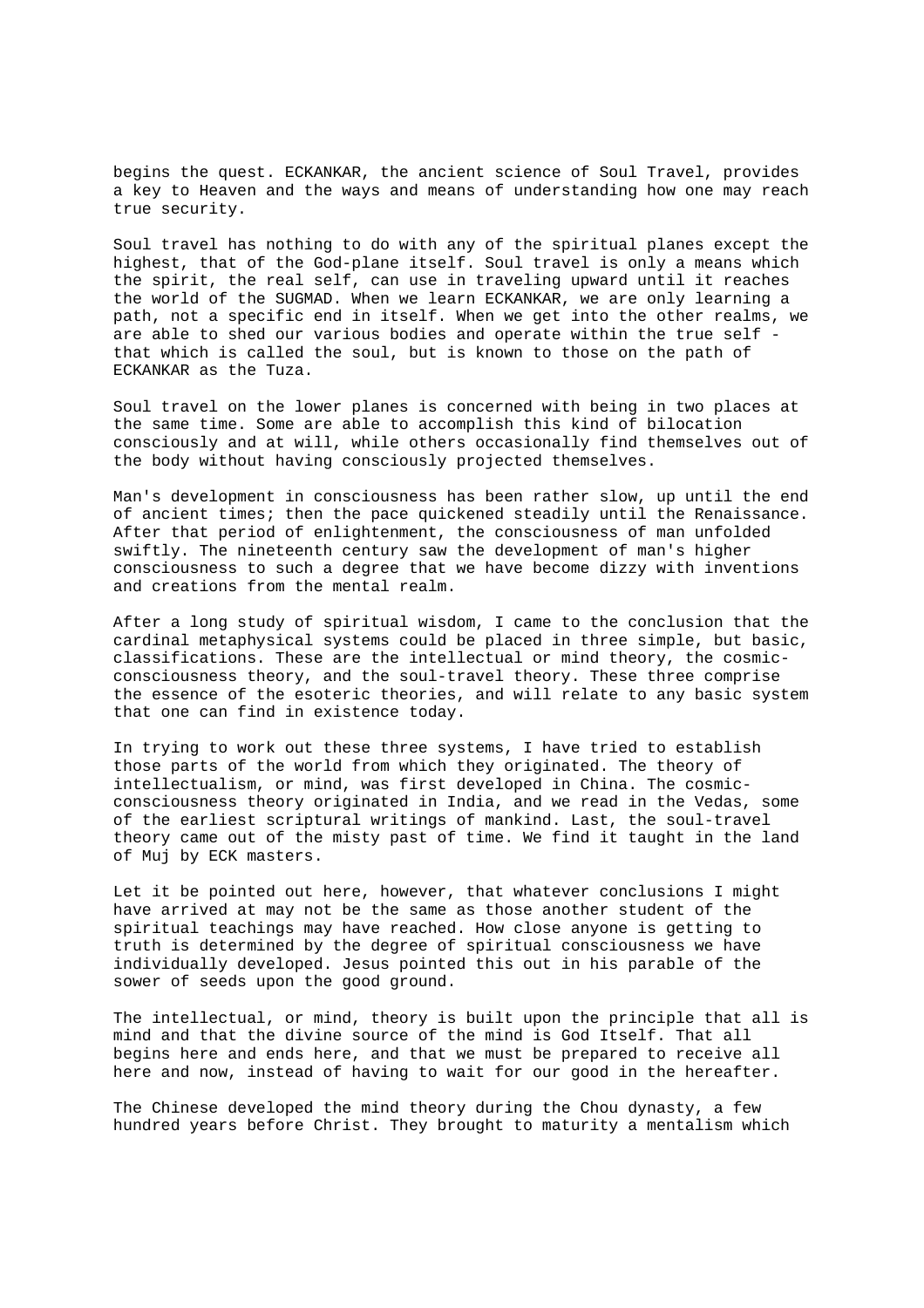was far in advance of the Western thinkers who reached any intellectual understanding.

Confucius and Lao-Tze were leaders in the field of intellectualism, in early Chinese religious history. They refused to accept mysticism as the criterion for the masses, knowing few would understand or try to practice the Tao, or, way. So, in an effort to give the Chinese people an uplifting of thought and spiritual endeavor, Confucius set down the mind principles in such works as the Book of Odes and Analects; later, Lao-Tze's writings set forth the principles of Tao.

The modern mind system in the West was developed mainly by philosophers such as George Berkeley, Kierkegaard, Kant, Hegel, Locke; and was later further developed by the works of Judge Thomas Troward, founder of New Thought; Mary Baker Eddy, founder of Christian Science; and the remarkable Annie Besant, first president of the Theosophical Society.

The leaders in the mind-theory field have a definite place in our spiritual world, for this is the jumping-off place from which most of us start the voyage to reach the highest God.

The mental realm is not the world of the present-day sciences so much as it is the psychic plane where we build our future by daily mental concepts. It is an extremely subtle world and we live mostly in it, whether we believe this or not.

The mental theory is the key to our formal education and is the keynote of our social world. It is, however, only a part of the foundation which upholds the cosmic-consciousness and soul-travel systems.

The second classification, the cosmic-consciousness theory, comprises the basis of not only the Hindu religion, but several others in the Far East as well. It constitutes the warp and fiber of the lives of the East Indians.

Not all the Hindus are as religious as we are led to believe here in America. Although India has a great name for spirituality, the average Indian is as weighted down in dogma and ritualism as are some Westerners in the orthodox church. It is true that, on the whole, the Indians are more interested in religion and philosophy than we are, but on the other hand, some sects in India, particularly the Marathas, are well known for the materialism of their faith.

The Hindu's religious mind is deep and complicated. He sees every problem as the whole, and he must work from the whole into parts so that he can better understand what he is faced with in the lower world, which is made up of parts instead of the whole.

The Vedas, which are our first known record of the world's great sacred writings, are approximately ten thousand years old. The cosmicconsciousness ideology arises out of these ancient writings. It is only to the Westerner that the concept is known more simply as Godrealization, or oneness.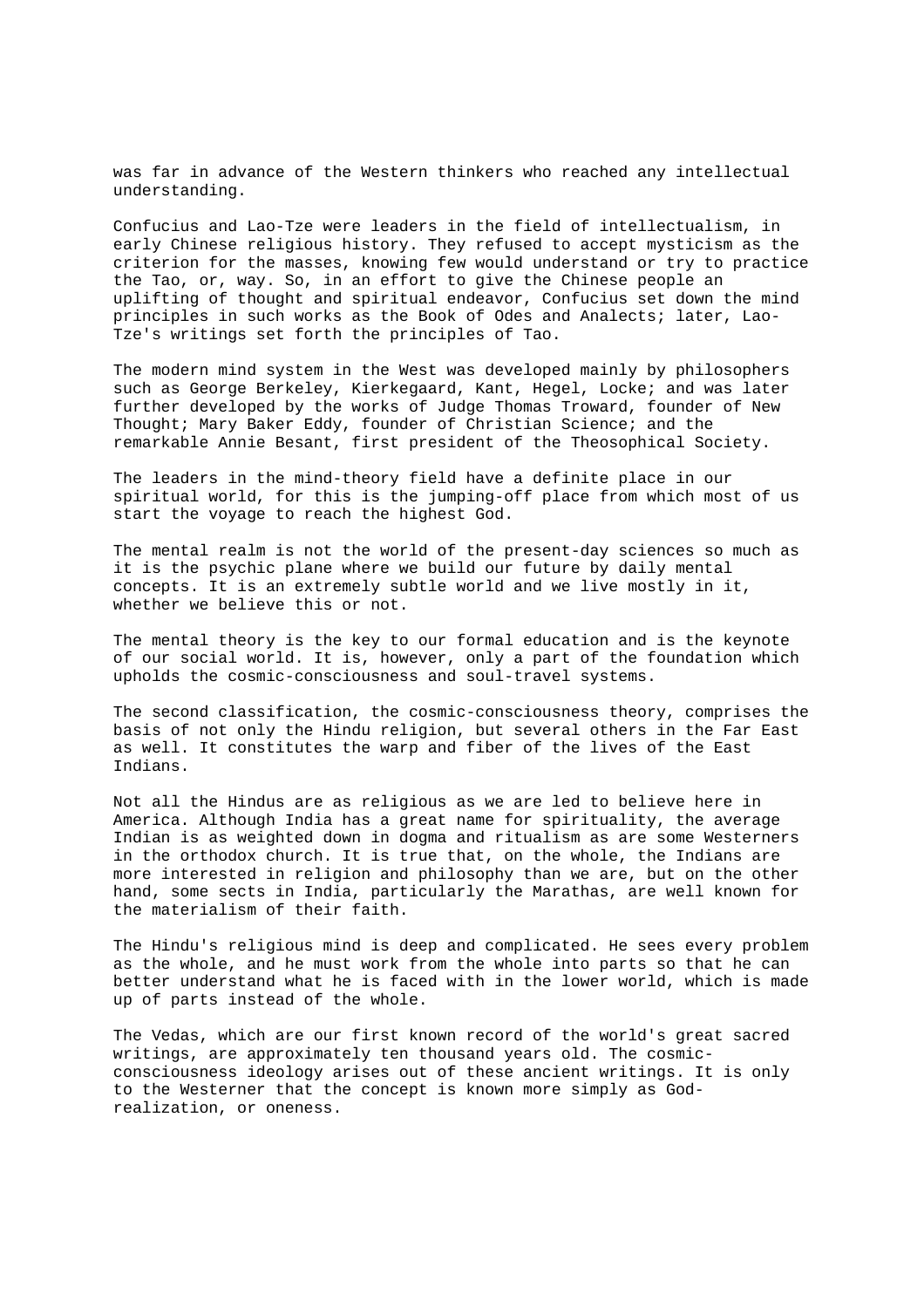The cosmic-consciousness experience is a unifying accomplishment; it gives one the realization that we live in a brotherhood with all peoples and all things here and beyond, and that God is with us and everywhere. Our minds fall into tranquillity which blossoms swiftly into ineffable bliss.

This realization is the foundation of civilization. It gives government to the people and furnishes them with a culture and a worthy direction of working for the whole. It is the socializing consciousness of mankind, transmitted through a few human channels who have given themselves to its cause.

We are living in an age which has become the effect of cosmic consciousness spreading to us through the orthodox savants, Jesus, Buddha, Zoroaster, St. Paul, Lao-Tze, and Emerson to name a few. These were in reality following the principles of ECKANKAR.

Furthermore, cosmic consciousness is the foundation of the religious organizations which today dominate the world. This alone has brought about a civilizing in the general consciousness of the races which have settled various nations throughout the history of mankind.

The third system is the soul-travel system, which has received much attention under the other names mentioned earlier, and has received criticism from both the philosophers of the mind theory and modern psychology. Neither have the followers of the cosmic-consciousness concepts received it openly.

Despite these differences, the field of Eckankar has grown rapidly and developed along several different paths. These offsprings include Anahad Yoga, Sufism and Lamaism. The last is my own system codified into a study of the various soul travel methods of getting out of the body. ECKANKAR is the ancient path of soul travel; I have only streamlined it.

ECKANKAR should not have any particular reason for being affiliated only with the astral plane, as many spiritual students are led to believe. Soul travel is actually a way of being able to travel freely through all the spiritual planes up to the Ultimate that we know as the SUGMAD. Soul travel certainly is not to be localized on one particular plane for the sake of itself.

Many soul-travel practices have been advanced by the poets and writers from the eighth century through the eleventh century in Arabia and India. Those mainly responsible for the teachings of soul travel were Tulsi Das, Jamal din Rumi, Hafiz, Kabir, and Shamus Tabriz, whom we know in literature, occult and spiritual writings, and the principal arts.

Apollonius of Tyana, a famous Greek spiritual leader and poet in the third century before Christ, proved beyond doubt that man had spiritual survival by his own ability to appear anywhere he wished, through his own efforts. Apollonius was often seen in two places at the same time.

The basic principle of soul travel is that man can take control of the soul body, which is normally called the Atma Sarup, and can move from the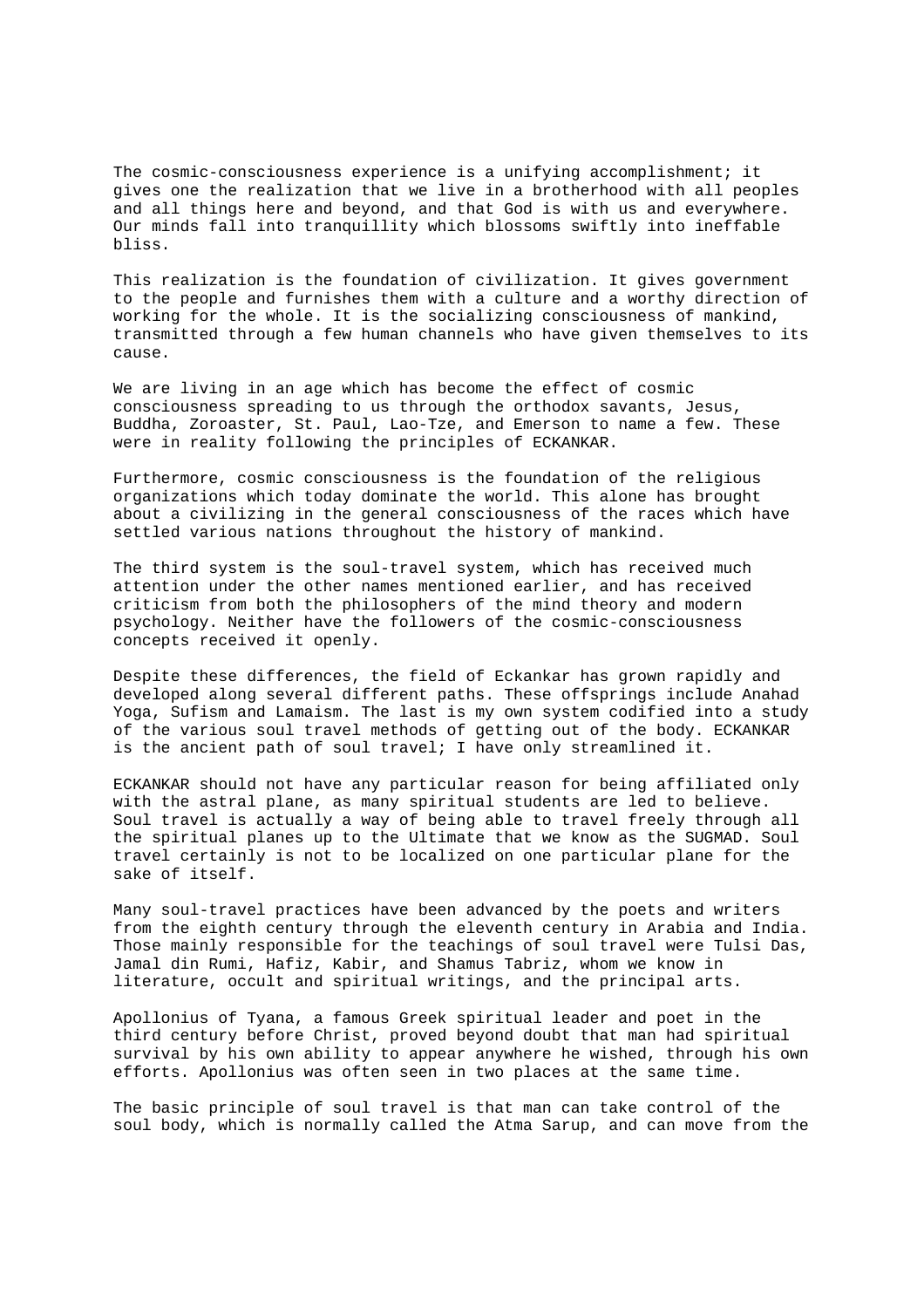visible planes into the invisible worlds. He can help the soul of anyone who has died across the borders of death and put him in the hands of friends. He can also instruct and guide others to the higher planes.

Guru Nanak, founder of the Sikh order, was adept at leaving his body at will. He left a substantial record of his travels through the world of God, his visits on other planes, and his communications with disembodied entities, angels, and higher forms of spiritual beings. He proved that the spiritual travelers, those who can leave their body and return at will, become co-workers with God, rather than joining in union with Him.

The Christian faith is founded more upon the soul-travel theory than the cosmic-consciousness theory, contrary to the claims of many students of metaphysics. It was Christ who proved that in the spirit form man is free. Although many saints in the Christian Church have been seekers of the cosmic consciousness, or what is known as the enlightened mind, most of them have left records proving they were followers of the principle of soul travel.

Man needs to learn to leave his body at will and dwell in the spirit body on the other planes, while still abiding on this earth plane.

Man must leave this body someday anyway, so he should learn that by going and coming in the body, he can give it up readily at death without any physical suffering.

At the beginning of this chapter, I spoke about man's search for security, but now we learn that man is secure when he has freedom, for this freedom will bring him security. This is the individualization of the human consciousness. Where we find security and union in the cosmic consciousness, we will find individualization and freedom in soul travel.

What could be more individualized than being able to leave your body and travel to another plane, by choice, to study under some great spiritual entity who has left this earth world many centuries ago? Who could have more freedom than this? Nothing other than soul travel can do it for you.

The means and methods of getting out of the body are varied; some are so widely different from each other that it makes us wonder if we are understanding aright when we hear about them. Among the many methods are the direct trance, the whirling dance of the dervishes, the sleep-anddream method, direct projection, and the meditative technique.

The truth of soul travel is only for those who take the time and trouble to seek it out. Those with any degree of knowledge know of the hidden side of God that exists as a knowingness entirely distinct from the science and philosophy of those who have written the holy scriptures, or teachers who have caused their followers to record their words.

Those who know or possess this knowledge are generally unwilling to let it pass into general circulation, even for the sake of a better and more successful struggle against deceit, evil, and ignorance.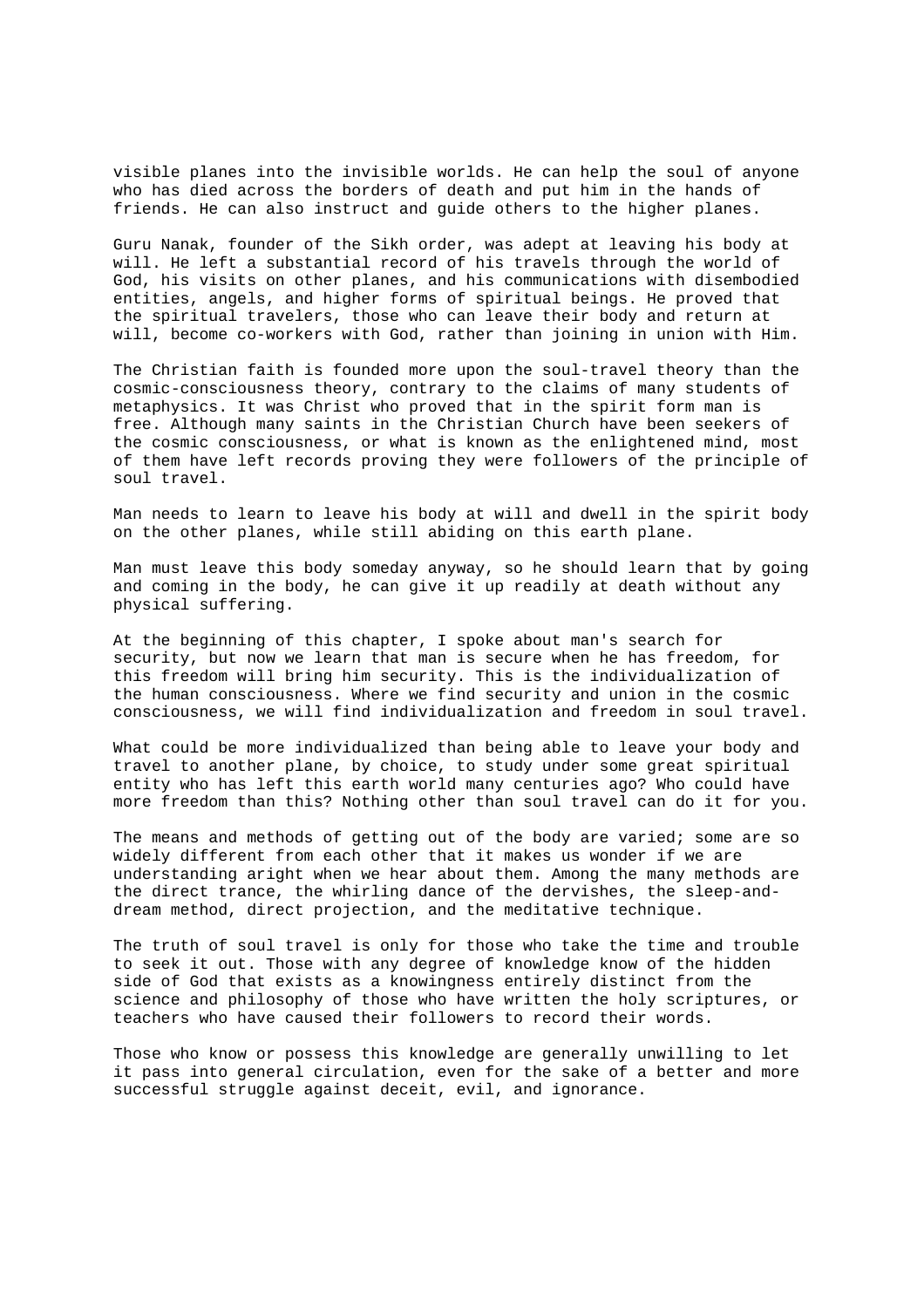However, here is something that many of us have overlooked concerning soul travel: The knowledge is never concealed from the eyes of the masses - the fact is that the enormous majority of people do not want knowledge. They refuse their share of it and do not even take the ration allotted to them.

Knowledge, therefore, cannot belong to all, cannot even belong to many. This is the law of the spirit. This is what the Lord told Jeremiah, and for this reason alone we find the savants preaching that man must be modest when he receives this opportunity to know or gain divine knowledge. Even Jesus said that of himself he could do nothing, but it was the Father within him (soul) that did his works.

In the physical universe, knowledge of the illuminated way is limited because it is put together with materiality. This is because we are working with the two laws, the law of God and the law of man. This is why no single individual, while in this universe, can possess the whole of truth.

While living in this physical body, we are like the prodigal sons who are sent forth from our father's house. We have forgotten who we are and what we are, and who and what the Father is. We have wandered along the bypaths and lost our way. We have fallen and hurt ourselves, darkened the lamp of intuition, so that we no longer know why we are here. We have forgotten that we are gaining experience in conscious awareness to become co-workers with God upon returning to that heavenly realm. Oil and water do not mix, and neither do divine spirit and the materiality of thought. We must open that spiritual awareness within and let spirit flow through into the outer world.

Therefore, we are the agents of God, sent into this world for a twofold purpose: first, so that each individual may learn to keep the spiritual awareness open under any and all experiences; and second, to act as the instrument, or channel, through which can flow the unformed spiritual substance into the outer world.

The spiritual purpose of every soul is to learn to unfold this spiritual awareness until it has a three-hundred sixty-degree viewpoint, so to speak. This then provides a complete channel for the God-awareness to flow through, regardless of whatever plane it may be upon. This spirit form, or whatever we call it, flowing centrifugally out from the center of all universes, commonly called the throne of God, is that life upon which all things exist, whether it be here within the physical plane or in those other worlds, hidden from profane eyes.

Those who want truth must make the initial effort to find the source of knowledge and approach it. They must take advantage of the help and indications which are given to all, but which people as a rule do not want to see or recognize. Knowledge cannot come to you without effort on your part.

Strangely, most persons feel that truth can be gained without much effort. This is wrong, for great knowledge, even in our physical life, is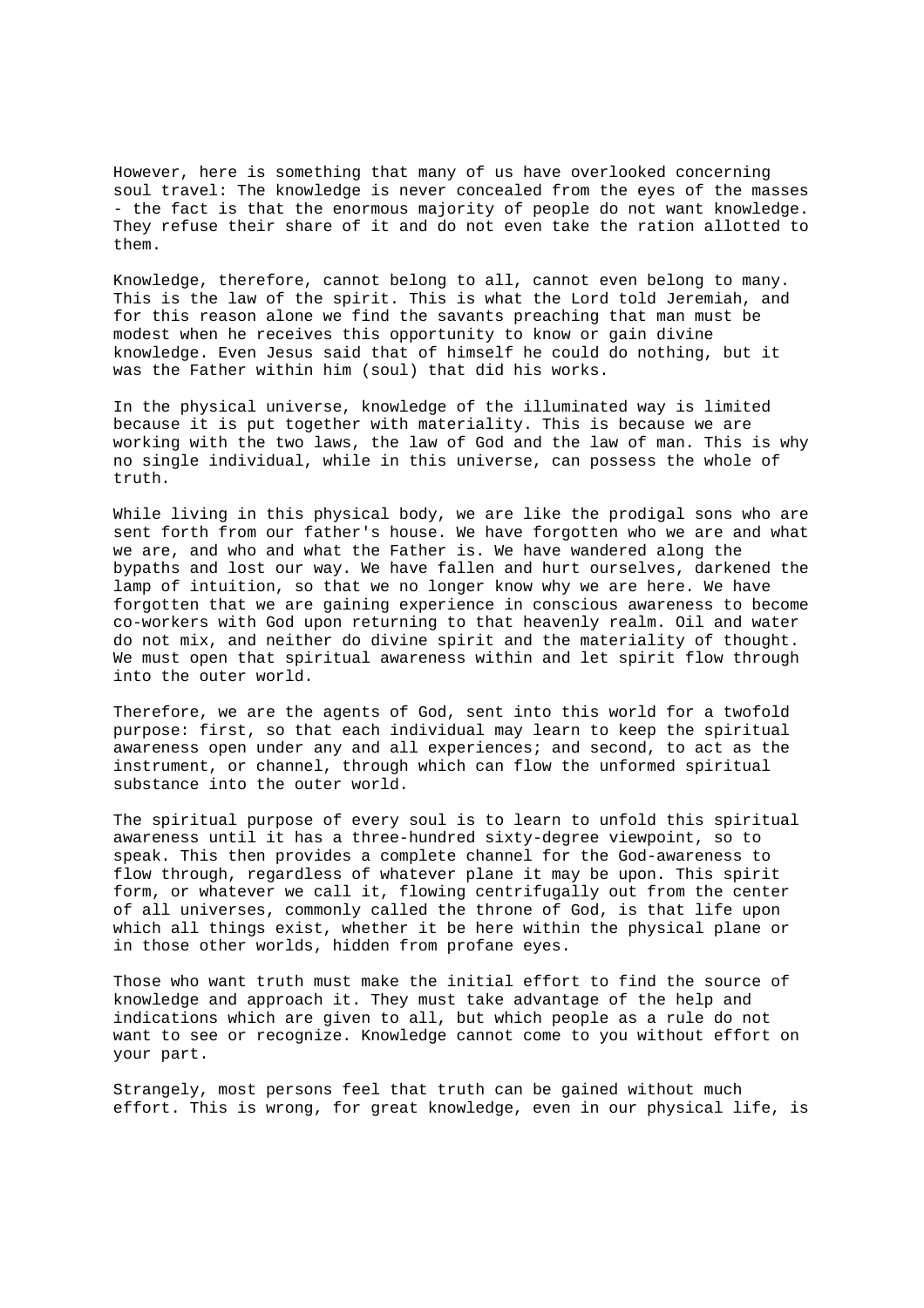often hard to gather: it takes years, sometimes a lifetime to grasp the principles of medicine, painting, writing or music.

Many times an individual's independent effort will gain him nothing. Truth is usually attained from those who already possess it; therefore, one should learn from those who know.

We must look upon soul travel as an opportunity to leave the body and take into ourselves, as the soul, that power which flows from the center of all universes. This power, which we know as spirit, has two aspects: one, that which expresses itself as life force or creativity, and two, intelligence. These two aspects are inseparable from one another, though intelligence is recognized as the source of consciousness.

Life force, then, is the conscious self; that which is self-consciousness is the life force. We often call this self-consciousness by the name of intelligence, but then intelligence and activity are the divine powers, or life force, within man. Since activity and self-consciousness are inseparable and since together they live in the same body and together they leave it, a man is said to be alive when he has self-consciousness and activity, and dead when he does not have either.

When body dies, soul is absorbed into the life consciousness or spirit and takes with it sense impressions. These it manifests into another form. The life force contains in a potential form all the desires, impressions, and tendencies of the previous existence.

The real self is clothed in the life force. A portion of this manifests itself subjectively as sense powers, while the other portions express themselves as objects of sensation.

The life force, or spirit, has a single motivation. This primary moving impulse is to express the wisdom, charity, and freedom that it feels itself to be. Thus, the essence of spirit is truth, nobility and aesthetics, or life, love and beauty. Spirit cannot act in particular circumstances except by becoming the particular. Nor can it act upon any material or other plane object except by expression through individuality.

Therefore, individuality is the necessary complement of the spirit. The whole problem of life consists of finding the true relationship of one's self, the individual, to the true spirit. The first step is to realize what this power must be in itself. If the spirit is a law unto itself, to express only wisdom, charity, and freedom, then the answer to this is found in man's consciousness. One cannot be conscious of anything except by realizing a certain relation between it and himself. It must affect him in some way: otherwise he is not conscious of its existence. Therefore, according to the way in which it affects him, he must recognize himself as being related to it. It is self-recognition carried out to the sum total of the spiritual, intellectual, or physical, that constitutes one's realization of life.

Man, the individual, the microcosm, is capable of reproducing all the qualities of God, the Oversoul. Consequently, man learns that he is soul,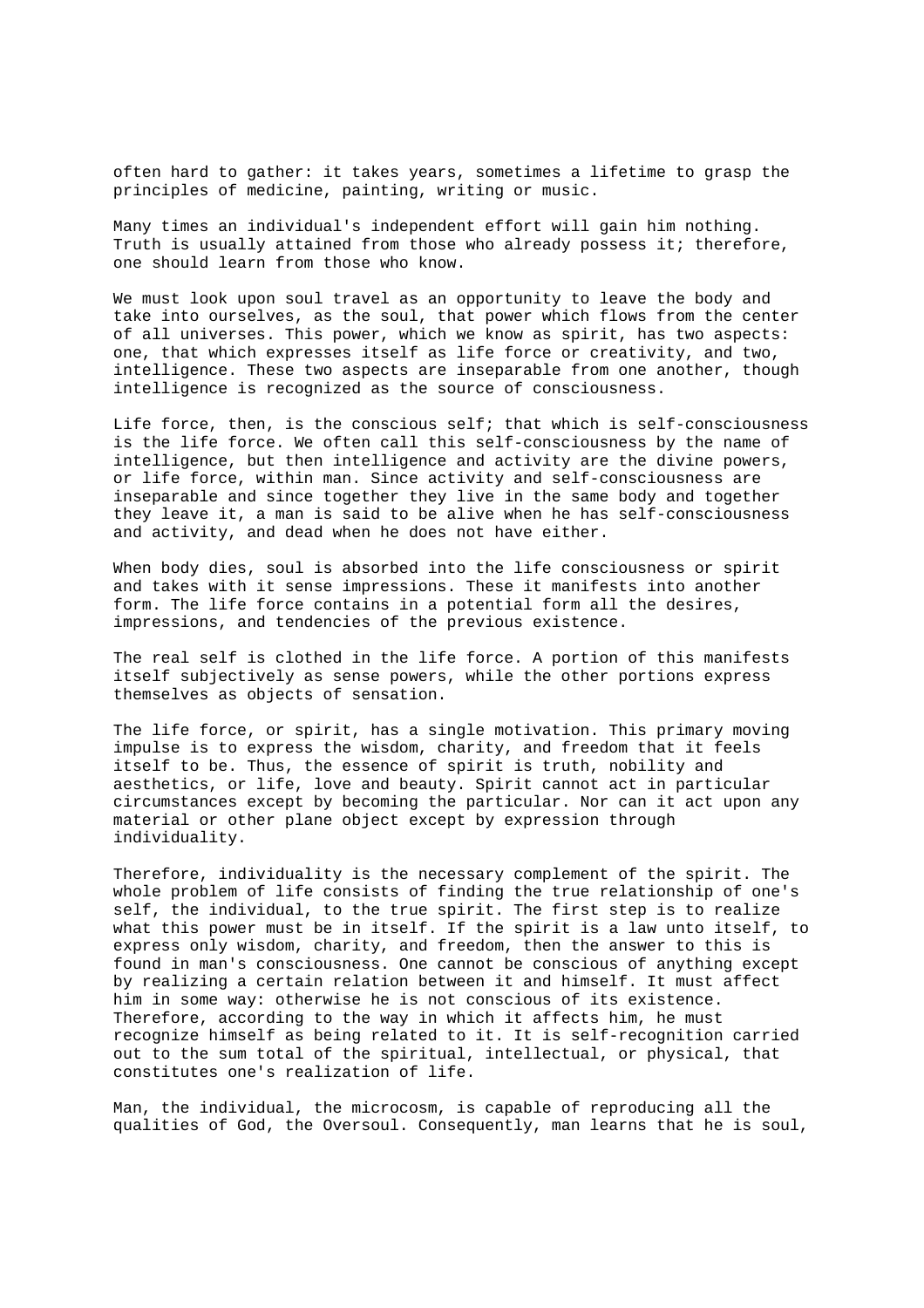the product of this Oversoul, imaging forth an image of itself on this world plane, as the direct image of that in the other planes.

Then it is true that the control center is the soul, or the awareness unit, or the consciousness of man, that which is called simply the I, or cause. It directs the actions of the body and the environment through the emotional relay systems. The total function of I, the soul, is the estimation of effort.

This is the deep secret of ECKANKAR which the ancients knew so well. Pythagoras was one who was more than well versed in the mysteries of the Magi. He taught that it was useless for any initiate to concentrate on the chakras, or body spine centers, but instructed his students to go out through the top of the head and gain control of body and environment from a distance.

The top of the head is the point at which the human self merges with the spirit. Very young children have a soft spot at this place, where the opening has not closed. One has only to observe the eyes and expression of children to know that they are in closer contact with the spirit than adults. As the spot closes, the child grows more worldly in outlook and expression.

Those wishing to be initiated into the Supreme Consciousness, or that of the inner kingdom, must become as little children. This means that the opening must remain at the top of the head, like the soft spot of a baby. This can be achieved in the spiritual counter body, so it need not be developed in the physical. Some masters, however, keep the spot open deliberately by the use of spiritual and sound-exercises. The Tibetan ECK master Milarepa practiced this process and asked that all his disciples do likewise.

This opening at the top of the head is symbolized in the "Narrow Way." This was the name given to the small, significant, but closely guarded, door at the entrance to the place where the spirit-body comes and goes from the physical self. It is through this opening that spiritual awareness (God or cosmic consciousness) occurs. All adepts have known this truth, but it has been lost over the years since the Magi or Essenes used it to open the way for the neophytes to gain a way into the glorious Kingdom of God.

The riddle of soul travel is that the teacher is the soul of every man, yet he is not the soul of every man. He is the master and still he is not the master. He permeates all things, and yet he does not. This is the great paradox of life. It is the great question that puzzles every soul that struggles to know himself and God. He is, but yet he is not. Life as we live it on earth consists of a series of paradoxical questions. If we live in God, why do we go through these awful periods of questioning? There is a definite answer which can be given in one word: Attachment.

Attachment to what?

Attachment to all things that have been given us in our objective and subjective lives. Attachment is an intrinsic part of our mental baggage.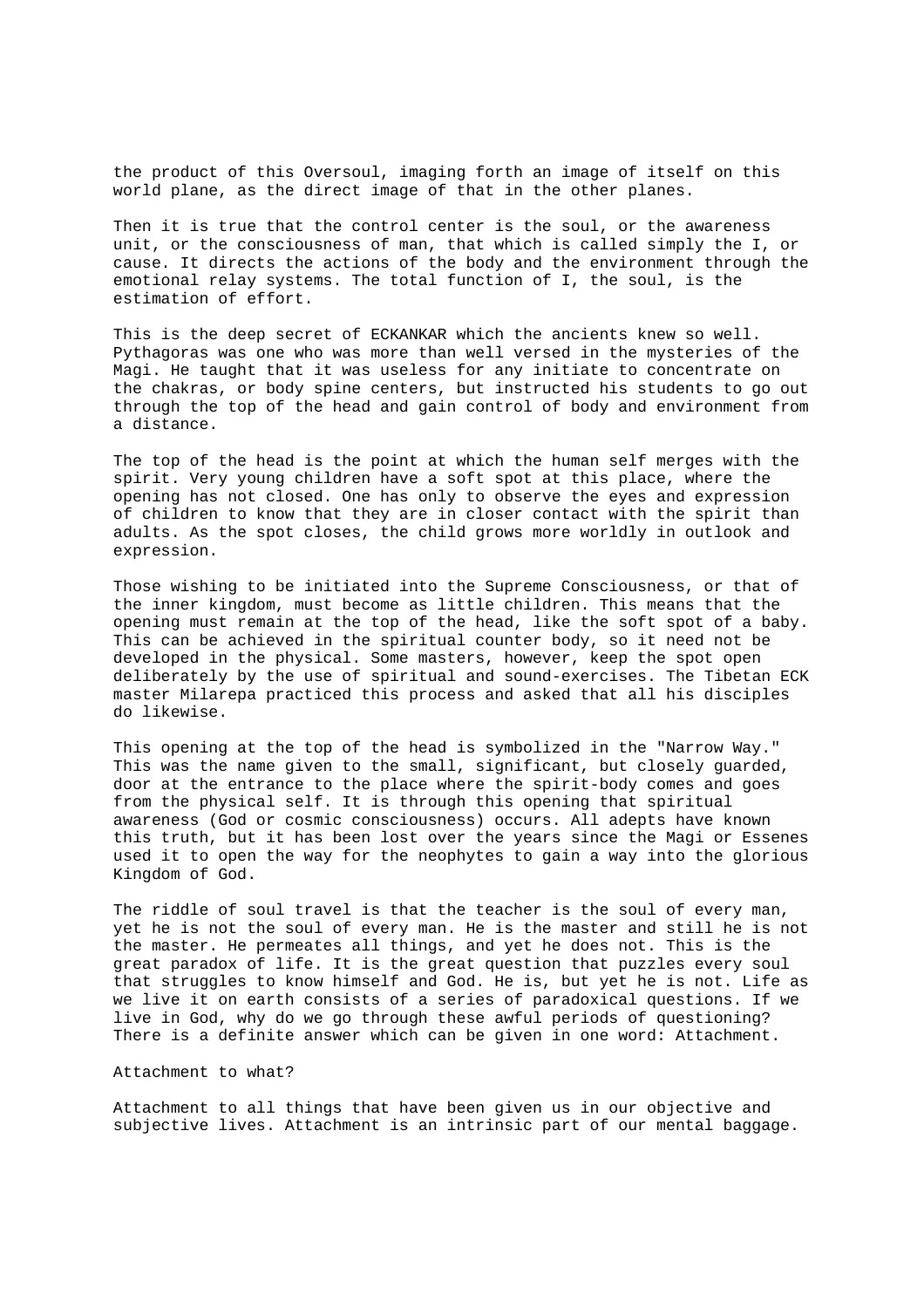We carry a lot of mental baggage when we come into this world. We are surrounded on all sides by the printed word, the spoken word, and the very ethers are filled with negativism from human radios. It is little wonder that we can hardly have an original thought on spiritual things.

But as man travels along the road to the God-realm, he eventually comes to the gate of the first cosmic world. Here he is halted, for there are a series of obstacles that he has created for himself that he must overcome before going through the gate. Then he may pass over the threshold, be it consciously in the hands of a guide, or by himself, having wandered there somehow alone. Many souls wander there during the sleep of their human body and never know what is taking place in their objective world.

These obstacles are a series of apparent setbacks in man's subjective world. Everything that he does or thinks about seems to go against him. His best friends criticize him, desert him; the world turns against him, as does his family. All his possessions flee from him and he stands alone on the very edge of time and space where the divine force has carried him, and he is left alone to face the reality of himself.

Here he looks out over that awful gulch of vast chaos in the outer world where time is limitless and space has no horizon, and he has nothing but himself upon which to depend. What can he do and where can he turn?

Before he can pass through the door of the threshold into that land we know as the astral world, he must rid himself of much of the baggage he carries around with him. This is known as the perfecting of soul. Here doubt will seize him, and for days, weeks, and maybe years, he will shake outwardly with terror. The Kal, or what we know as the negative force, will rattle all the faith he has in God, making him doubt everything. All sensitivity within him will be flayed like the thrashing of grain within, and soul is whipped to a finer tone of perfection in order to face the first world.

This is not an easy task in the spiritual life we have taken up; this is the beginning of the path to the journey to those far-flung worlds of the cosmic universe of God. We go through the perfecting of soul with the help of those spiritual travelers, who are always standing at our side, awaiting the call for assistance.

One of the first obstacles confronting those who must cross the threshold of each inner world is that of meeting the lord of each world. It has happened that many who have wandered across the borders of the first plane and come face to face with its great deity by chance, or purposely by divine guidance, have mistaken him for God. They changed so radically in their basic nature by this encounter that their minds were unbalanced, causing them to believe that their place in the scheme of God's creation was divine leadership. Most of us have seen these misguided ones, who teach wrongly and lead their followers off the path of God instead of toward it.

Let us get down to the heart of the explanation of this encounter. First, we must learn what must be done in order to pass over the border and pass through the veil of illusion. So often you do not go by chance, for all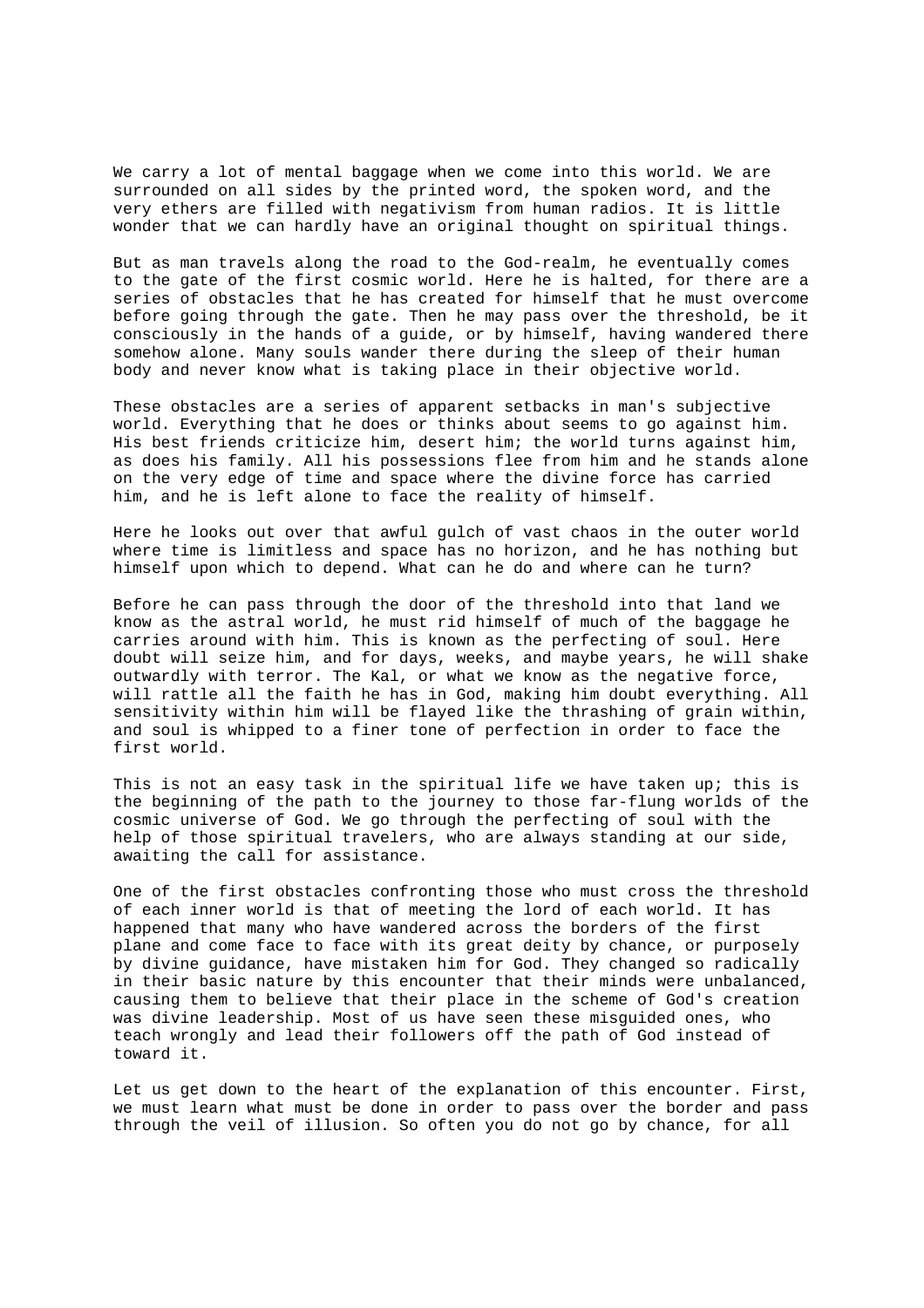preparation can be made by a spiritual traveler who is interested in your inner welfare. He may simply bring you up the ladder, or what we might call the reality scale.

The method is not at all complicated. The mind and heart of anyone who wishes to travel to the inner worlds will go through the threshold, or door, of the inner self, and undergo the necessary purification with the help of the ECK master. We must put aside everything and have complete trust in him. We must bring to a halt the shaking of the mind by terror. All attachment must drop from our minds and leave only one thing for us, the love for the inner teaching, a love for the light and sound of the cosmic worlds.

We come then to a state of being that is without feeling or thought. A great humming sound similar to the roll of thunder is heard and a voice, not a physical voice, but one which seems to be within, will speak out of the silence. It will say something like this, "I am He, whom you know as God, but I am not God. I am in every man, but I am not in every man. My love is in you, but not in you. When you have solved this riddle pass on to the higher world."

This is the great riddle of life, and every seeker of God must solve it before becoming fit for entering into the highest stages of the spiritual life.

It simply means that when you recognize certain aspects of God, all changes in you will take place and you can enter into the other words at an ease which will surprise you.

God is wordless. When he came into being, He was called the Word of God, and the whole world is supposedly an expression of Him. God, or whatever It is called, appears in the form of light and sound. That sound or voice speaks to the neophyte via the inner voice, but seemingly from out of the light, telling us that It is God and so everything is an expression of Him. But all the same, IT/He is not God made into expression, for HE is the center of all expression and from Him must flow all creation. As such, all creation never existed in Him.

Mark these last words. Creation does not exist in you nor in me, but we have the power of creation. It is hoped that this is clear to all.

Therefore we come to the understanding that God is unconcerned about what goes on in this world, for the world continues to function as does a machine after the switch is thrown to make it run. All God must do is watch over the world and its mechanical functioning.

Consequently, God is the highest and the lowest. Those whose inner vision is open will see all creation in Him, meaning all of the divine drama, and Him in all creation. This means His hand is in all things, and we must understand that He is detached, or unconcerned, as though the whole creation has never existed in Him.

For your understanding, God is the great deity of the first world as well as the lord of all worlds, made into manifestation, for the continuation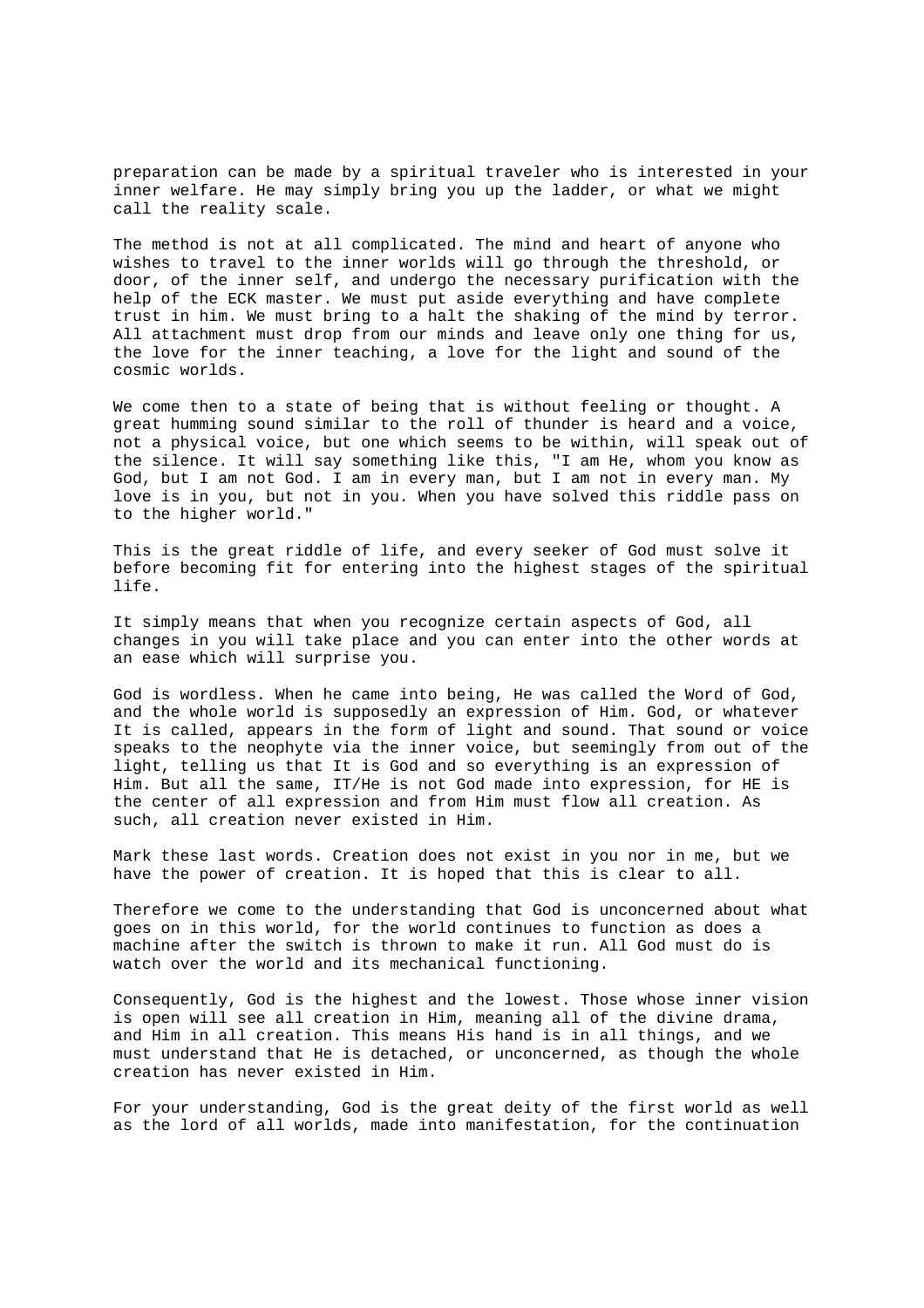of the function of each plane. He exists on all planes. Hence, we can transcend all laws of all planes and eventually enter into the realm of the Ultimate Heaven. God is then everything and in all things, but unconcerned about any living thing in this universe, or throughout the cosmic worlds. As the living deity on each plane, He must be concerned about life on each plane.

But why is he unconcerned about the whole? It is because all is in its proper place, and the activity of the living atom is in divine order, even to the minute chirping of the cricket. Therefore he looks upon all as the whole or unity, throughout space and time, out of and returning to the divine fountainhead.

He is detached and unconcerned about man, because man as the individual spirit, or soul, what we call the Tuza, will return again to the highest realm of heaven someday. If it takes a million years for a soul to learn where lies its true home, why should God be at all concerned? As the whole of all creativity He knows all things, yet as the manifested soul we know as the spiritual traveler He is compelled to show us the path by which the neophyte must travel to reach the door of heaven. It follows that the art and practice of soul travel must take place.

You must understand then that the spiritual guide is actually the ECK master, and yet he is not the ECK master. He is the highest and the lowest and no man can resist him, should the guide reach out to take charge of the neophyte if the latter ask for such assistance. This is because he has the attitude of a father's loving care toward his child. Every soul that reaches perfection can testify to this.

Those who have reached the borders of the first world, knocked on the door of the threshold, and felt the terrors of stepping off into the unknown, must learn that courage and faith in themselves is the answer. Once they have made this step, hardly anything may resist them in their explorations of the other worlds via soul travel.

~~~~~~~

3 - The Perplexing Techniques Of Soul Travel

Although this chapter is called "the perplexing techniques of soul travel," it does not mean that we are going to find numerous methods of getting out of the body which are too complicated for anyone to use.

However, there are as many methods of projection existing today among varied groups throughout the world as there are languages. But we are not concerned with all ways of accomplishing this phenomenon. We are only interested in a few which will solve the problem of soul travel for each of us.

Within this century we have developed the basic concept of giving priority to security of the body and mind, leaving the soul in an uncertain state of affairs. The French philosopher Descartes said, "I think, therefore I am." This is a true statement of the materialistic world, but it is in direct opposition to all spiritual sciences.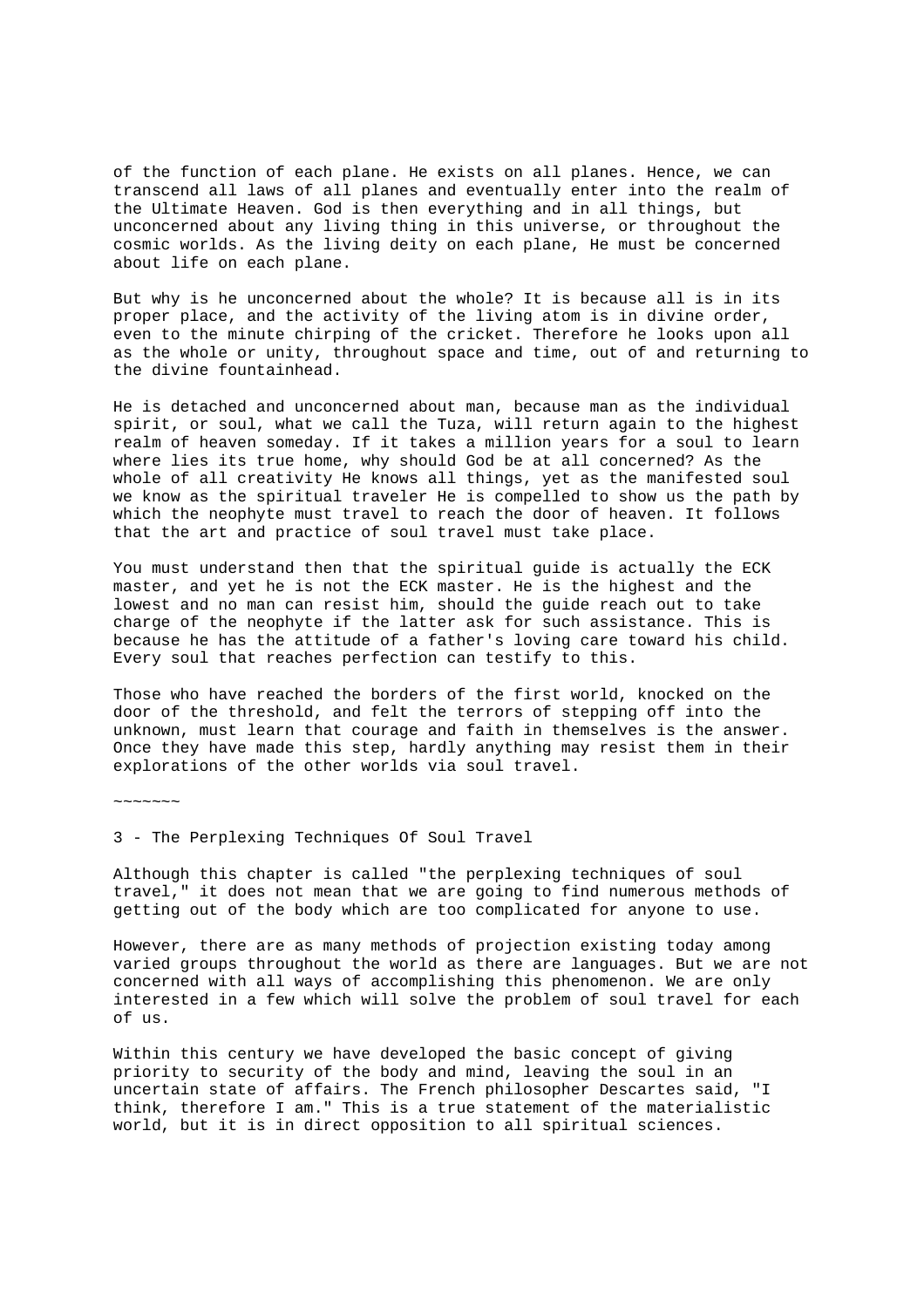One can be assured that the art of soul travel can instantly disintegrate these materialistic concepts and bring about the true supernatural knowledge of all things beyond the world of the physical sciences.

Soul travel, the separation of spirit from the body, is an aspect of spiritual science not to be lightly cast aside. Neither is it one which is difficult to perform, as many of the methods used by many of the spiritual and religious groups, can be used by the neophyte in his search for reaching the heights of the Supreme Consciousness of God. Many of the various systems of spiritual exercises are not at all suited to the nature of the seekers of God in the Western world.

This is mainly true because we in the West do not keep the same pace of life as the people of the Orient, nor do we have the same goal and environment. In other words, what may be natural for the spiritual seeker of the Orient may be completely abnormal for anyone in the West. We find that many of the methods used by the mystics of the East are certainly not adaptable to the Occidentals, who are following the illuminated way of ECKANKAR.

Westerners have neither the time nor the inclination to follow the whirling-dervish technique of transcending the body. On the other hand, most of us do not know the spiritual exercises of St. Ignatius of Loyola, and if we did, we would not follow them. You see, most of the techniques of the older orders of mystical knowledge and Eastern philosophy stress the ascetic side of the spiritual practices, e.g., diet, withdrawal from the material world, mortification of the flesh, fasts, and many other spiritual exercises which we in the West will neither do, nor have the least inclination to follow. It is just as well, because soul travel is a natural phenomenon of man, and there is little need for him to live in any other manner in this material world. He can perform soul travel regardless of his environment, his diet, or the conditions under which he lives.

You need none of these extremes. The greatest practice of soul travel is the control of the emotions, to be alert and never panic under any conditions which may arise while outside the body. Since the techniques which I have developed from years of experience in this field are quite natural, it is all important for one to have a yardstick by which he can measure his experiences and know what they mean to him. As we go deeper into these stories it will be found that most of those who study this subject seriously have had prior out-of-the-body experiences, which can now be recognized and analyzed accordingly.

In my study of soul travel I have rediscovered the ancient original science of getting in and out of the body which is called ECKANKAR ("coworker with God"). It consists mainly of four techniques. These are: the emotional; the sound; the secret; and the master techniques.

These will be taken up in detail and studied so that you will know them by heart, and will be able to practice them until each is as familiar to you as eating or sleeping.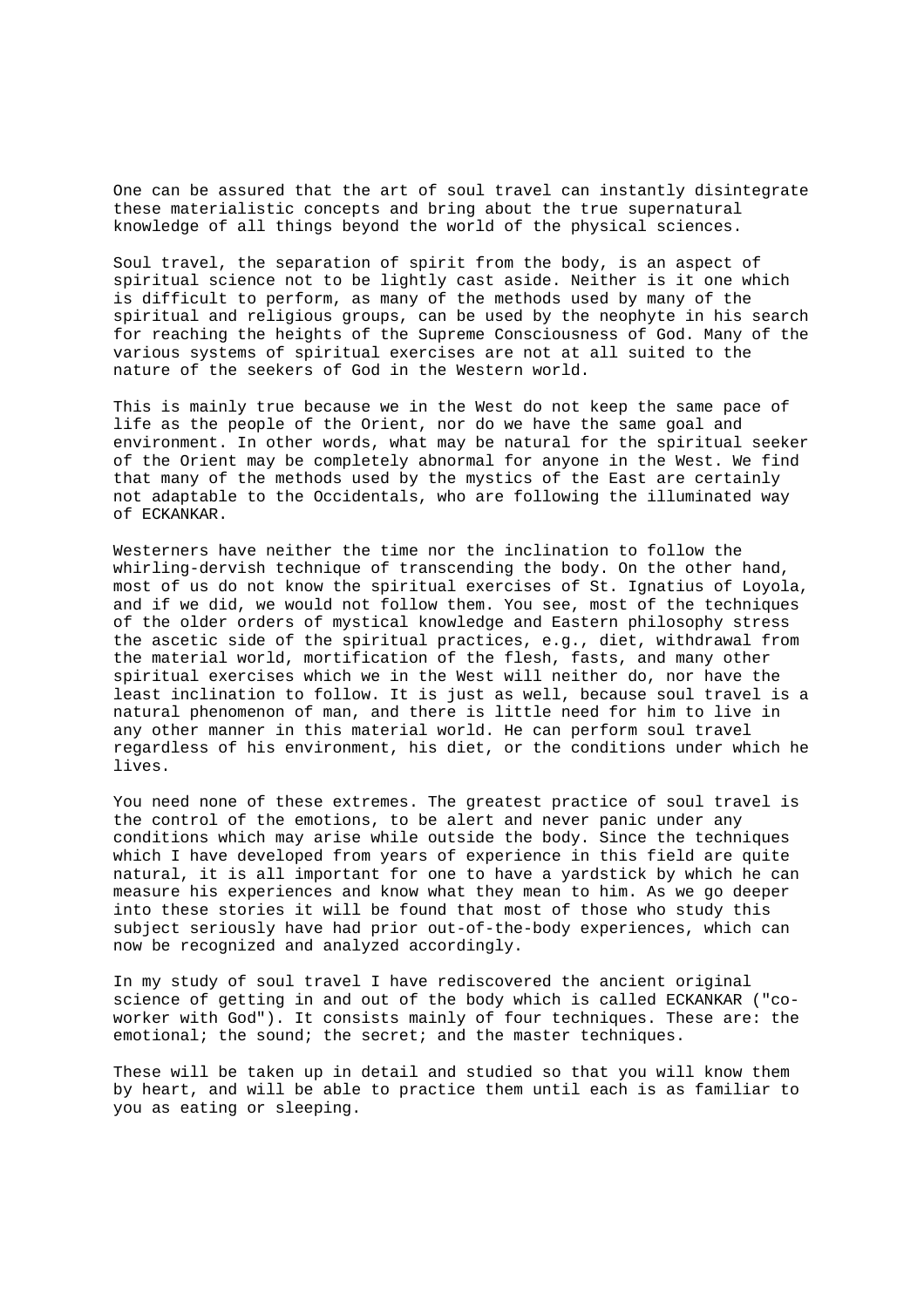Of course there are several other techniques of getting in and out of the body which I have developed and which will be described. The techniques must naturally fit the student, not vice versa. You will learn to improvise and develop your own methods according to your own ability, talent, and individuality.

However, the above are the basic methods and the first ones that you must learn. In a sense it is like learning any creative skill; you must master the fundamental steps before trying the difficult ones.

You will soon learn that the system I am teaching will give you a freedom and individuality never quite known to you before. The ease in which one can slip from the body into another dimension under any circumstances, whether in dire pain or working at some simple task in the kitchen or at your regular job, will amaze all those who can master soul travel.

In the uninitiated, or those who have no knowledge of soul travel, the soul generally leaves at the solar plexus, or the stomach area. For those using the astral technique, the soul leaves at the pineal gland, or what is called the spiritual eye. The other places for the soul to leave the body are: the back of the head, called the oblong medulla; the thousandpetaled lotus, as it is called by the Hindu teachers, or what we know as the pituitary gland at the center of the head, and, last, the heart center, known to the Hindus as the Anahata. Generally, the Bhakti Yoga followers use this last channel for separation of spirit from the body.

The time track is another factor that I wish to explain briefly. While in this body, or its outer sheaths, up to the fifth plane where all bodies are dropped and nothing remains but pure soul, we find what we call the time track. It is the past, present, and future track upon which each individual life is lived while in the lower planes. We are on this time track whether we like it or not. But once we come to an understanding of it and can comprehend the present or the moment - that part of the track we are now living in - we come to understand Karma and eternity.

If we live in the full consciousness of every moment, then we become aware of all things that occur in our universe. We need not -dwell in the past, for all things have already been experienced. The future is not needed, for we are living in eternity, here and now. We are all experiencing the reality of God, at this moment, not in the future, nor in the past, but now! This is the isness of God! God is! This point needs to be firmly established in your mind, for it is one of the fundamentals of the understanding of God in the study of Eckankar.

Therefore, if you are living in the present, you will be in the isness of all reality and you need not think of your future. Jesus emphasized this in His Sermon on the Mount: "Take no thought of what you eat, nor drink, nor of tomorrow, for God gives you all the things you have need of." This is living in the present moment of your life.

You can do this by living outside the physical body, but you must project yourself into the heavenly worlds in order to get off the time track. Once you are capable of handling your spirit body, you can go backward on your time track, or forward, and correct many problems which have been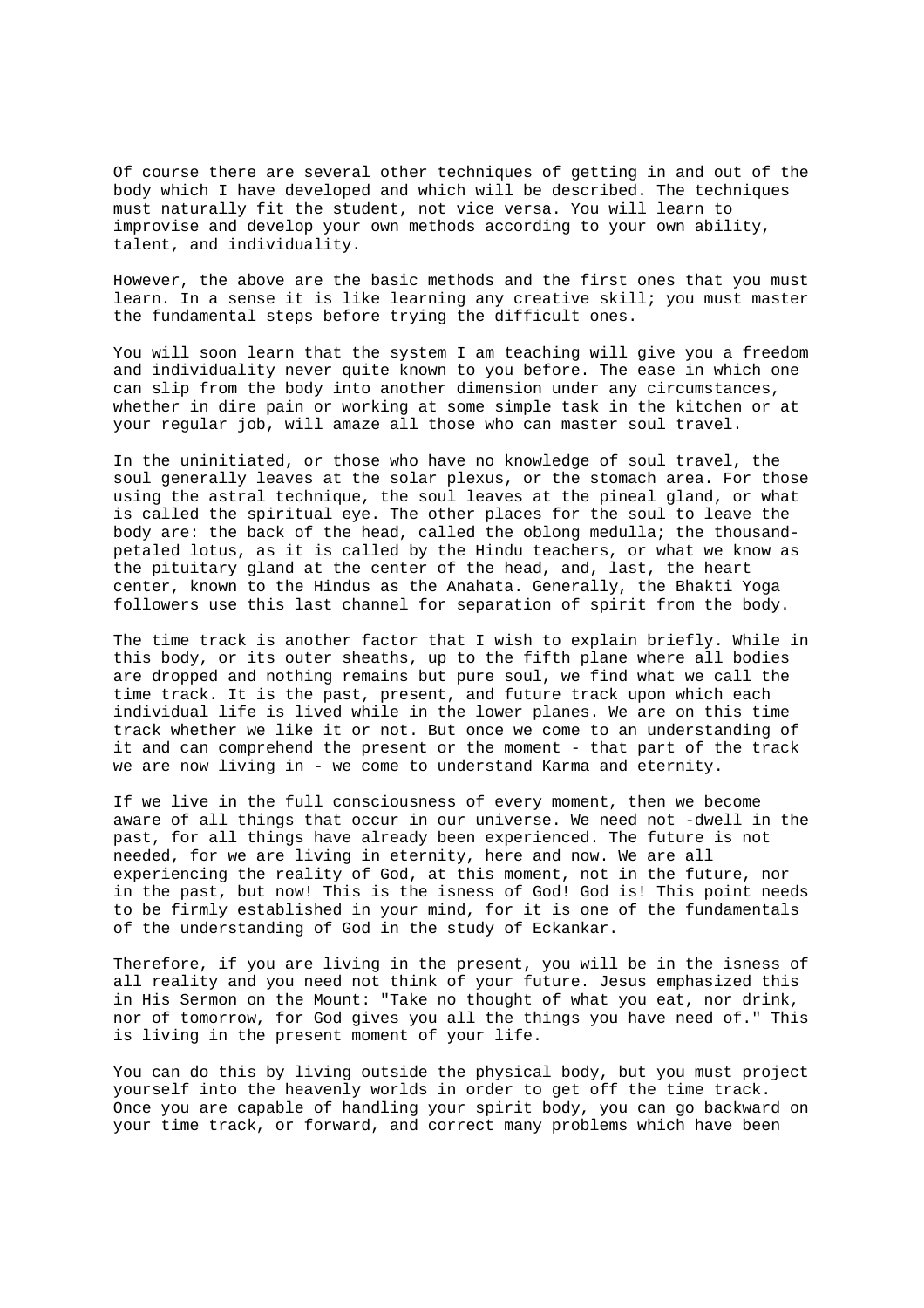bothering you. This is part of the process of controlling the out-of-thebody state. After you have learned some degree of control, try this on any problem that may be bothering you.

Hardly anything you can imagine or think about on this earth plane is original, for it already exists in the upper planes. This is especially true in the astral world. Thought works in the mental world, and imagination in the astral. Imagination is a reflection of something existing in the astral worlds. So the technique is hardly more than an astral function, because it is done through the movement of the spirit body by visions, imaginings, and mockups. It is the vehicle of emotions and thought which moves the spirit body in the astral world. Frankly, this process hardly works beyond the astral world, for it is a limited one, yet easy to handle. Though you may learn many other methods, you will come back to it again and again.

All inventions come from the astral plane; most of man's destiny is worked out on this plane, and many of man's problems are solved here. In the capital city of the astral world, known to all spiritual travelers as the city of Sahasra-dal-Kanwal, is the great museum. This museum has all the archetypes of every possible thing which has been invented or will be created on this earth plane. It is said that Edison, Marconi, Nikoli Tesla, the Wright brothers, Alexander Graham Bell, and many other great inventors visited this museum in their astral bodies, either in the dream state or by direct projection. Some came to it by meditation and others by trance; but nevertheless, they visited this strange gallery and found the answers to their questions.

It is said that many writers, artists, military leaders, and others from every creative field of life have sometime or other visited this great museum and been shown how to work out the destiny of their lives. The vision which was given Washington at Valley Forge in that terrible winter when he was about to give up was from the astral museum. He was moved out of his body state one evening by some entity, while at prayer, and shown the future of the thirteen colonies, and a vision of a great land stretching from the Atlantic to the Pacific. It gave him the inspiration to finish the War for Independence which made America great.

The imaginative process follows out the old law of occultism: "So above, so below!" Whatever is above reflects itself below. So if you wish to project by the imagination technique, you simply put yourself at a certain place at a certain time, and you will be there in spirit body. The easiest way is to start putting yourself in a specified place on this plane, and you will be there, see it, and be able to describe it upon return. Suppose you have never been in Times Square, New York City, and you wish to visit it in the spirit form. Soul can actually put itself there in the imaginative body, or what we call the astral form, and be able to describe Times Square as it exactly is, to others who have been there in the physical body.

This is a part of the reality of soul travel. The astral plane is the imaginative world to all, and this faculty is one given us by the Supreme Being to make our lives better and to straighten out the crooked path to the other worlds. The law of the imaginative world is, "wherever thought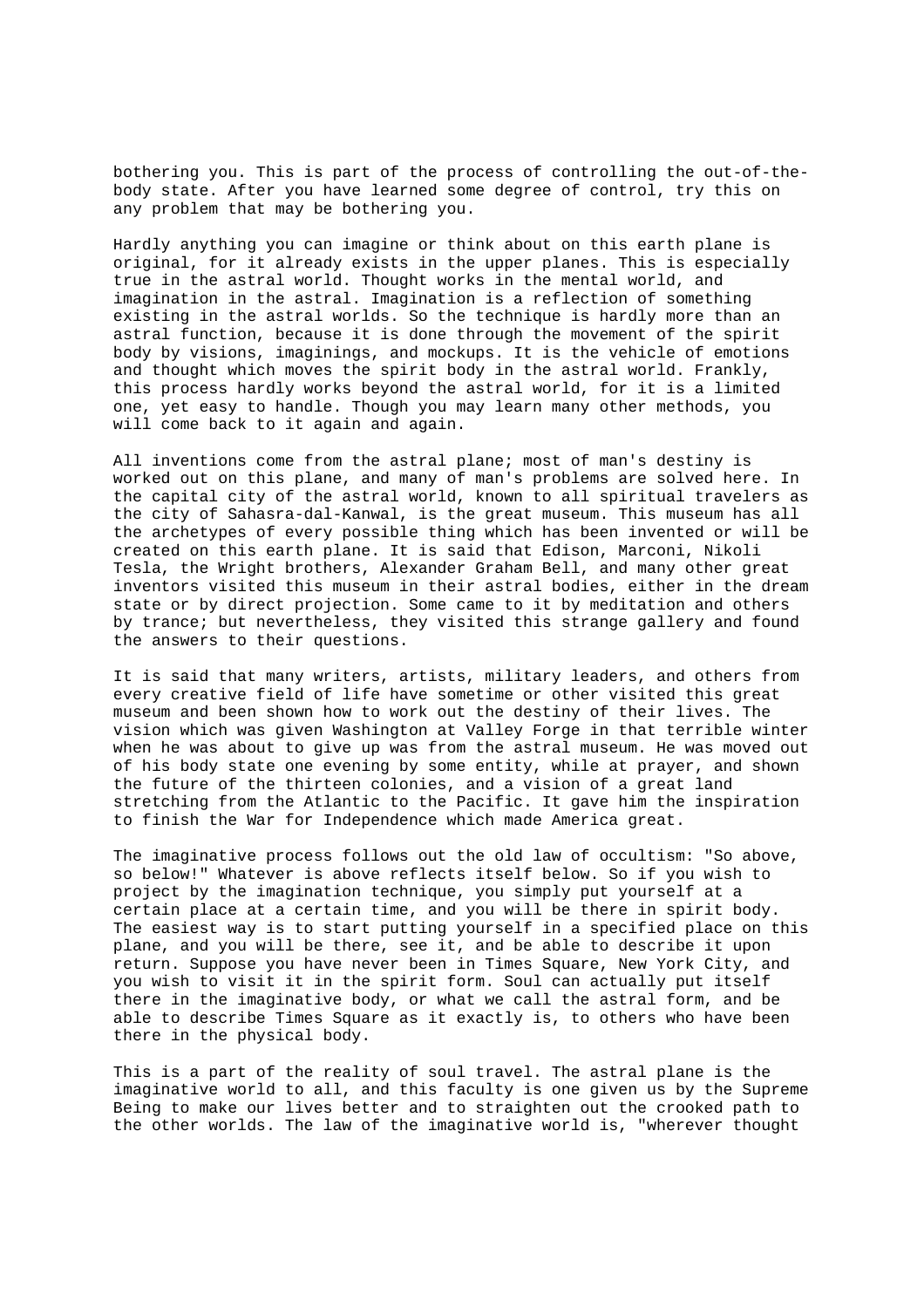goes, the body must follow." This is a law of physics known in the physical world, and works well for the physical body. It works on the astral level much faster than on the physical. Wherever we place thought and contemplate, not concentrate, the body is bound to follow. The trick of this is to place the thought on some astral point, or to make the desire to be out of the body at some point where the physical cannot follow. You do not have to make a particular picture of where you wish to be, but set the thought on your particular desire to be there, even if the matrix is not visualized in the mind's eye.

This is the technique of the imaginative process. Take a seat in an easy chair or lie on the couch; you may even sit on the floor, but keep the back straight and head up. Relax and close your eyes, dismissing any tension, if possible. Should there be any tension within you, try repeating the Lord's Prayer or some short religious verse. Often the tension will leave you in time.

Now, with the eyes closed, look directly into what we call the spiritual eye, that place between the eyebrows. Sometimes the spiritual eye is called the mind's eye, the Ajna, or the Tisra Til. What you are looking at should be at first a blank screen. Then, gently, place the destination where you wish to visit on this blank screen and let it stay there. The best way of keeping it there is to get interested in the place and see how many perceptions you get. Feel the atmosphere, see the colors. You can even smell the odors of the flowers, trees, and vegetation. However, if you cannot visualize it, think on it and do the best you can about the perceptions. The thinking process often works as well as the imaginative method does; for some it is even a better method.

All of a sudden you will find that this is reality. You are standing in the center of that place you were thinking about. This is the old law of the astral world which says, and I repeat here, that wherever you place your thought body, the rest of you is bound to follow. Meaning, of course, that if you place thought somewhere on the astral plane, the astral body must follow there, leaving the physical body behind. Once you are outside the body, control of spirit self is necessary, because thought will move spirit body in the twinkling of an eye.

When you have reached this point, you can move about freely from that position to wherever you desire. I suggest that at first you move around the house, in the astral form, before venturing too far away from the physical body. No harm will come to the body, for the ECK master is always near to see that nothing happens other than for your own good. You can come back to the body whenever you wish by sliding gently into it again.

You may declare that this is all in the imagination, and possibly it is during the first few times, but as you practice it you will develop more self-confidence, and find it is more real than life in the physical body. You will find that it gives you such freedom that you would rather be in the conscious state of the spiritual self than in the physical body.

The real trick is shifting the conscious attention from the physical self to the spiritual consciousness. It goes like this: take the attention off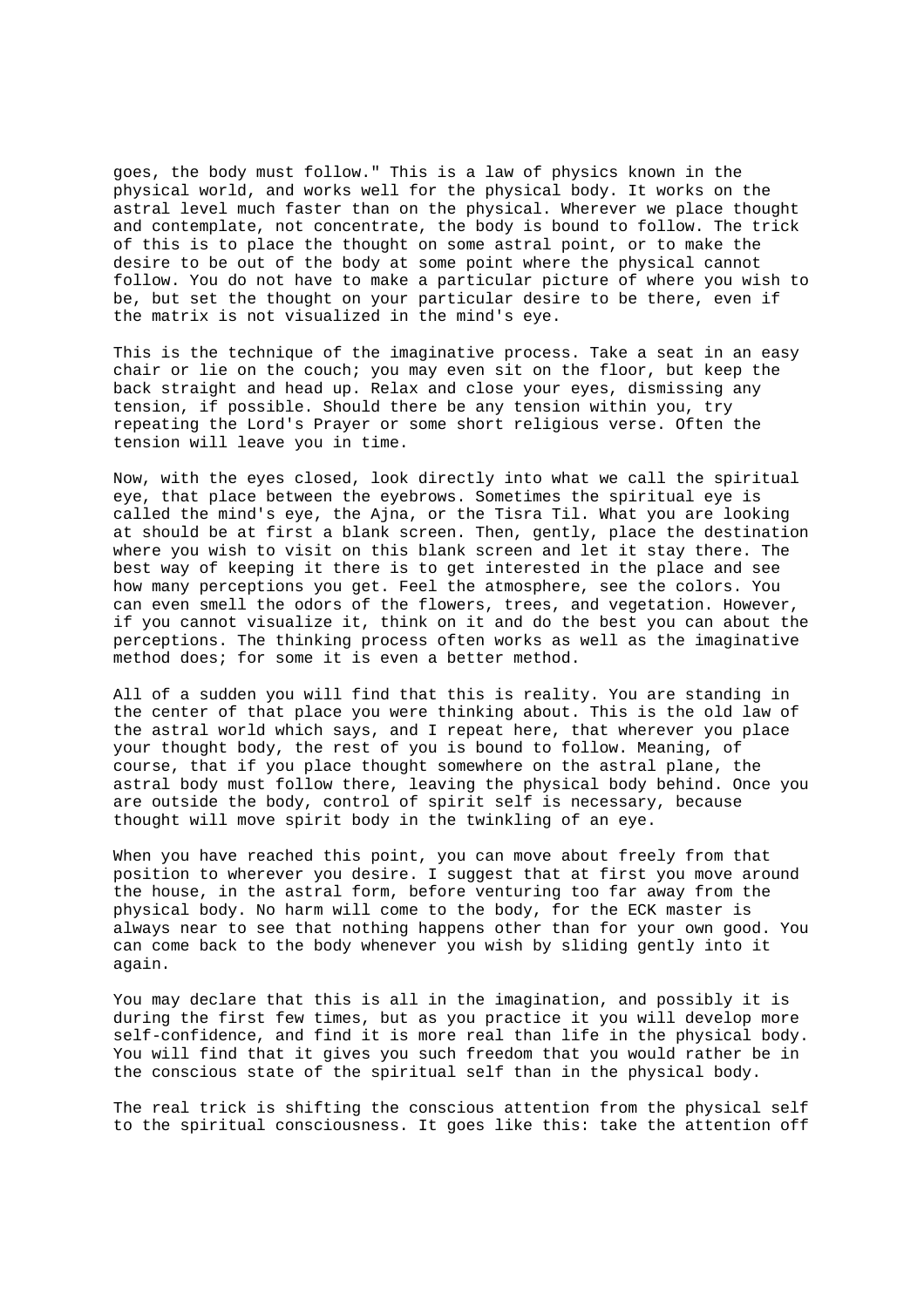your self and try placing it on the black spot on the ceiling and holding it there indefinitely. You become a viewpoint which can see in any direction, for in this position you should have 360º vision. However, if you do not have this full view at first have no worry, for sooner or later it will come to you.

One of the things that may bother you in the beginning is a factor known as the dual consciousness. This occurs when the attention is split, and you have part of it on the physical body and the other part on the spiritual self. There is no cause for any anxiety here, for you will soon learn to control the attention and attitude until both become so much a part of yourself that it will be comparatively easy to shift from the physical self to the spirit and be outside the body.

The second technique for soul traveling is called the sound method. It is practically the same method used by the mystics in the Himalayan mountains. Rebazar Tarzs, the Tibetan lama who passed the ancient science of ECKANKAR on to me, is reputed to use the sound technique given here, but only secondarily. He usually utilizes direct projection, as it is much more flexible for those doing their work among the masses of people, who often need help from you and me. We, too, are able to give assistance to the unable and the suffering.

Here I wish to discuss soul travel at one's own volition, a term used to clear the confusion away from the name. It means the art of getting in and out of the body under one's own control. If we are to project via the spirit body into those worlds beyond this plane, it must be done under our own control, not by compulsion, and certainly not constantly under another's assistance. No ECK master will retain his relationship with a neophyte after the latter has become skilled in soul travel, and has been established on the fifth plane, the plane of pure soul.

You will find that I seldom use the word student, or chela, for once it is accepted by the reader he identifies himself as such. This is one of the lower aspects of all metaphysical teachings, for it raises one and puts another in an underclass. Since we are all spiritually equal, no ECK master is going to stress the fact that he is on a higher level than another, regardless of his place on the spiritual path. The adepts of the ancient order of Vairagi all say that each of us has the esoteric knowledge within and that in some it is in a higher degree because they have come to recognize it a little more quickly than others. However, everybody having this knowledge can recognize it when they find the method or make the decision to do so.

This self-recognition of truth is called self-realization. It is the phenomenon that comes to one upon reaching the fifth plane, the first major step in gaining God-realization. However, most of us think in the world of humanhood - in the area of human difficulty - and set obstacles before ourselves by insisting that this can never be done, at least not in this life. Again I point out that our predicament is in the semantics of the spiritual language. Once we get an understanding from those who have had spiritual experiences, then we can have self-realization, followed shortly by God-realization. It is the breaking down of this barrier that is important, and one of the best ways of achieving this is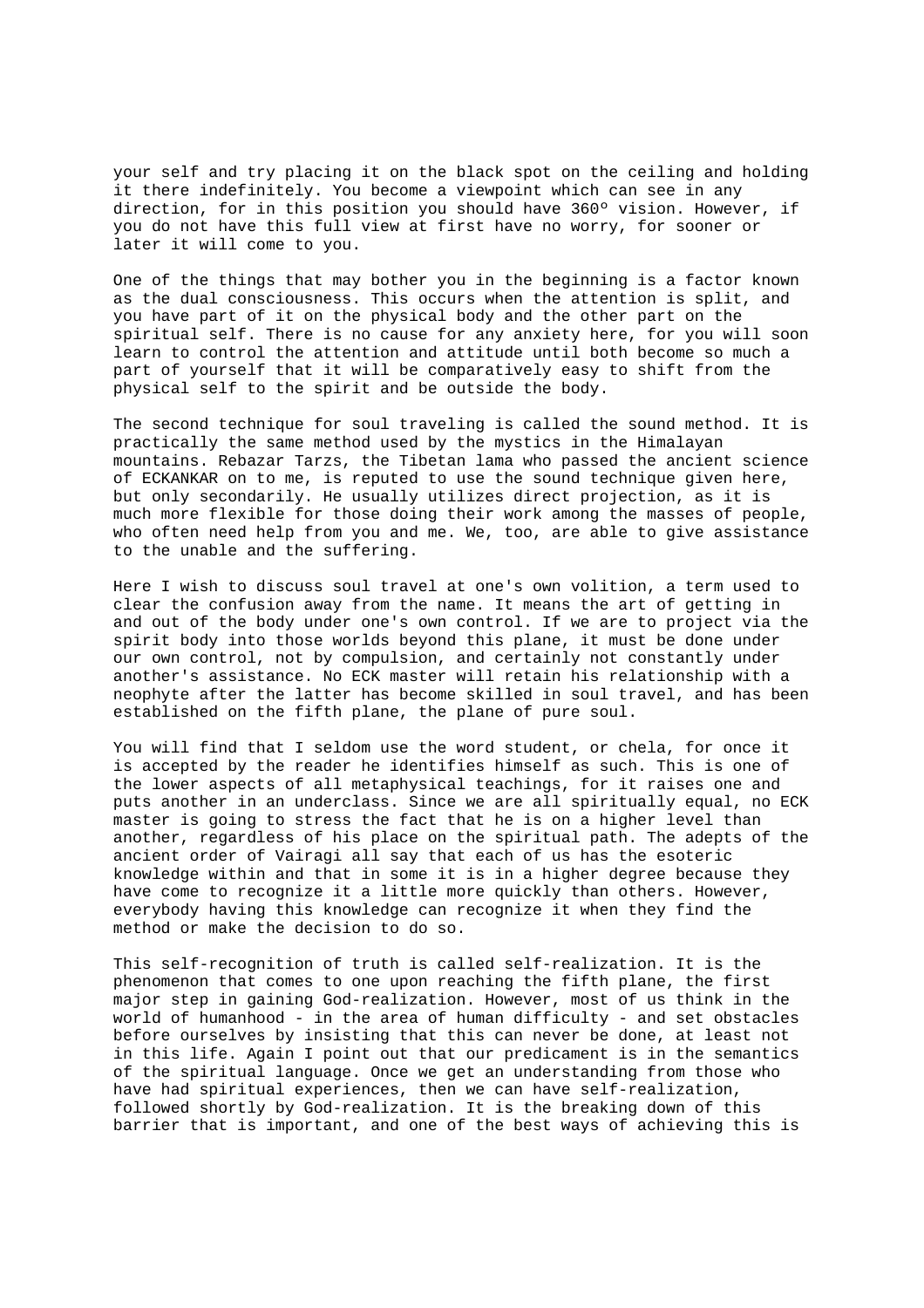to get comparative experiences. These form a yardstick by which we can measure truth.

Such ways are not as perplexing as we are led to believe. Many Oriental teachers will tell you that it takes years to reach self-realization or God-realization, and that they, the masters, are the only channels by which it can be gained. Nothing can be further from truth, and though you learn much from the ECK masters, you will eventually give up all masters in a natural way. This is because the higher soul travels into the spiritual realm, the more it becomes purified. All things drop away which are unnatural to it: certain foods, alcohol, smoking, teachers, books, and other aspects of the lower worlds.

The ability of the individual to gather and to concentrate his wandering thoughts at one center, the spiritual eye, which is the eye of the soul, will centralize at this point the spirit currents from all areas of the body. Here, between the eyebrows and behind the eyes, lies the success and opportunity for traveling in the other worlds, which then leads to knowledge of the here and the hereafter. The path to freedom is actually a direct contact with the inner calm, rather than the attaining of any impact from the so-called powers.

Since there is only one power, the omnipresence of God, we are not concerned with the old metaphysical teaching of the two powers, the positive and negative. There is only a singular power and it works in all universes. It is the life in which all things have their being, regardless of the world in which they are existing. We cannot give or take from this omnipresence of God any more than we can empty the ocean with a toy bucket, but we can live in and have our being in it. As such 'we can be the enlightened atom of the SUGMAD whose duty is to find its way back to its original home in the highest heavenly world.

This is the main aspect of soul travel, the release of soul from body for the journey back to God. Because it sometimes is an arduous task, the mystics have worked out a method of transcending the body via an old technique we call sound or mantra. The process is as old as time itself. It is concerned mainly with concentration upon the spiritual eye, and drawing the forces together in the body so that the uplifting of the soul can be accomplished for its first leg of the journey upward.

It is best to pause here in the thought that we are always in the midst of the omnipotence of the SUGMAD. There is no escaping from it. However, the concept of a dual power was only invented by man when he let his attitude slide up and down the scale of polarity, and therefore what he sees is the way it affects his attitude toward life. For example, most external viewpoints are depressing to man, but he insists on looking at what is affecting him, and in doing so, becomes the total consequence of it. In other words, he becomes what he sees. On the other hand, if he is more interested in the world of God and looks inwardly at that, he manifests the inner world.

Man, by his own attitude, can be at either end of the pole, and therefore, man has invented the term "positiveness" for the God area, which is at the top of the pole, and "negativeness" for the Satan area,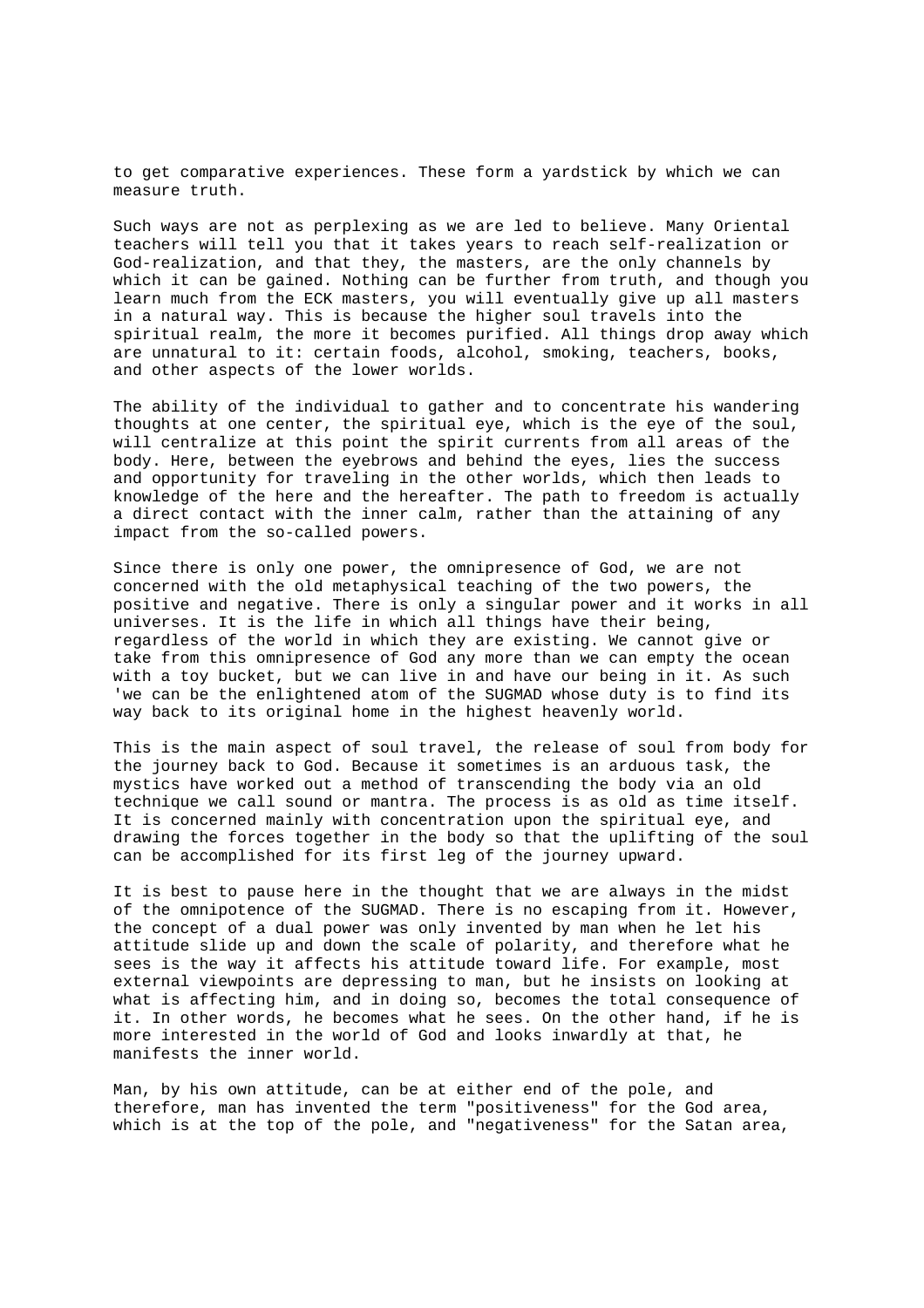which is at the bottom of it. The Chinese explain this in the Yin and Yang philosophy. Man has a positive or negative attitude, or rather he looks at the world through two viewpoints, and this affects his traveling in the other worlds. What he seeks is a single viewpoint.

Therefore, we seek this single viewpoint, or the top of the pole, which is the God area. To achieve this end we constantly work in this field, with mantras, chants, singing of religious verses, and concentrating on whatever is a symbol of God to any of us. This positive pole, of course, means that the consciousness is going to widen in its scope, while at the other end of the pole it becomes tightened into a small circle. Hence, the reasons why we must always remain cheerful, happy, and positive in our outlook on life. Such a positive attitude keeps our consciousness broad and greatly widened for the free movement of the soul. When, on the other end of the pole, the attitude of depression, unhappiness, and discouragement narrows the consciousness, the soul has a hard time leaving the physical body, if indeed, it can free itself at all.

The use of a symbol in contemplation is often the student's greatest need. Many kinds are used, such as the visualized form of a human guru and teacher, the word "God," or a visualized countenance which has appeared to the meditator. There are occasions when the esoteric form of a spiritual traveler will make its appearance on the inner screen of the mind and await for the participator to prepare himself to leave the body. The traveler will accompany him into the spiritual realms so that he may acquaint himself with the steps of the journey that he will someday make himself, alone.

Transcending the body is the highest means of reaching God. It is through the spiritual exercises of ECK that you can get to this supreme realm where you dwell in the mystical Nirvikalpa, the form of deep Samadhi in which one following these exercises cannot distinguish himself from the object of meditation. This is the beingness I have spoken so much about in workshops that I have given across the country. In concentrating and contemplating on the symbol of God we must become that which our concentration is focused upon. This is where attitude and attention is again emphasized for, after all, it is only these two aspects of the mental realm with which we are concerned. When we use them properly we are ready to leave the body and go upward into those worlds where we can enter into this Samadhi of light, sound, and knowledge.

I am aware that there are many approaches to the SUGMAD, for nobody has a monopoly on any path. The SUGMAD IS, and of course soul is, since the latter is a part of God. When we understand this as truth, then we learn that all a teacher can do is to put our feet upon a path and point the way. No teacher, living or past, can give us the actual understanding of truth. It is wholly dependent upon the individual to make his way to truth.

When anyone reaches a certainty of this, he suddenly knows the secret of the ages, the simplest of all things, that each of us is truth itself. We are the living truth, the very embodiment of God.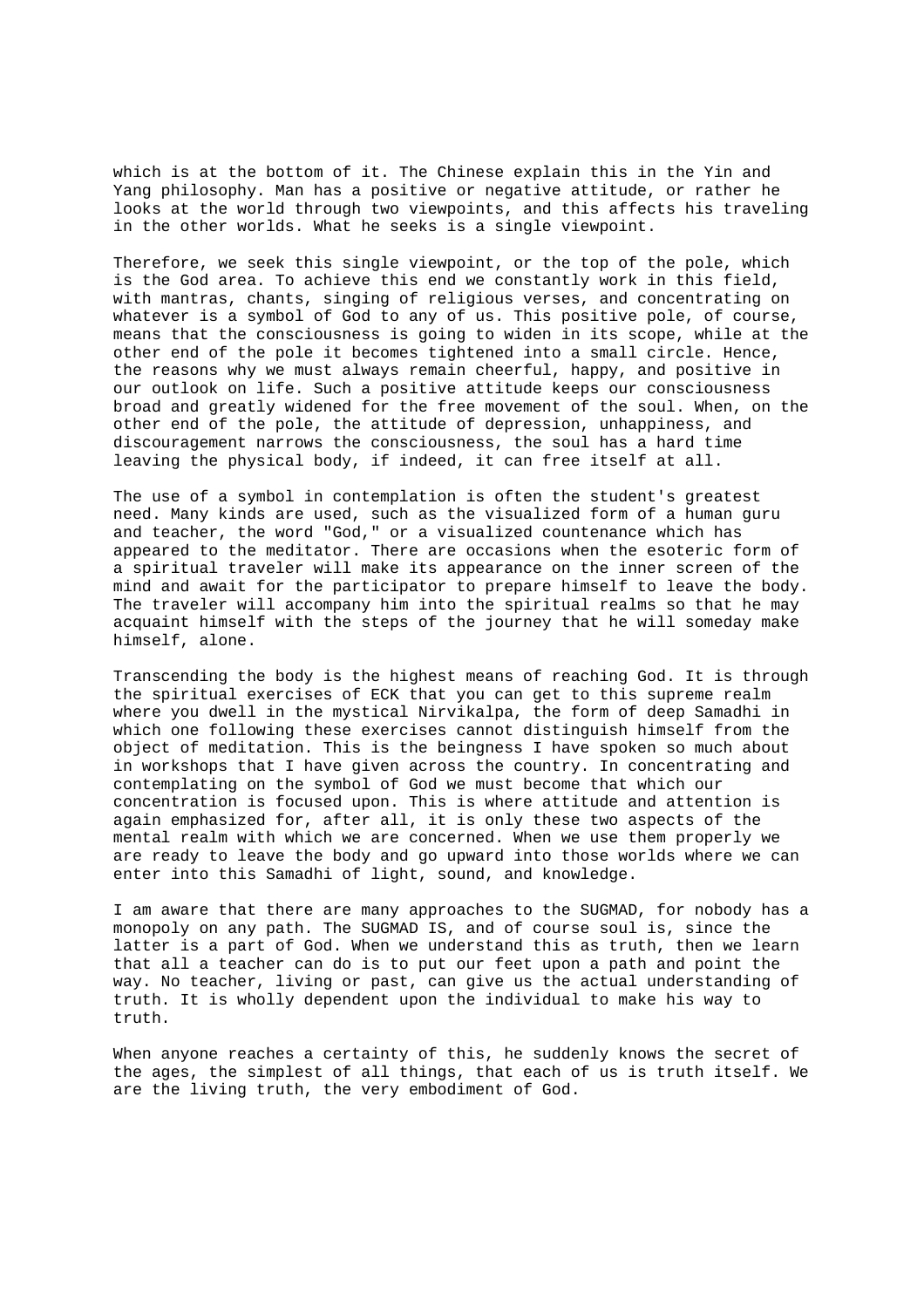Beingness is the key to all we have been working up to - the act of beingness. If we know that we are now at the point where we have always wanted to be, we will be there! Now note this reconstruction of that last sentence. "If we know that now we are at this point where we have always wanted to be, we will be here. The two words "this" and "here" changed the whole meaning, because we are never there, but always here, now!

## Techniques For Soul Travel

1. One of the better and simpler methods of soul travel can be used safely by anyone just before going to sleep in order to travel during the sleep period.

Lie down in bed, eyes closed, and begin to concentrate deeply upon being at some particular point either in this universe or in the other worlds. Your desire must be very intense upon projecting.

Generally you will doze off in this state, and suddenly it will seem as if you are above the body looking down at it. Your next movement, provided you take this phenomenon calmly, is to think of the place you wanted to be during the awakened concentration period, just prior to sleep.

Quickly as a flash you will be in that place, regardless of where it might be, whether it is here, on another planet, or in the other worlds.

2. This technique is on the same order as self-concentration or hypnosis. You get out of the physical state of consciousness into a different consciousness by concentrating on a bright object like a coin.

Gaze at a bright coin, which will reflect in the light, or perhaps a small mirror which catches the light from an electrical bulb or the sun. Then begin to concentrate on going out of the body.

While concentrating you should quietly repeat to yourself the affirmation: "I am leaving the body. I am going to (whatever place desired)." Do this over and over until it becomes reality.

Suddenly you will find yourself standing outside the body, viewing it in its original position of either sitting or lying on the bed.

3. In this technique, sit upon the floor, eyes closed, feet stretched out in front, knees stiff. Take a deep breath, and touch the feet with your fingertips by leaning forward, just as if you were performing a calisthenics drill.

At the same time, chant the word SUGMAD. This is done in two syllables. Leaning forward, chant the first syllable, S-U-G. Upon returning to an upright position, finish the word by the chant, M-A-D. It is pronounced M-O-G, or perhaps M-U-D. Both syllables are long and drawn out in the chant, with the outletting of the breath.

These will open the consciousness and project the soul into the upper worlds. It is very important that you do this first for seven times, then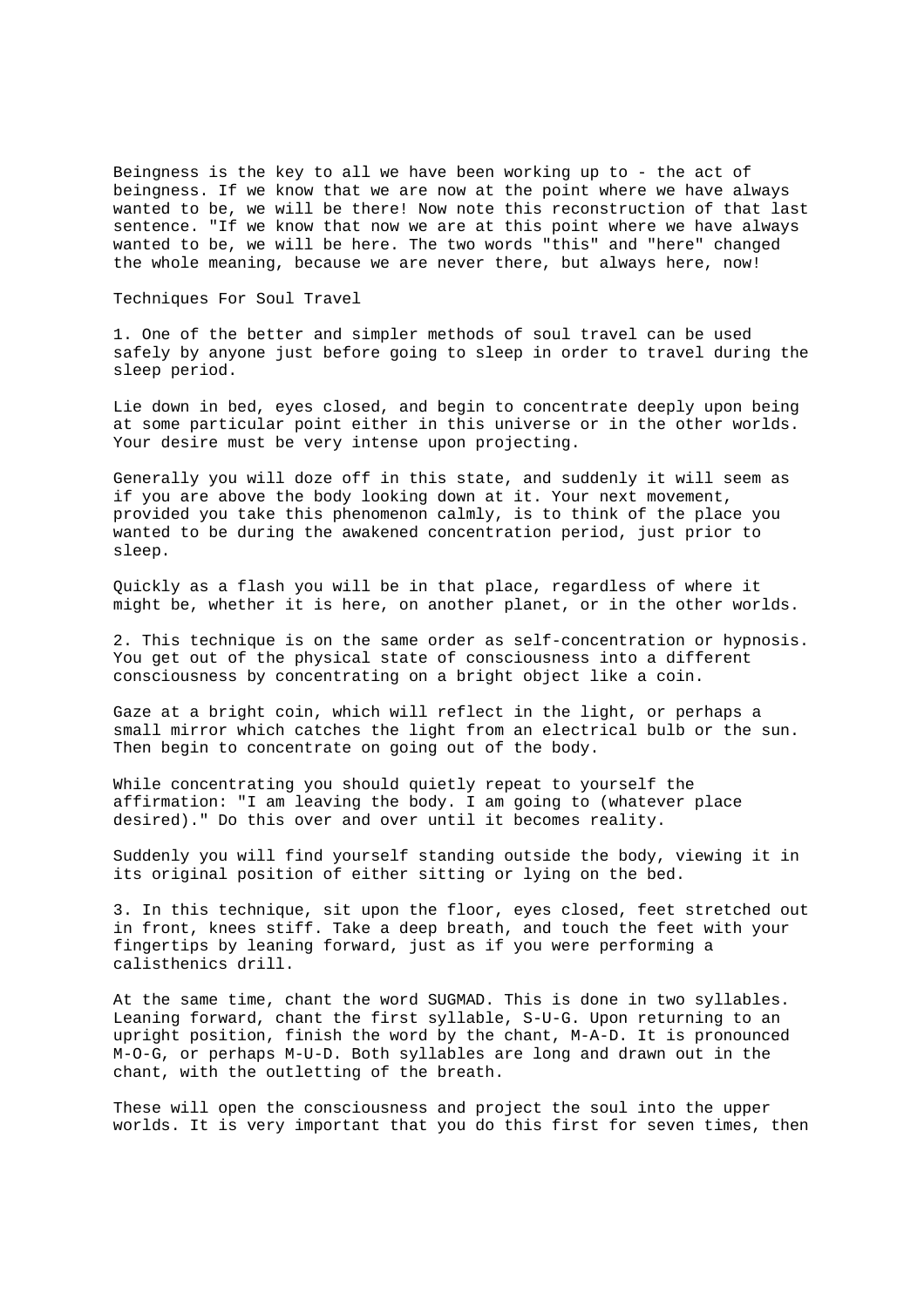rest and do it five times more. After resting, repeat this cycle over again. Once you leave the body, you drop the exercise.

You should never go beyond one half hour on any of these exercises unless you are getting results.

4. Sit in an easy chair, eyes closed, and chant the word "Gopal," one of the names of the guardians of the Temples of Golden Wisdom, where the first section of the Shariyat-Ki-Sugmad is kept. This is the holy book of those who follow ECKANKAR.

The word is chanted in two syllables. It is a sacred name and must be done as G-O, and then P-A-L. The name of this great being is Gopal Das, the guardian and Arahata (teacher) of the sacred writings, the Shariyat-Ki-Sugmad.

Keep up this chant with a blank mind, and you will find yourself suddenly projected out of the body consciousness into the first region and into that Temple of Golden Wisdom, listening to the famed ECK adept giving discourses on the Shariyat-Ki-Sugmad.

5. Take a comfortable position in a chair or on the floor, but be sure you are going to be able to sit fairly comfortably for at least one half hour. You will not want any uncomfortable feelings arising due to physical conditions around you.

Close your eyes and begin to look at the spot between them, at the eyebrows, just above the level of the eyes. Allow the pictures which will form to flash past your inner eye (the spiritual eye) on what we know as the screen of the mind. Breathe gently, letting the mind play, and then begin to try to look at the blank screen.

If you are able to establish a blank screen, then the ECK master appears, who will travel with and escort you to the higher worlds. Since this inner master has the same shape and form as myself on the outside, do not be surprised that this appearance comes about.

It is doubtful that you will have any concept of time in this case, but do not be concerned with it. Only think of the living ECK master and the experiences that come with traveling with him.

He is the only vehicle through which one can reach the higher worlds, so take care and practice this technique correctly. An added feature is that you can chant his title, which will give great emphasis to the encounter with him. His title is the Mahanta, which means the sat guru, or great guru, the light-giver. It may be chanted in the following manner: MA-HAN-TA (May-Hon-Tu). This will bring the living ECK master faster into your orbit to escort you into the other worlds.

6. You must have a darkened room and a minimum amount of light for this type of soul travel - perhaps a low-watt light bulb or a table lamp with a heavy shade will do.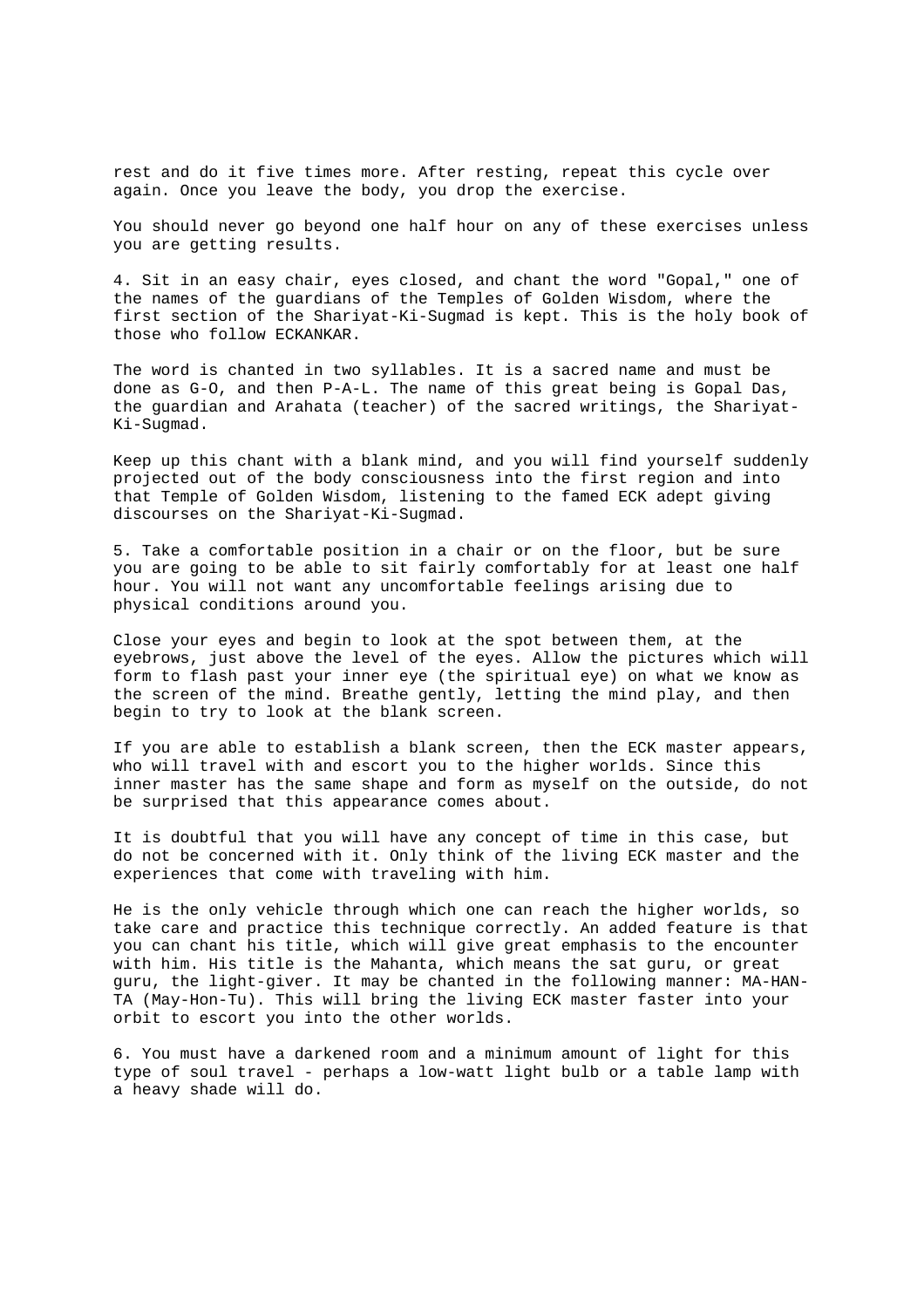Take a position on a couch on your back, placing a colored disk of high intensity, perhaps a bright orange, or blue, upon the forehead, between the eyebrows. Then stare at it for at least five minutes without blinking.

Every night increase the time by another minute, until about eight minutes is reached. It is a terrible strain on the eyes, but after reaching this point, start relaxing and just gaze at the disk. Then the environment will start fading away and in its place you will find an altogether different type of landscape, usually with someone like the higher ECK master giving an explanation of where he is and what is happening.

This will go on for a little while, and then it will soon be found that you are in a deep sleep. When you awaken, it will be as real to you as your own hands and feet.

 $\sim\sim\sim\sim\sim\sim$ 

4 - The Spiritual Travelers And Their Techniques

The secret knowledge of ECKANKAR includes in its last three techniques much of the lost data on the spiritual travelers. These adepts, the agents of God, are concerned with the welfare of those in the lower spiritual planes, below that of the world of soul.

These spiritual guides are known to practically everybody who is interested in spiritual works. They are variously known as spiritual guides, guardian spirits, cosmic spirits, soul travelers, agents of God, the Godmen, Sat Gurus, and many others, whom all will realize sooner or later.

These travelers have specific duties under the Supreme Deity. They look after the welfare of all souls regardless of what plane the latter may be upon. They act as the agents of God, and are his co-workers. Their role is similar to that of the roving ambassadors who handle all problems for the government, outside those which are normally handled by the diplomats stationed in particular countries. They see that all beings, on all planes, keep functioning in concurrence with divine law; they are also interested in the individual who is trying to get back on the path of God, and they assist anyone who might need their help at any particular moment, both inside the body and out.

They have a specific interest in those who get outside the body involuntarily, and in beginners in soul travel techniques. Generally, they work with anyone who is projecting up to the fifth world, or plane, of the soul. When one gets his spiritual feet firmly established on this plane he is free to travel anywhere and make any choice possible within all spiritual and material worlds.

Therefore, the first principle of the illuminated path is that the neophyte must give up his seeking of God. This is a strange paradox when we compare it with the ideal set before all who believe the only way to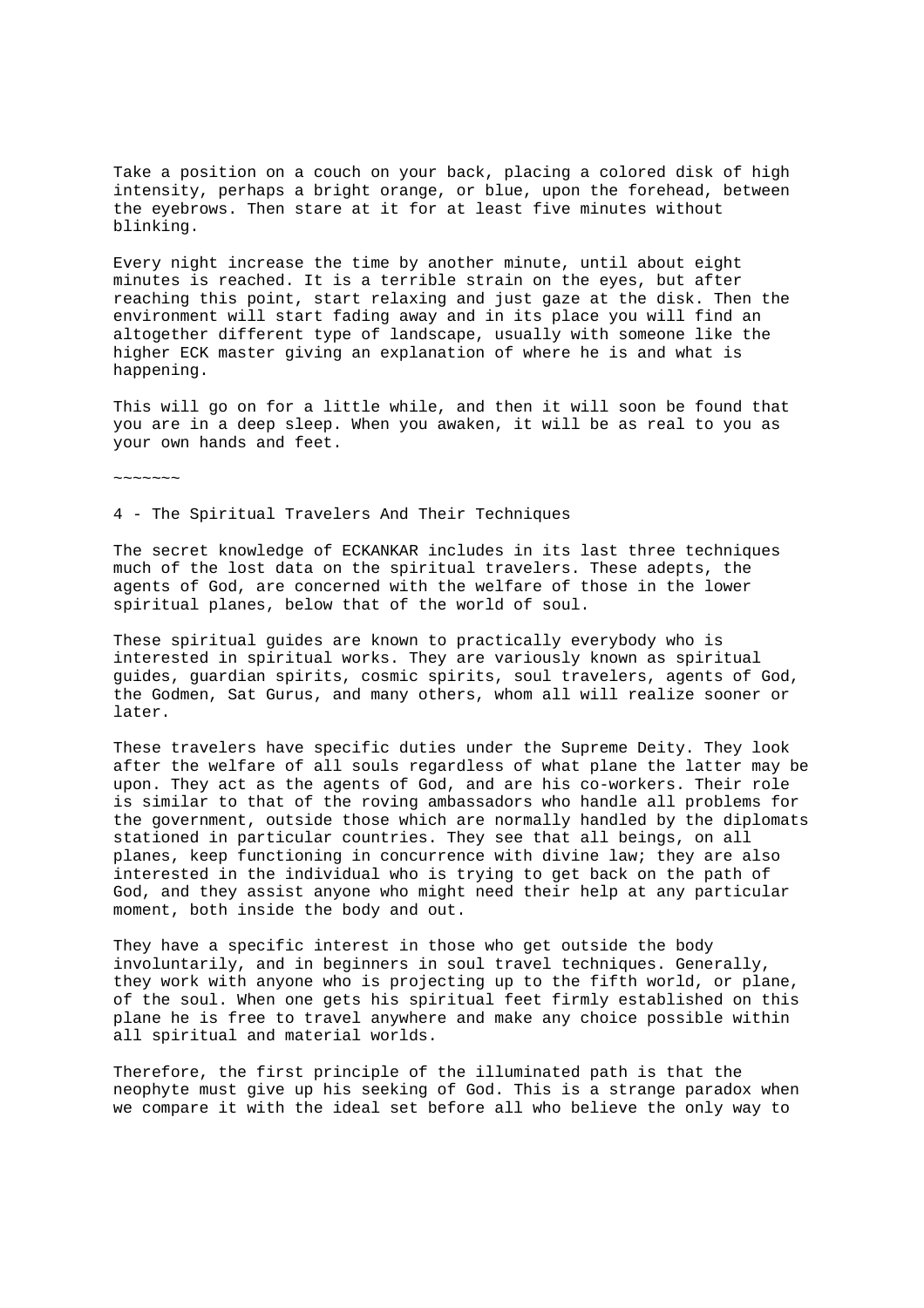the Supreme Being is by a fierce desire of the heart; but nothing could be further from the truth.

All spiritual travelers are aware of this and try to direct every beginner in this field to change his goal from seeking God to exploring the duty at hand. The quicker that one learns this, the quicker he gets straightened out on the path and heads upward into the realms of perfect life. He will find that it brings him into the knowledge of God at once, without having to wait for the long, tedious period of getting the results for which he has set his goals. By this means he is also rid of frustration and scattered attention.

It seems at times that so many so-called teachers deliberately establish frustration as their student's goal. This great mistake is often the undoing of anyone who tries to find the heavenly worlds and reach God. We should strive to cut through the maze and get into the reality at once. There is no other way of handling it, because we as the soul, with the spark of divine consciousness within ourselves, need to recognize and work in it. There is no need to wallow around in frustration, trying to find the path to reach that ultimate goal.

About 600 A.D., Sen Ts'an, the third patriarch in the famous Chan school of Buddhism, wrote a poem entitled "Trust in the Heart," on this perplexing question. Shall we search for God, he queried, or just give up and accept what we have? According to this great Chinese student of mysticism, by trusting in the heart - which we express as consciousness we can leave the obstructing alternatives of logical reason behind and can attain the transcendent realization that is our true goal. This does not separate us from the world of the senses, however. It simply accepts the sense world in its true reality and meaning.

Sen Ts'an says that the perfect way is difficult for those who pick and choose. We should not like, nor should we dislike, and all will become clear. Naturally, since there is only a hairbreadth of difference between transcendental realization and the physical senses, we must cross this line in that non-detached conscious state. As long as we remain in the state of being, our progress in attaining the Supreme Consciousness is delayed. This struggle, as Krishna told Arjuna in the Bhagavad-Gita, makes man himself a battlefield. In other words if we accept serenity in God, all obstacles will vanish of their own accord.

Therefore, if you stop talking and stop thinking, there will be nothing you will not understand. If we pursue spiritual illumination, it will fade away. If we separate ourselves from God as the doer, we become the searcher, always haunted and always trying to find the ultimate Reality. We neither seek it nor look for it, for all we want is here, now. We must transcend the body to acquire an objective view. Life is keeping in balance.

In his book, An Experiment in Time, J.W. Dunne speaks of getting out of the body during sleep and looking along the future time track. Sleep is hardly more than the trance state in degrees. Any medium who goes into trance falls in what we normally call the sleep state, sometimes light and otherwise a deep sleep. What happens here is that the practitioner is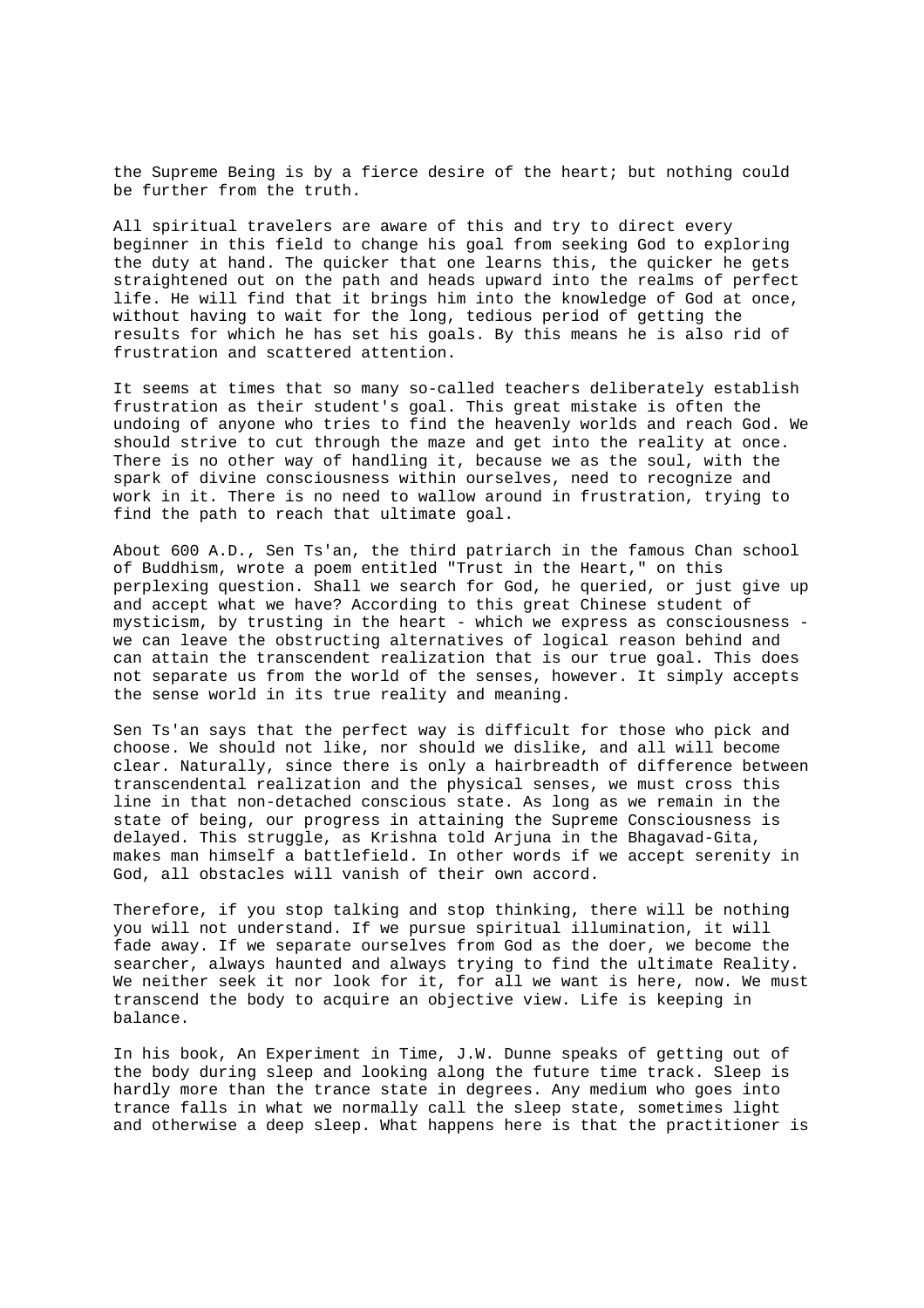transcended above time and space. Once he is in the spirit body, which takes the objective attitude toward all things, he can see, look, and know what goes on in the spiritual planes, or he can look back at the physical life and see it like a jigsaw puzzle.

The phenomenon of time is a factor which is only present in our physical world because man has made it so. Time is the measurement of events in this universe, through space. We are concerned with time as long as life is connected with this physical universe, but once the real self is projected out of the body and above it, then time does not mean a thing and the evaluation of objects and events is without value. This derives from the fact that within the other worlds nothing which has physical meaning here has a meaning there; therefore, we do not give it any attention. We only concern ourselves with it when looking back at the worlds below to adjust any problem, such as health, finances, and other so-called physical-plane difficulties. These can be corrected by adjustment from above.

To adjust any relationship between circumstances, terminals, and conditions on this plane, you must give up any agreement with them. This will adjust them or cause them to go out of your life, if this is what you wish. If you want certain things around you, then you must come to an agreement with them. For example, if you want a relationship with God, then you must come into agreement with God. This may be a puzzle to most of us, but its simplicity is amazing. Since God is that consciousness working in all beings, it follows that we must come into the agreement of abiding by the postulates and considerations laid down by the real self. Buddha revealed them in his eight noble truths, right living, right speech, etc., while Jesus gave these principles in his Sermon on the Mount. All saviors and saints have given us the way of coming into agreement with God, so that we can reach the highest consciousness via soul travel. Rebazar Tarzs turns the attention to this relationship by stating that the noble truths are simply living peacefully with one's self.

However, to live in harmony with self, we must be disciplined. The discipline that anyone must exercise upon himself is simply that he must be able to let spirit control the mind and disregard the five passions. When mind takes over, it generally runs wild, out of control, under the impulse of one or more of the five passions. When this occurs the individual is generally headed for destruction. The five passions are lust, anger, greed, undue attachment to material things, and vanity. These passions include within them all the dark moods of the mind and all other destructive mental states. They take possession when the mind is allowed to run wild, out of the control of spirit.

Mind is the most powerful instrument available to spirit in the three lower worlds; but the moment it is out of control, it becomes destructive. Generally, the more useful and powerful an instrument is when properly controlled, the more destructive it may become when out of control. This is why we must keep a firm rein on the mind with spirit, and allow everything within the real self to take over our lives and run them. Although we can do soul travel while in the grip of the five passions, we are bound to suffer. This is because, since we are not out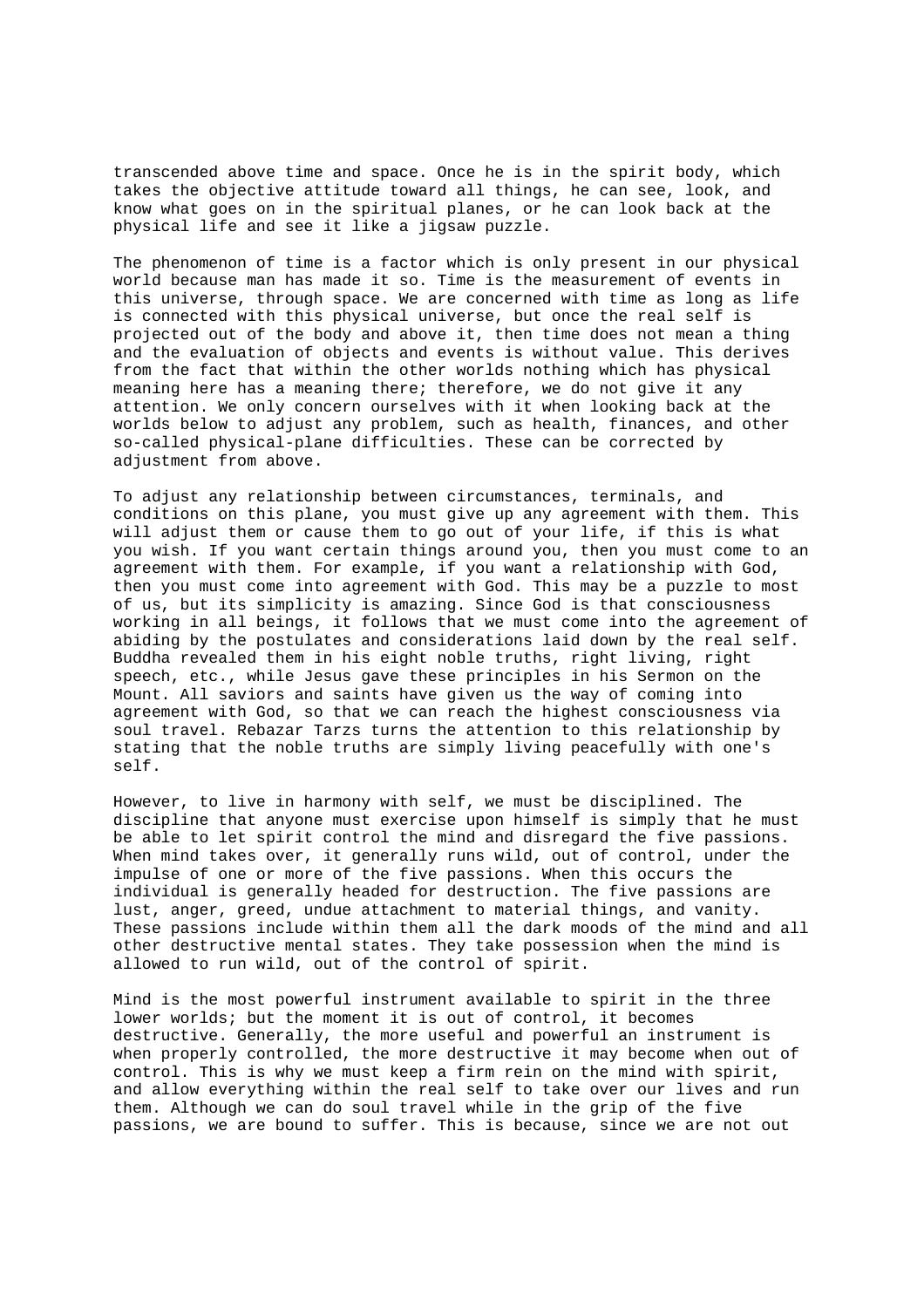of the area of the passions, whatever acts we do while out of the body which are a part of the five passions are bound to fly back upon us so swiftly that we will be stunned. This is because thought and deed act with instantaneous response in the other worlds. Anything we do will have its reaction on us. Therefore, it is best to be working in the field of self-survival motion, which will bring us instant opportunities for better survival. This is one aspect of soul travel that benefits its practitioners.

Naturally, this is the chief difficulty when working in the lower worlds: unless we are able to bring about control of the emotions we may never gain any management of soul travel. This is the basic fundamental of getting out of the body. Almost anything we do on the lower planes to change our circumstances and to bring about better economic and social status of our material position here is bound to fail as long as we are in disagreement with God. Thus the way to come into agreement with the SUGMAD, or God as you might call the Supreme, is to be in accord with Its ways for making each of us a divine channel.

You attain such complete accord mainly through discipline of the emotions - never letting anything bother you, working in the area of nonattachment which is so well taught in the Bhagavad-Gita. Others speak of it as the law of grace; which once we enter into it, all things in our lives will be cared for as Jesus promised in His Sermon on the Mount. Really, all there is left for us to do is to learn soul travel, so that we as individuals can enter into the fifth plane, the realm of joy, or what is known as the realm of pure soul. Here soul is not hampered by any of the sheaths that surround it, and it can work in the field of freedom and wisdom. It is released from the silver cord which holds its material bodies to the physical plane, and it can operate anywhere it so desires. As it returns to the lower material plane for its temporary abode again, it will pick up the various bodies it uses and finally re-enter the physical body again.

By its close relationship, one is basically working with what we know as deep Samadhi, or Nirvikalpa (deep trance), as it is known in the Hindi language. Trance is that state by which all objective life is shut out and one is in contact with the inner life, or what we know as the God consciousness. It was in this state that Ramakrishna, the new prophet of India, spent most of his days here on Earth. Many others have used the trance system for reaching the summit of the universes, some going directly to God, others transcending the lower planes for the purpose of working with the Astral entities. However, it has proven itself to be one of the oldest and the best methods used by man to transcend himself to God.

The trance system should do nothing more than act as an out-of-the-body projection technique for reaching God. There is no other reason for its use, for whenever one goes into trance for the sole purpose of making contact with spiritual entities or deceased loved ones, he is largely wasting his time. However, the trance method is certainly not meant to be a toy for someone who loves to experiment with the ways of reaching the psychic planes and having truck with the entities there. What will happen then is that in the end he will be put in the position of being a passive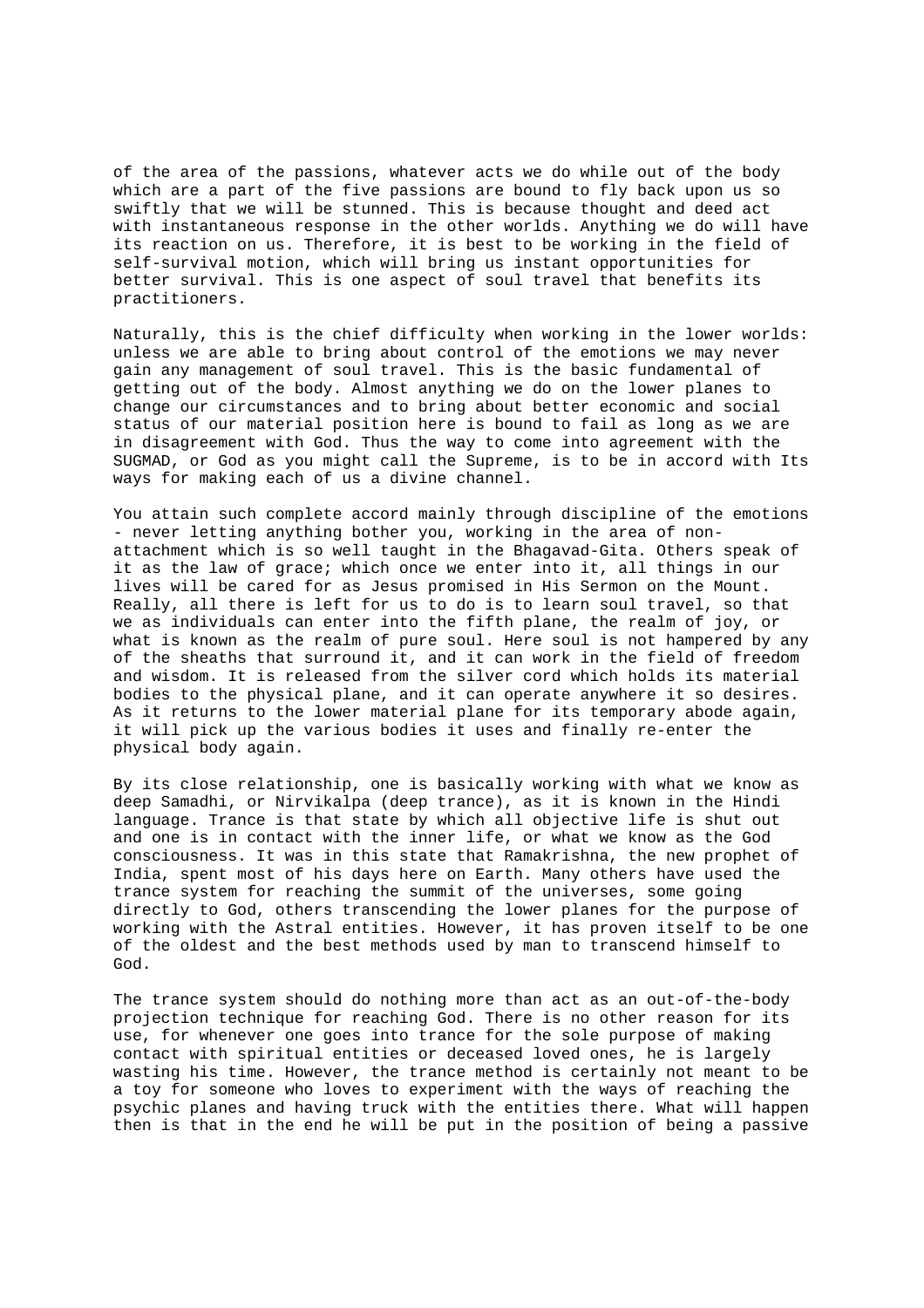instrument for the living. This is what occurs to a few who lose control of their ability to work with the other side. Also, too many mystics who use this method fall under the illusion that it is God's will for them to be passive and to allow the power to flow through them.

This is not true, for this flow must be under exceptional control, and to have control of the trance state is a worthy discipline for anyone who practices this technique. Soul, however, can take control any time it wishes, and it does not have to be the effect of anything else.

The trance technique appears bizarre and fanciful to the unenlightened, for it presents a person sitting in a state of altered consciousness in which he has no control over himself, and in which he is unable to understand what has happened to him while outside the body. This is not true, for the trance state is easy to enter into and easy to control while the light body travels through the higher spiritual planes. This is the condition in which one finds the spiritual guides, for they are ever present and they will help the traveler reach the illuminated state, provided he is ready for this magnificent experience.

The experienced trance traveler can drop into this state almost immediately. But those who are first starting to make use of the trance method must use certain mechanical devices for a successful session in the other worlds.

Discipline, as I have said, is the basic factor in projection. It is the absolute control everyone must learn. Once it has been gained, we have a dominion over ourselves, and not over others. This latter point is most important to us. All persons, all souls, all entities, and all beings should be left to their own initiative in life. All persons are at the level of consciousness where they have established themselves, and should not be forced to a higher level.

The individual is like a plant in his consciousness. If fed properly he will grow, and if not he will wither away on the vine. Yaubl Sacabi, the great ECK master, said that each of us is the fruit, or the vine, on the tree, of God, and that we cannot survive without God.

What he was saying was that each of us has in consciousness a spark of God. It is this God-spark which we come to know as the real self within all people, and that part of us by which we do soul travel. This is the part of man that leaves the body, goes into another state of the spiritual world, and sees itself as being immortal. It is this part of man that makes the contact with God, recognizes itself as being part of the divine plan, and operates free of the lower worlds and their materialism.

The inflows of energy on a person, rather than soul, are actually effects from something else. This can be a facsimile, another person or another situation. These inflows are streams of energy currents, and if they are too powerful they may create barriers or ridges in the magnetic field around a person. Old people are generally the effects of years of energy flows, and it is this which keeps them from becoming able to do out-ofthe-body projections. They become rigid and solid from the effect of the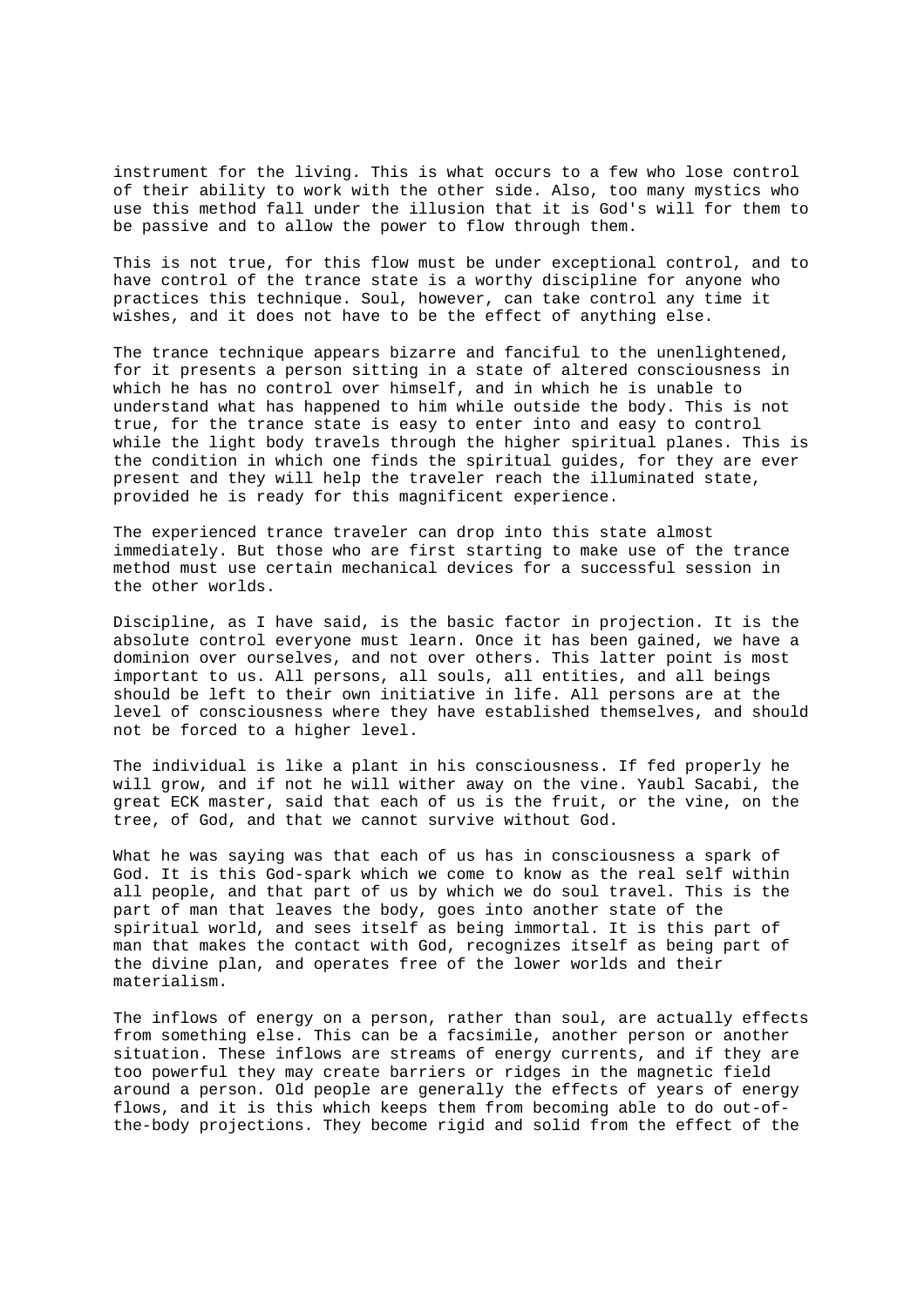flows of energy on their magnetic fields, mainly because they don't know how to handle such flows. These are easily managed if anyone should so desire - you must first learn the art of nonresistance. Let the inflow pass through yourself, or as taught in the Bhagavad Gita, become detached from all things.

The outflow of energy is generally best in a healthy, young person, who is inquisitive about the nature of God. Those who are middle aged and starting in their latter years generally have good outflows. But here again it depends on the individual. He must be able to have a fairly good communication with others. The best balance, of course, is a give-andtake attitude - that of being cause and effect knowingly. There is nothing wrong with effect when one is in a position of being able to have a good degree of control over it. This only means that we should at all times have some position of command over our own station in life, and the conditions that surround each of us. This being true, then it is always possible that the majority of people should be able to get out of their bodies at will and do their own exploration.

Vitality has a great deal to do with projection. This does not mean that anyone who is fatigued or ill cannot project, for almost anyone can get out of the body, regardless of his physical condition. This is known to those who are ECK chelas. Many persons will leave their bodies for escape from pain, physical fatigue, danger and many other problems which are faced by the body. Sometimes this is done under compulsion, on an unknowing basis, at other times by control of the phenomena.

This, of course, is connected with acceptance levels, for those doing soul travel are confronted with the ideal of survival. If the survival factor in anyone who is trying to do projection is low, he will not be able to get out of the body under normal conditions. But if he is high on the survival scale, then he will be projecting all over the universe and working with conditions that are easily solved. Anyone at the top of this survival scale is working in the elements of cheerfulness, enthusiasm, creativity, and a degree of serenity and non-attachment. He has the ability to do many things which are literally impossible at the lower survival level, where he would be dwelling in anger, apathy, unhappiness, and grief.

The top of this scale of survival factors has three major elements: being, knowing and looking. When anyone does projection to a certain place, he is actually in the act of being, or he is just not there. But using the terminology of soul travel reverses the adverb "there," which means we have gone thither, to that place, to the adverb "here," which is where we are in the present state, in this place. This is confusing, but always think of it as being here and now, and that we never project ourselves anywhere because of the Isness of reality. We are always dwelling in the presence of God, in our present state; therefore we cannot be anywhere but here, now.

We do not differ as human beings in the degree of functioning under the law of grace, but in the amount of our understanding of this law. The whole process of grace, or that which we call the divine blessing of God, consists in the continual pressing forward of the divine spirit for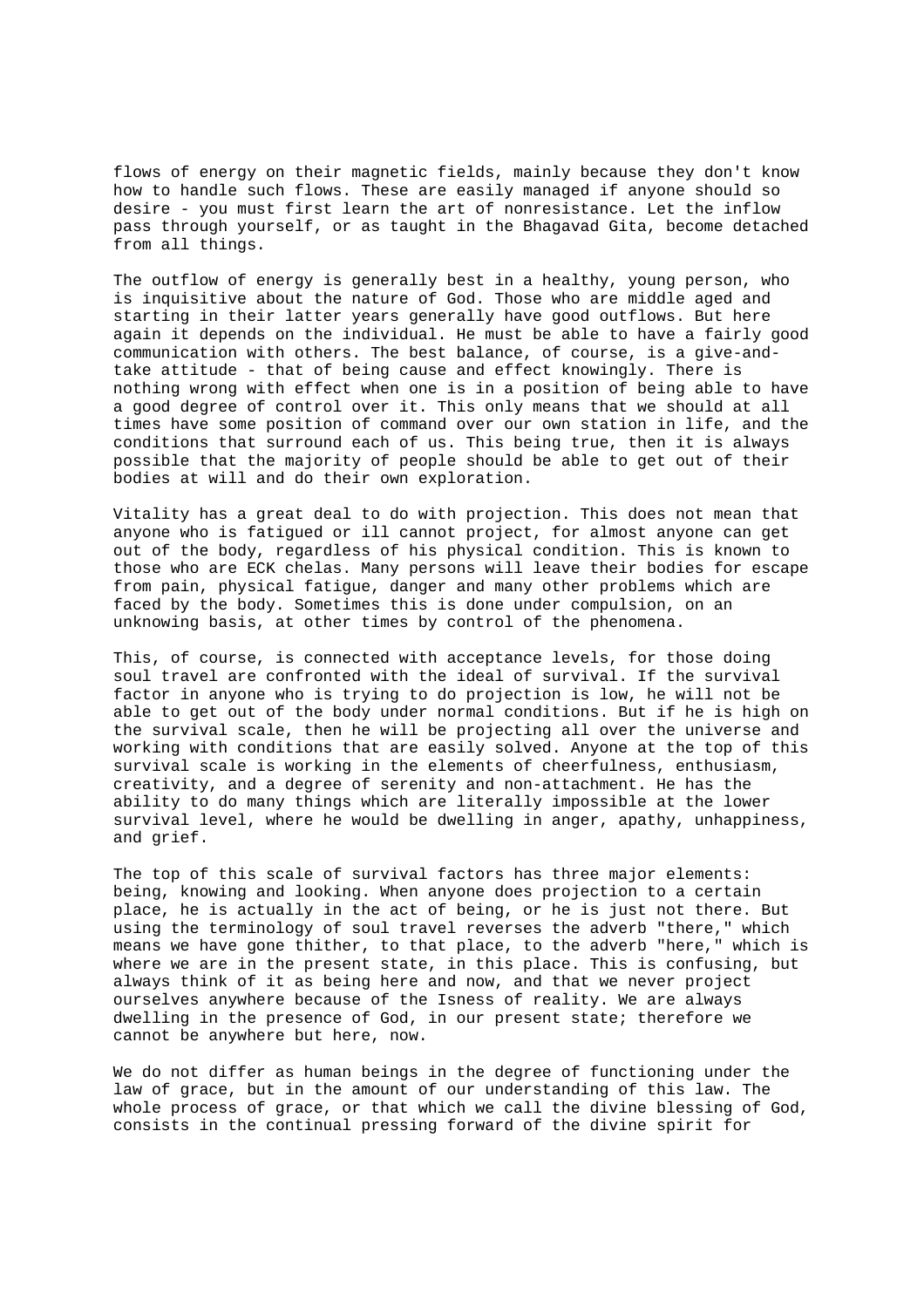expression through the individual and the particular. The spirit in its different modes is therefore the life and substance of the universe. If there is to be an expression of the divine grace, it can only be by expressing the same qualities which subsist latently in the divine spirit. If it were less than this, it would only be some sort of mechanism and would not use Homo sapiens as a channel for its distribution in either the lower worlds or the mind world, which is in a sense, identical with that of the grace of God. It is for this reason that man is said to be created in the image and likeness of God, for the SUGMAD is actually the great channel for the distribution of the ocean of blessings upon all things in all worlds.

This unconditional power, or what we call grace, is forever working through man into the outer world, and these outer worlds could not exist unless the world was populated with people. Before man came, the worlds were hardly more than places of existence for minerals, plants, animals, and other forms of lesser consciousness. Because of this, the worlds could not be elevated until man came with his higher state of consciousness, serving as a greater channel for God. This unconditioned power, this grace, must function through each of us, and this is our purpose for being on earth. Until this is done none of us will be able to be completely open in consciousness for the flow of this grace into the world. It is our responsibility to give the grace of God an opportunity to use each of us as a full distributor of the supreme consciousness.

Therefore we know that the unconditioned world is divided up into states of consciousness. For example, on this planet among men we find the doctor, lawyer, merchant, beggar, policeman, and writer. These are but states of consciousness that the grace of God is working through, and each is an individual state of its own. So in looking at the rest of the universe and the planes beyond we find that many states exist in what we normally- having no other word for it - call space. These exist for us, because we have made them in God's wisdom and love. But to move into each of them we must project ourselves to whatever state of consciousness that we believe is possible.

The facade of reality which imprisons most humans seems at certain points to be transparent to saints and adepts. Man always tries to keep a certain equilibrium between the external world and his ability to live in the inner planes. Mostly he tries to defeat nature, or what we call God, through willpower.

Therefore, man is the only animal who is actively aggressive toward God, for instead of submitting and adjusting himself, man calculates how to go on outwitting God's way and getting the best of nature. This, of course, is foolish, as the ECK master will relate with a smile at the queer notions that man develops in his relations with God.

However, these travelers of themselves are what we know as the supermen of the universes. They are steps beyond man in that they are capable of defying destiny. They stand like old Beethoven, shaking his fist against the thunder, as if implying that, although nature may be stronger than spirit, spirit will win with courage and persistence. A spiritual traveler knows that there is no such thing as defeat if the spiritual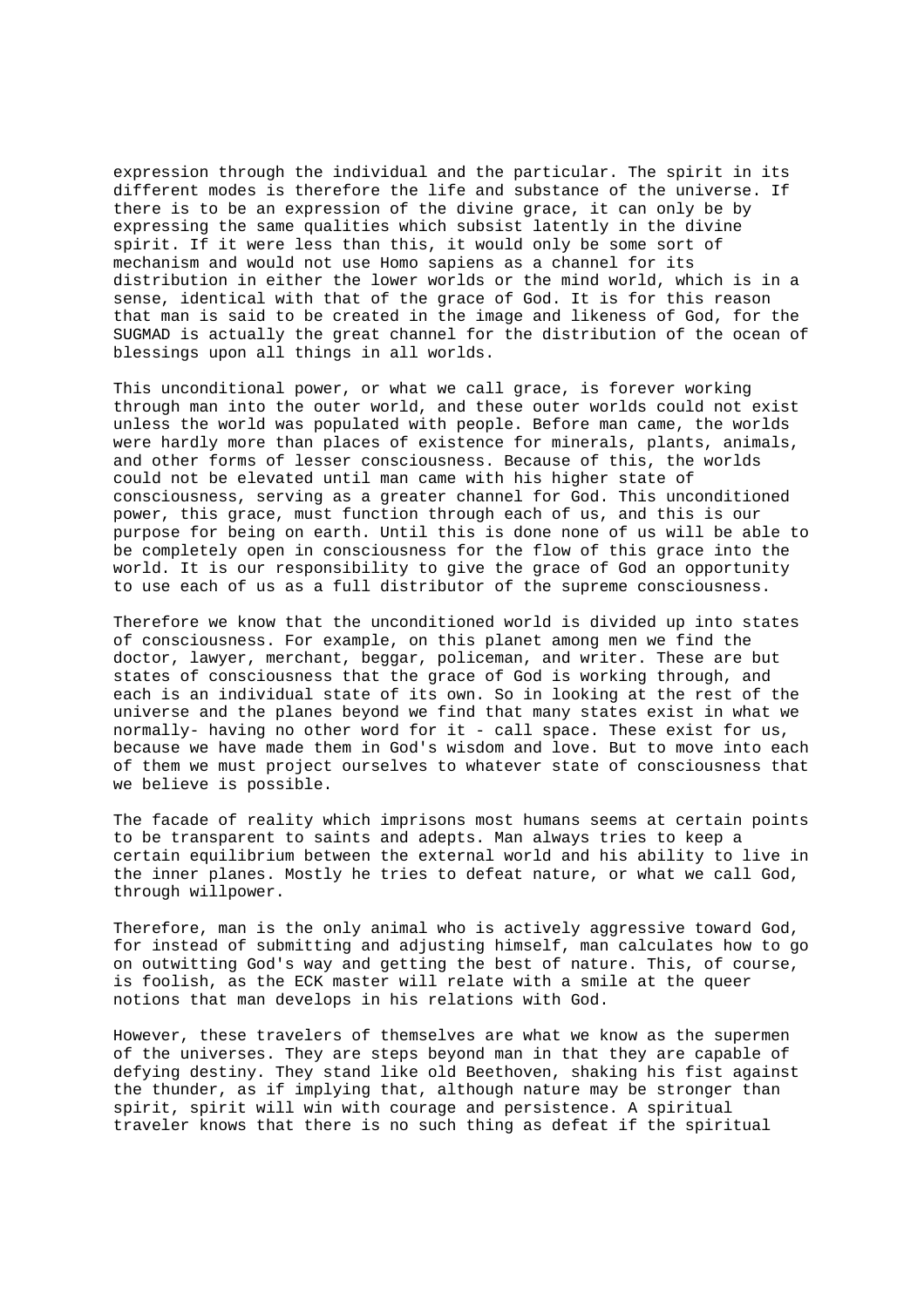will is active. The spiritual traveler is not passive like man; instead of collapsing in defeat, the vitality rises to meet the emergency that comes about. This state of the awakening of vitality, the opposite of passivity toward nature, can be described as an awakening from sleep.

The terms used to designate the spiritual traveler and other highly developed persons in the other worlds, are many. A traveler, as the term is used here, is equivalent to a saint, an agent of God, or what we might call a Sat Guru; and he is exactly what the term implies here. Sat means true and guru is light-giver. In other words, he is a true light-giver and an instrument of the Supreme SUGMAD which makes contact with this world of humanity. The head of ECK is called the Mahanta - which means spiritual leader, or Godman.

A genuine spiritual traveler is first of all the superman of the ethnologists and philosophers. He is the highest developed man known to history, and consequently, by virtue of his development, is the spiritual prototype for both the races in this world and the others beyond the hidden curtain.

If he is living in the flesh on the earth plane, his body is usually healthy and sound of limb. It is generally understood that no man with a defective body or any serious deformity can ever become a real spiritual traveler. His mind is also of a very high type, keen, penetrating, witty, and sound of judgment. He must undergo the severest training and discipline of mind during his process of becoming a spiritual traveler. He is the highest form of civilized man, for in him are all the virtues recognized by the world in their highest degree of perfection.

The ECK master is the only man, or I should say being, who is capable of manifesting individualism and universalism in their full expressions. He is a law unto himself, does what he pleases, has what he wants, comes and goes absolutely at his own will, and asks no favors of any man. Nobody can hinder him in the execution of his will, nor does he ask favors of others. All things are at his command. He is not a slave to anyone. He is no time server, is not bound by any rule or custom outside himself, and he is a citizen of all the universes of God. He bows only to God, and not to any person or entities on this plane or any other plane.

Lastly, the spiritual traveler is the ideal in all spiritual life. In the innermost recesses of the kingdom of God, he is all in every aspect of life. He is everywhere and is always the highest everywhere. Furthermore, he is universal in his teachings, for though his teachings are not a religious system, they lead to the most complete religious experience, and the most happy.

Of course, the spiritual traveler is more than a superman for he has transcended all the limitations of man. Escaping at will from the body with its narrow limitations, the spiritual traveler can make his way through the innumerable worlds of intense light which lie beyond. He can travel these worlds in full consciousness, then return to report what he has seen, heard, and otherwise experienced. He proves that death is only an appearance, an illusion that every person can overcome.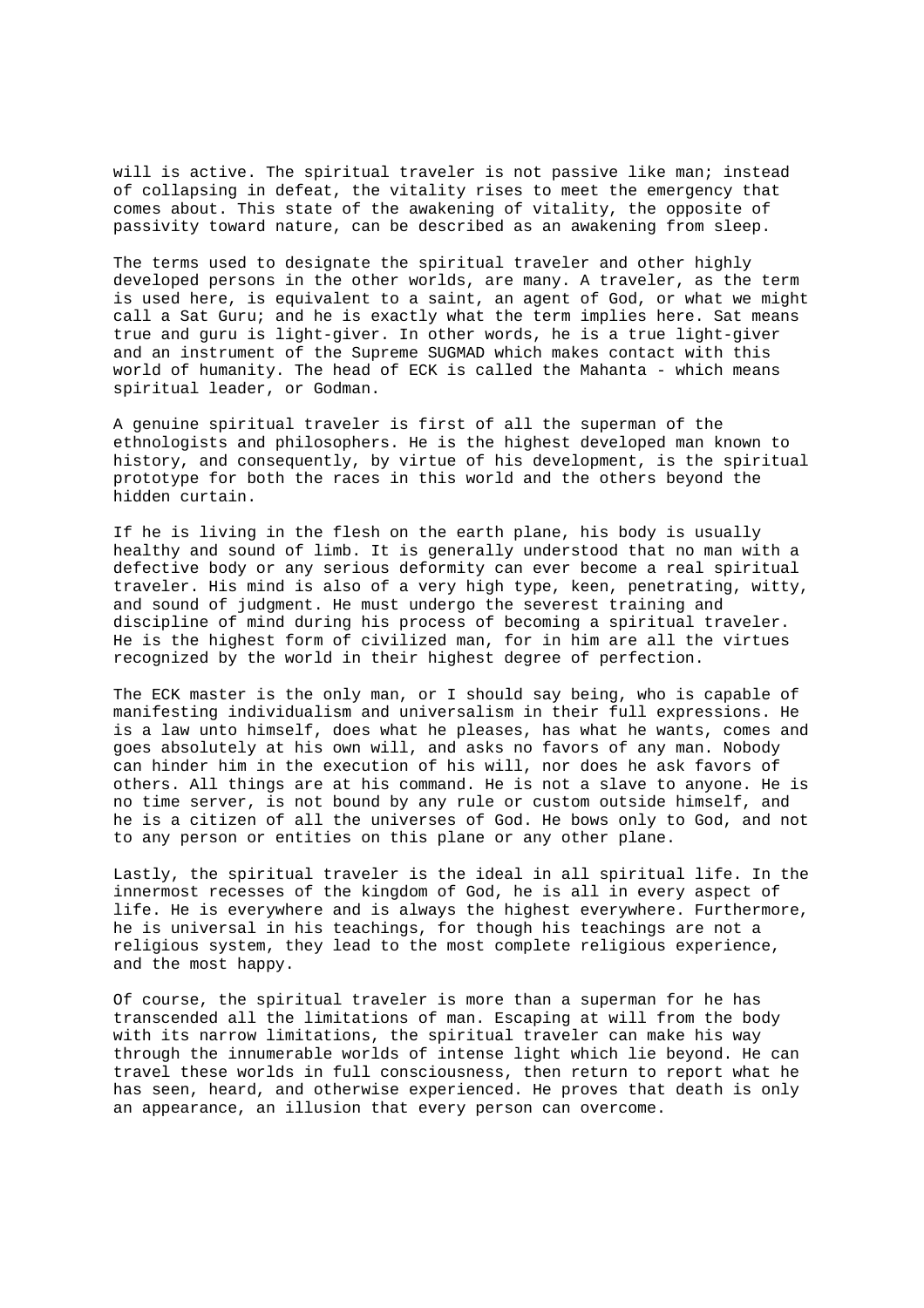When man leaves his physical body at the time we call death, he simply steps out into other, and higher, worlds. He takes with him a finer body which he now uses and on that higher plane. He uses the finer one just as he used the physical body here. The ECK master can explore the higher regions, going wherever he pleases, clothed in a godlike vesture of light, wisdom, power, and beauty - wholly unknown to the earth people.

Many people will find it difficult to believe in these spiritual travelers, but once we have a glimpse of these superior ones, it will completely change our lives. We will find that the Supreme Ruler has manifested Himself in the traveler to give us enlightenment and divine wisdom of all things.

The question then arises: Can God converse with us while we are in the physical body? The answer, of course, is in the negative. But through the omniscience of the SUGMAD, and not through the brain or any other physical activity, we can have communication with Him.

This communication can reach us in two ways: first, by its flow through any spiritual traveler, and second, by the very fact that we as soul can in seconds rise to regions above the spheres of the mind and body, even into the limitless. Here we can communicate with the spiritual travelers or we can have direct contact with God, and when we return to the earth, we will remember just as much of our communication as can be brought within the compass of brain activity.

However, as long as we are encased within this body and try to make contact with God, it will generally come through the spiritual traveler, who acts as an instrument of consciousness for ITS messages. Intuition often works on the physical plane, but it is not always reliable, for if the consciousness is closed or cloudy, it may leave us in a state of being unable to receive much from the higher realms.

The spiritual traveler is not the giver of life. He is, in a sense, the greater consciousness through which the power flows into the outer world, touching those with whom he comes in contact. The essence of God in His true nature is often seen in the spiritual traveler, just as Rebazar Tarzs proclaimed himself, in the statement that "I am the center of the universe, and all life flows from God, through me, and vice versa."

However, a closer look at this finds us as consciousness of God also, in a certain oneness with the consciousness of Him. It is a fact, then, that God descends to the human level, on occasions, to perform the duty of directing souls back toward His realm again.

Many have asked just how they might recognize the Mahanta, or the living ECK master. The answer is always quite puzzling for it is not always the same. There is a paradox about the travelers which puzzles most of those who are seeking to find God through a teacher, master, or a guru. The Mahanta is none of these. He is an agent of God, and he will appear differently to those who look at him.

The first thing about the Mahanta is that he never boasts of his spiritual powers or attainments. If any man claims to have attained the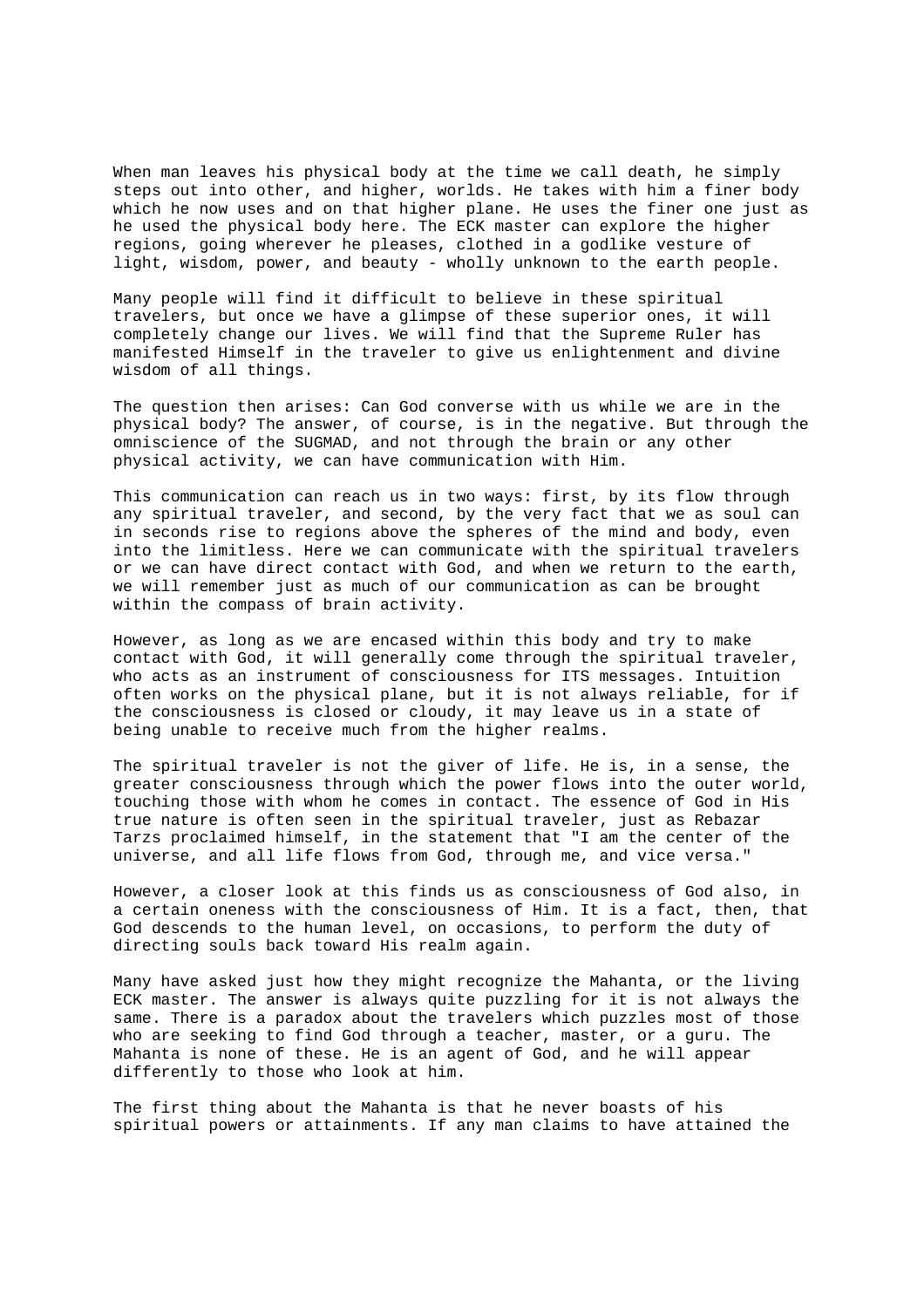highest in spiritual development, that claim of itself may be taken as conclusive proof that he has not attained much.

The Mahanta will never find fault, blame others, or complain of treatment at the hands of others. Even if you abuse a Mahanta, he will not answer angrily, nor will he speak of it afterwards. They never speak of their hard luck, or the ingratitude of their beneficiaries.

They speak no ill and they never lecture others concerning their conduct or shortcomings. Neither do they punish anybody. This is left to the power that administers justice. They give only of the light of God and love. Another point is that they never give to ascetic practices, or unreasonable austerities. They never beg for a living and are selfsupporting. This is because the traveler is always the giver, but he never allows any of those who follow him to live in idleness.

The greatest point which is known to all who are interested in the illuminated path is that no spiritual traveler ever performs miracles for public exhibitions. He might do them on special occasions, and for some particular reason, but in every case, the miracle is kept a secret from the public. No traveler will go about doing miracles in order to gain followers - this is a fixed law in the universe. Some yogis often do miracles, healing the sick and other things, but a real spiritual traveler would never do them, except on special occasions and only for urgent reasons.

There is little need for these spiritual guides in this world, according to orthodox religion, but anyone who is doing soul travel knows that they are certainly essential for assistance. They are always ready to come to anyone who requests help; however, they of themselves will never interfere in the welfare of anyone, either spiritually or materially, unless asked. This is the position which they take, and none other. They are the watchers of humanity, the watchers of all people - if you wish to so call the inhabitants on the other planes - and they are the agents of God.

These travelers have no right to interfere in the consciousness of another, unless specifically asked. Nor will they do so unless there is danger which threatens someone suddenly. They might then appear and suddenly warn someone of impending menace. In a few cases, they will help remove us from the danger which threatens, but this is not too often. It means that we can only accept what they want to offer and leave it at that. In no case can we go any further than our consciousness will allow at any particular time.

However, for anyone to lean upon a guru, teacher, master, minister, or a spiritual traveler is to eventually bring himself to the point when he will be thrust out into the world alone, dependent only upon himself. This is like the father who allows a child to lean on him until he reaches the age when he no longer is a child, but older now and with enough experience to become a man.

Anyone who claims to be a teacher or a master and allows a chela to lean upon him will not be honest with himself nor with the chela. The chela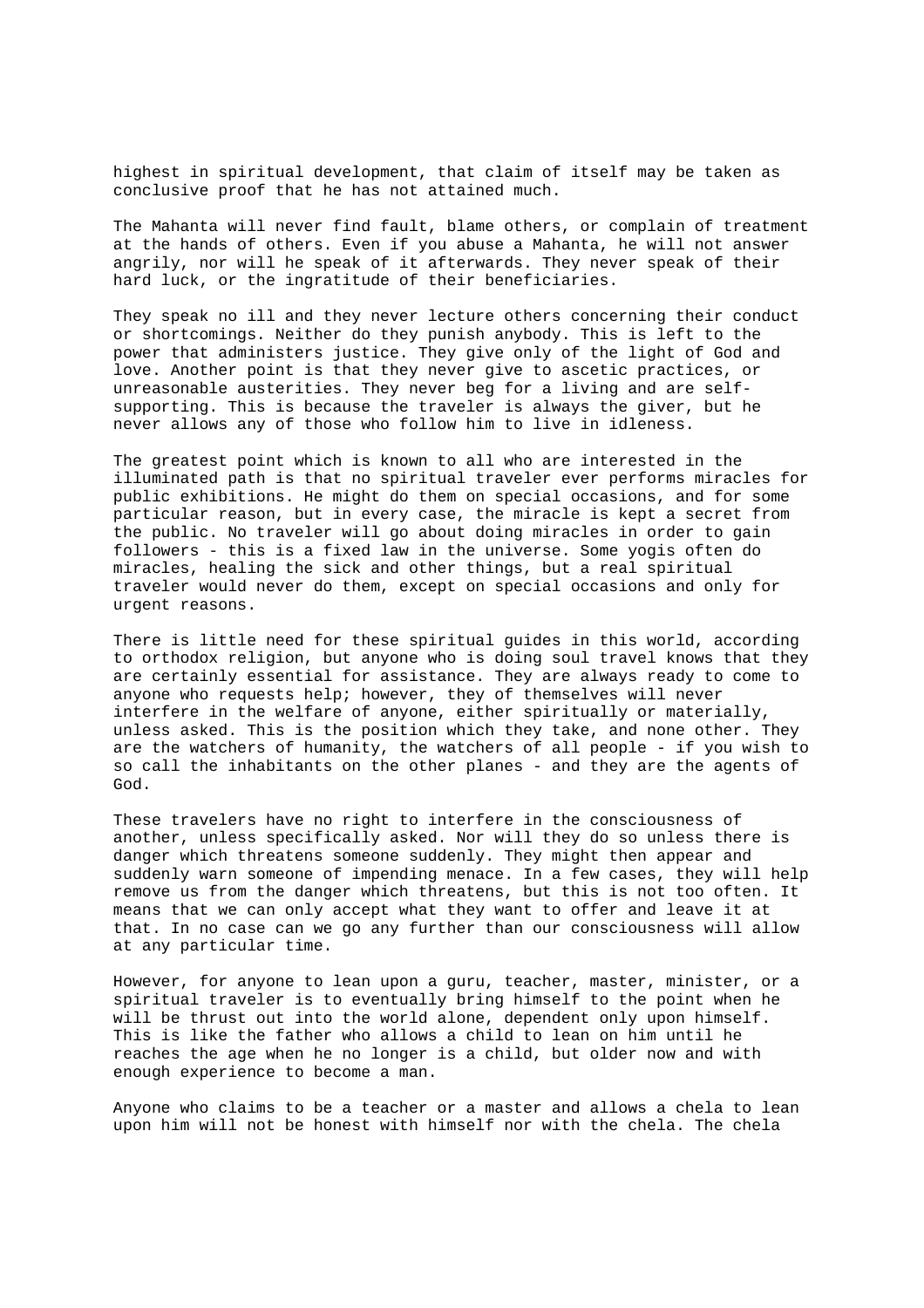must always walk alone. At first he will depend upon a teacher to show him the way, but when he has reached his adult stage in the teachings he must go on alone, for the teacher can no longer do anything for him.

The cosmogony of the spiritual travelers is quite different from those of all other religious systems. This is because they have a far greater range of knowledge than any others. Their knowledge is greater and away from these physical worlds. They know about the creation and order of the universe from personal study and exploration. They are acquainted with every foot of space from the lowest stratum of earth to the highest heaven. The non-material and the super-sensuous are just as familiar to them as are the rivers and mountains of this worldly sphere we call earth.

Those who have broken the bonds of time and space are able to grasp the knowledge of creation and the order of the universes, including those which we call the realm of God. This is actually common knowledge, but it is not knowledge that is easy to communicate to the ordinary human intelligence. When we are able to accept things as we find them and try to make use of them here and now, then we begin to make progress along the illuminated path. Therefore, when we have the ability to transcend the dimensions and enter into the worlds where all knowledge is ours by and through the expansion of the consciousness, all of the questions which we are rushing about to receive and to have answered will no longer plague us. They will be answered to our utmost satisfaction.

When that occurs, we will no longer need the quidance of the spiritual traveler as a constant companion. He is then able to release us to our own responsibility and help another who is struggling to gain a foothold in the spiritual world.

We are then strictly on our own, in a way of saying, but we have become purified as soul. We are in the act of self-realization, and nothing is able to stop us from reaching the highest realm, which is Godrealization. We are now in the region where the soul is a free agent with a sense of independence and divine wisdom. Here the soul recognizes, that it, too, will soon become a spiritual traveler, and operate as a coworker with God.

 $\sim$  ~~~~~

## 5 - The Psychology Of The Spiritual Self

It is interesting to note that the psychology of the spiritual body of man is sadly neglected in the Western world. It is not certain that many in the physical world are acquainted with the spiritual psychology of man himself.

Too much time has been spent on the intellectual development of Homo sapiens, although it is not at all a bad place from which to start the unfolding of the spiritual self. Therefore, most of us are put in the position of backing away from a study of this nature, because we believe that it may be too advanced or abstract in nature.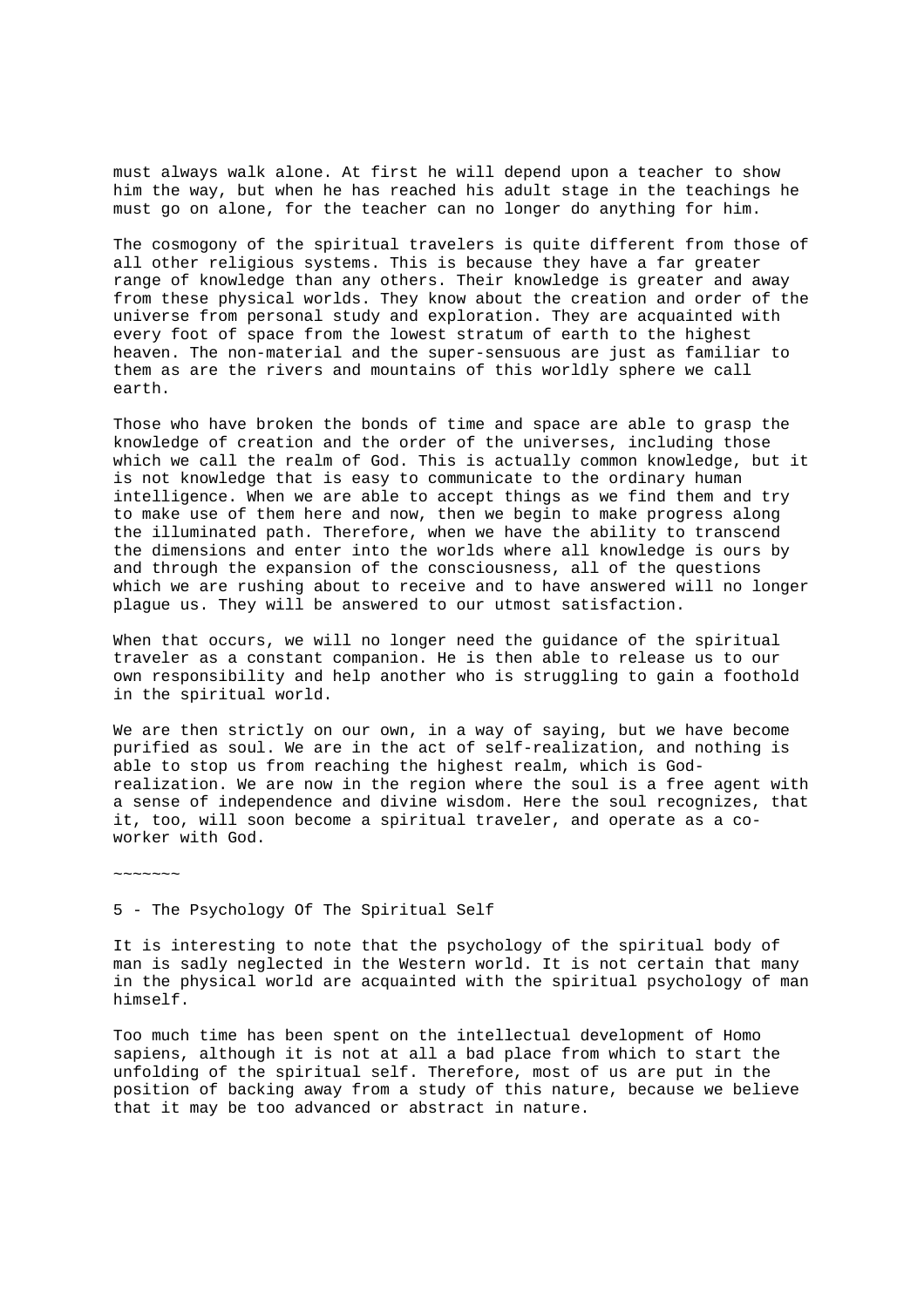This is not particularly true, though. We must make the examination from the mental level, for there are a large number of aspects to be taken up that have to do with the mind. It is the greatest instrument that man has on this physical plane to give him aid in fulfillment.

Spirituality cannot be taught, but caught. Once one has learned the secrets of spirituality from the living ECK master and is enlivened with the life impulses received from him, it is no longer essential to be in contact with him. He can have a linkup with the spiritual power anywhere, and everywhere. He may pay frequent visits to the other planes and report on his voyages there.

Therefore, man's first duty is to know himself. We can worship any God, if we wish, but our first duty according to all metaphysical and spiritual teachings is to find out who, and what, we are ourselves.

To know one's self, as Socrates put it some few thousand years ago, is the first commandment of the ECK master. It is the great opportunity to make further discoveries in the universes, for lying latent in man's brain is a capacity one million times greater than he is using now. The materialistic scientists assert that the average man of today uses only a small percentage of his brain cells.

If we could have the true awakening of the whole brain, it is known that we could achieve miracles, on that level, that would put all saviors and magicians to humiliation. However, we are actually too lazy, too bound in dogma and rituals to think of anything other than our own physical comforts.

The spiritual psychology of one's own self, or what we might call the science of soul, is the first of the main steps to the success of out-ofthe-body traveling. So when we have subjugated the mind to the control of spirit, we then begin to get some idea of what the whole philosophy of ECKANKAR can be about. Otherwise, we are shooting at ducks in the dark with straws.

When we become the spiritual traveler, or reach those heights of God where all things take place within the realm of the highest of all things, we learn to manipulate the forces of the lower worlds - or what we call the laws of nature - just as an automobile driver handles his own car. The traveler is the master of these forces much as we are masters of certain things in our physical universe. These laws must obey us when we reach those particular heights, for we are no longer a helpless drifter on the tides in the affairs of human and spiritual matters.

The true component parts of man are actually the various bodies in which he is sheathed during his sojourn in the lower worlds. The first part of all is the flesh, which we know as the physical body, or the animalistic self. This physical body is often called the Isthul Sarup, which means physical body in the Hindi language. This is the body that is visible to the eyes and is the body which gets hurt, becomes ill, experiences death, and returns to the earth again.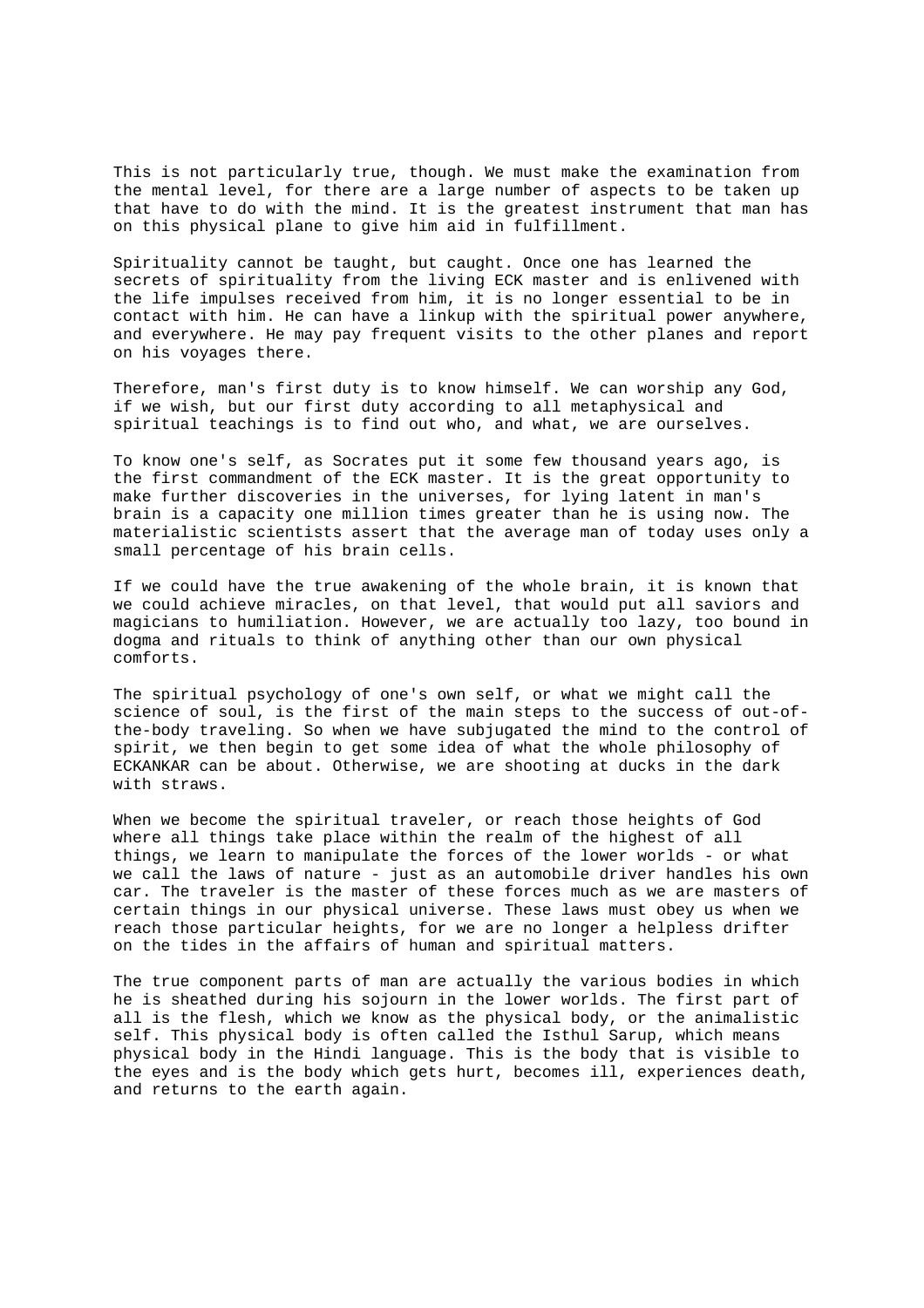The next body of man is a more subtle body, often called the Sukhsham Sarup, or what we know in Hindi as the subtle body; others have named it the Nuri Sarup, or the light body. It is commonly known to the Western student of spiritual matters as the astral body. It is lighter and finer than the quality of the physical body, and it is needed to encase soul while on the astral plane, in the same manner as the physical body is needed on the first plane.

It is called the astral body simply because it sparkles like stars when seen by those who are clairvoyant. We possess and control this body although many times we are not aware of it. It makes contact with the physical body and the outer world with its own five senses, and often we are aware of this as a means of contact via the higher channels.

However, when the physical body dies, soul often withdraws into this body and waits around somewhere in the astral plane, watching for another body to enter in order to have another incarnation on earth, if soul has to return again. It will find a newborn child, and if conditions are exactly right, it will enter into the physical body of that tiny being to serve out another period here on earth.

Inside the astral body and quite different from it is the causal body, called the Karan Sarup. It is so named because it represents that body which collects the causes of those effects that we may find disturbing in outer life. This is often called the Karma Sarup. It is as much more finer in quality than the astral as the astral is of the physical body. Often called the seed body, it is the sheath wherein we find the planted cause of any Karma that we might be serving out in this life.

The next sheath around soul is that which we know as the mental body, or the Nij-Manas Sarup. Often it is known as the seed mind, for it corresponds with the Karan Sarup, the causal body, which is implanted with the general Karma of all bodies of man.

Often we think of this body as the reactive mind, or what is known to the psychologists as the subconscious. It keeps a perfect record of every experience that soul has, running through all the countless ages of its existence on every plane in the universes. It forms a certain amount of our character in this physical world and gives out the past to anyone who can read the Akashic records. It also indicates what the future of any individual might be.

We often think of the mind, or the Manas, as strictly a body, and in a way this is true, for it does form somewhat of a sheath around the soul, but only as a transmitter of messages and impressions between soul and the other bodies. It also transmits the same impressions between the sheaths back to soul again.

Mind, then, is the fourth sheath in the construction of man. It is the most subtle and the finest of the bodies in man and is endowed with greater powers than any of the others, simply because it is in closer relation to the soul. It is the last body that man drops before entering into the soul plane. Then he beholds himself as pure spirit and is able to know all things, rejoice in the pure life, and live in the higher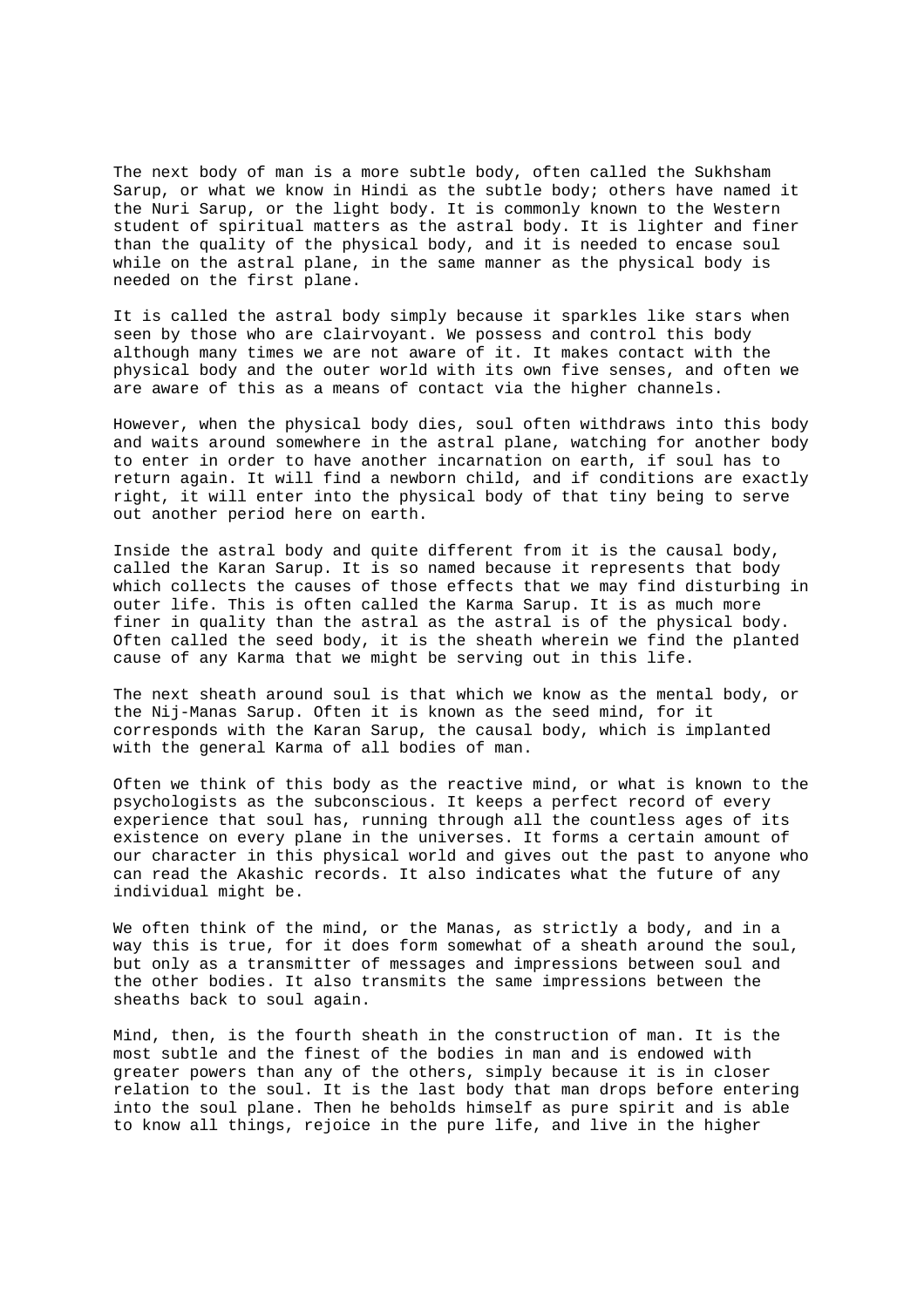worlds by direct perception, without instruments of communication or by meditation and other methods that we are compelled to use here in the lower worlds to make contact with God.

Soul alone does the actual knowing, or gathering, of divine knowledge. Mind of itself cannot do this, for it has no such faculty; it is only a transmitter of what it receives. It is a simple type of spirit force which is being used as an instrument to make contact with the world. Since it has direct knowing, all knowledge opens up to it when soul reaches the fifth world.

The mind is sometimes divided into two other sections. The first is that which has already been named, the Nij-Manas, or the mental seed body, which is that sheath containing all our mental actions through our lives in this world. The other is the body that contains the Sanskaras, the impressions of all former lives, in a different way than the mental seed body. We know it as the Sanskara body, or the impressional self. Sometimes it is mixed with the astral body by occultists and designated as the emotional body. My own terminology gives it the title of the etheric body, which is again often confused with the astral by some writers.

The mind does get a lot of confusion of terms by various students of metaphysics. We often speak of the spiritual mind, God-mind, astral mind, physical mind, and a lot of other confusing terms for it. But it is actually none of these, for mind of itself is that very delicate sheath wrapped around the soul, and is the last body the soul must carry before entering into the first pure plane.

So long as we are in the lower worlds, then we must retain the bodies of these various sheaths around the soul because of the vibrations on each plane. As soul goes downward into the physical world, it cannot of itself stand the coarse vibrations which are so much lower than the pure worlds in which it is a regular inhabitant. Therefore, it must adopt bodies, or sheaths, to protect it.

These bodies are made out of the universal mind stuff, which is actually a negative substance, for it is developed in the lower part of the Brahmanda plane. It is the highest order of matter in existence in the lower worlds, but it is excluded from the supreme spirit worlds. It is conveniently situated so that when a soul descends into the material regions, it may take on the necessary mental equipment required for all contacts with the material.

This is the world that we know as the Brahm Lok, the lower section of Brahmanda, the second grand division. It is the home of the universal mind, and it is from this region that all individual minds are derived, and it is the region all minds must return to when they are discarded during the upward flight of spirit.

Just as soul originates in the realm of the highest in pure spirit, or universal spirit, mind is acquired in the region of the universal mind. A portion of this universal mind is detached, in a manner of speaking, and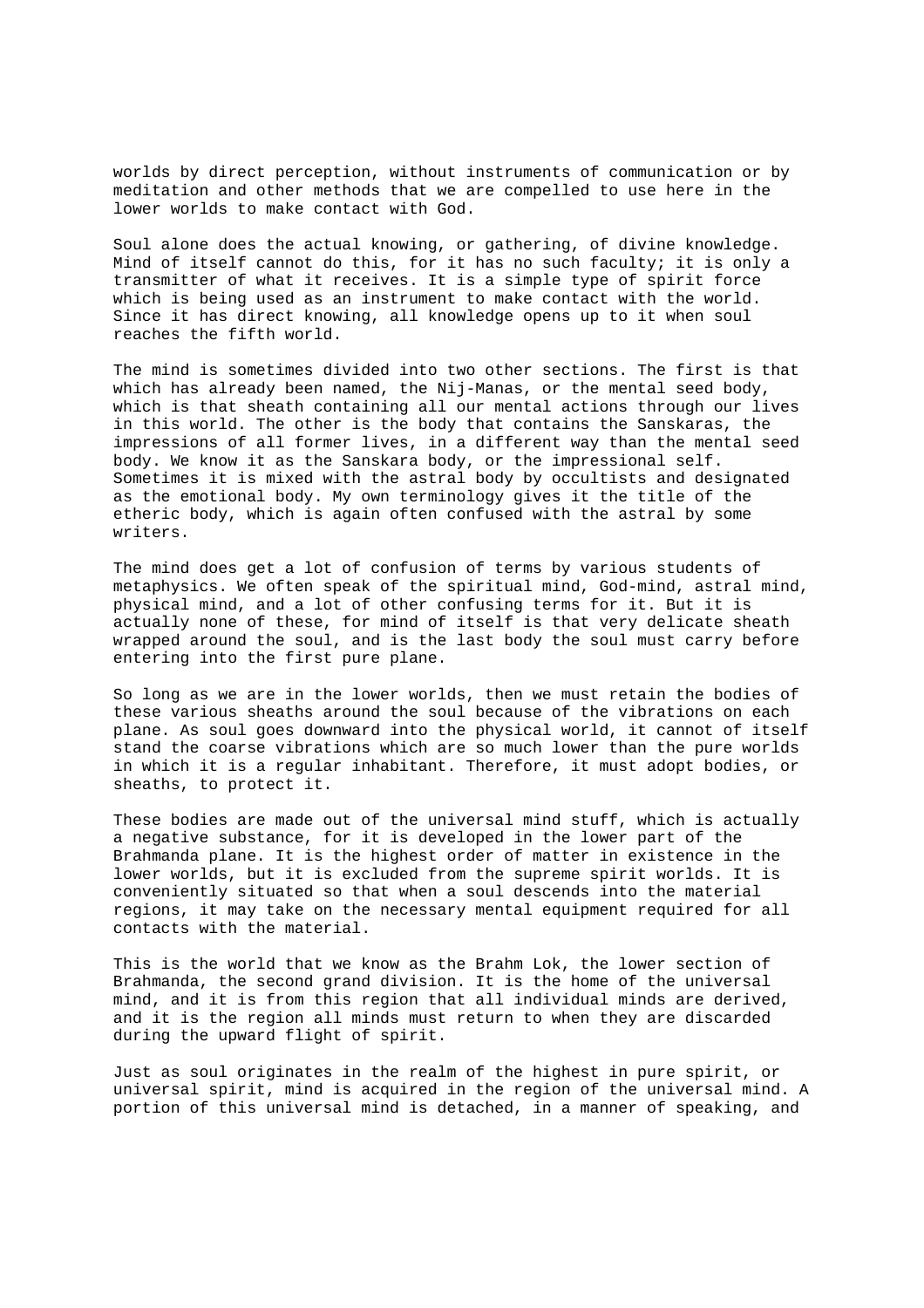joined to soul for its own protection, in what might be called a time union.

The last of the bodies is soul, or spirit, terms that we use synonymously. There are other names for this center of divine spark in man; sometimes we call it the greater self, often the guardian angel, Atma, and dozens of other names, which are known to various regions and groups over the world.

It is the real man, the spark of that divine being we know as the SUGMAD, or God. It is in the soul that all consciousness resides, and thereby the reason why we often call it the consciousness of God in man, the awareness unit, and other names concerning consciousness. All things connected with man in the matter of sheaths or bodies are, including the mind, unconscious, automatic, and mechanical in action. In fact, all things in existence in all universes are entirely dependent on spirit for their life and activity. For this reason alone we are all trying to return to soul form.

Therefore everything within man passes away, or is discarded by him, on his upward flight toward perfect freedom. If it were not for the fact that the soul must have a temporary journey through all these worlds in the lower part of creation, then we would have no need for any of these bodies or instruments. Owing to its extreme fineness of vibrations, spirit cannot contact any of the matter worlds without an immediate instrument which corresponds with the particular planes on which it must abide.

It is for the same reason that God, of Himself, cannot manifest on these material planes or appear to men for the purpose of giving them instructions. This is why he needs spiritual travelers, angels, archangels, and other beings to serve his cause throughout the whole creation of universes.

A material body is necessary if a being intends to stay on this material plane any length of time. Often this is the very reason why some spiritual travelers accept a physical body, so they might give out the true message to those in need, who are living in the negative regions.

The understanding of the soul's position in this world is often judged by its bodies, especially the mind. This is false, for so many times the mind may be sharply honed to make everything in this world easy for itself. But on the other hand, it may not actually be the position of the soul, because the latter is a part of the spirit, or what we call God, and is identical in substance of spirit.

An analysis of the mind will give us a better understanding of the psychology of the spiritual self of man. Soul must collect mind as one of its bodies along with others as it goes down through the varied planes to the physical. It is the closest to soul, and is used more than any other body for contact with all worlds that it dwells in except, of course, the pure spiritual planes.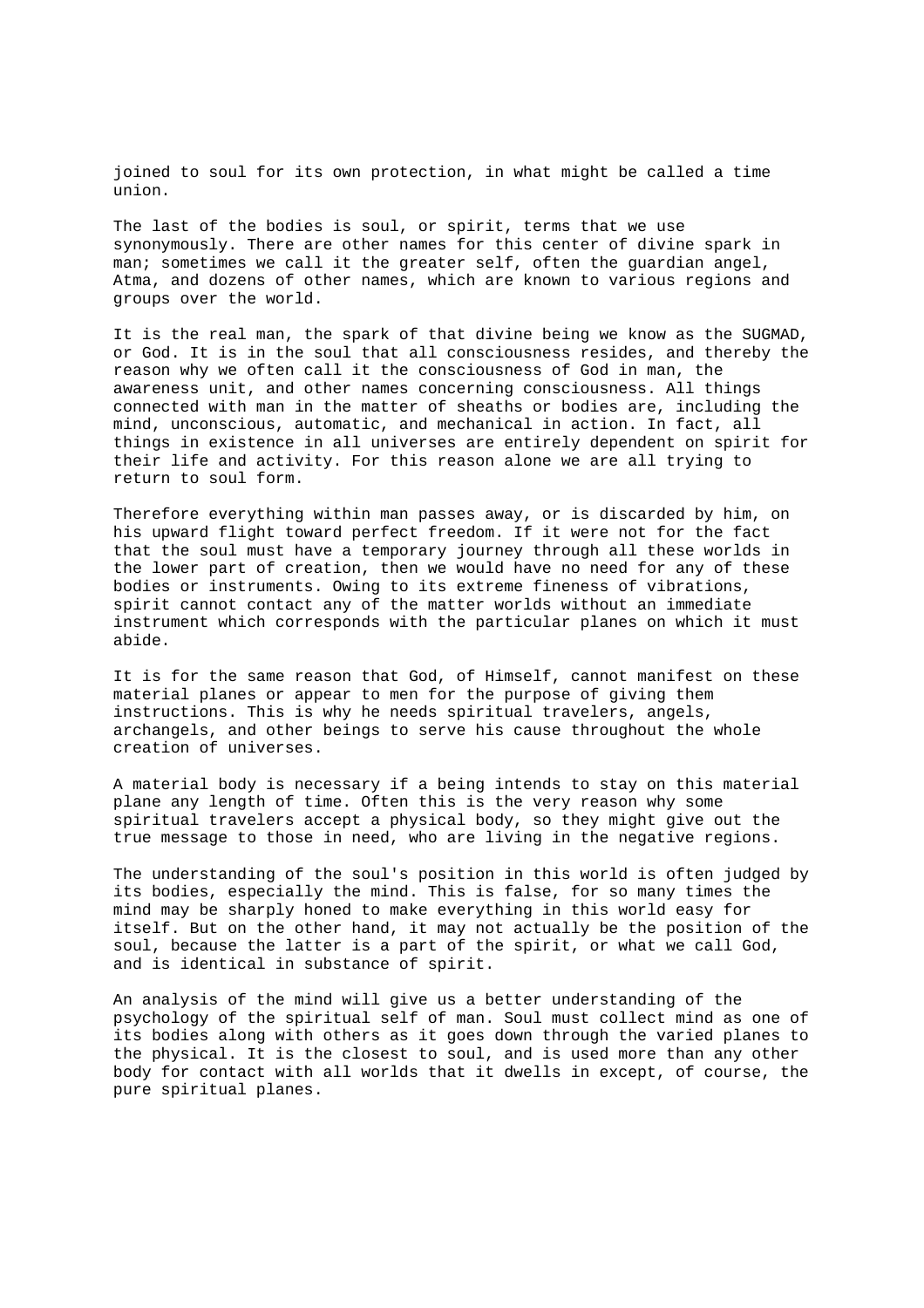Once that soul steps into the first spiritual-material planes, below the Sach Khand world, he takes on the handicap of having a mind. The moment that he enters into these worlds he starts to accumulate Karma, therefore he must also take on a Nij-Manas, or the mental seed body, and then a Karan Sarup, or what we know as the causal body. Before soul entered into the material worlds on its journey it had no Karma, except that which was not earned, but which was established by the creator in the beginning. This is known to the Orientals as Adi Karma, or the primal Karma. It is consistent with the action of the creative force, the real light and sound, whose function is to help souls move to the material planes so that they might start to accumulate experience. This will eventually help in their own salvation in returning to heaven as the experienced soul, who is ready to help in the administration of the universes.

Now the soul is put in the position to acquire experience on its own initiative. This means that he has to establish his own law, and create his own destiny. He starts to reap the results of his Karma, and to pay its penalties. Thus he starts the long road of material lives to eventually turn back to God again. In all his activities, his mind is the main instrument through which he makes his Karma, even though he may not appear to be active at all. It is this mind that works at all times, even under the law of cause and effect or that which always creates Karma for us on any plane that we might be except in the upper worlds.

Mind is actually a machine, for it has no thinking power of its own, neither has it any self-consciousness nor self-initiation. It is an automatic thing which becomes highly sensitive and powerful if it is infused by spirit. Because it is machine-like in nature, it must do whatever spirit wishes it to do, and it cannot do anything outside the pattern of routine, as set down by the physical self.

We are apt to think of the mind as being creative. This is where many metaphysical theories fall down, because being a machine, mind is not capable of creating anything; it has no power of originality and certainly no initiative. It is only mind which serves as a body or wrapping, as explained before, in order to transmit messages and impressions between soul and the other bodies, and vice versa. It can only act when initiated by the soul.

Mind and spirit are synonymously confused in western religion and metaphysics. Divine mind is a common term among some followers of certain metaphysical theories. Since mind originates in the Deswan Dwar region, the lower part of the Brahm Lok, and makes use of the lower worlds for its inhabitation, then it cannot be divine in the sense that metaphysical students try to make it. After all, it is only the negative aspect of life, and if we would examine Kal Niranjan and his followers, we would find that they have minds as well as the rest of us.

Frankly, mind is not an essential part of man himself. It is only an instrument which burdens soul and impedes its light and unfoldment, but it is an absolute necessity as long as we are living on this plane of material matters. Because it is a machine, mind can neither think, will, love, remember, suffer nor have any sort of joy. When it expresses any of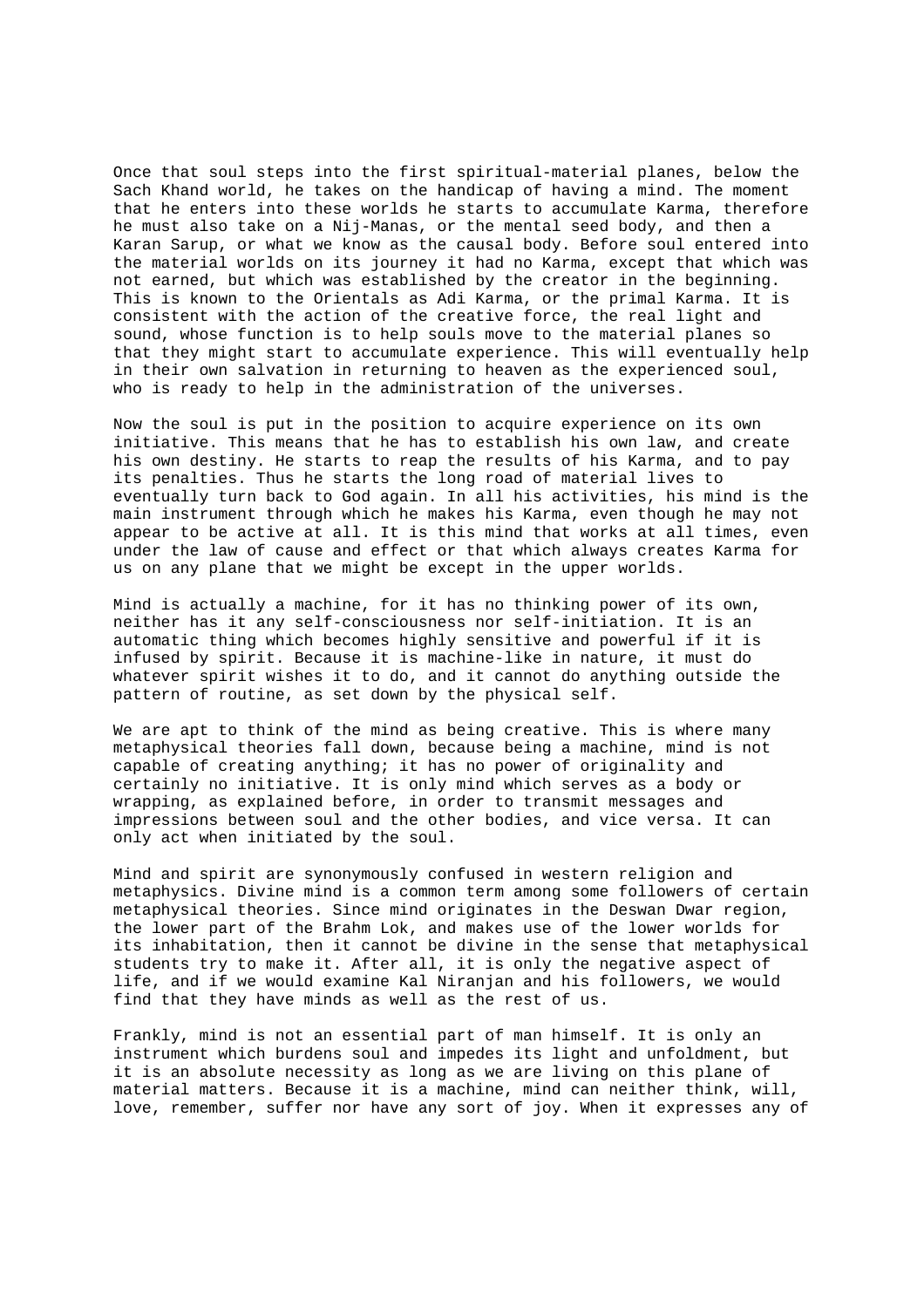these qualities, it is because spirit has activated it into some action which is for the best of all.

In other words, spirit itself is the electrical force that makes matter move; therefore, the mind as matter must act when spirit flows through it. When the channel is clear, it will react more strongly to spirit, but when there are many mental aberrations, it will not be likely to react to spirit, no matter how much the latter tries to get through and act upon mind.

The ECK force will always produce a sharp reaction when it comes in contact with matter. Without the ECK force we would never feel a blow against our flesh, nor experience any pain. This is the cause of sex charges going through people and making them react to certain acts and thereby procreate. We are so apt to look at the human body and think that mind moves it, but this is not true, for every activity in the universe is motivated by spirit, and only by spirit. However, spirit must use many instruments on the lower planes, and this is why man is important to God; he serves as an instrument through which this spirit may flow much greater than any other instruments here on this physical plane.

All this is because of the mind. Mind of itself is not the field of consciousness, that magnetism through which spirit is attracted to man, and through which it flows to the rest of the world. This field of consciousness is actually the soul of man, and it is that which we must have cleared out so that man is able to receive the full current of spirit.

Mind is, therefore, matter; but it stands next to soul in the essence of its own being. Its chief function, as said before, is only to serve as an instrument for spirit to make all its contact with the material worlds.

Now, mind is a very useful instrument provided that it is kept under control of spirit, and it is a good servant, but never in any sense can it be the master. For as master it is like an automobile without a driven It has no will of its own, only what is given it through ourselves. It knows how to do nothing except that which it has been trained to do. It has no reasoning power, and does not make opinions or attitudes.

The mind can be divided into four parts, which we know as the functions or modes of action. Sometimes we hear them spoken of as the four Antishkarans, their Oriental name. These four parts of the mind are: Chitta, Manas, Buddhi, and A hankar.

Chitta is that faculty of the mind which takes notice of form, beauty, color, rhythm, harmony, and perspective. It enjoys those things of these qualities that it likes. What it does not like, it sharply rejects. It receives such impressions mostly through the eyes as its instruments of perception, and then, having accepted or selected what it wishes, it passes such on to the Buddhi, the next faculty, which is the intellect.

Manas is actually the mind substance. It is that which we use to receive and register impressions through the senses of smell, taste, hearing, and feeling. Its chief attribute is taste. It does the same as Chitta does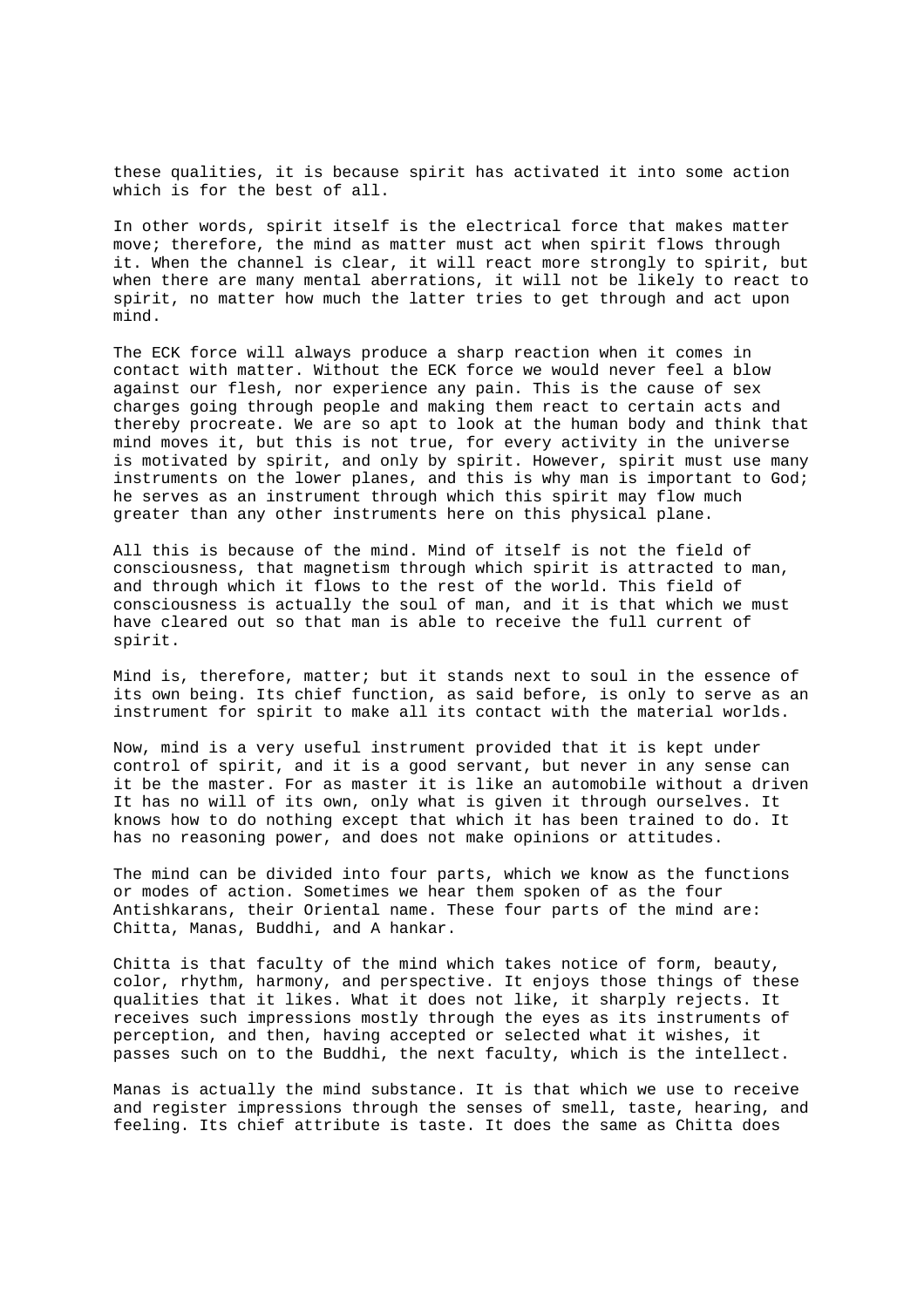about its particular impressions: it tastes, relishes, enjoys, and rejects what it does not like. Feeling and taste are the same, so the Manas faculty takes care of both in their particular impressions. Its reactions are, of course, automatic, and it enjoys only what it has been trained to enjoy and its reactions are immediate. It is either for a taste or against it, and this finding is passed on to the Buddhi for final judgment.

The Buddhi is the faculty for thought. It exemplifies the intellect in man, the power that uses thought as its medium to reach the outer world. Actually, too many people today put thought and mind together, as being synonymous with one another. Mind has already been described as a negative instrument in man, machine-like in nature, a storage place for the seeds of all actions within man. It can do nothing but react to spirit when impressed. It also acts as the medium through which soul passes messages to the other bodies and vice versa.

Thought, although negative in nature, is formed only when spirit activates the mind. Then the mind forms in a creative pattern certain images which take definite shape on the astral plane. It can also take the form of symbols, ideas, and notions which appear on the mental plane. Third, it can activate the memory patterns stored up in the mind which we call the mental seed body.

What we call the process of reason and logic is only taking the patterns of past behavior in certain fields, like science, human nature, etc., and matching these with our present experiences and what the laws of either nature or society might be able to see if it conflicts with any of these. If it does, then it would be unreasonable or illogical. Thus, the mind loves logic and reason because it loves routine.

Therefore, when the mind is empowered by spirit, it can produce thought and it can perform what we call thinking. This is why we can best produce thought or thinking periods when there is quiet and nothing can distract us. The Buddhi faculty is, therefore, the instrument of thought, discrimination, and judgment.

This is why Buddhism is often called the religion of the intellect. It works particularly in this field of the mind, just as Jnana Yoga does, and a number of other religions and metaphysical groups.

After the Buddhi has received its impressions from the taste faculty or the Chitta, whose function it is to take notice of form, beauty, color, rhythm, and harmony, it then takes thought and form discrimination and decides which it must accept or reject. Having passed judgment on the findings of these two faculties, or any of the senses as we know them, its decisions are then given to the final part of the mind that executes the orders.

We call this section of mind the A hankar. It accepts the decisions of the other faculties handed down to it by the Buddhi part and carries out the orders. It is what we call the executive branch of the mind. This is where man finally finds himself separated from the animal kingdom, for in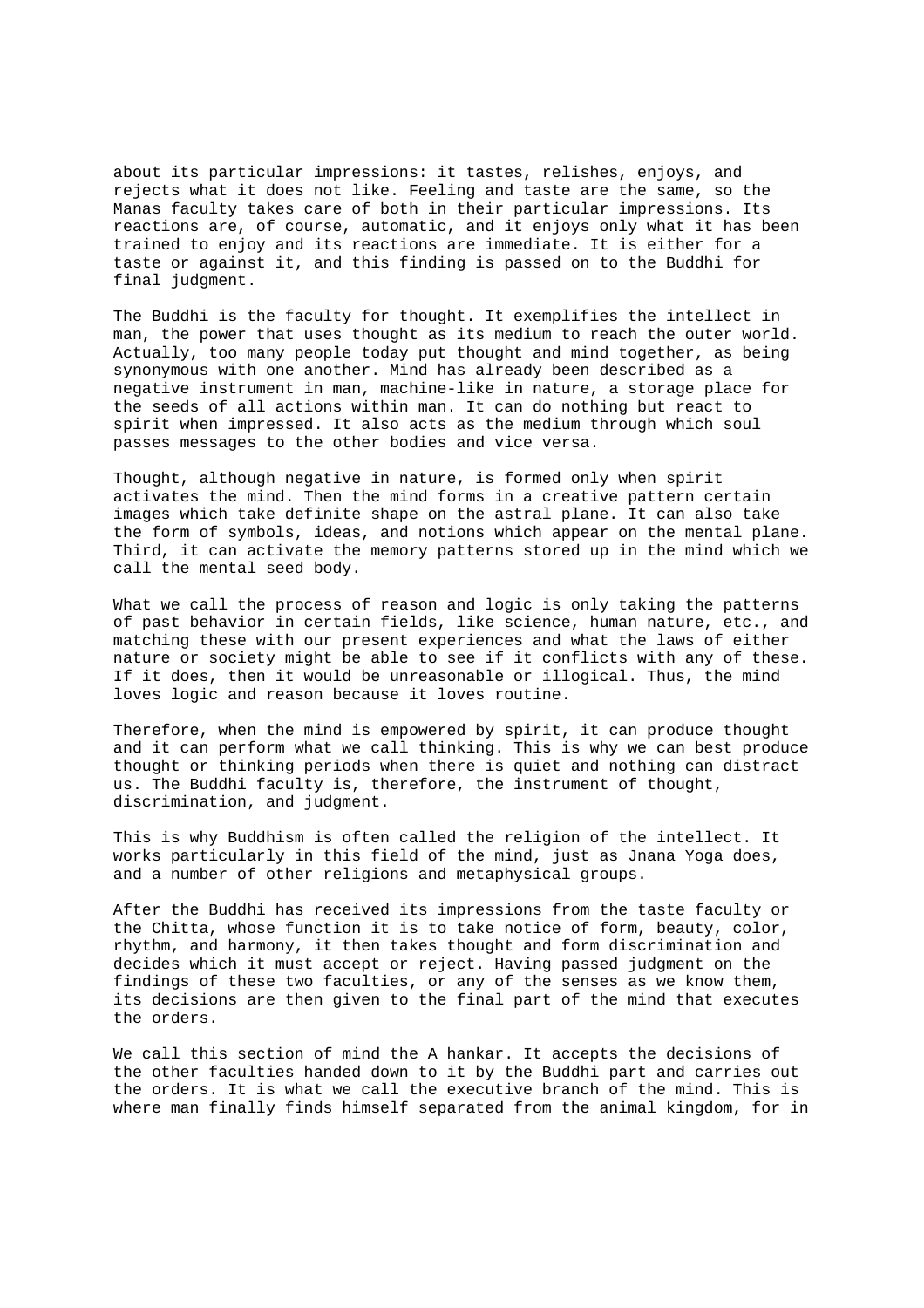this faculty, he recognizes himself as a part of the divine nature of God.

Here he sees himself as an individual, and the differences that make him contrast with all other things, including other people. It also enables him to distinguish between his own interests in life and those of others, which if they become unduly exaggerated, will lead to vanity and egotism.

The study of these four fundamental faculties of the mind is important for it will explain many things about man in his sojourn within this world. It is a part of spiritual psychology that the mental scientists fail to explain, for they have never taken up the study of mind except from an action-reaction viewpoint. Few psychologists have looked into the Eastern philosophies deeply enough to see concepts which might clarify the actions of man in his search for the heavenly kingdom.

The next part of the mind that we will take up is the media of destruction, which when the four fundamental faculties have become abnormal or perverted, will make an appearance.

This media of destruction comprises the dichotomy of the faculties just named. Five in number, these channels of destructive action are the misusage of normal faculties, due to the downward impulses of Maya, the world of matter, and each sheath of the body covering soul.

The very faculties which were created by God for man's use can often become so aberrated that they are destructive, instead of being that which can be used for his improvement in his journey through the lower worlds. Therefore, they are rightly named when we call them the five destructive passions of the lower nature.

When the mind is under normal operation, in its right spheres of action, it is using the modus operandi that it intended. When the least perversion of its normal faculties takes place, though, these superfine faculties are possessed by the five destructive passions and control of the mind takes place. This is what the religionists call evil. But as long as spirit has control of the mind, the four faculties can perform their proper duties, and these passions cannot become apparent in one's life. However, if the mind gets out of control, and is possessed by any of the five destructive actions, it is taking the body down the path to destruction. This is what we generally know as living in the world of hell.

These five destructive modes of action are: Kama, Krodha, Lobha, Moha, and Ahankara. We know them in English as sex passion, which becomes lust; anger; greed; undue attachment to material life; and vanity, or what we know as egotism. These five actually include all the other mental passions which we can name, all of which take possession of the mind at times and allow it to run wild, out of control of the spirit.

Mind out of control is the worst of all destructive forces in the lower worlds, and generally, the cause of most of the troubles we have in this universe. Empires built upon marriages for ties, money to purchase friendship, and hatred used to conquer others are examples of this mind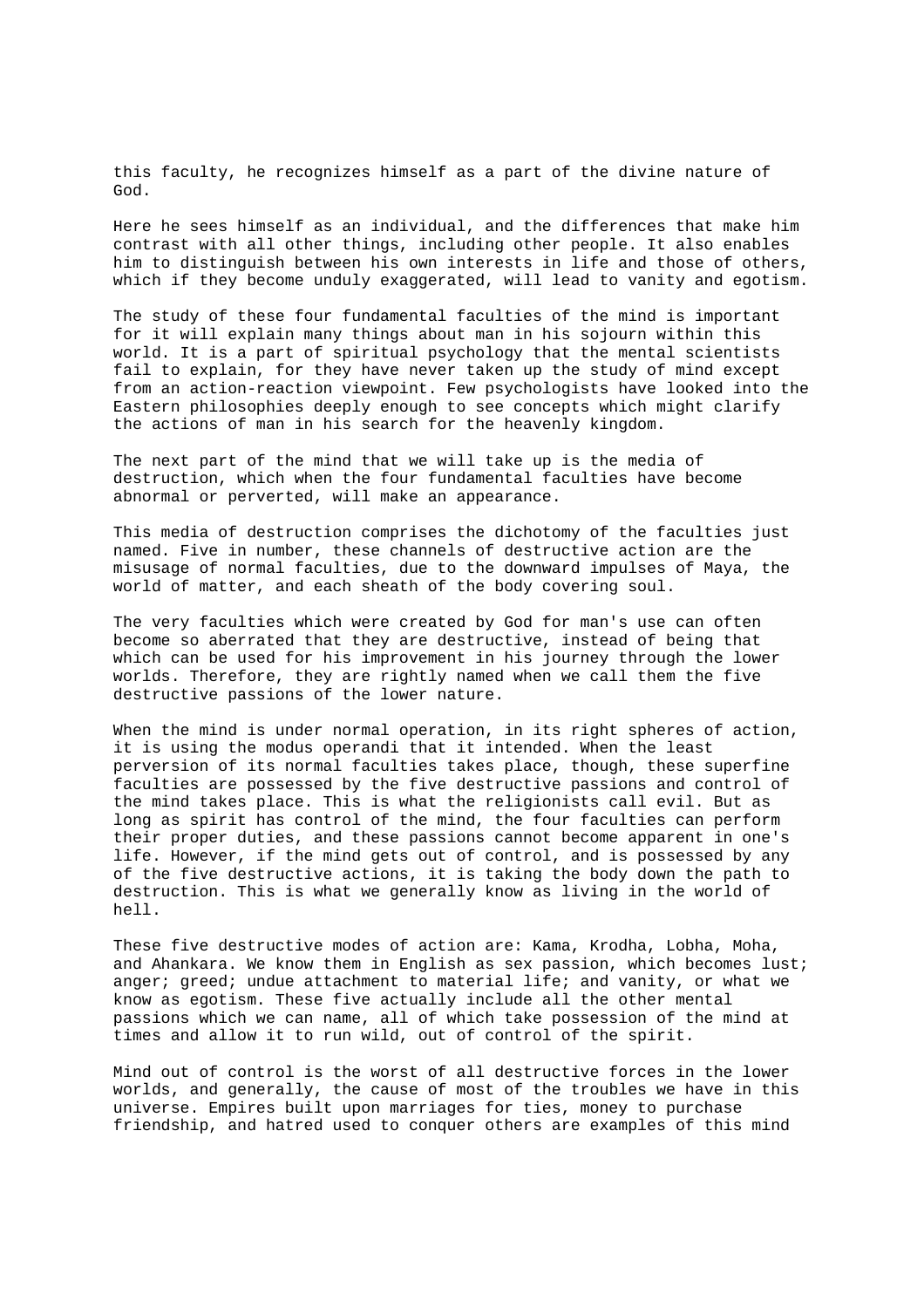out of control and the work of the destructive forces upon it. This instrument, the mind, is the most powerful of the negative forces in the lower world available to spirit; therefore, it must be under control at all times.

This is one of the ways that anyone can judge an ECK master who is dwelling in the cosmic consciousness. He has his mind under control. All suffering, sorrow, and unhappiness that we call the lower aspects of nature have only one function, to drive us toward God again. But if we learn how to invoke the powers of the mind perhaps the whole of the lower worlds would change. It is only when man becomes morally responsible that his powers in spirit increase.

All miracles are but an action of the mind. Once aroused the mind is capable of doing almost anything, destructive or progressive. But when properly awakened, trained, and vitalized by spirit, the mind has powers such as Jesus had during the early part of his ministry.

However, for one to learn these things, he must learn the two major aspects of the lower law, or what we call the laws of nature. These are first, that he must become morally responsible, and secondly, he must learn how to control his mind. Following this, he becomes the master or the spiritual traveler, who is now an agent of God. He can do anything that he wishes in any world, for he has conquered the lower worlds of the negative pole.

Mind is a very great power in the lower worlds. Every agitation, stimulation, or excitation in any of its four functions creates thoughtforms which may be seen on any of the other planes. These four faculties, when set in motion by any sort of stimulus, begin automatically to create thought forms, and this is followed by mental wave motions. This is an automatic action of the mind. It has no way of originating independent thought, nor can it reason out any course of action. It must work in a set pattern, and if the routine for reaction to certain stimuli is that of anger, then the effect will be anger.

The child grows into adulthood with his mental habits set in deep grooves in which all mind action runs. Therefore, the first thing that mind does, after it is agitated and action has started, is to establish a groove, which we call a habit. After so many repetitions, the mind will run along smoothly in its grooves, enjoying its own actions. But anyone who tries to change these grooves, or habits, will find that the mind resents change.

The blame that people put upon others for their own behavior is created from this mental habit. We cannot do differently, even if we wished, because most of us will choose the path that our minds have established, unless a new impulse comes in from spirit. This does not occur very often in the lives of the average man, for most men are only slaves of mental habits and custom.

Mind accepts, without question, what it has been taught to believe as truth or right action. It can never accept anything else, unless the new thing is forced on it. Hence, if we look at hypnosis, this trend of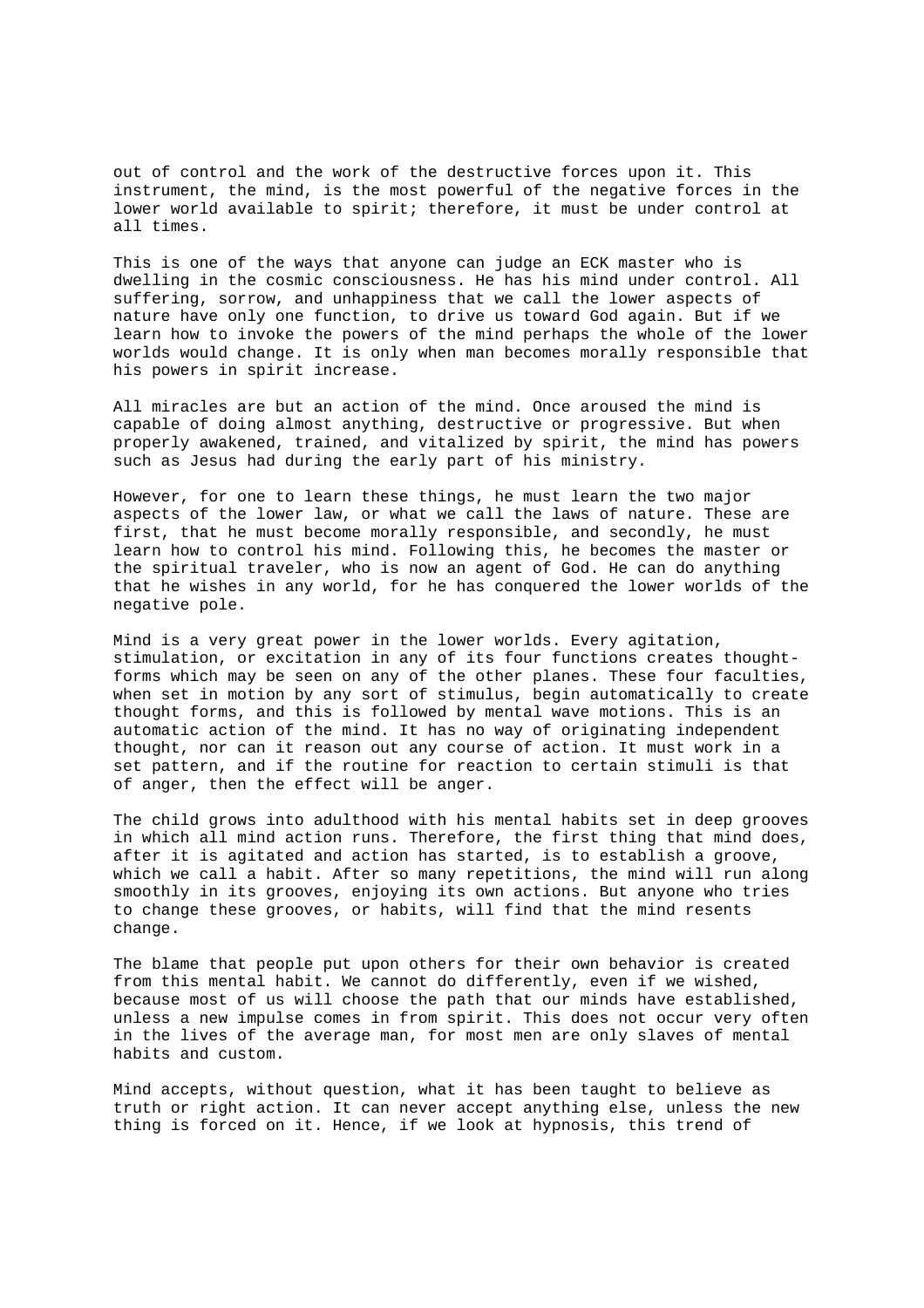mental routine becomes unreasonable to understand. This is because hypnosis deadens the action of the Buddhi, and then the mind cannot act, even on the basis of its own individual experiences. It will accept and believe whatever it is told, no matter how absurd it may seem to anyone, including itself.

Talent or genius is often the result of the mind being trained to a high degree of skill, but first it gets its start from the impression that spirit gives it, like Mozart at the age of four reaching up on tiptoes to the piano keys while his older sister practiced her daily chores on the piano. Any habit of the mind may be turned into higher achievements, in music, writing, sculpturing, painting, and any of the fine arts. However, the mind must first be trained to do as spirit desires and become an instrument that it can use.

A mind set in certain grooves which are detrimental to the body will continue in a wrong direction. It likes the sensations which come with certain things, such as sex, narcotics, liquor, and overindulgence in smoking. It also likes the sensations of anger, vanity, and egotism. It will enjoy these indulgences, regardless of what the consequences might be, unless checked by fear or some higher impulse of spirit. It is only when the Buddhi faculty steps into the gap that mind will give up any indulgence offered it.

Naturally if it feels pain, it will reject that course of action, regardless of the ultimate good for itself. In some cases the Buddhi aspect of the mind is never developed to a degree strong enough to control the mind impulses.

The mind does not-recognize any code of ethics because it hasn't a way of judgment until the Buddhi is so developed. If it has been strengthened enough to be allowed to have full play in mind, then it depends on the Ahankar (will power) to be strong enough to carry out the decision that the Buddhi has made. So you see that all four of these faculties must work in harmony and rhythm in order to be effective in control of mind.

We can see how mind does not have any judgment of itself in moral cases, because history points out that various civilizations have had different ideas about moral or immoral problems. It is nothing to a cannibal to kill and eat an enemy, whereas in our society we would be appalled at such an idea. Margaret Mead made an excellent study of the various societies of primitive nature which shows that each have different ideals of moral and immoral codes, and each were as different from our own codes of today as daylight and darkness. Therefore, we know that ethics are a matter of custom, habit, and locale. All social habits, religions, politics, and dogma are based on mental habits, set in grooves, and handed down through generations. These mental habits are rigid and inflexible and often the very cause of wars which kill millions of people. Mental habits often become the masters of races of people. We might say that the whole human race is a slave to mental habits.

Whenever a mental habit is established in a person, it becomes so grooved after a few times that it becomes the major ruling part of his life, and soul becomes weaker in its ability to reach him, or even touch him at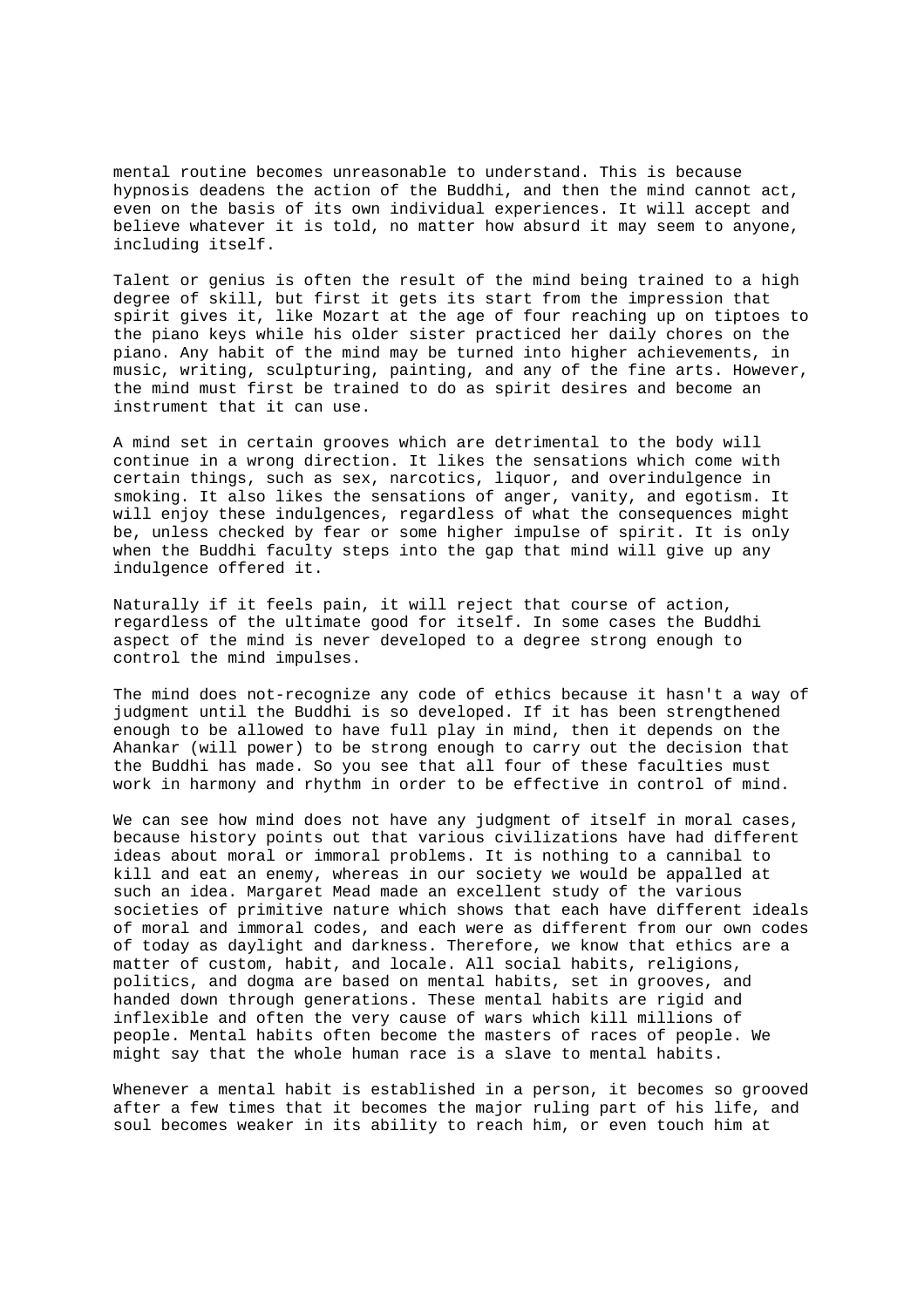all. Soul cannot touch any mind which has established habits of its own over the years, such as in the case of older persons, unless that individual wishes beyond everything else to make the effort to get out of the grasp of certain habits.

The mind is often divided again into parts besides the four functions that it has. These are higher and lower minds, however in spiritual psychology they are separated as: the Pindi mind, or the lower-world mind, that mind which manifests itself in the common affairs of the world in this physical universe; the Sukhsham mind, that mind which works mainly on the astral plane; and the Karan mind, or the Nij-Manas, which is known as the true mind, or causal mind, which works in the Brahmanda worlds.

These three minds are equivalent to the three main bodies of man and the three divisions of the lower worlds, in which man and his bodies must survive, each in its own area. In a way we can divide these into three other parts, a higher and lower of each mind on its individual corresponding plane. There is always one mind functioning on each plane, but there is a lowest form of it always working on the lower part of each particular plane.

In this world we see the two minds at work. The lower one is interested in making money, eating, drinking and self-indulgence in any of the passions of the lower self. The higher mind is engaged in thoughtactivity like philosophy, literature, music, and painting. The highest of these minds is, of course, the Nij-Manas, and below that each division of the mind becomes more penetrated with the material substances until it reaches the lowest mind, which is little more than electro-magnetism in this world of ours.

But spirit must operate by its own light. All intelligence, light and sound, comes via soul, as well as all the other qualities of spirit. These are imparted to the mind by soul, just as an electrical spark gives a current to the electric light bulb to make it shine with light. But here is the unhappy thought about all this: soul must work under a handicap in this world, because the lower pole is not its native place for existence. It is necessary for it to work through all the various bodies to reach the outer world and whenever mind is in opposition to soul, then the latter can do nothing but stand by to watch it go downhill to destruction. This is where soul calls upon a spiritual traveler to come to its aid and lift it from the morass.

By careful observation we can see how the five actions of destructive mental activity work in man. These are brought about by self-indulgence, the worst of all peccadillos that mind can inflict upon man, and of course, the channel which he can open to invite any of the five passions to enter the mind. When they once take possession in the mind, the functions start at once a chain of bad Karma for the individual.

These five desires are the result of Maya. They give great promises of wonderful things just around the corner. They seek to tell us that if we will be patient and try to fight through the obstacles that are in front of us, we will win wealth, delightful old age, love, and fleshly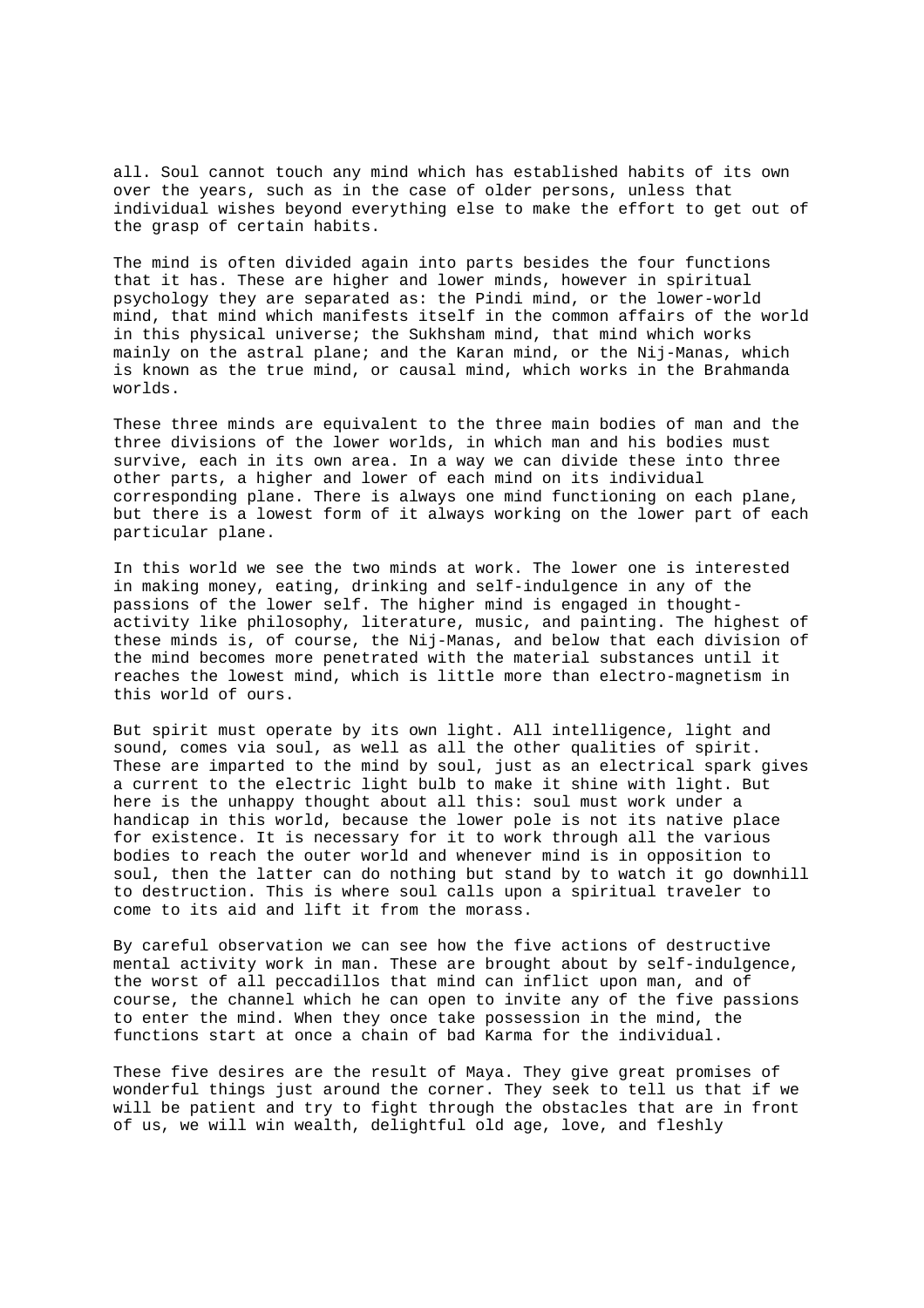pleasures. But they bring us only into harsh struggles against the lower worlds, the valley of death, and an endless circle of births and deaths, treading the endless wheel of the eighty-four.

Kama, or lust, is any normal function which has been allowed to grow into an abnormal demand which makes it destructive and degrading. In a broad sense, Kama usually means all abnormal sexual desires, but also includes drugs, alcoholics, tobacco, and foods. It is a false illusion which keeps telling man that its attractions are the greatest and that man should not pay any attention to the soul's warning of going too far in overdoing a habit.

The chief function of Kama is, then, to degrade man by pulling him down to the level of common animal appetites and holding him there. It obliges man to keep his attention on that which is common to both man and animal. It is well known that whatever mind concentrates upon, it becomes a part of. In other words, we grow to become that upon which we contemplate, and the more vivid our thoughts on anything, the more we become like the thing about which we think.

Krodha, or anger, is the second of the dark passions. Its purpose is to stir up strife, cause confusion, and scatter the attention units to keep us from concentrating. Anger destroys peace, neutralizes love, engenders hatred, and turns friends into enemies. The reason for this is to bring the individual down to complete destruction. Therefore, anger is the sum total of that which is evil. It tears down, consumes, destroys, weakens, and burns up all noble qualities of mind and soul. It creates bad Karma for all those who indulge in it, and it keeps one in slavery.

As long as anger dominates the mind, it is impossible for anyone to make any progress on the spiritual path. There are many masks behind which anger makes its appearance. Some of these are: slander, gossip, backbiting, profanity, fault-finding, peevishness, quarrelsomeness, impatience, resentment, mockery, ill will, and irritability.

When one obeys anger in his life he will reap only pain and anguish. No one can follow the habit of anger and make any progress on the spiritual path. It is one of the most deadly of human ills, and it often leads to horrible disasters. Anger probably brings more grief and pain into the world than any other of the five deadly passions, and perhaps any disease that is known. Anyone who is doing soul travel while angry will get very little results when projecting, for he will generally get into the lower astral planes, inhabited by the lowest entities.

Lobha, or greed, is one of the most poisonous of all passions. The purpose of greed is to enslave us to the material things of life and to cloud the mind to the higher values of spirit. Like lust, which binds us to the animal plane, so greed ties us to the mineral plane, which is one step lower. It makes us worship gold and other precious metals and jewels. It identifies ourselves with them by fixing our attention and affinity on them, and the result is slavery, as we seek wealth instead of spirituality.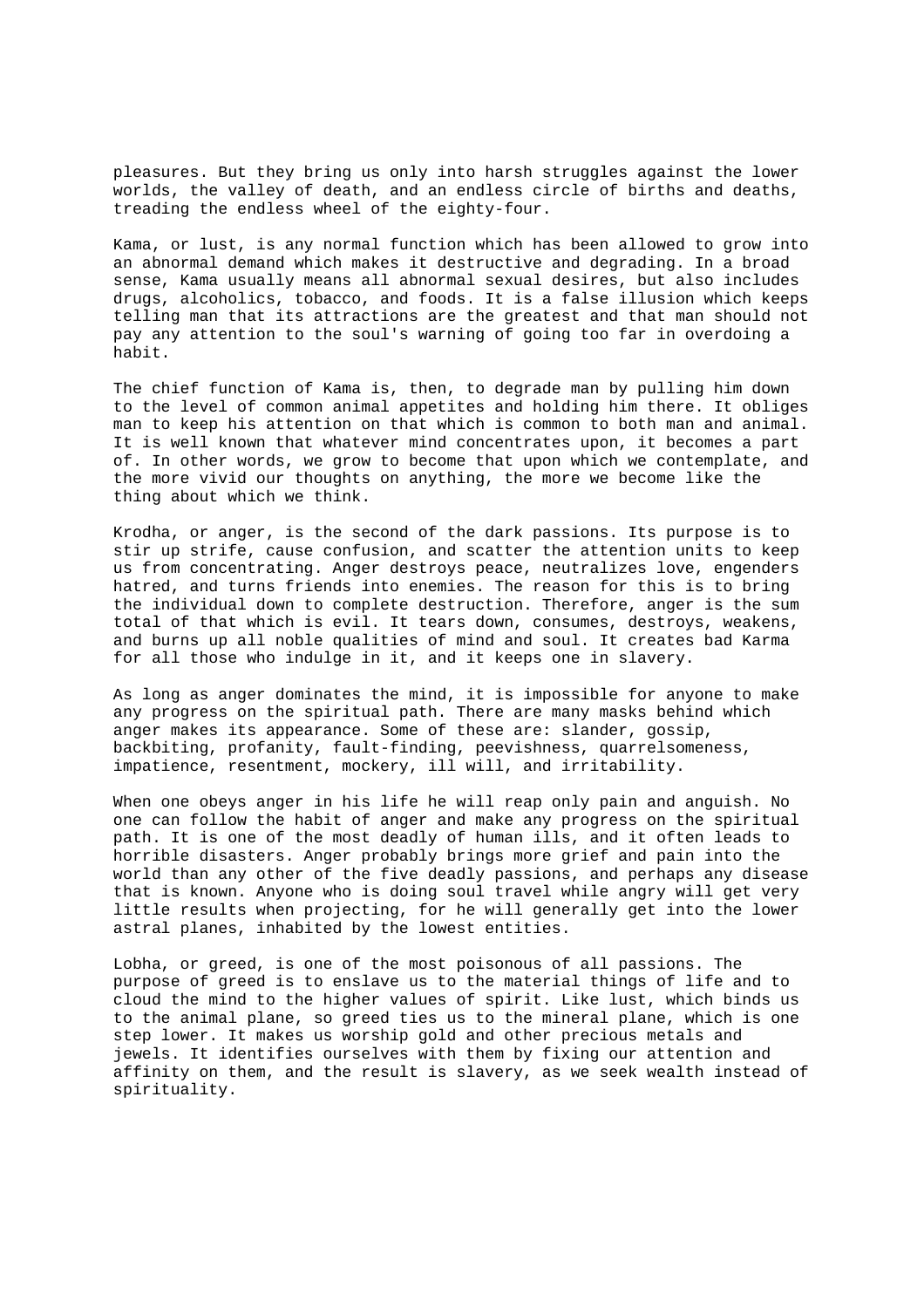As lust degrades and anger consumes, so greed hardens the consciousness of man, and becomes the most relentless slave driver of all the five passions. Any mind under the sway of greed is a petrified intelligence. Some of its parts are: lying, hypocrisy, robbery, bribery, trickery, and misrepresentation.

Moha, or attachment, is the fourth passion of the mind. It means attachment to something, or an infatuation of another person. This is likely the most deceptive and insidious of all the five passions of the mind. It creeps up slowly on us in the manner of respectability. Its purpose is to enslave us to the relative value of our surroundings and associations so that we may set a false value on them. After we have become absorbed in them, we no longer have time for anything else. This is the exact purpose of attachment, which is a major aspect of the negative power. It is the crux of procrastination, of waiting for something to show up, a promised herald that will lift all the burdens of life - and who never comes, of course. It is nothing but simply treading the mill, like a squirrel in a cage.

Ahankara is vanity, the last of the five deadly passions. The word has two meanings. First, it is the faculty of mind which gives us the awareness of the self, self-differentiation, the I-ness of ourselves. It is the one which executes the orders of the Buddhi in the interest of self. But the abnormality of this faculty often becomes the Ahankara, which is vanity or egotism.

It lives upon its own exaggerations, and it has a thousand ways of getting to the mind to hold it in higher self-esteem than it really merits. Self-righteousness is one of the worst of the vanity parts of the mind. A man who is sunk in vanity seldom has a sense of humor, for vanity puts its own crown on its own head and sings songs of praise to itself.

The chief purpose of vanity is to block us from taking up the path to truth, for it is the best friend that error has. It completely deceives us by making us self-satisfied, when we should be seeking the path of God. It helps establish creeds, dogmas, and builds organizations. Then, out of its own vanity it thinks that it has the best system to gain truth.

Those who are vain resent all efforts to enlighten them. It is the fault of man which starts wars, ferments strife between nations, and sows international hatred. It takes offense quickly and like anger is extremely sensitive and can see no weakness within itself. However, it will at the drop of a hat point out the faults of others.

Some of the phases of vanity are: bigotry, self-assertion, ostentatious wealth, gaudiness in dress, expression of a domineering attitude, bossiness, scolding and fault-finding. Vanity joins with anger in working at being the top man in everything.

Therefore, any man who is trying to do soul travel must first take a look at the five passions of his mind and set about trying to correct them. He can counter them easily with the following virtues: chastity, forgiveness, contentment, discrimination, unattachment and humility.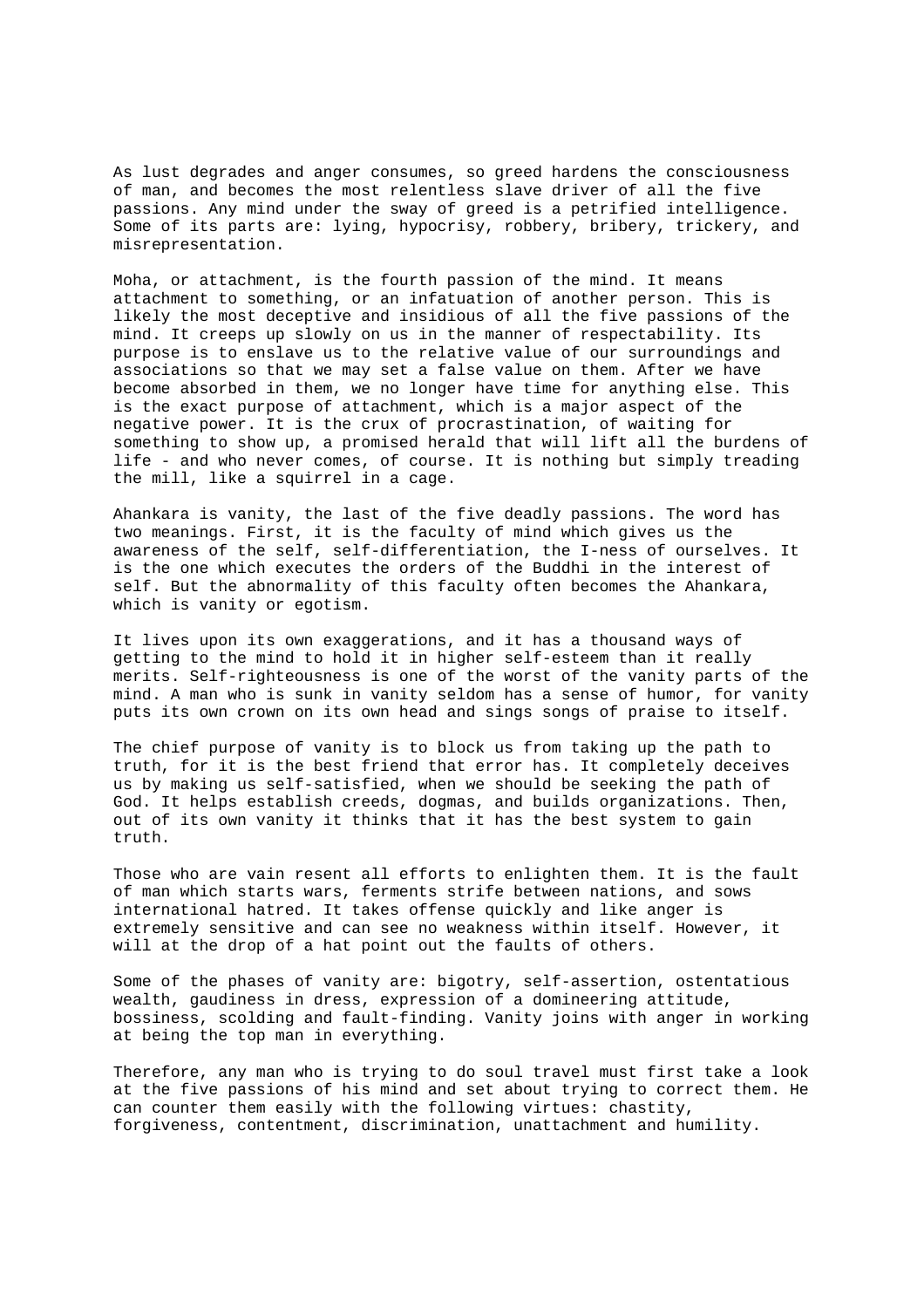So we can divide the human race into two sections: first, those who follow the dictates of their own minds, obeying its whims, doing what it likes, and suffering the wheel of life and death because of this choice; second, those who follow the dictates of spirit and are free through soul travel, which lifts them into the heaven worlds where there is light, wisdom, and freedom.

We can all follow the dictates of the ECK if we so desire.

 $\sim\sim\sim\sim\sim\sim\sim$ 

6 - The Basic Principles Of Eckankar

The key to soul travel, separation of spirit from body, is made up of three essential, basic principles.

The trio of these principles are: thought, light, and sound. Each of these has a part in the leaving and returning to the physical body by one's own volition. Unless those interested in the art of soul-travel-atwill know and use these three basic elements as an integrated media, their success will be limited to the three visible worlds only.

Thought, that principle we call action, is done by the faculty of imagination. By placing the idea somewhere in some action, thought will be followed by the inner body within the first three worlds. The essential idea here is to make contact with a spiritual traveler who can give assistance in acquiring experience in the state of being outside the body.

The second part of the three principles is concerned with the cosmic light, which is a study within itself. The true nature of this phenomenon is that it brings wisdom, love, and bliss to those who are fortunate enough to receive it in its purer form. Often this light will present itself like a rosy glow, a mantle wrapped around the person whom it has chosen as a channel. One such case is that of Edward Carpenter, a nineteenth-century mystic who, when he received this light, thought that there was a fire in the neighborhood, only to discover that it was a light around himself, visible only to his own eyes.

At the other extreme we find that this light may become a fierce brilliancy that wraps itself around one, as it did Saul of Tarsus on the road to Damascus, leaving him blind for days. He emerged as Paul, a great leader in the early Christian Church.

The light of God does not discriminate when it visits itself upon a soul. It will come to anyone who is open and ready to receive it. St. Teresa of Avila was wealthy, of noble heritage, but she received the light. Marcus Aurelius, Roman Emperor, received it during his battle campaigns; George Fox, founder of Quakerism, was blessed with this light while in prison.

Sound is the third and most important part of the three principles in the study of soul travel. It is the central theme in every religion, and the creating and sustaining power of the entire universes, including the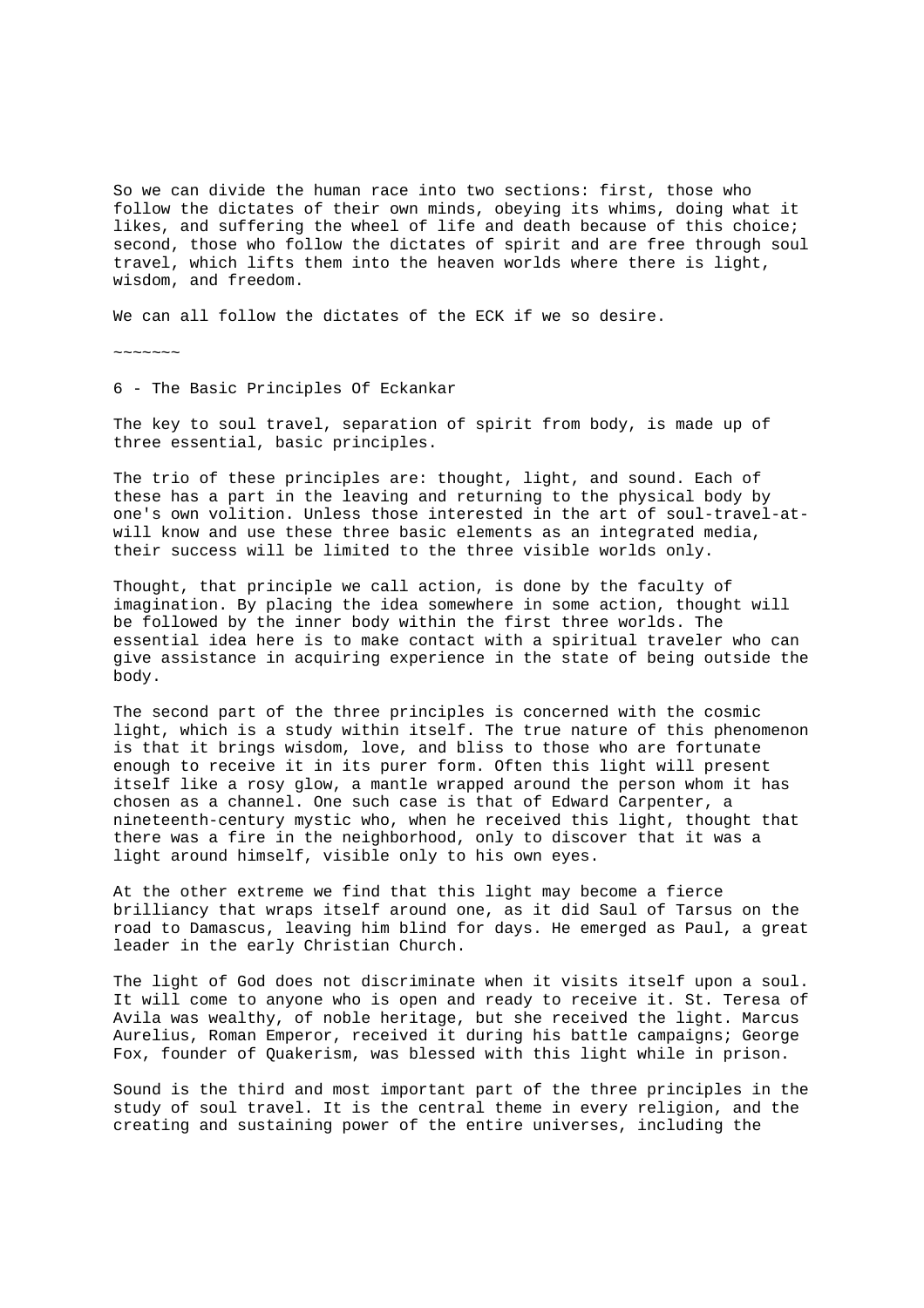physical worlds. When St. John wrote in the beginning of his Gospel that the word was God, and all things were made by Him, and without Him nothing was made, he was speaking of the sound, which is found in every religious scripture of the world.

This sound stands for all that the Supreme Being is, and what He does in all worlds. In other words, it is the whole of the Divine Being in action, and includes all of His qualities. It is through light and sound that the universal spirit can manifest itself to the human consciousness.

Once the spiritual consciousness is awakened in one, especially in one who has learned soul travel, he may hear the sound, and when he feels it, he feels the power of God. This sound is the Divine Being expressing Himself in something that is both audible and visible.

Once anyone has developed the ability for soul travel, the spiritual hearing can pick up the sound and purification of the mind and soul. These are then cleared to be attuned to the higher vibrations.

Anyone wishing to do soul travel can practice it by sitting in silence and being completely relaxed. Once this has been experienced in a few sessions of practice, the practitioner will find that the sound will begin to be heard by the inner senses, and the light will begin to appear to his spiritual eyes. It takes practice, although other techniques by which one can gain this spiritual phenomenon are always available. One can gain this spiritual phenomenon by these methods much more quickly than having to wait for it.

The three principles must be integrated: thought, light, and sound. Once out of the body, the great self encounters massive areas of light, but it can move anywhere within these regions by thought - the actions of the other worlds - and pass to wherever desired on beams of sound, for that desire will be according to self's thought command.

These principles become an integrated part within soul and can be used for beneficial aspects for man himself or for a universal need among his fellowmen.

Therefore, anyone studying ECKANKAR sees that sound is the cardinal principle in the science of controlled soul travel. In a way it is also the keystone of the architecture of the universe in all its entirety.

Although it is not at all understood by the Western church, the sound is actually the voice of the SUGMAD. It is often called the ECK by the adepts of ancient order of Vairagis. The Greeks called it the logos; it is the lost word of the Masonic order; the Neoplatonic mystery schools also knew about it, calling it the divine word.

Often it is known as the Word, as spoken about in the Bible, or God making ITSELF known in expression to all peoples and beings throughout the universes. It is actually a wave containing the sum of all teaching emanating from God. It is a life-giving, creative force.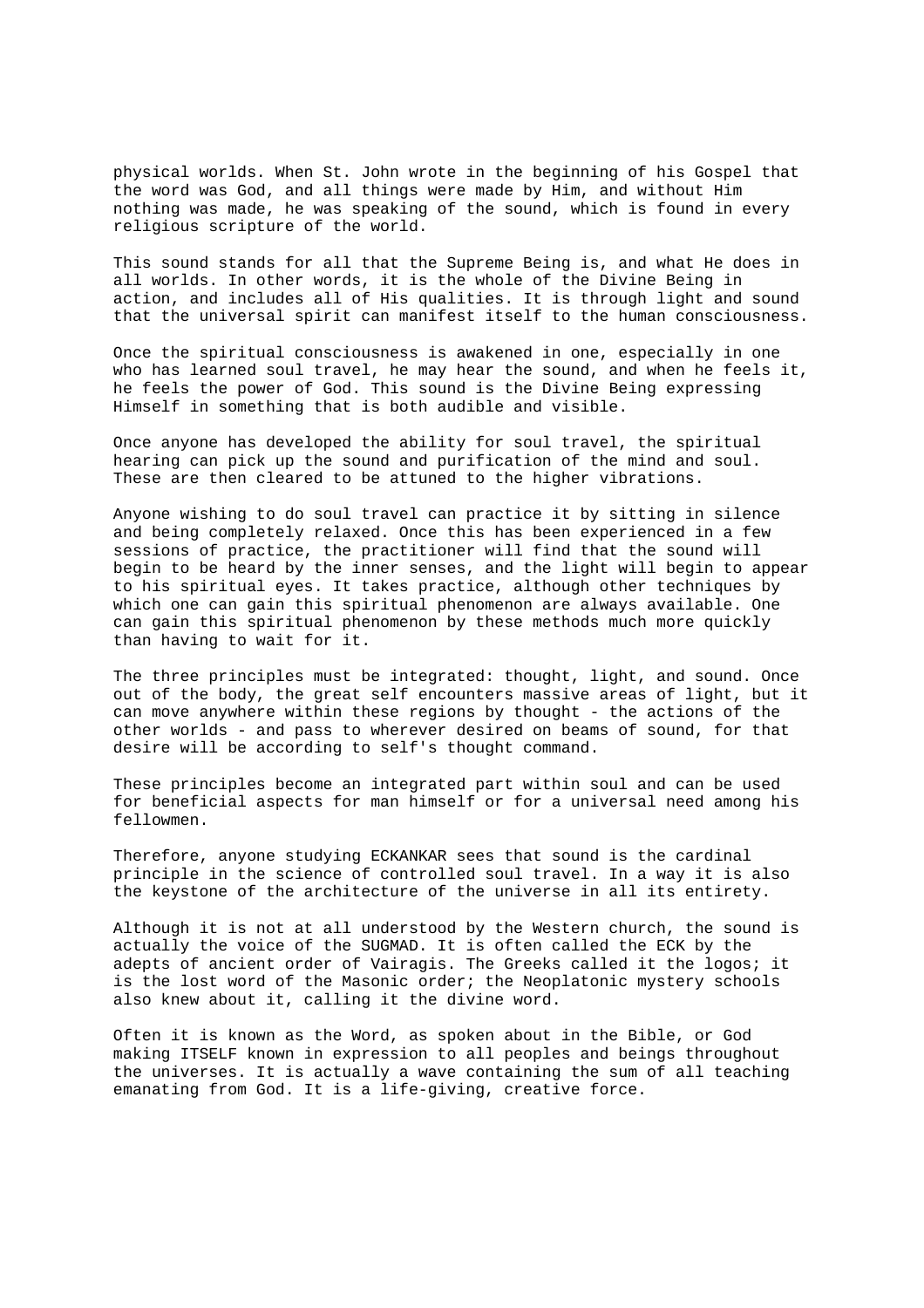In Sanskrit it is known as Nam. It stands for all that God is or has ever said or done; it includes all of His qualities. This is the only way in which universal spirit can manifest itself to the human consciousness. So, when the Supreme Being manifests Himself as Sat Nam, on the fifth plane, the region of pure soul, he there becomes fully personified, embodied, individualized for the first time and brings into being all of the manifestations of the Deity. Here he becomes the fountainhead out of which this sound force proceeds. This wave which we know as universal spirit can be seen as light, heard as sound, and known by thought, by all who are capable of out-of-the-body movement. It can be seen and heard by such and attained in an awakened consciousness, for when man hears it, he hears God. When he sees the light, he sees God, and when he feels it, he feels the power of God. When he can experience it through thought, then he is experiencing God in his consciousness.

This sound is therefore the divine SUGMAD expressing himself in the universes in both audible and visual shapes. This wave is not a river or a stream running in a single channel, but more like a radio wave, as I have said before, flowing out in all directions from the center of the Kingdom of God. It is like dropping a pebble in the middle of a pond and watching the waves move outward toward the shores and back again.

The sound wave therefore has two aspects: a centrifugal flow and a centripetal flow. This means, of course, a flowing away from the center of the heavenly realm, and a flowing back to that center again. As the movement of the wave, all force and all life appears to be flowing outwardly to the edges of all creation and again upon it, so all life appears to be returning to the central dynamo of all creation - the center of all things where the SUGMAD Itself dwells.

Of the two sources - the outward flow and the return flow - it is the latter that we care most to examine. The reason for this is that we are dependent upon this centripetal flow for the return of all souls to their original source. When a spiritual traveler makes contact with us, it is then that we are starting this original journey to the heavenly worlds again, leaving behind all these mortal worlds where all things sooner or later perish.

The word is known as Nada in the Vedas, and is spoken of in the Vedanta as creative energy. This sound, however, if not explained before, is always creative. Some call it Nada Brahma, meaning the primal word of Brahma by which all creation was brought into existence. The Sufis call it Vadan. It is the Shabda Dun of the Hindus; sometimes it is called Bani, which means heavenly utterance, or the pure melody. Because of this musical sound it represents to some, it is often called the great, heavenly music; the Moslems speak of it as the Kalmai-Lahi. Sometimes we hear of it spoken of as the ECK of Anahad sound and Anahad Yoga. It is spoken of as the still small voice, and the voice of silence by Madame Blavatsky. But altogether it is hardly more than this great sound wave which I speak of here as being one of the three basic principles in ECKANKAR.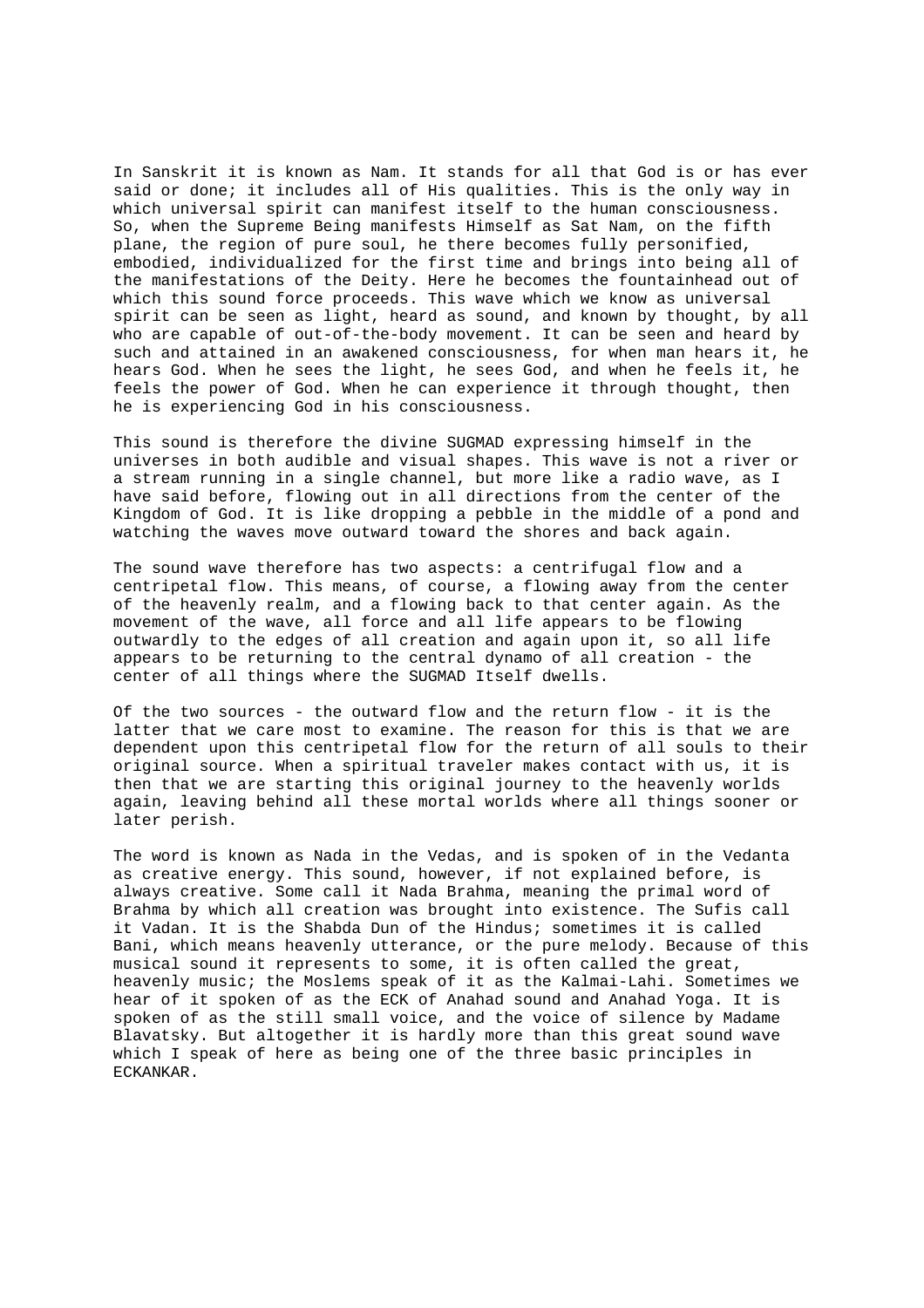One must be attuned to hear, see, and have a linking with this; and this attunement comes through out-of-the-body movement. It is then that soul is able to attain the higher planes of the worlds of God.

This sound cannot be given in words: This is why the Zen monks express their experiences beyond this world in sign language and paradoxical language. It simply cannot be told, for there are no words to express the beauty and the wonder of it. Language is too limited, for in those regions where those who are able to get out of their bodies and do exploration go, languages are useless.

This wave is actually the supreme SUGMAD in action, vibrating throughout the universes. It is apart, going from the creator, that which we know as ECKANKAR to every living thing in all universes. By this wave God has created all things, and by it he sustains them, too. As the writers of sacred literature chant, "In God we live and have our being."

The light appears after thought has taken its effort, followed by the sound. This sound is developed through the different chakras. There are six chakras in the physical body, six in the astral body, six in the causal body, and six also in the mental body, and one in the Atma Sarup (soul body). Each has a distinct sound of its own, though all of them emanate from the same source. The difference is caused through the passing from one plane to the other with different proportions of Maya and spirit.

The sound is actually the humming of the atoms as they flow out from God's great center into the worlds below, via the great wave which touches all things. It is often similar to the sound of begs humming in the sunlight, searching for the nectar in flowers. This changes somewhat as it touches the various planes below the first great division of the universes.

This sound expands through ten faculties, because of its manifestations through ten different outlets of the mind, or the psychic body. It is like the roaring of thunder, the boom of the sea, the jangling of bells, the water in a brook, the sounds of bees, the twittering of birds. The sound Hu is the beginning and the ending of every sound in all life. A close study of it can be heard in the sound of a steam-engine, the gonging of bells, or the whirl of a fan, for they all give a typical example of the Hu sound.

It was this word that Mohammed heard; Moses heard it on Mount Sinai; Christ found it in the wilderness; Buddha heard it under the Bo tree; Shiva heard the same sound Hu during his deep Samadhi in the cave of the Himalayas. Krishna played the same sound on his flute, and Yaubl Sacabi taught it to his disciples in ancient times. All the sages, adepts, saviors, and holy men have known about it and used it for out-of-the-body travelers.

The ECK masters have another name for it, the Divine ECK; it means boundless freedom. This is used to signify freedom of soul from earthly bondage. Those who are able to hear the ECK are relieved from all worldly sorrows, fears, and unhappiness; Soul is freed from captivity in the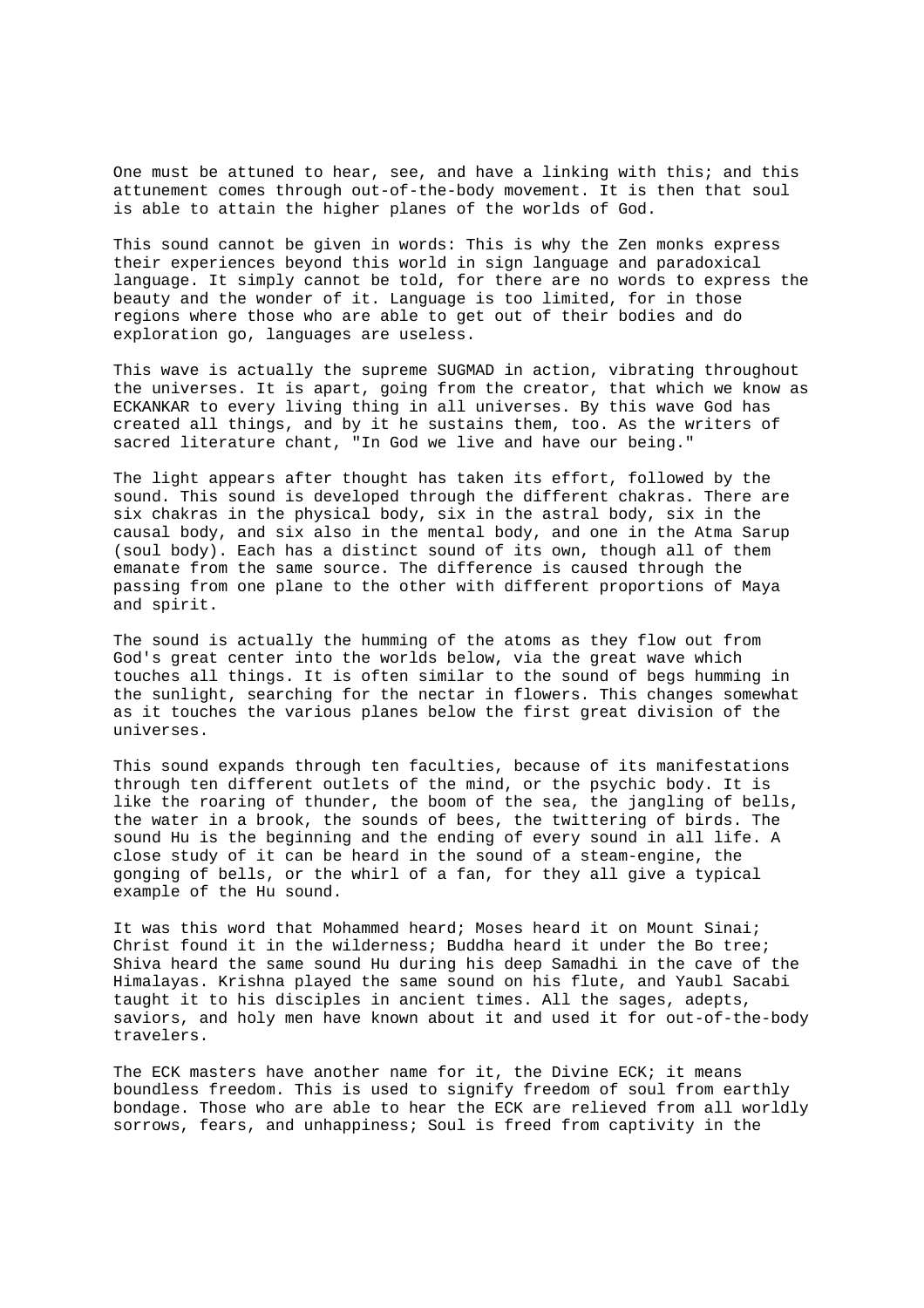senses and from the physical body. Soul enters into the full consciousness of God.

All sounds connected with religious services are meant indirectly and directly to awaken the inner sound within the listeners. The bells and gongs of churches and temples are for this purpose. They lead man away from the outer-world into the worlds beyond, where he can have peace and hope.

The many chants of the Western churches, especially the Gregorian chant, the mantras used by the Orientals, including the AUM, the horns blown by the yogis, the double flute of the dervishes, and other instruments are all used purposefully to arouse the sleeping senses of the inner man to his destiny.

The name Hu is actually that which we know as the SUGMAD. It is nameless, known by the adepts of the ages. It is the essence of all sounds and of all words, is hidden under all life, and all languages belong to it. All things and all beings one time or other during their lifetime utter this word, for it is in all tongues, in all activity of life.

Spiritual travelers all point out that to experience this heavenly sound leads to spiritual liberation and freedom. Without participation in the sound wave, none can escape the net of Karma and reincarnation, or ever become truly free and experience ultimate ecstasy. Participation in the sound wave causes the soul to have a new birth and to enter into the heavenly kingdom with everything in order and to gain a freedom that it has never thought to exist. None will know except those who have experienced this with light and sound, as all spiritual travelers have pointed out in their teachings and writings.

ECKANKAR offers the way with only three parts: (1) the living ECK master, (2) the sound wave, and (3) spiritual freedom here and now, meaning that we can have perfect freedom during this lifetime without having to wait through all those incarnations as told by so many teachers and yogis. We get all of this through the science of the spiritual exercises of ECK. When one can go past the senses into the worlds beyond, upward through all planes to the God-realm as he will someday, then he is free of all things. He can do this through ECKANKAR.

Most mystics and yogis hardly go any further than the highest or uppermost regions of the astral plane. A few will get themselves into the Brahm Lok world, but here they stop, for this is heaven and they have little wish to continue any further. While most of them regard Brahm as the supreme God, any soul who is able to get into the fifth plane, or Sat Nam, knows that Brahm is only a subordinate in the grand hierarchy of the universes. They are still under the law of Karma and, therefore, still liable to fall into the snares of Maya, becoming merely man again, or even going lower, should they have resorted to left-handed magic. They are bound by the very laws which bind the ruler of the universe, Brahm, and those over which he rules. Brahm is himself a created being, subject to the same laws of all created beings in the lower worlds, and must carry on under the aegis of the Supreme Sugmad.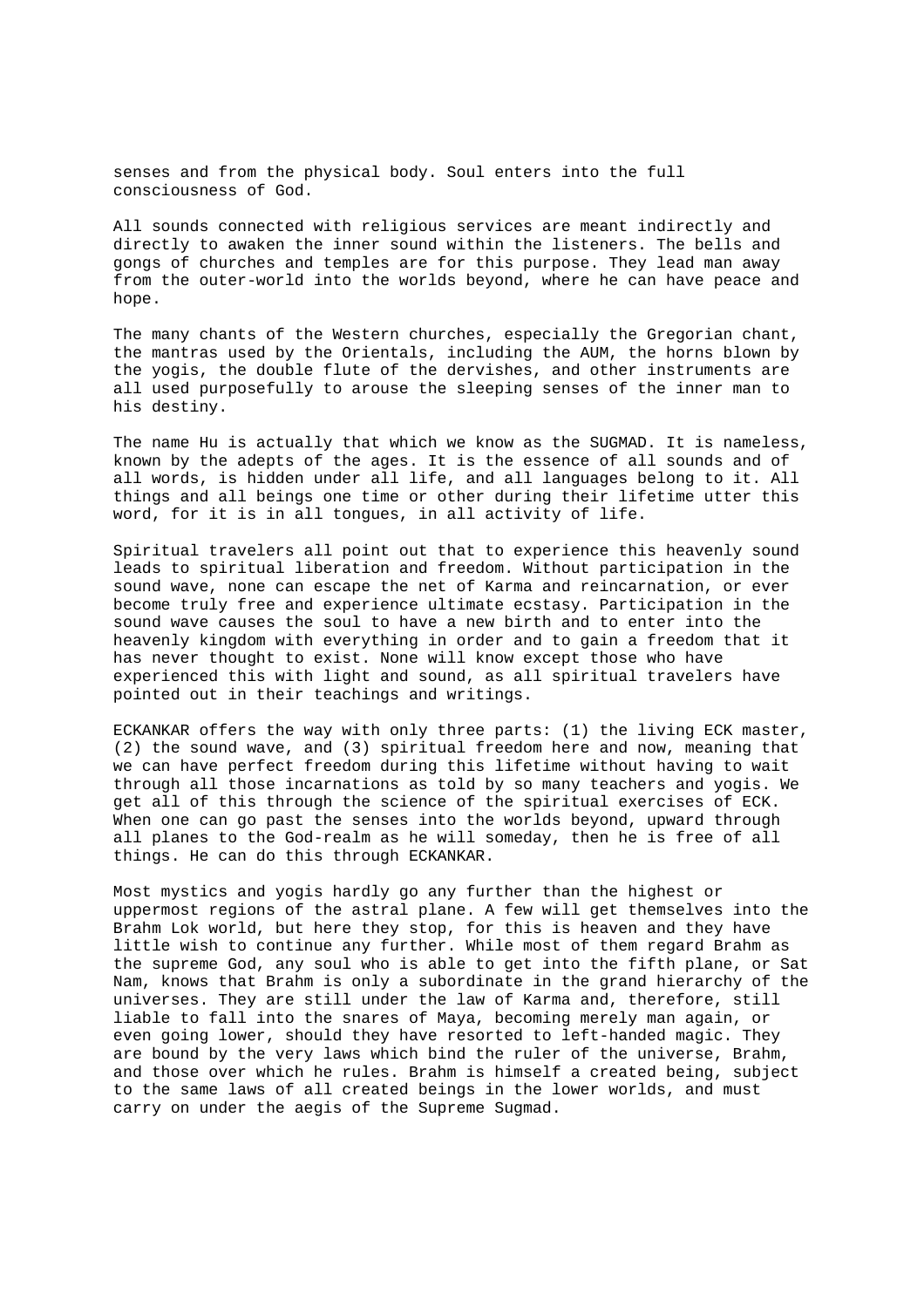Man is faced with a dual knowledge of himself and God, which is called Self-realization, or self-knowledge, which one receives when he reaches the fifth plane, or the world of the Sat Nam. Then comes God-realization, or the knowledge of God, when he reaches those planes above the fifth region.

This means that we can enter into the kingdom of heaven either now in this life, or whenever we wish, in any future life. It means that we are able to enter into it because we are now adept at soul travel. It means that the God-realm is here and now and that it is to be gained in this life, at the present time. We may have freedom now, while all orthodox religions point to the hope of gaining it after death. This is not necessarily true in any case. Where do we know where the next life lives, and what is in that life for us?

No person has ever gained spiritual freedom by a process of logic, metaphysics, reading, or listening to lectures. Yet these are the methods that most of humanity attempts. ECKANKAR has solved this problem with a scientific method as exacting as mathematics, for any soul that uses the techniques of this ancient science of soul travel gains wisdom from a fountain of divine knowledge by sight and knowing.

Neither does the neophyte have to practice asceticism for this is the worst of the teachings of any system in these lower worlds. It has been practiced for centuries by men of all nations and religions with the idea that it helps its followers acquire spiritual perfection. Buddha is a good example, for he tried it in every extreme form until he almost lost his life. Then he swung into the middle path, finding that moderation brought him success, and that if anyone tries anything outside the middle path he is liable to run into trouble.

This then puts us in the position of being the non-seeker. I have said before in this book that we should be neither for nor against anything, and that we should neither seek nor pursue the light and sound in any way. In other words, we practice the philosophy of no thing.

This philosophy of No-Thing is what we must look for in the worlds beyond. If we project ourselves into the heavenly worlds with the expectation of finding the all, we will be disappointed. We must look to the nothingness of the SUGMAD in order to become that which we are - a part of IT, and a co-worker of IT. This nothing is everything. The very paradox of it is puzzling, for when we project into the afterworlds there is nothing there except what we make. Therefore, we make our future and our pattern of life, and in order to do this, we must be emptied of everything that comes into our worlds, this region and those beyond. All teachings that we have learned must go and all things that we have learned about material and spiritual life must be emptied of our spirit and mind.

No longer can we expect the worlds beyond to uplift and hold within the framework of what has already been established. We, the spiritual travelers, must recognize the hierarchy and know that it exists. We are, however, not responsible to anyone or anything other than the SUGMAD, not even to what we call the silent ones, a number of those beings working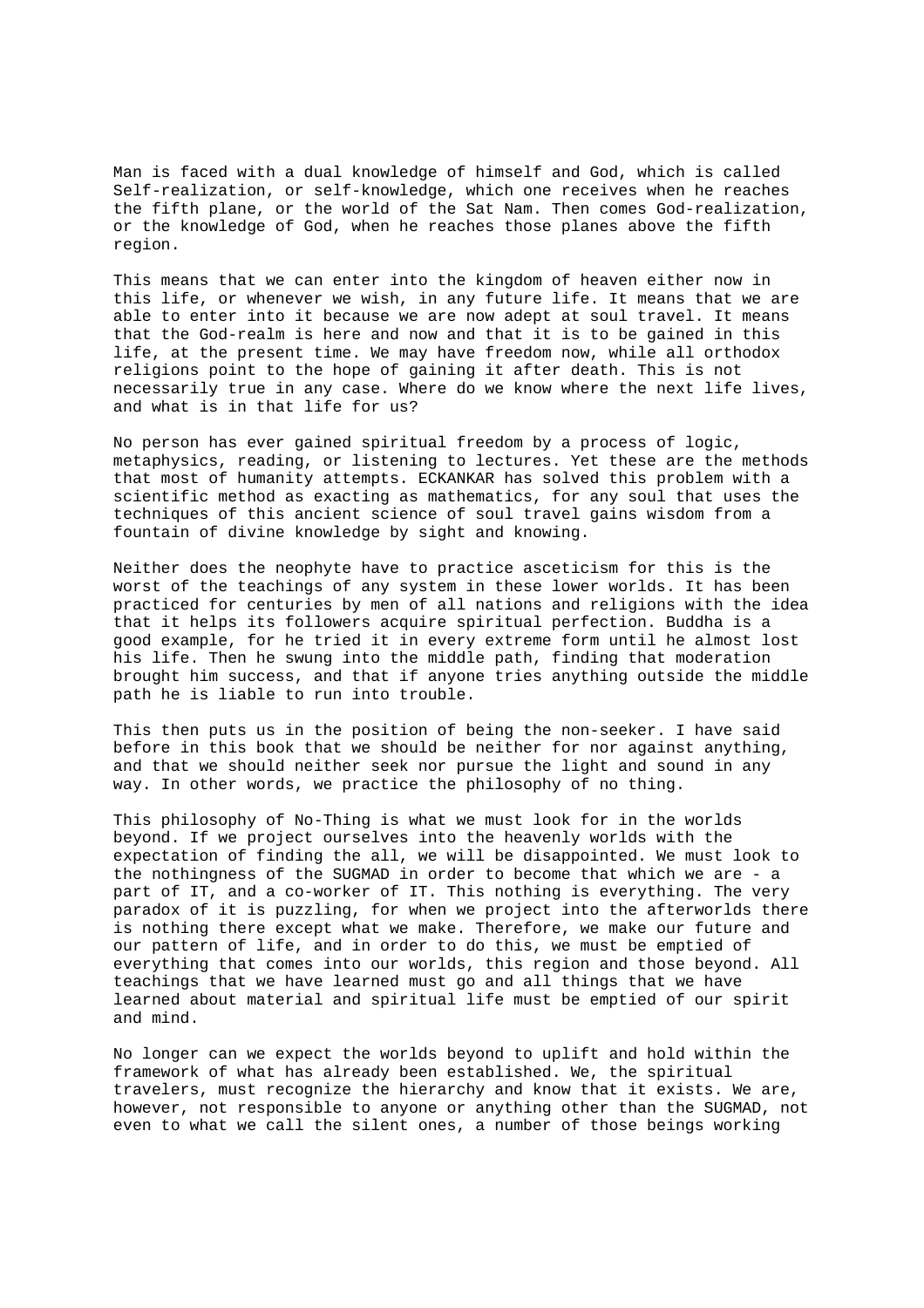directly under the orders of the SUGMAD on the higher planes. These spiritual workers never come below the fifth, or what we call the soul plane. They are higher than any other group, including the spiritual travelers, and seldom come in contact with the beings, souls, and any inhabitants on any planes, including the physical universe.

These strange beings are responsible for the running of the planes of God on a mechanical basis. They never fail in their work because of their ability to absorb the cosmic power at such a fantastic rate. It is this that keeps them at their varied duties. They come and go like the wind to carry out the will and wishes of the Lord of the universes. Although they rarely manifest themselves, they still have the ability to do so anywhere in the universes to carry out an order against the lord of a certain plane, including the Brahms of the Brahmanda plane, or the Tuza (soul) suffering in purgatory. It is their duty to obey, not to question.

They are in many forms among the inhabitants of all planes. Here on this earth plane they may be disguised completely in the invisible; maybe as men, animals, birds, fish, and even rocks if it served their purpose so to carry out the mission of their supreme commander.

Much as the spiritual travelers know about the Sugmad, little is known about these silent ones who move about so swiftly. The ECK masters have their own agents, as well as the lords and governors of each plane, and each in turn reports to his own superiors and carries out his orders; the travelers, of course, report only to God. But the silent travelers are not responsible to anyone but the Supreme, as in the case of spiritual travelers. The silent ones must work for God, for this is a compulsion on their parts, or be cast out of heaven into the bowels of earth as was Lucifer in the beginning of time.

The silent ones are in command of the great sound wave, in the worlds of the universes. They are to give aid and comfort to the SUGMAD in ITS eternal home, in the highest heaven. They keep the planes balanced and in order so that little destruction can come to them, should any inhabitant go on a rampage and bring about the downfall of planes within planes. They are in charge of time, creativity, space, and other mechanical phases of the lower universes.

They see that the planets in this world are properly hung in space so there will be no collision of any planets out of their assigned positions.

They have immense powers, great wisdom to carry out the assignments of the SUGMAD, and of course, unlimited freedom.

Outside the SUGMAD, these silent ones are the most powerful beings in all the worlds, and next to them are the spiritual travelers. The lords and governors of all the planes can be powerful within their own domain, but they are subject to the laws which govern them and even the Brahm, as I have said before, will someday have to be reincarnated again. They are all limited in power, wisdom, and freedom.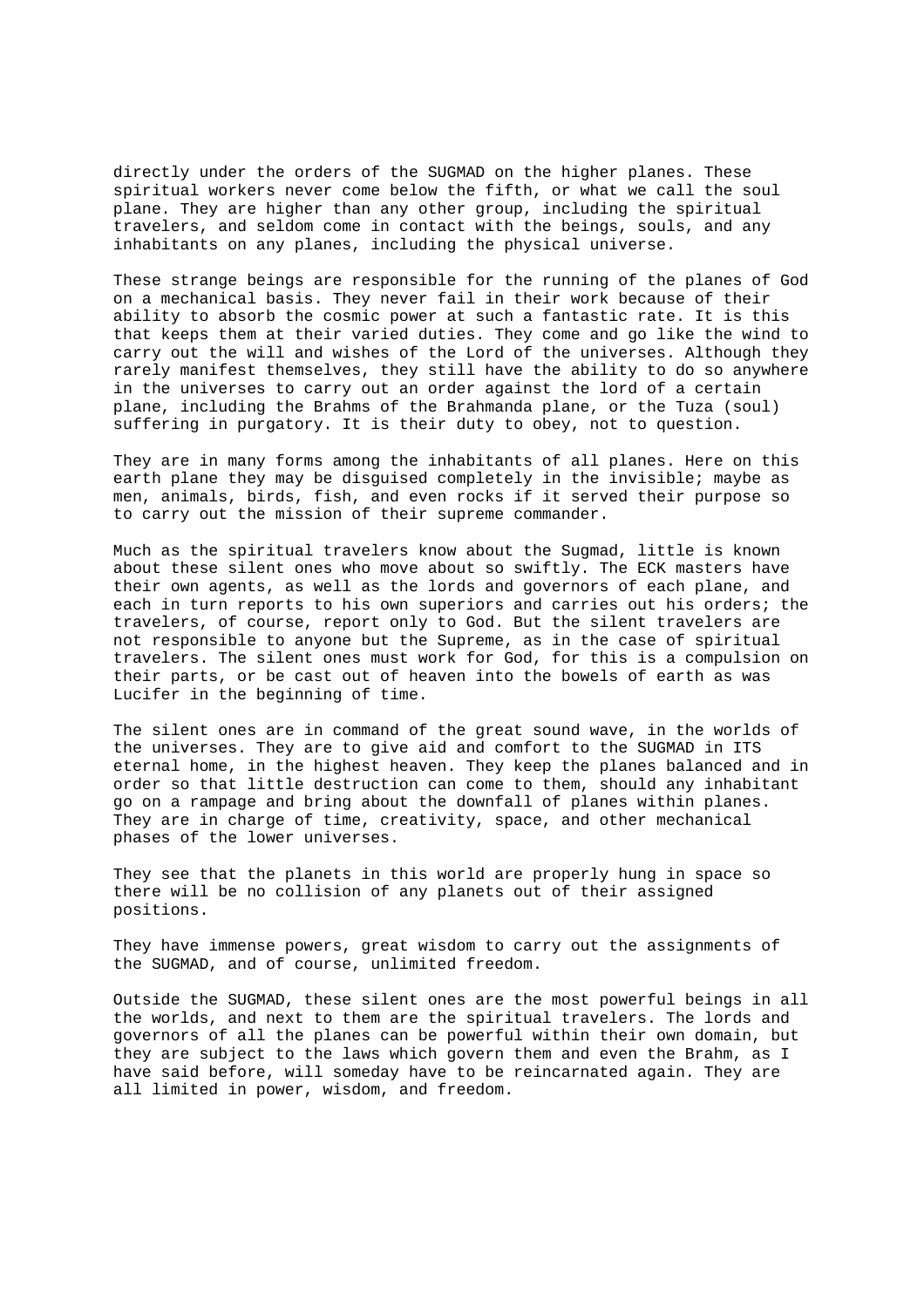The spiritual travelers know when the silent ones are around, and they cooperate with them at the level upon which they are working at the time. The spiritual traveler is subject to the silent ones. Though they do not have to obey, they will, because it is realized always that the silents are directly from the SUGMAD. Out of love and respect for Him, they will give their best cooperation, even though at times they would rather not.

There are three levels of independent workers in eternity which cooperate in the running of the worlds. First, the SUGMAD, the All-Supreme Being; second, the silent ones, who are his messengers; and third, the ECK masters, who are agents of both the SUGMAD and the silent ones. The three work together.

The functions of the silent ones are to serve the purpose of the SUGMAD in running the universes, carrying out His laws and regulations. The spiritual travelers have the duty of seeing that the soul is returned to the kingdom of the heavenly realm.

As it stands, the silent ones are not concerned with the ECKANKAR, Sat Nam or Kal Niranjan, for these are minor gods and only workers in the spiritual hierarchy of the SUGMAD. They are subject to the laws of nature of those worlds within which they are living.

The silent ones, as I have said, have no such laws hanging over them and they are free in every sense. Someday one of us may become one of the silent ones. This is the highest position in all the universe that we can reach.

We cannot in a sense become the SUGMAD itself, but we can become a part of it, and we can become a co-worker of the SUGMAD.

However, we can become a silent one with our home and habits within the heart of the SUGMAD. If we aspire to become a silent one, we must undergo an intensity of training which we have never heard of in our life nor in our many incarnations spent on earth. The training that many lamas are reported to go through would be child's play beside what these candidates go through.

Candidates are picked without their knowledge from the higher planes. Hardly anyone living on those planes below the Daswan Dwar, the soul plane, is ever picked for training. I might say that ninety per cent of the candidates have reached the plane of pure spirit before they are even considered. The silent ones are not interested in putting anyone through the tests and training who has not finished his time in the lower worlds. They know better, for it would mean the loss of a soul who had gone through the practice of trying to reach the proper plane and was suddenly shown something much beyond its understanding and ability.

These strange beings are the chosen ones. They intend to take care of their own, for they have no responsibility to anyone except the SUGMAD.

To the human heart these creatures look and act cold toward all things, and in a way they are, except for the fact that they are running the universe under the administration of the SUGMAD. Each plane has a number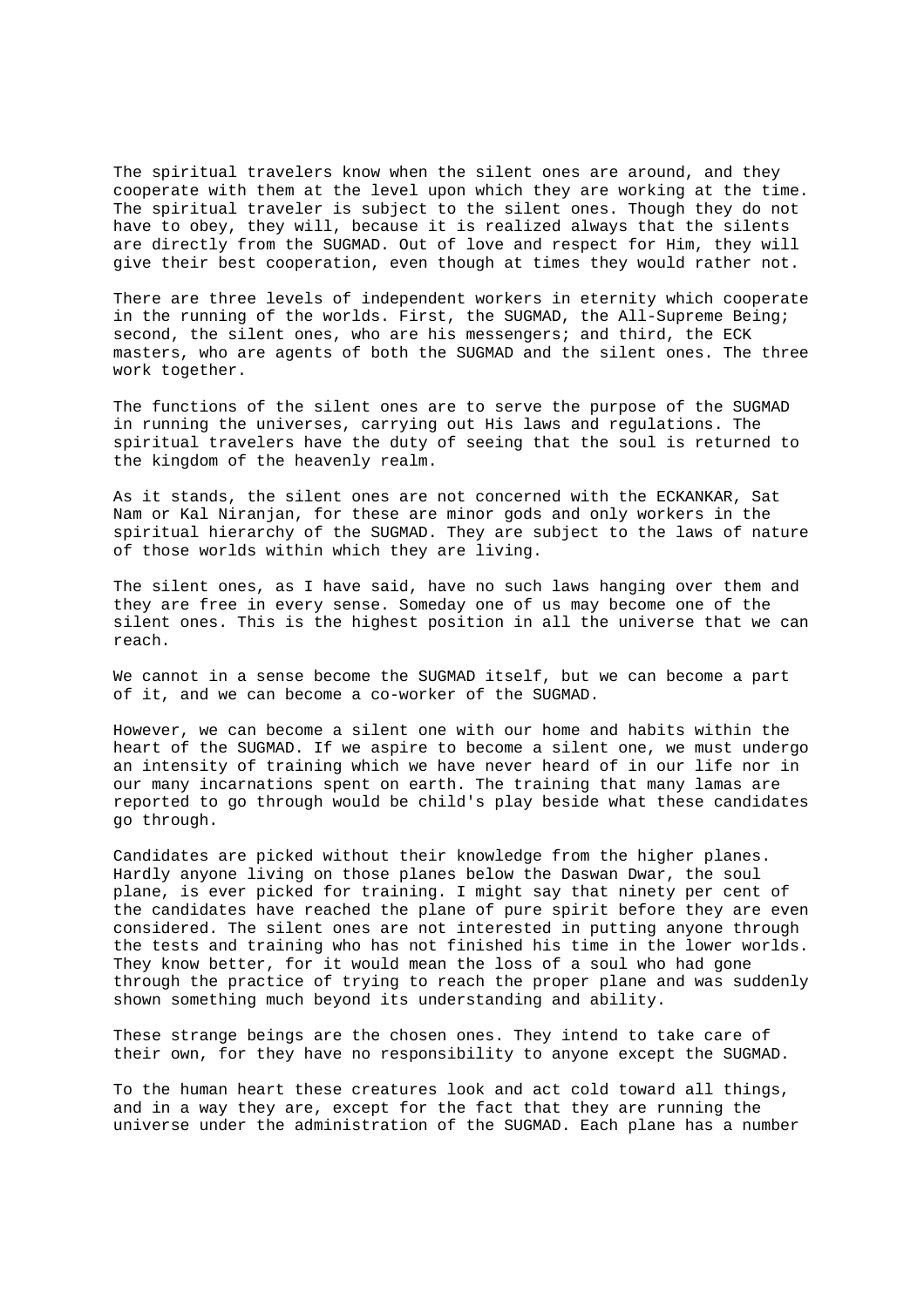of them who do their work under the supervision of the chief silent one, like a regular business staff, from the chief executive to the workers.

These beings do not bother with the individual soul, but are concerned only with the mechanics of the universes. They are so busy that nothing else matters to them.

Their principal concern is with the chief qualities of the SUGMAD: The isness, nowness, and hereness - the trinity of the Supreme Being of all the universes.

Briefly, I will take up the trinity of the SUGMAD. Its simplicity escapes us because of the fact that, in order to explain it, we must skirt around its edges, never getting our hands into the actual-reality of it, the trinity.

If we take a look at these three words is, now, and here, we find that is a verb form supplying the third person singular present and indicative of be, or what we call beingness. God is, or rather, God be. Secondly, now is an adverb, indicating in present time, and third, here is also an adverb, indicating in this place. Therefore, this form of thinking says that God is always present wherever we are, regardless, and wherever we are not.

This takes the same shape of the question asked in most chemistry and physics classes. If a tree crashes in the forest where there are no physical senses to hear it, be those senses of animals, humans and other forms of life, is there actually a sound of the crashing? In answer to this analogy, the crash has a sound the same as if we were there. Therefore, I point out that we must think of ourselves as being on holy ground wherever we are; or that we are in God's presence regardless of our place, state of mind, and time.

While this is true, we must remember that since God is everywhere, then all that exists is holy ground, regardless of whatever space it may be within all universes. It, the only actual word we can use for God in a sense of truth in speaking, is the same in the deep jungles where no human foot treads and in the sophisticated worlds in which we dwell.

Therefore, the isness of God is more than a means by which we can speak of describing the eternal lord for all things. It is a word denoting identity, and that is about the only word we can use to form any concept of the everlasting Lord of all creations.

So here we have the three words which come close to establishing the mind concepts of the three greatest mysteries that man has attempted to tackle and dissolve. First, isness, describing the all, or omnipresence of God; secondly, nowness, which describes being in present time, which actually is the reality of God; and third, hereness, which denotes space! God is here always. The horizon and all that it encircles is the hereness of God.

What we are saying here is that God is described as the spirit being in the whole of all things, here and now. This spirit, or ECK, as it is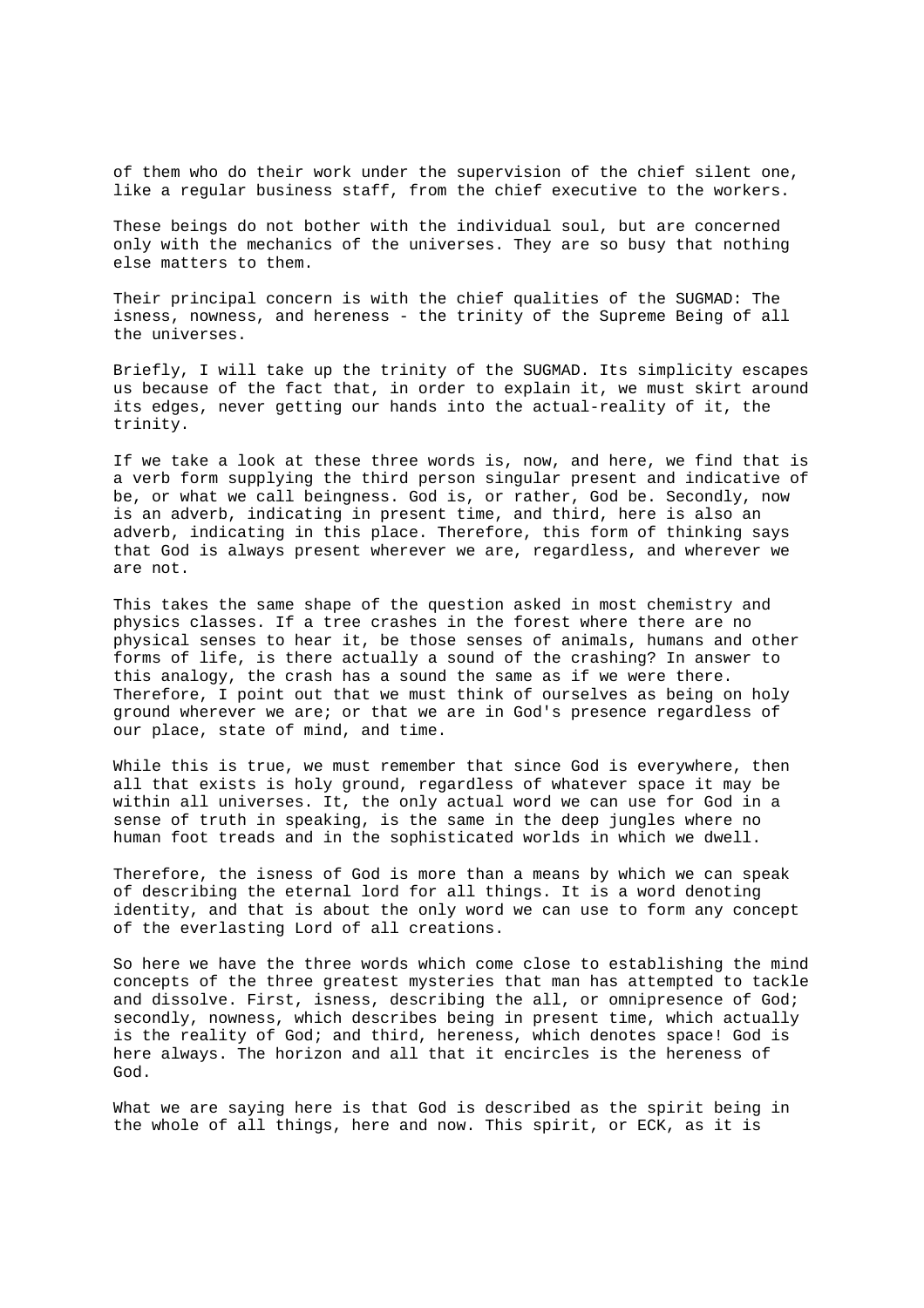called, is actually not the SUGMAD Itself, but that which flows out of It. So many times we cannot split spirit from God. God is the masculinefeminine It, but spirit is represented as the feeling, or the energy, which It gives off to make the worlds function. It sustains as It created them.

Therefore, we must look upon the SUGMAD as a Something existing in a world so high that we have no conception of It. We can think of this marvelous Deity as an ocean of love, a wondrous Thing which keeps us within Its bosom. It is like a small ocean within the great ocean, but this small ocean is the powerhouse by which it moves outwardly into the great ocean, like series of waves. It can be described as a vortex sending out and sucking back the waves that it creates, while all life is touched by it and sustained by it.

The isness of God is the creative point which is always working, always creating life, or still better, that which is perpetual motion.

The nowness is, more or less, a stillness of motion, the sitting down of the present moment, from which we will have the opportunity to live forever in this moment. It is actually an extension of the creative moment into lengths, giving us nowness. It is the existence of a cycle of action, as represented by Vishnu in the Hindu trinity. In the Christian trinity it is the Son, or the Christ, who is the preserver.

In the preserve of nowness, we are concerned with the movement of ourselves from point to point in what we know as time. In this universe we know time because of the position of the sun during its movement around the earth. This is divided into years, months, days, hours, minutes and seconds for the convenience of man in judging his position relative to time and in keeping tab on his materialistic activities.

The hereness is concerned with space, or the emptiness of the universes. Where we are interested in the filling of this emptiness, problems arise with the very idea of putting something into it. This is the very obstacle with which we are faced in every universe in which we, as soul, live at any particular time.

This is actually the philosophy of nothingness - the basis for living in a world of nothing. We are really existing in a vacuum, until we are in the worlds above these spirito-material planes. When we have stopped trying to fill up our lives with so many material thoughts and so much of what we call truth but on this lower plane really is not, then we are able to begin the position of receiving and giving.

This actual receiving and giving is the basis by which we as soul can function as a unit of awareness within the divine spiritual powers of God. Under no circumstances can we as individual operating units of consciousness find truth, unless we are emptied of everything.

The creative mind of man has invented a destructive horror in the matter of time and space, since time and space are, in a relative sense, destructive or negative. These qualities belong to the god Shiva, who is a part of the Hindu trinity. So you see that isness, nowness, and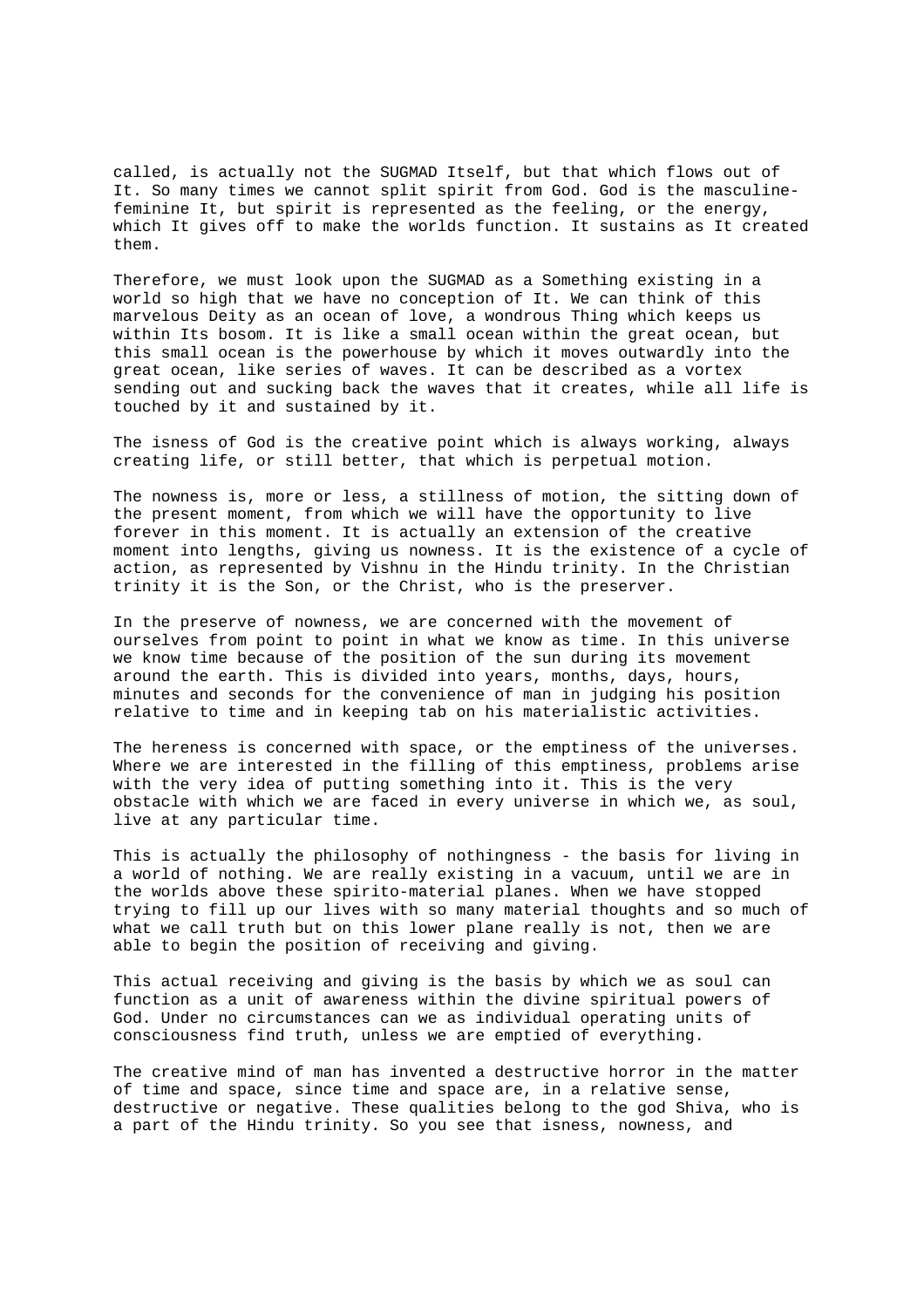hereness are more of a reality in eternity than any have ever before believed.

Although we look at the world of this earth planet as being round, when we travel outside of it everything appears to be flat. The spiritual planes are flat, and the suns which hang in the skies of the spiritual heavens have no movement. They need none, because beyond the Brahm Lok no spiritual world has night. They do not need darkness. What is the need of rest or sleep to the soul which reposes in the sweet, peaceful rest of the SUGMAD?

Man thinks of eternity in terms of time and space. Since there is no time in eternity, there is also no space in it. Neither of these relative qualities exists in the worlds of the SUGMAD, above the plane of the Brahm Lok. In fact, there is little need for either of them, for these are phenomena of the lower worlds only.

The matter of space is nothing. Nothing exists in the heavenly worlds except what the souls there wish to exist. Since the SUGMAD occupies all of Its worlds, when we become part of the SUGMAD, we are occupying all of these worlds whether we know it or not, and therefore we are It, already. So there is no need of going anywhere in soul travel. Actually, soul travel is the term for the traveling of soul in the spirito-material worlds, all regions below the fifth plane. There is actually no need of space and time.

Therefore nothing can occupy the same space except two souls. There is no space in the great beyond. Neither do we travel in the world of all worlds for there is little necessity to do so. We are not going anywhere since we can occupy all, the same as the Creator, the same as the silent ones or the spiritual travelers. All we have to do is be, know, and look.

This is all too simple, we may think, but by reducing this complexity to simplicity we are able to understand it. If you were standing atop the Empire State Building in New York in soul body, and wished to look at the city of San Francisco, there would not be the need of traveling there, provided you used soul as the vehicle and not any of the lower forms which are wrapped around the physical body, and which are operative only in the spirito-material worlds.

The reason you would not travel to San Francisco via the soul, is that if you are operating on the fifth plane, the soul level, then all you would have to do would be to make use of the three highest survival aspects: be, know, and look. All we have to do is to be at the top of the scale of survival in the position to know and to see all the rest of the universe. In other words all the soul has to do is open its awareness of San Francisco as a city and bring the reality to us. This is all in the realm of consciousness. We should have a 360º consciousness, so we can see and know anywhere, any time.

In the heavenly worlds there is little need of motion unless a soul desires it, and desire is the least of our mechanical apparatus. We have little desire for anything because of the relative joy and happiness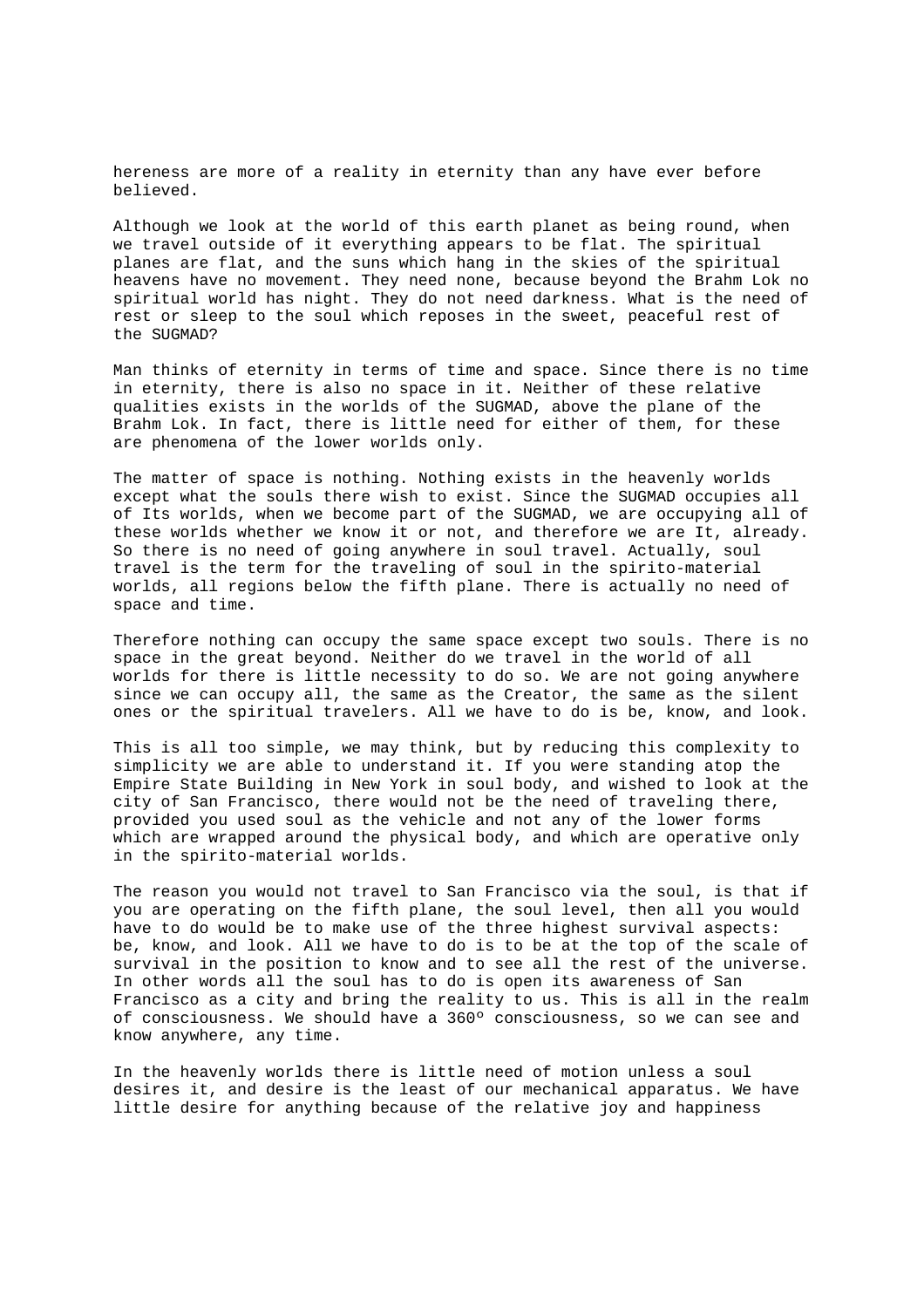which comes from being in contact with the SUGMAD and from being in this heavenly world.

The relation of cause and effect cannot be applied to the relation of spirit to this world, as cause has no meaning. This is the major point which must be made in this thesis on the higher worlds. Effect has no meaning at all. Only in relation to the finite modes of being where there is succession does effect exist in the higher worlds, if at all.

Cause, therefore, has no meaning apart from a change, and as succession is relative, cause is merely an appearance and therefore belongs in the lower ' worlds. It is certainly useful within the limits of experience, but it cannot be regarded as being of absolute validity.

Here are the basic elements of life in the upper worlds: succession, wave pictures, and rest points. All of these are working with the three abstracts which I have just discussed: isness, nowness, and hereness. These rest within the framework of the trinity of the SUGMAD. Therefore, we must break through the shackles of the chains which are holding us on the lower planes and enter into the upper worlds to gain the freedom we seek, and to spend the rest of our days in eternity.

Logic as we know it in these lower worlds does not exist in the spiritual worlds. In a sense, there is no unity in the heavenly worlds. There is not even logic, or any logical relation of necessity, for any cause whatever. Should we become conscious of the subjective unity in true relation, the causal chain in pure multiplicity in this plane would be broken and every means of making the real intelligible would be destroyed.

Laws are simply postulates. Freedom in this world means making our own postulates and living by them. Within this physical universe we have to live by the postulates that others make for the good of the whole. The reasoning behind this is simple. The weak must have some defense against the strong, but in the worlds of pure spirit there are no weak that need defending. As a result, each man makes his own postulates and lives by them without the slightest harm or damage to another.

In the heaven worlds, we live and feed on pure spirit, or what we know as the sound wave. But here on this physical plane, we must carry a body, worry about it, and try to make it run smoothly on a mechanical order.

Life itself in these higher regions does not exhibit tension. As we travel upward, we find creativeness is an effort on the lower planes, but upwardly, the finer creations are effortless. The less resistance it has to overcome, the better the creation. The free movement of life without resistance is a higher experience which we find only in self-expression, hence this movement has no definite end to achieve. Spiritual freedom implies the complete s elf-transcendence of the lower worlds and of causality.

The understanding of these worlds becomes apparent once we start soul traveling. It is mostly theory to a person until he has experienced life in the purer worlds, near the positive pole, and has seen, heard, and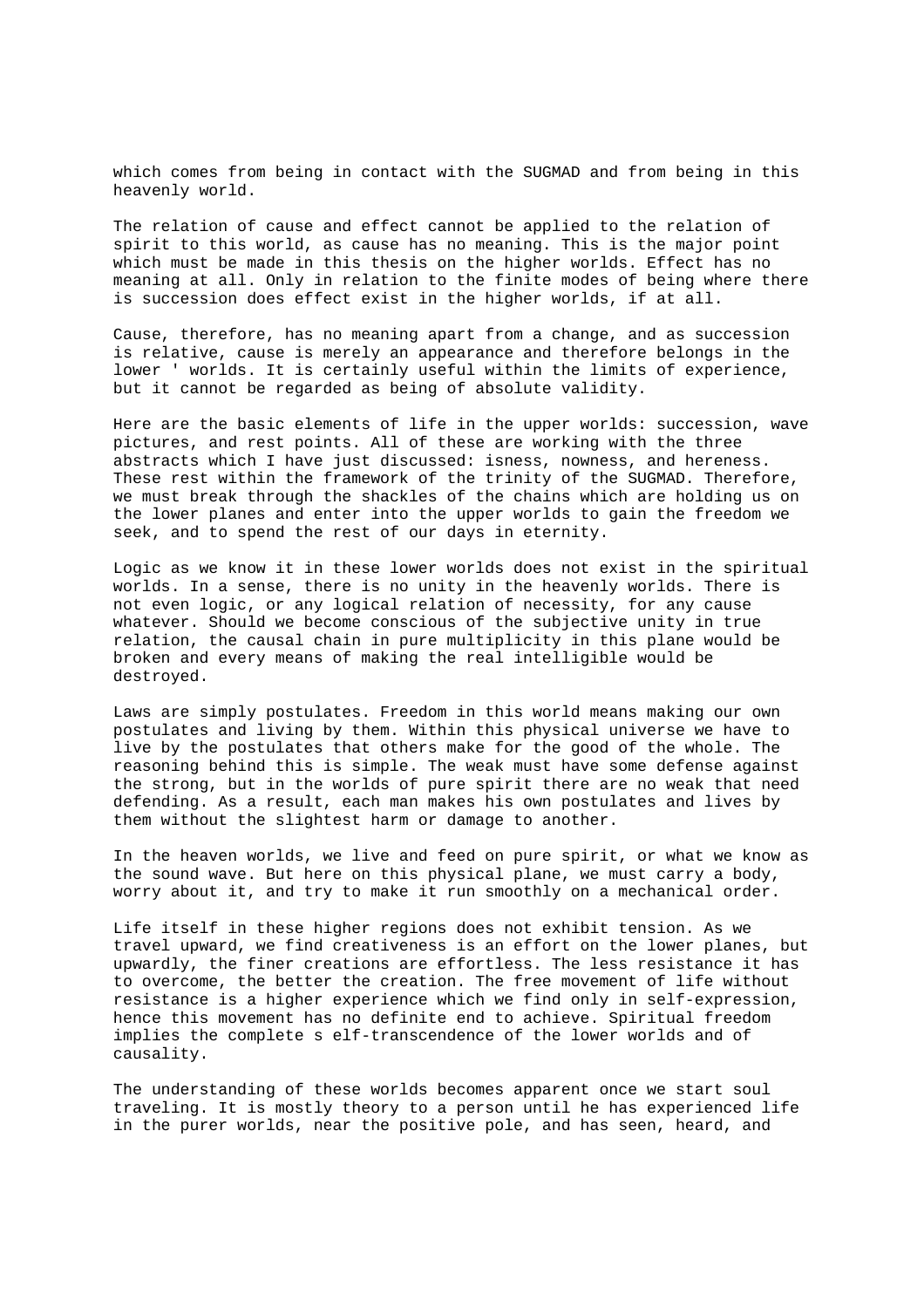walked with the souls who are inhabitants of these regions of mystical delight.

~~~~~~~

7 - Unique Case Histories Of Soul Travelers

There are so many unique case histories of saints, spiritual heroes, holy men, and mystics who have done soul travel that they would fill several volumes. Regardless of whether or not one believes in out-of-body projection, sooner or later, as one travels the path to God, this experience will enter into his life.

As mentioned previously, three schools of metaphysical thought sharply divided the thinkers in this field. First is the mental theory, held by those who believe in intellectualism; second, cosmic consciousness; and third, the soul-travel theory. Each of these schools firmly believe in the path which they have chosen to reach the Ultimate Reality.

St. Paul is known to have been a student and practitioner of the cosmicconsciousness system, yet he, by his own admittance, recognized out-ofthe-body travel in his writings. In II Corinthians, Paul said: "I knew a man in Christ about fourteen years ago, (whether in the body I cannot tell; or whether out of the body, I cannot tell: God knoweth); such a one caught up to the third heaven. How that he was caught up into paradise, and heard unspeakable words, which it is not lawful for a man to utter."

St. Paul clearly states that this man had a glorious experience in an out-of-body projection. This is the ultimate goal, to be achieved while still occupying the physical body. He goes on to say that he envies such a man for his opportunity to be in paradise with God. Since God is far above the third heaven, however, St. Paul made the mistake of thinking that it was the reality of all universes.

We have cases like this daily. Many people do not know what is happening to themselves and need to have some sort of yardstick in order to judge their own experiences. Generally, the best yardstick in the beginning is to read about how others are able to do soul traveling, and what happens to them while outside their bodies.

Dozens of cases are on record of those who, while locked in prison succeeded in out-of-body projection. The case of Peter Ibbetson came out as a piece of fiction under that name by George DuMaurier, British novelist and artist, during the latter part of the nineteenth century. Peter Ibbetson, locked in prison for a lifetime for a crime of which he was innocent, continued to visit his sweetheart in ethereal body nightly.

Maria Corelli, famous author of occult novels in the last century, was very much a believer in soul travel. Several of her novels, particularly Ardath, were based upon out-of-the-body projection.

One of the classic cases of all times was that of Ed Morell, who was confined for four years in a state prison in Arizona. His experiences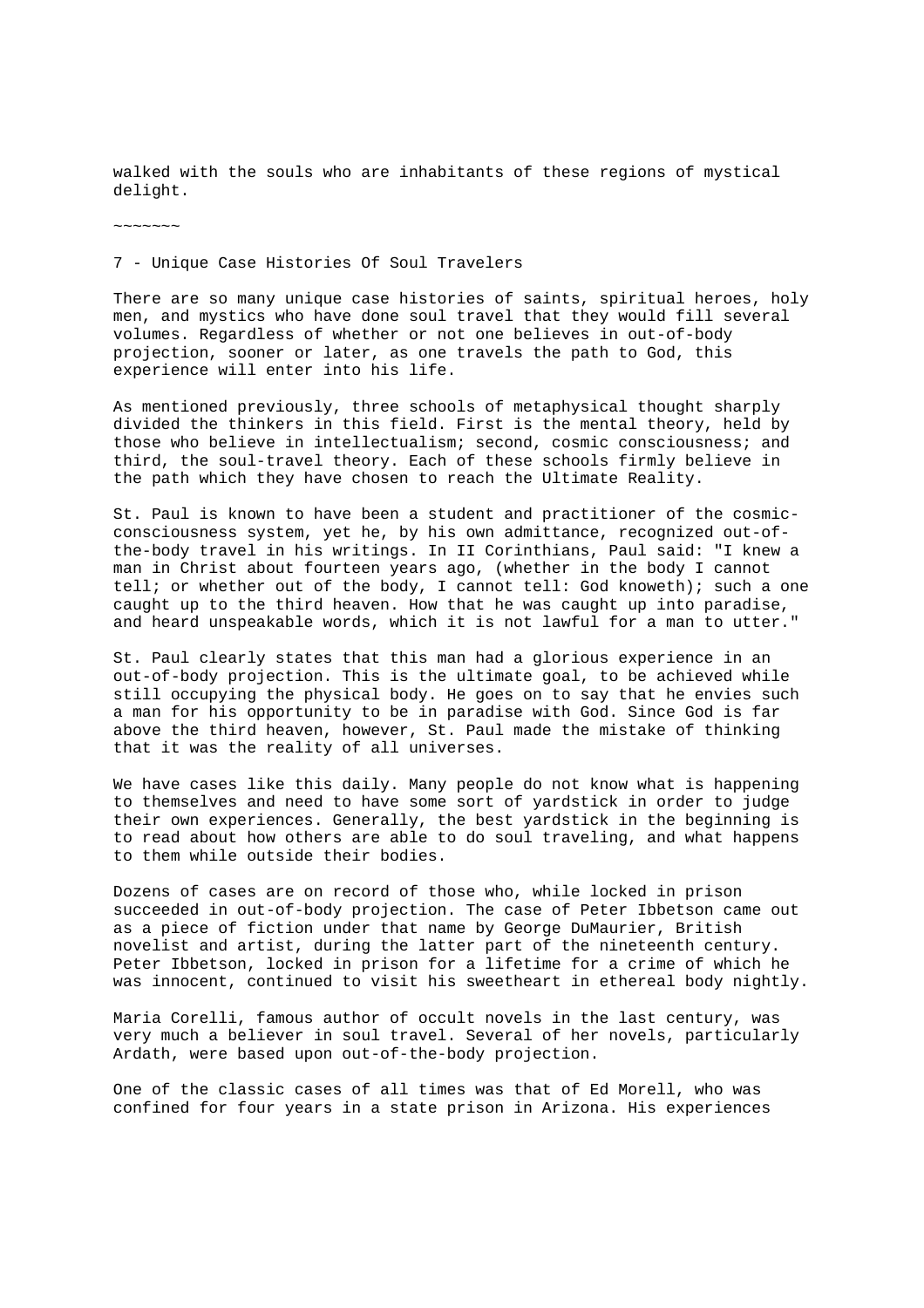were vouched for by Governor George W.P. Hunt, and by Jack London, who wrote and published Morell's story under the title The Star Rover.

The jailers subjected Morell to tortures comparable to those of the Spanish Inquisition. Morell would be laced tightly in strait-jackets and left for hours, once up to five and a half days. Each time he would leave the physical body and roam the world outside, including the starry regions. He would fall into a trance state caused by the tortures he was under, and find himself soaring freely outside the prison walls.

Much of what Morell saw outside was checked and found to be true, though he himself was confined in an underground cell with no windows and no one with whom to talk but his brutal jailers. After his release, Morell found to his surprise that he was unable to project except under the conditions of extreme agony.

One of the greatest cases in religious history is that of Shankar, who during the ninth century, left his body hidden in a tree trunk and spent time as the husband of a woman so that he might win a famous series of religious arguments with Mandana Misha and his equally learned wife, Ubhaya Bharati.

When he vanquished Mandana Misha, the wife challenged him to a debate on sex, a subject on which she had expert knowledge, and the young celibate had none at all. But he asked for a month's adjournment of the debate. In the interval, he was able to use his great yogic powers. He put his body away in a tree trunk in the deep forest, entered the physical body of the dying King Amaruka, and mastered the mysteries of sex. When the month expired, Shankar returned, carried on the debate, and won over the famous woman scholar.

Among the early leaders in this field, the names of Shamus-i-Tabriz, and Moulana Rumi of Persia are outstanding. Later we find Kabir, the sixteenth-century Hindu mystic, Tulsi Das, Guru Nanak and his nine successors, and their followers.

Among these we find that Shamus-i-Tabriz, a ninth century Persian mystic, was an adept at getting in and out of the body. Once when he was traveling between two main cities of Persia, he, who was constantly being subjected to attacks by bigots for his religious belief, was able to get out of his body and look up the road to find several men hidden behind a clump of brush with clubs, ready to kill him. As a result, he took another route and completely escaped the trap.

Sudar Singh, the guru in the ECK line of masters, was a follower of Rebazar Tarzs. When a very young man he was told by a sadhu to make his way to Agra where he was to find Rebazar, who would lift him into heaven via soul travel. In the year 1885, he found the master and asked for proof. He was told that if he sat down for meditation and closed his eyes, he would see the proof. Then, according to the records, Sudar Singh was lifted as high as the third plane in the presence of his guru's radiant form, for here was a teacher who could coordinate himself on both the outer and inner forms.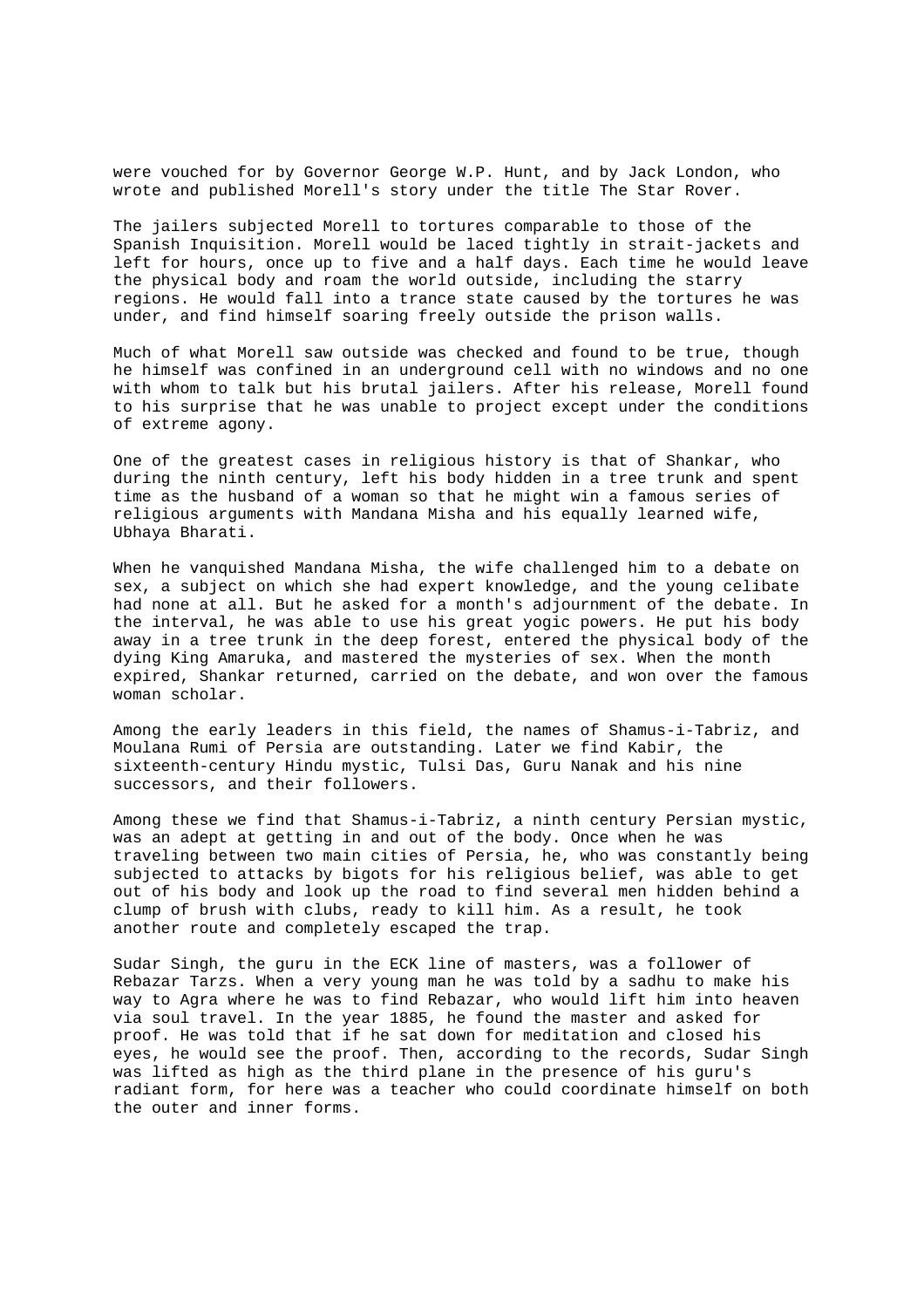It is said that the ECK master Yaubl Sacabi appeared seven years in his Atma Sarup, before his disciple and later guru, Fubbi Quantz, teaching him the mysteries of the heavenly worlds, before they met in flesh. These are a few of the examples of one line of masters, but there are many.

For example, Paramahansa Yogananda speaks of getting out-of-his-body in his famous Autobiography of a Yoga, in which he had 360º vision. Later in his book, he tells about his old guru Sri Yukesteswar returning in his other body from beyond the veils of death and greeting him. The very touch of his old guru was like that of human flesh, while they embraced in the joy of meeting again.

Without doubt Emanuel Swedenborg, born in Stockholm in 1688, was one of the most remarkable projectionists in all religious history. He could visit with the so-called dead, make trips into hell and into heaven at his own volition, and at the same time, he made himself remarkably useful to his generation and to his country.

He left over twenty-five lengthy manuscripts about his trips into the other worlds, how he rescued victims from the pit of hell, and carried them into heaven via some elevator-type lift. He said that he was saving them from time spent in purgatory by an act of kindness on God's part, who supposedly had appointed Swedenborg as a spiritual traveler in such matters. This was probably at his own request.

One of his outstanding feats of soul travel was when visiting friends in Gothenburg, some 300 miles from Stockholm. During a dinner party in the presence of fifteen people or more, he reported that a dangerous fire had broken out in south Stockholm and was spreading rapidly. Later in the evening he reported that it had been extinguished just three doors from his own home.

Two days later a messenger arrived from Stockholm with news of the fire which had been witnessed by Swedenborg during the time he was out of his body. Other remarkable exteriorized experiences have been recorded of this man's life, equally important, but space prohibits repeating them all. One of these was his knowledge of the exact hour of Emperor Peter III of Russia's death in prison, and his explanation of the nature of his death. A few days afterwards the newspapers carried the story of the event which had taken place exactly as Swedenborg described them.

Napoleon is another famous name in history who was able to leave his body. Tolstoy tells in his War and Peace how Napoleon sat behind a knoll playing cards with his officers, while the battle of Austerlitz took place on December 5, 1805, against the Russians. He kept watch over the fighting by direct projection. When he needed to send messages to his commanders in the field for troop movements, he was often ahead of those who sent couriers asking for permission of the same movements. At the same time, the old Russian general was fighting the battle from his position in the tent with similar tactics.

Alexander the Great could contribute his success at being a military genius to his ability to get out of the body and view what was taking place during the struggle between his army and the enemy. It is said that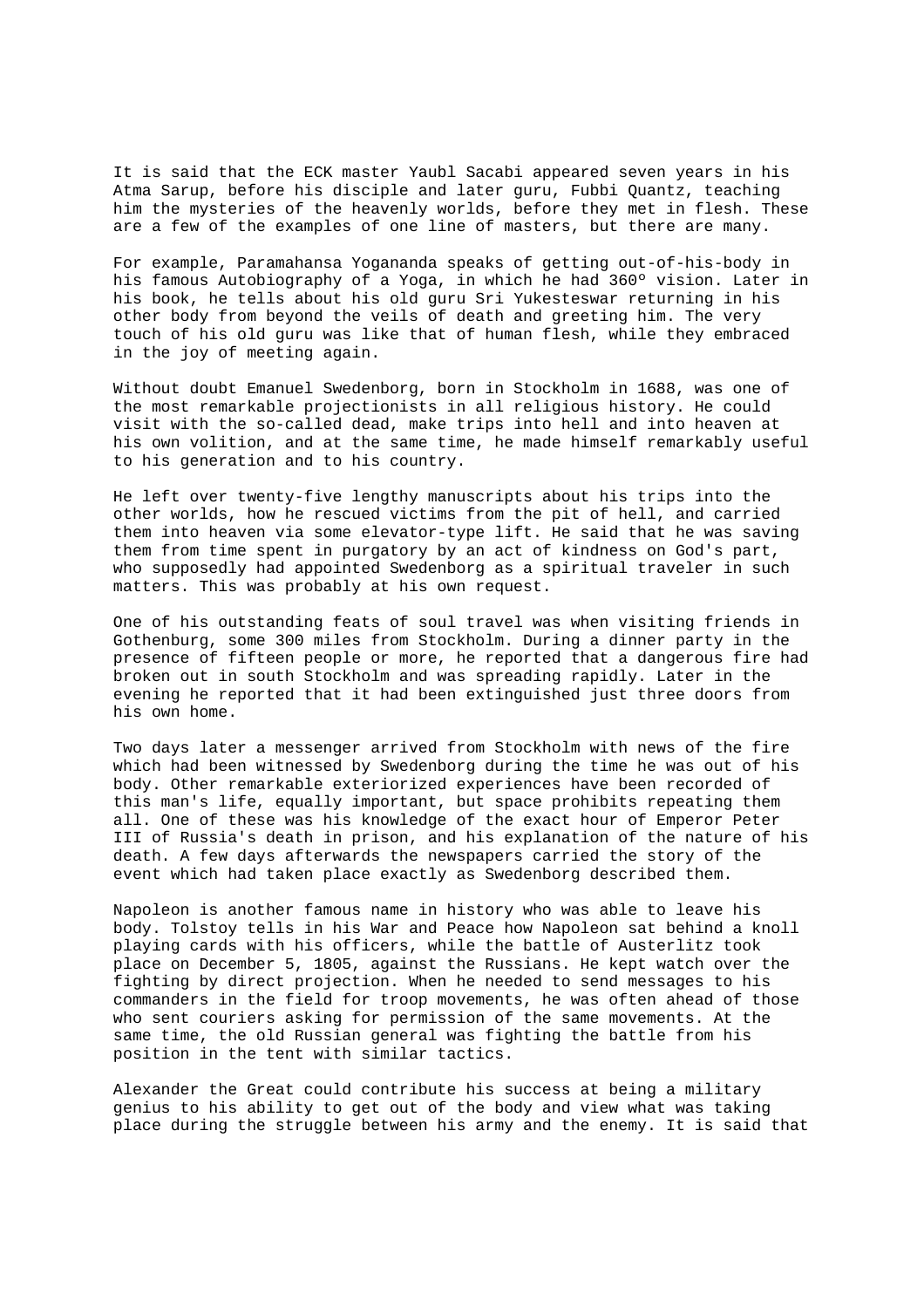he stood outside his body while winning his three major battles, Gaugamela, Issus and Hydaspes - and was able to direct his troops because of his overall view of the battle.

Neither Napoleon nor Alexander succeeded in the end, for they used soul projection for a purpose unworthy of spiritual necessity. As a result they lost everything. Alexander had an early death, and Napoleon suffered imprisonment and slow death.

On the other hand, Arthur Stockwell, railroad financier of the last century, was able to exteriorize and receive information for his famous financial investments which resulted in help for a great many people, and harmed few.

Rumi spent thirty years writing the poem "The Reed of God," one of the greatest poems of its kind in all literature.

He came from a long line of spiritual teachers. His father was Bahaud' din Velid, a high guru in the Sufi order. His birth was very mysterious and his father named him Khudavenoga, meaning My Lord. At six, Rumi proved his ability to move" about without physical means. One morning while on the house roof in class reciting the Quaran, some of the children proposed leaping from one terrace to another. Rumi told them that such an activity was a childish ambition and that they should spring up to the heavens and visit God's realm. At this Rumi vanished from sight and was conducted through the heavenly spheres by a band of angels clad in green raiment's.

Later, while a student in Aleppo, the other students complained about Rumi's nightly wanderings. The governor of the city appointed a committee to watch Rumi, and they found that he went through the locked door and locked gates of the city and appeared within moments at the tomb of Abraham Hebron, some three hundred and fifty miles away.

Many miracles were attributed to Rumi during his life, including the healing of the ill and other benefits to the needy.

One of the first things to be noticed about the guru Nanak, founder of the Sikh order, who lived in the fifteenth century in India, was observed by the ruler of Panjub, who chanced to pass Nanak's family garden and saw the young child sleeping in the shade of a tree. While the ruler watched, he saw that the shade of all other trees moved with the sun, but that of the tree under which Nanak slept remained to shade the child's body. Nanak was recognized as an exalted being.

Later Nanak transcended the body in soul travel and was taken by angels to the fifth plane where he stood before the lord Sat Nam, first manifestation of God, and observed the glorious sight of the true court of God. This he records in his own words.

For three days Nanak's family searched for him, but he had disappeared from earth. Then he returned from heaven unharmed and straightaway gave away all his worldly goods. He put his own family in the care of his parents and went forth to do his religious work.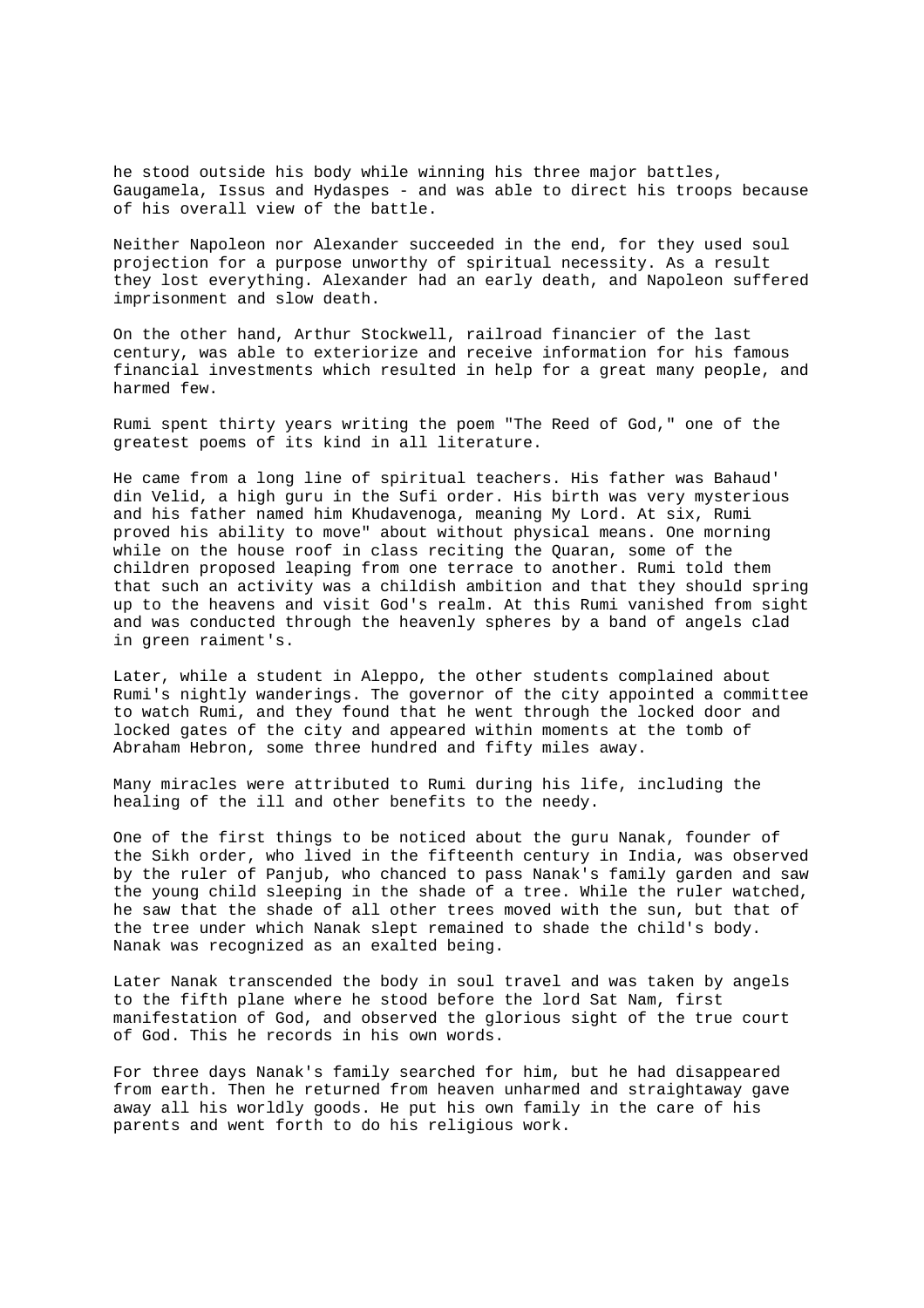Apollonius of Tyana, great Greek mystic of the second century B.C., was one who could easily be in two places at the same time and report back to the physical senses what was taking place at a distance.

When the assassination of the Emperor Domitian took place in Rome in the year 96 B.C., Apollonius had projected out of his body, which was in Ephesus, located on the Ionian coast in Asia Minor, and had inadvertently become a witness.

Apollonius was making a speech in a garden in Ephesus when Domitian was attacked at noontime in Rome. Apollonius suddenly halted his speech and cried out, "Kill the tyrant!" Then he turned to his audience and cried out to them. "Be of good cheer, Ephesians, the tyrant was killed today! What am I saying? Today? By Minerva! He was killed at the very instant I interrupted myself!" The Ephesians thought that he had lost his mind, but within a few days, messengers came to announce the news and give testimony in favor of Apollonius's ability to leave the body and see at great distances.

An earlier encounter with the tyrant Domitian gave rise to the knowledge that Apollonius was a great adept. This great master could come and go as he wished. The Emperor Domitian saw Apollonius disappear from before the throne after the Emperor had sentenced him to death. Apollonius was weighted with chains and surrounded by the palace guards. He was there one moment, and in the next, had disappeared, leaving nothing but chains. Later it was recorded that only within moments after disappearing from the sight of Domitian, the famed adept appeared beside one of his chief disciples on a road some hundred miles away.

One of the most interesting reports in the history of soul travel cases is the case of a Saxon monk named Godric, who lived in the Twelfth century. Godric dwelt near the headwaters of the Wear River in the Cumberland Hills, at the far northern borders of England. Roughly judging, this would be about five hundred miles from Canterbury, where Thomas a' Becket was martyred that fateful day, December 28, 1170.

It was the ability of soul projection above the material plane that caused Godric to witness the death of Thomas a' Becket at the instant it occurred.

Brother Benedict, one of the monks, who had been in the cathedral at the time of Thomas a' Becket's assassination, later told other monks of something that had happened during his sleep. Without knowing how or why, he had found himself in the choir loft with the regular cathedral choir. There he had seen the archbishop rise from where he lay and stand before the altar, as though to begin mass. The monk, in bewilderment and fear, approached Thomas, and asked if the archbishop were not dead. Thomas a' Becket replied, "I was dead, but I have risen."

While the monk had watched in still greater confusion of mind, an invisible choir had begun to chant and the voice of the archbishop joined them.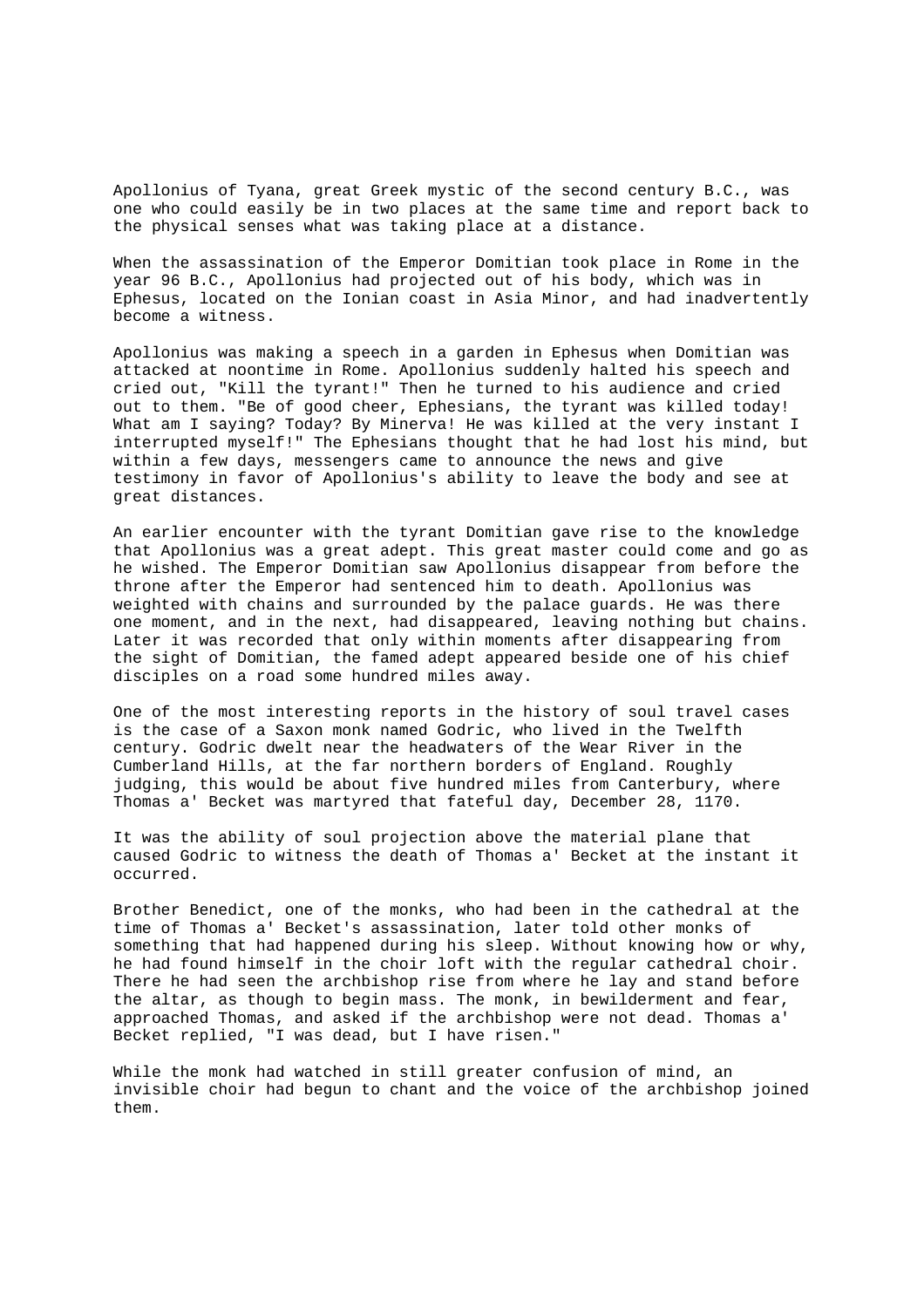This was plainly a case of spirit projection in the dream state. Sometimes it works without us consciously doing anything about it, and other times, it requires a conscious effort. In this case, it would do well to accept Brother Benedict's story as a true record because of what happened afterwards. Many who came to the tomb of Thomas a'Becket were instantly healed.

One of the wonders taught in the mystery school of Pythagoras, the great adept of the fifth century B.C., was the ability to project oneself instantly, wherever one wished, under any circumstances.

Zarathustra or Zoroaster, who lived in the sixth or eighth century B.C., was founder of the ancient Persian religion of the Magi, which later developed into what is known today as the Parsee faith. He claimed to have been a spiritual traveler who entered this world and manifested himself through human birth like the other saviors who came from the third plane, or the world of Brahm. He was doing soul travel at an early age, but his greatest out-of-the-body experience came when he was thirty, after which he started his ministry. At this time Zarathustra was taken via soul body into the realm of God. Here he appeared before the Supreme Being and was given his mission in the lower world. He was to reform the old religion of pantheism into monotheism, and bring about the downfall of idolatry.

Later Zarathustra was again escorted to heaven and there he met with God and the angels for further instruction into the mysteries of the holy life According to the records, for the rest of his life Zarathustra had many conferences of this nature, especially with the angels. I feel, however, that he was more in contact with Sat Nam on the fifth plane, than the true heavenly world. I cannot say that this is true, but I feel that it is.

Many of Zarathustra's journeys into the heavenly worlds are compared to the seven heavens traveled by Mohammed, the prophet of Islam, who also claimed to have encountered the hierarchy of God and his subordinates. The cycle of traveling in the other worlds and making such contacts for his mission here on earth actually took about ten years for Zarathustra.

Mohammed's journey into the heavenly worlds on his white horse is hardly anything more than an experience of traveling via the soul-body. Mohammed's writings, the Koran, describe the seven heavens as he witnessed them. This meant that he was aware of all planes. However, the planes he visited are different from those described by others who have had similar experiences.

He speaks of the sixth heaven and a great angel that presided over all heaven and earth. It is rather suspected that he meant the fifth plane and found the great being Sat Nam, first manifestation of God. The other heavenly worlds he visited beyond this make sense, for he describes them as regions of dazzling light and darkness. The journey ends in a cloudwrapped realm, where Mohammed witnessed the faces of God.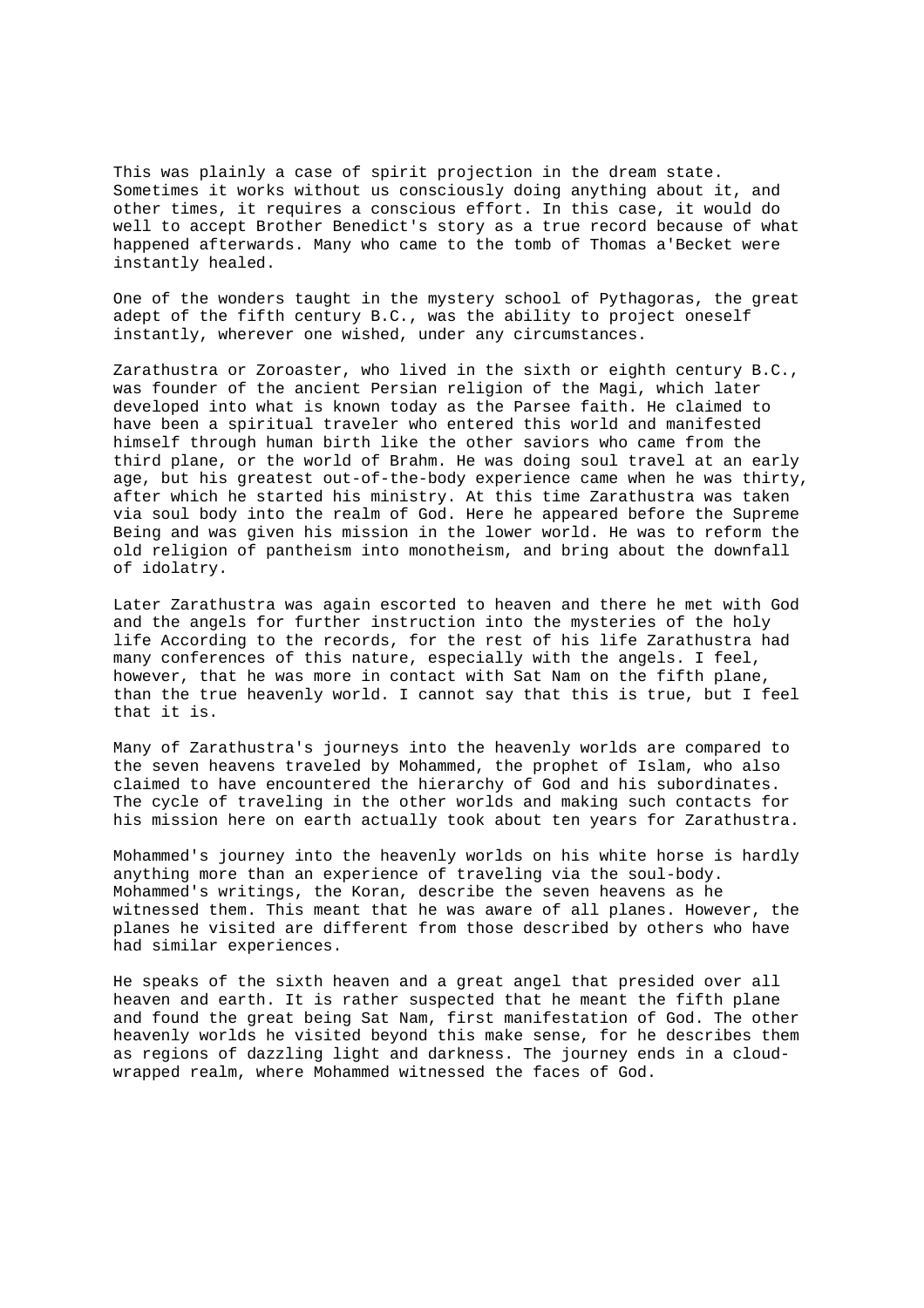Later, the Moslem religion became an organized force, and out of it grew the Sufi orders which practiced out-of-the-body projection into the other worlds.

Hafiz's experiences in soul travel, though hardly known any better to the Occidental world than his poetry, are also startling. At the age of nine he received a great light from heaven which rendered him unconscious for days. Accordingly, Hafiz writes: "My mother nursed me through this, and upon rising from the bed, I refused to tell the family that the spirit (soul) had left my body and visited God to receive instructions in this life. I immediately renounced my family, proclaimed my divine mission to tell the world of God through my pen, and began living a life of selfimposed poverty, for it was necessary to my soul."

Because his works were so far advanced on spiritual enlightenment, an uncle cursed the works, saying that anyone who read them would go insane. According to Hafiz, this actually existed for some time, but finally the spell was broken and Hafiz became well known in his ancient nation. He says in his writings: "God rewarded my devotion hundreds of times. Many times I was in deep meditation, my body in the room, my soul was in the great heavens with God."

W.C. Leadbeater, the chief disciple of Madame Blavatsky, was an excellent soul traveler. His books on the astral world and its functions are the result of his out-of-the-body travels. This is also true of Andrew Jackson Davis, an early leader in the field of spiritualism, whose works are the aftermath of his visits to the heavenly regions. Madame Blavatsky remains one of the best known modern occultists, chiefly because of her monumental works, The Secret Doctrine and the Veil of Isis. She wrote these while her body was in trance and her soul was out doing research in the other worlds.

The case of Padre Pio, an Italian Capuchin monk who lived in the monastery of San Giovanni Rotondo, near Foggia, on the Adriatic coast of Italy, is a unique one. Not only was he a stigmatist, but also, reportedly, an adept at soul travel. He appeared to many in other parts of the world, proving that he would use this ability when necessary. It is said that while remaining in his monastery he was seen, and even heard, in places hundreds of miles distant from the monastery.

For example, during World War II, an American plane was lost in the Libyan desert. The crash was not fatal to any of the crew members, but they were without any direction whatsoever. To try to walk in that terrible wasteland to an unknown destination was useless, but a little Italian monk appeared and led them to safety. Years later, one of the crew members on a trip to the San Giovanni Rotondo monastery recognized Father Pio as the monk who saved their lives. But the good padre never gave any indication of recognition for his good deed.

Another story told about him is that he participated in the canonization ceremonies of St. Therese of the Child Jesus of Lisieux, France although at the time he was actually in the monastery where he celebrated his mass. In fact, Padre Pio did not physically leave the immediate vicinity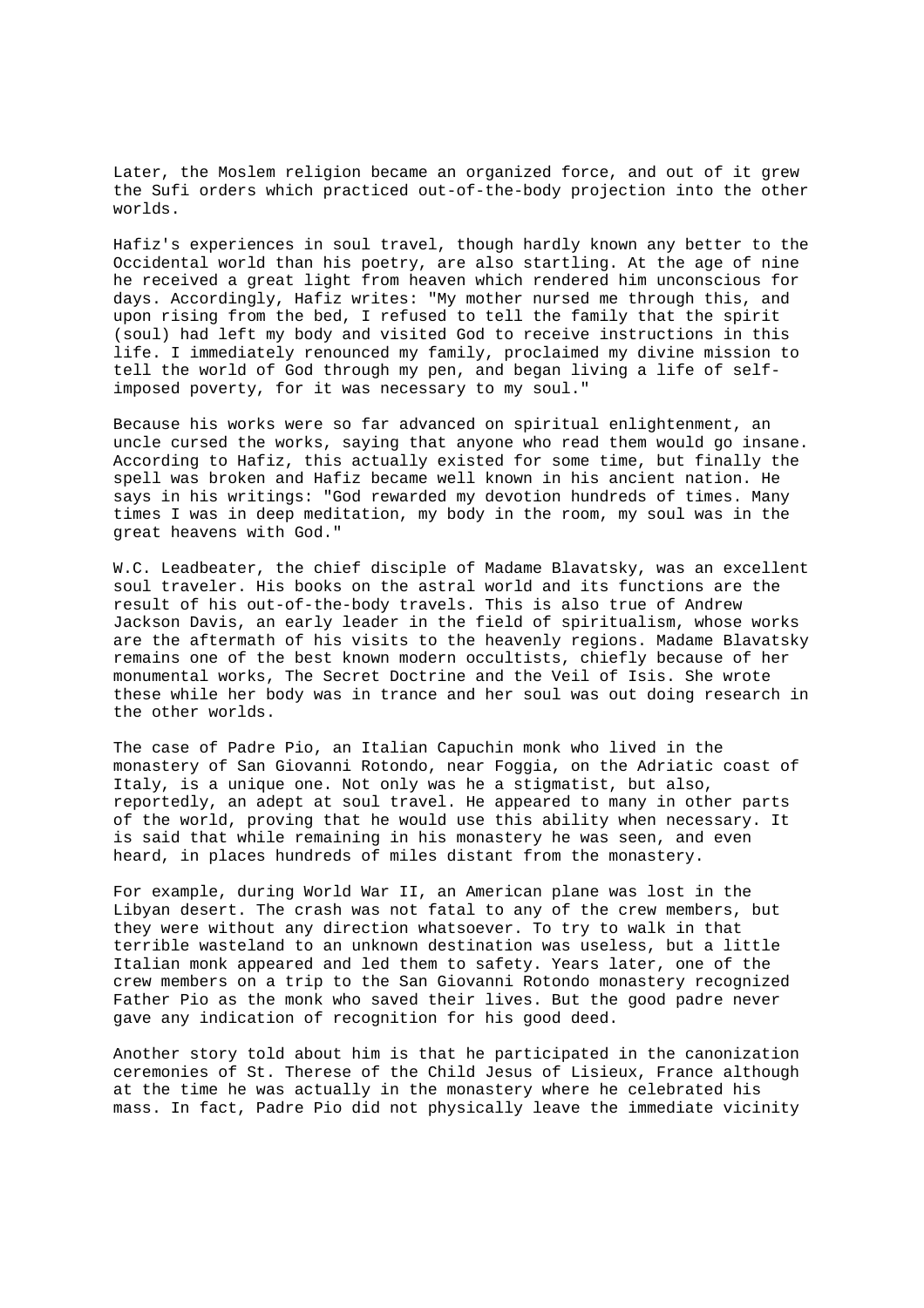of San Giovanni Rotondo for more than thirty-seven years! How could he have been in the Libyan desert or in Lisieux?

An Italian radio commentator, who knew Padre Pio, tells how the good father appeared in the studio and cured a terrible headache by placing his hands on the commentator's head. The radio man was convinced that it was nothing more than a vision, but a few days later, he visited Padre Pio. Before he could relate his experiences, the monk put his hands on the visitor's head and said jokingly, "Oh, these hallucinations!"

An electrician in Milan reported that while repairing an electrical break in a high tension current connected with an electric motor, a short circuit resulted, destroying the engine. It did not harm him, though, in spite of the fact that he was holding both high tension cables. Months afterwards while visiting Padre Pio, the latter whispered in his ear. "You must be careful of those electric cables!"

Many stories are told about this strange priest. He told a monsignor from Uruguay that he would be with the monsignor when the latter died. Twenty years later, the archbishop was aroused out of a sound sleep by a Capuchin friar who told him to go to the monsignor because he was dying. The archbishop reported that by the side of the dying man was a slip of paper on which was written, "Padre Pio came."

He appeared to General Cardona, a commander of the Italian forces in World War I, and kept the military officer from committing suicide. Later, when the general met Padre Pio at San Giovanni Rotondo, the little monk remarked to him: "You had a narrow escape, General!"

Of course, there are many other Christian saints known for their ability to do soul travel, among whom was St. Francis Xavier, the sixteenthcentury Spanish Jesuit saint, who was responsible for spreading Christianity throughout the Far East.

While crossing the Yellow Sea to China, a terrible storm arose. Some of the crew, frightened by the thought that the ship might go down, took to a lifeboat. They soon disappeared from sight. Shortly afterward, the storm let up, but nothing could be seen of the men. They were given up for lost, but St. Francis Xavier smilingly reassured the crew that they would find their shipmates in a matter of three days. At noon on the third day the men would be sighted.

This came about as St. Francis predicted, and when the men were back aboard ship, they were told that St. Francis had foreseen their rescue within three days. Some confusion immediately arose, for those in the lifeboat swore that the saint had been with them during those terrible days when they had ridden out the storm in the open boat, comforting them and trying to keep them alive. Against this story, there were those who had seen him aboard the ship and had talked with him and heard him prophesy that they would find the men in the lifeboat within three days.

Naturally, when confronted with the conflicting stories, St. Francis would not admit to anything. The crew had to admit that he was in two places at the same time, for they had witnessed this at both locations.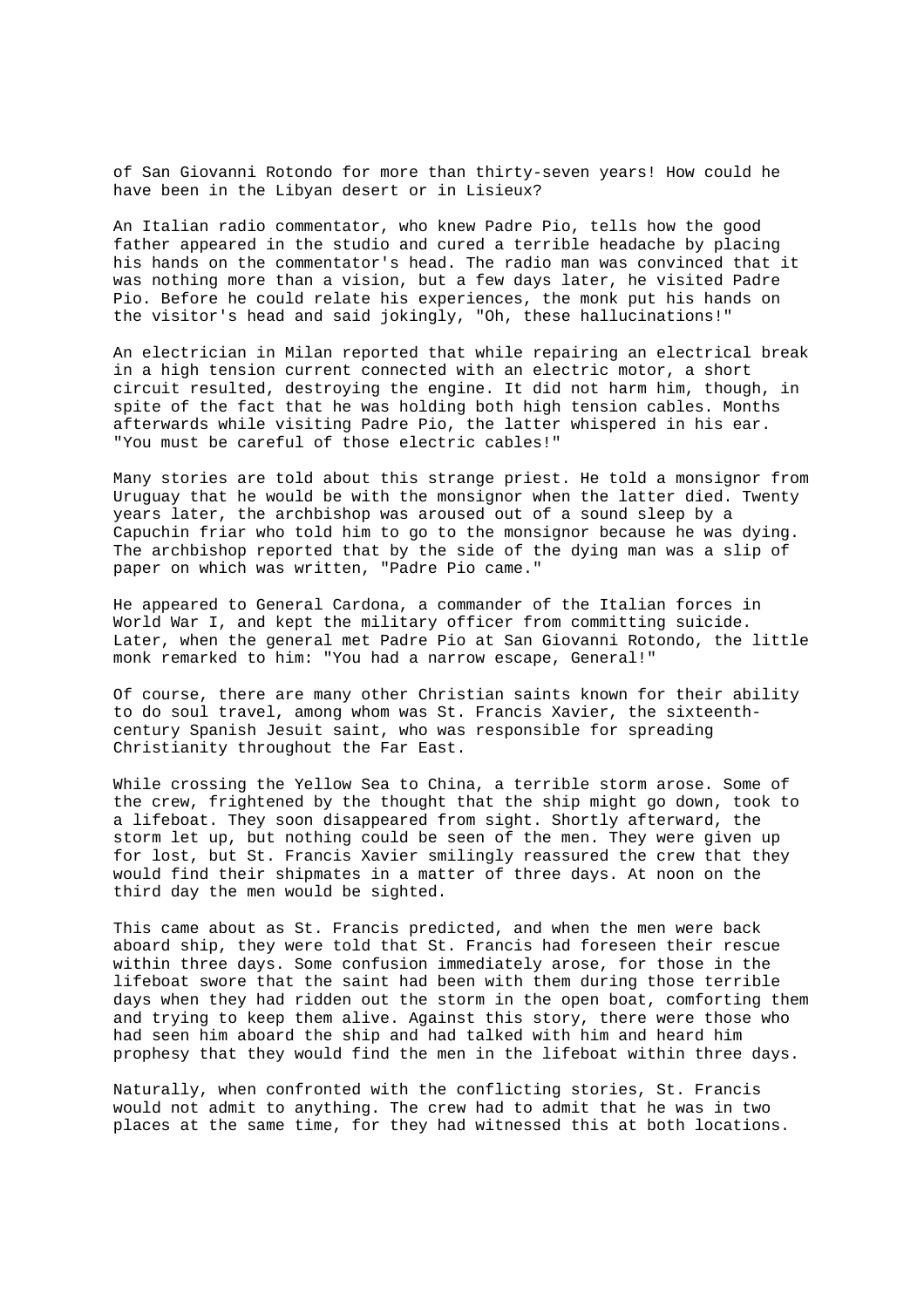St. Anthony of Padua, a Franciscan monk and contemporary of St. Francis of Assisi, was able to do soul travel. He was seen during mass to be kneeling at the altar of his church at Padua while he appeared across town at the funeral of a friend. Another time, when he was preaching in the Church of St. Pierre-du-Queyraix in Limoges, France, an incident took place which once more testified to the extraordinary ability of St. Anthony.

As he was preaching from the pulpit, he suddenly remembered that he had been appointed to chant in the convent choir in the chapel at his monastery some miles away.

He stopped in the midst of his sermon and remained silent, standing for some time. The congregation did not know what to think of this singular circumstance. All, however, felt that he was the recipient of a heavenly favor unknown to them. They waited in breathless suspense until Anthony took up the thread of his interrupted sermon and went on to the end, as if nothing unusual had occurred.

The members of the congregation later learned that, during that period of silence, Anthony had appeared in the convent choir in his monastery, and had fulfilled his assignment there.

On the thirteenth day of June in the year of 1231, St. Anthony lay dying in the monastery of Arcella, near Rasual; but he appeared to an old friend, Abbot Thomas, many miles away in another monastery and said to him: "See, Father Abbot! I have left my donkey near Padua! Now I am on my way home!"

At the time, the abbot was suffering from a serious throat ailment. But when Anthony ceased speaking, he touched the ailing throat lightly, and the disease completely vanished. Then the abbot said, "Stay awhile, Brother Anthony, and sup with me!" But by this time the saint had completely disappeared, as all life had gone out of his body, and he was on his way to heaven and glory.

All the ancient mysteries, that is the mysteries of Dionysius, the mysteries of Delphi, and the mysteries of Eleusis, taught out-of-the-body travel.

Many scholars of this ancient art are of the opinion that it came to the ancient Greeks from distant Siberia, where it had been developed by the shamans of the various northern tribes. It is still used by many of the witch doctors in the varied African tribes, the Indian tribes in Northwest Canada, the natives of India in the more primitive areas (especially in the northern mountain country), and among the religious orders in Tibet.

Many are able to do soul travel with a degree of control, and many do get out of their body under pain, or for other reasons of escape. We find that in the book Phantasms of the Living, by Gurney, Podmore, and Myers, over seven hundred cases of out-of-body projection are reported. Dr. Crookhall gives some one hundred and fifty cases in his famous book, The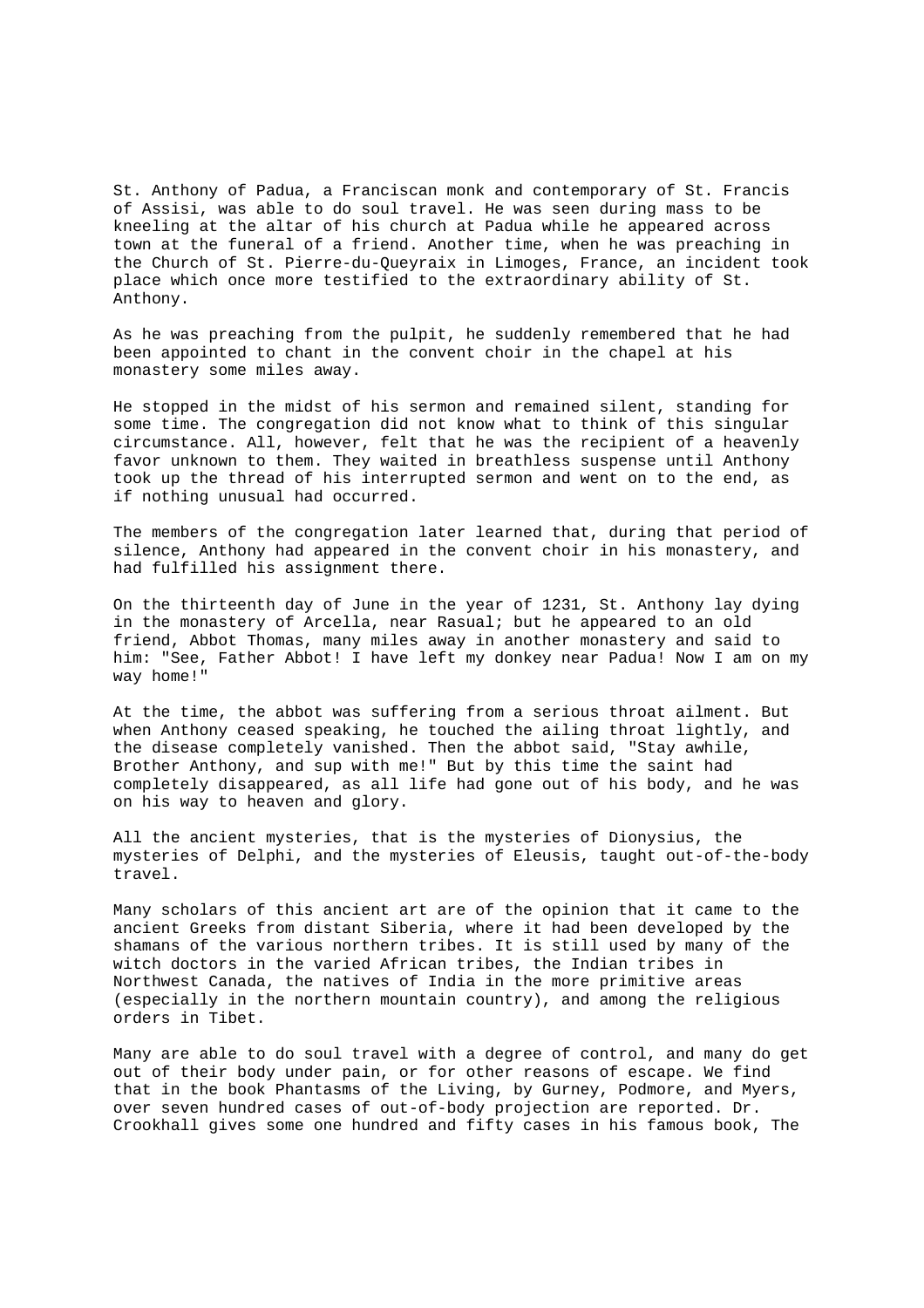Study and Practice of Astral Projection, and Professor Hornell Hart cites approximately one hundred cases in his article in the Journal of the American Society for Psychical Research in 1954. So you see there is plenty of evidence that out-of-the-body experiences are more commonly known than the public believes.

Almost any Tibetan who has been in a religious order for many years and has gained the status of a lama is able to do soul travel. Practically every Dalai Lama has been an adept of this spiritual phenomenon. The thirteenth Dalai Lama was one of the more modern ones who was reported to have been seen in two places at the same time.

Rebazar Tarzs, of whom I have spoken so often in this book, is one of the lama order who can project himself at will anywhere in the universe. He has often appeared in my home late at night to dictate certain discourses and manuscripts. He lives in the Hindu Kush mountains on the border of Kashmir and Afghanistan, near the Valley of Swat.

Reports have been given about Fubbi Quantz, the ECK guru, by his followers. He is said to have appeared in front of a car in which some of his own people were riding on the highway along the Mediterranean coast and halted it. Just beyond the curve was a washed-out bridge, which might have meant a terrible wreck. Then he disappeared from their sight, and they later learned that he was in his physical body, resting in the Katsupari Monastery in Tibet.

Dr. Andrija Puharich, a researcher of projection via the sacred mushroom, tells in his book about several out-of-the-body experiments that he has had without any effort on his own part. He gives his experiences with a young artist, Harry Stone, who apparently had the ability to travel in his other body, as well as into the past. He brought data from the ancient Egyptian world which was proved to be authentic. Here I pause to point out that the Egyptian religion practiced soul travel. Their name for it was the House of Ka, which was esoterically and geographically located in the temple of Memphis. Hermes Trismegistus, who lived about three thousand years before Christ, was one of the greatest leaders in the field of soul travel about whom we have any records.

His name means three times great, because he was considered king, legislator, and priest. "He saw the totality of things and having understood had the power to manifest and reveal," say the ancient records about this legendary figure. He could travel the whole of the kingdom in the matter of moments in his esoteric body, sometimes invisible and other times seen by many. He was responsible for the mysteries of Egypt, which are still studied by many occult groups and held in the highest regard by all spiritual students.

One story told about Hermes is that one day he went into a trance and left his body. He was encountered in the upper worlds by an immense being without definite form, who called him by name. He answered and found that it was Osiris, the Egyptian name for divine spirit, or intelligence. When asked what Hermes wanted there, he told the being that he had come for a look at the source of beings, to know God.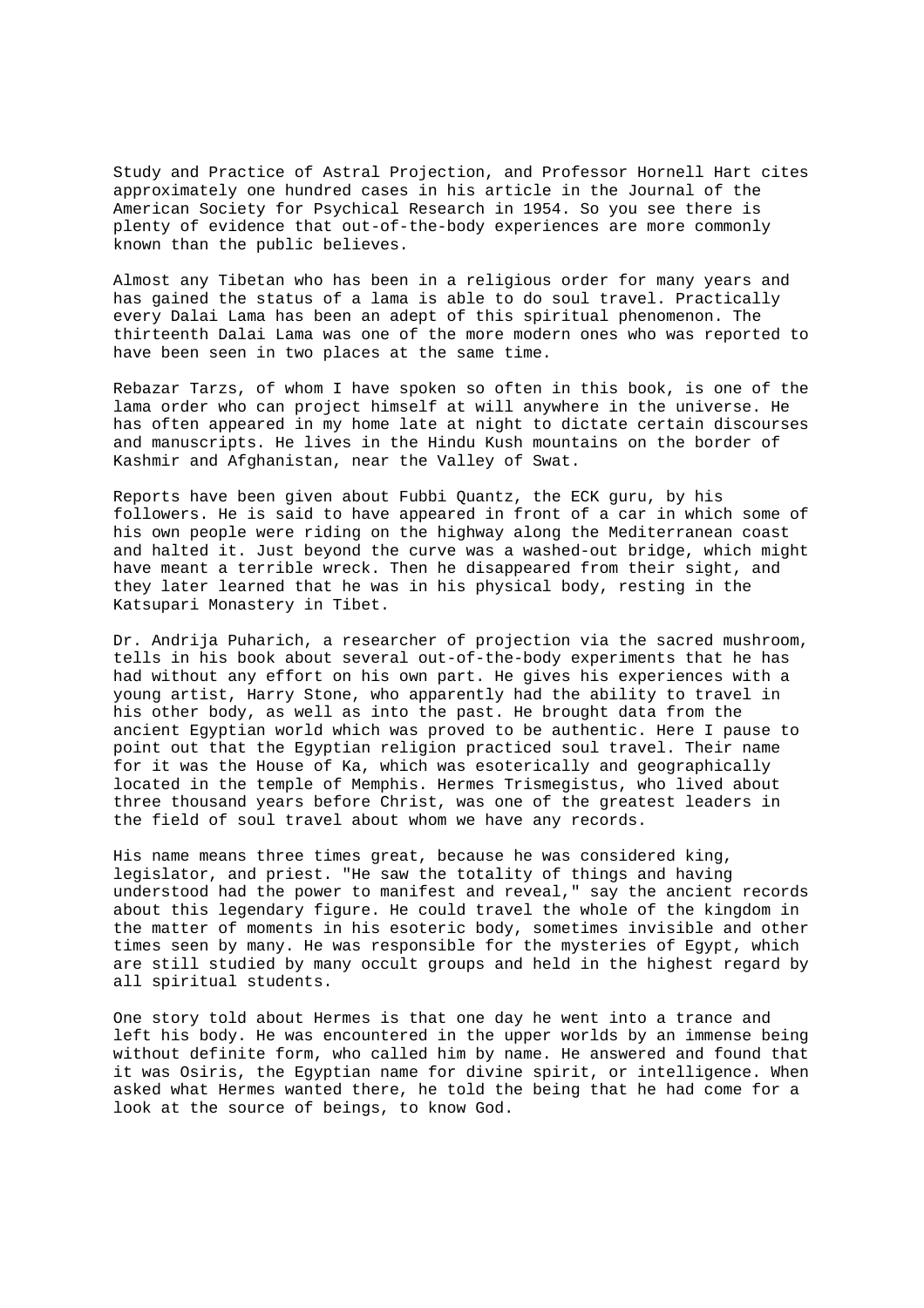Osiris took Hermes into the highest regions, where dwells God, and showed him all things which gave him the greatest intelligence that a soul wearing a human body could possibly have. Hermes reported all that was seen and learned on this journey to God in his work, The Vision of Hermes. Out of it came the foundations and principles for many of the religions and mystic orders that came centuries after him. It also formed a part of the initiation rituals for those hierophants who entered into priesthood in the Egyptian mysteries.

There are thousands of records of out-of-the-body experiences today in the vaults and papers of world libraries. Every local library carries books and magazines which give information about somebody's experience in out-of-the-body projection.

It is a universal experience, but to all who experience or read about it, it seems to be unique.

 $\sim\sim\sim\sim\sim\sim$ 

8 - Solving Life's Problems With Eckankar

The true purpose of soul travel is to find the heavenly realm of God. It is the main key for unlocking the secrets of the spiritual universe. It is the means of reaching that realm of spirit which is known as the kingdom of heaven, where God has established Its fountainhead in the center of all universes.

This being true, we find another purpose of ECKANKAR in this world where we are now living, and that is to use it to solve all life's problems via soul travel.

Anyone who has had out-of-the-body experiences will know that it is useless to try to solve our problems in this lower world, or what we know as the negative pole. Problems will grow regardless, and it is best to try to take control. By working on problems constantly, we soon learn that they are like Medusa's hair. The old Greek horror had serpents instead of hair, and every time someone attacked her, and cut off a serpent's head, two more grew in its place. This is the way it is with problems in this world. We get rid of one and have two instead growing in its place. This would mean that we have to take the attention off our problems and put it on God instead. Now, this attention that I speak about is soul awareness. It is just that simple.

This shifting of attention is somewhat awkwardly put by the old mystery writers. They name it many things, including concentration and meditation, when it is hardly anything more than putting one's attention on whatever he wishes to achieve. Actually, failure occurs when one can't fix attention on a single object as a result of having it scattered too widely. This can be due to worries, anger, fear, unhappiness, and a half dozen other reasons.

When one can handle soul travel to any extent at all, he can get control of his worldly problems by getting above them and looking at them as one does a child's puzzle. This means that one must have a downward look at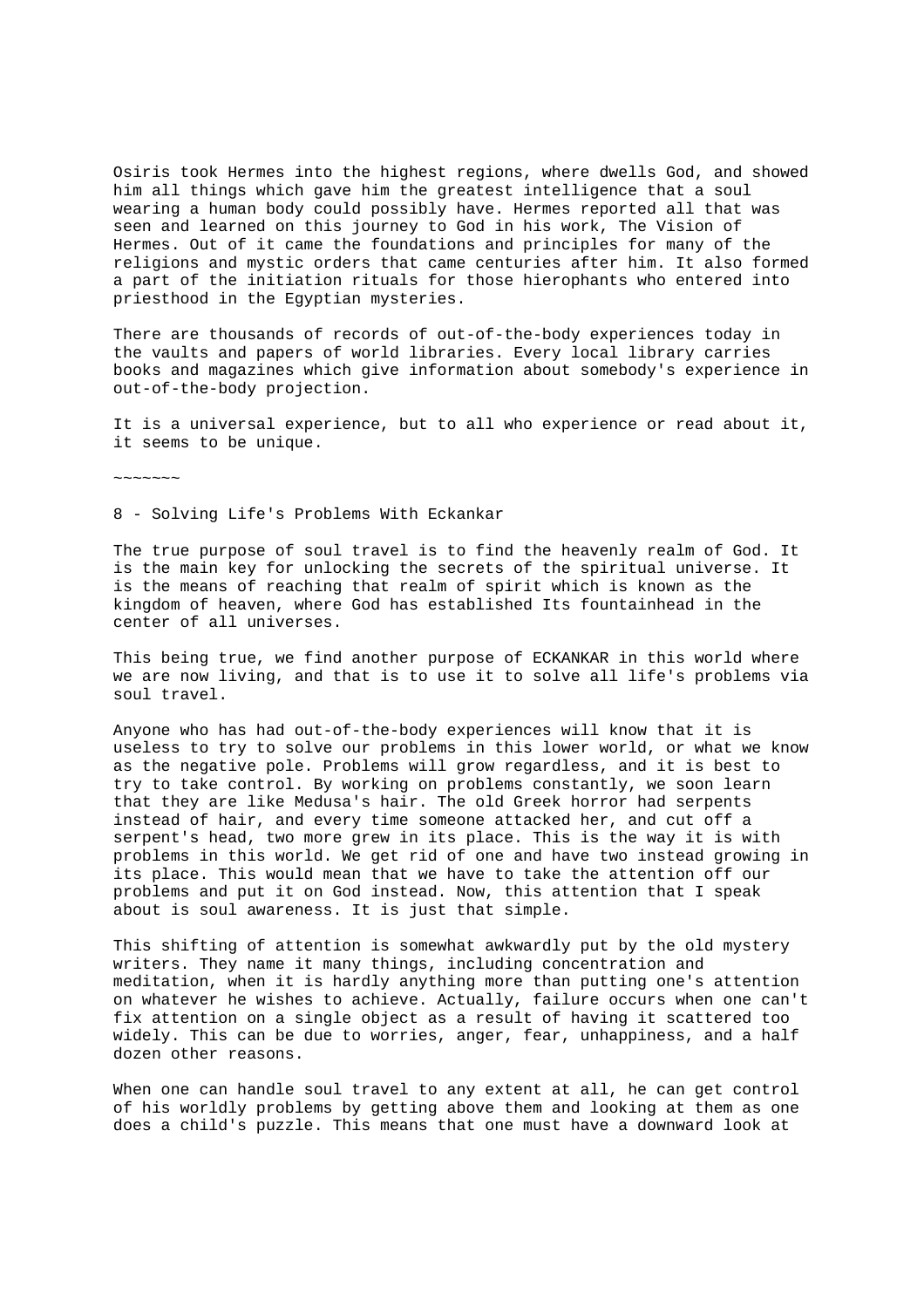problems instead of gazing at them from a direct horizontal level. The overhead look gives one a chance to be above what some of the old metaphysicians called the "worry belt," and by assuming this location one can see everything that needs adjusting. From this position one can also see what needs healing in the body, or how a financial situation is and how to handle it, and other matters important to this world.

We adjust problems by reestablishing the pattern into which they have fallen. It is like the example just given about the picture puzzle; we either put in place the missing pieces or we just work around those bits that are out of kilter. It is a simple process after this, for we have taken and maintain control over the problems there.

However, we run into two major factors in the field of human difficulties. These are reincarnation and Karma, the twin aspects of this worldly life. The law in this lower world requires that every performer of an act must receive the exact result, or rewards, of his actions. It is nothing more than the law of cause and effect, compensation, balance, or equilibrium. The courts of our civilization know it as the law of ethics, the basis of rewards and punishments, the decisive principle of conduct, of right or wrong.

The law is so universal that it is a wonder why all men have not grasped its significance and applied it in ethics, the same as in mechanics. Jesus reduced it to the principle of reaping what one sows. Buddha made it simple for his listeners as the law of balance Emerson called it compensation. Every spiritual traveler looks to his own ethics as strongly as a scientist establishing a formula for chemical reaction.

The law of Karma is applied to everything: creature, plant, protoplasm, and every higher being, including the archangels and the lords of the three worlds. It demands precise compensation from all living things for their every act within the lower worlds.

No act whatsoever, no matter how trivial it may be, can be performed without its related Karma. The whole of mankind is linked in one mental, spiritual, and Karmic bond. Whatever affects one's state of consciousness, whether for good or for bad, will also to some extent affect everyone. Therefore we must consider our Karmic responsibility, regardless of our state of affairs, wherever we might be on the ladder of spiritual unfoldment. Hence, we now see that the law of Karma is the underlying principle of all personal responsibility.

The law of physics that we know as action and reaction always works in equal, but opposite, directions. This is the very law that brings the results of a person's actions down upon him, in spite of his attempts to prevent them. The fruit of his action is not escapable. Therefore, the action anyone creates has a double action. Its reaction affects the recipient and returns to its creator, thus making the doer always a recipient of his own action. So we find that action and reaction are the dual forms of the law of Karma.

This law extends throughout the whole universe of the negative pole; to the keeping of the planets in orbit, to a leaf swaying in the breeze;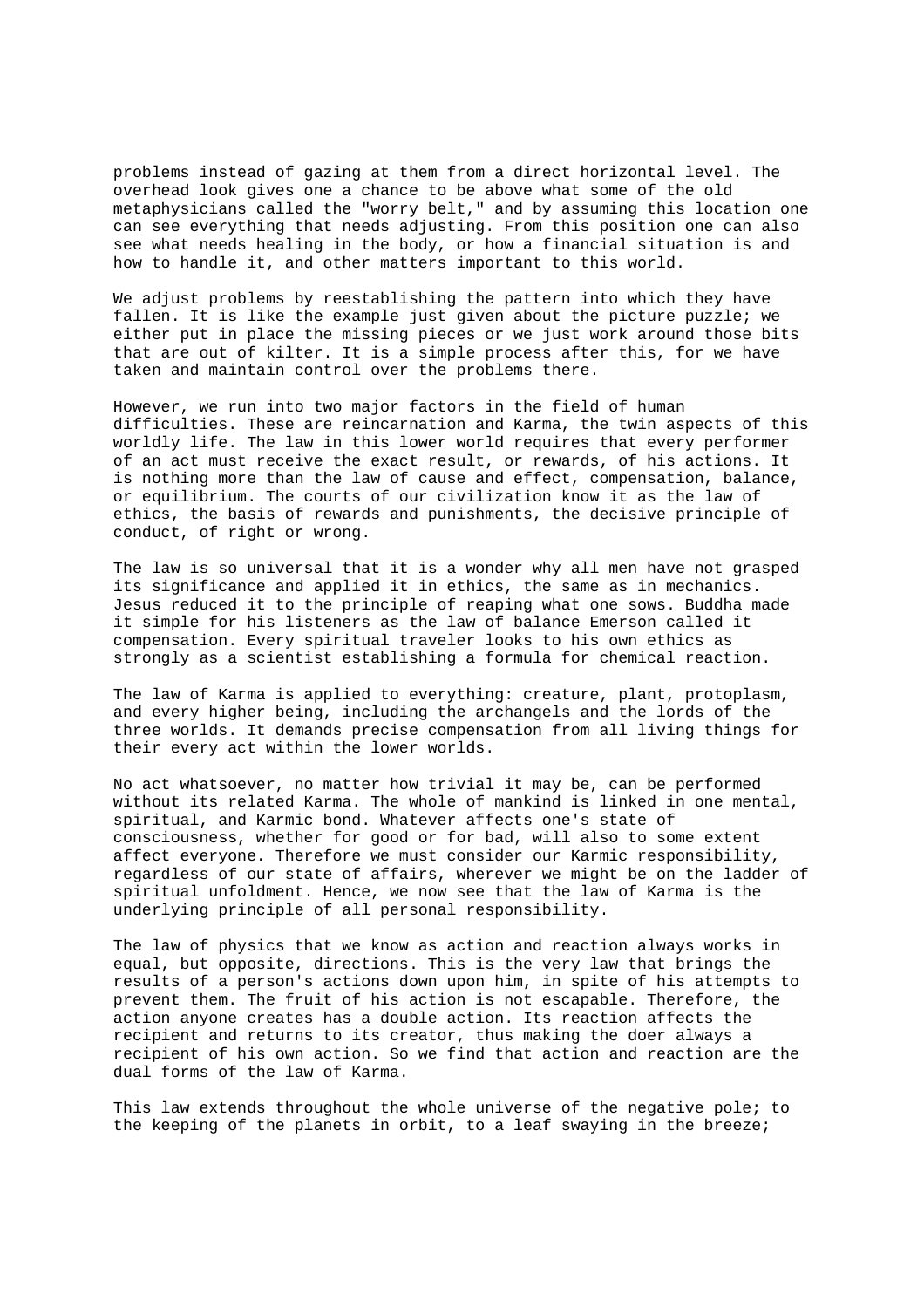from the philosopher giving his words of wisdom to an audience, to the ant carrying its food to a storage place. Therefore, in the worlds of mind and matter, we find that Karma is universal, but in the higher worlds of spirit there is no Karma at all. These worlds are governed by a different law, the law of charity, or unattached love.

Thus the universality of the law of Karma is one of the chief forces that binds all life together. If we could understand that the law demands the balancing of the books every moment of our living existence, it is possible that the whole social structure of our civilization would be demolished and a new one set up to replace it. This is why socialism never works. Man must pay for everything that he gets; all debts, whether or not they're financial, must be paid in full. We cannot get something for nothing.

Anybody who is smart will never let himself get in debt with nature, or the law of Karma, because it is too exacting in its demands. Nobody will ever beat the game, for sooner or later payment must be made with heavy interest. The fact that the law gives us much time for payment, often over several lives, frequently leads to misunderstanding. Some are led into believing that they have outsmarted the law and will not have to pay. This is only self-deception, though, and they will eventually pay up many times without remembering why they have had to do so, and they will complain that justice is not in this world.

It is frequently noticed that a man's Karma is not balanced at the time of his death, but he will have to pay for everything, whether his Karma is good or bad, for it cannot be set aside. Nobody can defeat Karma. He might have to pay for it afterward in the next life, or in the astral world during his stay there, but as long as he owes a debt, he must come back and pay for it.

Now what is most interesting here is that he does the same on the other planes. If he has gained the mental plane and is living there and has Karma that must be worked out by reincarnation on the astral the plane, he must come back to it, work out his debts and return to the mental again before he can stay there permanently.

However, we can be the sole and absolute master of our own destiny, provided we can get into doing soul travel fairly well and take control to break any and all of our Karma. This is possible, although many seldom get to this stage until they have gone through enough hardships to want to make the change.

Now this leads us into reincarnation, which means that when death takes a man, he - soul - simply transfers or transports all, including his Karmic debts, to another field of action. This is a fact that is generally not known, or completely ignored by those who have knowledge of it. When most people die, they are plunged into total darkness, for they do not have the least idea where they are going, what is going to happen to them, and why it will happen.

If Karma has not been paid up by death, then two things can happen: one can pay off in the astral, or whatever world he goes to upon leaving this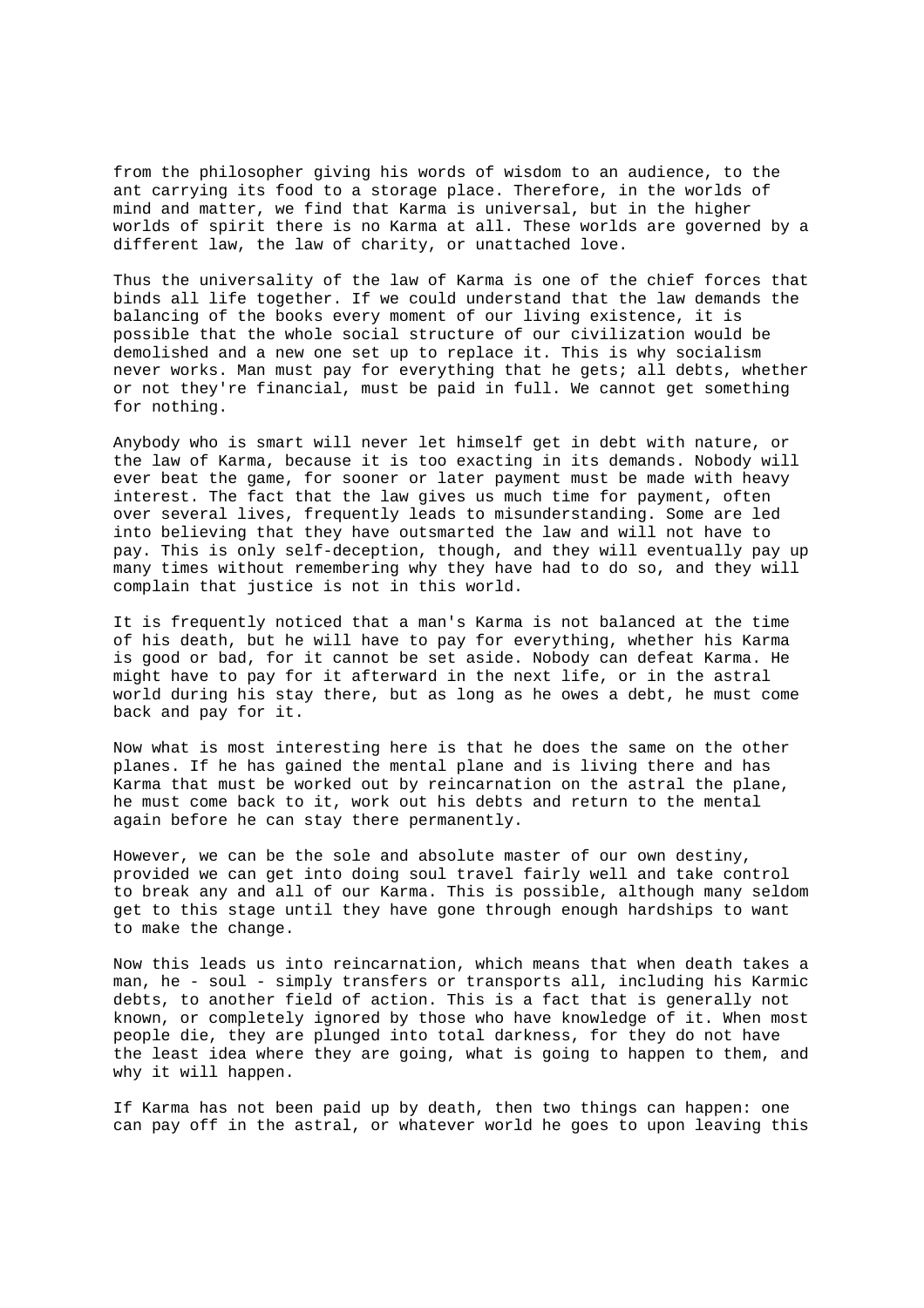body, or he can return here for payment. It depends upon what body the debts are created in, although they are stored in the Karan Sarup, the causal body, and the recorder there never makes a mistake. If he created the deed on the physical plane, then he must return here, or if on either the astral and mental planes, then he will be directed to serve out his time there. However, wherever he goes, he will have to serve out Karma on that particular plane in the lower worlds.

If a person finds himself filled with Karmic debt concerning this physical life, then he must come back here. His assignment will be given him by a spiritual traveler where he can best pay off his Karmic debt. If he has good Karma, then he will be placed in one of the spiritual planes above the fifth world. When one finds himself in the position of having accumulated more good Karma than bad by bringing a spiritual traveler into his orbit, then he can be lifted out of the lower worlds into the higher.

The spiritual traveler will take us out of these warring worlds, out of the reign of Karmic law. This is the final liberation of soul from the wheel of birth and death, and becomes a triumphal entry into the spiritual heavens, which are beyond all reach of Karma.

The drama of life known here to us as reincarnation is simply that life goes on continually. Soul, in creating Karma on the physical planes, must return again and again in order to answer the demands of the universal law of action and reaction, cause and effect. These are the rounds of births and deaths which we call reincarnation, the wheel of birth and death, or that which Buddha called the Wheel of the Eighty-four.

Even though one may reside temporarily in the upper regions, it is by the same law that he must come down again to the new birth called for by his Karma. The time and location and parents for this new life are all arranged by the same law, the law of his own Karma. But he is to finish up Karma which he did not have time to do on the upper planes. It is not a double Karma but a continued Karma from past lives, and the new life of the reborn child, including that of its parents, who are tied together by the law of cause and effect. So perfect is this law that all people concerned meet in exactly the right time and exactly the right relationships for meeting and paying off their old debts together. The parents are paying off the debt as much as the child who is returning to life.

So long as any person is operating under the law of Karma, he is beyond escape of the coming and going of soul. One can break Karma any time that he gains knowledge about it and wishes to take steps to break it. Those who learn to do soul travel with any degree of success can break this Wheel of the Eighty-four - sometimes with the help of a spiritual traveler and often by their own efforts via out-of-the-body projection. Once one starts learning to read the Akashic records the breakup of the Karmic debt will start, for he will have the knowledge of causes and effects from his past, affecting his present life.

There are three kinds of Karma which affect us in this physical life. Fate Karma is that which is earned in one or more previous lives, and on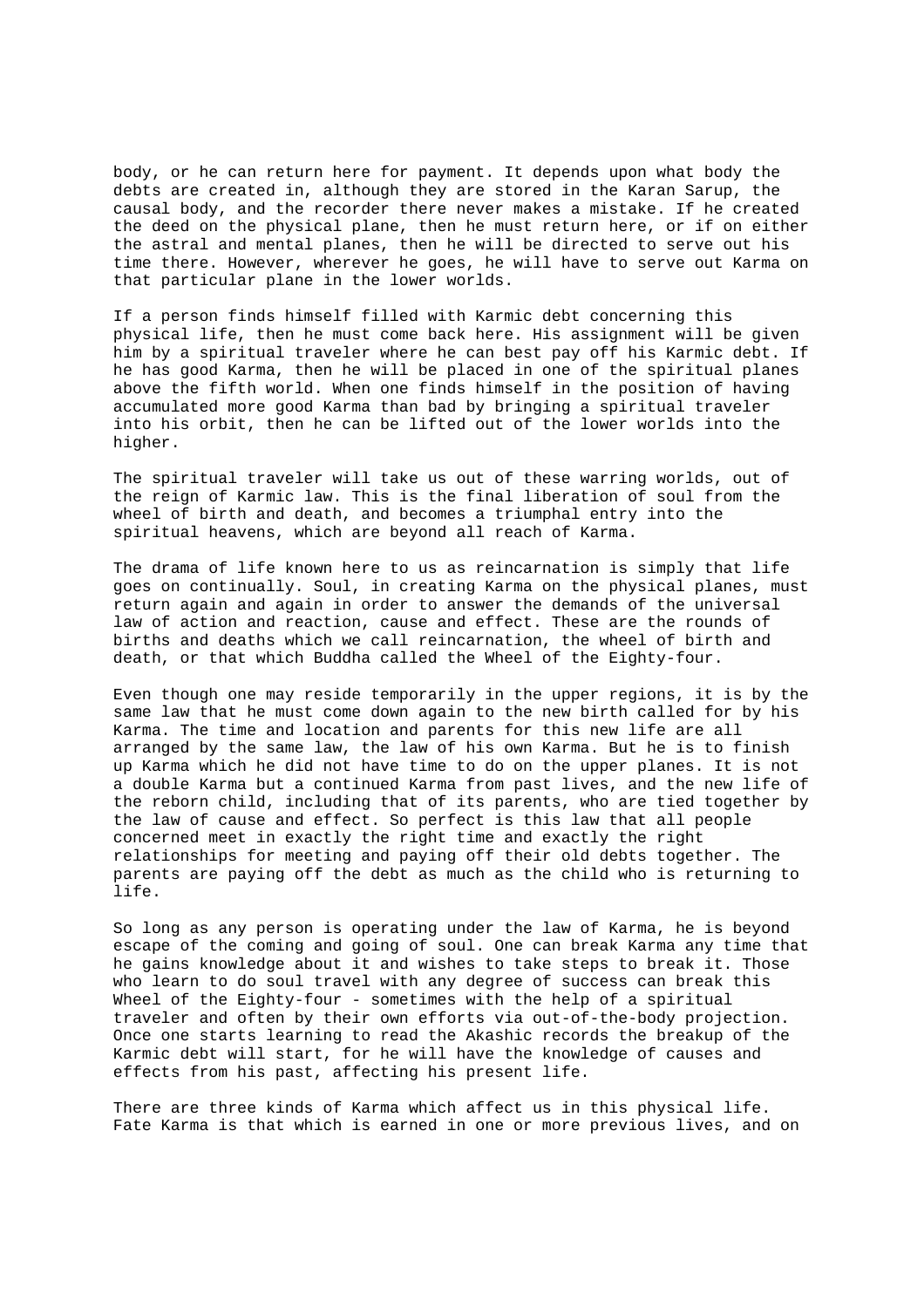which this present life is based. We have to live out this sort of Karma in this life. It can be destroyed by a spiritual traveler, although he generally will not assume this responsibility.

Second is reserve Karma. When we have lived out the causes resulting from fate Karma, then we start drawing on this bank of Karma.

The third we call the daily-news Karma. It is the sort of Karma that we are marking from day to day in this life. We can store it up and work it out according to how much is collected. If stored up it may become the fate Karma for our next life.

Anyone who comes under the tutelage of a spiritual traveler can have his Karma altered, for the traveler can do anything that he wishes with it. He will never allow transmigration of anyone who is actually headed that way. Although we do not look at transmigration, the regression of soul into lower forms occasionally does happen. This occurs when one violates the laws of the upper worlds and is transmigrated back into the lower consciousness of a form that is not as high as the human.

Many who have the unfortunate habit of lust, which is a characteristic of animals, may be sent back into these forms. But it is not likely, for soul usually progresses upward into higher forms.

If Karma and reincarnation were understood by Occidentals, there would be fewer difficulties in our Western civilization. It is only Karma that explains the death of a small infant and the lingering on of old people, though of course it is connected, too, with the state of individual consciousness. This state of consciousness is what is afflicted with Karma: The aberrations which it picks up become engrams with a number of locks. These locks must be worked off, or lifted some way even if by a spiritual traveler, and sometimes via soul travel.

Karma and reincarnation also explains why some children are superior to others at birth, why some are geniuses, and others are idiots. From an exterior view it looks as if nature is not fair with us, but there is nothing wrong except that we have to pay for the things that we created some time before. But when one meets with a spiritual traveler it means that his long struggle with Karma and reincarnation has now begun to wind up, and he is heading for the worlds of God. It means that he can begin soul traveling to his true home.

The goal of good Karma means that we will meet somewhere, someplace, with a spiritual traveler, be it in this physical body or otherwise, in outof-the-body projection. Then we can enter readily into the upper worlds and behold the operation of these twin aspects of nature and what they do to us. It is not a question that can be settled by academic logic and beliefs, but like all other observations, it must be done by personal experience, by one's own sight and hearing, with divine understanding.

When we leave this life, that is if we have no spiritual guide or have not learned anything about projection, we are oftentimes met by someone on the other side. Perhaps it will be a teacher, a friend, a relative, or a member of some spiritual brotherhood whose duty is specifically to meet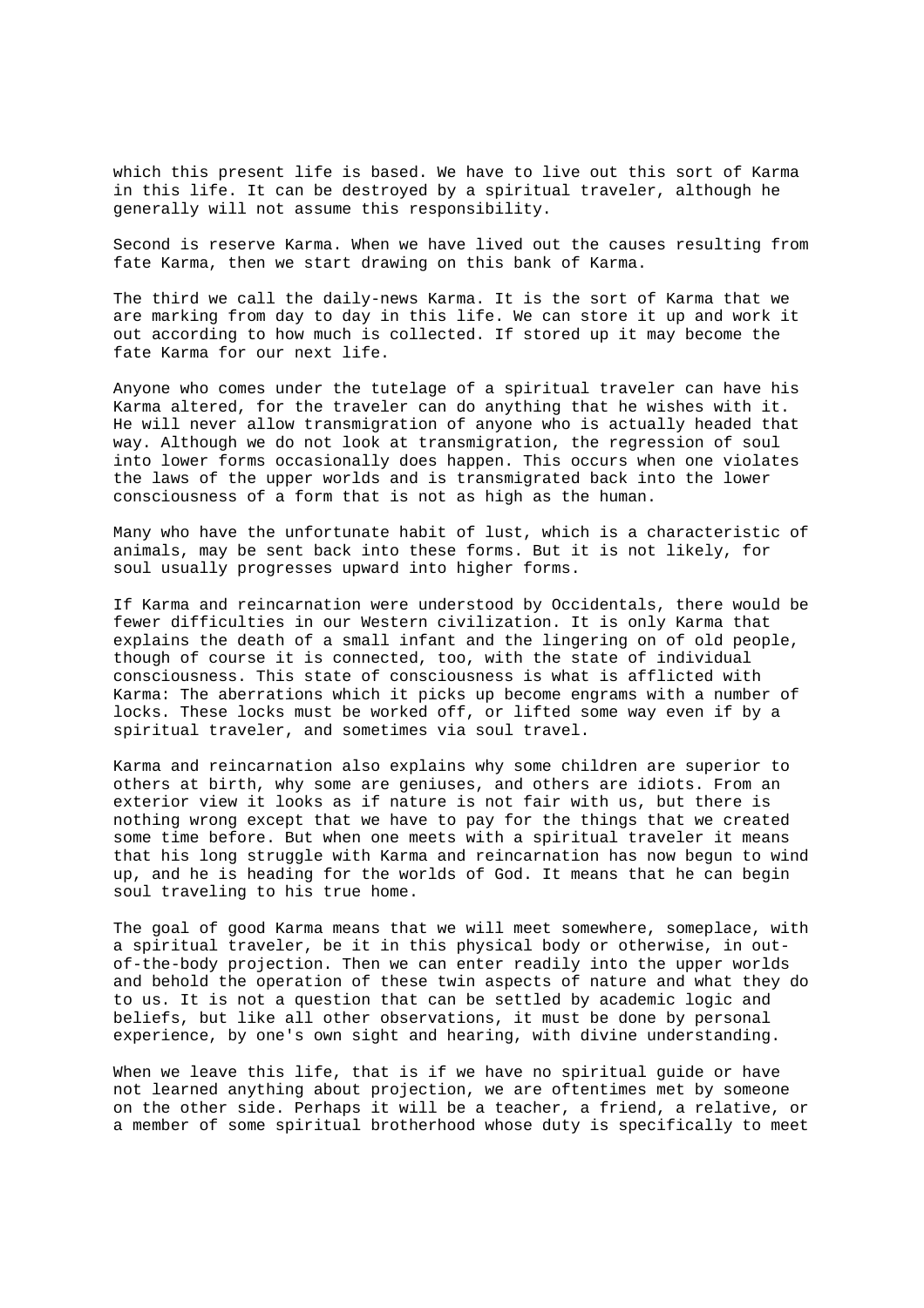and take the souls of the deceased across the borders of death and place them where they are best suited, according to the Karma. Some of the deceased go into a purgatory, or what we may call a reformatory, where they must suffer for deeds done during his lifetime.

Furthermore, there is no injustice at the hands of another. It only appears to be so, because we, in our limited thinking and mind power, do not see the whole of the picture, only isolated acts and unrelated episodes. The law of Karma is universal and it takes up the whole past time track of man. We, if we could see our own Akashic records, would be able to understand that we are not innocently suffering at the hands of someone else, because Karma works through others. You and I help administer it to all peoples and all things in this universe. The careless plucking of a flower is sometimes not at all what it may seem, but actually an act of Karma. This is how exacting it is.

Every judge who sits on a bench and renders social justice to others is often nothing more than an instrument for Karma. But on the other hand, if he does not do this with detachment, then he will gather up a certain amount of Karma from his own deeds and also from those with whom he comes in contact. The law works both ways - the giving and receiving must be balanced. This is why anyone who takes upon himself the right to enforce the social laws of this physical world will soon find himself reaping the Karma of his own deeds or that of others. Anyone on the higher planes who is qualified can observe the workings of this law. Therefore, we must rise to the soul plane in the original form - the soul body - where we can give out love and charity instead of the old law of a tooth for a tooth. This is the way that Christ taught us, that love, or what I term charity, will dissolve all ties to this worldly life.

All those in the acting profession come to realize this, for when acting out a character part on stage or screen sooner or later they accept the role inwardly, thus tying themselves to it. So they must wear the mask of the outer, only showing the characteristics of the role, and not portraying themselves. Many get so wrapped up in a role that they are bothered with the ties they made with it for many years. This is why the lives of so many actors and actresses become entangled and troublesome.

Therefore, whatever we do must be done in the name of the SUGMAD. This is the only possible way of escape from any Karma in this life. Of course, there is no escaping from Karma once it has been created, for the debt must be paid; but there is a way of living without creating Karma. Even the Gita says that inactivity itself creates Karma, and no one can escape it. But the way to live without creating Karma is to act always in the name of the SUGMAD. Since the SUGMAD is without Karma, there is no subjecting ourselves to the law, because all pure spirit is above the plane of this lower action.

This being true, everything we do is done in the service of God, even to the eating of our food. Since our life belongs to Him in the first place, it must be spent in giving service in His cause, regardless of how minor it may be.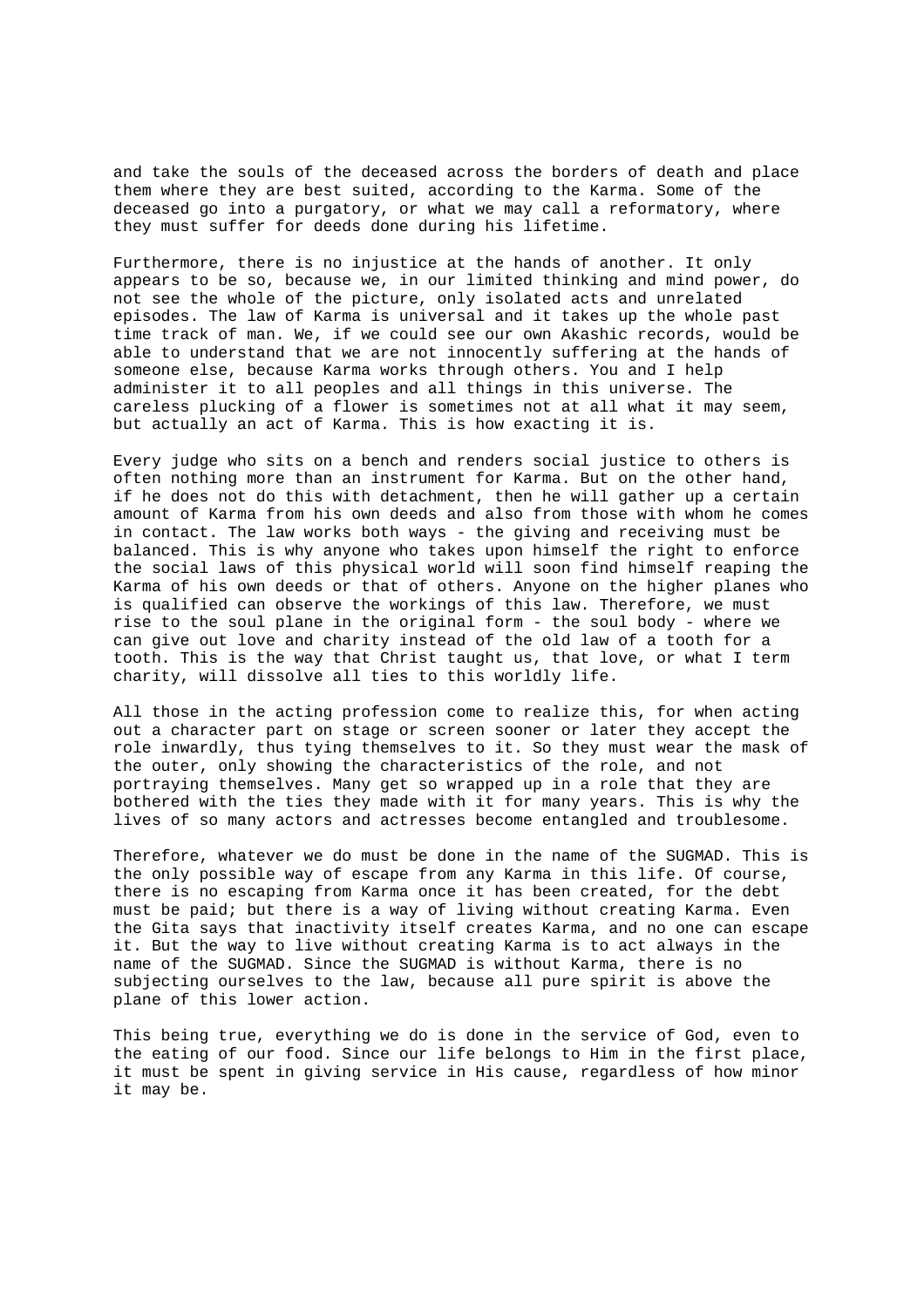Actually, when one gives up everything to follow God, he does not release the physical aspects of his property and wealth, but he does give up his inner attachments to them. God never, under any circumstances, takes over the property of anyone. Neither does a spiritual traveler when one decides to follow him into the heavenly kingdom. The seeker's property and money is accepted only in name, as a gift of love and trust. The traveler, under God, then holds moral title and responsibility for them, but the neophyte goes right on using them in the name of God, who is the real owner, and has always been - and they are used for good and moral purposes. If it starts to do an unworthy act with them, he will recall that they are no longer his, but God's property, and he cannot use them in any way but for good. By doing this, he then is not creating any Karma, for it is God acting through him. He is only an agent of the traveler.

If we give up all to God, through the traveler, it means that we will gain such freedom as never before known, and in those high spiritual worlds. Only the soul that is free obeys the will of God, for the supreme will is that which works through the spiritual travelers to all concerned.

Briefly, there are two ways that Karma may be administered in the universes of God. First is the negative, sometimes called Kal by the Orientals, which is administrated by Kal Niranjan, lord of the lower worlds, and administrator of all Karma to any and all individuals in the negative universe.

The bulk of humanity follows no religious organization, no teacher, nor any indication of feeling toward God. Therefore Karma holds sway over their lives from age to age, and from this wheel of destiny there is no escape in the lives of these peoples until they turn to God.

The second way is that of the positive, or that of Dayal, which is selfrealization, and eventually, God-realization. After the neophyte turns to God and finds a spiritual traveler who will instruct and assist him in traveling via soul body in the upper worlds, he will come under the positive means of administration of Karma. The negative power will have nothing more to do with his Karmic accounts and has no power or control over him. The agents of death cannot touch him, and upon death, he will go through the veils to the other side, where he belongs.

Reincarnation and Karma offer society a sound basis on which to deal with all sorts of human irregularities. It shows how society may improve itself story establishing a more healthy environment for its unfortunate peoples. It also offers the best methods of education and the building of character.

It gives a way to return responsibility to the individual and help him find his place in society by standing on his own feet, instead of having to lean on others.

All civilizations and governments on this planet have changed from age to age, and in each age we find they correspond with the inner development of their citizens. Every golden age has shown those more highly developed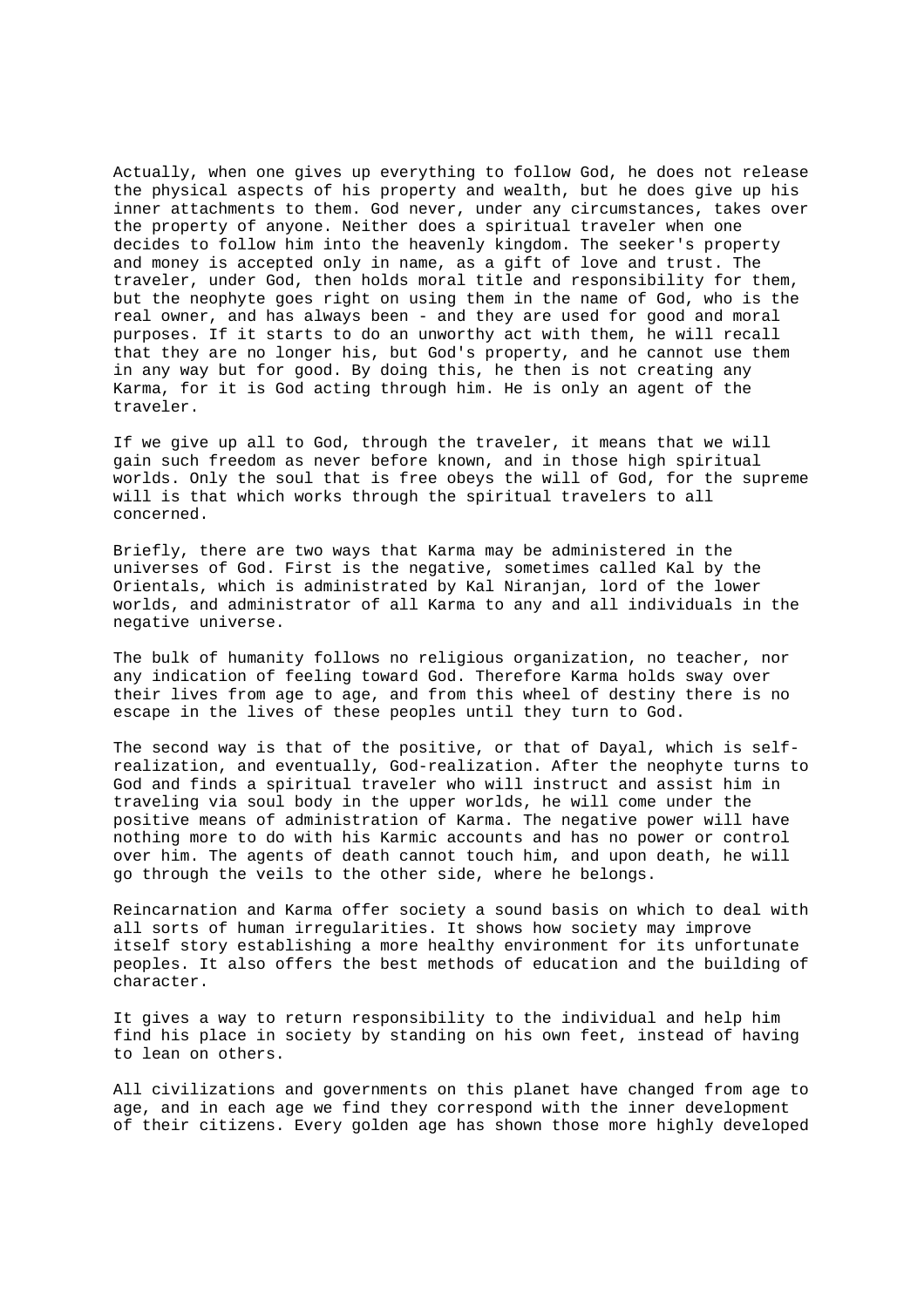either running the governments or having influential positions which helped to create a high civilization. These golden ages have always fallen because these great souls, being few in number, were overcome by more barbaric states of consciousness, who either killed the former or drove them out of the country.

It is for this very reason that practically every savior or saint who has been instrumental in starting an uplifting of mankind, has died at the hands of the barbarians. The latter do not want these refined souls to take over, because such action would expose their own position to the people. Once exposed, like all "politicians," they would be out of a job, and life is too luxurious to give up that easily. In other words, the great souls are dangerous to the material welfare of all leaders, who want the people kept in slavery and ignorance.

In the East, the sacred scriptures of ancient India report that kings, states, and civil laws came about because of the degeneracy of the people. As evilness gains in a society, it must adopt new regulations to protect itself. The tighter the society becomes, the more laws it needs. The law of Moses was established in the same way and for the same reason: to give assistance to the Jewish people in tying them together as a social force.

But this is a way of the law of Karma under the negative power. Often it deceives people into thinking that it is the will of God to have more and more laws for self-protection. But the more laws we have the more rigid society becomes.

This is why we should look to our Karma so keenly. The embodiment of the highest moral law must be directed into our minds, or we will not be able to find much to work with here, nor will we have much to give others or contribute toward the good government and society in which we live. History repeats itself, but our degeneracy does not mean that we are progressing because of material ascent. We are actually descending from those golden ages when all was well with man and his spiritual self and his moral standards were the highest.

To return to this age again, we must be governed by fundamental law, and our feelings for all things must come from the heart and an all-embracing charity. Now we find that the whole plan of Karma and reincarnation does clarify and rationalize philosophy. We find ourselves standing at the crossroads of life, and only ECKANKAR has any explanation which makes sense. The interpretation of the latter gives the full explanation of the fundamental moral law, and upon it can be built the new spiritual life and new order in the higher worlds. And it shows that the same can be established here. It comes back to the old occult law that what is above, is below - it is as inescapable as breathing to survive.

Obeying the law of God and doing what there is to be done in his name is living in rightness. But to disobey what is right for us and to act in the world of selfishness is to have wrongness.

Because we go by the books of laws, however, obeying the laws set down by the courts and not by the dictates that are in the hearts of all, we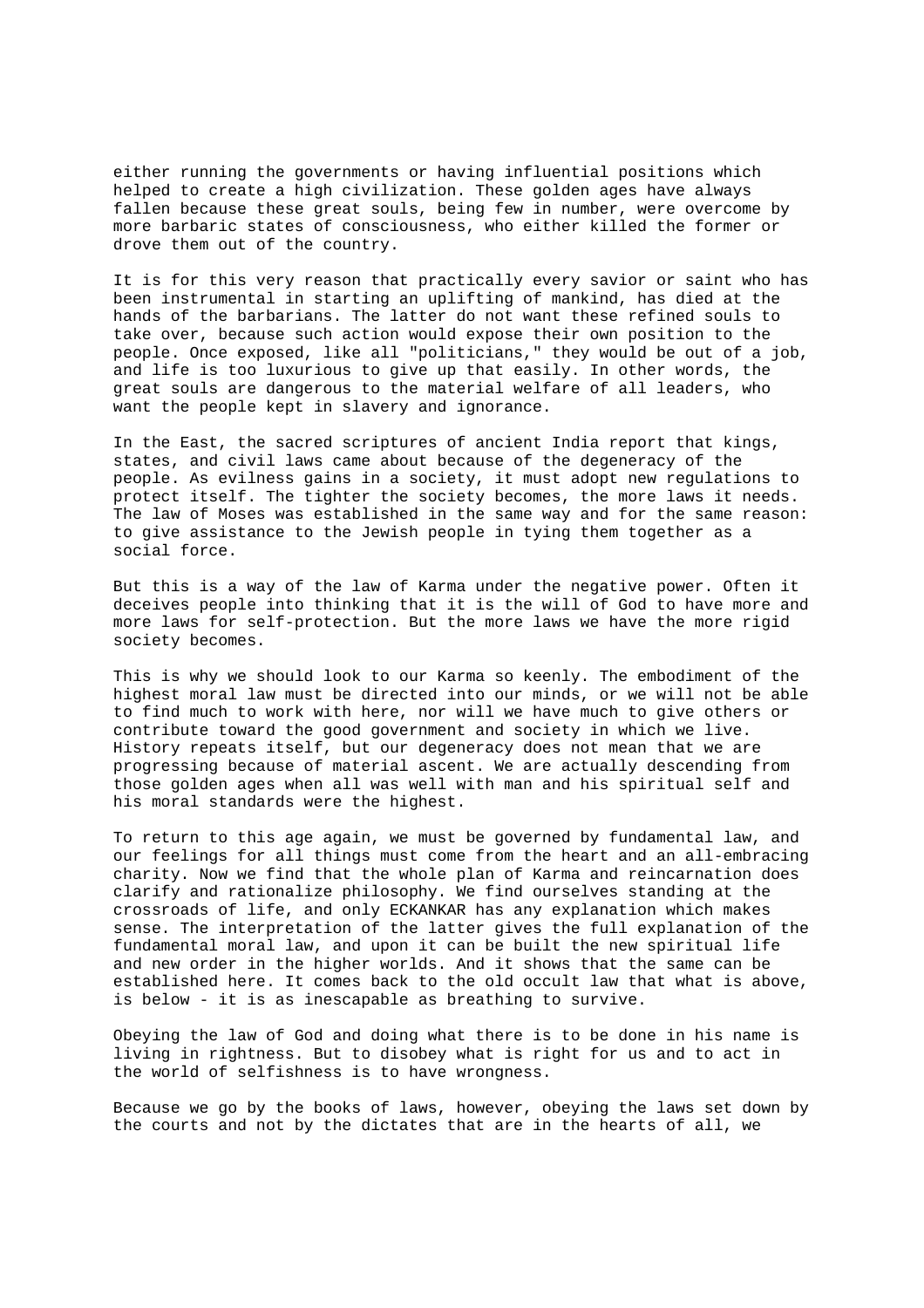suffer in wrongness. When we look for the godliness in all, when we are in rightness, and we are never bothered with evil.

If any act has the effect of delaying anyone on the path of spiritual unfoldment, then the action must be considered wrong. The ultimate effect on the higher interests of all concerned must be the prime motive for any action we take. But we should not be mixed with the old slogan of the greatest good to the greatest number. This is a misleading statement, and has been used for centuries to justify murder in the name of society.

If a person must sacrifice to gain something, it cannot be either moral or good, no matter how much society tells us it is. So we have to go back to individual consciousness and cure evil there instead of in the whole of society, for the only cure of evil is the true light. But the trouble here on this world plane is that the misguided egoist so often thrusts himself between the perfect light of God and soul. Therefore, we find that the only cure of wrongness is the light of God in its perfect state.

Now the question arises here about metaphysics and its obsession with forms. In all the lower worlds, all metaphysics, regardless of whether or not they have foundation on any of the three planes of the negative worlds, are concerned with forms. We think of these forms in the terms of creativity activity. The physical plane is thus concerned with sex and money. These represent survival to man in the physical body, because money is used to preserve his body to the best of science's ability, and sex is used to create the ideal of immortality.

On the astral plane, creativity amounts to a couple of things, mainly imagination and form. The imaginative faculty builds form, or brings form into being, giving it the idea of immortality. Here the astral senses make us believe that the imaginative faculty is all there is to life on the second plane of the negative world. But again it reckons with so making life temporary, although it may appear that we are living in ages that seem to be unsurpassed. Some live for what might be a thousand years on this physical plane and others might be longer or shorter, but to us it looks as if being in the astral is the end of all things, the immortal self.

This illusion disappears when one finds himself studying at one of the mystery schools on the second plane. Then he learns that this is only an upward step on the road to God. Here he learns many of the mysteries that appear to be unsolved in the physical world, especially of life's problems here. Learning such, he becomes the master of his own fate.

On the mental plane we are again concerned with form and creativity, but this time it is in the shape of abstracts, numbers, and things in the nature of pentagrams, etc. Those beings that live on this plane build their abodes and forms in the shapes of the abstracts which we find in mathematics and its allied subjects.

This is the world where the soul wears a white, flowing cloak. We often recognize friends and kin in this body, but mistake them for angels. Soul wears this body as a protection against the vibrations of this plane, and in a sense, so that it will be recognized by any of those known in the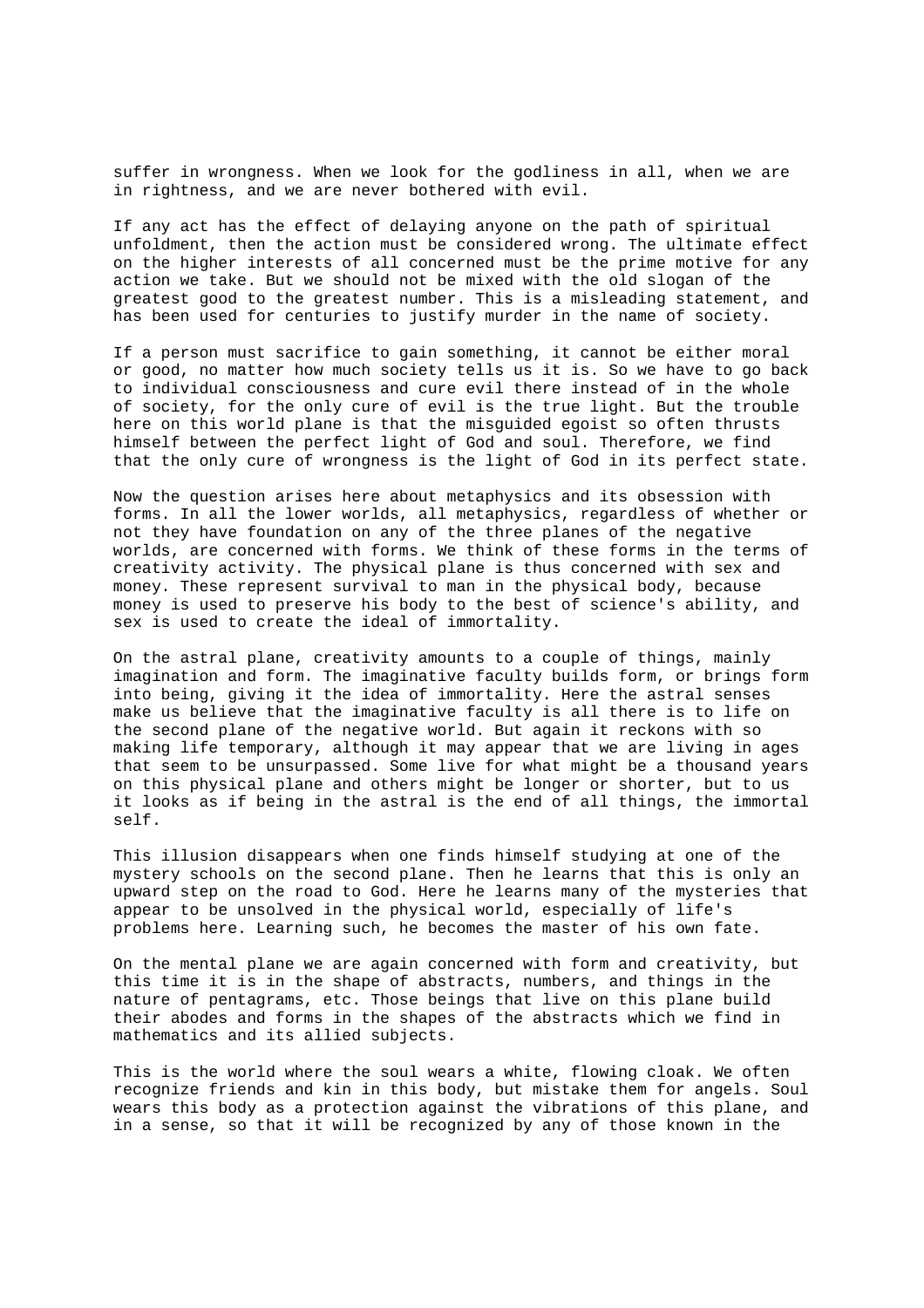physical body by its facial features. While it is true that angels often wear a similar body, the faces are really never similar to what we know as human faces because of the high vibratory rate which gives them a more ethereal quality.

We ourselves establish the forms in which we are to reincarnate in this world. Because of this, we must work in the area of being in God constantly, but this does not say that we cannot have creative activity as long as we want. Inactivity is still Karma, so we might well be active. Therefore, when bothered with problems of a long-standing nature, we must get above the physical plane and look down on them. Often we have to get above the astral and even the mental in order to get out of the area of life's problems. Of course we know that all problems are established in the causal body, or what we know as the seed self, and until we take control of this body, we are not going to work out too many of life's problems.

It takes a student of soul travel to work out what we have done in Karma, for many times we have deep rooted problems and these need adjusting. Of course, as said before, when we put ourselves in the being of God, we live a .Karma-freed life. The spiritual travelers will help, as the instruments of the Supreme Being, to give us this state, but on the other hand, we must stay in it ourselves, or rather make the effort to do so.

When one is above and transcends to this state, he then begins to live in a consciousness that is proof that life's problems can be placed under control.

~~~~~~~

## 9 - Preparation For The Journey To God

Traditional philosophy has left us powerless to free the individual and bring him to the independence he has longed for. It has left him swallowed up by its promises and it has brainwashed him into thinking that he is only a puny part of the great universes of God.

The present systems of metaphysics are no longer of any use for they only offer to us, under the guise of the infinite, the consolations of death in the physical body. What they are telling us about the afterworlds does not make sense when we come to know them through spirit. Therefore, religious and philosophical thoughts and systems which are exclusive of our modern metaphysics devour individualism and thrust us back into a mass social order. Man must have freedom or live in the agonies of the material worlds.

The ECK masters stress the fact that every man faces the choice of having freedom via his individualistic self or becoming a part of the crowd that believes in materialistic miracles. It is the choice of living in an illusionary world, or living vitally through spirit. Often we follow out patterns of illusions in fear of public opinion, or live the life of a hypocrite in the wrong role. The true spiritual life consists of living to the fullest and developing the ability to leave the body at will in order to travel through the other worlds.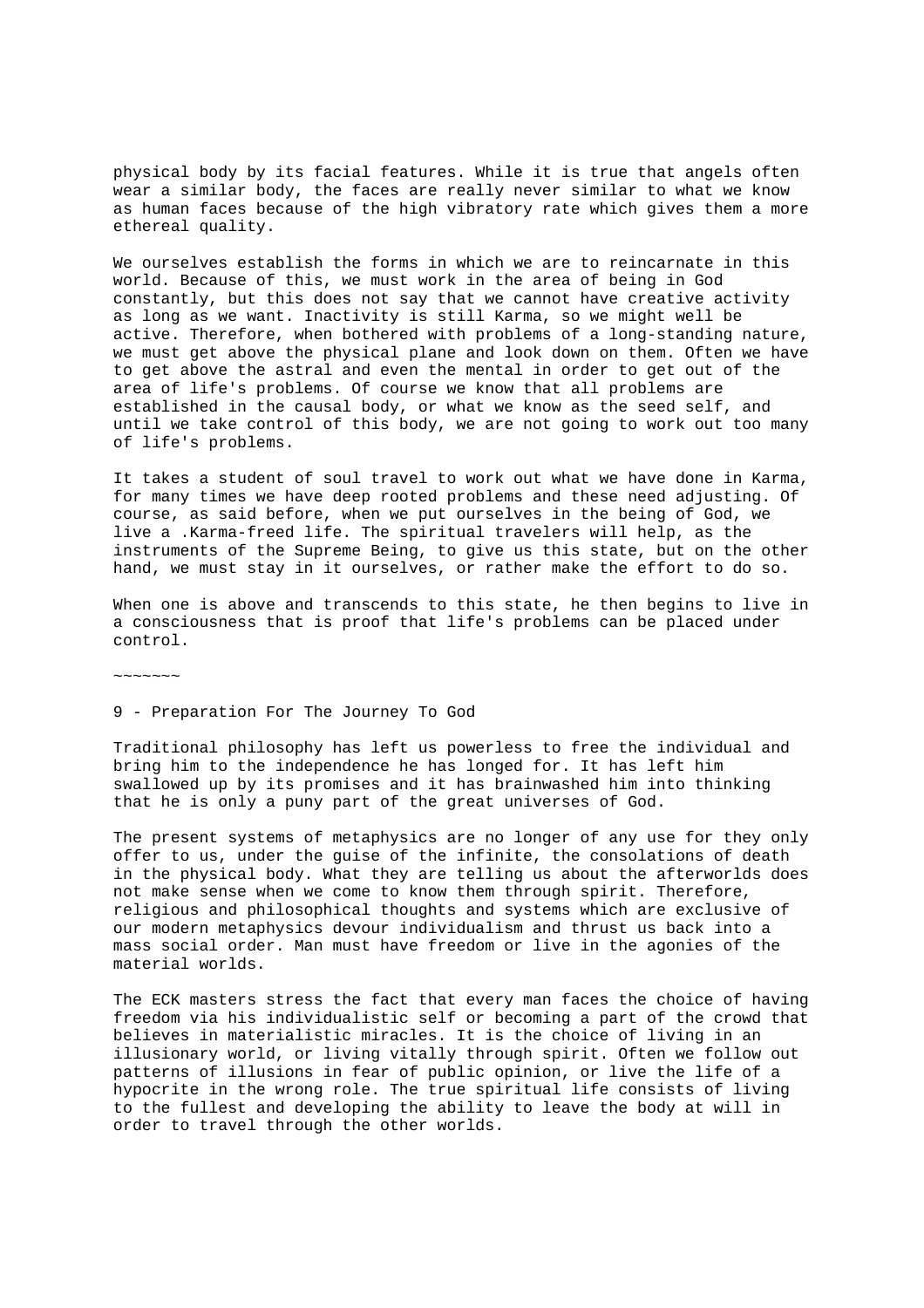This hard philosophy offers real freedom for the individual. It breaks up the tensions of this life and pushes through the nothingness of the afterworlds of the Oriental religions to the light which man is always riving to reach.

Life is an infinite succession of nows. It cannot be anything else.

Because of this, man must be duly prepared for the work that ECKANKAR demands of him via soul travel. The basic factor in this preparation is that he must be honest and selfless in nature. Honesty is the one factor that seems to bother all people in this life. It is strange, for we seem to think that it is very easy to take up the study of metaphysics and philosophy and yet continue our ways in small dishonesties. Nothing can be further from truth, for when we begin to travel into the other worlds and still try to hold on to these small errors our lives become a confusion. We find conflicts upsetting us constantly, for we cannot be dishonest in any way and live the spiritual life. The two do not mix.

Therefore, we must prepare to live a simple, straightforward life, as if we are an example to others. In other words, we cannot give ourselves over to any form of self-indulgence. The five perversions of the mind must eventually be cleaned out and we take the middle road toward heaven.

The first step on the path of preparation is right discrimination, meaning, of course, that we must use our intelligence properly. This applies especially to our spiritual interests. This is the ability to discriminate between truth and illusion.

The first general principle that anyone can establish for himself is that old classical phrase known to the ancient adepts as, "Truth is one, men call it by various names." Anchored in this truth, this universal principle, we can now begin to discriminate between right and wrong, the useless and the useful things of life. It will help us make decisions in a multitude of smaller things.

It only means that we shall set ourselves apart from the exterior of life and live within the interior, or center of soul, which is part of God Itself. This was the thesis which St. Teresa of Avila established in hen book, The Interior Castle. Not until we are able to see the infinite God in all, will the perfect unity of spirit exist for us. Most important of all, is that the heart of the doctrine of the unity of God is simply the trinity of wisdom, charity, and freedom. The infinite universes are glued together in one common bond, and that common bond is charity, the nonattached good will of all things, held by its counterparts, wisdom and freedom.

The second requisite is the phrase "Thou art that." It means that by the common bond of the trinity we are of the same divine consciousness. We are in basic nature of the same essence of which the Supreme God is also composed. We are all one spirit; we should regard ourselves as a living part of the infinite life, and we must express divinity in each moment of our lives. Therefore, we are each a spark radiating from the great being called God.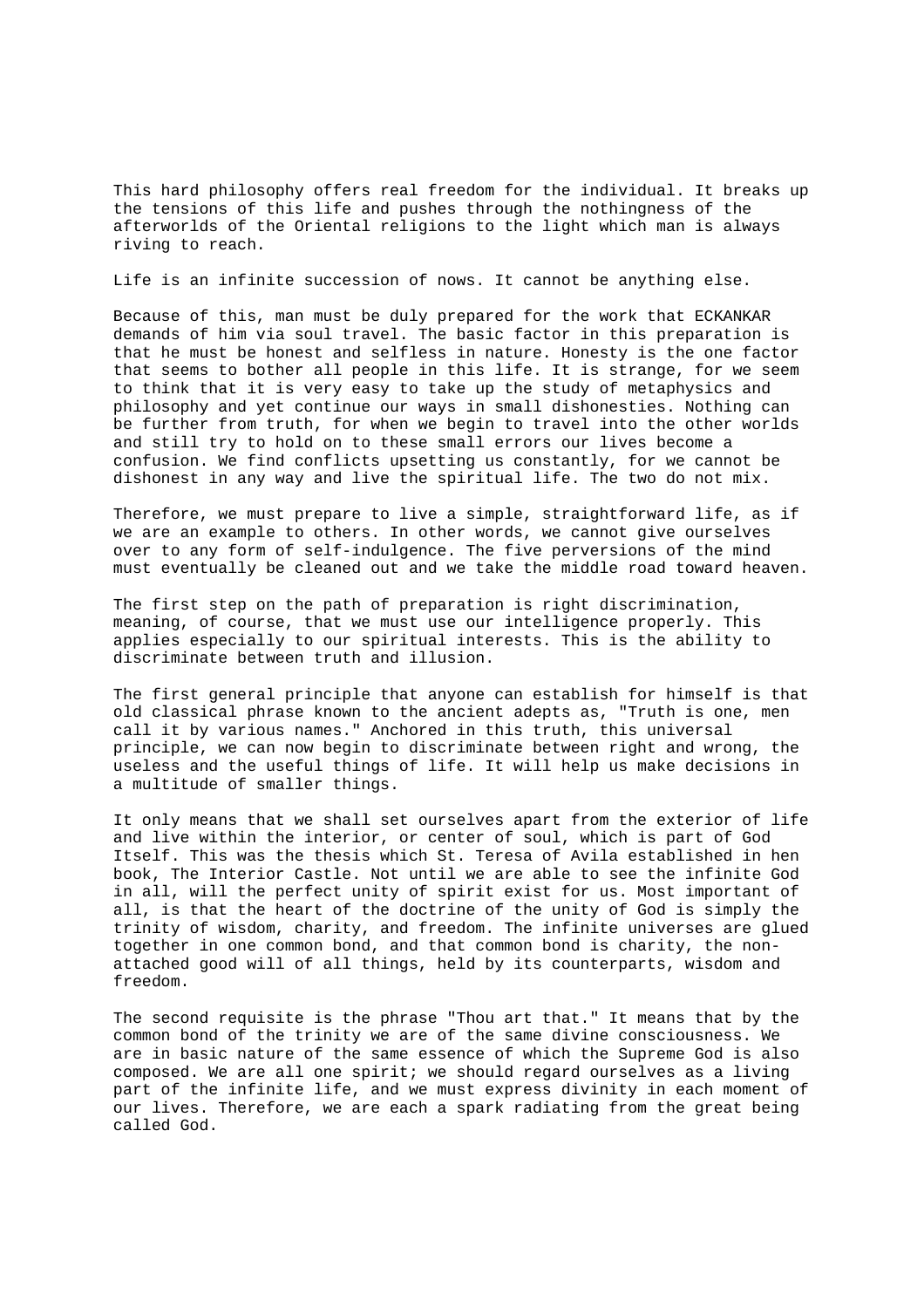So we come to the point in our preparation for ECKANKAR, or the great journey, with the recognition of the doctrine of universal oneness and universal charity, as its major principle. It is probably the most important philosophical principle that enters into our spiritual life. If we can accept this and make it a part of our daily attitude and thought we are ready for unfoldment. We will soon learn that we can handle situations which previously had baffled us completely.

The next step on the path of preparation is mental detachment from all things in this exterior world. It does not imply, however, that we should physically detach ourselves from the world. We need not leave our family, society, public, and private duties. Neither in any way does it imply austerities. It simply means that we are to detach ourselves in our sections, in our innermost feelings and interests in your. In other words, we must cease to identify ourselves with possessions and environment, and we must make this the substance of our thought and life. This is independence, for unless we are free of possessions in thought and life, they become our masters. We will stay in this world as long as we have a possessive thought of anything, including family or worldly possessions.

We first come to right discrimination before arriving at mental detachment. It includes a search, often a very long one, through the occult movements, oriental sacred texts, and other esoteric paths. Before arriving at the side of the living ECK master, we have generally made our way through hundreds of books. After we have buttonholed everybody who has scented the interior life and asked a thousand and more questions, we finally come to the conclusion that nothing gives us the answers better than soul travel, or out-of-the-body experiences. By this time we have reached the stage of mental detachment.

However, if we establish an attitude of self-righteousness and put ourselves above others, we have automatically defeated our own aims and nullified what progress has been made. At work here is the principle of nature saying that when we desire something it starts traveling toward us, unless a stronger desire pulls it aside. This being true, our attention and love should be directed at reaching the heavenly worlds. This is why mental detachment is so necessary to all people and why it is practiced by the spiritual travelers. They claim that attachment is a bondage to the world and that we should all avoid it.

We are told that a detached love for the family is a higher and more noble form of love than that which is possessive. It is a form of freedom that we may take, knowing that even our family will some day be broken up by death or separation.

Neither should we expect, nor have any desire in rewards for our services, except that which we do that earn our daily upkeep. Even then we should not let that put us into the materialistic slavery; this is another form of lethargy that man has a hard time shaking off.

Thus we get into the deeper truth that we should be more concerned with giving than receiving. By the outward flow of consciousness we are able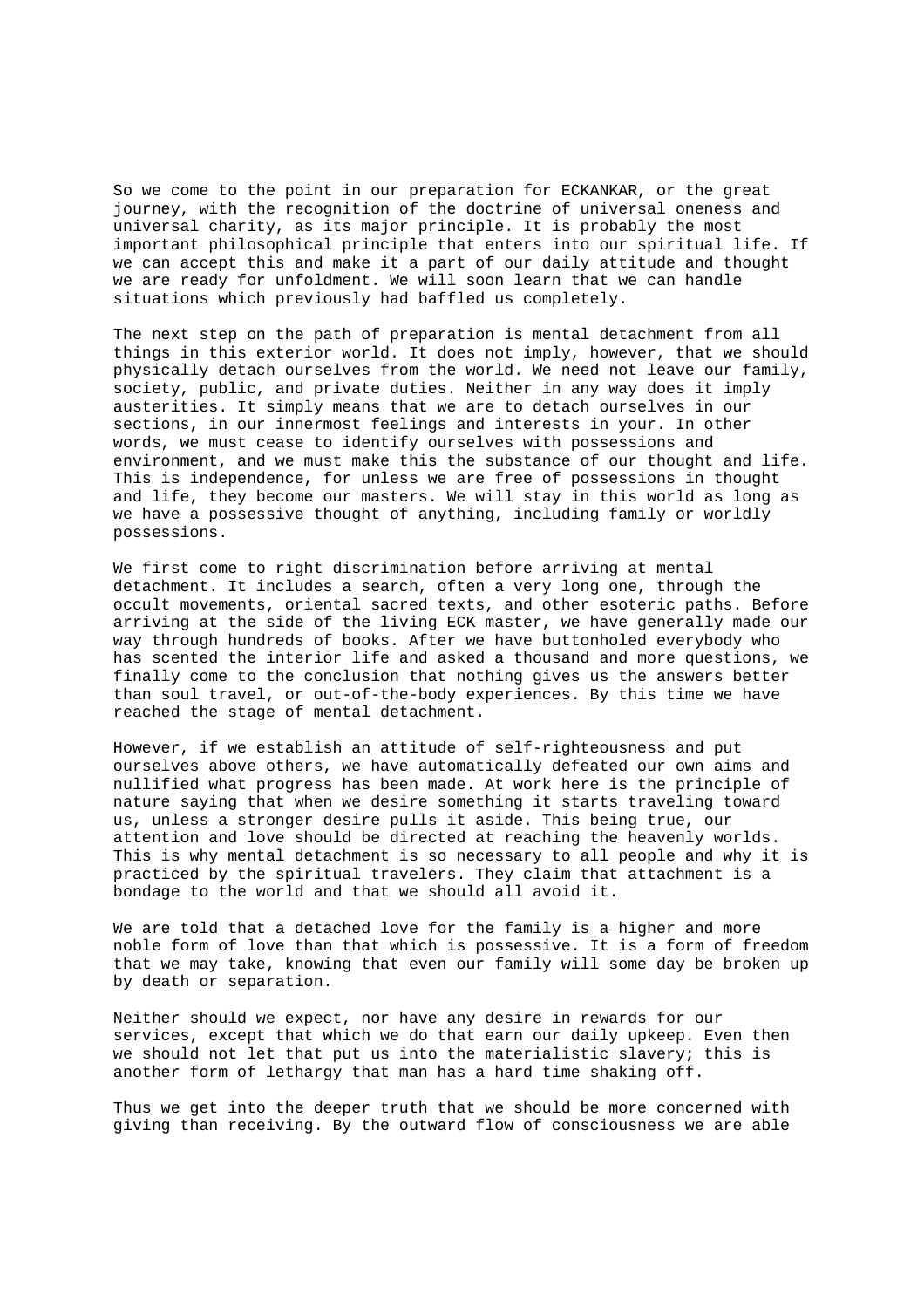to pass onto the world that which causes us to grow. This gets into what we call psychic space, which must be given others in order to have it for ourselves.

We live in this universe and all other universes by giving psychic space to one another. This is what Rebazar Tarzs meant when he repeated, "It is better to give than to receive." He meant that we must grant others the ability to be themselves - and by this granting then we are free ourselves.

The magnetic field which surrounds us is often called the aura; this is our personal universe. We do not have any right to interfere with the personal universe of anyone who can also be designated as the microcosm of God. Often we term the aura the field of consciousness in the individual. This is our individual house, in which dwell our thoughts, our being, and anything that is personal to ourselves. The very fact that we are able to press in on these magnetic areas and influence people proves that we can diminish their psychic space.

When we give others psychic space, we are giving out cheerful, positive communications. We are allowing them to have freedom of psychic movement in their universe and within the whole. We grant them movement in the macrocosm and in the microcosm; this means that we grant them space as the individual and universal selves. Since soul must operate in both worlds at a high level, it must therefore work in beingness in the two universes. We get this by giving, and this is the grand paradox that always puzzles dian.

Any of the five perversions of mind - lust, anger, attachment, greed, and vanity - can interiorize a person, or take away their space and put them in a box. This box often turns out to be about the worst trap anyone can get into. Generally, the space will close up on anyone through the qualities of fear, hatred, anger, and depression.

Often one closes up his own space and withdraws in hiding so that he will not be hurt by an outside world. Other times, someone who knows the art of trapping another by closing this psychic space, will cleverly use fear and the other forms of perversion to box him in. The trapper must be careful, though, for often this boomerangs back on him, and he becomes the trapped. It is like the man who does everything to trap a woman into marriage, only to find out after the wedding ties have been made that he outsmarted himself and that he is the trapped one.

Therefore, when we give constantly in our lives without thinking of a return, we enter into what is known as immortality. This ties in with the teachings of the Shariyat-Ki-Sugmad. This calm detachment is the last step in the separation of soul from the bonds of this world, and all things here will be regarded as illusory.

The last step in the preparation for the spiritual worlds above the fifth plane is that of being released from desire itself. The great paradox here is that when one wants nothing, he gets everything. This comes from getting rid of desire, as Buddha taught when he said that desire is the source of all pain. When we break down desire, it is found to be avarice,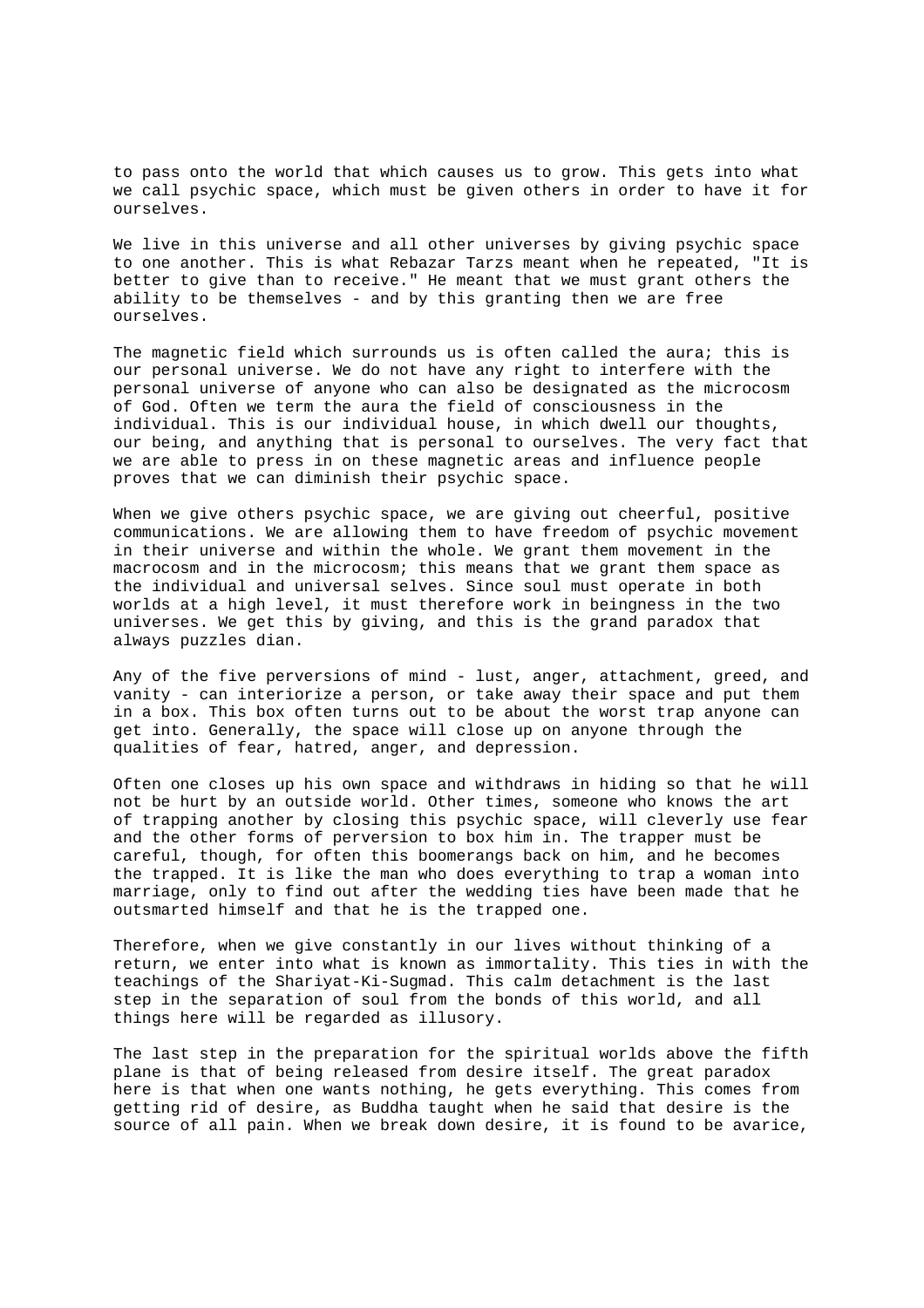greed, gluttony, appetite, and preference. So we find that desire draws us to the objects of the senses, arid when the senses overwhelm the mind, the latter makes a slave of soul.

We never get away from desire for it never leaves. When we have been rid of every desire but the last remaining wish, it will stay with us and be a chain on soul. The mind wrapped in its desire causes the mind to forget the permanency of itself, and all that lives in eternity. Desire stirs up the five perversions of the mind, which are actually its brood, and helps enslave soul.

The only way to escape desire is to get something more permanent before the mind to turn its attention to God. If we can put our attention units on something which is not of the sense world, something that is imperishable, that something will liberate us from bondage in the lower worlds and lift us into the realm of God. The strongest attraction will always prevail over attention; this should be something in the universal world, without exception.

Attraction can be neutralized only by a stronger pull in another direction, this and nothing more. Thus the only way to be rid of an undesirable wish is to establish a better one in the opposite direction. This is the universal law. If it could be applied to our individual and social problems today, society would soon develop better living conditions. No spiritual traveler is going to waste his breath lecturing us on the evils of inferior desires. Instead he will put something before us to take the place of them, which will lift the soul and mind into higher levels.

The end of all desires is the beginning of immortality. Desire forms Karma and makes a bondage to work, pleasure, and a thousand other things of the senses. The yielding of our minds to these sense desires brings about a heavier Karma, and we sink lower into the mire of sensualism.

We are aware that God of Himself is not within us, but the kingdom of heaven is - and this kingdom of heaven, which Christ used in his parables, is only that which we call spirit. We realize that we are available [with] God at all times because of this principle. This means that each plane of life is within us and without he consciousness of man. Spirit, therefore, is the spark of God that is instilled in the consciousness of each individual, so that its consciousness - soul - can be an operative force on its own, anywhere within the universe of the Supreme Sugmad.

We are, then, as I have made claim all along, the perfect atom within the macrocosm of the kingdom, and this kingdom (spirit) is under the jurisdiction of God and, to a certain degree, is available for our exploration and control at all times.

So many times we are hypnotized by some object that holds our attention in this material world, but we must remember that all hypnosis is selfhypnosis, and nothing else. This brings us to the level of the law of reversed effort, and how it is used in self-hypnosis to effect our mind in the lower worlds.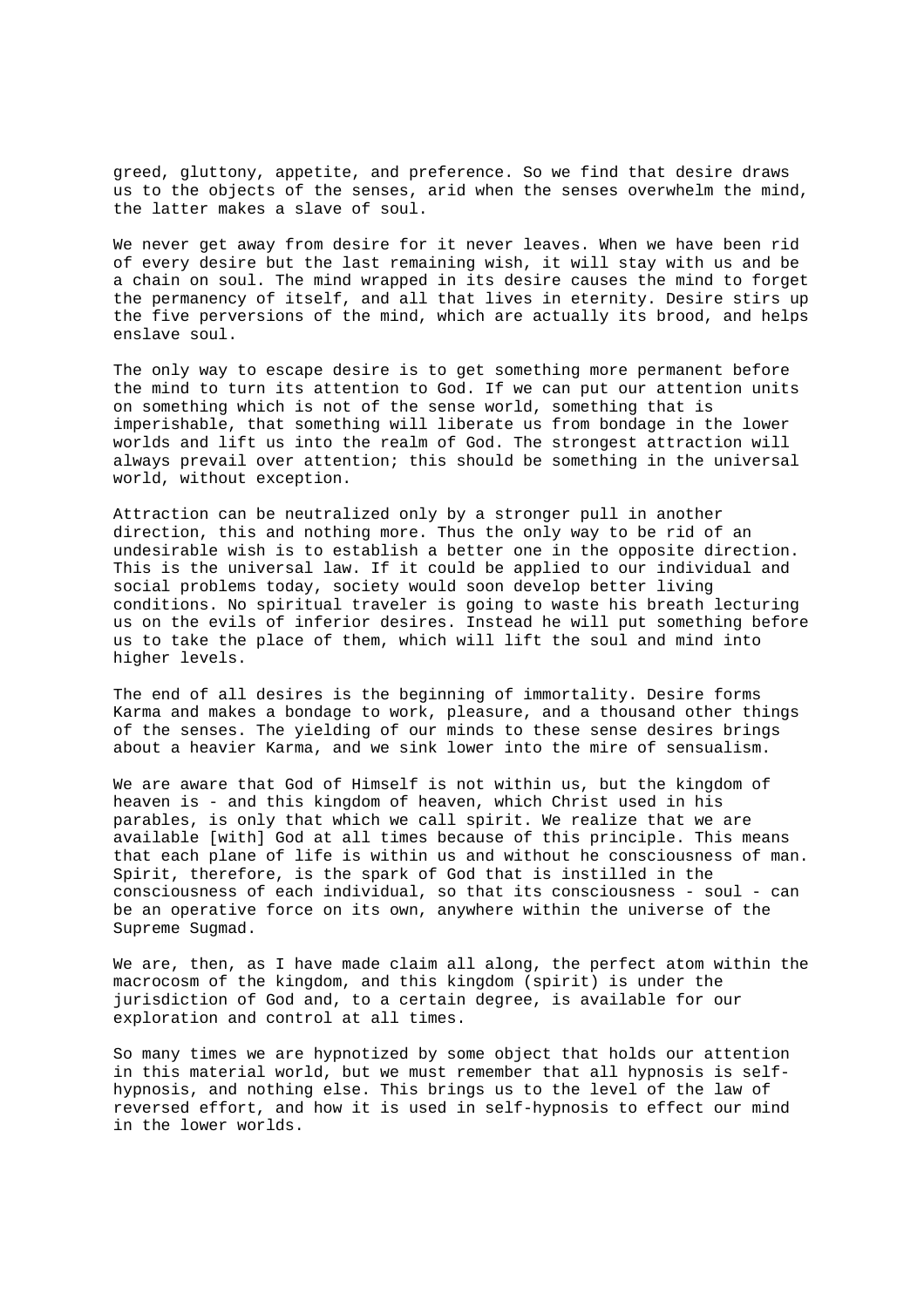For example, the law of reversed effort is simply that the harder a person struggles to achieve some goal, the more difficulty he will have to overcome; difficulty caused, at least in part, by the strain of his effort. "You try too hard; relax, take it easy, and try again," is an expression we hear so much in the Western World. We must make the mind one-pointed, as the Eastern adepts say, but nothing mental should be strained. We should never try to force results. We should stick to our task and finish out the race, but never knock ourselves out doing it.

If we were riding a bicycle along a road filled with holes, trying to miss all the ruts, it is a certainty that we will hit every one. On the other hand, if we try to walk across a plank between two points, only two feet above the ground, it would be an easy feat. But if we put the plank between two windows on the fifteenth floor of two adjoining buildings and try walking it, we would find it extremely difficult to accomplish the task without falling. We would be so conscious of falling, of failing to reach the far say that we might not make it. This is the law reversed effort.

It goes the same way in self-hypnosis. If we start out putting ourselves to sleep, the law of reversed effort starts working. The harder we try this, the less we can do it. When a hypnotist wants to put us under control he uses the law of reversed effort by getting his subject to overdo his efforts to defeat the hypnotist. For example, there is the old hand-clasping test where the hands of the subject are locked together, and he is told by the hypnotist that "you can't pull your hands apart; the harder you try, the more firmly they will stick together, and you will fail to resist my commands."

This is exactly how man fails in soul movement. He is working with mind in trying to get out of the body, and mind, which is influenced by one or all of the perversions, will keep informing him that he cannot get out of the body. The harder he tries, the more firmly will soul and body stick together, and he will fail in trying to resist the commands of mind.

When in this state, soul can impress mind and the rest of body. In fact, it of itself is overcome by the hypnotic suggestions of the negative power, which keeps telling it to leave body is foolishness. It says in so many words, "This body is the temple of God, and here you should dwell in happiness. This is security for you. Out there is an unknown, insecure world which has nothing for you." Soul, acting in a sort of stupor, will follow out the dictates of mind, because by this time it has fallen into the ways of the negative worlds.

The old, humorous example of soul becoming a rock illustrates this point. It goes something like this: one day a soul was walking along enjoying itself when it came upon another of its kind, sitting in the hot sunlight, huddled forlornly and gazing sadly out at the bleak landscape. The first asked, "What are you going?" The other replied, "I'm a rock. Can't you see it?"

"A rock?"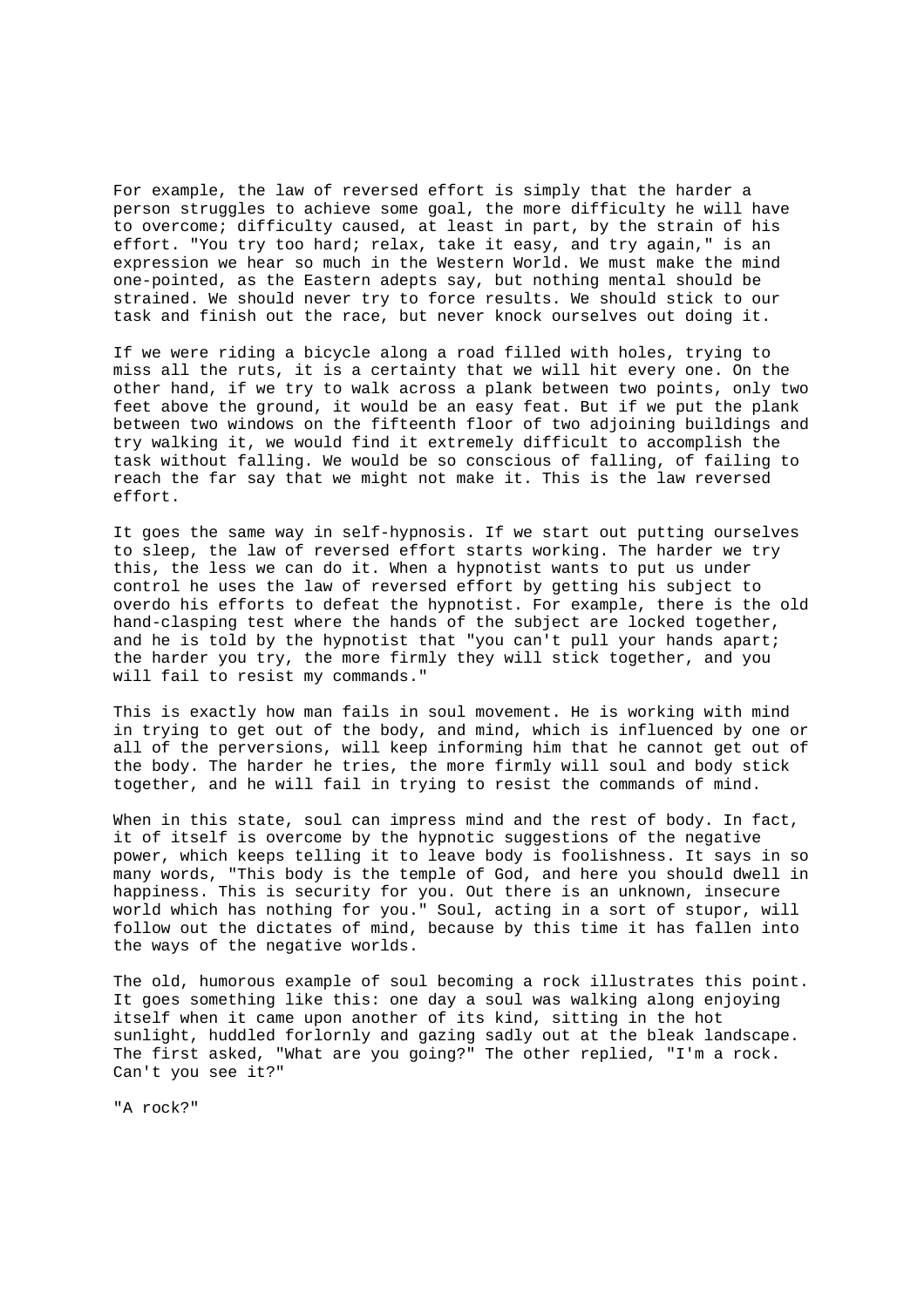"Sure. I've been a rock for two thousand years. I got to be one because someone told me that I was one. What else am I, if I'm not a rock?"

Whereupon he was shown that souls could not become rocks, only that they could simulate one under hypnosis. This is the way that the world works. We are told that soul must live in this body because it is built for him. True, of course, but only while we are working in this physical world. The harder we try to do something, the worse it gets, and we keep pushing up against a mass of energy, building a wall that we try to get through but cannot. The more energy piled against it, the more we find resistance.

After a while, we get to the point where we do not care, and then it is found that everything starts to change; the resistance starts to crumple and we don't have to fight to get out of the body. We have broken through the self-hypnosis that had taken over.

On the other hand, self-hypnosis works for soul travel provided that one uses it for projection. What I mean to say here is that if we are going to use it to give ourselves post-hypnotic suggestions before leaving the body, that we are going to return at a certain time, have certain experiences outside the body, and will not experience anything harmful, then we are using it for a purpose that will give us benefits.

This is particularly useful in the dream method and the trance technique. The use of hypnotic suggestions while under either of these states is all for the better in being able to travel about in the afterworlds without any serious effects. In using implants of this nature, it is always best if you can see the results of what happens with certain people. All postulates do not work for the same people.

No teacher, way-shower, metaphysician, or minister of any religion is worth his salt if he caters the whims of the audiences. He must at all times point out truth whether or not it costs him his flock, for the way of truth will always take care of him. The unyielding man of truth always wins out. For example, it looked as if Jesus had lost the battle of spreading truth when He was put to death by the Roman soldiers. But history proved that the truth that came through Him was greater than that which ended with His death.

The example has been established by the saviors, like Jesus, who lived the words he had spoken earlier in his ministry: What would it mean to anyone to gain the world, but lose soul?

Anyone who has found the ability to move into the spiritual worlds does not need what this physical plane has to offer.

Desire is a need, and to need means that we are in the grasp of Maya, the illusionary force of the lower worlds. To need is to be dominated. This is the way of the negative power as it operates in the lower planes under the guise of mind, and this is the reason why so many are led astray and end their lives here still seeking, unhappy that nothing of God has come into their existence.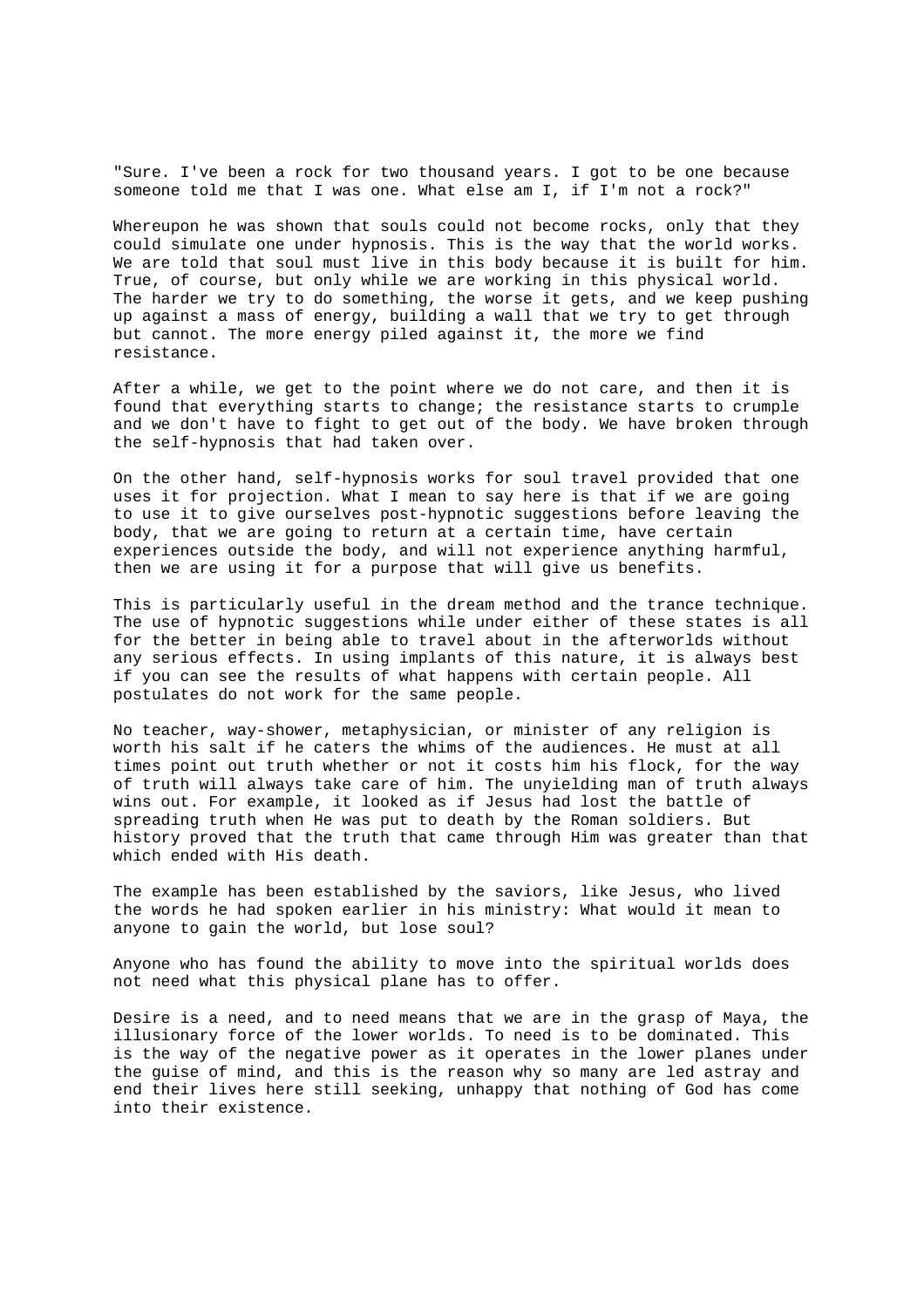This makes the teachings of ECKANKAR meaningful to those who are caught up in the depths and imprisonment of old mental concepts, orthodox viewpoints, and intellectual barriers. If a state of free thinking, freedom of motion and viewpoint is to be obtained, there must be established some method for getting out of the body and making contact with the spiritual travelers.

The concepts brought about by certain thinkers cannot be true for anyone who has had God-realization. The God-realized dwell in the positive worlds, the spiritual levels, and are not swung back and forth like those living in the body. He is in this world, but not of it.

The old Chinese concept of the Yang and Yin is a good example of this swinging back and forth between the two poles of survival. The Yang and Yin are the positive and negative principles, the male and female, the light and dark of life. It is the law of polarity, or what we might call the law of the opposite. This means that nothing can exist except in relation to its opposite. Without the mountains there can be no valleys. Without shadows there can be no perception of light. There can be no such thing as evil unless we can compare it with good. Without wisdom there can be no ignorance and without age there is no youth.

The concept of the Yang and Yin go back into the misty time of history's beginning. Yang is always considered the abstract and Yin, the concrete, or as we might say, the spiritual and the material. This is exactly what I have been talking about - that all "cause" starts in the heavenly worlds and ends in the material. This is if we are considering true creative processes, with a negative effect. Yin is the material world; since we live on the material plane, or in a Yin-type world, there is always a certain amount of material makeup in us in order to keep the body alive and to act as a protective coat for soul against the lower vibrations.

This is the reason that soul always desires escape from the lower planes. It seems that nothing is desirable here except experience, and from its own point of view, experience can be gained almost anywhere. It is the experience of permanency that God requires of soul as a stable unit of awareness.

Hence Yin is the ability to adapt and have existence in this material world. Since it is negative in nature, its qualities are just opposite to the Yang attributes of retrogressive, cold, decay, or death, formula, reaction, emotion, fatalism, need, slave, fear or doubt, failure and form.

The biggest obstacle that soul has to overcome here is that mind is trained to be materialistic from the day of our birth. We are trained to react to any sort of manifestation. Thus we are brought up and schooled in becoming slaves of phenomena, and since Yin is nothing more than decay and death, we are trained less in the art of living than in the art of dying.

Now we see that Yin, or effect, is dominated, and anyone who is wallowing in the negative aspect is reacting and is the slave to the lower powers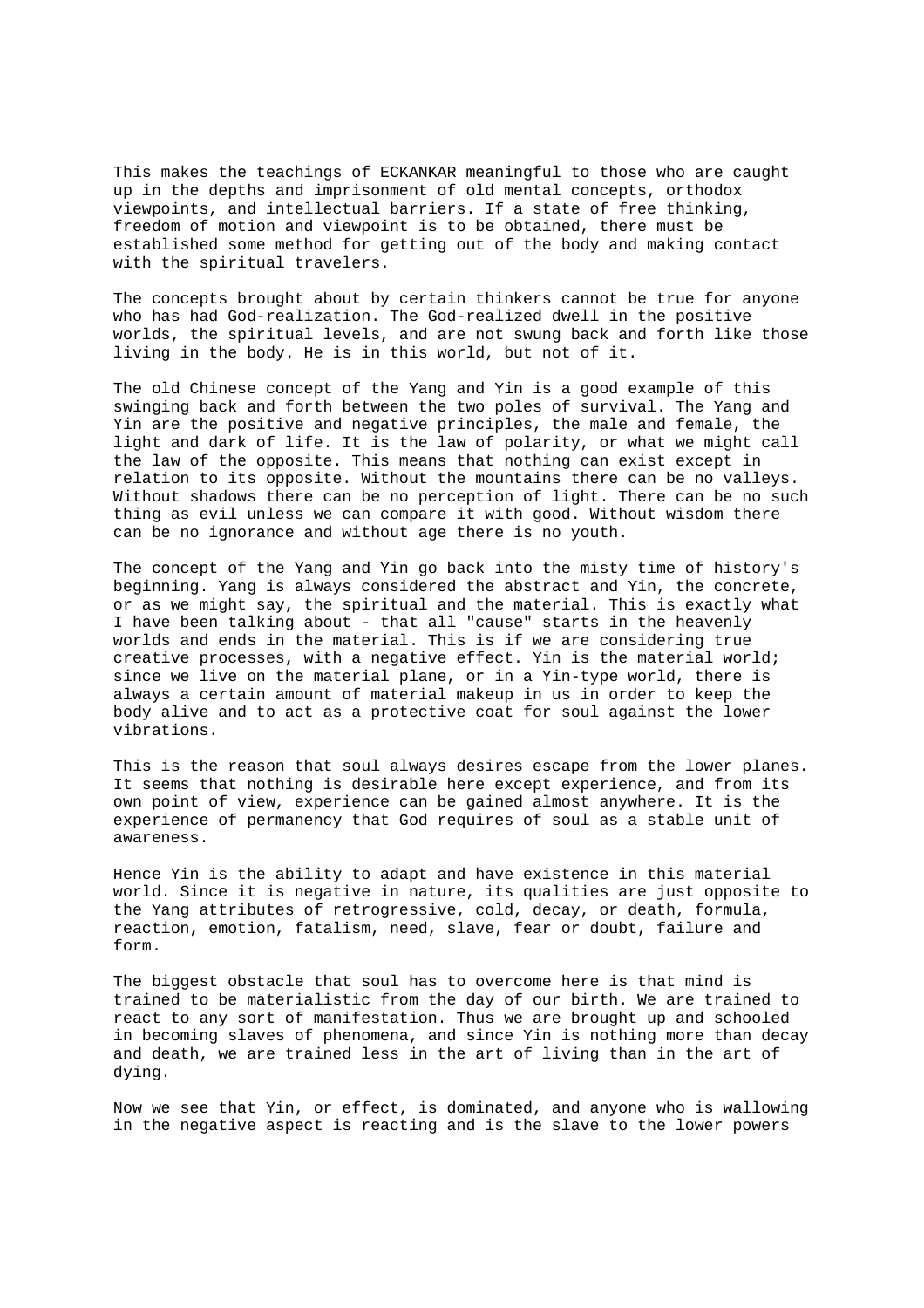of the mind and body. He is not independent in any way whatsoever, because he needs something. The moment he starts thinking that he needs something - whatever it might be - he is trapped by Maya. The desire will get bigger and stronger all the time. It is as when one needs money, he never gets enough of it, because money rules him. In order to get money, or any other object, we must never put ourselves in position of needing it.

This brings us to the point of likes attracting likes. This is another law of nature about which we will have to have some knowledge as we prepare ourselves for soul movement. The only entities that we can attract in the other worlds are those in sympathy with our moods and feelings. Those who are attracted to us in this world are the ones who have like attractions. This means, therefore, if we are going to do soul travel, we should read and associate with those who have been doing it. To take a special problem to anyone who does not have a similar problem is asking for it. We would not take a love problem to a banker; but we could take a financial problem to him. Therefore, we who think in the terms of spiritual problems must, out of necessity, are our spiritual matters to a traveler, or somebody who has had experience in this field.

The mark of those who are slaves to the materialistic world is their need to reassure themselves that others, too, are slaves. It is the old illusion again that like attracts, or misery loves company.

The materialist wants to make certain that you are as much enslaved as he is, so he practices seduction, because he does not want others to become free. But if we show guts by being independent of matter, we will get help. This is when the spiritual travelers will show up to stand by for help, provided we ask for it. But when we set out with the intention of hurting somebody else, we are letting ourselves be dominated, and sooner or later we will have to pay tribute to it.

When we come to think of cause and effect, of its great influence on our lives and the Karma that it makes, good or bad, then we must turn to getting out of this body into the upper worlds, and to finding a part of that which means peace to us.

Yang and Yin play an important part in the preparation of ourselves for soul travel. Cause and effect are the basic principles of the lower worlds, as stated before, and this we see in the eminent Cabala which states "as above, so below." This is one of the first principles of metaphysical works. The outer, or material, world is a reflection of the inner or higher world, the macrocosmic world. Everything that exists in the outer, or material, world also has existence on the higher, or astral, world - the first world of the within.

At this point, we, in using judgment and sanity about the principle just mentioned, find that nothing can manifest in the outer or external life or environment unless we have first created a condition within ourselves which makes the manifestation of that outer condition possible.

This being true, we can see why Yang and Yin, the laws of cause and effect, work. This is also why Karma, is so important to us. Man as a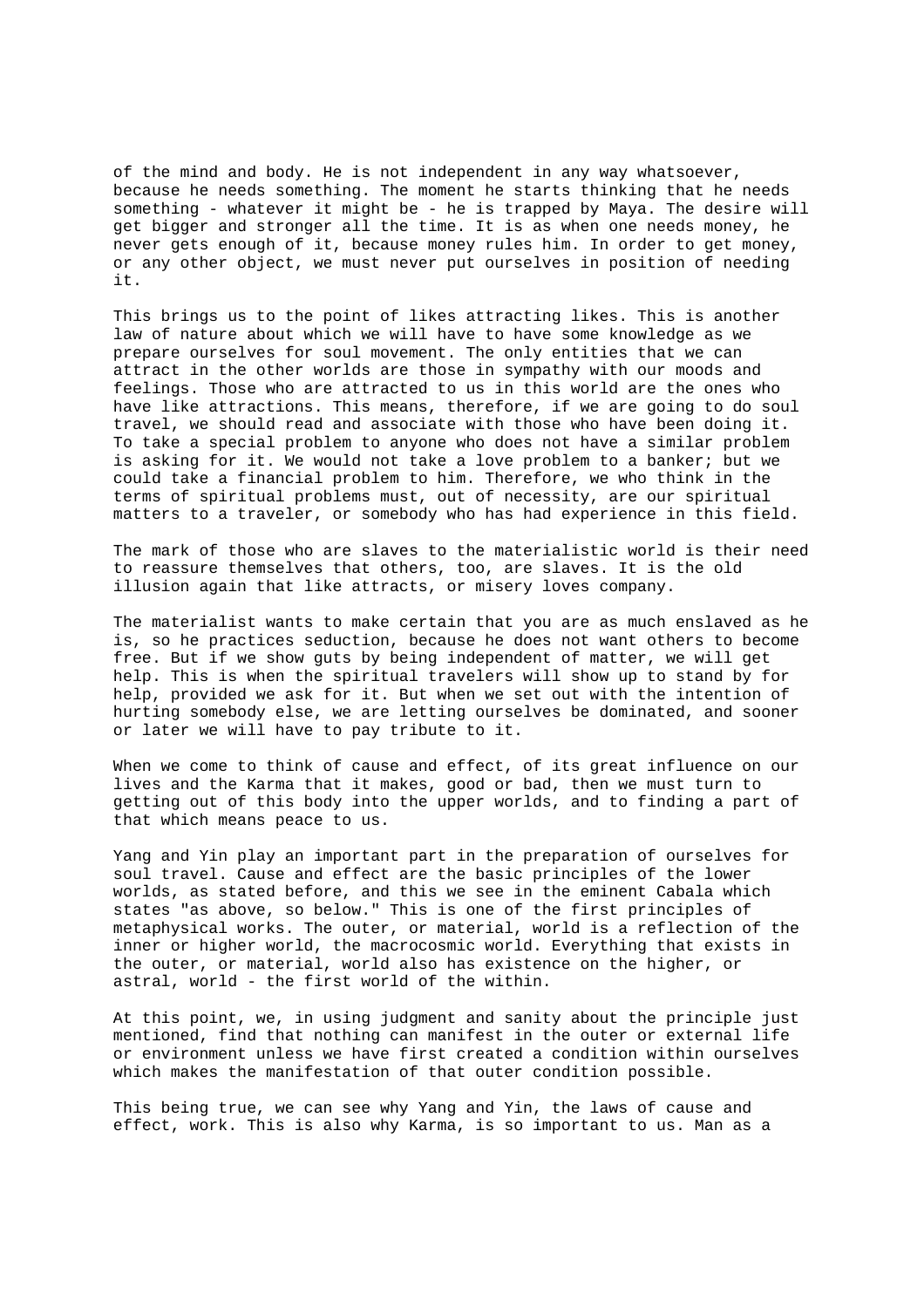material being passes through all the conditions of chaos and in harmony in his environment, because there is nothing more certain than that he is the sole creator of the conditions which exist in his outer world.

The greatest problem here is that most of us like to put the blame for our lack of success in anything on another. Many of the statements which show a rationalizing mind include, "God is testing me," and "Satan has tempted me." All responsibility is thereby placed elsewhere, and not upon our own shoulders.

We are also aware that most seekers of truth are not really interested in the ultimate result - that of being in God - but only in phenomena. They want to see manifestations and demonstrations - acts of miracles, in other words. When the multitude sought to make Jesus perform miracles, he asked them for what reason did they want signs and wonders? When that question came about, none could answer, but the truth was that seeing with material eyes was important to them.

Jesus wanted them to see and hear with the inner senses, for by doing so, they would then understand his message. Every teacher, master, and traveler has this great obstacle to overcome with the seekers - the masses want miracles, without effort on their own part. This is one of the points of dishonesty that I have brought up previously, and if a teacher caters to this, then he himself can be considered dishonest.

Practically every spiritual seeker, in the beginning, wishes to find some teacher or guru, who, by a mysterious word or ritual, will be able to dissolve all Karma and problems which he might have. He soon finds that a true guru isn't going to do anything like reading numbers off automobile licenses three blocks away, nor is he likely to dissolve anyone's personal problems. As a healer, he might give comfort and solace to the suffering, but only because he knows that they cannot help themselves.

The greatest barrier which lies in the path of any seeker of God is that he may allow too much personality, or vanity, to enter into everything he does in life. Second, he may not learn to look to truth itself, but, instead, he concentrates upon the vessel or vehicle of expression for that truth.

This means that we put too much confidence in that materialistic part of ourselves known as ego, or Ahankar, which is vanity, one of the five deadly perversions of the mind. It works in two ways here: First, we look too often to the personality of a guru for the teachings; and second, we mistake his personality as truth. This means that we think of him as being the vessel of truth, the vehicle, because we are taught in the West that personality is the major part of our being.

When a teacher allows himself to develop a personality which will carry him to success with his students and audiences, then he is running into problems: he has lost truth. No spiritual traveler, nor saint, is known for his personality, but the fact that he is an instrument or vehicle for truth. If he is not, then he is heading down the path to destruction by his own means. No spiritual traveler who has the least inkling of what truth means to himself and others would have the slightest thought of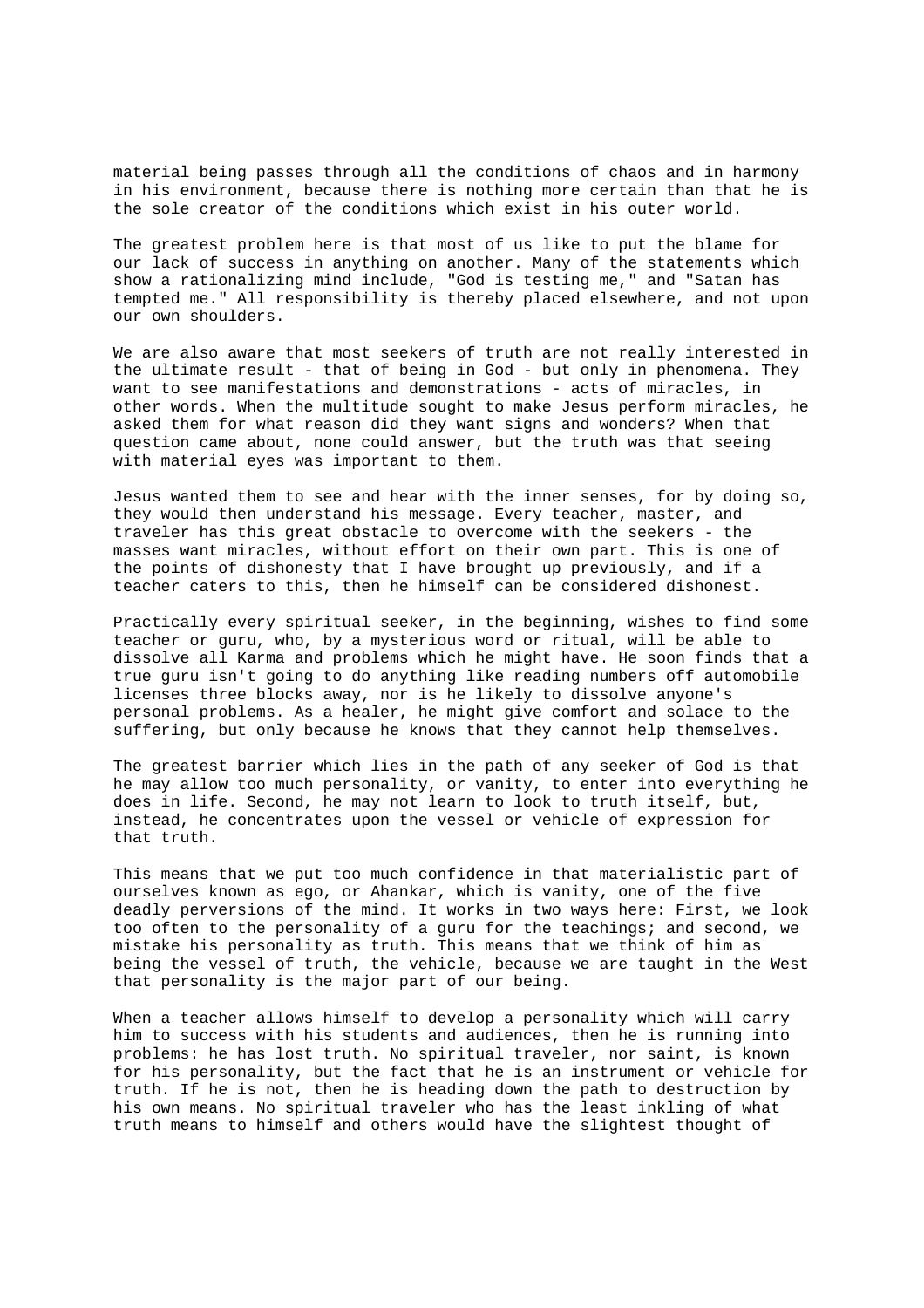allowing vanity to enter into his being. He knows the dangers of this and how his awareness will fall if allowed to persist.

The ego of personality has a thousand claws which it digs into the minds of its victims. The greatest problem for personality lies in the fact that he assumes that it is infallible, and has high virtues which can be advertised by pointing out the faults of others.

When we give another psychic space in order to have space of our own grant another soul freedom so we can move about as he wishes, have choice and make decisions - then we are an expression of the vessel, or vehicle, for truth. There is no teacher others than truth, and we must seek truth as a quality, rather than as a personality or a personal thing.

When a person studies under a teacher and feels that he has been disappointed, he will never settle down unless he finds something that awakens him to find the real path to the ultimate kingdom of God. The only answer to give these seekers of false Gods is that they have never followed truth. They have followed a personality, rather than truth which is absolutely impersonal and is in no way related to any individual.

We must look, study, and examine that which is not a condition, manifestation, or any individual. Truth is that which is. This is one of the ancient laws of the spiritual worlds which exists in any universe we may explore. This law admits that there is no qualification of any sort whatsoever; and yet, our attempt to qualify truth forms the greatest obstacle that we find in our path to God. We confuse truth with the giver - with the personality of the instrument through which it flows. What has happened here, is that we are following the personality, the giver, instead of truth.

Another aspect of this obstacle is that we might be so immersed in the letter of the law instead of the spirit that we lose the latter. This becomes an obstacle to reaching truth. We are by our very nature of the physical self limited to concepts which are bound by this lower world in which we live. No teacher can express in words, in symbols, in illustrations, anything which is not purely materialistic. The reason for this is that we are using a physical means of expression that strikes against the physical senses of the students. Therefore, if anyone would just follow the word, the letter of what is being given out by a guru, he would find himself bound to the limitations of the physical universe. So we find that it is the spirit of the letter that uplifts soul and quickeneth the flesh, as St. Paul put it.

The only way we can find truth while in this physical body, without projecting out of the body, is to seek it beyond these planes. This is the higher truth that is always beyond the limitations of the physical worlds. In order to do this, the consciousness must be raised - another expression for soul travel - into the state where we hear, where we realize, where we can feel, with the senses of soul, that higher quality called Truth.

God is Spirit and must be worshipped in spirit and truth. This means that the Ultimate Being is spirit, or rather spirit is part of itself, and we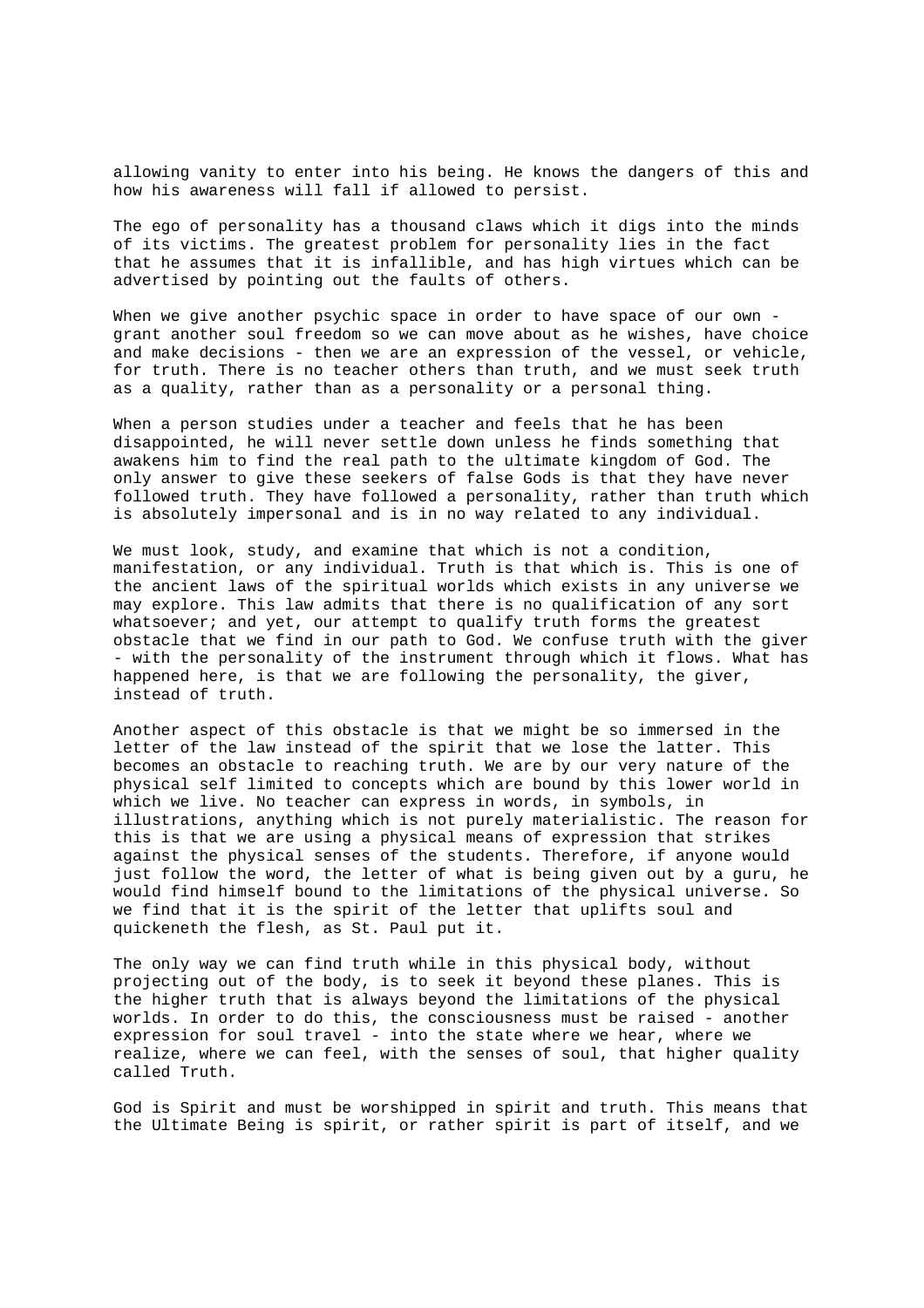can only know him through and by this part of the whole. So man must learn to give up the flesh and allow the perfection of soul to take over. Man must learn to be guided into that highest state of consciousness which we call the God-consciousness. No teacher can force us to realize the things of the higher planes or the higher states of consciousness. This must be done by ourselves alone. This is why the spiritual travelers stand by at all times to watch our progress, not raising a hand, except when we call upon them for assistance.

Another obstacle which we create for ourselves, is that we often interpret the things a teacher says in the wrong manner. We inject our thoughts into his words, and project our own conceptions of limitation. When the traveler says something concerning a great truth, we start limiting ourselves in relationship to it.

Every day of our lives, every moment, is a part of the way we are traveling. All the difficulties and circumstances which come to us are not tests sent to us by the Sugmad to determine our strength or weakness, but rather, they are conditions that are self-created because we have not learned to look for guidance via soul.

 $\sim\sim\sim\sim\sim\sim\sim$ 

10 - The Lonely Journey In The Heavenly Worlds

For the soul the journey in the heavenly worlds is a lonely one, for other than his spiritual traveler, or the guide that takes him to the fifth region then leaves him there, scarcely another will come to his side. It is indeed a lonely journey to return to the heavenly abode.

We have no words to tell others what exists in these high heavens. The few who travel here constantly can never talk about it, except perhaps in poetry, which seems to be the only expressive way of getting down on paper the beauty and sunlight of the spiritual heavens. As I have said, this is the reason why so many mystics are silent, and so many, like the Zen monks, can only communicate by hands. There are no words which can tell and express what they have witnessed.

There are ways, however, to know that these spiritual travelers have been where most of us are unable to journey. This is seen in their bright countenance, from the joy that seems to flow from them, affecting everything within a certain radius. I found this to be true of Sudar Singh, the strange mystic of Allahabad, in the summer of 1938, when I visited him with my stepsister.

His very being gleamed like a highly polished mirror, reflecting the glory that he had gained while traveling in his spirit self in the high worlds of God. It encircled him like a radar fence, and when one approached his little hermit hut, it was like walking through an electrical beam. The closer we came to his dwelling place, the stronger the feeling became. It was pleasant, joyful sort of sensation that we felt as we were seated with him for the first time in his own little home.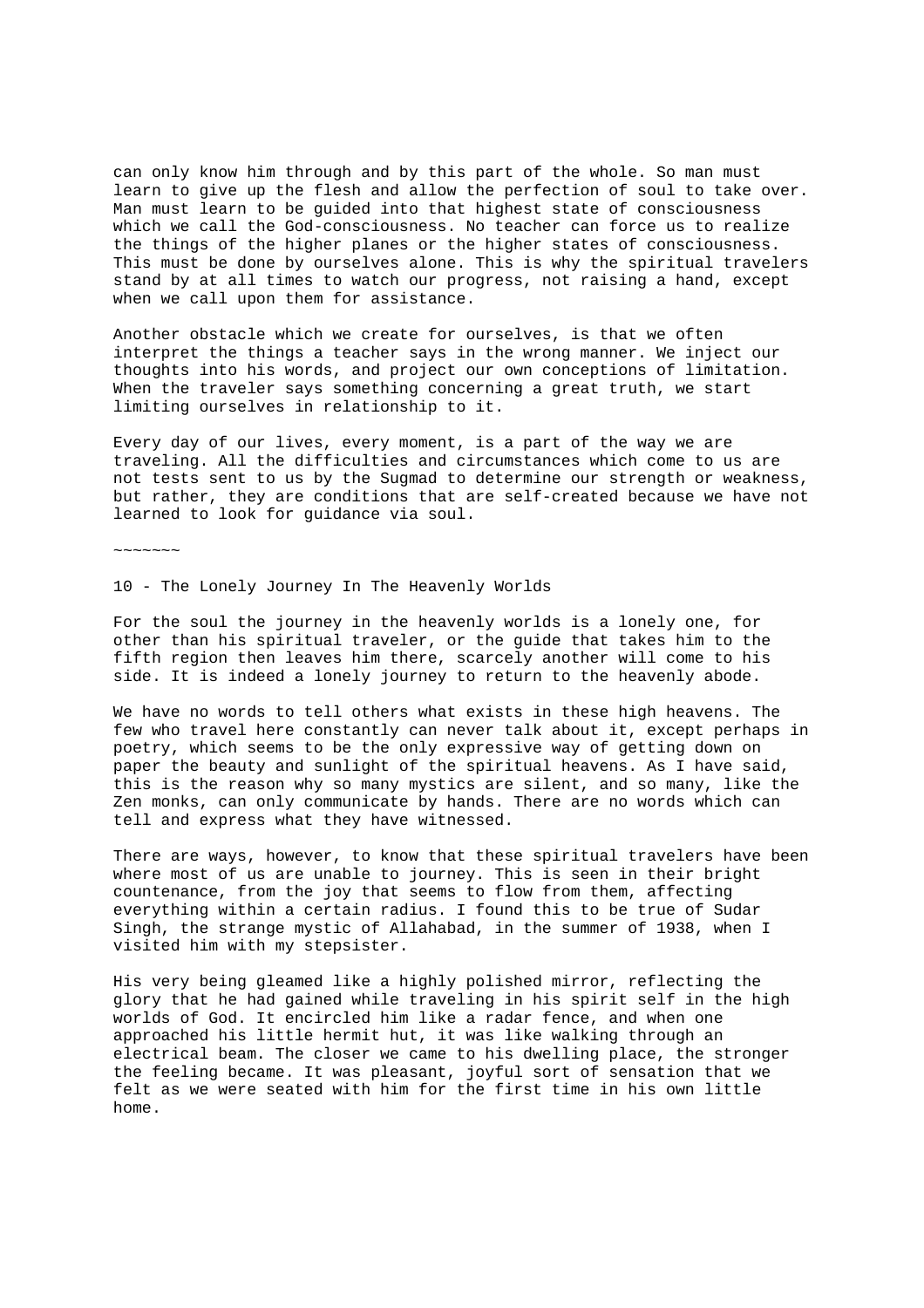The ECK adept Rebazar Tarzs has a greater circle of divine light than anyone I have ever seen in the lower worlds. Of course, he has placed himself on the planes below for the very purpose of helping those who wish to make the journey into the other worlds after ending their Karma.

It is true that when a man of God is sitting in a group talking with people, if he wishes he can see the auras of those who are spiritually advanced. Often these auras, or magnetic fields, will spread over a great area like beacons of light, and are recognizable only to those who can see or feel them. This is one way of knowing those who have enjoyed, and are enjoying, the lonely journey in the heavenly worlds.

Like all other aspects of the spiritual life, the journey is a paradox, for once we have experienced any movement out of the body into those high areas, we find that a certain joy comes to us, and we put a full trust into that being called the SUGMAD, or God. This is what makes our explorations of the spirit regions so wonderful, and what gives us the feeling of continued ecstasy and joy.

But on the other hand, as said previously, the people and the things of this life no longer hold any interest. This is a paradox, for we should be able to have a more enjoyable life here and in a sense we do, but we no longer lean upon the material things of life. We now have God in our life, and that is enough.

It is essential to realize that, with the majority of people, selfconsciousness only manifests in part through the physical body. We know that soul possesses a consciousness altogether independent of the body and merely uses a measure of its state of consciousness during each incarnation; in a sense, we use the illustration that the foot is not the body man himself, but only a part of him. So it is with the soul and physical body, the latter is only a cover for the soul in this lower region.

The memory connected with the physical mind is not at all perfect, but erratic at times until we often wonder just what it is good for. But soul memory is perfect. It retains the recollections, that is a record, of all its experiences throughout all its incarnations here and in the other planes.

God, in his mercy, draws the curtain so that we cannot remember the past incarnations while in this physical body. Memory does not stay with us, because with each incarnation, a new brain is formed, and there is, in consequence, no real continuity of memory in our physical lives. With soul, though, it is different, because there is no break in the continuity whatever. This, we find, is the basic reason why soul can retain its memory intact.

We can see, then, why man in his limited expression through the physical body cannot remember his past actions, but can only suffer the effects of them. However, the real self, or soul, remembers everything, and in a word, knows. Yet it cannot impress its knowledge on the physical brain so that the physical body will know, because soul is an organism of such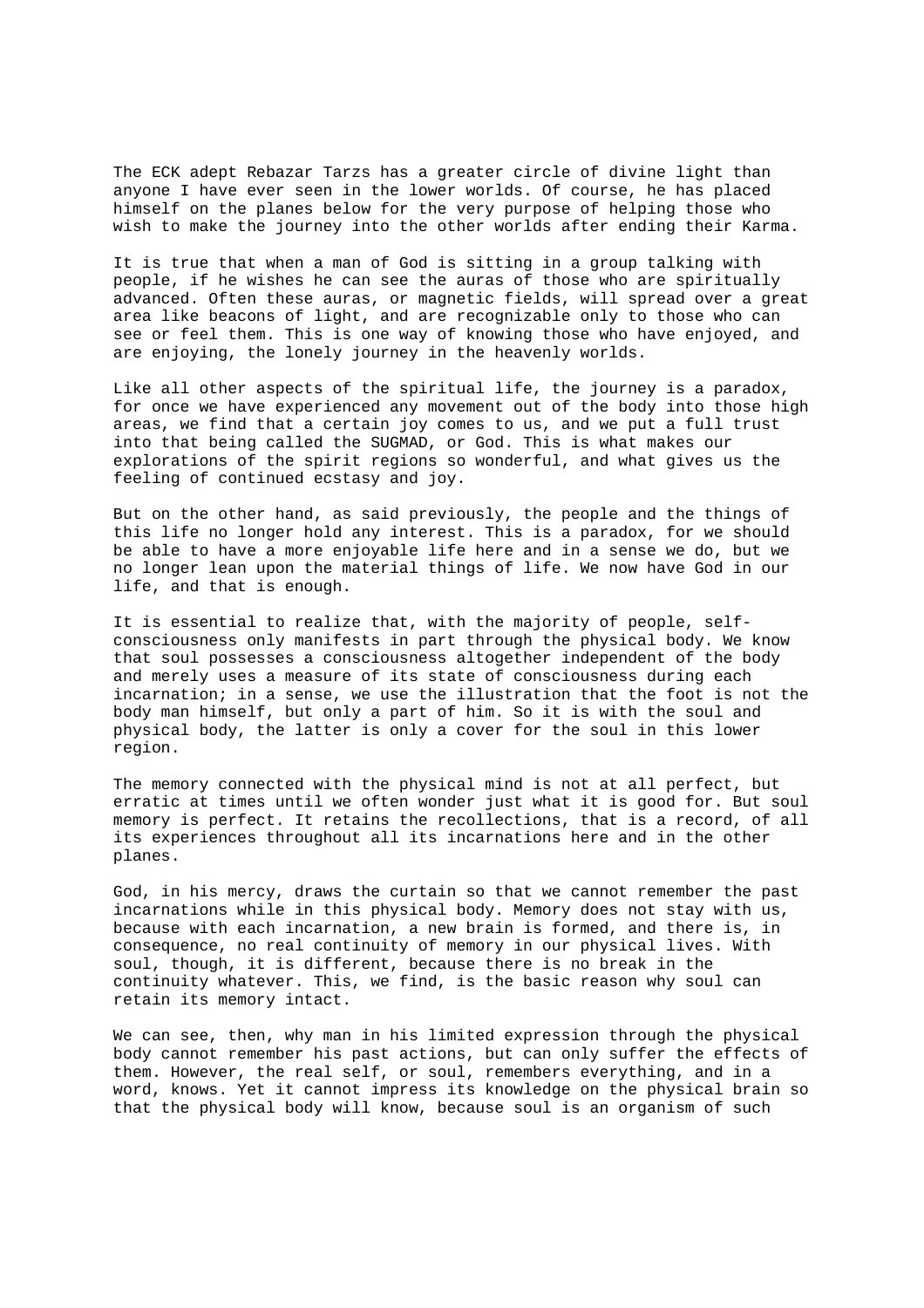fine quality that, unless we go through a long training to draw upon its subtle forces, soul cannot make any impressions on the brain.

Soul urges man to pursue a specific course of action, to take the spiritual path, through the still, small voice, which we know as conscience. It tells him which is the wrong course to take, and if he takes it again and again, then he will wind up on the downward path to destruction. It is only when we have refined the mind and emotions that they become the clean reflectors of all that is the spiritual side, and we can experience the full consciousness and knowledge of the other worlds.

Soul of itself is always in a happy state. Because D is an ethereal being, which is composed of higher qualities, it cannot be otherwise, as this is the nature of God Itself. Naturally the closer that soul comes to pure spirit the happier that it will become. It is only where there is comparatively dense matter that it takes on the quality of unhappiness. It is out of its own element, this is why!

Now we find that a number of souls existing in this lower world are indolent, and will make very little progress toward spiritual unfoldment, but indolence is not to be confused with unhappiness. It is just that these souls are living in a state of dreams, somewhat of a happiness in itself. But deep in each of them is that divine discontent, the urge to advance into something better. They do not realize what this might be, but it must be something better than what they have.

Soul's only purpose is to gain experience, and it will project itself outwardly via the mind, emotions, and body. It will become adventurous, showing a strength of purpose, and the more that it experiences, the more it will translate its experiences into knowledge and capabilities. It will make mistakes, but by its very nature of being a happy entity, it will not be disturbed by these mistakes, nor by any of its failures, but will eventually push through to God.

The divine discontent is an aspect of the evolutionary commandment to go forward into the spiritual realm. However, for any particular soul to unfold or progress spiritually, it needs to exert its will. It must keep its attention focused on the goal. Therefore, as a general rule, the younger souls are more indolent, or careless and lazy, while the older souls become more energetic as they progress.

The reason for this statement is that the older the soul grows, the more knowledge it gains - the more patience it has and the greater power. This gives it wider and greater capacity to control and guide the mortal physical self into the proper channels for its own use. Then, instead of withdrawing when things go wrong on the physical plane for the body and mind, it will stand by in order to give strength, endurance, and inspiration. The visible sign of a noble character is the capacity to endure all tribulations with a philosophic calm, because soul has inspired it with the light of its own innate happiness under all conditions.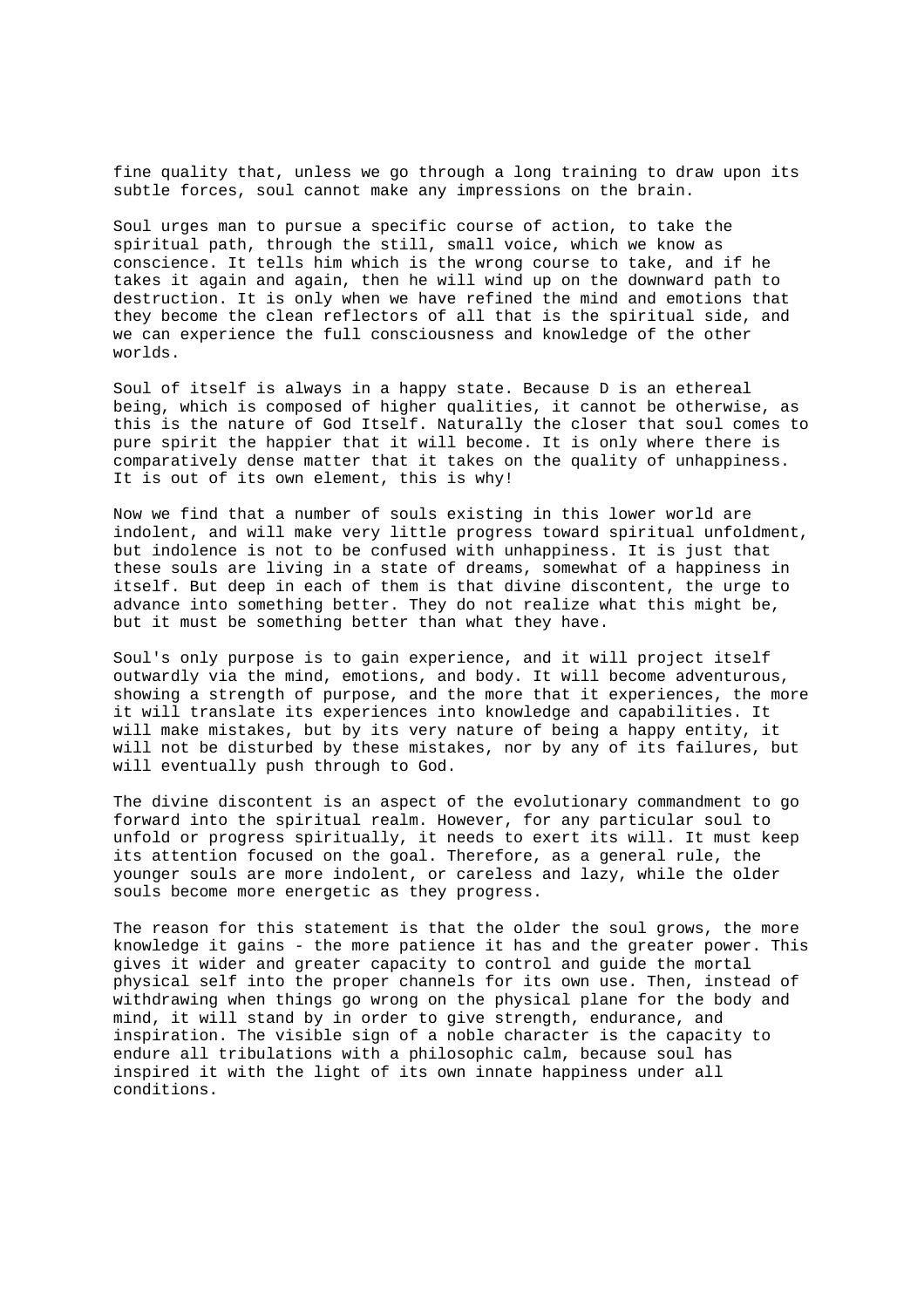The purpose of the soul continuing in a state of happiness is that it is the only part of the divine aspect of man, and in this state, soul is always in touch with God. The natural state of the Divine Being is that of God, and this is the highest that anyone can reach. God is always pouring Its divine state of ecstasy into soul. That soul able to receive this, is lifted into the higher realm and joy flows through it, for it acts as an instrument into the physical body, and to the worlds around the latter.

In other words, soul is generally capable of handling only what we call the good Karma; this is usually when it is in the higher state of evolution. Otherwise, when indolent, it must bear the consequence of bad Karma. The inexperienced soul, therefore, cannot use its divine wisdom to handle the mind and the physical self. On the other hand, the truly unfolded, or evolved, soul, who has gained control over its physical aspects, will actually put forth a greater responsibility of will to control the mind and body.

In order to gain this particular state, the soul will gain control gradually throughout its reincarnations by retraining the habits that it receives each time to work toward the spiritual goal. Eventually it will come into a perfect interplay between soul and body, which will result in a highly developed spiritual physical man.

We find here that the basis of all human unhappiness lies in having free will. Although God never wants to put us in the state of being automatons, he does leave us with the point that we must be established in experiences of unfoldment in order to use free will correctly.

Now this brings us to the meaning of the two masters - the inner and the outer. Both of these are somewhat important in the lives of many individuals, however the inner is the greater one. If a teacher is able to establish himself as the inner master along with the visible form, then he will be able to give much better service to his chelas. But so many times we end up serving two different masters, such as the outer, who appears to us in physical form, and the other, who comes via the inner world and acts as a spiritual guide for travel through those invisible worlds. This means that we are limited to having a physical teacher, who can do so much, and an inner teacher, who is also limited in a like manner. Of course, the latter has a wider range but can do very little in the physical region for the chela. It boils down to the fact that we are serving two masters. It is not exactly like the serving of the material and the physical, but, nevertheless, it brings us to the meaning of who and what these masters might be.

The outer teacher is limited in the sense that he can only perform a certain function, which is to give enough information and knowledge to whet the appetite of the student and get himself open for the inner teacher to take over and run his affairs. Sometimes this means that the inner teacher is soul, but this is not always true, for it may be a spiritual traveler, who, when requested, will make his appearance in the chela's life and stand by for assistance in all spiritual matters.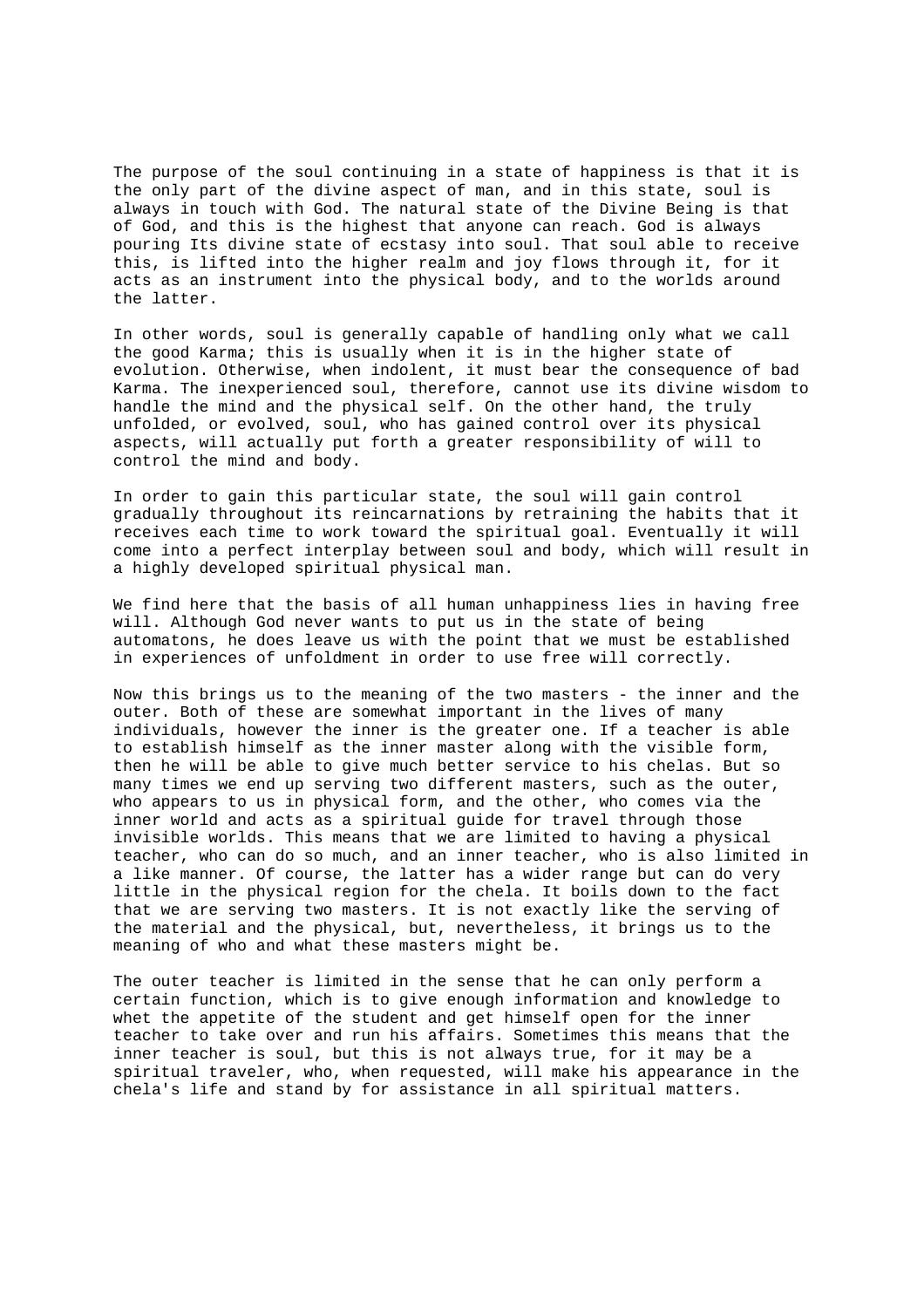The outer teacher may sometimes be a spiritual traveler, too, and when this is true, he can also act as the inner teacher. If this happens to be the case for us, then we are fortunate indeed, for this traveler will make the linkup for us to the spiritual power. If not, then we have to be the unit of consciousness which awaits the arrival of the inner master who will make the hookup for us.

This linking of soul to the spiritual force is of the greatest importance in our many lives on this physical universe. We can use this linking up to ride backwards or return to God, like riding an electronic beam into the very realms of Heaven. Materialism will never help us nor the race toward happiness or unfoldment, but spiritualism may do both for us. We may reach the heights of God and have happiness here, too.

This inner master appears many times within the inner consciousness. Especially when the chela is in meditation, the teacher's form may come into view on the screen of the mind. This form will speak to the chela, give him spiritual instructions, and often take him into other planes for exploration. This teacher's purpose is to show us how to separate spirit from body, and point the right road toward heaven. Nobody else can do this, and this is the statement that puzzles so many of us. We put too much emphasis on the outer form, especially that of the teacher. We expect the outer teacher to do so many things for us, to work at so many things with us on the inner planes. But this is not always true. It is a fact that may be one out of every million teachers visiting this earth plane is capable of being both the outer and inner teacher.

When I speak of the inner worlds, they are the same as the invisible planes. Here again, terminology confuses us, and we are left in the same state as so many others who are trying to find the way into heaven. Actually, these planes are dimensions which are both within us and without. They are both microcosm and the macrocosm, or the individual an the universal worlds about which we have spoken previously in this book.

The outer master is he who will spark us and work with us. The outer teacher is one who must take money and materialistic things from his students and the public in order to survive, but the inner teacher needs none of these to exist. He is taken care of by the power of itself. He never speaks of himself as being higher than anyone else. If he is existing in the outer, we often mistake him for another human who is a member of our society. He will seldom let anybody know that he is a high master and he never wants to give any indication that he can do miracles just for the benefit of people, just to be doing them.

Many of these travelers, or masters, living in the flesh, speak in paradoxical words. Knowing they are both the inner and outer teachers, they will often speak of the master coming to the chela during meditation. They never say that they of themselves came to the chela and took him out of the body, but speak of this inner replica of themselves as the master. In other words, they use the impersonal word form instead of the personal "I."

All those masters, saviors, and adepts who came in the past have used this method, of giving the credit to another, and not to themselves. They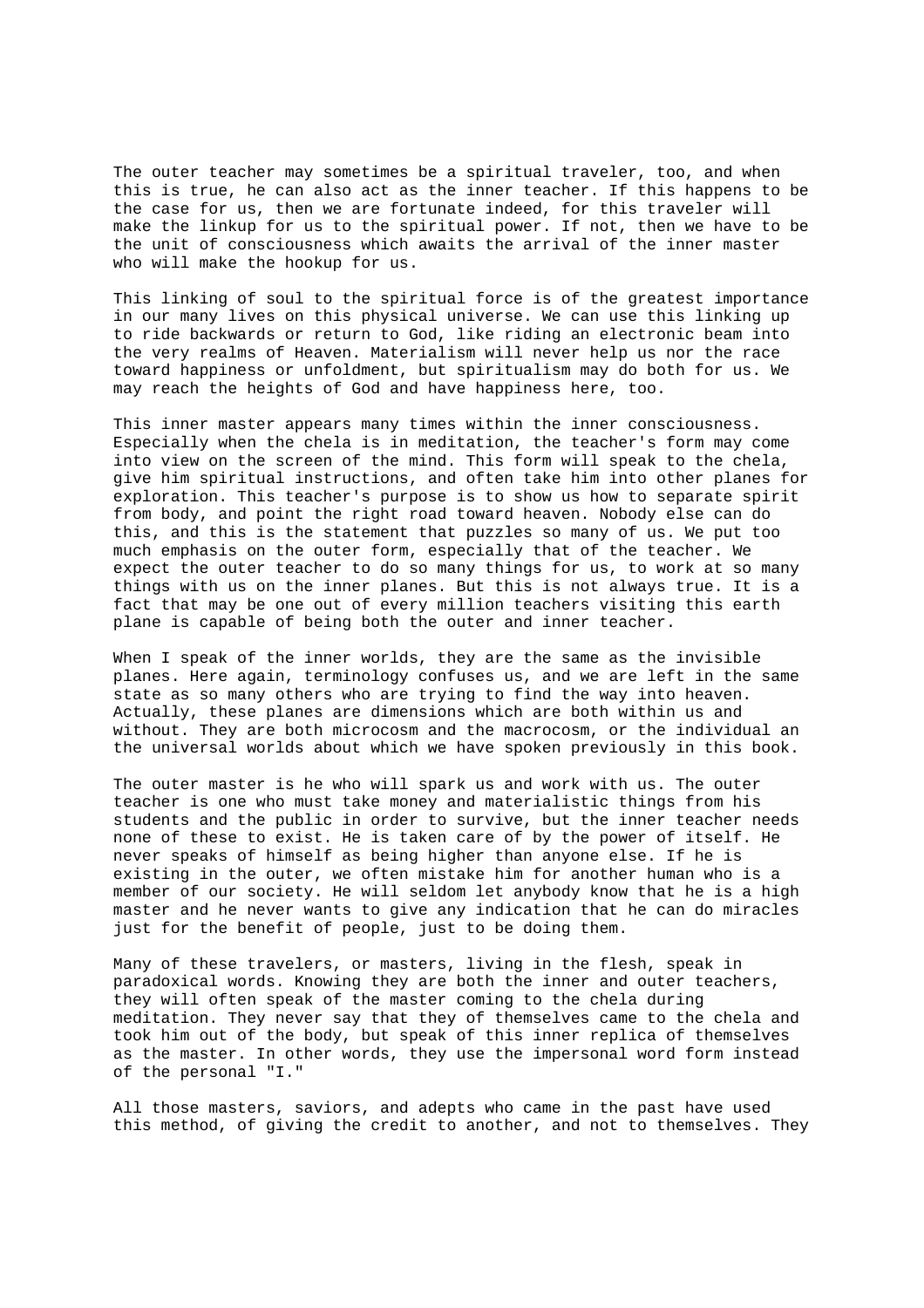know that this inner form is that of the divine, the soul form which approaches the chela and takes him into the light. Nothing else matters; for this holy self is a form of spirit and nothing more. Of itself it can move in so many different directions that it far exceeds the astral or any of the other bodies.

This is why we must have a living master if at all possible instead of one who has passed on. If we cannot find a living teacher who serves both purposes as the inner and outer, then it is best to have the later but not one that has passed away from this physical flesh too long ago. Most teachers of another age have passed from this field of action and their work is done. It is now time for another to take up here and continue with the work. He who has left the body is now working on another plane, and his work will generally be on that plane where he places himself and nowhere else.

This is true of the spiritual travelers who have placed their physical bodies on the earth plane, and the inner one on the invisible realm, so that contact can be made with any chela via both bodies. Now we find that many disciples following a spiritual traveler of this nature run into a serious problem. Although the guide can work with the few who have an open consciousness, or what we term the higher consciousness, so many of the others, who are able to see the guide on the inner planes, will have to take his teachings in a secondary manner.

Those doing this often become skeptics. They find that their faith in such a teacher does not fulfill their satisfaction, because they hear the others speak of seeing the master on the inside and traveling with him to other planes, while at the same time, he stands in the physical body nearby.

Most teachers will allow the personality to enter into their teachings. This is a factor that bothers most of us, for we find that there is a mixing in our thoughts about the difference between ego and personality. In other words, personality is all that we humanly and spiritually are in the universes of God, including this earth world. But ego is pride, vanity, and the feeling of accomplishment.

Any teacher who can feel vanity in his work and promotes his teachings through egotism, the offspring of personality, is a vain person who will have many problems with himself, as well as with those following him. He will show bigotry, self-assertion and he will make an ostentatious show of wealth. He will be often bossy, scolding and faultfinding.

He will demonstrate to the public that he likes to make public appearances. He must see his name in print, make a show of his piety, and he must make it a point to show the world that he gives to charity. He loves titles, honors, college degrees, and enjoys seeing people subservient to him. In other words he advocates the old assumption that "I am always right; he who opposes me is wrong, and to sustain the right, I must destroy my opponent."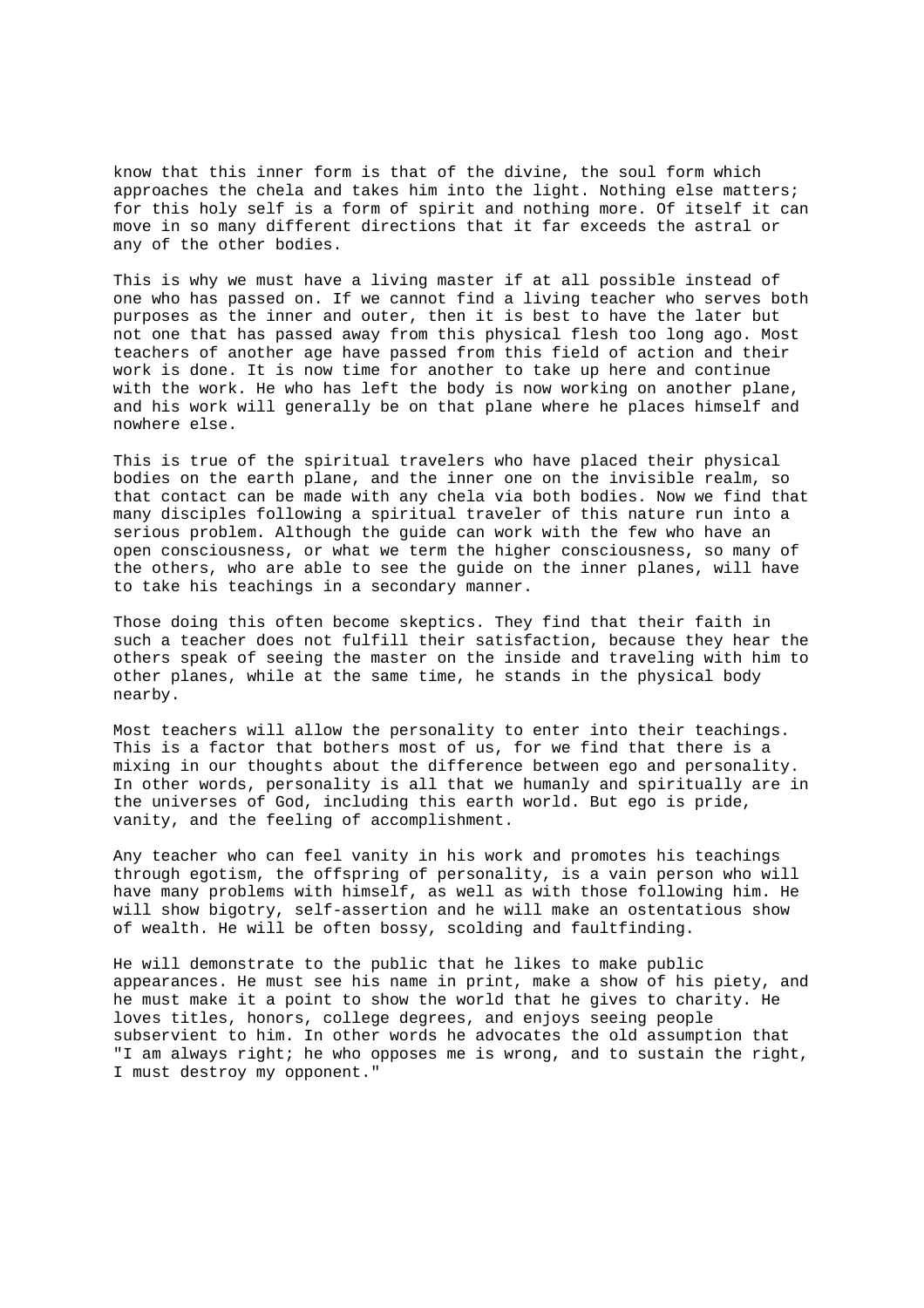The problem in having a teacher of this nature is that he will always resent an effort to enlighten him. Nobody is able to explain anything to him, and never will he admit that he is wrong about anything.

There are two classes of all mankind; the Manmukhs and the Atmanukhs. The Manmukhs follow the dictates of their own opinions and minds. He who does this is subject to every whim and object of his own mind and is always a slave to mind and its passions. He is under the ever-grinding wheel of birth and death, the wheel of desire and Karma.

Those who are classified in the Atmanukhs category are the ones who follow the dictates of soul. They live in the higher consciousness and are always facing God. They generally know where they are going and what they are going to do when they get there. These are the ones whose qualities are wondrous to behold, such as chastity, continence, forgiveness, tolerance, contentment, discrimination, unattachment, and humility.

These persons generally look at the world with a happy viewpoint, taking things lightly. They know that life on the earth plane is temporary and it will not be long before they are traveling the paths and roads in the higher worlds.

There are three basic principles in the universes: the Deity, the creative power, and the world-soul. The three are God, spirit, and the magnetic field that surrounds the whole universes and each universe individually, as well as individual planets, planes, and regions.

Of course God, or the SUGMAD, is the source of all things, the divine and intangible It. Spirit, or breath of God, as the Hindu philosophy calls it, is the source of all things the soul is made from. That soul of itself can be in a plant, tree, animal, or human. It makes no difference to God what form it takes; and upon acceptance of this form, it takes only that which it is capable of taking.

The spirit is often known as the word, the breath of the Divine, Elohim, the all-pervading Essence, the Divine Light, or as the cabalists called it, the A in Soph Aur. ECK is also called the Shabdu, Nam and the sacred syllable AUM as well as many other names mentioned in other chapters.

This spirit is the creative force of all the universes, for it can create and build forms where there were none before, including souls which are created in the realm of God by that Deity Itself. Few can make use of this force in the higher worlds, but it can be done, provided we lift ourselves up the spiritual ladder to the plane where it can be accomplished.

World-soul is the field of magnetism surrounding everything from the planets to the individual consciousness in the mineral state. It is a form of the lower powers sometimes called the spirit of life, which pervades all matter, including the animal body of man, the lesser animals, the vegetable kingdom, and the mineral kingdom. It is the life force of the world, the thing we often call the subconscious mind, for it is a sort of mind force that makes all things run in the lower worlds.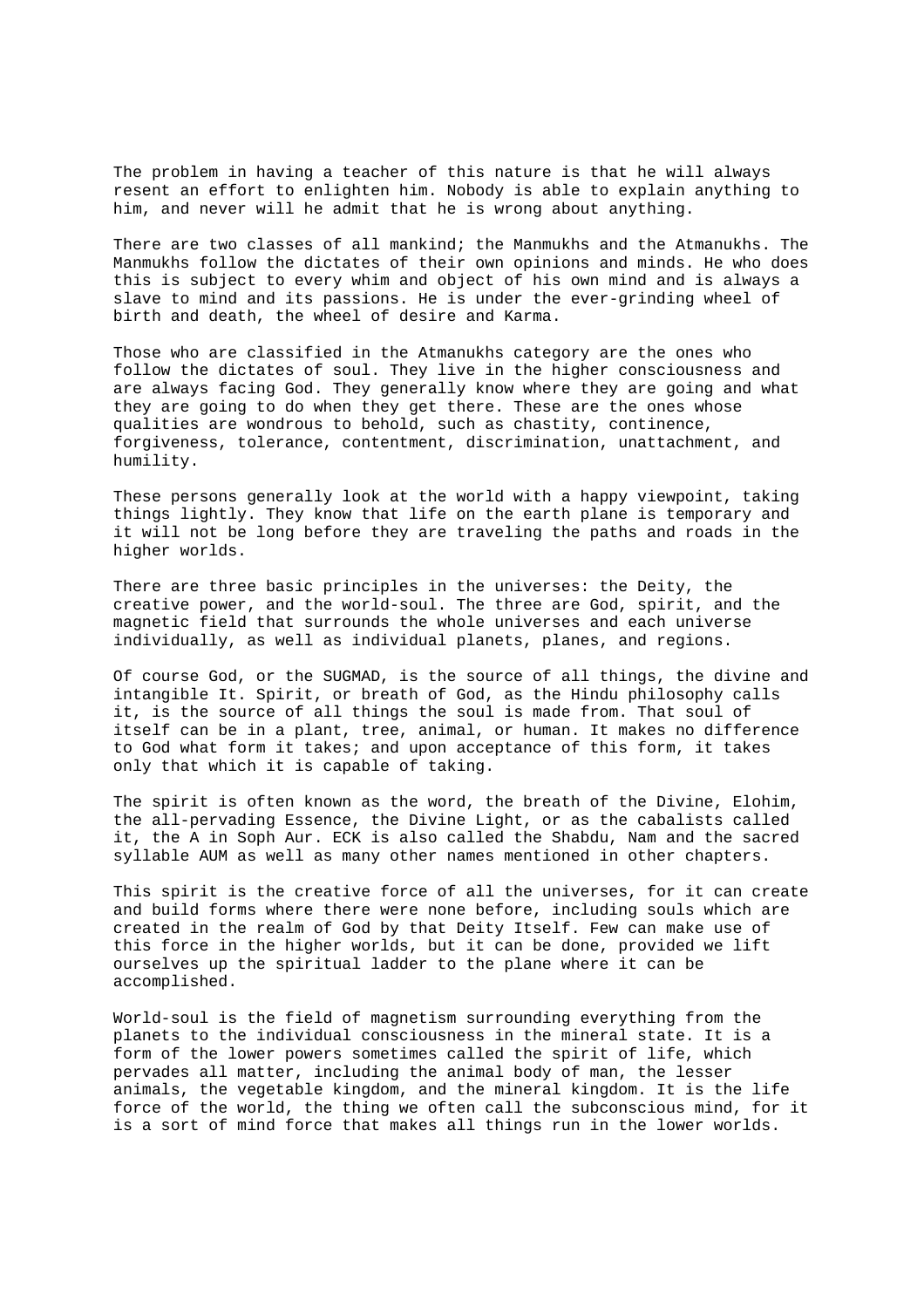Often it is called the AUM of life's vibratory forces, and has much of the sound of the higher forces in it.

Soul is the divine essence in man made up of spirit, the force of life in all things. The spirit of animal body is part of the world-soul, while the consciousness of man is a part of the divine essence, or what the Hindu philosophy calls the breath of God. Soul is a conscious part of the divine essence, from the creative spirit of the higher worlds. It is the Word which moved upon the face of the waters, as told about in the book of Genesis.

It is said that only the pure in spirit shall know God. This is why so many of us have been unsuccessful in our seeking. Our approach to Him has in it a condition which God refuses to recognize as a part of His nature. He only recognizes, and is in attune with, that which comes to Him in perfect peace, quiet, calmness, harmony, and purity.

Too many people seek phenomena. They should rather seek to purify themselves, so that they can come closer and closer to the Divine Center of all things. The path to manifestation of true power is the changing and transmutation of the lower nature of one's self.

The aim of all religions and of all ancient seers has been to take soul, by one means or another, back to its original source. The successful seeker is the one who, by practice and meditation, is able to lift Soul to its real abode, thus freeing it from all bondage, both internal and external, gross, subtle, and causal, and to be able to separate his mind from the physical environment.

The perfect ones, the spiritual travelers, the agents of God, are those who have reached this last stage and are willing to help any soul on the lower planes get up the ladder of spirituality. Those who only talk of the perfect teachers, or read of their teachings to others without practicing them, are only intellectually educated persons.

The teachers, sages, and incarnated avatars or prophets of the historical religions were able to start their way upward via the force of the spiritual drive within themselves. However, not all of them reached the final stage, for some stopped at the first plane and others at the second. Few have reached the third, and fewer still have attained the fifth plane of soul, or what we call Sat Nam. And among these are fewer still who have gained the original source of all universes, the Godplane.

This is the place of the original departure of soul toward the lower regions. During its downward journey, soul appears to have descended from the intermediate stages, such as the lower planes of God between the highest and the fifth. Those who did not reach even this stage, but were stopped on the lower planes, feel as if soul originally descended from the planes lower than the God-realm. This is true, especially if they were not instructed by any spiritual traveler.

Soul acquires special knowledge of each plane it reaches. At every stage it feels as if it controls and predominates all below. This makes the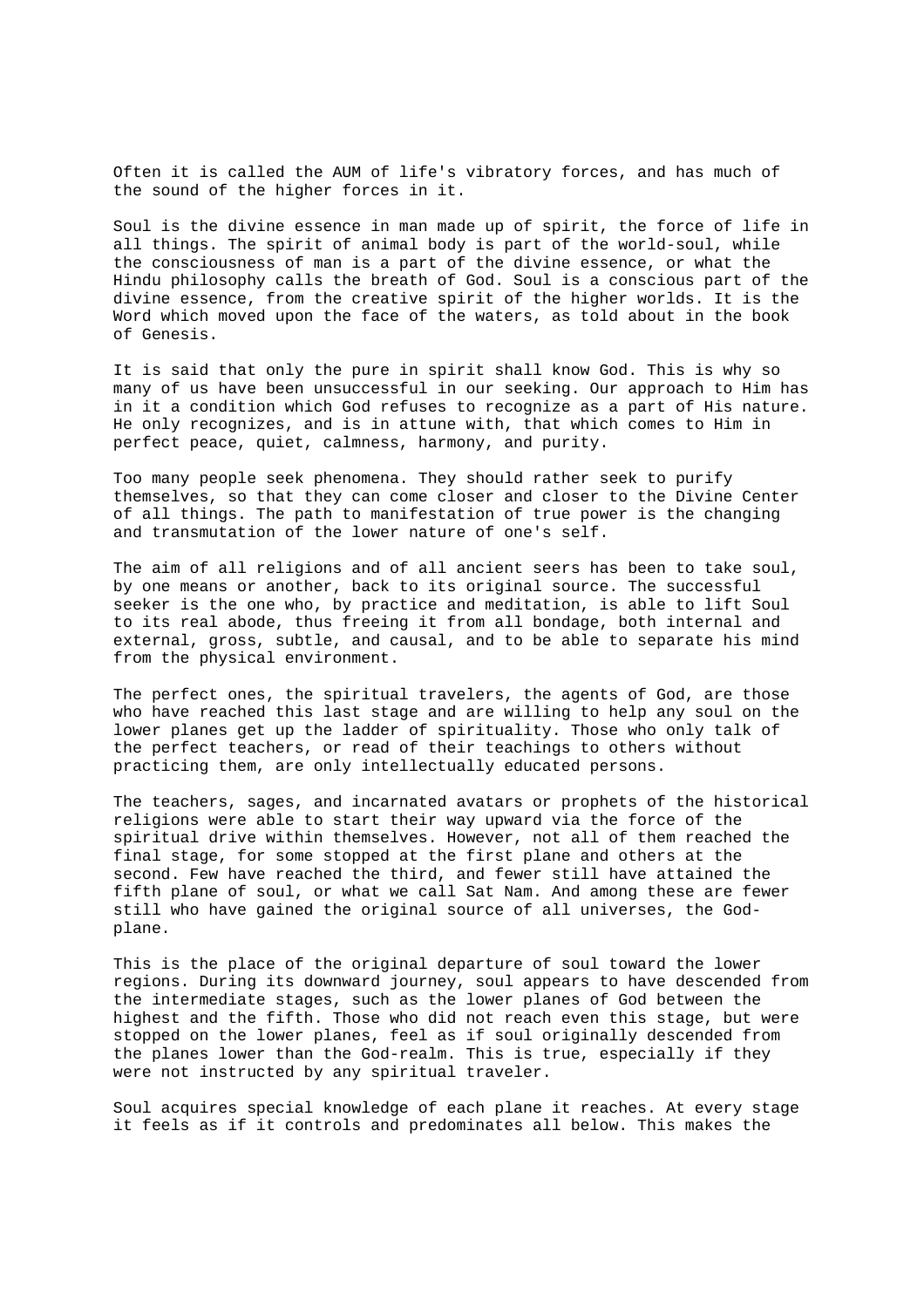journey to God, in a sense, more lonely than ever, because soul looks upon each lord of each universe through which it passes as only another manifestation of God. Therefore, nothing is available for soul to lean upon except God. We must think of soul as being something that can take care of us; but, nevertheless, we must be that which we lean upon.

The soul that can become cause to his own effects is a free soul. It is no longer prone to obsessive behavior, unthinking compliances, covert innuendoes. It is at home in any environment, not a stranger anywhere, in any universe. It is a solver of problems and a maker of its own destiny. That soul which is enslaved to its own aberrations is weak. The soul that

is free is powerful, and all the power that is defined by, and contained in this freedom, which is all above loneliness.

It is right and fitting that the soul first to postulate freedom for the individual should be the first to make possible freedom of the individual. "All men are born equal," we declared boldly, and have been as bold in making it possible for each to claim the equality, inherently his, of a potential far beyond what was.

We find that all inner experience is universal, but individual, although we think of our own experiences as being unique and different from others. When soul, even in the slightest degree, separates itself from the earth and rises into realms of beauty, joy, and light, it finds a portion of bliss that has never before been experienced.

The movement of the human consciousness, or what we might call the earth consciousness, is always moving to close the channels after they have been opened. We often get hurt, and then we seal off this particular channel. This means that we keep running up blind alleys, until finally all channels are cut off and we drop back into apathy and stop trying. These openings in the consciousness should be free and able to flow in a two-way communication. But when we are not able to get our consciousness open to receive the pure flow, we come to rejection and pretend that we do not want something that we have striven to get but has been denied us. This opening can so often be achieved through laughter and singing, either alone or with others.

The higher consciousness is, of course, the wave, spoken about previously, which flows in a circular motion instead of in a current, as a river or a stream. The latter is a limited way of looking at it, and if we persist in doing this, it will not work.

Spiritual illumination, or what we call cosmic consciousness, comes in a circular motion. It is a surrounding light, coming in at us like a cloak enfolding the spirit and physical bodies of man. We are attracted to it, and it is attracted to us like a moth to a flame. This enfolding, or circular, motion is what we often term, "resting in the arms of God."

The more open we are in consciousness, the greater will be the spiritual, illuminating enfoldment of us. This reality and the philosophies we know of here have very little to do with one another. Of course we know that if reading and studying these philosophies will start us on the way to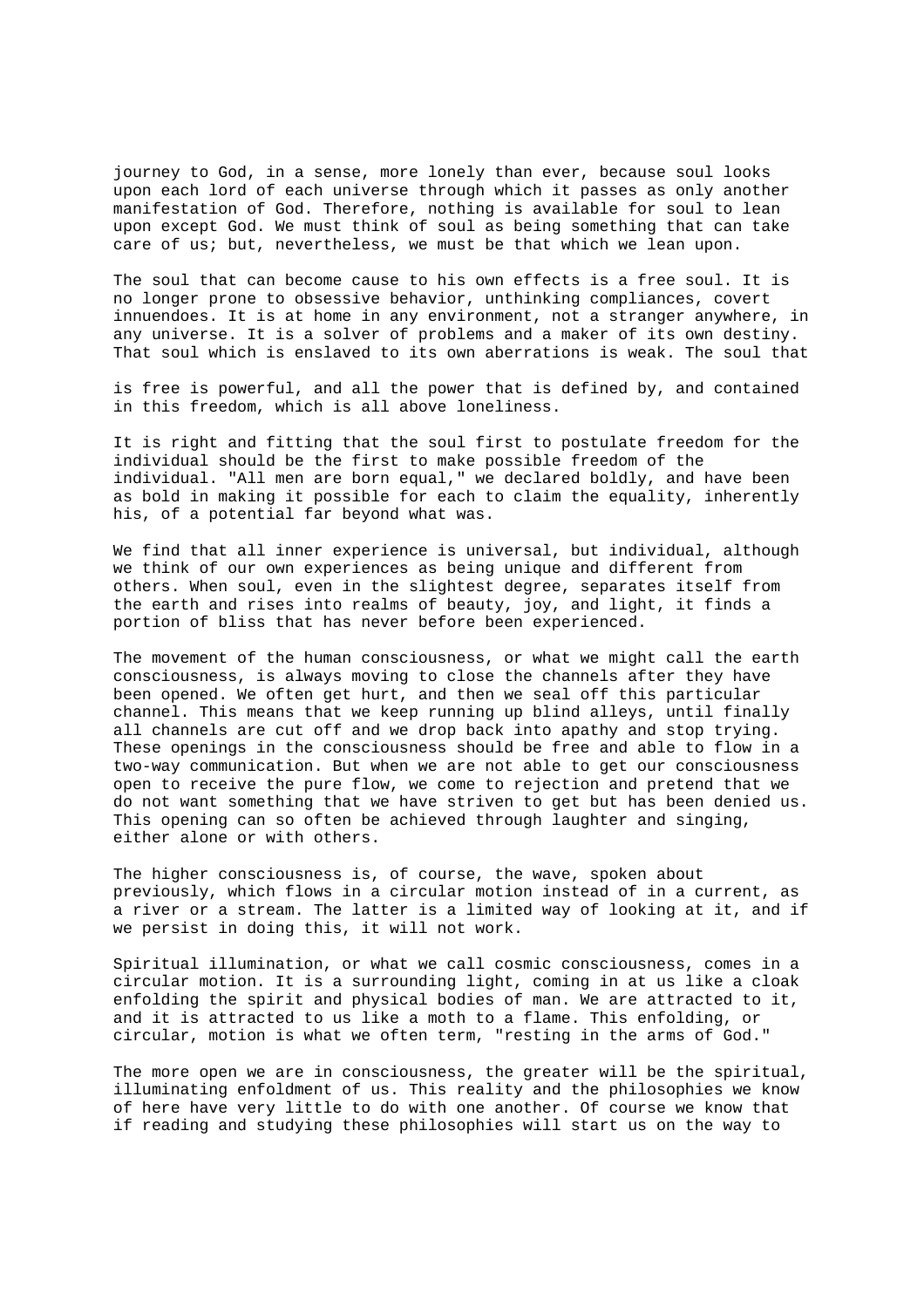receiving this light, naturally we give them credit. But the proof is in the final results, which is the spiritual illumination itself. At one end of the survival scale are little intelligences that are concerned with the evolution of mineral, plant, and insect life, while at the other are beings of unimaginable beauty and radiance which are concerned with the carrying out of the great cosmic laws.

There are two evolutionary schemes. Broadly speaking, the idea proposed by Darwin comprises the form aspect of evolution, while the thought alluded to in the above paragraph comprises the life or intelligence aspect. One is not fulfilled without the other; however, intelligence is more perfect and can survive without the form, unless it is in the lower worlds. Highly developed intelligence can move anywhere without the need of any form, other than its own soul body.

The two systems of evolution are not in opposition, but actually blend into one another, although there are some differences. One difference is that man has not inhabited forms identical with those of our present day animals, nor the present anthropoid species. But he has inhabited forms similar to, but higher than, those of the present anthropoids. Souls generally do not take forms of this nature on entering this world; although at first, when there were not higher forms on this planet, some did.

The consciousness of men can revert back to any state possible, mineral, plant, or animal. It makes little difference, because we are what we believe we are. In the state of lust, we often imitate the animals, thus reverting to a primitive attitude of consciousness. Some people, in fact, have animalistic expressions on their faces, and we always connect them with such a state.

Here we get ourselves concerned with what might be termed living in the state of spiritual consciousness. This is when we place ourselves on the higher levels of the spiritual frontiers and maintain the position as such. This is practically everybody's hope and dream, but because it presents itself as such a difficult task, we are apt to look at it as a far-fetched creation that can never be reached and fall back into apathy. We might become discouraged and seek many other channels that will bring us to this stage, and as a result, find many blind alleys in many incarnations before turning back to the original path.

If we reach only the halfway mark in this unfoldment to spiritual consciousness, and seek to maintain it constantly, we find that it results in states of loneliness and bafflement. If it comes in small flashes that give some harmonious adjustment and it is not from any degree of determination, eventually we go overboard in our seeking and create stress and strain in order to have more of these flashes of illumination.

The usual misapplication of the higher consciousness results in persons who are unwilling to share it with others. If a small degree of the spiritual illumination is captured by some mind and hoarded, it has a disagreeable effect. This is because that particular particle of spiritual substance is separated from its own source of life. In a sense,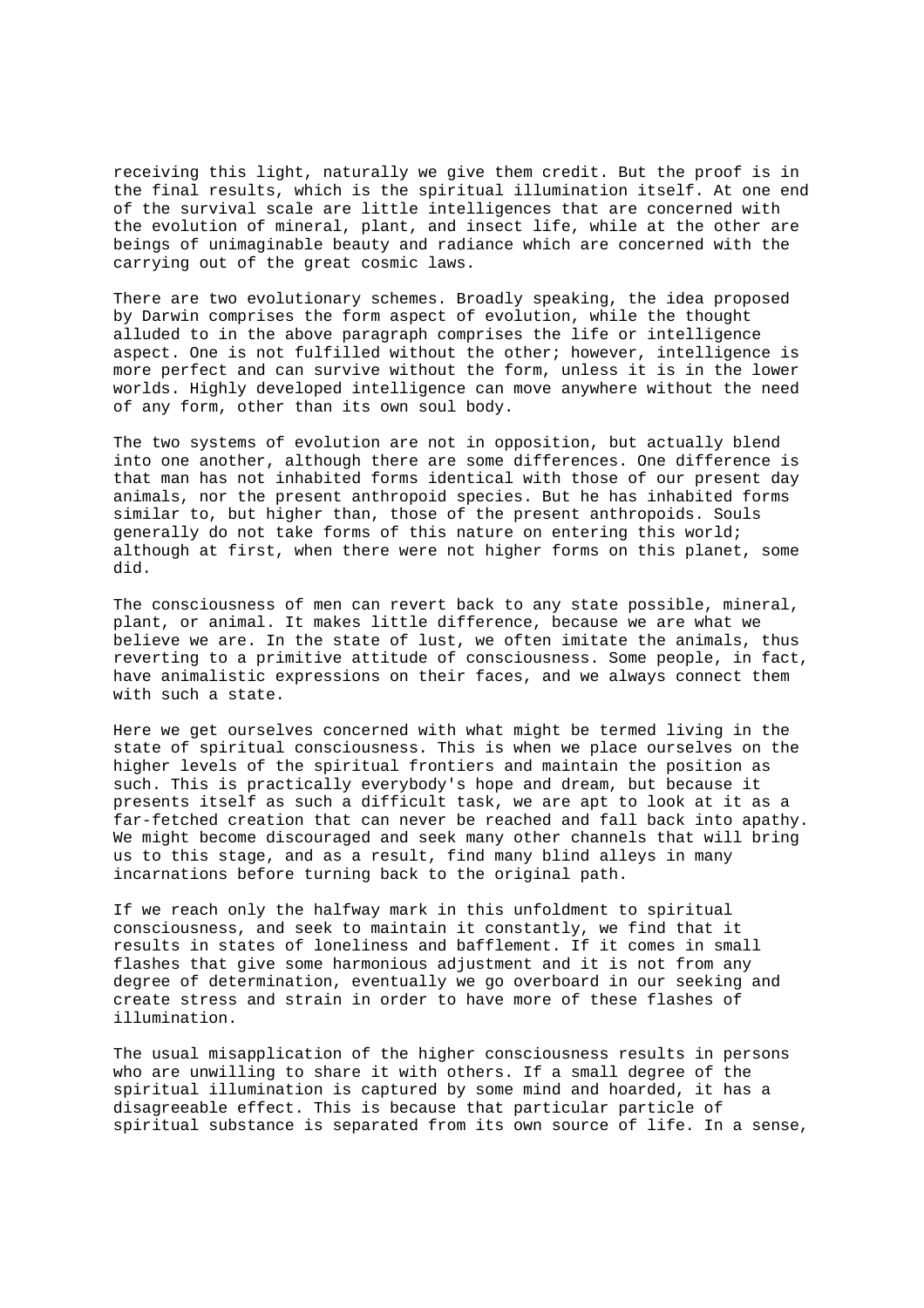it is sealed up in the human consciousness and it is not able to serve universal cause. He who has done this becomes baffled, lonely, and his behavior is erratic to say the least. This will continue until he is able to release it from the individual area into the universal where it will give value to all concerned.

Mind tends to ossify any spirit substance taken into its own area as it will be used for a selfish individual purpose. This is the reason why many teachers fail. They are looking for more remuneration for their work than they are willing to give out for a service. As a result they are working in the field of human consciousness and not in the spiritual areas at all. This consciousness becomes ossified, and the mind falls into what we would designate as a mineral state. Hence he is reverted to the mineral level in consciousness, not in the physical form. All consciousness works in this manner of speaking, as stated before.

Therefore it is important to remember that the unified consciousness that enters into the human consciousness must never be imprisoned and shackled, for if we do, we fall into the lower states. With each particle that enters into our consciousness, we must feel and express it in our life movements and unfoldment, it must be held lightly, never with a heavy hand, and it must be passed out to others freely. As long as we do this, it will come into our consciousness in a greater, expanding flow. Our duty is then to help keep the consciousness in a greater state of expansion, so that the flow can have a wide and free channel. We can never steal it and hide it from the world, as so many think.

Our state of consciousness can always be recognized by anyone with a keen insight on such matters. The flow through the consciousness into the exterior world must be as great as that which enters into it. The outflow and inflow must be balanced, for we have reached that stage of spiritual growth where we are a quiet pool. We are a portion of the God-current that moves gently through us into the external world.

Now this higher consciousness is a current which has the centrifugal and the centripetal flow, or the outward and inward flow. The idea of the whole being a quiet pool is a limited idea, because it implies that we could receive that amount according to the vessel we have made of ourselves, and once we are filled, the inflow stops until we empty it. But this is not true, for we are the instrument of that which flows through us at all times and is constantly changing. Therefore, the outflow provides a sort of suction for the inflow to make room for what must come through us in order to create the outer universe in which we move, as we always carry our own universe with us. There is no limit to how much we can take into our system to help us keep this world of our own in balance. When it falls out of balance, when there is no balance between the outflow and inflow, we meet with certain problems, both spiritually and physically.

Those people whom we often meet, old, dried up, and looking as if the world were a bitter pill to swallow, are so many times the result of this spiritual imbalance. This is sometimes the result of their Karmic effect, which has caught up with them in this particular life. Now their whole outlook on life is changed to a pessimistic view with nothing being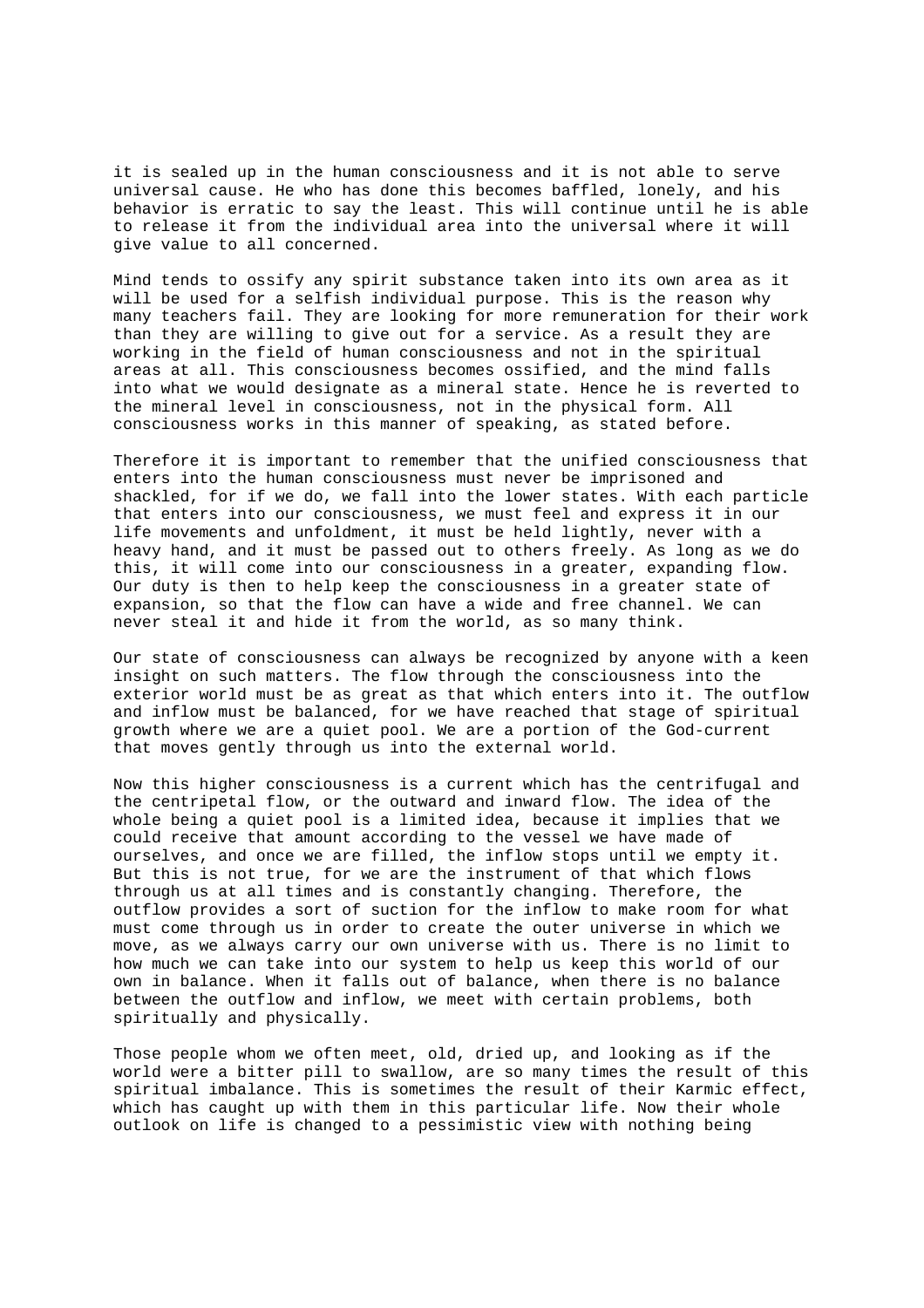bright. They have limited themselves to thinking of God in terms of a being that is going to take care of them after death. They put a vague faith in this thought and in so doing, they have cut the inflow and have only a trickle of an outflow into the outer world.

Hoarding of spiritual substance is extremely difficult to overcome. It is a pitfall encountered at the mental stage of spiritual development, or when one has reached the mental plane on the spiritual path. It is a morass in the lower mental plane in which the majority of souls sink. Once magnetized with the higher consciousness, we can go on without difficulty and the movement is completed for the inflow and outflow balancing.

It is for this reason that many of the travelers will use the minds of the great poets to put across ideas of God that are helpful to men's evolution. This does not imply that all inspiration comes from the travelers themselves, or the outer consciousness of spirit, but that it sometimes comes from the soul, or higher self, of its own accord. Sometimes it comes from a spiritual traveler, according to his position in the inner worlds. There are travelers on the higher mental planes who, under certain conditions, take delight in inspiring both musicians and writers, especially poets.

The work of the travelers in inspiring poets brings out three types of work through the human consciousness. These are: poetry which imparts wisdom, poetry which is prophetic and poetry which is appreciative of beauty. By the right combination of words, we find that mantras are produced. These are a combination of words and vowels which bring about a spell for lifting the vibrations of the consciousness higher up the spiritual scale.

These mantras, by the very reason of their sound and rhythm, affect the subtle bodies. They produce a magical power that lifts soul upward, a sort of riding the vibrations into a higher plane.

Anyone who is projecting into the higher worlds knows that the spiritual consciousness is the ultimate goal. To stay in spiritual consciousness one must always have that balance of inflow and outflow. Otherwise, he will become a lonely and baffled soul, because he has imprisoned and shackled a portion of light within himself. One cannot keep the cup of light for himself, but he must pass it on to others within the worlds of the whole universe of God.

~~~~~~~

11 - The Etheric Hierarchy Of The Heaven-Worlds

The cosmic worlds are beyond the sight of man, but they are as authentic as the ground upon which we stand on the earth plane. They have been explored by the ECK masters, who have come and gone by their own volition. The ECK masters have been the pioneers for raising man's sights to the spiritual heights.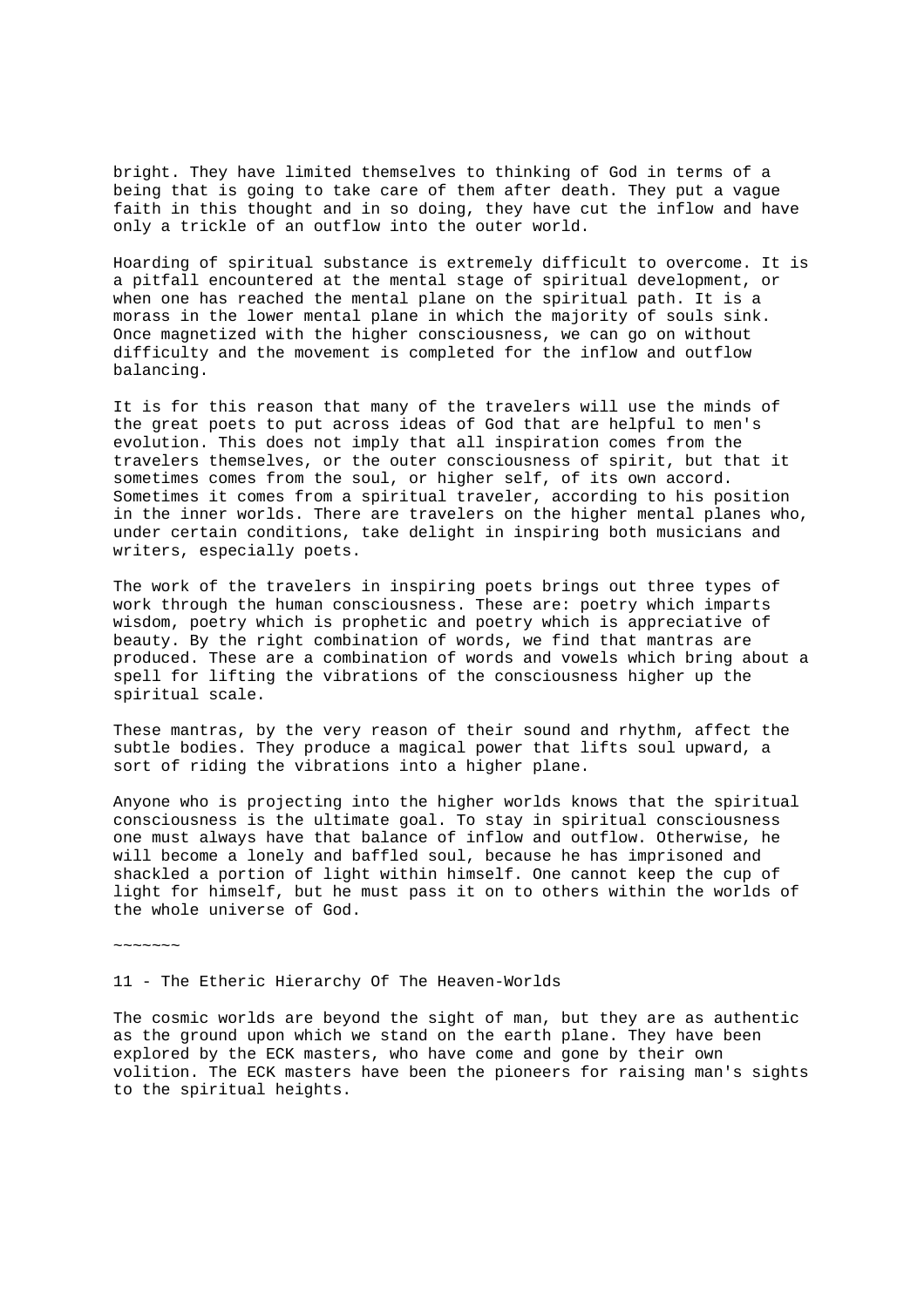These travelers have left living records for us to study and to give us something to look forward to doing ourselves. The basic principle set down by many saints and adepts has been the same as that expressed by Rebazar Tarzs when he said, "We must have courage and strength to reach God. One must be bold, aggressive, and seize the opportunity when it presents itself. The timid never reach those supreme heights. They must stay behind and listen and read the records of those who have."

These masters have given us a philosophy to study and to live by, but much of it has been corrupted and used for individual gain instead of the universal cause of mankind. The masters' real contribution has been the description of those strange, hidden worlds beyond this physical universe. These particular worlds are not fantasies of the mind or imagination, but the reality that we come to know when reaching certain degrees of out-of-the-body experience, or what we call soul travel.

Many religious and metaphysical groups have explored these worlds, but given them different names. At the same time, they have in their exploration, designated the levels of one plane as major regions. There are also variations among the different groups concerning the number of planes in the other worlds, but this is not of any extreme importance. One religious or metaphysical group might simply be doing research further than the others, and again they might have so many different names for the minor planes within a major one, that it seems as if they have discovered more worlds than others.

What the Theosophical Society calls their planes, or what we know of them through the Vedanta group never particularly bothered me, for they are all the same and we are not troubled with making comparisons. All we wish to do is to keep straight in our minds those various planes and the governments on each. I have used the names given by the Shariyat-Ki-Sugmad which is the Holy Book of the ECK masters of the ancient Vairagis order.

A mystical order of the Moslem religion was one of the first to start exploring the other worlds beyond what we know as the soul plane in years following the advent of modern religion into this world. Tulsi Das, Jalal din Rumi, Kafitz, Shamus i Tabriz, and many others were leaders in the field of the exploration of the unknown worlds. The writings of the Sufi group are filled with rich experiences that many have laid down for their followers to have as a measuring stick against their own.

Because these worlds are reality, as much as is this one in which we are all living, then it means that we must find the means of taking a look at them before we leave the body permanently by death, for then it may be too late for us to make the effort. We may have become too crystallized in the physical world and our consciousness will now return to another form in order to survive on this earth.

The entirety of the universes can be divided into four grand divisions according to the ancient order of adepts, whom we know as the Eshwar-Khanewale, or Vairagis, the blue-eyed adepts. Although not a blue-eyed being, Rebazar Tarzs, the Tibetan sage, is a member of this secret group.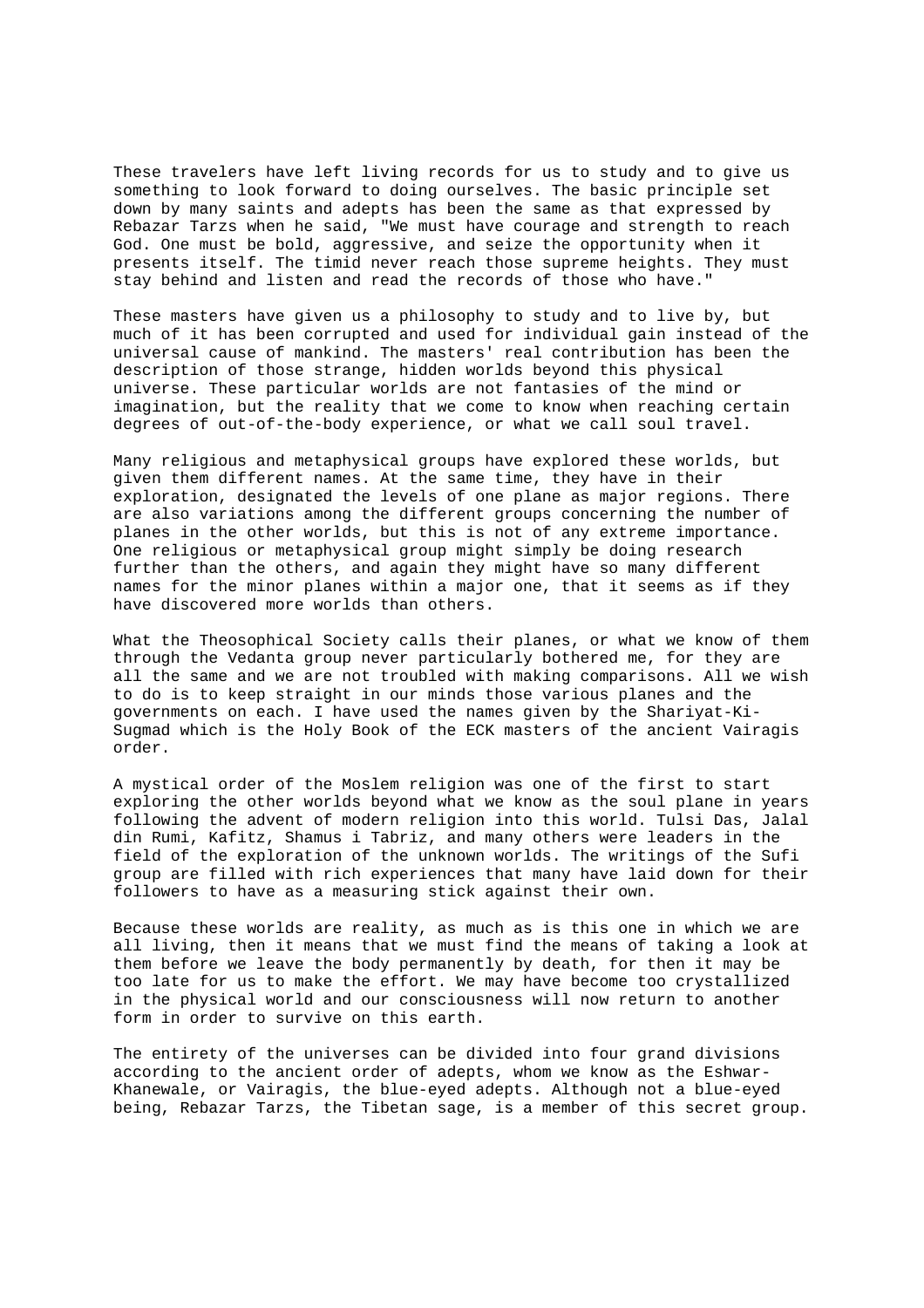A large number of saviors, avatars, adepts, and others are listed in the Eshwar-Khanewale.

The divisions are numbered from the physical universe through the Godrealm. The first division is the physical world with all its planets, stars, asteroids, and constellations. It is called the Pinda universe (the word means "coarse body" in Hindi).

This universe consists of various densities in nature, mixed with a small amount of mental and spiritual essences, barely enough to give it life and motion. It is only the small percentage of spiritual force existing here that keeps matter alive and in motion. Matter is only spirit in depleted form. It has little life until active spirit enters into it, or it is sparked enough by divine fluid from the higher realms.

The Pinda world is the lowest end of creation of which the physical universe is a part, and that which we call the negative pole of all creation. Spirit moves through this universe, but in a highly undeveloped form, which must use man as its instrument for manifestation of forms. This applies whether it be for human reproduction or the building of a chair.

The creation of all the universes has no boundary, but we can think of all spirit, that unconditioned force, as existing in an egg like shape. The top, or larger end, may be thought of as the positive pole, in which the original spirit exists and still exists in a highly concentrated form, which is polarized. The lower end of this is called the negative pole, which is polarized in a scattered and less concentrated form and is known as the negative, or lesser, power.

When God created the worlds, that is the lower worlds, and left them to the interest of the governments and the planetary spirits of these regions to run, he divided them into three distinct planes. The topmost is Brahmanda, the middle is Anda, and the last is Pinda, the physical world.

These are known to metaphysicians as the three spirito-material worlds. Buddha once spoke of them as the three worlds, and often discussed the top of the three worlds where the religious groups have established their heavens. These correlate with the bodies of man in the following manner: physical, astral, causal and mental. The causal body is a secondary (Karma seed) body which is established also on the third plane; it is the last body dropped before we enter into the fifth plane, which we know as the soul plane.

The negative end of creation, these three worlds in the first grand division, are composed of coarse matter. The higher regions are finer in substance, as soul advances to the still higher areas.

That division which is just above the physical world is what we know as the Anda world. The word means "egg" because of this world's shape. It lies above and beyond the physical universe, although we cannot separate them in this manner, for the terms above and beyond have little meaning. In fact, all of these higher worlds are separated from one another by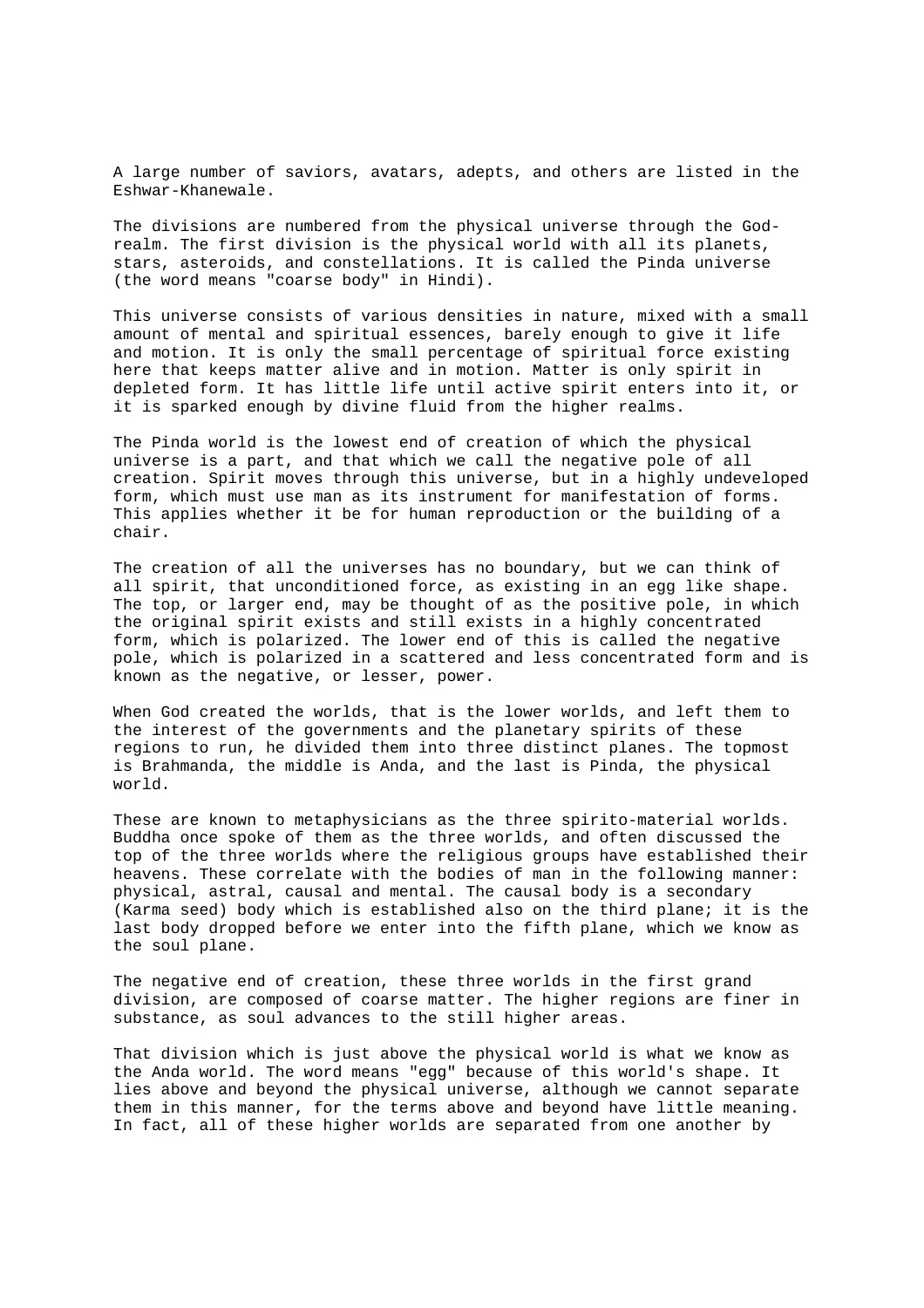etheric qualities rather than location in space and time. It is more accurate to say that these worlds all lie in the same space limitations, separated only by their qualities.

However, when anyone travels through the planes, passing from one to another, it might appear that he has traveled great distances or space. Should he ascend from a lower to a higher plane, he has actually changed his state of consciousness in the quality of the substance in vibration and in the light and beauty of each plane.

The substance of the Anda world is much finer in the structure of its atoms, in its vibratory activity, and in its degree of density. The concentration of substance increases in degree as one ascends to the higher worlds, and it becomes more positive in nature.

The Anda is much more vast than the physical universe. The central portion of that universe makes up what is commonly called the Astral plane. Its capital, which is the governing center of this world, is named Sahasra dal Kanwal by the spiritual travelers. Many subplanes are located here, many heavens so-called by various religions, and purgatories. All are filled with an endless variety of life. There are also numberless continents, rivers, mountains, oceans, cities, and people. All of them are of a higher order in character than anything known on earth, more luminous, and certainly more perfect, except for those living in what we know as the reformatory areas. Here many are sent to work out character problems in places especially designed and set aside for this purpose. We find schools and purgatories here which are established for rebuilding character. It is here that many people from the earth go following their death in the physical body.

All of these entities are invisible to physical eyes because of their higher vibrations. They generally lie beyond the field of physical science, and they cannot be known except by those who have developed their psychic sight.

Above the Anda world lies that which we call the Brahmanda, the third grand division, the "Egg of Brahm." It is also like the Anda world, but greater in scope and immensity of space. It is also more refined and more full of light than any of the worlds below it. In fact, spirit predominates the Brahmanda plane, just as matter dominates the Pinda, while the Anda is in between.

The highest grand division is the Sat Desha, the region of the universal spirit. Its name means "the true country," for this is the region of ultimate reality, the world of truth. This division is much more vast in space than any of those below it. It is beautiful and so full of light that we cannot comprehend it at all from this plane. It is inhabited by countless numbers of pure souls, who know nothing of imperfection, sorrow, and death.

Sat Desha is itself divided into four distinct planes, the highest of which is the supreme seat of the Infinite, the Absolute, the Source and Creator of all that is.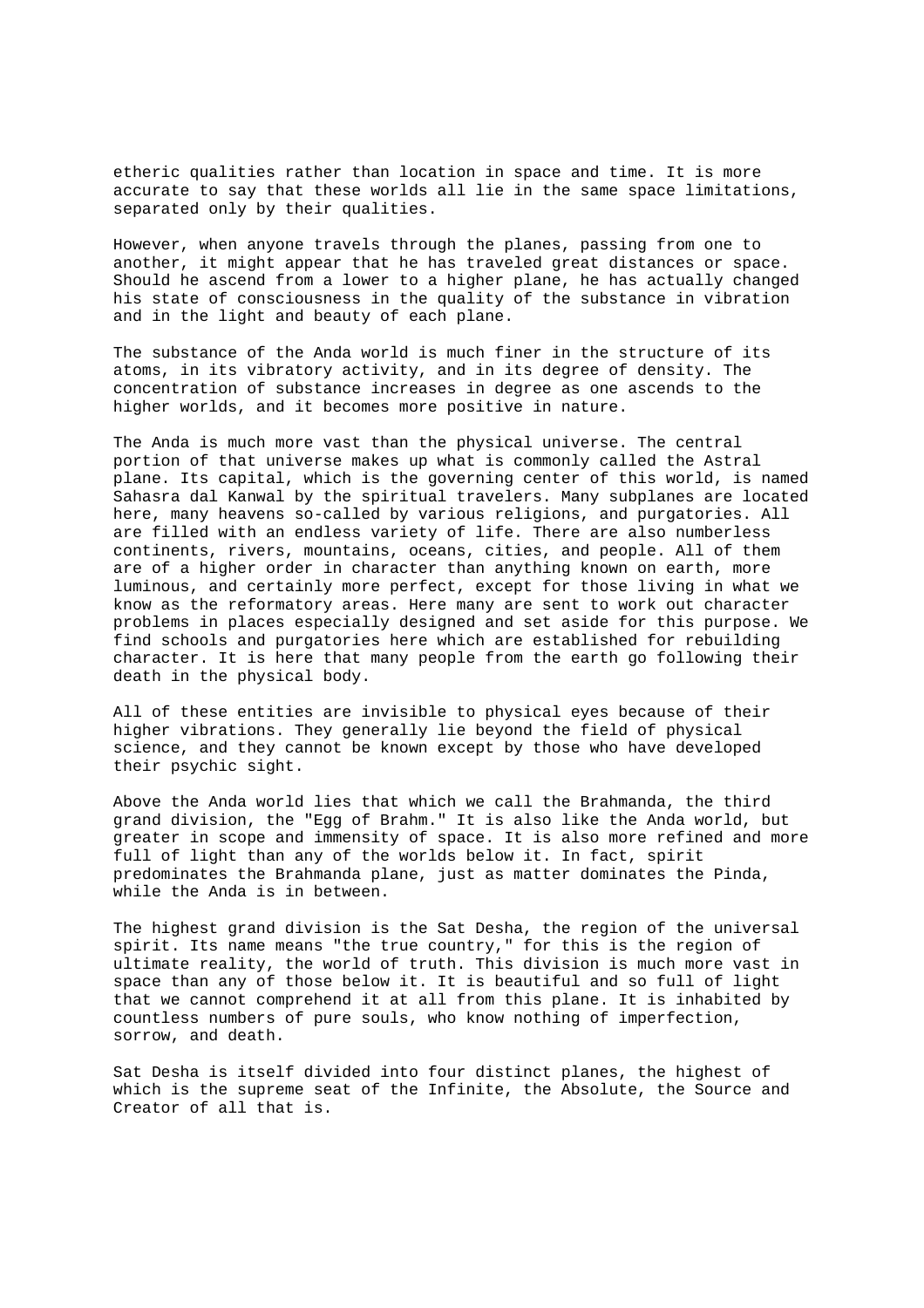The creation and division of the whole of existence into four separate divisions is due to the polarization of the pre-creation substance, the primordial element of all worlds. This primordial substance is called spirit, and often God, according to the religionists. The upper portion is the positive pole and the lower is the negative, while the middle section is the neutral area, which takes of the properties of both, growing more positive as it moves upward.

Starting from the bottom of the universes, we examine the Pinda, which is actually the gross material, or physical universe. Here we find the planets, stars, asteroids, moons, suns, and all the parts of those worlds we see in its starry depths. Coarse matter is foremost here, there being a small percentage of mind and a still smaller amount of spirit.

All the human consciousness we find here as evil or bad is due to the lack of spirit in this realm. Evil, then, is simply ignorance, a darkness and an absence of light which means the absence of spirit. This is why all souls here in the physical universe call out for spirit, or what we call light.

The physical world is the extreme negative pole, it is so depleted of spirit that it lies in a state of semi-death - a condition of heavy inertia - over which broods a deep gray shade. As soul goes upward, it leaves this gloom, entering into worlds of light and wisdom.

The capital of the physical universe is a city called Retz, which is located on the planet of Venus. It is a beautiful place where the governing power of this universe is situated. The name of the Lord of this physical universe is Elam, whom many have mistaken as the Sugmad, or whom we know as God. He is the lowest manifestation of the Supreme Being in the physical worlds, and through him the spiritual power flows to reach every living thing here.

Also we find planetary spirits: the elementals, devas, angels, cherubs, and every type of being possible that is helping in the physical world to keep it running automatically. There is no creation here because the Lord, the greatest of all, created these three grand divisions including the Pinda world - and left them to their own. Someday they will all disappear, trillions upon trillions of years from now. All souls will be put to sleep and be drawn into the fourth grand division and left until new worlds are created again. Then they will have a fresh start.

To help control this world there are seven spiritual cities scattered over the various planets. On the planet earth are seven spiritual cities named Damcar, Agam Des, Shamballa, Sat Dham, Akeviz, Kimtaved, and Nampak. These are located respectively in the Gobi desert, the Himalaya mountains, India, the Pyrenees mountains, Central America, South America, and Africa. Many writers will differ on the names of these spiritual cities, but this is due to the fact that we do have other communities of spiritual beings living on earth. These, however, do not have the same function as the spiritual cities, nor the respective powers. Also, they may be known by other names to various religious groups and metaphysicians.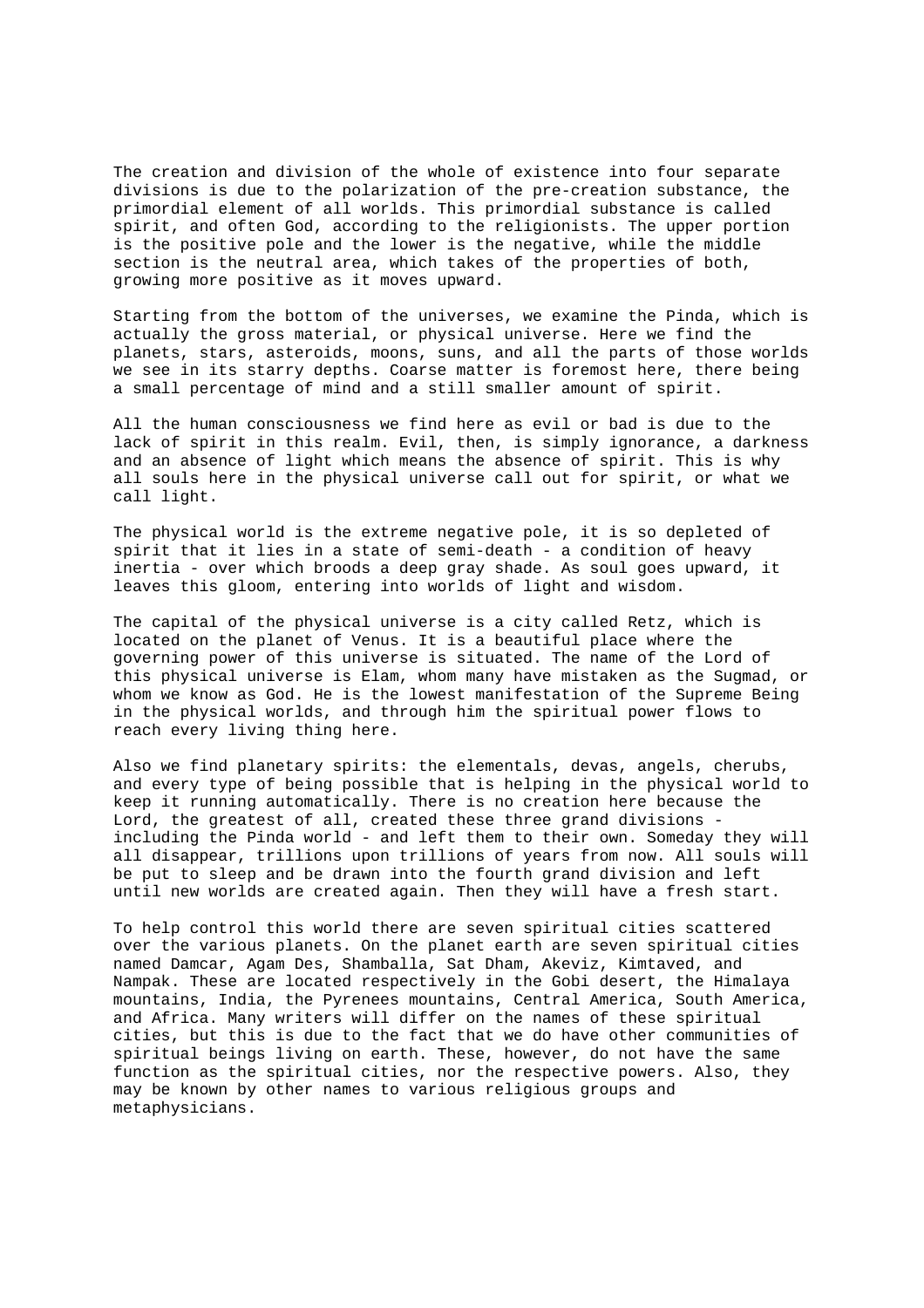The Anda world is the lowest of the heavens. Its capital is called Sahasra dal Kanwal, which means "the thousand-petaled lotus," the same as the last chakra in the body, the top of the head. Its name is taken from the great cluster of lights which are seen upon approaching this world. These lights are the actual powerhouse of the physical universe, for out of them flows the power that created and sustains all the worlds in the physical and Anda worlds.

These are what we call the astral worlds, and they are ruled by a manifestation of God whom we call Sat Kanwal, or "true lotus." All the planes within the Anda have subgods and lords under Sat Kanwal. It is the first station on the upward path of the spiritual travelers.

Each of the lights are controlled by Sat Kanwal, and each has a different coloring which transforms the city into a gorgeous spectacle as one enters it. Here we find schools of wisdom, millions of the earth's most renowned people of all ages, and many of the religious worlds which are called heavens, purgatories, and reformatories. It is actually the port of entry for all the higher regions, where all souls from the physical universe must check in and pass through. The majority of souls at the time of physical death pass to some subplane of this region. Very few go directly to the great city.

The second grand division which we call Brahmanda has a ruler whom we call Brahm. This god was supposed by most of the old rishis to be supreme being of all creation, frankly, because they knew no higher world and no higher ruler. Many today accept Brahm as the highest deity of all. He is worshipped under many religions and under many different names. The spiritual travelers know, however, that there is not only one Brahm, but that many there are governors and rulers over the many planes within the Brahmanda world, each circling about the supreme region of the original Brahm. All ancient yogis called Brahm the ruler of the three worlds, including the physical universe. The upper part of this world is ruled by a deity called Maha Kai.

This is a world of spiritual-material substance, but spirit is more predominant here than in the worlds below. The lower part of this world is that of Brahmanda mind, or what we call the mind plane. It is practically all mind, for mind itself is of a high order, and is somewhat mixed with the spiritual or it couldn't exist. Tirkuti, or the lowest part, is the home of the universal mind. It is from this region that all individual minds are derived, and it is to that region that all minds must return when they are discarded during the upward flight of soul.

The upper worlds - or that part we call Par Brahm - under Maha Kai - are equivalent to what we know as the causal body. This second grand division is vast in comparison with the other worlds, and it is partitioned into six subdivisions and these into many other subdivisions.

All of these worlds, the Brahmanda, Anda and Pinda, are under the negative or Kal power. The ruler of these worlds is named Kal Niranjan. He created the physical universe and has the power of life and death, creation and dissolution. Although he can do as he likes, his work is definitely given him from above.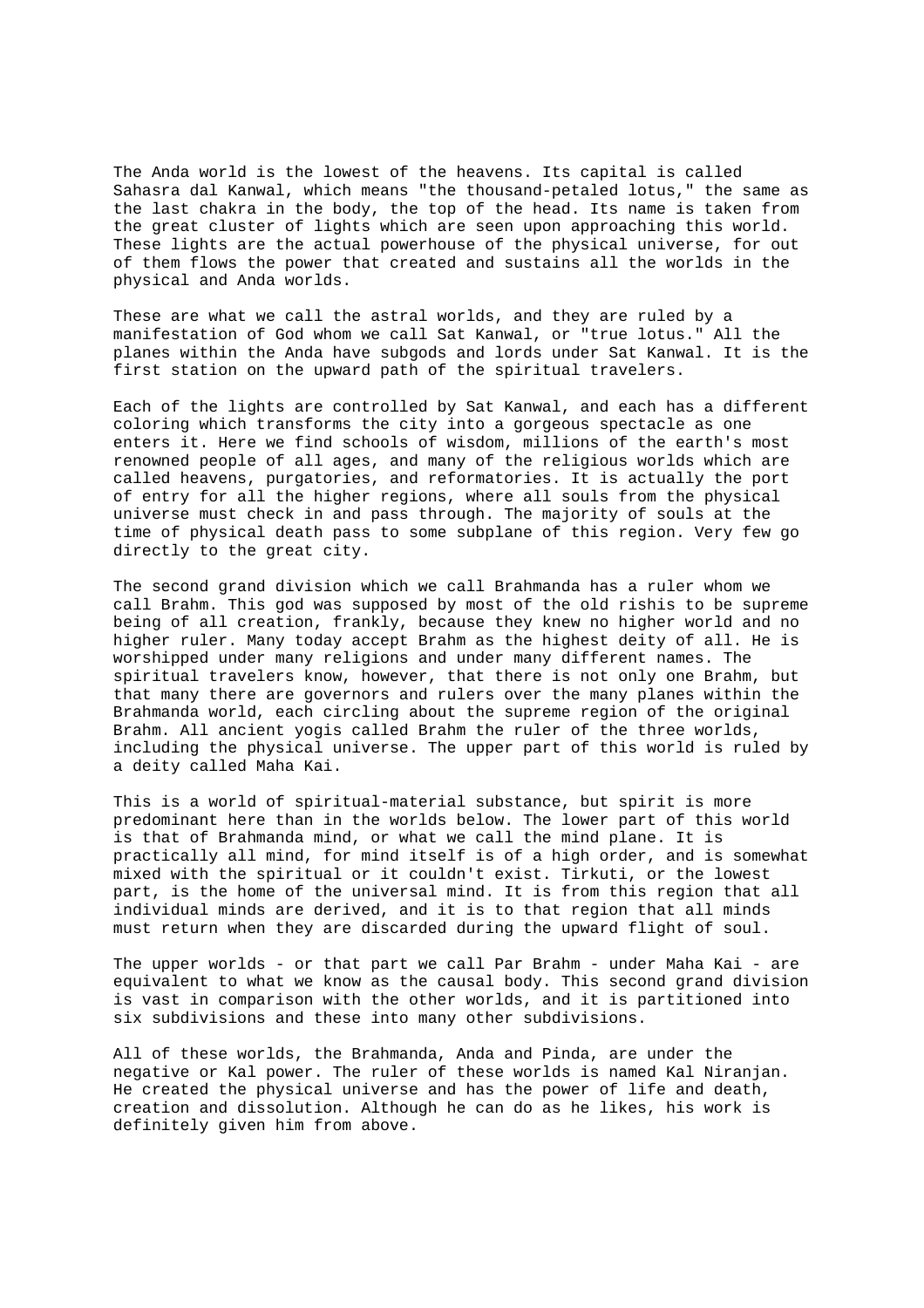He lives and has his headquarters at the top of the three worlds, the Pinda, Anda and lower part of Brahmanda, often called the Brahm Lok, or the plane of universal mind. He is often considered the Supreme God by many religious groups.

The first plane, or the grand division, is called the Sach Khand. It is the world of pure spirit, and its inhabitants are pure souls. There are more countless numbers here than one can estimate, all enjoying the greatest conceivable happiness. Sach Khand, the supreme heaven of all heavens, remains quite unknown to any of the world religions, because few of their founders have ever reached this exalted region. It is known by the spiritual travelers because they alone can enter and leave whenever they desire.

Since it is the positive pole of the spiritual power it cannot be described in substance and arrangement, for it is wholly unlike anything known in this world. It is so vast that no sort of understanding can be conveyed to the physical senses and everything that is said of it is limitless.

This is the world of the Supreme Being, the Sugmad of all, the grand capital of all creation and the center of all universes. From this center all light, life and power, the creative current, flows outward and downwards, to create, govern, and sustain all regions. It passes out from this universe like radio beams emanating from a great broadcasting system. It penetrates the entire system of universes, carrying life outward and returning life to itself within its great wave of light and power. The soul rides out from heaven on this wave and is returned a perfect soul.

This is the region of immortality; it is unchangeable, and perfectly deathless. It is never touched by dissolution, and neither are its inhabitants. It is divided into four distinct planes, each having its own characteristics, lords, and governing bodies, but the difference between them is very slight.

The first of these planes is called Sach Khand or Sat Nam, meaning "true home," or "true name." The first of the manifestations of God is in charge of this plane, and his name is Sat Nam. The spirit fluid flows out of the throne of God, down through the planes and comes into manifestation in the first being made in the image of - that is, the nature and qualities of God.

This is the world that we know as the fifth plane, or the soul plane. Here self-realization is reached. It is the first of the God-worlds, where soul is established and has its first taste of true freedom.

The next plane is Alakh Lok, which means "invisible place." The one above it is Agam Lok, which means "inaccessible place," and the last one of which we are aware is named the Anami Lok, which is called the nameless region, and which is worthy of that name. We know that there are many others above this one, but only a few have been able to travel into them.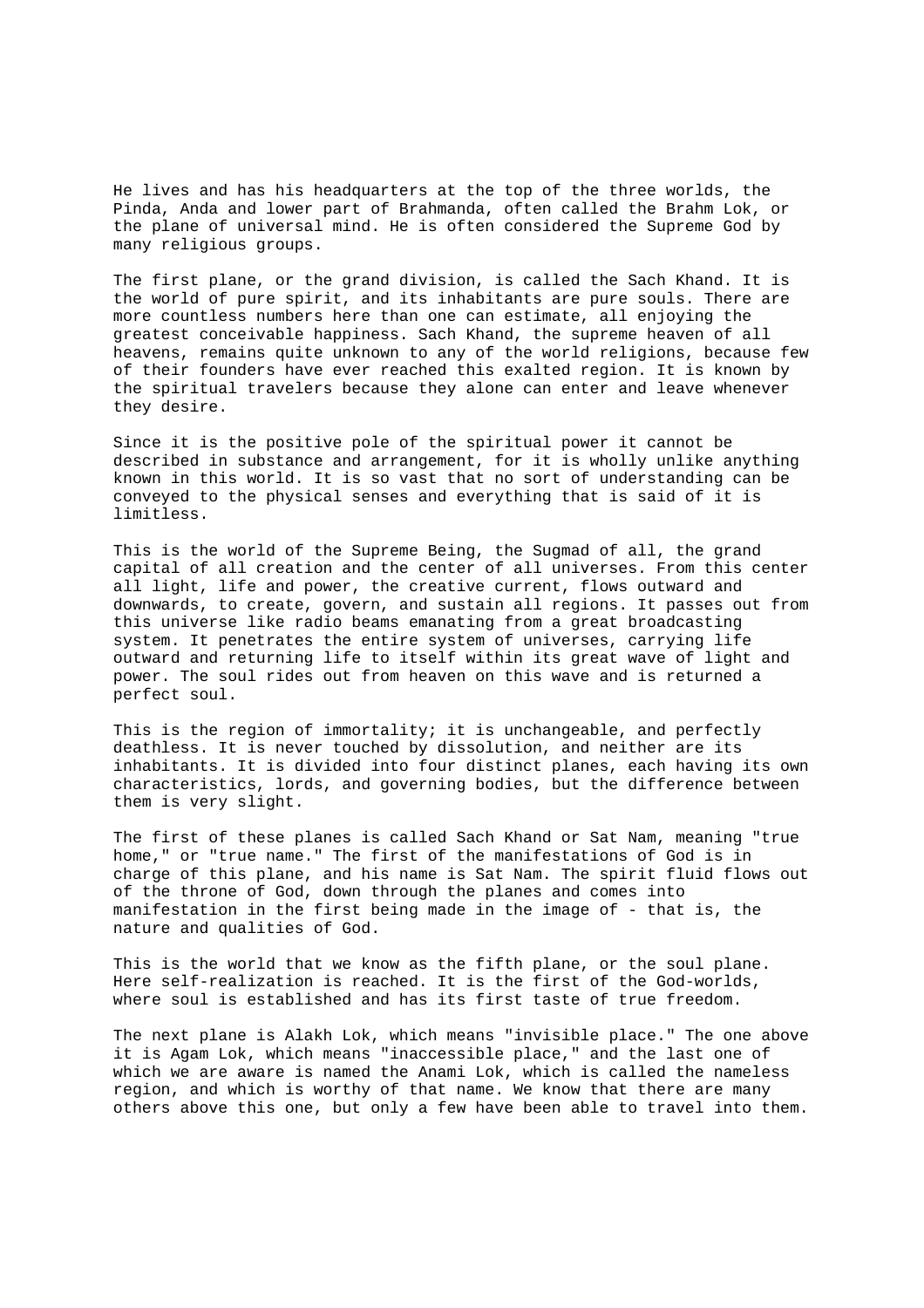The light of these planes just named is so intense that it is impossible to get any understanding of this universe. This is where the spiritual travelers will take those who are interested in returning to their heavenly home. This is where soul finds its God-realization and desires to stay always with the teeming beings who have already found perfection.

The grand hierarchy which manages the universe for the SUGMAD is that galaxy of lords, rulers, creators, and governors of all the heavenly spheres. In every subdivision of each of the four grand divisions we have gone over there is a ruler or governor. These are great souls who have been appointed by the Supreme One to discharge the duties assigned them in the various regions to which they are attached. They are each endowed with certain miracle, or godlike powers, and the means of spiritual ruling, including the power of creation.

This brings us to the point of whether the spiritual hierarchy of the universe teaches monotheism or polytheism. The latter word often alarms religious followers in the West, where we are taught that God is One and nothing else exists. This is true, for the Supreme SUGMAD as a singular factor in the life of all things is established knowledge.

It is a proved fact, because we know that It is the one all-embracing essence from which the creative fluid or power proceeds to create and preserve the entire universe. Nothing is separated from God.

On the other hand, the many gods, rulers, lords, and governors of the various planes lead us to think that the teaching of ECKANKAR is one of polytheism, This is not true, for the fact remains that we are living in the body of God; the whole universe is then the body of God and everything within it is made of God. Spirit permeates everything and governs everything. Therefore, it is this infinite essence that flows out of the realm of the heavenly kingdom that holds all things together and gives each thing life. If this fluid which we know as spirit - or sometimes as consciousness - would withdraw from the universe, all things which make up the universe would disintegrate.

As an example, when spirit withdraws from body it dissolves, only to reappear again in another form, charged with new life and vigor. But the soul, or spirit, in that form is not subject to any changes. It is eternally deathless.

The philosophy behind the theory, then, is that there is absolute unity in the universes, and a oneness of the spirit body, which cannot be separated from anything; it is creative and all-sustaining, and never apart from itself.

When the SUGMAD decided to establish the lower worlds - that is, the negative poles - the line of spiritual hierarchy in the universe was established. It was done for a purpose, that is, to make a pattern for clearing each soul as an instrument so it could be perfected when reaching heaven again to become a co-worker with God.

Therefore, the soul, when formed in heaven, created a problem, as it is not useful to God in its work to be done. It cannot be established as an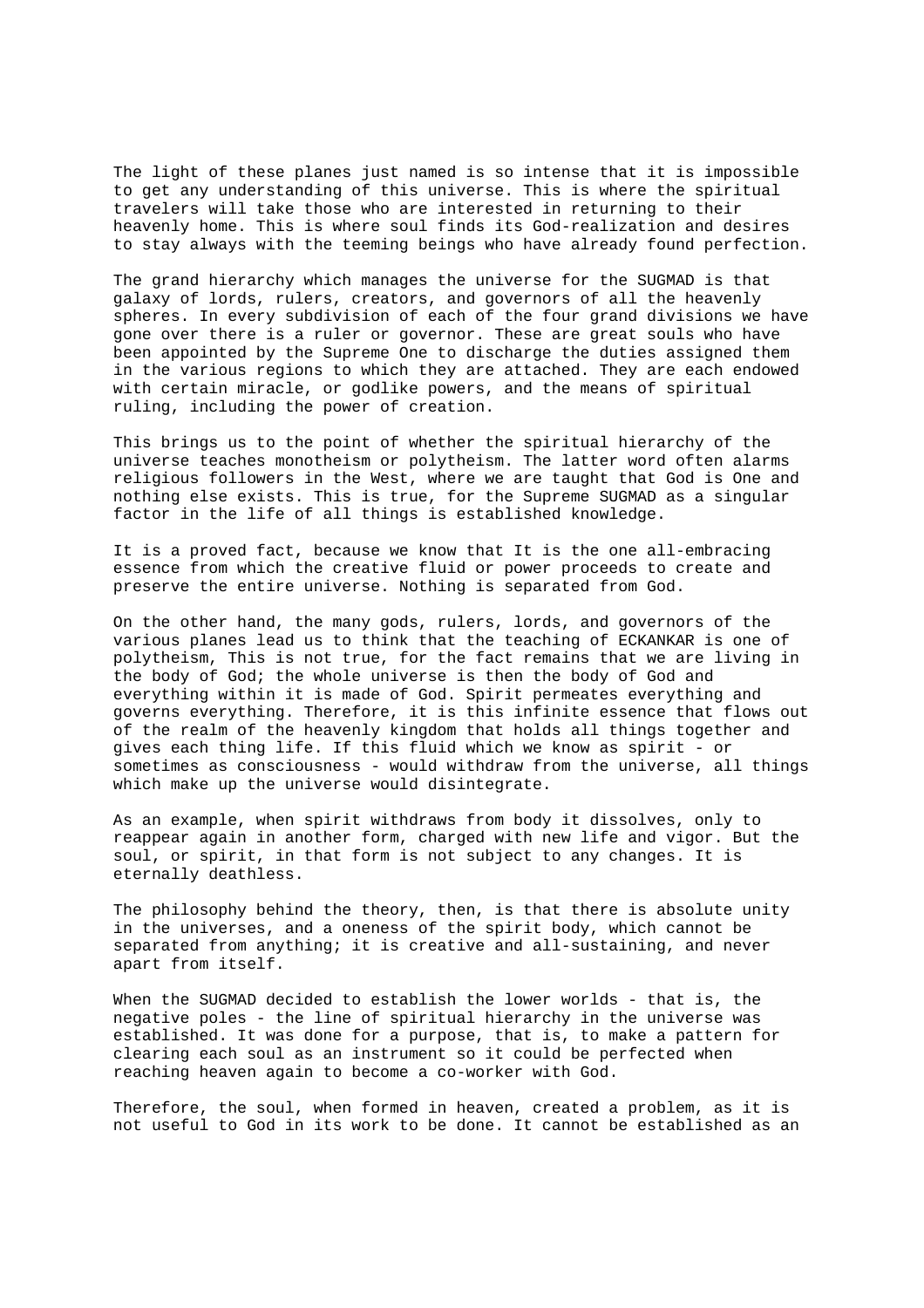instrument through which the essence flows - that is the consciousness until it has gone through every possible experience offered in the worlds and returns to heaven as the perfected consciousness.

The SUGMAD utilizes every soul in the governments of his lower worlds after they have received the grand experiences via the journey from His dwelling place in the highest heavens, known as the Anami Lok, and back to this invisible, secret world. Once this is done we, as soul, become the co-worker of God. We have a freedom of choice and action to select our own place in this heavenly hierarchy. Upon reaching this heavenly realm again, we have a choice of what to do there, for God and all. Some become the agents of God, or what we call spiritual travelers. Others become angels, cherubs, or planetary spirits, and some work with the various rulers of the different planes. But it is our choice now to do what we wish in His heavenly realms.

What choice we make depends upon how long we wish to stay on earth, and in this material universe, and what we wish to do with our spiritual life. At the point where we now stand in our spiritual unfoldment, it depends on whether we will reincarnate in this physical universe again.

This journey we take from the realm of the SUGMAD through the lower worlds is a necessity. We go through a number of incarnations in order to get back to heaven as the tried and tested soul. We leave it as an untested entity, ready to learn and become perfect so we can be a coworker with God. The veil is drawn over the senses to forget each incarnation, because God knows that while each individual soul is living in the physical body, it means that we must do the job at hand and the best we can. If all your past incarnations were known to you, it might overwhelm your senses. Anytime you have started doing projection into the spiritual worlds, it is time to know what has gone on in the past and it will not bother you as much as it would have prior to this time. In fact, you will learn from it and be encouraged to get into the heavenly worlds.

The SUGMAD established a certain focus of action from its center of all the universes down to the bottom of the negative pole. Each of these are actually a manifestation of Himself, beginning at what we know as the Agam Lok plane, where the ruler is only a light, invisible manifestation, and its lord the Agam SUGMAD, was brought into being at the same time as the first individual manifestation of the Supreme One. All the creation flowing out of God was carried on through this first manifestation. This supreme fluid, or creative energy working through the Agam SUGMAD, brought into existence the next religion below, Alakh Lok, and its ruler Alakh SUGMAD. Following this, what we know as the fifth plane, Sach Khand, and its ruler, Sat Nam, were established.

These planes were established downward through this manner, and at the same time, the head of each was created and given charge of that world. This process went on until the last plane, the Astral world or what we call the Anda was established. Throughout each plane a series of subplanes and ruler, with subplanes under them, have been created.

The lord of this last region, Kal Niranjan, was brought into manifestation, and through him was established the entire physical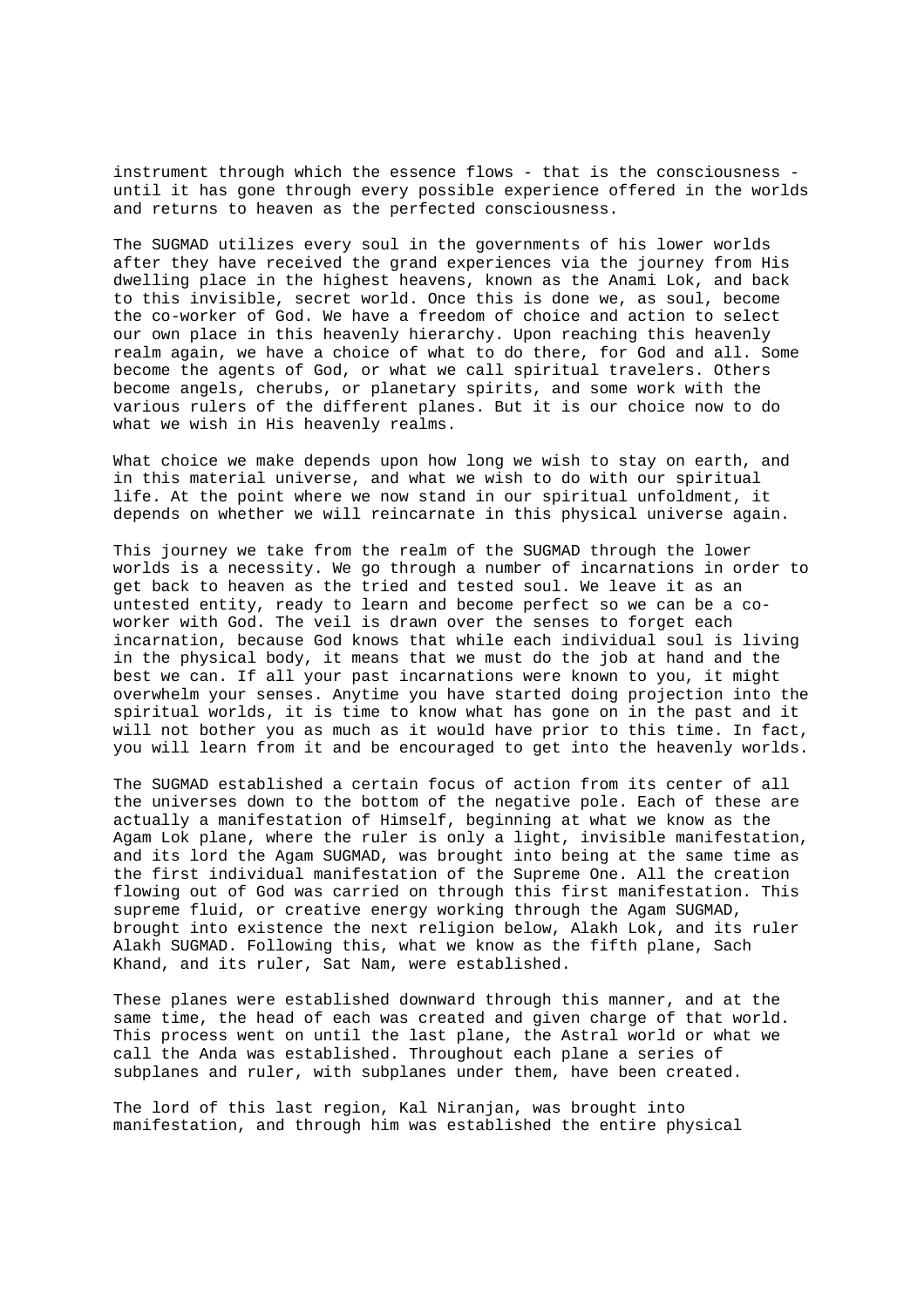universe over which Elam, the overlord, rules. This is the completion of the creative process of building universes.

This is the way the entire universe of universes was created and organized and is governed by the spiritual hierarchy. The lowest member of this governing group is the lord of a physical planet and the highest is Agam SUGMAD, which is the first of the individual manifestations of God after leaving the highest realm. Each individual member of this hierarchy is the lord over all below him, and through each of them all essence flows to the next one below. On each planet in this physical universe there are also many subordinates under the planetary ruler. At the foot of this hierarchy is man himself. His individual consciousness serves as the lowest of the channels through which the divine spirit manifests itself.

Every person has his own individual sphere of action, and there are many who today are selected by the planetary ruler to perform certain spiritual duties. Often he is not aware of this, though he works under orders whether he knows it or not. Thus the world is moving toward spiritual perfection in an orderly manner and not, as we think, in a chaotic manner.

The spiritual travelers, or the agents of God, occupy a unique place in the universes. They are the blessed ones, because they take their orders directly from the Supreme SUGMAD Itself. They have no bondage on any plane, and they can come and go as they wish. They wish to help others, on every plane from the physical universe to the Brahm region; they are working to get the souls out of these spheres into the place where there is true liberty.

As long as we are living in the world of matter, we have to deal with the negative power. With it we must contend in our struggles for spiritual freedom. It is the duty of Kal Niranjan to keep us here as long as he can, in relationship with our Karma. The struggle to get out of the body and travel upward makes us strong, fitting and strengthening us for the journey. While we are living here, we are subject to the laws of the negative power, which we often refer to as the Laws of Nature.

Kal Niranjan is the creator of these laws, for he is creator of the physical universe and lord of all there is contained within it. He is the Lord God that all the old prophets speak of in the Bible, also the Jehovah of the Jewish faith, Allah of the Mohammedans, and the Brahm of the Vedantists. He is the God of practically every religion; none but the spiritual travelers and those who have been contacted by these travelers know of any other God.

The God of this negative pole is in fact only a subordinate in the hierarchy of the universe; neither is he free of imperfection. When he is compared to man, he is filled with light, goodness, wisdom and power. But when compared with the SUGMAD, he is filled with imperfection.

The subordinate powers under him are the famous Hindu trinity (Brahma, Vishnu and Shiva), who are called the sons of Kal Niranjan. These are actually three streams of power flowing out of Kal Niranjan. The feminine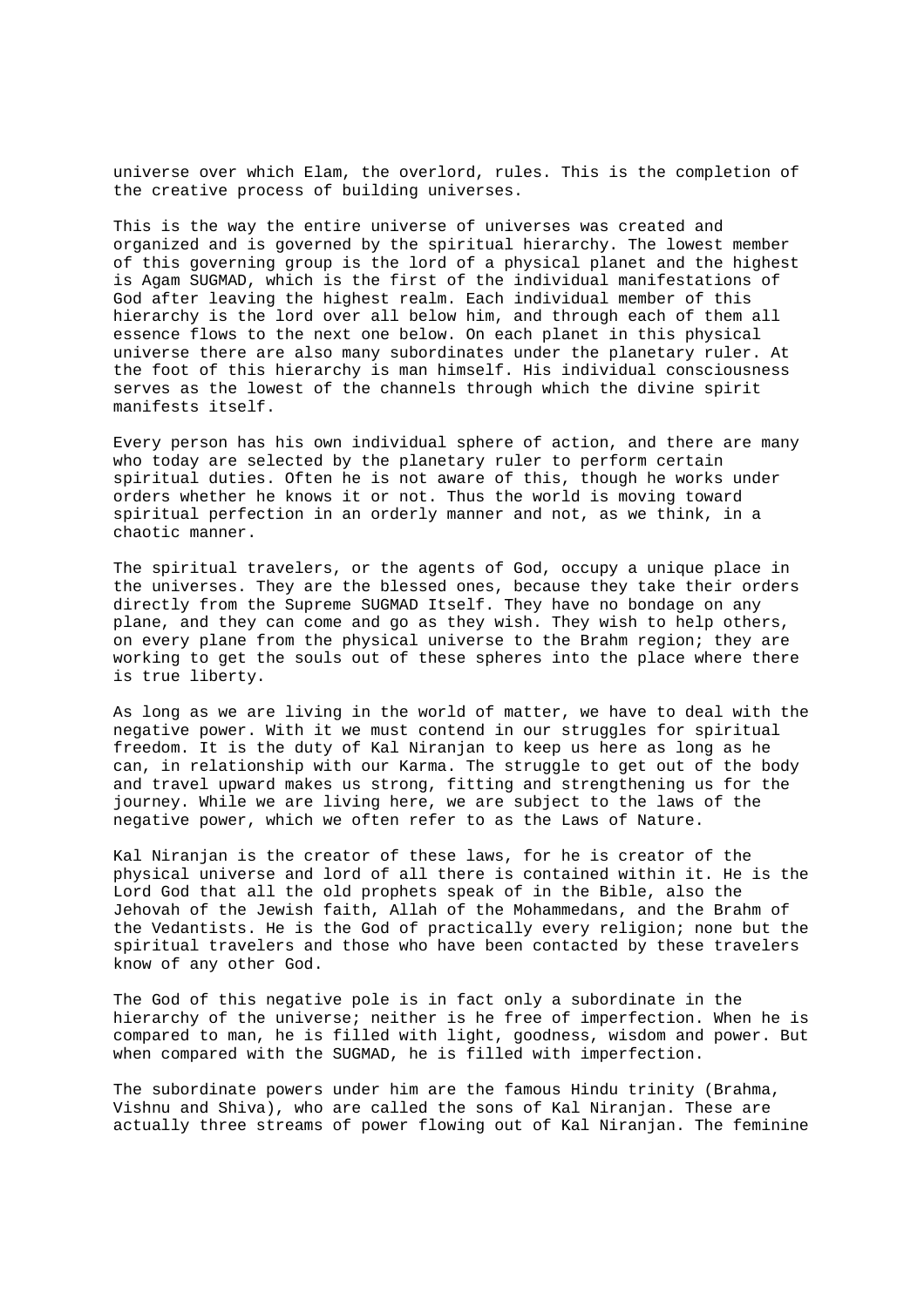current of Kal Niranjan is called Shakti, which is a minor creative current. Out of Niranjan and Shakti, flow the three currents - the trinity of the Hindus - just named; they flow into the lower worlds, and hence to them are attributed the creation of all the worlds below. These three have become the creators, lords, and governors of the lower worlds, under their parents, Brahm and Shakti, but more or less directly under their mother's supervision.

Although given personal names by the many millions of Hindu worshippers, they are really lower powers and servants to man. They each perform certain functions in this world, as the agents of the supreme power, in carrying on the work of this world. Entrusted to them is the production of human bodies and keeping these bodies active.

There is another current, or god, lower than these three, which is the actual working force, helping to carry on the administration of this physical universe. He is known to us, as I said before, as Elam, and he is at the foot of the list whose business it is to serve man and help carry on the work of this world. In the subtle regions closer to earth are the angels, elementals, and others, who carry on the laws and rules laid down by Kai Niranjan, down through the line of authority; Vishnu, Brahma, and Shiva, and Elam. The latter are above man, but they have great power and serve all peoples who live in harmony with them.

Man is at the foot of the pole, the last of this hierarchy. If he willingly works in harmony with all of the powers above him, he receives their help and eventually rises to a place where he meets with a spiritual traveler and then learns the way to get out of his body and start exploring the other worlds. This leads him to going higher and higher and eventually puts him into the realm of God, even before he leaves his temple of flesh.

Then when he is ready to pass on to the worlds before, he can leave his body quickly, without pain and suffering, and go into whatever plane it is possible for him to rise to according to his past experience in spiritual traveling.

The fundamental qualities of spirit are wisdom, charity, and freedom. Any soul that possesses these in recognizable qualities will be able to enter into the higher life. Not only will it gain freedom plus charity, the word for non-attached love, but it will have all the divine wisdom at its disposal to use for helping itself survive and benefit others that it finds needing such assistance.

This brings about the point that man is pliable and can do anything spiritual that he desires. It takes his own direction to do this and also it takes his initiative to reach God. He must be bold and willing to seize every opportunity of a spiritual nature that is available. He can rise upward into the other worlds and someday become an ECK master.

 $\sim\sim\sim\sim\sim\sim\sim$ 

12 - The Illuminated Way As The Ultimate Experience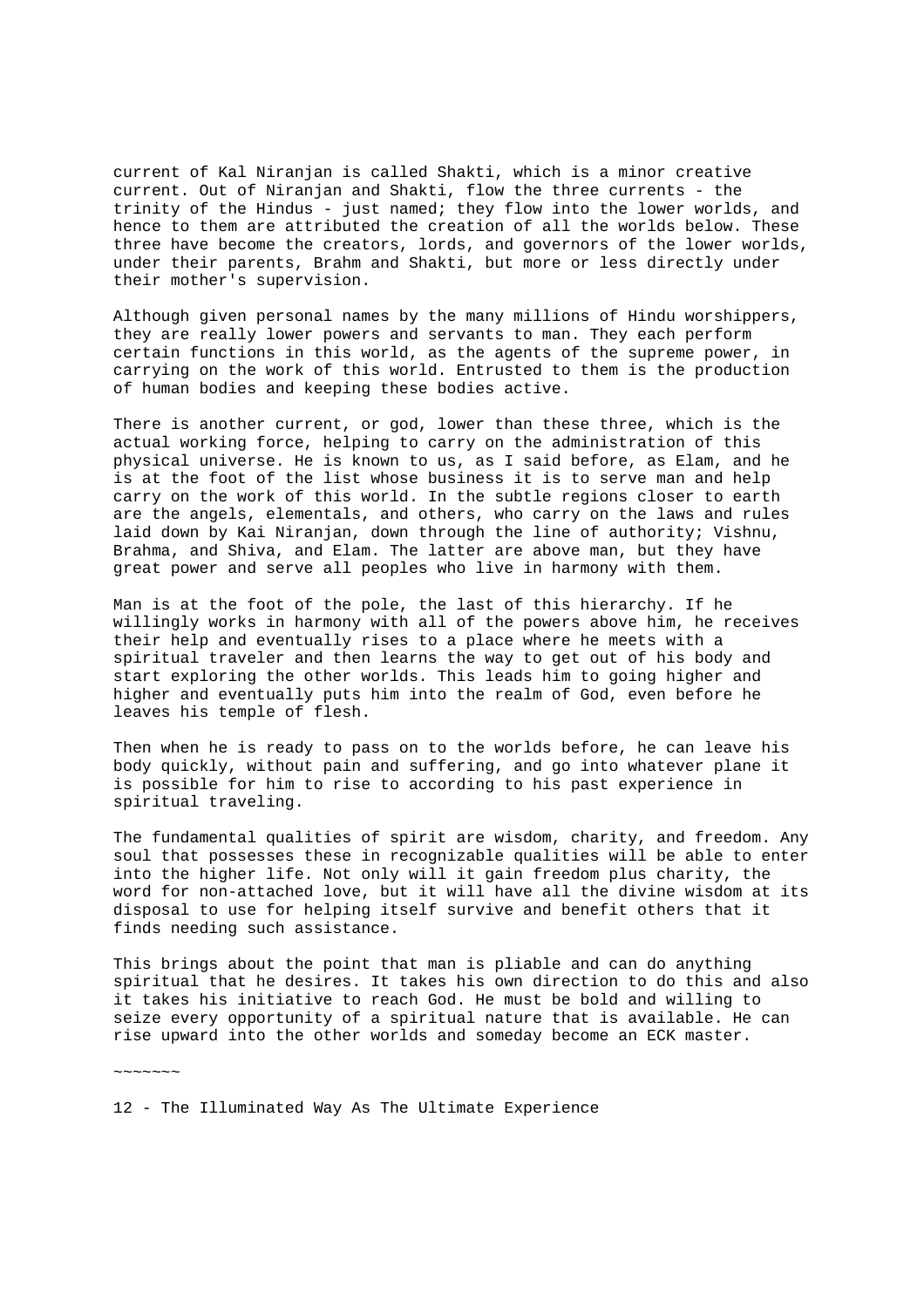Although soul travel is much less arduous than the other methods like the cosmic-consciousness path, and at least much more certain than the intellectual or mental way, it is nevertheless a difficult method.

In fact, all paths that lead to God are difficult. If they were not, then those who are so far separated from God could get there in a moment's notice. We can anyway if we would recognize that all life, knowledge, charity, and freedom is within ourselves. Everything belongs to God and we should therefore recognize the fact that it does.

We must live dangerously if we expect to reach God. Spiritual illumination is earned by the courageous person who lives dangerously, by those who are not frightened to move beyond the material life and venture into the realm of spirituality, psychic research, mysticism, and spiritualism.

The realization that physical death is not the end appears to be given to only a few, and so many of these are not intellectuals at all, but the very commonest of people, those far below on the economic and mental scales. They have found that man's true home is to be found in the center of that great unknown. Frankly, true morality is ultimately to be achieved only when everybody knows that the spirit of man, meaning soul, is actually immortal. When one reaches this stage of spiritual unfoldment, he soon knows that there is no cause without effect, that even those who appear to get away with ill-doing, from a short-term view, must ultimately bear the consequences.

Living dangerously and being adventurous in the realm of God calls for an explanation of the purpose of soul travel. Just what is the motivation of anyone who desires soul travel? If anyone attempting out-of-the-body projection has not a strong enough motivation, he will certainly fail. Motivation plays a strong part in the ability to exteriorize. In our times we are hardly good candidates for the field of soul travel, because most of us are happy with life as it is. If we have a good income, things come fairly easy, and there is little need for us to get outside the body, because its only purpose is to offer us complete freedom. We cannot think of anybody having complete freedom. It simply does not seem possible, so we are happy to stay in our physical state at the present time, and take life as it comes.

If a person knows that his life may be in danger he will have a stronger motivation, and that is what has happened with those who believe that their lives are deeply involved with some menace here on earth. Those who fear personal danger want to get out and leave the body behind, and we cannot blame them. The religious fervor of the Middle Ages is an exceedingly good proof of this when thousands made pilgrimages to the Holy Lands and other shrines in Europe, including the famous Canterbury journeys to the tomb of the martyred St. Thomas a Becket.

Casualties were extremely heavy in these pilgrimages. For example, in 1066 the Archbishop of Metz led a company of seven thousand pilgrims to Jerusalem, but only two thousand returned. This is an indication of the degree of risk that the pilgrims took. They died of exhaustion on the dusty roads, and perished like flies in the terrible holds of the ships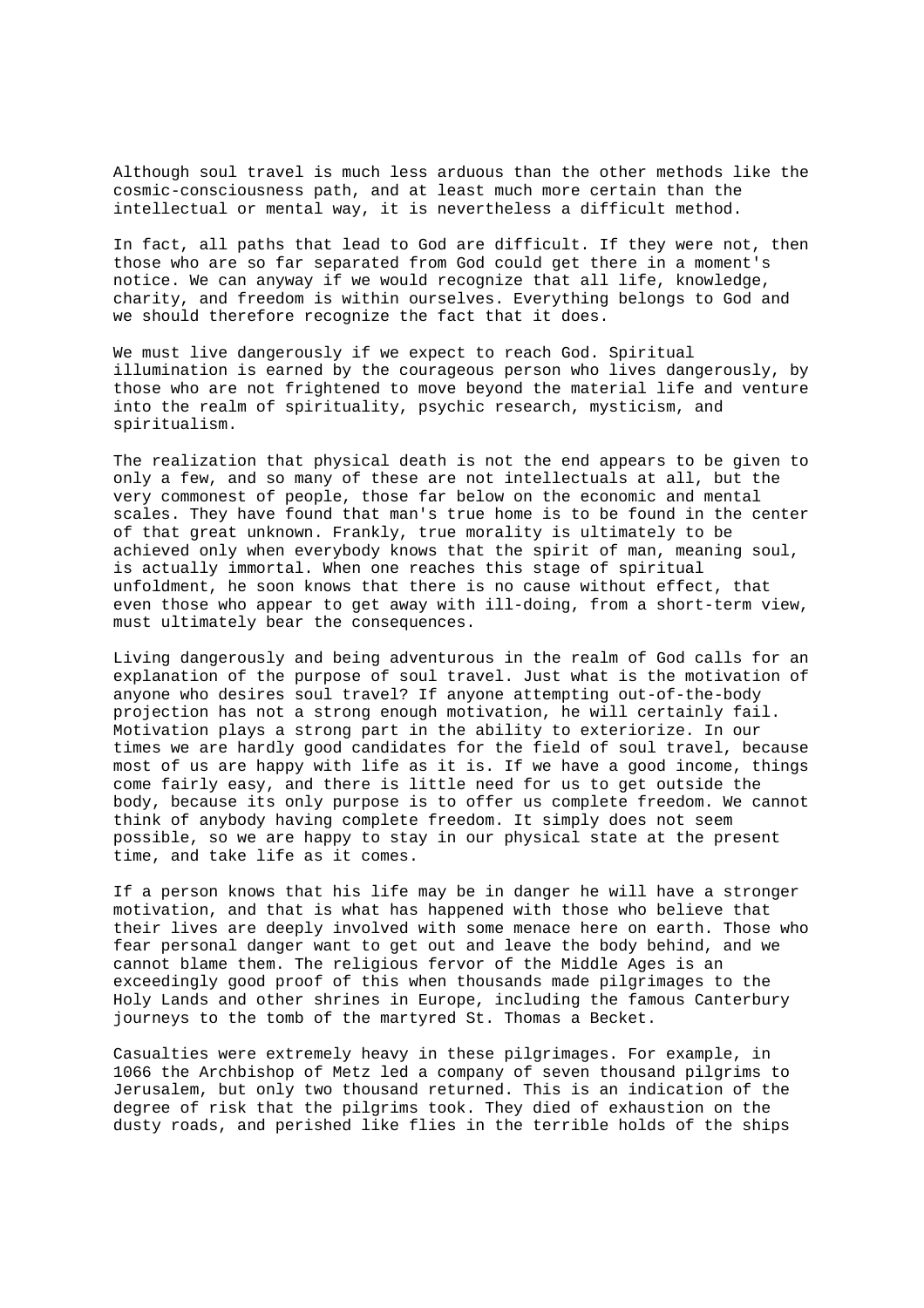at sea. Some passed away because of the fevers of the East; many were captured by the Moslems and sold into slavery.

Those who did return were highly respected by all, and became a part of the order of the palm leaf. This meant that they could wear a cross of palms on their hat. This was a sign of those who actually worked to get retribution for their sins. Those living in the Middle Ages were afraid of hell's fire and damnation.

Why would anyone want to get out of the body and seek other worlds unless he is extremely dissatisfied with his life here? Although most of us do not like the way life is going, we seldom get too excited over getting out of the body - we are too involved in revolutions which change administrations and governments. These revolutions never solve any problems for human life. They only add to them, because they change again and become as corrupt as the government overthrown.

Therefore we come back to the main aspect of soul travel, which is motivation. Unless we nave it, we are going to have a hard time getting out of the body. Of course, living in a civilization as we do where all the emphasis is placed upon intellectualism instead of the spiritual side of life, we are all at a disadvantage. We should live by three principles: intuition, analysis and synthesis This is about the only way we can live when not doing soul travel under control.

We must be like Fubbi Quantz, who attempted a synthesis of his celebrated mystic successor, Yaubl Sacabi, the great ECK master. Although it was a step downward, still, in the end, he was raised to the spiritual heights of God. In the beginning, he did not realize the divine presence in all that he did or perceived. He had to struggle hard against forgetfulness, but he remained the eternal aspirant, striving towards the miracle of fulfillment. Always seeking to re-achieve insight into the center of creation, as though it were something he had lost, he came in the height of his glory into the fullness of himself, as within the very realm of God.

When anyone has an out-of-the-body experience he will consider that the laws of man and church are immoral, that politicians and entertainers of our day are vastly overpaid and much exaggerated in their worth to our society. The paying of professional football and baseball players and long-haired rock and roll singers large sums of money, instead of helping spiritual institutions and religious organizations, is about as foolish as the material world can get. None of these are heroes except what the public media makes of them, and we can see that all public media is at a low level on the survival scale.

When one has come to the point of knowledge through outside experience, then he is in a position to understand what St. Paul spoke about in his letters, "I die daily." This process of death is what practically every great saint went through when doing soul travel, including those of less saintly degrees. This, of course, is the ultimate experience which one can enjoy daily.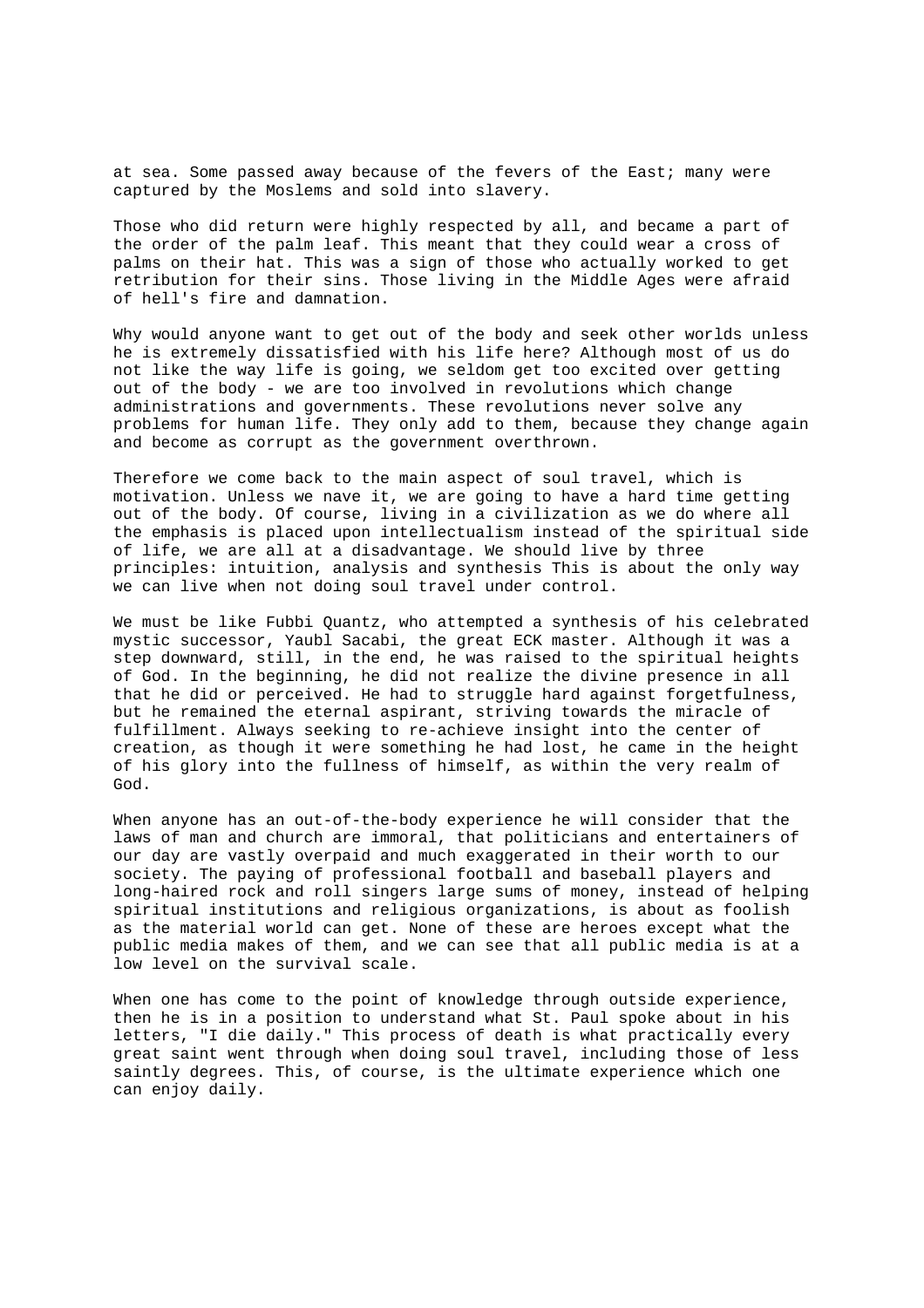When one experiences this he will go through a certain encounter with the physical body. While lying on the bed, soul will generally leave the body, as in death, through the pineal gland at the top of the head. In the case of a man with a lower consciousness, soul can leave by any spinal center.

By lying still on the bed a certain numbness begins to creep up the feet, gradually higher along the body chakras or spinal centers, until it reaches the heart center, where it pauses and starts again, moving upward to the pineal. There is a sensation, of something moving out of one's self, and then we are flying like a bird this is the soul body which has moved out of the physical self on the bed. and is now free.

Having fixed ourselves in a certain position in the room, we can stand there looking down and examining the strange lump of clay on the bed. It neither breathes, nor moves, from lack of reflexes. The color of the face is usually gray, the eyes wide, staring lifelessly, and the radiation of the aura gradually fades.

In going out of the body, we always experience a strange, sucking upward that has the suddenness of shock. This is normal, for this process of leaving the body is the better way, instead of trying to get out via many other methods which we have found in books and writings by occult writers of yesterday and today.

Soul does not need mind or material bodies. It knows by direct perception, for all knowledge is opened without needing any of the material sheaths, or what we call bodies, that it uses on the lower planes. Death, as we see it, then, is not the end of man's life, but another chapter in his existence in one of the planes in God's universes. As long as we owe one penny to the earth we must return to pay it. The story of Abraham Lincoln, who walked seven miles to give back a few pennies for overcharging a customer, is an example how this law should be respected.

In the mental plane, death much resembles sleep, and its actual arrival is imperceptible. In the deeper realm of the mind, though, there are often signs of a great awakening. An expression of ecstasy often spreads over the dying man's face. Sometimes there is recognition of friends who have already passed out into the astral, or other, planes; and in some cases there is a great extension of memory. Frequently the dying one will express the thought that the soul is really leaving the body, as we often do in trance and meditation.

The journey which the soul is about to start upon is the greatest. The experience is enormously interesting. The inner body, now encased in its sensitive light body, is often seen leaving the body and going through walls, or the ceiling. There are wonderful visions and voices the dying one hears, calling him to come; but if a traveler is taking him out, then he does not hear them at all.

Death consists chiefly in getting rid of a worn-out husk which is left behind, much in the same way as the chrysalis sheath of a moth or as the husks of a growing bud or bulbs are peeled off.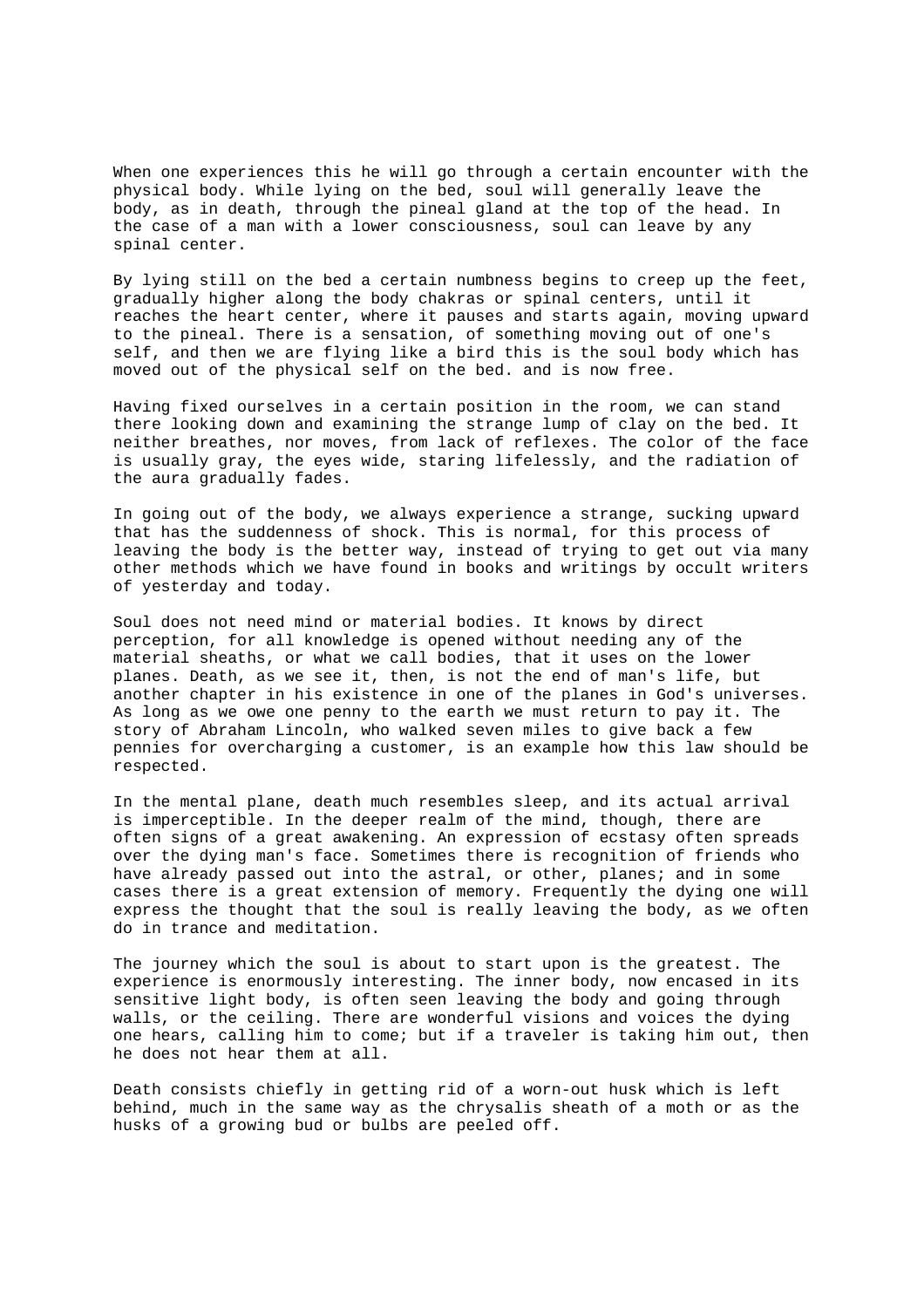Many an initiate dies this way. Their bodies have little or no disturbance, nor any conflict. They simply wither away, and the spirit body which is in the act of leaving the physical grows more luminous and shining. There is no painful rendering, but the spirit returns to the heart center, then withdraws upward to the skull and peacefully retires from the body.

The same process starts in the body of the dying uninitiated, but at the same time, the unit of the self is being torn apart by physical concerns as it becomes rebellious and introduces serious conflicts into the body. In the case of aging, diseases spring up in the mind, and violent passions, greed's, anxieties, and rigid habits occur. Forming independent centers, they fight for a period of time, and rend the body and mind asunder until death intervenes, not as a voluntary withdrawal of soul to the other worlds, but simply through the destruction of the organism in which the person functions. This is likely to be painful, undignified, and repulsive.

These souls often leave the body through the lower chakras of the spine, instead of the natural means, through the spiritual eye as in meditation, or through the pineal gland. Normally, death should be no more painful than birth. Therefore, the art of dying can be practiced daily, as anyone does by passing the gates of death on the inner planes via voluntary effort.

To die is a wonderful experience, for we awaken on the other side to find the soul, the real self, pervading the mountain heights and stars. The soul is the real "I," and we are in touch with the souls of all creatures. We are now learning what real freedom can be. We are assured that we are immortal, and can sit with God in paradise, unless we have come out in the astral body and must stay here for rebirth or must study until we are ready for the higher worlds.

It is through death, the daily dying (St. Paul's "I die daily") that soul has a gradual rising to the consciousness of God. It is a gradual liberation and self-discovery of the divine germ within the self.

Physical death is an insignificant thing, about as significant as the breaking of a string. Ordinarily, at the instant of death, the body and the vital soul body are separated completely from the physical body. The mind however, maintains the connection with the physical for the first five days after death and to a slighter degree, seven days after that. In the final annihilation, however, the separation is not between the body and mind, it is the astral annihilation of mind and all the mind impression.

There is a liberation of soul, achieved to somewhat of a lesser nature after death in the uninitiated. This comes from three to five days after soul has left the body. This bliss is of the first world and is a truthloving soul. It will not reincarnate for work in the higher worlds except at the discretion of the spiritual traveler.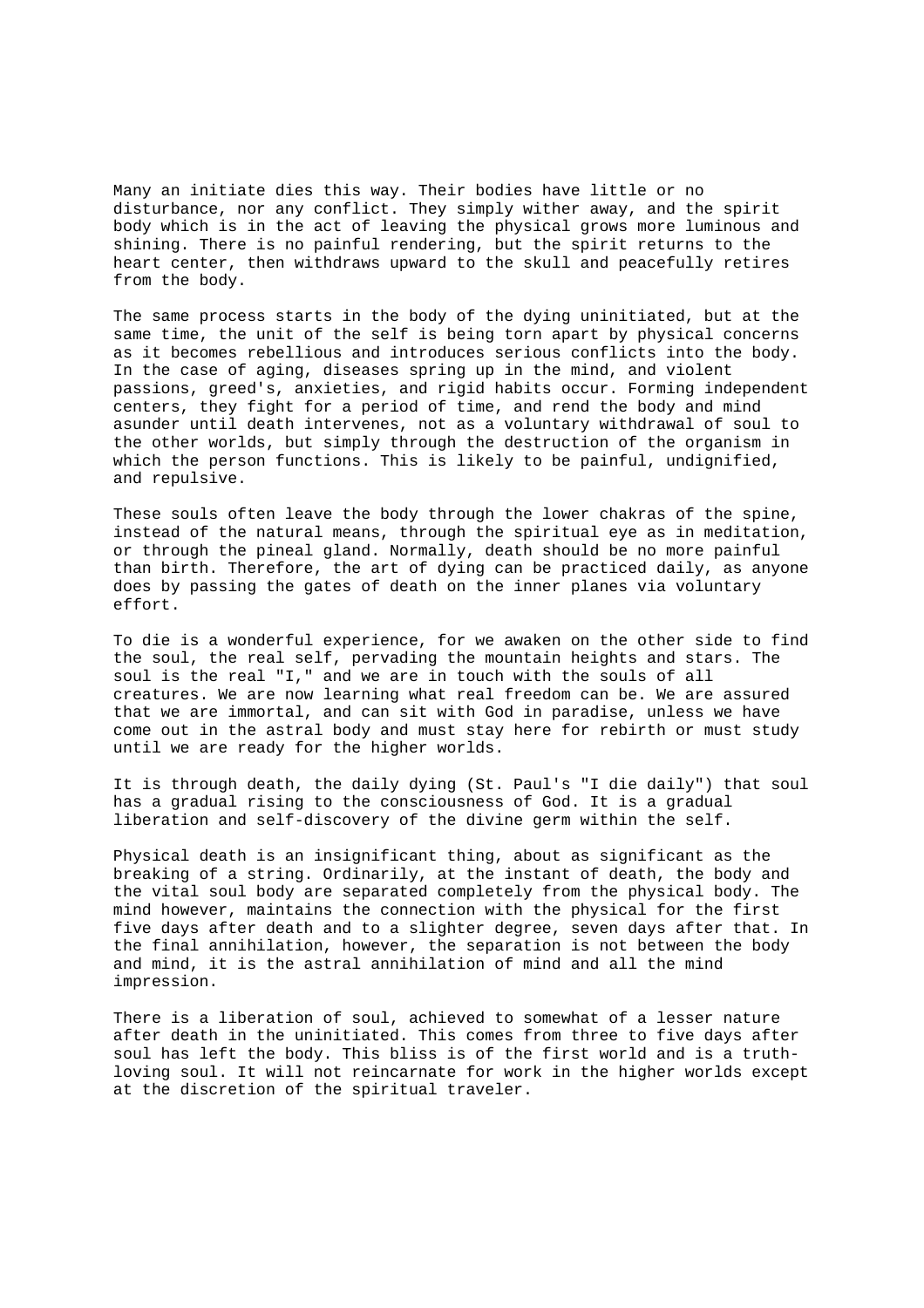Other souls operating on a higher plane can emerge into the bliss of those planes within days after their physical death. They also must wait until it is decided whether their karma is broken and whether they must return to earth again.

Of course a few souls reach the fourth plane after physical death, and maybe some will go on to the fifth region or above, where they may enjoy the divine sport of creation. One point further is the silver cord, which applies to each body. It is like a rope attached from one point to another, from the physical to the astral, astral to the causal, and to the mind. Each is snapped off as the singular, particular body is dropped for soul to rise higher.

What holds down soul is the weight of the sheaths and their luggage. After man dissolves his astral body it may remain in the vicinity or neighborhood where he has resided for years, like a worn-out shell. Those who see it think of it as the ghost of its former owner. Entities from the astral world often enter and use these shells playing tricks on the former owner's relatives and friends.

Thus soul travel can be likened to a ladder that reaches to the top of the roof. Once the height is attained, the ladder becomes meaningless, for it was only a means that we used in getting to our goal. It should not be praised for its own sake, but prized for what it allows us to have accomplished. Therefore, we should not boast of getting there, for once we have reached the top it should not matter to us anymore that we put so much effort into getting there, so why boast about it? Anyone who has attained the ultimate peak of the God realm never boasts.

ECKANKAR, which is the art of soul travel, transcends the opposition between the personal and impersonal, between the transcendent and the immanent. Therefore, God is not an abstraction as so many are taught, but an actuality, a reality. He is truth, formless spirit, either or whatever we wish to call It. Also, the absolute, eternal, and infinite beyond human comprehension. He is yet revealed through creation and through grace to anyone who seeks Him via soul travel and devotion. He is given to us as a presence in some form or other, although, usually, this is not actually the real being that we know as God, but a part of Him known as spirit or reality. The true being of God seldom descends below the soulplane. Within the upper etheric regions we are seldom in His presence, until reaching His particular realm.

Religions have made a great mistake in trying to define, rather than to symbolize, the indefinable. Silence is, in a sense, the only adequate expression of that which envelops and embraces us. No word, however noble, nor any symbol, as significant as it may be, can communicate the wonders, the ineffable experience of being in the dazzling light of the higher worlds. This experience of a consciousness is wonderfully beyond the power of the human mind to define or limit. The unveiled mysteries of this world would be darkness to the mind that strives to look at them in comparison to the beauty of the far worlds. We can know this only by the experience of soul travel, for we are ourselves a part of the infinite awareness of the higher regions where dwells God ITSELF, the most Holy of Beings.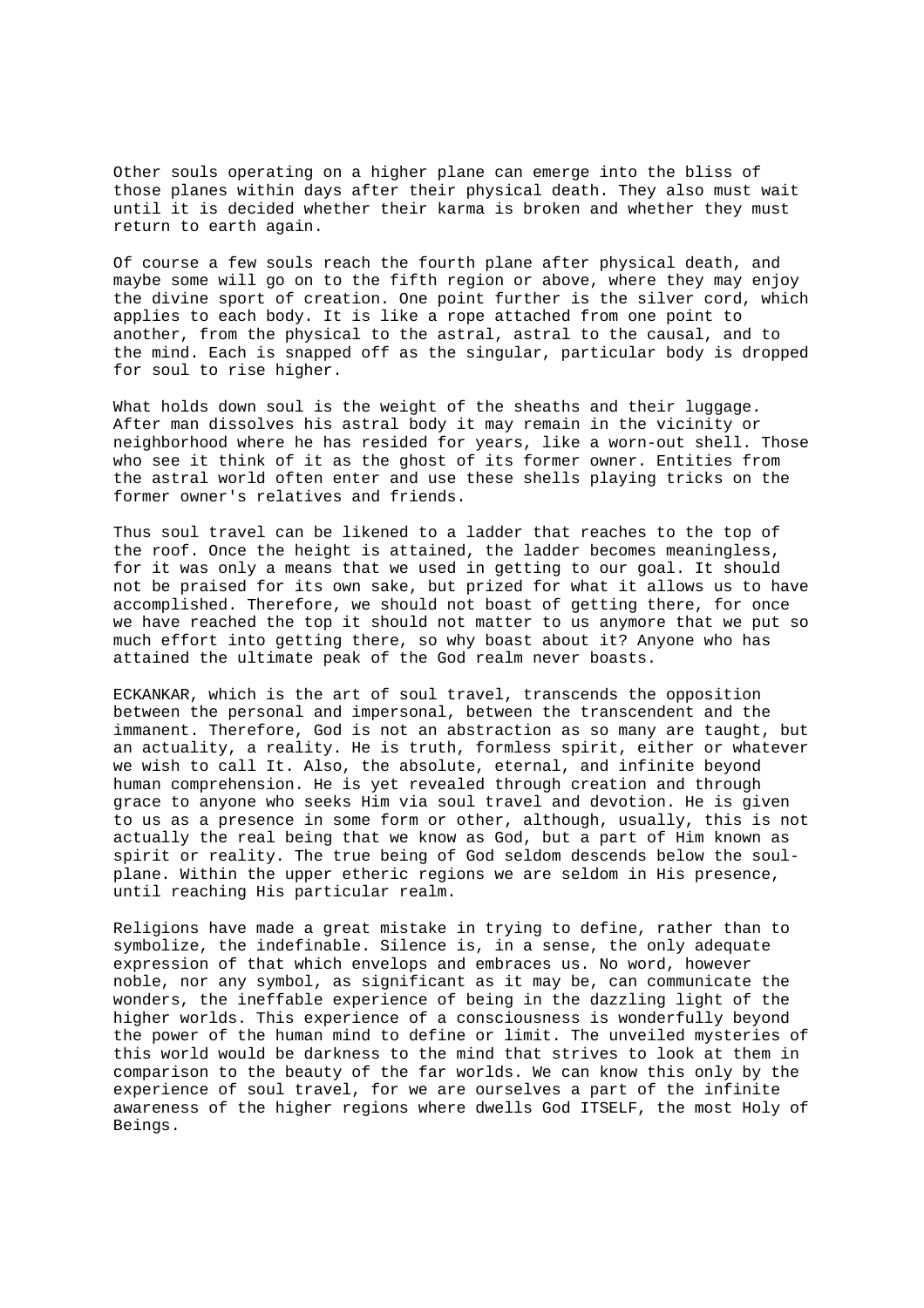Therefore, we find that God has never limited Himself to a single incarnation but has sent his messengers into the lower worlds from time to time to help lead us out of the morass of humanity and back to Him. It is the law of the spiritual world that whenever darkness again spreads across the landscape of human affairs, He sends one of his messengers to bring us morality and wisdom.

The master is the indwelling Divine, who teaches us through the gentle voice of conscience, but he also appears to those outside, who demand a human form and look for a visible guide. All teachers are human and not divine and not to be worshipped. As said by one of the ECK greats, Fubbi Quantz, "I am but a servant of God, and whoever shall regard me as the Lord shall meet with destruction."

He made this statement in the light of emphasizing his own humanity, for after all, he was only a servant of God. Therefore, he made the point that we are living in the flesh, but our consciousness can be in heaven via soul travel. We have to go via the methods that the saints used. We have to move through the interior way, to pass through the crisis, through the dark nights and ordeals of patience, like St. John of the Cross in his "dark night of the soul."

This leads us to the fact that no harm can come to my ECK master via a human agency, or any element of the lower worlds. All travelers are protected from harm, and those who attempt harm, even in the slightest criticism of thought or word, will have it return to them swifter than the flash of summer lightning.

It is given in the law of spiritual protection, which goes something like this: "Speak not; harm not those who are the bearers of light, for harm will come to him who does!"

George Fox, founder of Quakerism, is the best example of what happens to those who bring harm to a godly soul. Read his Journals for such data. Anyone who has eaten of the flesh of God is immune to harm in any manner. I know this from personal experience, after learning truth in the higher spiritual worlds, in trying to harm godly souls, and having others try to do the same to myself.

The teachers and travelers wear a spiritual armor which protects them from any harm that anyone can direct at them. Nobody can touch them unless they of themselves allow it, like Jesus did at the trial before Pilate, when in effect he told the Roman governor, "You can do nothing to me, unless I grant you permission through the Father above!" This is true of any agent of God, for when harm is directed at them, the spiritual armor they wear will turn it back, and like a bullet glancing off a steel plate, it will return to the one who fired it in the beginning.

It is like a boomerang that has no place to go except back to its sender. In this way the causer receives his effect almost immediately.

Thus freedom of worry about injury is given anyone who has reached the heights of freedom of consciousness. We are able to move about wherever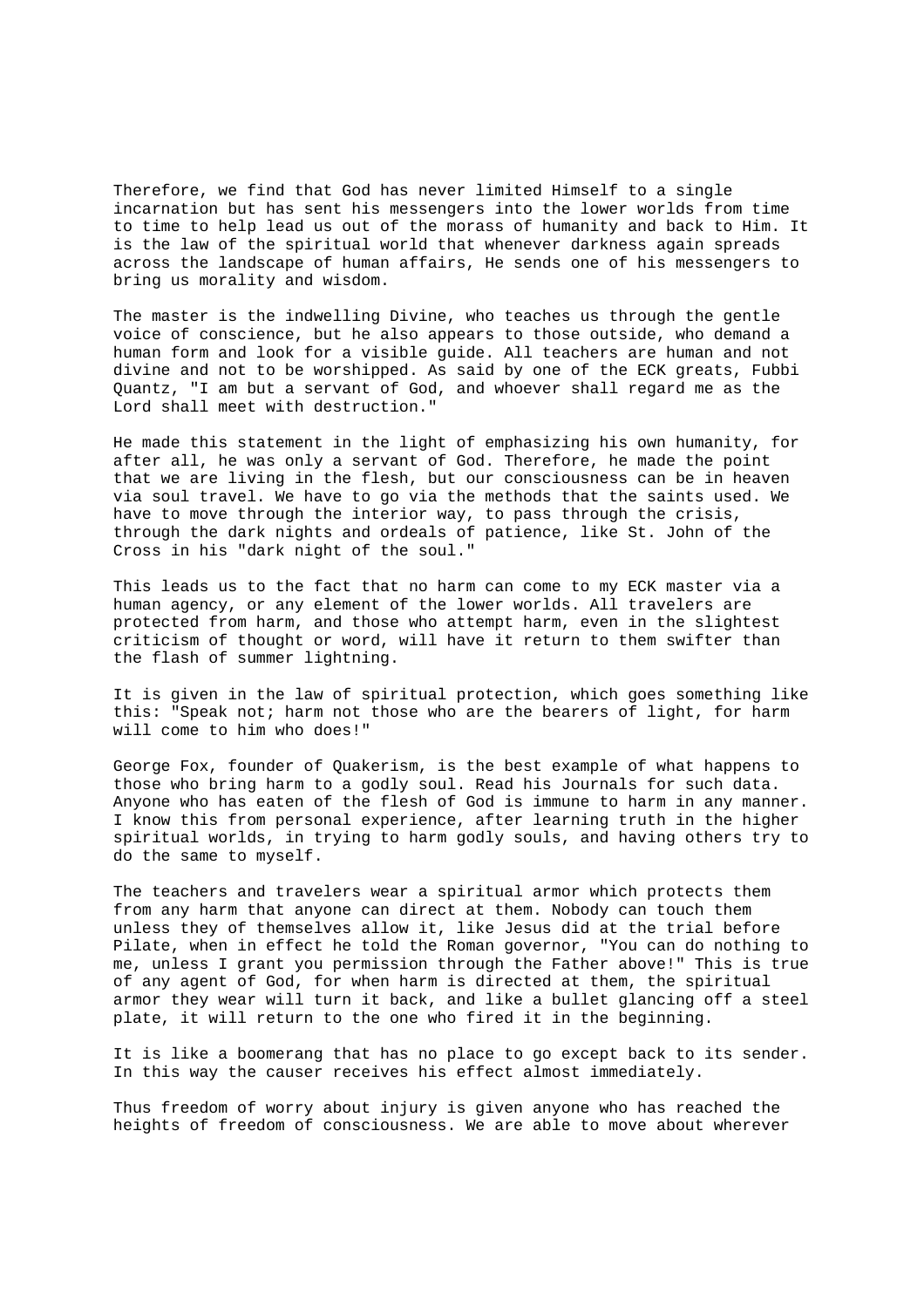we can in the spiritual worlds and below, of course, without fear of any nature. We are in the element of spiritualized consciousness, a state that we always strive for, yet we live in constantly, mostly without our knowing.

There was a story I heard once during my youth in India, which left a deep impression on me. I always recall it, every time I hear something about the illumined mind.

It seems that during the early days of India a very wise old man always sat by the roadside where pilgrims constantly passed on their way to the tomb of a great saint. One day a disciple argued that perhaps he could become enlightened much more quickly by making the pilgrimage, too, rather than sitting in silence, so he joined the parade of pilgrims.

Within a few months he returned very humbled. He seated himself beside the old sage and announced loudly that he was wrong in his decision, that only the grounds on which his wise old teacher was sitting were sacred and holy. The ancient rishi smiled and said, "God is omnipresent, therefore all grounds are holy and sacred, but it depends upon your realization of His presence, and that is in you, my son!"

It took a long time before the real meaning of this little story took hold, but when it did, I saw a difference of things in this world. No longer did I view life with the eyes of the senses, for all the scales fell away as they did for the lame beggar who asked Peter and John for gold on the temple steps, and was told they had none but they would give him something greater. Behold, he rose and walked for the first time in his life.

Before we reach this state of spiritualized consciousness we are usually concerned with the things of this external world, our health, supply, and shelter. We rely on food, climate, and diet for our welfare, and money for our physical comforts and mental peace. Often, these cause great confusion.

But once the individual experiences illumination, mainly through soul travel, our whole outlook on life changes. Now we have realized that, wherever we are, we are on sacred and holy ground. The only reliance that we have is our own personal and impersonal realization of the divine presence of God within ourselves.

When lifted out of the physical world to the secret place of the most high, the place of consciousness which is known as the fourth dimension of life, we begin to live on the sacred and holy ground of God, where the dependence is not placed on anything, or anybody, in the external world.

The presence of problems on the physical level is overwhelming, for hardly anyone can succeed in solving these problems through pure manipulation of thought. Jesus pointed out in His Sermon on the Mount that we cannot grow one cubic inch by thinking, but only by spiritualizing the consciousness.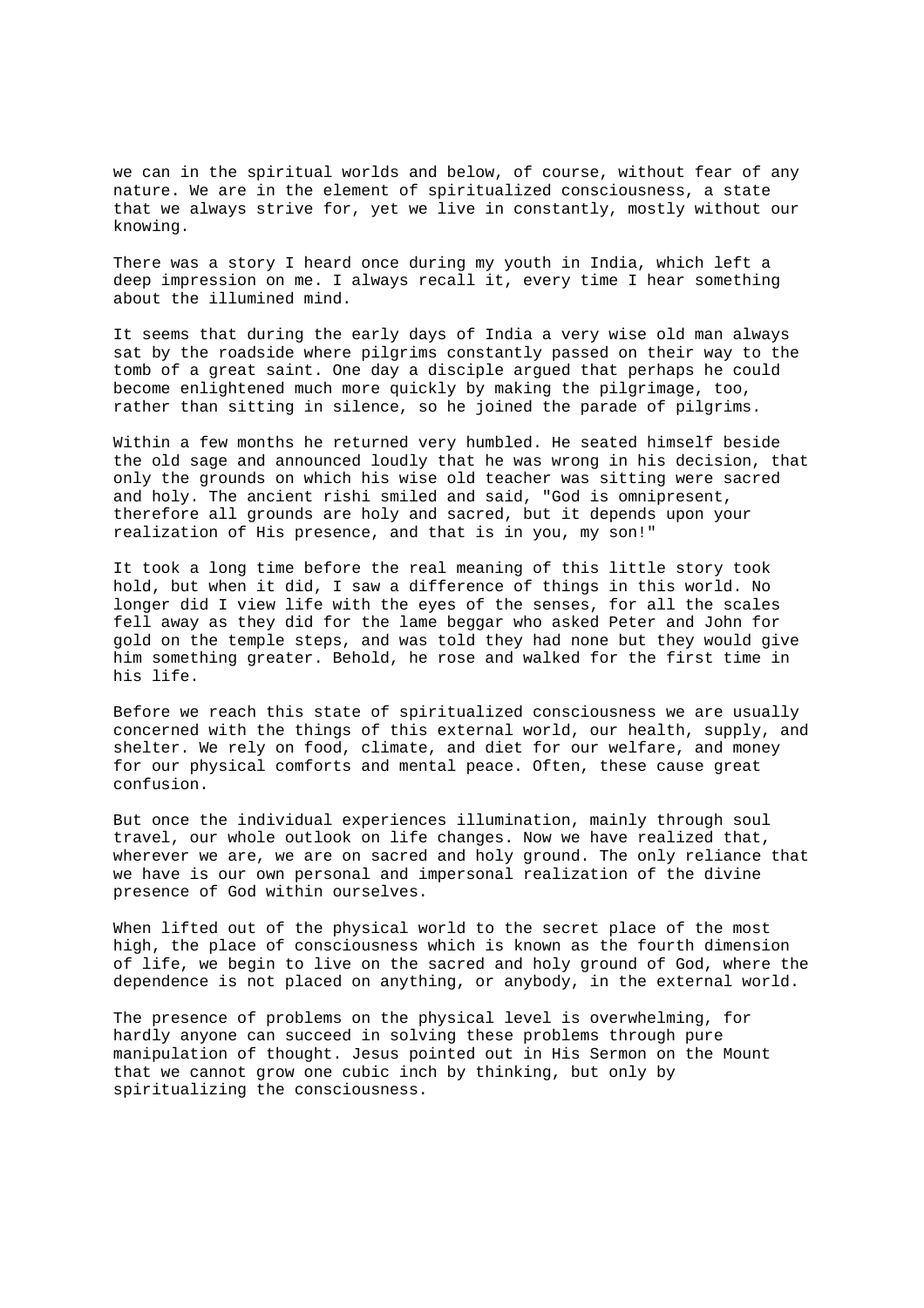Frequently we solve a major problem only to find that it has sprung up in some other area of our life. It is only by getting above this worry belt of the physical world that we find freedom from these external problems. Jesus spoke of going to His Father's house to prepare a place for all who wish to follow, for His Father's kingdom had many mansions. He meant that those who were desirous of the more abundant life, and were bold enough, could live in that state of consciousness where the grounds were spiritualized, at any time in any place.

Once we enter into this state, we will find wisdom, power, and freedom for ourselves. This is the sacred and holy ground of the divine presence that the wise, old sage spoke about to his disciple. This is wherever we may be, but it is only the realization that these grounds are holy that makes them so!

Anyone who uses any means of change or influence on another's mind, including prayer, is violating a law of spiritual consciousness. It is as criminal to use any occult technique upon another's conscience as it is to rob or kill in this material world. But prayer is often used by those skillful in this specialized form of moving the spirit to manifest goals and means in the outer.

Prayer in the hands of a ruthless man, or anyone with great authority, will bring results readily, but always the user must pay the penalty, for the law of Karma works here as well as in any other field of endeavor. Religious history gives many examples of particular saints who moved the conscience of criminals as they mounted the steps to the scaffold, and of last-minute conversions. Religious history, particularly of the Western church, is filled with such anecdotes in praise of the saintly power, but it is a violation of the spiritual consciousness to move another for any purpose whatsoever without permission.

The classic example is of Jesus on the cross, who did not call for the alteration of consciousness in anyone in connection with His death. Throughout his trial He never attempted to make any changes in anyone. This is particularly true in the case of the thief on the cross, who asked Jesus for help and was immediately given it. Jesus did not solicit him for the changing of his consciousness, although He could have with a spoken word. But asked for help at this particular time, He gave it, although dying and in great pain.

More harm is done in praying to change another person's conscience, because he does not come up to our expectations, than any other form of occultism. But it is a common practice among us to attempt to change the conscience of the nonconformist so he cannot damage our cause, or that of any institution, especially a church or religious group. We even pray for victory over our enemies, and yet on the other hand, the enemy is doing the same against us. This would only mean that the one with the strongest force would win, regardless of guns and other war weapons.

Every man has his right to freedom without interference from anyone else. This was discussed in the chapter on psychic space and beingness. All others must be granted this psychic space, which we call beingness. When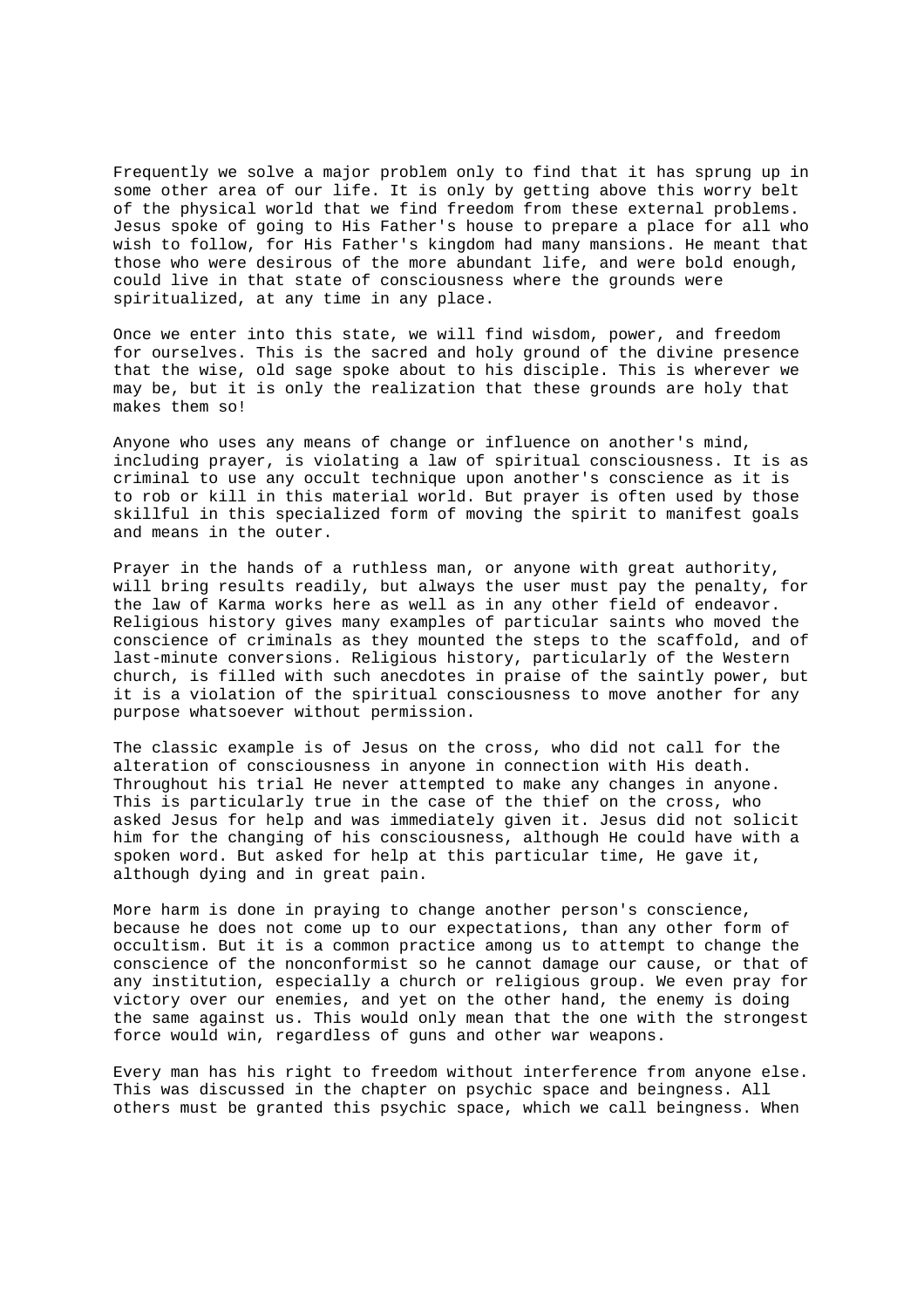one interferes with this freedom of another person or crowds his space, nature will exact a severe penalty.

Nobody has the power to judge what is good for another person's conscience. This is the individual's own superior right in the kingdom of God. Everyone must have his own freedom of will and thought, and the opportunity to exercise this freedom.

Some religions would never think of trying to persuade men who are nonbelievers of their faith to be followers, but others throw their energies into winning converts and changing the conscience of their congregations, in both social and political arenas.

We know from chemistry, as well as holy writings that God made this lower universe and left it to struggle along by itself. But It knows what goes on in it from the chirp of the cricket to the movement of the planet in its circle around the sun. Yet It does not interfere with the freedom of man's individual consciousness. As this is true, then man does not have the right to interfere with another person's thoughts.

Therefore, we find that initiation is not the ultimate path for any neophyte, as so many of the mystics claim. It is mainly to give us that great change in consciousness so that we can be put in the right direction. But this is not always true, for so many orders are able to give an initiation of some nature and claim that it is the true launching of the soul for its journey to heaven.

There is what we call the opening of the consciousness so that spirit will have a greater and more effortless flow into the external. Seldom will there be an initiation as we think of it in the sense as that received from various mystical or religious groups. Many of these I have had personally. I have had an emotional upliftment but not a spiritual opening of consciousness. This latter will seldom happen, except in the same manner of any initiation. Any teacher can give initiations, but it is mostly like extracting an oath from the aspirant for continued loyalty throughout the latter's life. It is like the old saying that "once a person takes the initiation he will always be a member of that particular organization or cult."

This is not true in any case, and we do not turn our spiritual, or worldly responsibilities over to anyone, regardless of who they might be nor how far they might be on the spiritual ladder. Of course, we do give up our cares, worries, and problems to the spiritual consciousness, or what we sometimes call God. But this is the only thing that can help us, and the spiritual travelers always urge us to do just this in order to clear the way to reach the ultimate experience.

Naturally, these travelers will not give initiations of any kind to aspirants who seek them to get started off in the right direction. It may be that the travelers will put them under certain disciples, but this is no initiation until after at least two years of study of ECKANKAR. An initiation is a secret teaching session in which we learn something that the masses in religion do not have. But this is not true, for all secret teachings are constantly being given through some public source. We just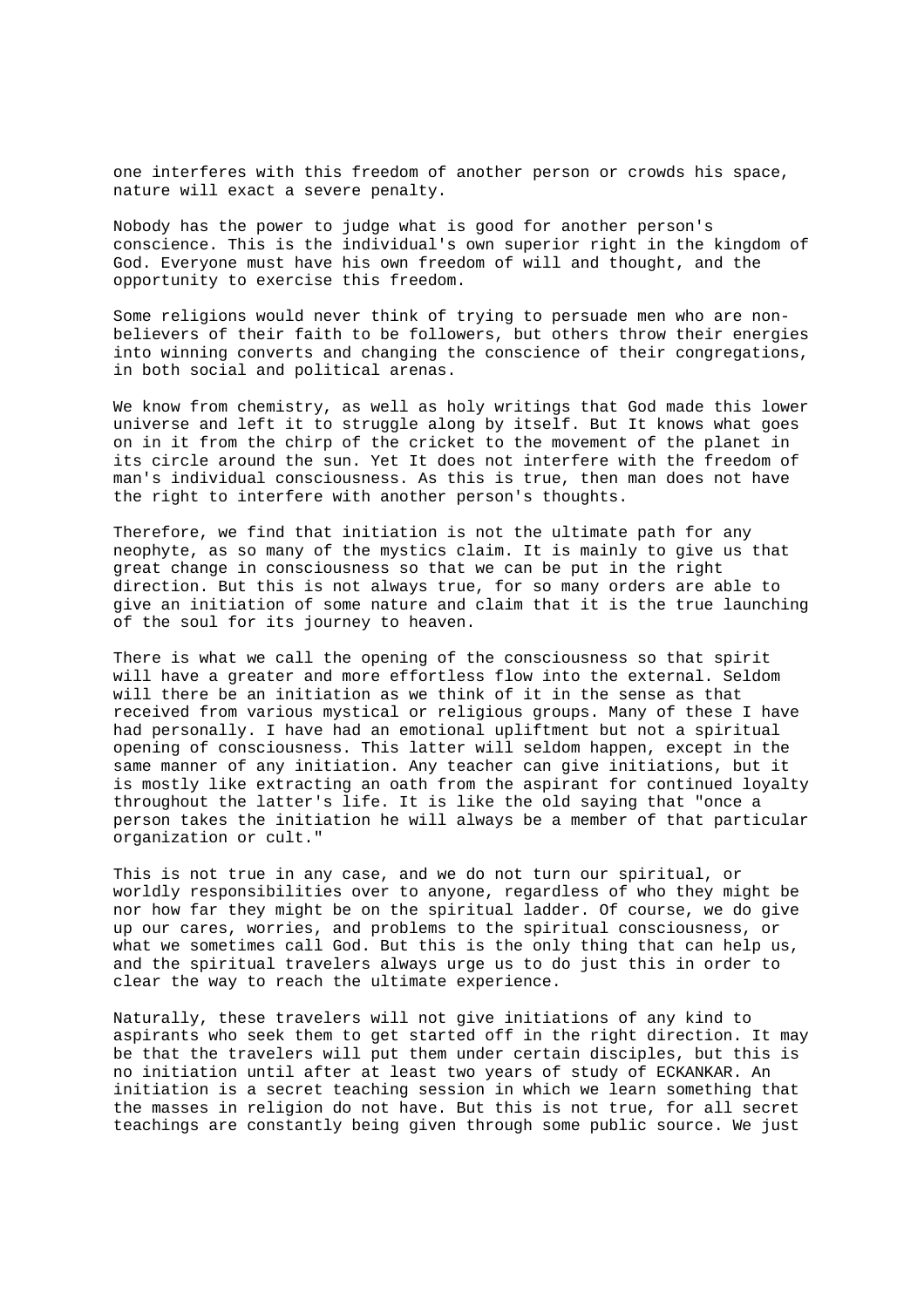have not opened our consciousness in order to receive any of the secret teachings. The moment that we desire certain data, which is of the socalled secret teachings, we must open the consciousness in order to receive them. These teachings will then come to us in some form. Perhaps it will come in certain books, which are not on open shelves, perhaps the knowledge will come from the other worlds when we do soul travel, or it might come from the lips of a teacher whom we meet in the outer form. Then, of course, we may receive it from an inner teacher who appears against the screen of the mental consciousness and talks with us. Or, he may appear in our dreams and take us to the Temple of the Golden Wisdom in the astral plane city of Sahasra dal Kanwal. There are hundreds of ways of getting the secret teachings. The old saying that when the student is ready the teacher appears is simply a way of saying that when our consciousness has been opened in some manner or other, we will, in some way, have access to the teachings.

This brings to mind the question that if there is not really any secret initiation, then why were there initiations for the mysteries of Egypt, the mysteries of Dionysius, Eleusis, and Pythagoras, and of course, the famous Lamiam or Tibetan mysteries? Actually, none of these were initiations. The so-called initiation of Tibetan Lamaism is really not an initiation. Milarepa, the famous eleventh-century Tibetan saint, did not take any initiation, nor have any of the others who have gone in various orders there. These aspirants have only gone through disciplines to reach what they want, and in the end they took an examination in the spiritual mysteries just as we take an examination at the end of a college or school semester. This is to see what we have learned, and if we have done well, we may pass to another grade.

This is the only thing with which we credit initiation. For example, those aspirants who take up the path in Lamaism have to do a form of generating their own body heat enough to keep from freezing to death. They sit on the edge of a frozen lake, dip sheets into a hole in the ice, then wrap these about themselves. They dry the sheet with their completely nude bodies. This is only an examination or a test that they go through. We all go through some examinations or tests while we go upward through the spiritual planes.

Although we do not go through such austerities, it must be understood that we have to give up some forms of baggage which have been gathered along the way during our incarnations here in the lower worlds. But if we persist, all baggage will be dropped and we will be completely free to soar as we wish.

Most initiations are a form of vanity. They make one feel superior to others, who are ignorant of the mysteries or cannot get up the courage to launch themselves into the so-called order of mystical faith. The ECK master is always testing the chela. This is the spiritual examination.

It is a great deal like the story of the young aspirant who went to a great teacher to ask for instruction in the mysteries of life. The wise old man said gruffly that he would give him instruction for a certain amount of gold, but the student had none. The teacher told him to go get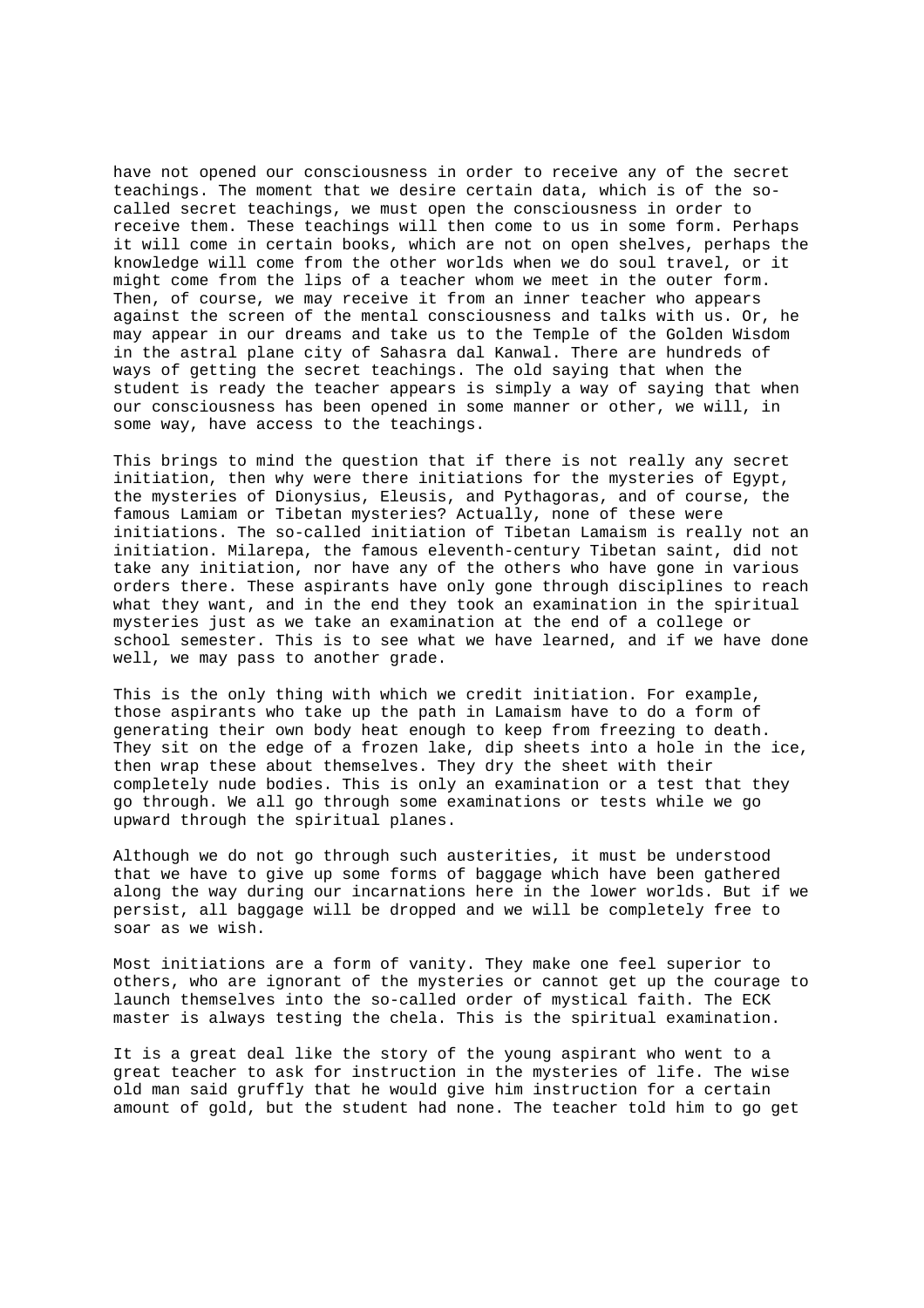it, and after many years struggling to get this amount he came back and laid it at the teacher's feet.

But the wise old man scornfully handed it back saying, "What good is this to me, for I do not need it. I have the gold of God in my lap at all times. But if you haven't learned anything about life from the time spent in earning this gold, then I can't teach you anything."

All the old wise man was saying was that nothing can give us wisdom except the very experience of getting into life's activities, provided we accept such.

This is similar to those who are so desirous of learning the secrets of life from anyone who has any particular bit of divine knowledge. This kind of student rushes from one teacher to another, seeking initiations into various orders, hoping to find just the right one. But if we select a path to God, no matter what it may be, and practice the activities that we must with detachment, it becomes a spiritual exercise and we are the onlooker of a play, not an actor in it. This detachment will take us away from this world of physical phenomenon, and we have the greater opportunity of reaching that heavenly realm regardless of our path.

Once we have had the ultimate experience, or any part of it, then it belongs to us and we become a part of the divine nature of God. Then we can be the onlooker of all life, from whatever plane that we are on, and whatever method and path that we have taken.

The ultimate experience is gained by going into the God-realm, gathering up an understanding and insight into what this Being is, and seeing how all life works. But the fastest way of getting there is through soul travel, because sooner or later, anyone who has made a strong and hard study of the spiritual life will come to the path of ECKANKAR, the science of soul travel.

~~~~~~~

A Glossary Of Eckankar Words And Terms

 $A-$ 

Abhasa The psychological process that takes place as soul becomes the many within the Godhead; known primarily as the Trika religious system of the Hindus.

Abhava Non-existence. A form of yoga in which the yogi sees himself as nothing.

Abheda Any philosophy which denies the distinctiveness of spiritual and material principles.

Acarya Spiritual teacher, a title that is given to high ranking adepts in the ECK order of the Vairagi.

Achkan The knee-length coat with closed collar.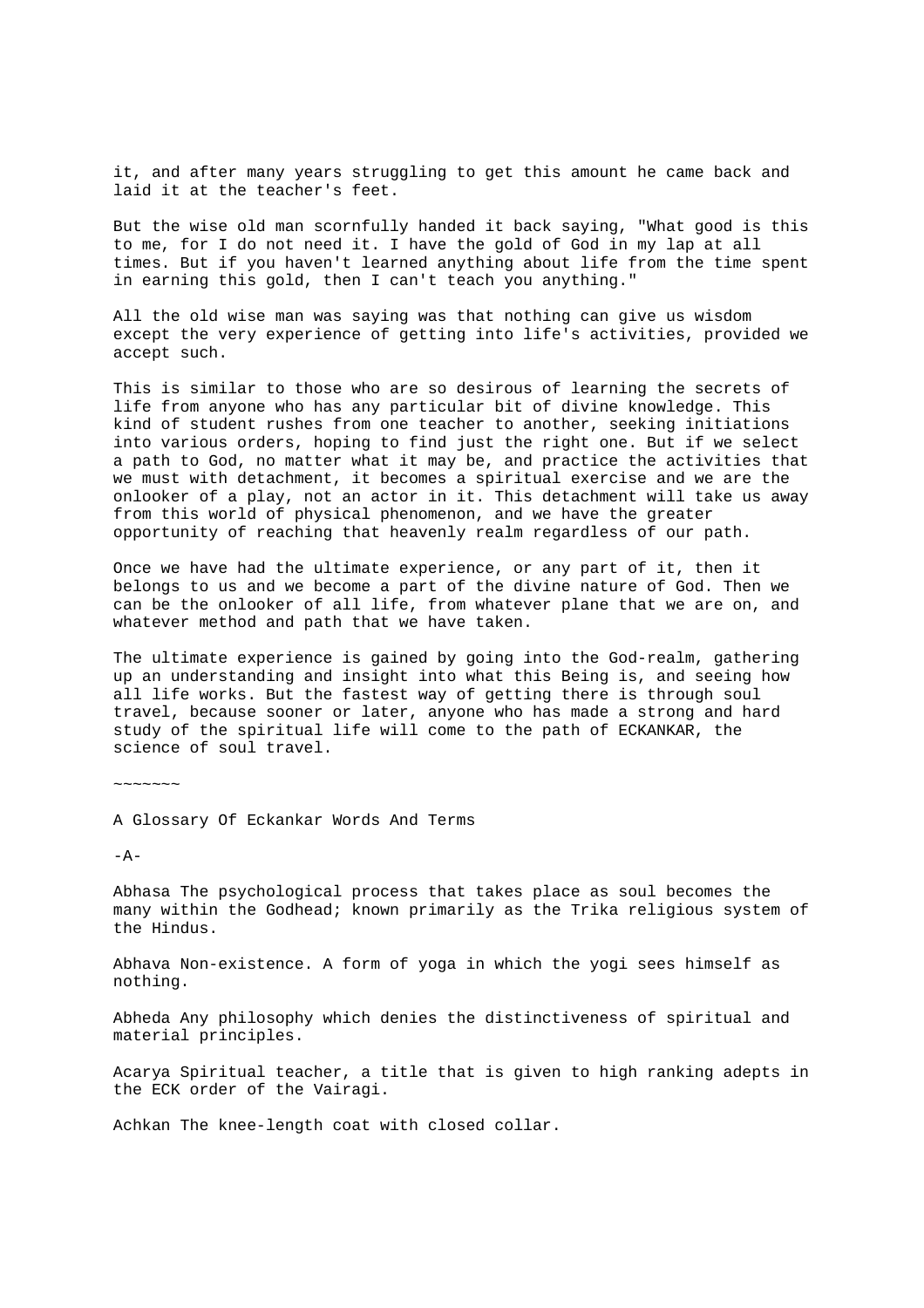Acolyte The first degree of initiation in ECKANKAR. The chela receives this first initiation in the dream state and is put under spiritual discipline at the first stage of responsibilities, prior to formal acceptance into the reality of the spiritual worlds through the living ECK master.

Adept An ECK master, one who has attained proficiency in the art of soul travel and has become a member of the ancient order of the Vairagi.

Adharma An unrighteous act or person, wickedness.

Adi The beginning; the unknown Deity.

Adi ECK The primal God-force; the true force of that spiritual essence of God by which all life exists.

Adi Karma Karma not earned by the individual soul; that Karma that was established by the lords of Karma in the beginning of soul's journey in the lower worlds.

Adi Mahanta The primordial Mahanta of Tibetan origin. The line of mastership, originated in antediluvian times, has been handed down through the centuries by the ECK masters by oral secret teachings to those who were initiated into the order of the Vairagi. The rod of ECK power is handed down to his successor from the living ECK master when his time ceases on the physical plane. The day of the passing of this power is always on October 22. This power is symbolized in the nine Dyyani-Mahantas who are the rulers of the physical universe. They are discussed in the sacred scriptures of the Shariyat-Ki-Sugmad.

Advaita The non-dual, the non-duality which lies beyond the worlds of duality; that which the ECK calls the true spiritual worlds, the universes of the God-realm; that which is beyond the psychic worlds.

Aditi The boundless, i.e., space, ether, that which has no beginning nor ending; eternity.

Adhyatma Another name for the Supreme Spirit, the ECK.

Adonai The mystical name for God, actually it means the "lord" or "law."

Agam The inaccessible region, the Agam Lok which is next to the highest spiritual world known.

Agam Des Spiritual city in Himalaya Mountains where live the Eshwar-Khanewale (God-Eaters).

Agam Desh Inaccessible space.

Agam Purusha The inaccessible ruler over the Agam Lok.

Agati The wrong path as distinct from the right path to the ECK state of consciousness, the highest. It is also the word used for rebirth.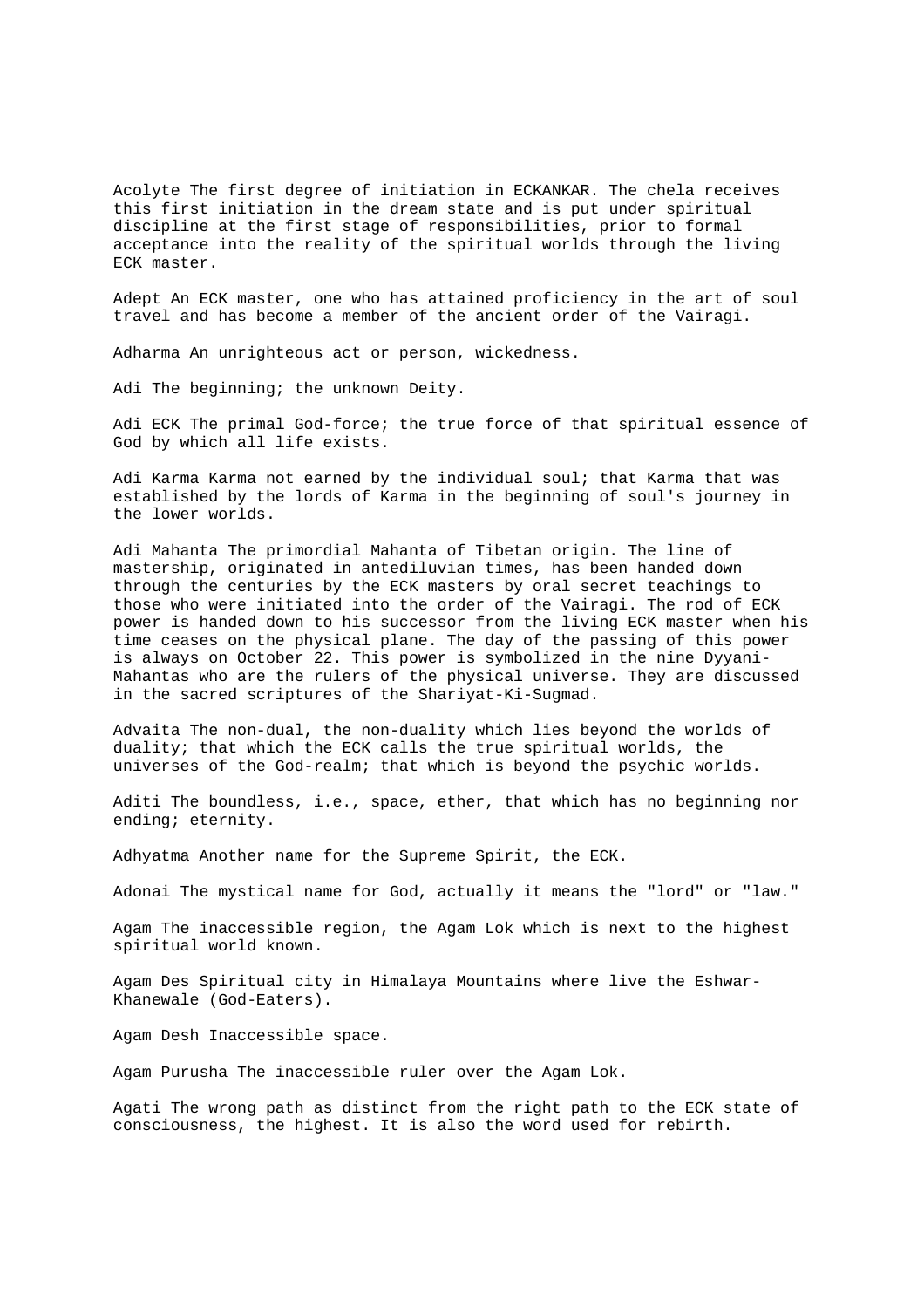Agni Fire and related subjects, like the Tattwa, one of the five primary states of matter, the others being Prithvi, Jal, Vayu, and Akash.

Ahankara One of the four divisions of mind, the faculty of separating self and self-interest from all else; "I-ness." When exaggerated, it becomes vanity.

Ahanta Selfness, or I-hood, the state of being an Ego.

Ahimsa The doctrine of compassion, oneness and sacredness of all life, human and animal.

Ahrat A superior soul; one who has reached the third initiation in ECKANKAR. He is known as the worthy one.

Ajna The third eye; the spiritual eye which spiritual travelers pass through as the door between the lower and higher worlds in order to journey into the God realms.

Akal Often used to designate the Supreme Spirit, the ECK, as opposed to the Kal, the negative power.

Akash The highest of the five Tattwas, the primary source out of which all material things are created, often called the ether.

Akasha The astral light that fills all space in its own world. Every human thought and action which takes place in the physical world is recorded in this astral light since the beginning of the world. Anyone who can do soul travel can read and translate these Akashic records.

Akshar The Supreme Deity, the SUGMAD. The Akashar Purusha (spirit) is that creative power we know as the ECK, means imperishable.

Alakh The invisible lord of that plane we know as the Alakh Lok.

Ambica The goddess of destruction.

Ananda Bliss, or that state the yogi reaches in the high mental planes.

Anhad Ceaseless, always, refers to the music of the ECK.

Antishkaran The four parts of the Manas, Buddhi, Chitta and Ahankara.

Anitya Impermanent, transitory, opposite of Nitya.

Arahata Teacher of ECK Satsang groups or classes; the second initiation in ECKANKAR, in which one receives a secret word for his own use.

Arhirit The capital city of the etheric world. The eighth Temple of Golden Wisdom is located here. Lai Tsi, the Chinese ECK master, is in charge of that second part of the sacred scripture of the Shariyat-Ki-Sugmad which is placed here for chelas who can travel this far for study.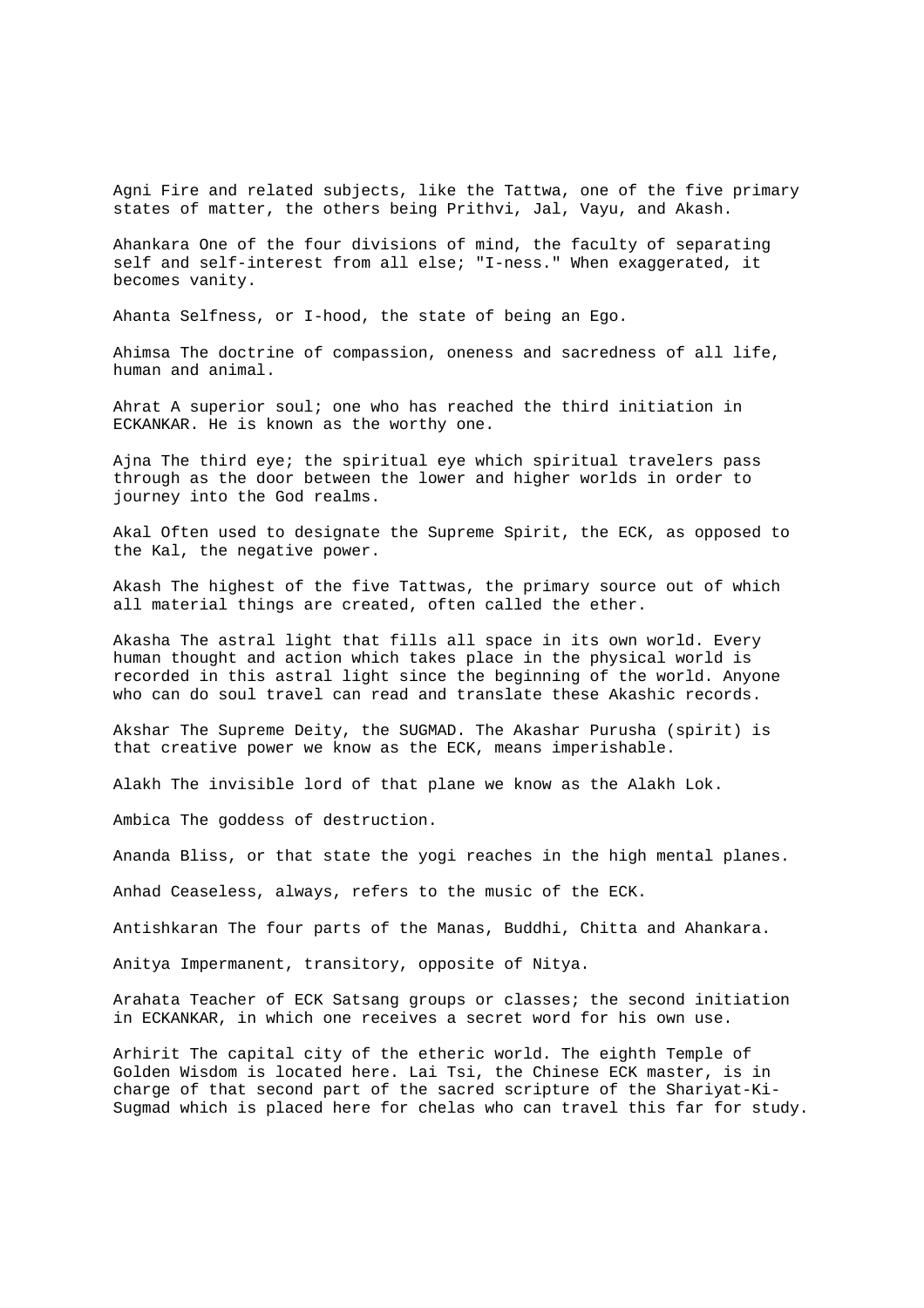Arjuna One of the five princes, and chief character in Bhagavad Gita who has dialogue with Krishna.

Asana A sitting position, body erect, in the lotus position, while the mind is in the spiritual planes.

Asava Mental intoxication, the defilement of mind. The four Asavas are: Kama, sensuality; Bhava, lust of life: Ditthi, false view, and Avijja, ignorance of things of life. The opposite of Arhat, the Buddhist ideal state.

Ashram The Indian name for place where the disciples of a spiritual live to gather to listen to him as often as possible. They eat, sleep and live to be near their master.

Askleposis A Temple of the Golden Wisdom teachings on the astral plane. The third section of the Shariyat-Ki-Sugmad is located in this temple. It is under the guardianship of Gopal Das.

Ashtavadhaza The ability to grasp or attend to different matters at the same time, e.g., do soul travel and run the physical body at the same time.

As-If ECK teaches that all manifestation is in the physical senses. If the imagination is used rightly within the field of Maya, to create thought that establishes the condition of mind desired, and the effort is made "as if" the condition is already established, it will be. If the ECK chelas are taught in the spiritual exercises to act as if they already had reached the Eckshar state - the God-consciousness - they already have, and need only to be aware of it.

Asmita The ego, or egotism.

Aspirant A disciple of ECK; one who attends the ECK Satsang classes or studies in a group to become a full pledged chela, eligible for initiation.

Ashta-dal-Kanwal That pure astral place where the disciples of the ECK master meet him in his radiant body for travel in the higher worlds.

Astik A disciple who is able to read and understand the Shariyat-Ki-Sugmad in the Atma Sarup.

Astral Body The radiant body, the starry body, that part of us which lives on the astral plane, the second of the lower worlds (the first is the physical plane).

Astral Light That light which is emitted from the astral plane and fills all the astral world. It is extremely bright and starry-like in quality. Many who see it by accident think it is the true light of God.

Astral Plane The second plane of the lower universe. It is sometimes mistaken for the heavenly world, but is only a part of the psychic worlds. Its capital is Sahasra-dal-Kanwal.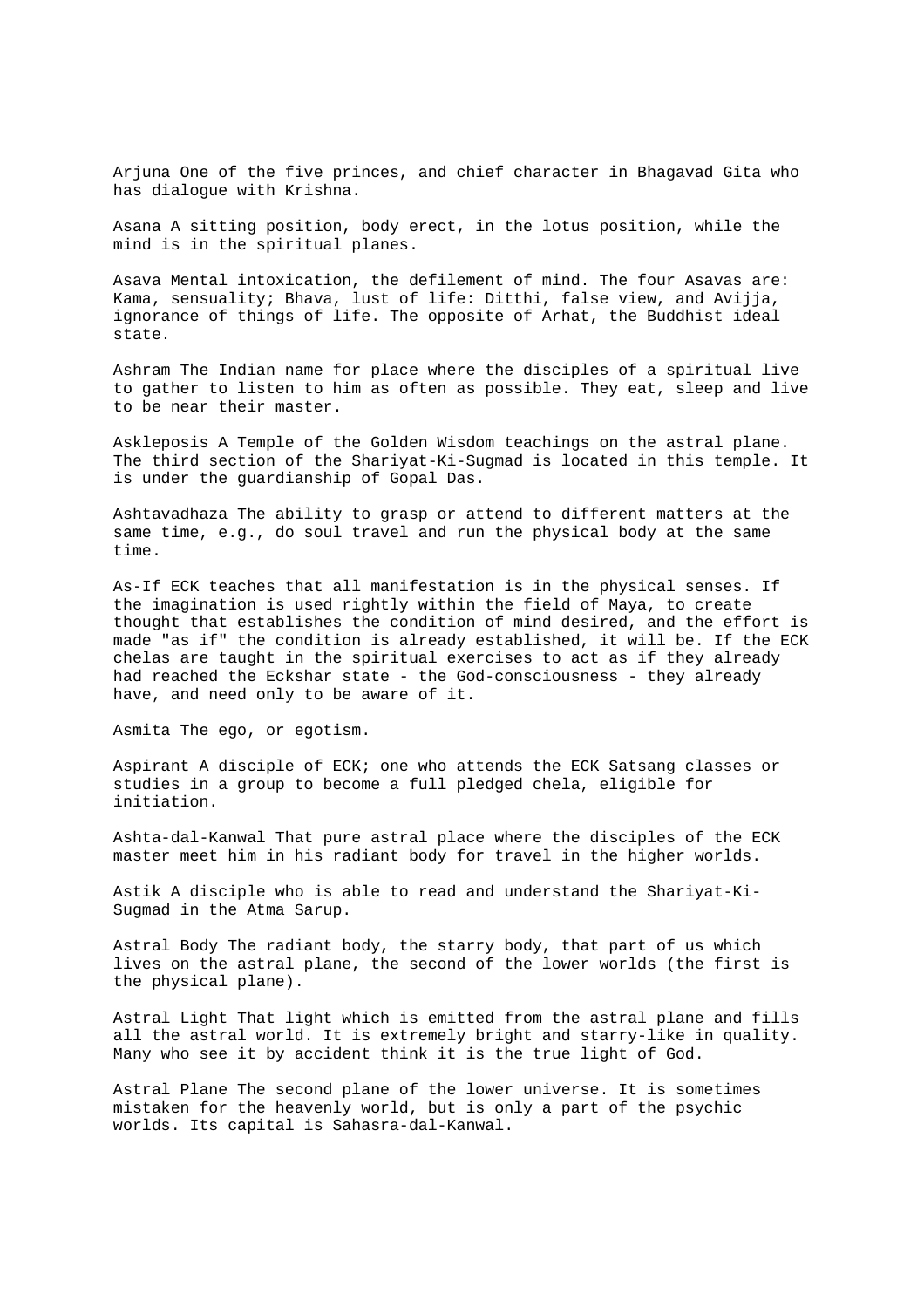Astral Projection A term used by the occultist to say we project the astral body to the astral plane - which is not true. Since we are already on the astral plane in the astral body much as we are in the physical world in our physical body, we cannot "project" there: we need only be aware of it.

Astral Sound Part of the great ECK sound current. When we are tuned in with it we hear a sound like rushing waters.

Asu The vital spirit, the ECK forces of life.

Atma Soul, that spark of divine life which God has placed within the human form to give it existence; sometimes called the Atman.

Atma Pad or Lok The fifth plane, the dividing plane between the psychic and the true spiritual worlds.

Atma Sarup The soul body, sometimes called the light body.

Atma Vidya Knowledge of soul, or spiritual life.

Attavada False belief in immortality, that the soul exists.

AUM Sound heard in causal plane, used by yogis and Hindu religious groups, a part of the ECK sound current.

Aura That magnetic field that surrounds a person.

Avabahda Waking perception, discrimination.

Avatar The world master, the savior of the human race. One supposedly appears every hundred years.

Avidya Ignorance, a lack of enlightenment.

Avyakta Unmanifested, the uncaused cause of material phenomenal existence.

Awagawan Coming and going of soul in this world. Incarnating of soul, rebirth. Age-long cycles of life and death, transmigration and reincarnation. Awaz Another name for ECK, the sound current.

Ayatana The twelve sources of mental processes.

Ayur-Vedha ECK system for renewing the body health to look and feel younger.

Ayurwedic Ancient Tibetan medical science.

 $-R -$ 

Baibek Sometimes called Viveka. The practice of discrimination, the first step on the path that one reaches in ECKANKAR.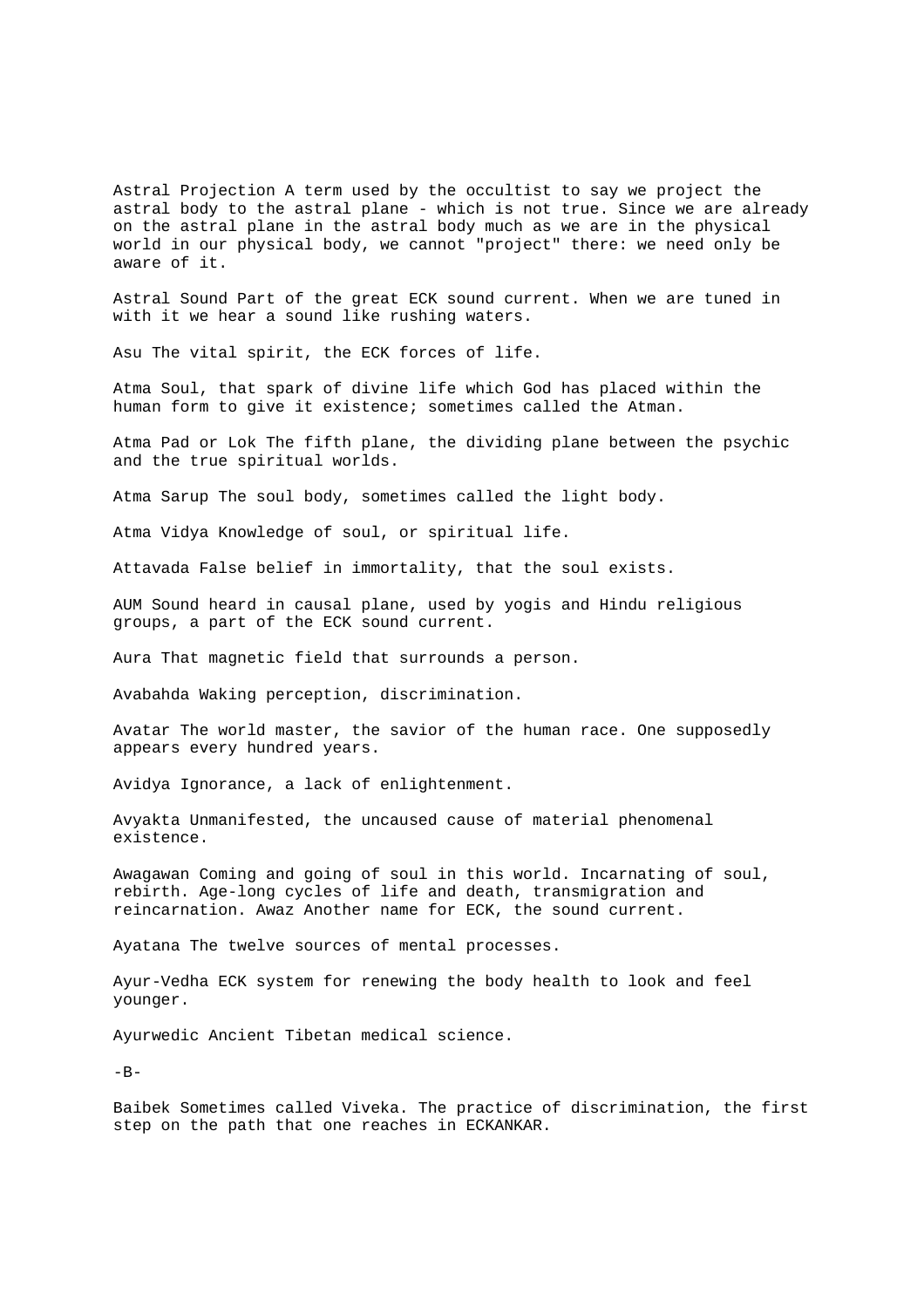Baikhri The oral teachings, that which is given by the tongue and voice only. Bairag Detachment from worldly things. See Baibek, or Viveka.

Bani The heavenly music, the ECK which is the audible life stream.

Baraka Bashad "May the blessings be."

Be-ness The pure being; God, the true One, the transcendental aspect of the Ultimate Reality, the Sugmad.

Bhagavad Gita A complete treatise on spiritual development by Karma yoga. It is included in the epic poem, the Mahabharata. Called the "Lord's Song."

Bhagavan Sometimes used for God, or sometimes for those who have achieved union with God.

Bhagavat The Lord, the true one, another word for God.

Bhajan The ability to listen to the heavenly music within by the spiritual ears.

Bhakta A disciple, one who is devoted to his master.

Bhakti Devotion to the master.

Bhavana Self-development by any means, but especially by the methods of the mind; control, concentration and meditation, the lower aspects of self-development.

Bilocation A phenomenon by which a person can be present or seen in two places simultaneously.

Bhanwar Gupha The fourth region on the path to God.

Bodhi Enlightenment, the spiritual condition of the chela; a high state a few degrees lower than that of the Mahanta.

Bhao Feeling of love for a person, or the master.

Bij-Sharir The seed body, the causal body in the second region.

Bireh Separation; an internal longing for God.

Bodhisattva One who is on the way to attaining perfect knowledge and still has a number of births to undergo before becoming the perfect master.

Bourchakoum The space visitors, those who are known as the eagle-eyed adepts. Sometimes applied to the living ECK master, or the adepts of the ancient order of Vairagi.

Brahm The lord of the second region.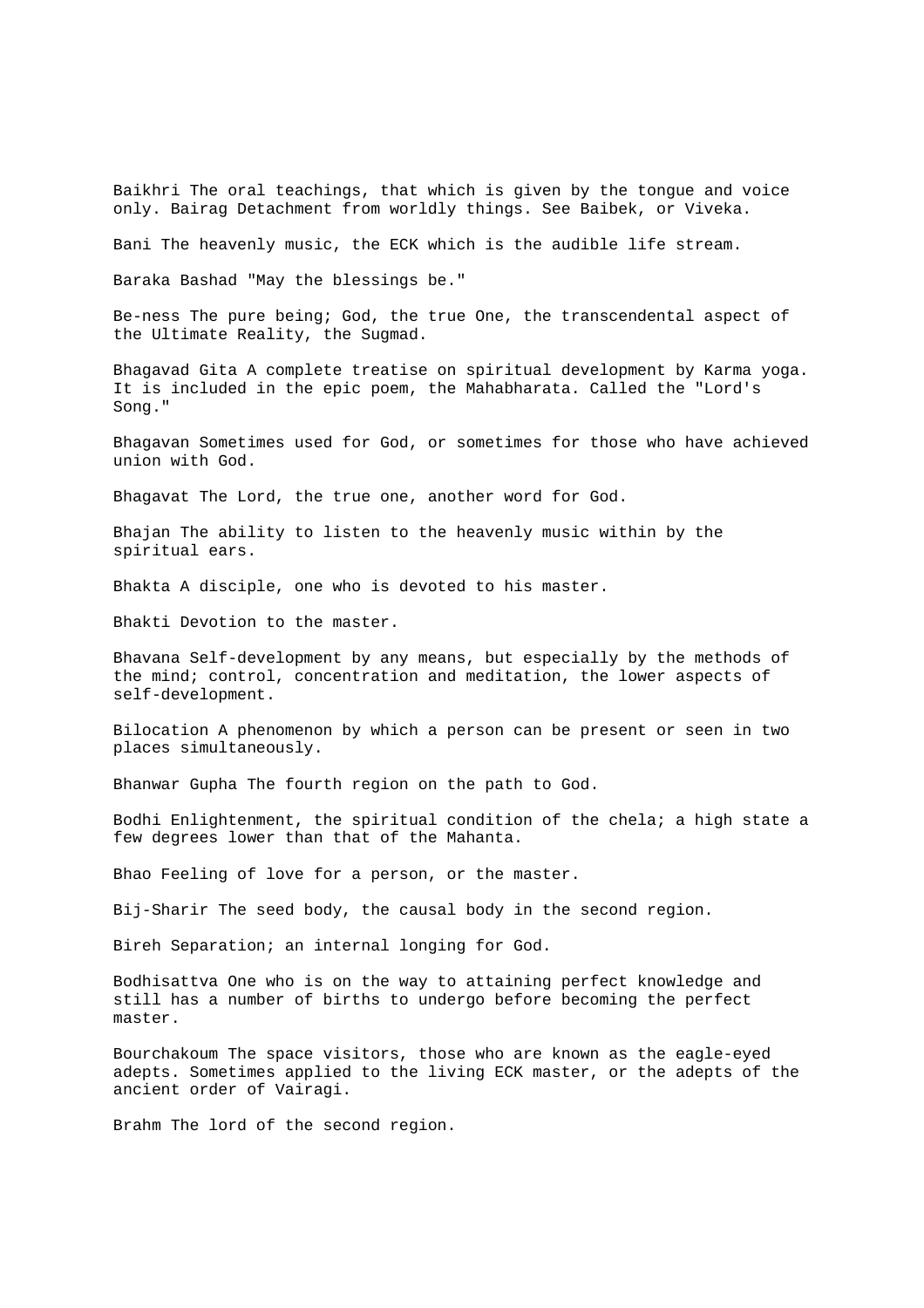Brahma Creative member of the second region, accepted by most Hindus as the Supreme Deity.

Brahmanda Third grand division of the creation, has four principal subdivisions. Extends from Tirkuti below to Bhanwar Gupha above.

Buddha The great prince who became an enlightened saint and attained the Buddha consciousness. His name was Gautama Siddhartha.

 $-C-$ 

Caitanya Hindu expression for consciousness or intelligence; the universal intelligence or spirit.

Causal The causal body of man, known as the seed body. Also the second region, called the causal plane on the path of God, just above the astral plane. The place where memories and Karmic patterns are stored. The reader of past lives looks at this plane to get his information.

Causation The chain of causation, often called the Wheel of Life, which is a factor in spiritual and human cycles of lives; Karma.

Celestial Light That light which surrounds any mystical or esoteric vision that one might witness.

Cetana A term for will (See Sanskaras), known for Karmic-producing impulses or volitions.

Chaitanya The awakened consciousness.

Chakra A wheel. Refers to the psychic centers in the astral body. Each looks like a wheel and each is divided into parts which are similar to the petals of a lotus flower. They correspond with the nerve centers in the spine, neck and head of man.

Chaurasi Wheel of the Eighty-four; the Awagawan, wheel of life and death.

Chela A student, disciple or follower of a spiritual teacher; the second step on the path of ECKANKAR.

Chitta One of the four faculties of Antishkaran, the attributes of the mind. Chitta is the faculty of distinguishing beauty, form, color and memory recall. These four faculties are Manas, Buddhi, Chitta and Ahankara.

Compassion Suffering with the sufferer. It is a supreme virtue of ECKANKAR. Described in the dialogues of the Shariyat-Ki-Sugmad.

Conscience A Christian principle by which the Sugmad keeps man on the path of right conduct for the good of his fellow man. One's state of moral or ethical development comes from spiritual unfoldment: the greater the unfoldment, the greater the chela's ethical conduct may be.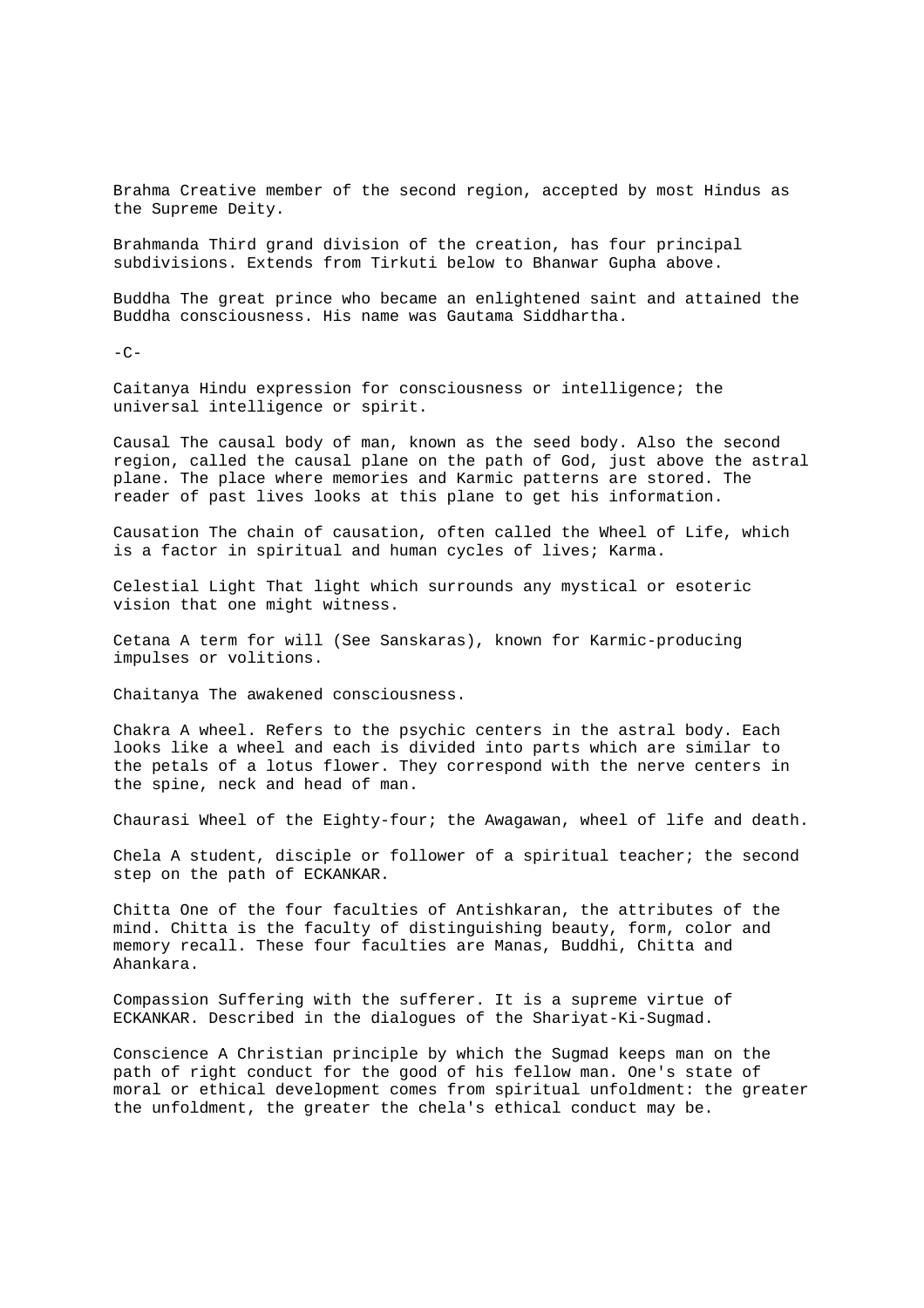Consciousness That state of being in which the individual lives daily. It is divided into two parts, the phenomenal and the transcendental. The phenomenal consciousness is that which depends upon the sense organs for its expression. The transcendental consciousness is independent of the physical senses and works directly with the ECK. The dhyanic consciousness, which represents a higher state than either of these, occurs when both phenomenal and transcendental are in union. Neither of the two is lost in this state, but the individual experiences a union with the ECK consciousness - not with the SUGMAD, but with ECK, the universal God spiritual essence.

 $-D-$ 

Dama To subdue the passions, restrain the mind and its desires.

Damcar One of the spiritual cities of ECKANKAR in the Gobi desert. Several of the ECK masters have lived here in a community; a few are still there at present time. Their purpose is to serve the living ECK master.

Danda Self-discipline, sometimes called the law of life.

Darshan To see the living ECK master, or any master in the flesh; the enlightenment which conies of this act; the seeing and being seen by the master.

Dark Night of the Soul The arid period that soul goes through when it believed God has forsaken it. It is supposedly the final stage in soul's unfoldment, the completion of the perfection of soul the stage which passes through just prior to entering into God-realization.

Dasa-Bhumi Stage of wisdom through which chelas pass.

Daswan Dwar The tenth door: it refers to the third region. Also, the subtle opening in the head through which soul passes to the God-planes. The exit that soul leaves by, from the body, at time of death.

Daya Mercy; an act of giving to anyone who is unable to help himself.

Dayal The act of being merciful. The master is always merciful to all souls and life forms.

Deja The ability to see whatever has happened; looking into the future; the reading of past lives.

Desire The thirst for material world things; has little to do with the spiritual.

Deva A male angel.

Devachan Dwelling place of the angels or shining ones. Usually the heaven state or what is the pure astral world.

Devadatta Those gifted in spiritual matters; the God-given.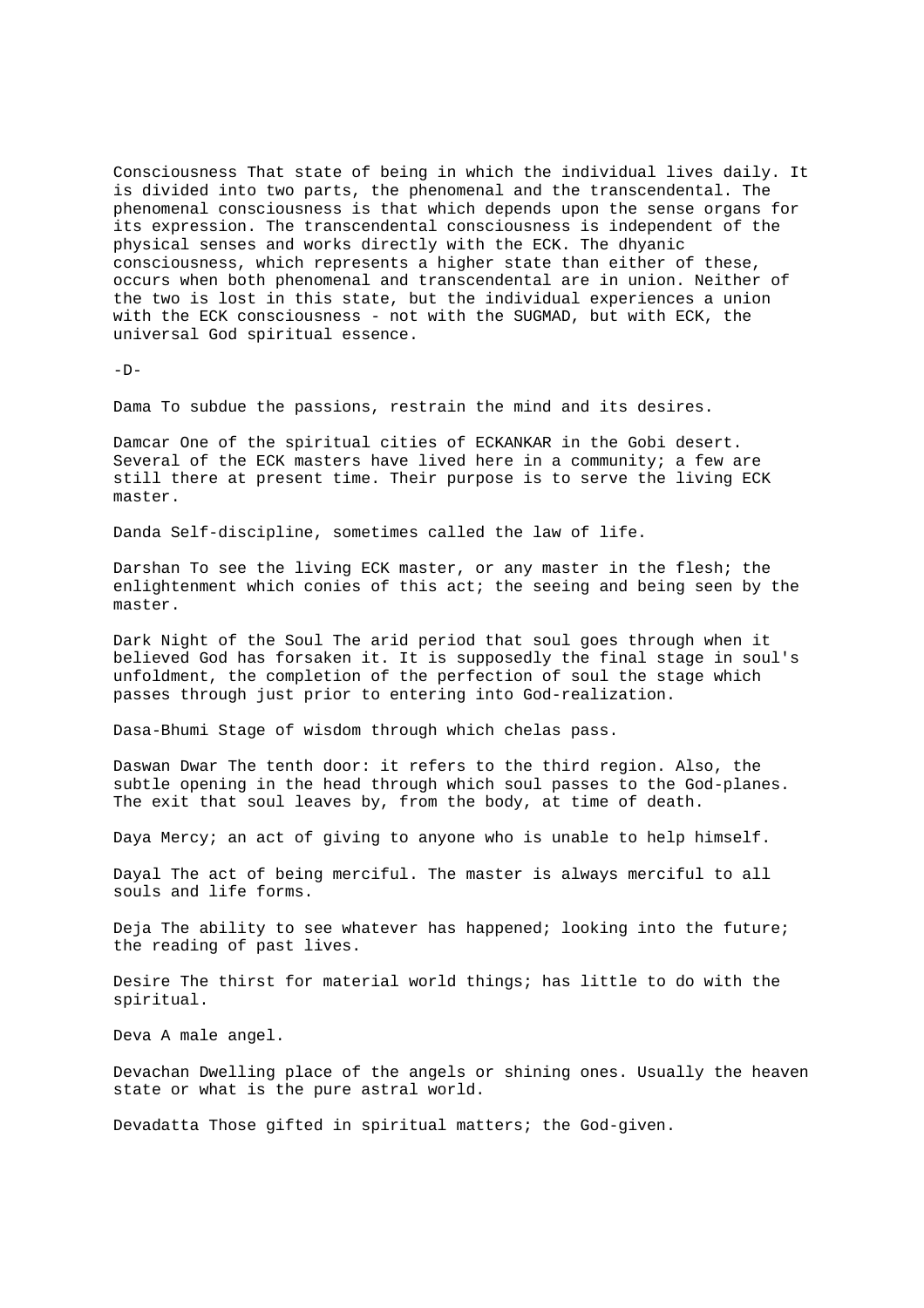Devanagari Letters of God; the character of the Sanskrit language.

Dham A country or a region in the other worlds.

Dhamma Doctrine, or the guiding principle accepted by a chela.

Dhani Ruler, lord of the inner spiritual regions. Dharam Ray The one who administers Karma to all souls after they pass over the threshold of death.

Dharma The law of life, the righteousness of life; doing what is right; the code of conduct that sustains right ethics in life.

Dharma Megha An absorption in the interior of the mind, or some object to the exclusion of all else with complete vairag. Such a person radiates a light like a mantle of glory.

Dhun The melody, as the ECK Dhun. Heavenly music.

Dhunatmik A sound which cannot be spoken. It has no written symbol; it is the music of the ECK life current. Given in the higher degrees of initiation in ECKANKAR.

Dukkha Suffering or illness.

Dwapar Yuga Third yuga in the cycle of ages called the copper age. Its duration is said to be 864,000 years. "Yuga" means age.

 $-E$ -

ECK The audible life current. The essence of God, Holy Spirit. Also, the science of God-realization. It grows out of the experiences of soul travel into the state of religious awareness, which the subject gains at his own volition via the spiritual exercises of ECKANKAR. The latter is correlated only with the movement of the inner consciousness (soul) in the regions of time and space. ECK is involved in these regions above time and space in which all is omniscient, omnipresent and omnipotent; hence, God awareness. All religions, philosophies and sacred doctrines are the offsprings of ECKANKAR.

ECKANKAR The ancient science of soul travel. This is the projection of the inner consciousness which travels through the lower states into the ecstatic states in which the subject feels that he possesses the awareness of the religious experience of being. This is done through a series of spiritual experiences known only to the followers of this science.

ECK Kalam The ECK sound, the heavenly music.

ECK Marg The path of ECKANKAR.

ECKshar The supreme consciousness; similar to the Mahanta state of consciousness.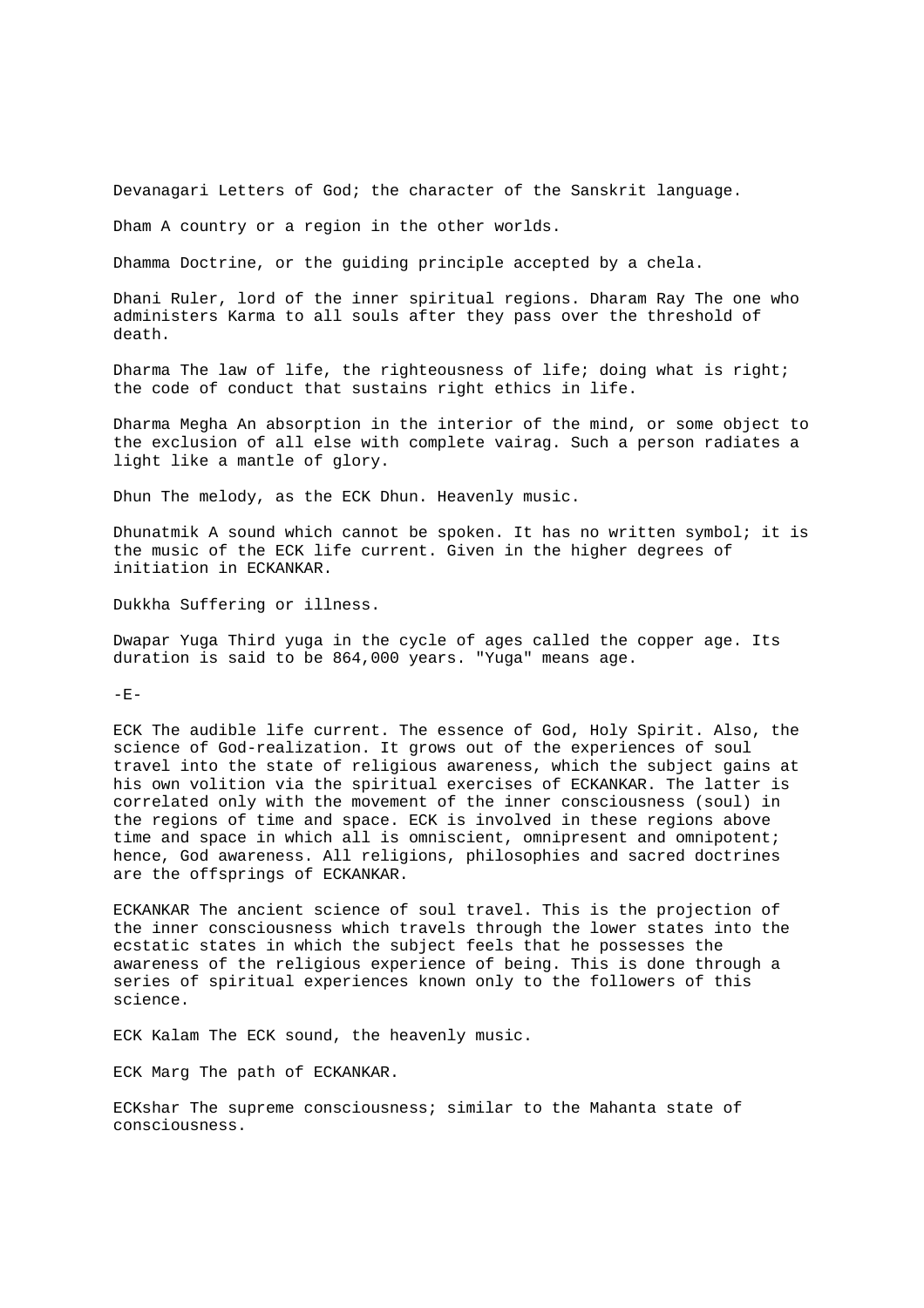ECK Vahana Carrier of ECK, or carrier of the message of ECK.

Ego The realization of one's self as a human consciousness. This is the personality in man. When the chela rises above this into the spiritual consciousness, he becomes the individual.

Egoity Another name for individuality.

Ekacitta The experience that many ECK chelas have as out-of-the-state-ofconsciousness movement - one moment beyond time and space.

Ekaggata The state of being one-pointed in thought; having limitation on all other things except a single-minded thought.

Ekam Adwaitam The one second in eternity experienced by those who seek God.

Emotional Body The astral sheath, body.

Enlightenment The awakened state. Becoming aware of God. The breakthrough to the states of no time or space.

Esoteric The secret knowledge not obtainable by the uninitiated.

Eshwar-Khanewale The adepts who live in the spiritual city of Agam Des. Called the God-Eaters because they have learned to partake of the cosmic energy instead of material food. Live to great ages beyond the normal span of human life.

Exoteric That teaching which is visible to the eye and ear, opposite of esoteric.

 $-F-$ 

Faith Confidence in the master and what he represents spiritually; also, confidence in his spiritual works as the Way to God.

Fattura della Morte The death-maker; one who can bring death to another at his own desire.

Firdusi A great Persian poet of the eleventh century.

Feminine Principle The passive, negative or receptive aspect of the energies of God. The universal mother principle in the human consciousness.

Field of Consciousness Sum total of all that is embraced within an individual's consciousness at any given time.

First Grand Division Those planes and planets which make up the physical or gross universe. It is called the Pinda world. Also, the body of man. Consists of the planets, universes, stars, constellations and worlds within the earth.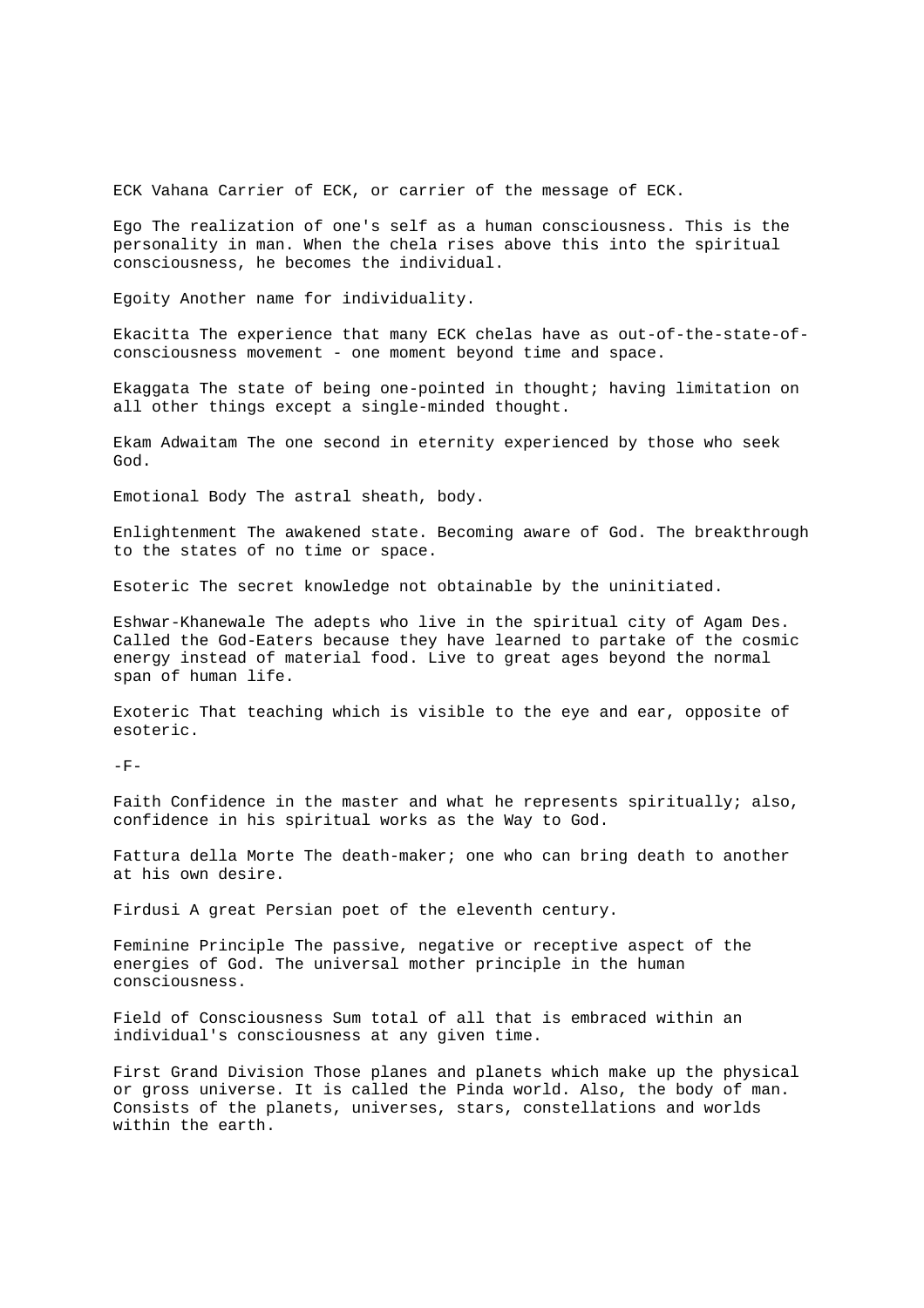First Sermon The first talk given by Sri Paul Twitchell after acceptance of the ECK Rod of Power after his enlightenment and willingness to bear the responsibility of the ECK Mastership. This occurred October 22, 1967 at the First World Wide Seminar, Las Vegas, Nevada.

Fubbi Quantz The ECK master in charge of the Katsupari Monastery in Northern Tibet. Guardian of the first section of the Sacred Scriptures of the Shariyat-Ki-Sugmad (Way of the Eternal). He was an ECK master with a large following in Persia during the tenth century at Tabriz. He was the ECK master of Firdusi, the greatest Persian poet.

 $-G-$ 

Gandharuas The heavenly musicians, especially those musicians on the astral plane whom some can hear and believe that it is the music of the ECK life stream.

Ganesh The psychic force that rules the lowest part of the body, the Guda Chakra.

Gare-Hira, Temple of The name of the Temple of Golden Wisdom under the ECK master Yaubl Sacabi, guardian of second section of Shariyat-Ki-Sugmad. Located in spiritual city of Agam Des, home of the Eshwar-Khanewale, the God-Eaters.

Gatha Set of religious verses set down by those who have had flashes of spiritual insight.

Gathas Oldest part of the Avesta, the religious book of those who follow Zoroaster, the Persian sage who lived c. 600 B.C. Supposed to be an authentic version of his teachings.

Geeta A book of Indian religious philosophy.

Gharbi i Mutlag The absolute void, the Anami plane, which is next to the true God world.

Giani A learned chela; one who practices or walks the path of Wisdom.

Giani Marg The path of esoteric wisdom; that which is learned by studying at the Temples of Golden Wisdom.

Gnata The knower of God.

Godman The living ECK master, Mahanta.

God-realization The realization of the God state, the knowledge of God.

Golden Wisdom, Temples of The seven Temples of Golden Wisdom which exist on the various planes - two on this planet, one on Venus and one each on the astral, causal, mental and soul planes. The ECK master takes those chelas who are ready to one of these temples nightly to gather esoteric wisdom.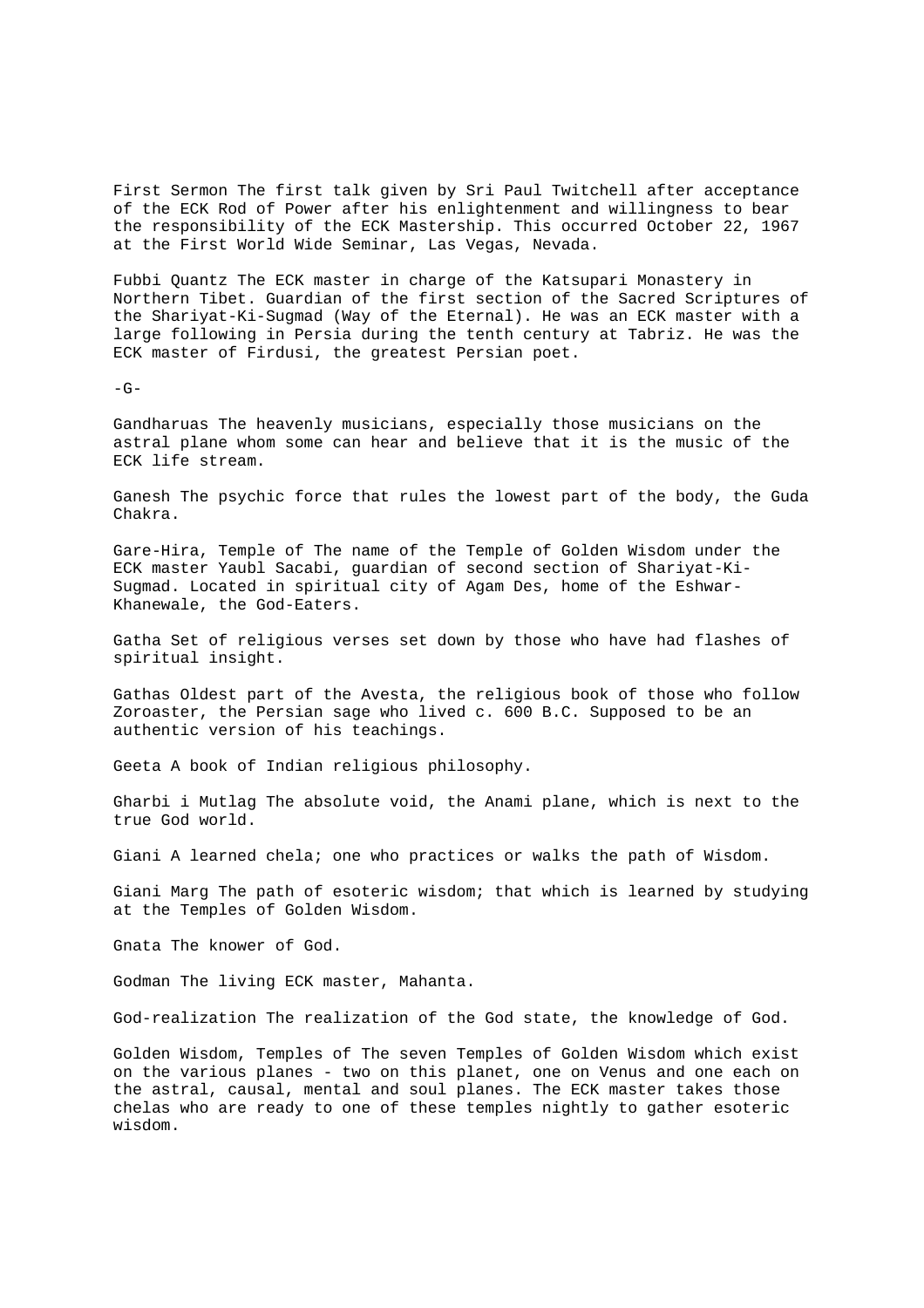Gopal Das The ECK master in charge of the Temple of Golden Wisdom which houses the fourth section of the Shariyat-Ki-Sugmad, on the astral plane. He was a living ECK master on earth during the twelfth century B.C. under Rameses II, in Egypt. He lived and taught the secret science of ECKANKAR near Luxor. He was known as a man of great wisdom whom the state officials interviewed at times, and to whom the poor came for help.

Group-Soul A number of souls, like a family or a community tied together by a common cause, an entity, that acts and reacts on one another on their ascending ladder of spiritual unfoldment.

Guilt The feeling inbred in many that they are responsible for some wrong. The ECK chela has no such feelings nor fear that God is going to punish him for a wrongdoing. He knows that any wrongdoing on his part will result in Karma which has to be paid, and no one but himself is responsible and no one else can pay this debt.

Gunu The basic attributes of the universal mind power, the Kal force. The three gunas are Sattva (light), Ragas (creativity) and Tamas (darkness).

Gupta Vidya Esoteric wisdom.

Guru The ordinary title for any who teaches a spiritual works.

Gurumuka One whose face is always turned to the master; a spiritual devotee.

 $-H -$ 

Hak Truth, reality.

Hafiz Famous fourteenth-century poet of Persia; was a

follower of ECKANKAR. Hansa A swan, or mythical bird of beauty which symbolizes

soul after it has reached the Atma (fifth) plane. Hansni Tunnel A tunnel of darkness through which many traveling the road to God passes between the third and fourth planes.

Hridaya The heart chakra.

Hsin Chai The fasting of mind, when thoughts are removed and one lives in the pure state.

Hsu Wu State of emptiness and non-existence. In this state one finds the ECK master in his radiant form. It is a deceptive state, for when all looks empty and non-existent the master appears.

Hu The secret name for God.

Huk - Hukikat, a state of soul in its embodiment of truth. A word to be chanted for the Agam Lok plane.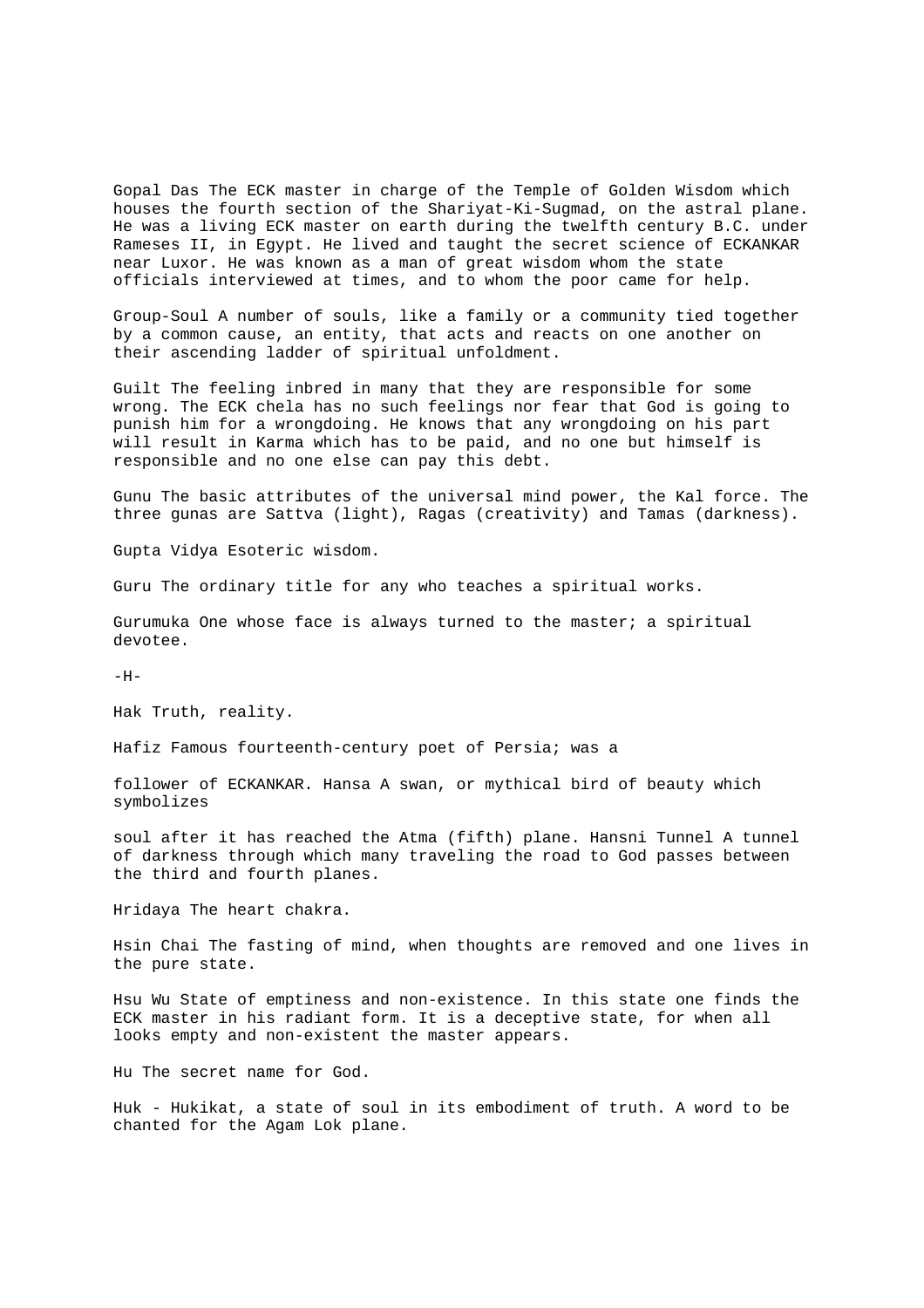Hum A word used to chant on the Alaya plane.

Huzur A title, similar to sir, used in addressing a man of God.

 $-I$ -

Ida Channel at the right side of spine, right of the central canal, in the subtle body.

Individuality The divine, impersonal and immortal self of man.

Indri Chakra The center at the sex organs; generative center.

Indriyas The sense organs.

Initiate One who has undergone experience initiated by the master to link him up with the ECK forces and be lifted to higher spiritual levels. It takes two years to study in ECKANKAR before one can undergo the initiation. There are four main initiations for the chela before he can become the ECKshar.

Iron Age The Kali yuga.

Ishwara Another name for God. Also, the manifestation of Brahman, lord of the fourth plane. He manifests himself in three aspects: Brahma, the creator; Vishnu, the preserver; and Shiva, the destroyer.

Ism-I-Asm Another name for the ECK, the audible life current.

I Yuan The prime origin of all things, the ECK.

 $-J$ -

Jal Water, one of the five primal parts of matter.

Jalal-din-Rumi Thirteenth-century Persian poet and sage; was a follower of ECK.

Jaggannath Lord of World, Vishnu, the physical universe. Jot Niranjan, the negative king of physical world.

Jagrat The lowest quality of consciousness.

Jam Dut Angel of death, same as Yama Duta. An agent of the negative power. Meets all souls at time of their death unless they are with the ECK master.

Jap Mental repetition of a holy word.

Javakosa A sheath around soul. The last body before soul becomes itself alone.

Jiva Soul; the Atma.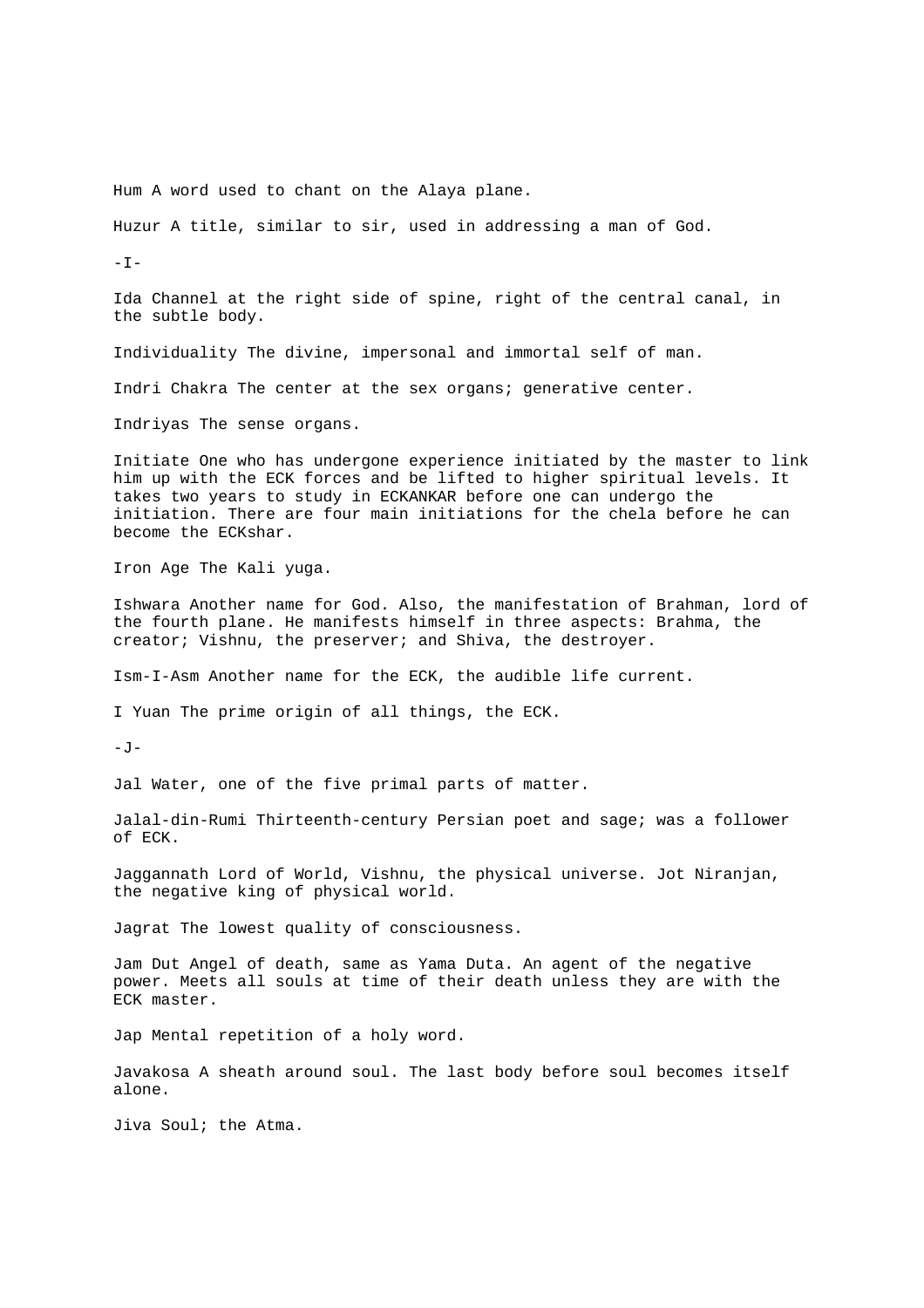Jiva Atma Soul in the human form; the living individual person.

Jivan Mukta One who has attained liberation.

Jivan Mukti Spiritual liberation, salvation.

Jnana Knowledge, learning. Same as Giana, wisdom.

Jnana Yoga A system of yoga that seeks spiritual liberation through learning.

Jananendriya The five indriyas of knowledge, the cognitive senses of hearing, feeling, smelling, touching and tasting.

Joriki Power derived from concentralism, gives one control of circumstances.

Jot Refers to Sahasra, or the lotus of a thousand petals; the crown chakra.

Jot Niranjan Ruler of first plane, the physical universe.

Ju Chiao Teaching of those already with knowledge, teaching of the learned; knowledge.

 $-K-$ 

Ka Ancient Egyptian term for astral body.

Kabir Sixteenth-century Hindu poet-mystic, a follower of ECK, the secret teachings.

Kailash, Temple of Ancient Temple of Golden Wisdom on mental plane.

Kakusha One who has attained God.

Kailash, Temple of Ancient Temple of Golden Wisdom on mental plane under direction of Tejahua, ECK master, where is kept a section of the Shariyat-Ki-Sugmad.

Kal Niranjan King of the negative worlds.

Kala Time; has many subdivisions. Word chanted on Astral plane.

Kalami-i-lahi The word of God.

Kali Goddess of time, wife of Shiva, mother of all material creation. Personification of the feminine principle in the Universal Mind force. Known in ECK as the Kalshar, the illusion of life, mother of Kal, the Lady of Kala. Through her come the saviors of the world, but not the ECK masters: they are born of the ECK force.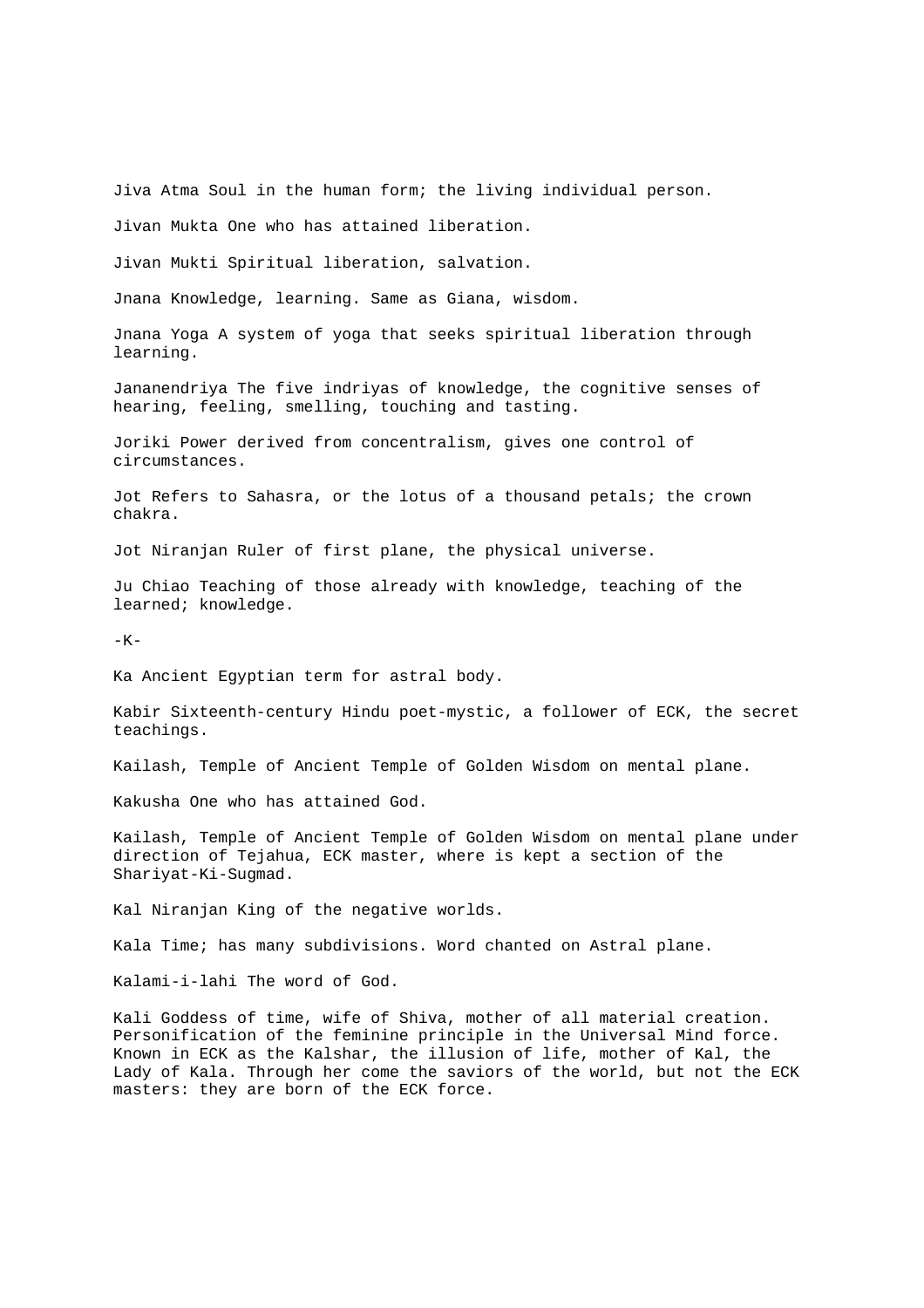Kali Yuga The dark age, last in the yugas of cycle in cosmic history. Begin at midnight February 16, 3102 B.C. The whole cycle is a Manvantara. This yuga lasts 432,000 years and we are now living in it. It is characterized by strife, discord, quarrels and contention. The planet will be destroyed at the end of this yuga.

Kalma Another word for sound current.

Kalpa A day and night in eternity which consists of 4,320,000,000 years. Hindus call it the day and night of Brahman.

Kama Passion. Refers to sex, exaggeration of lust.

Kama Rupa Body or form; the astral body in which passion resides or is expressed. Also, the astral form that exists after death. Sometimes, the ghost form, and often a vampire which acts upon those who seek to have the former inmate of a physical relative return in the Kama Rupa because of loneliness. It is not good to pray for the return of one who has gone on to the other worlds, because of this particular danger. He could return as a vampire.

Kanth Chakra for fifth psychic center in the body; the throat center.

Kanwal Lotus shape of chakras in body.

Karan Sharir The causal body, or seed body, in which all actions reside. These actions are manifested in the lower bodies.

Karma The law of cause and effect, in the lower or psychic world; justice, retribution, action and reward. This law applies to these worlds we call the physical, astral, causal, and mental.

Karma Bandhan The bonds of Karma, or actions; being bound to the chains of action.

Karma Kanda The path of actions; the way of salvation by right actions.

Karma Marg The, way of Karma as a path to God. The approach to God through selfless and harmonious deeds.

Karma Yoga A path to reach God through right deeds and actions.

Karmendriya The power of action in all physical activities.

Karuna Active compassion.

Katsupari An ECK monastery in Northern Tibet. The master Fubbi Quantz is in charge here.

Kevala Alone.

Kosa The sheath around soul. This is the last sheath that envelops soul which stands between God and soul.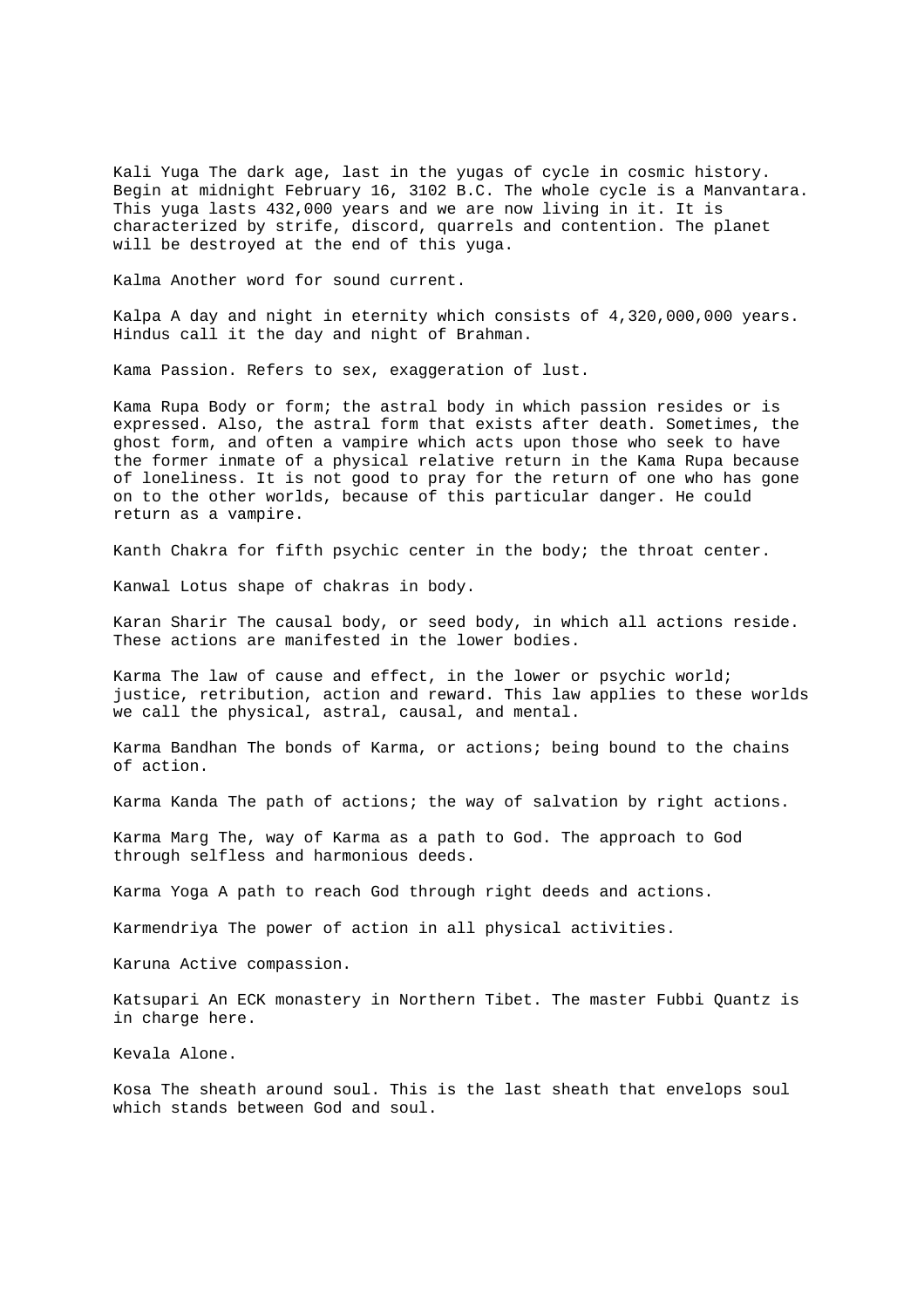Krishna The eighth reincarnation of Vishnu. He is the Christ of the Hindu religion. His words are recorded in the Bhagavad-Gita.

Kriyaman Type of Karma that is created by actions during this life. Daily-news Karma.

Kriya Yoga Same as Karma yoga.

Krodha Anger, tantrum, fury; one of the five destructive actions of the mind.

 $-T_{\rm L}-$ 

Lai Tsi The Chinese ECK master in charge of the Temple of Golden Wisdom in the Kosa plane, the etheric world. Guardian of the section of Shariyat-Ki-Sugmad placed there.

Lakh A section of time in physical universe. It equals a hundred thousand years.

Law of Retribution Karma.

Lay a Center That mystical point of no return at which soul crosses one plane into another prepared to stay and never come back to the lower one.

Laya Yoga A form of yoga in which one merges his individuality with the master.

Lam-Rim Stages on the ECK path.

Lemuria The ancient sunken continent of the Pacific, home of the third race; also known as Mu.

Linga Sharir The subtle body, same as the Kama Rupa, in which passion is expressed; the astral body. It is similar to the physical body in appearance. Lingam Passion and its bonds.

Lords of Karma The group of entities under the Dharam Raya, the distributor of Karma. They are responsible for the distribution of the Adi Karma, primal Karma to souls first entering this world, and adding and subtracting Karma from the records of any soul in the lower worlds.

Lotus of Fiery Light The astral lotus center in man; the crown chakra.

 $-M -$ 

Macrocosm The universe in its larger proportion; the universal world; God-world, including all universes. This is the part that any seeker of God wants: the whole, all.

Madhava Another name for Krishna, the Godlike consciousness.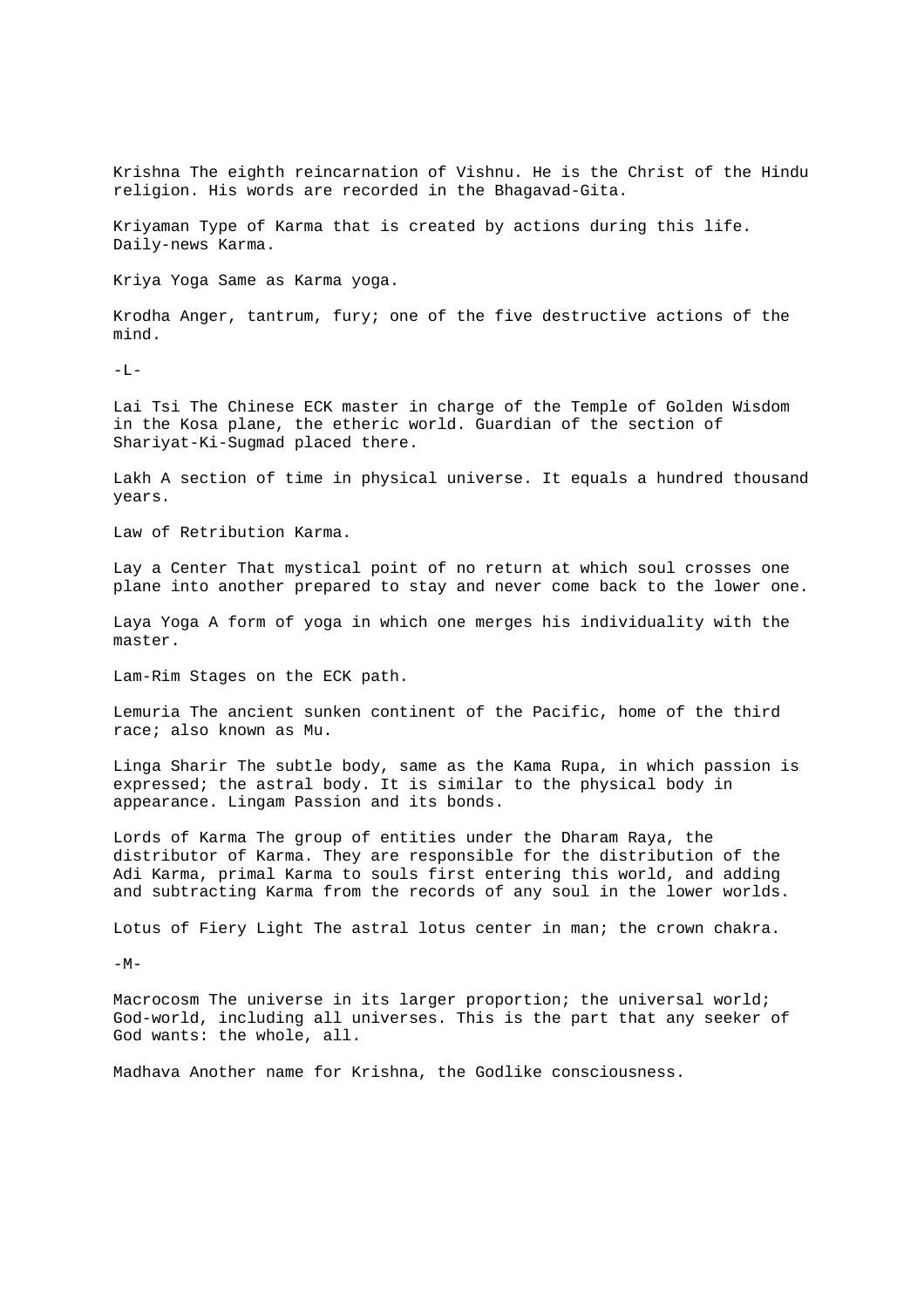Magi A mystical order of the Zoroastrian religion; one of the ancient groups that secretly studied ECK and practiced it several centuries before Jesus.

Maha Means great one.

Maha Kal The Par Brahm, one who rules that upper part of the mental plane, the Brahmanda.

Maha Nada The great music of the ECK life current.

Mahanta The living ECK master, the vi guru, the lightgiver. A state of God-consciousness which is beyond these titles given in religions which designate states of high consciousness: Mahanta is the highest.

Maha Sunna A great region just below the Bhanwar Gupha, characterized by utter darkness.

Mahat Thought, the first changed form of the nature elements; matter which is space, time, and twenty-two other parts of the universal mind force.

Manas One of the four parts of Anta Karan. It is the faculty of receiving and tasting, sometimes known as the mind stuff itself.

Mantra A chant by repetition.

Manushi Human embodiment; the living ECK master in the flesh; the Mahanta whom you can see.

Mardang A type of Oriental flute.

Marg A path to God.

Mat Creed or doctrine.

Mauj Will or pleasure of sat guru, or Supreme.

Maya Illusions of this world.

Metta Good will, love.

Microcosm The little universe; the personal universe.

Milarepa Eleventh-century Tibetan saint, poet; a follower of ECK.

Moha Attachment, one of the five deadly passions of the mind.

Moksha To release any of the lower worldly problems.

Mondo Questions and answers between the master and Chela.

Mu The no-mind state; negative, below the usual state of negativism.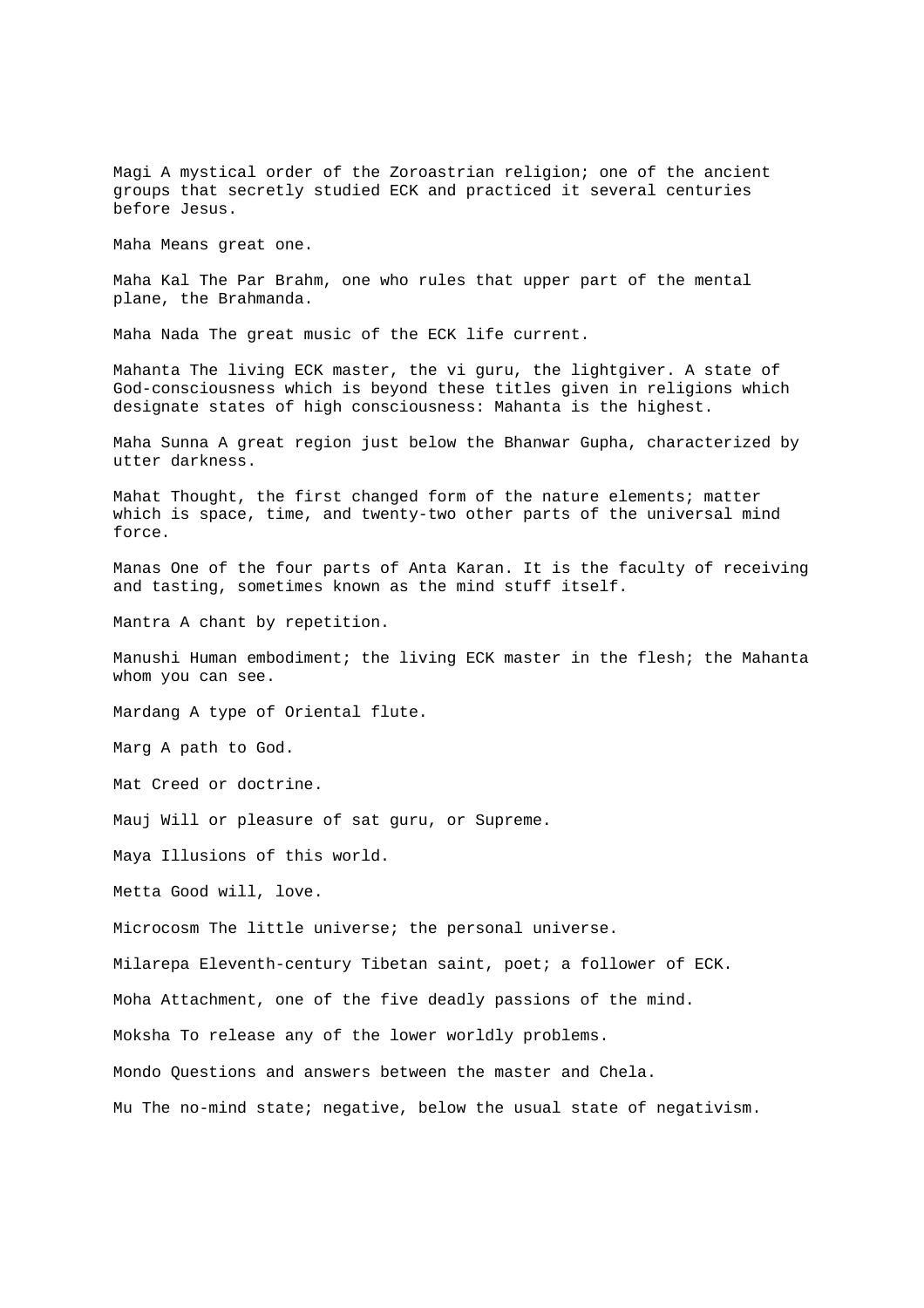Mukti (Jivan Mukti) Salvation, now and here.

Mul Chakra The first chakra, the lowest in the spinal area.

Mumsaka The Caucasus mountains in Russian province of Georgia. Said to be the birthplace of Peddar Zaskq in seventeenth century, who lived in an ECK monastery to be trained to heights of spiritual perfection.

Mumukshutwa The state of attainment; one who desires to attain Moksha, or salvation.

Muni A sage, rishi.

Moon Worlds Part of the astral world.

Moulana Rumi Author of world-famous poem Manavi; an ECK follower.

 $-N-$ 

Naacal Records First known records of mankind, records of the third root race, the Lemurians. Contains some description of ECKANKAR as foundation of religious life.

Nabhi Chakra The chakra near the solar plexus.

Nada Bindu The sound from which all things grow, the seed sound, a very sacred word used by adepts for growth of chela, flowers, anything. In the chela it has to do with spiritual unfoldment, often with physical growth.

Nada-Brahma The sound of Brahma, fourth-plane ruler; the AUM-OM sound of the universal mind-world word.

Naijor-pa He who attains serenity.

Nam Name; Nada, the ECK life current.

Nampak A spiritual city in the Andes mountains, South America.

Namo Blessings.

Nanak Guru Nanak, founder of the Sikh order.

Neophyte An aspirant, a beginner in the spiritual works

Neti "Not this."

Nij Manas The seed mind; in the Karan Sharir, the causal body. Similar to the universal mind force.

Nimitta The primary cause.

Nine Unknown Masters Nine unknown secret ECK masters who are responsible for hidden knowledge of the spiritual worlds. They collected this knowledge and put it into the sacred books, the Shariyat-Ki-Sugmad.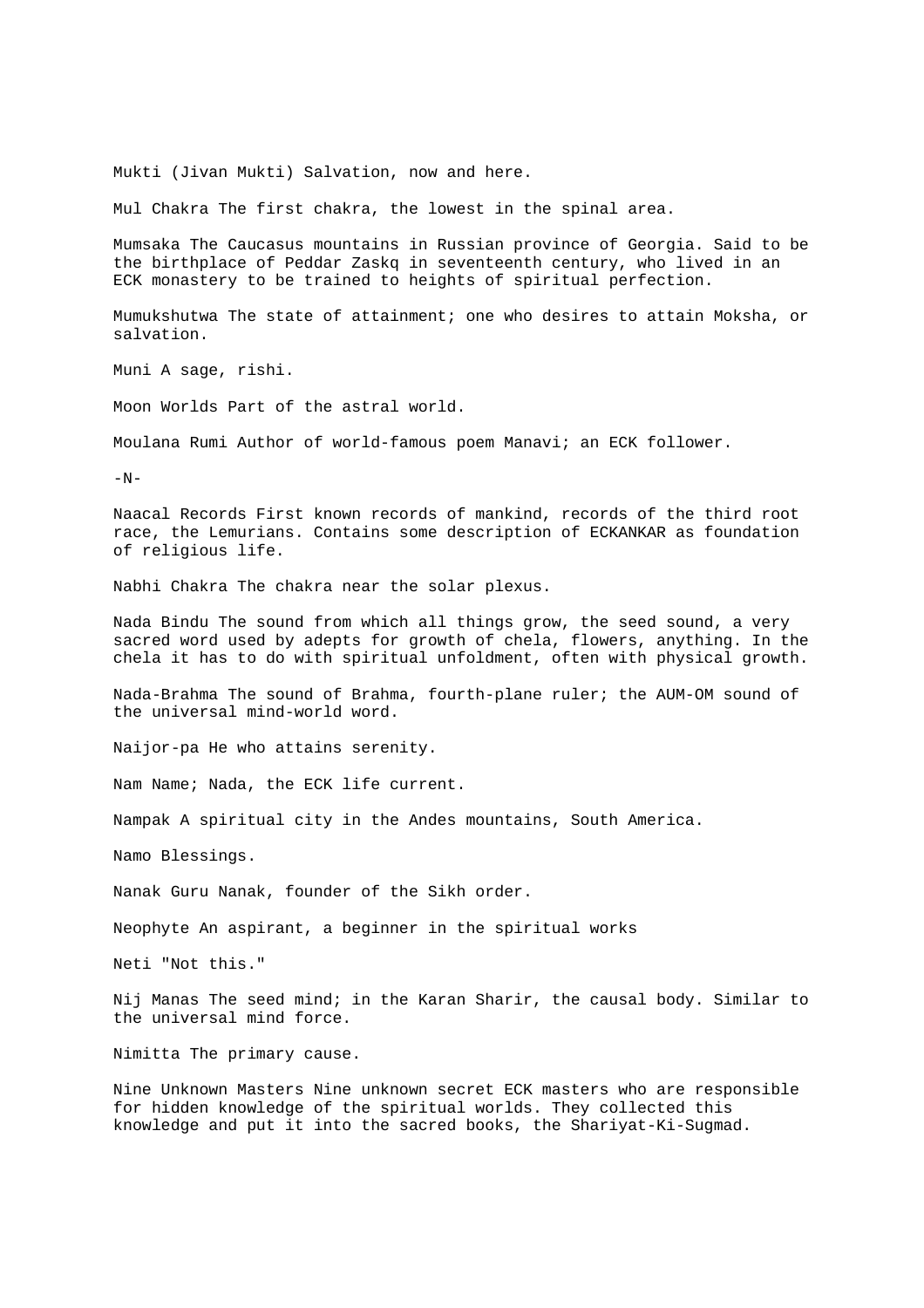Nirala The Anami, lord of the Anami world. Nirmana Charan Pure Water. Niranjan The negative power in the lower universe. Nirankar The formless one, the Sugmad. Nirguna Beyond all attributes, good, bad, happiness, unhappiness. Niyana Self-restrained. Niraya The downward path. Nirvana The Buddhist heaven; the fourth plane. Nirvikalpa A form of deep Samadhi in which one does not distinguish himself from the object of contemplation. Nirvretti Returning, going back; flowback. Nitya Eternal and everlasting. Nuri Light. Nuri Sarup The light body; radiant form of the master: his astral form.  $-O-$ Ocean of Love and Mercy The SUGMAD, God. Om The sound symbol of Brahm. The life current of the second region in spiritual worlds. Omar Khayyam A Persian poet of the twelfth century; an advocate of ECK. Omkar Second astral stage of God, or second plane. Ormad Illumination. Ousia The spiritual essence that flows out of the Godhead; the ECK.  $-P-$ Pad A plane, a station place. Pamada Mental slowness; sloth in mind. Panthi One who travels the path of God. Par Beyond the material, psychic; in the spiritual worlds. Paraaatman The great spirit, the ECK.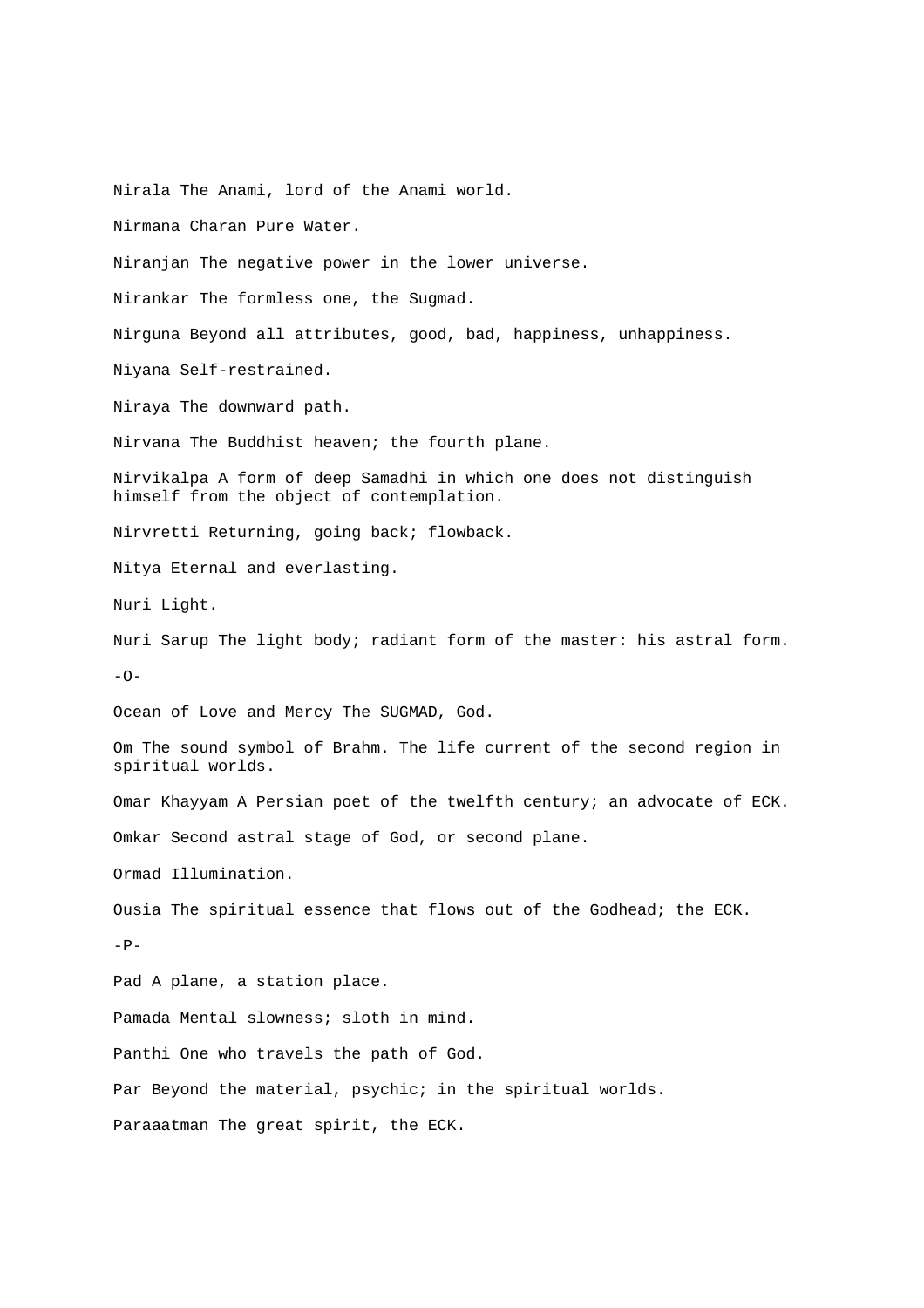Parabrahm Above the Brahm, above the mental plane. A very thin world between the mental and soul planes.

Paramahansa One who has reached the Sat Nam plane, the soul plane. The term means "He is like a swan"; "Hansa" means swan.

Param Akshar Temple of Golden Wisdom on the A tma (soul) plane, called the House of Imperishable Wisdom. Supreme Lord; another name for God.

Parmarth Spiritual practice; the effort, uplift.

Paranivana Beyond Nirvana.

Peddar Zaskq Sri Paul Twitchell: his true spiritual name.

Pindi Earth world, earth body. Relates to lower regions.

Piscean Age A 2,000-year era that ended in March, 1948. Now we are in the Aquarian age, but still under the darkness of the Kali yuga. Piti Rapture.

Polarity of Soul When soul is polarized in either the Godhead or the Kalhead (negative).

Polytheism Belief in many Gods.

Popul Vuh An ancient psychic system.

Pradhana The primary matter of spirit; the nature stuff.

Prajapati Lord of creatures; entity; Oversoul of animals who looks after their welfare. Each species has an entity of its own in charge. One can talk with these entities and control animal species.

Pralabdh Destiny.

Pralobd Fate; Karma created in previous lives.

Pralaya The dissolution and reabsorption of universes in the lower worlds at the end of each Kalpa.

Prakriti Substance opposed to the ECK (spirit); the Kal force.

Prana Breath. Vital air.

Pranava Same as Omkar, ruler of second plane.

Pranayana A breathing exercise for spiritual development used by yogis.

Prapatti Marg Way of liberation by complete surrender and devotion to God via the master.

Prescience Foreknowledge.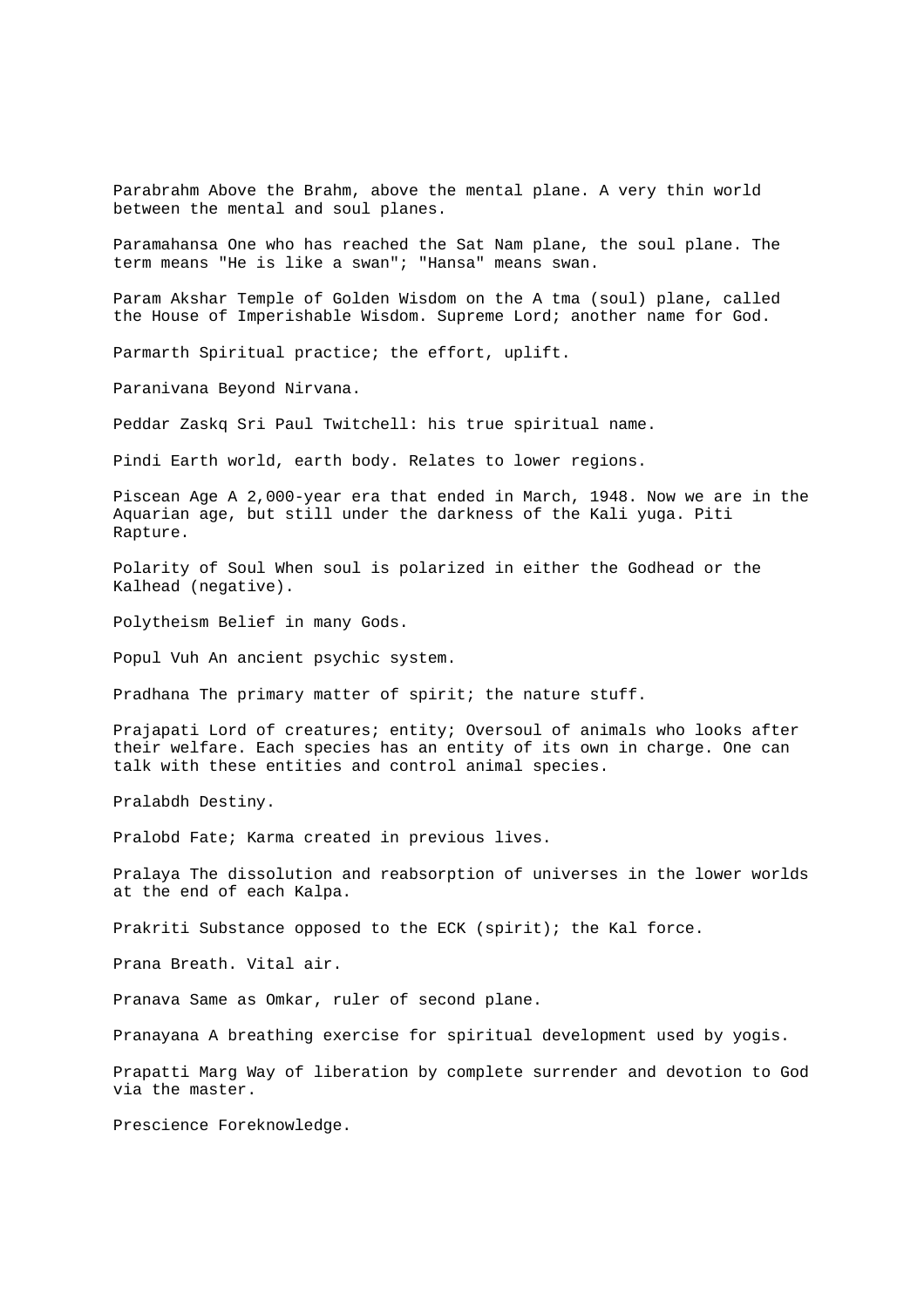Pret Disembodied spirit with its sensual desires unsatisfied.

Principle Primary cause or universal truth.

Protean Soul Higher form of astral body used at times by the master when he takes shape to appear to the chela. His thought can force it to assume any shape or form.

Punya Spiritual merit; charity.

Purusha The male, supreme creativity energy.

Pythagoras Greek philosopher and adept in the ancient Order of Vairagi; an ECK Master, fifth century B.C.

 $-Q-$ 

Qootubs The master, one who is entrusted with the spiritual

welfare of the aspirants and chelas. Querent One who questions the master.

Quiddity The essence, that which makes up the ECK.

 $-R -$ 

Raga Greed, passion; also, the color red.

Rahahasa A demon of the darkness of this world.

Rajas Attributes of nature; the creative gunas.

Raja Yoga A form of yoga, one of the many different systems of yoga, philosophy of yoga.

Rama An early world savior. He carried the message of ECK from deep forests of Germany to India.

Rami-Nuri An ECK master in charge of the Temple of Golden Wisdom in city of Retz, on Venus, and guardian of the Shariyat-Ki-Sugmad there. This temple is called the House of Moksha.

Rasayon The elixir of life.

Rebazar Tarzs The great ECK master living in the Hindu Kush mountains, supposedly over five hundred years old. He is the emissary of ECKANKAR in the physical universe.

Reincarnation Rebirth, the coming and going of soul into a new body each time it re-enters this world. Retrocognition Seeing into the past; knowledge of the past.

Retz The capital city of Venus.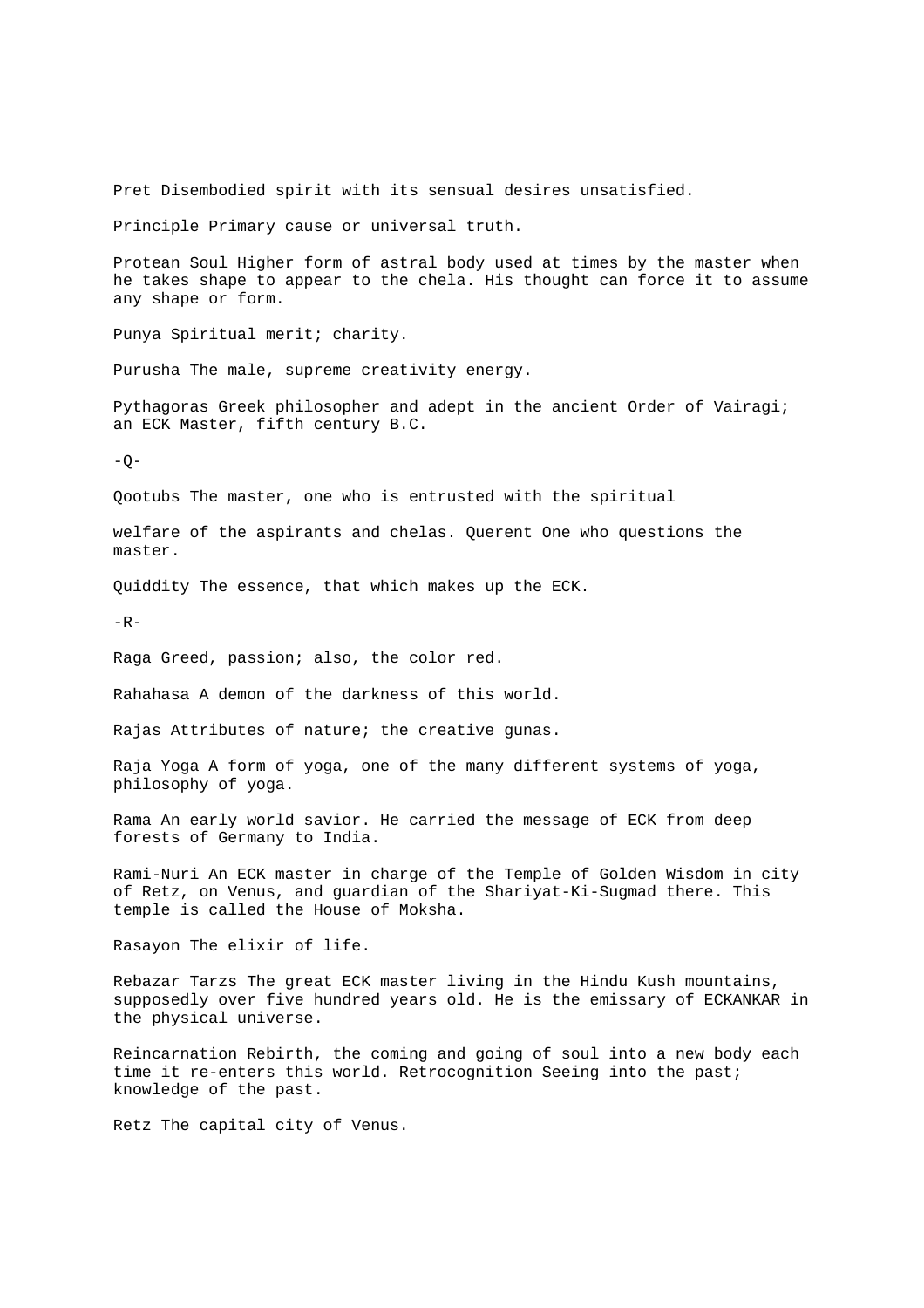Rishi Oriental name for the sage; wise man.

Runmensi The cave, an inner experience soul goes through on its upward journey.

Rook Spirit or soul.

Root Race The varied races which have occupied the earth in the past. There are supposedly seven of them: the Polian, Hyperborean, Lemurian, Atlantean, the Aryan, and two yet to spring into existence.

Rupa Form.

 $-S-$ 

Sach Khand The fifth region, the soul plane, home of spiritual truth.

Sadhaka A seeker of truth, looker for God.

Sadhana The spiritual effort or quest for God; sometimes called the spiritual exercises of ECK.

Sadhu One who has reached the causal plane, sometimes said to be only the higher astral; not a saint as many imply.

Sagana Sati A form of inducing trance.

Saguna Attributes of the Godhead.

Saguna Brahm The attributes on Brahm level.

Saguna Sati A technique for soul travel; known as the instant projection, sometimes called direct projection.

Sahasra-Dal-Kanwal The Jot or the lotus of a thousand petals: the capital of the astral world. Sakapori Temple of Golden Wisdom on causal plane.

Shamus-i-Tabriz is the ECK master in charge of the Shariyat-Ki-Sugmad there.

Samadhanas A religious state, joy beyond all doubt.

Samadhi Completion on the true reality, the highest that anyone can attain before reaching soul plane.

Samati Sameness of mind.

Samhita A code of rules, laws; similar to the Manu Samhita.

Samnyasin Anyone who renounces the world, free from attachments; a chela.

Sampatti Wealth or treasure.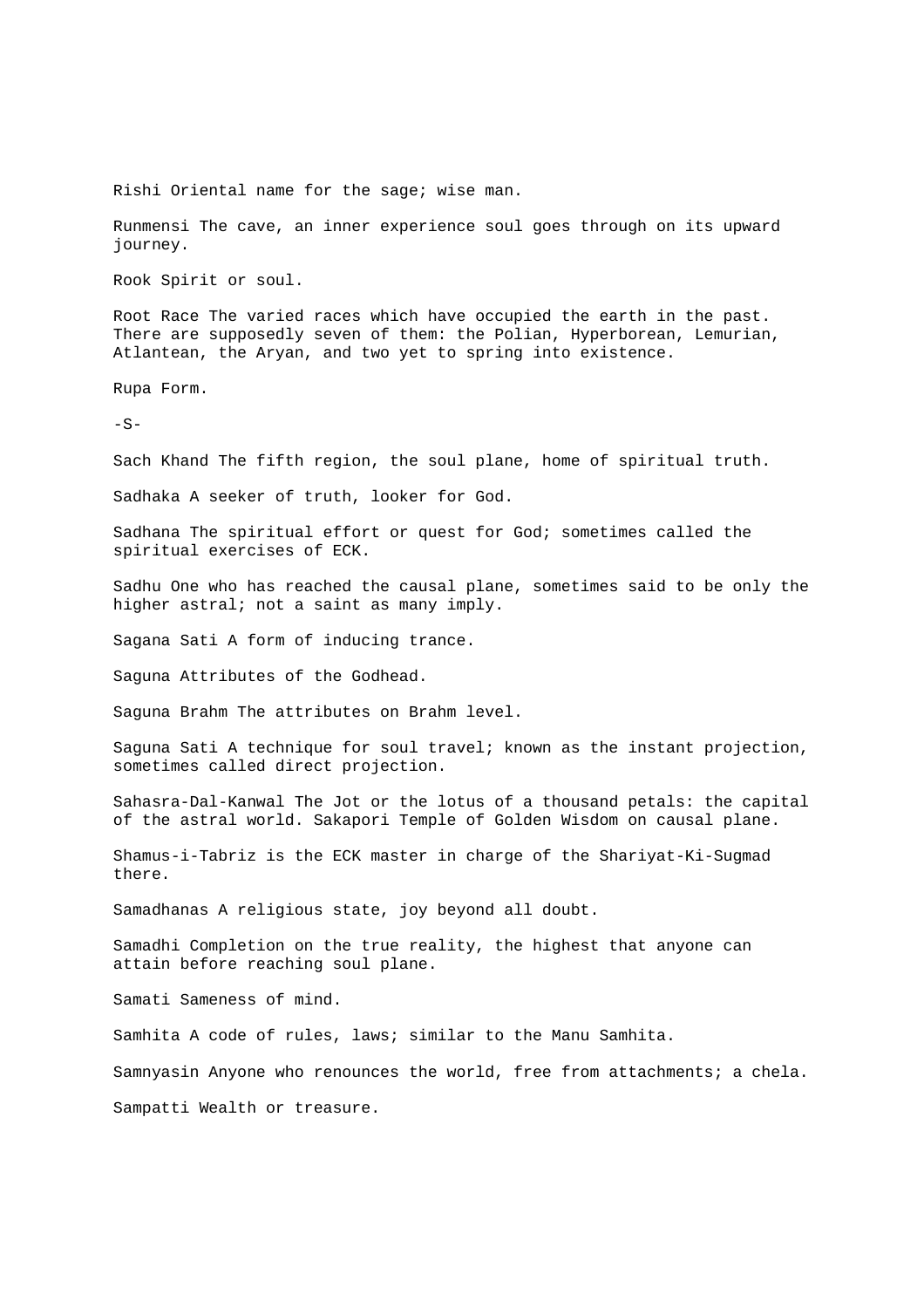Samyana Restraints from worldly pleasures.

Sansar The material world.

Sansari A worldly person. Sanna Awareness, perception.

Sanskara Impressions during one or more earthly lives Santosa Peace and contentment.

Sar Important or real.

Saran Unqualified submission.

Sat Desh The pure spiritual worlds.

Sat Truth, reality.

Sat Guru A light-giver; the super teacher of spiritual works.

Sat Lok The soul region; same as Sach Khand.

Sat Nam Lord of the fifth region, the Atma (soul) plane; the supreme creator of souls; he who is the first manifestation of God, and usually believed to be the real form of God, to be God Itself.

Sato Kuraj An ECK master.

Satsang Spiritual gathering e.g., the ECK Satsang meetings. Meetings with the master, or gathering to hear and read the master's writings or taped words.

Satsangi A follower of the master; one who has been initiated and attends Satsangs.

Sat Yuga The first of four cycles of time.

Second Grand Division The region of Brahmanda.

Self-realization Soul recognition. One attains self-realization upon entering the soul plane.

Sewa Service to or for the master.

Shakti Mother energy; mother of Vishnu, Brahma, Shiva; the female principle.

Shanti Peace of mind.

Shariyat-Ki-Sugmad The holy scriptures of ECK. A section of the Shariyat-Ki-Sugmad is located at each of the various Temples of Golden Wisdom on the different planes, including the earth world.

Shiva Third member of Hindu trinity, the destructive element.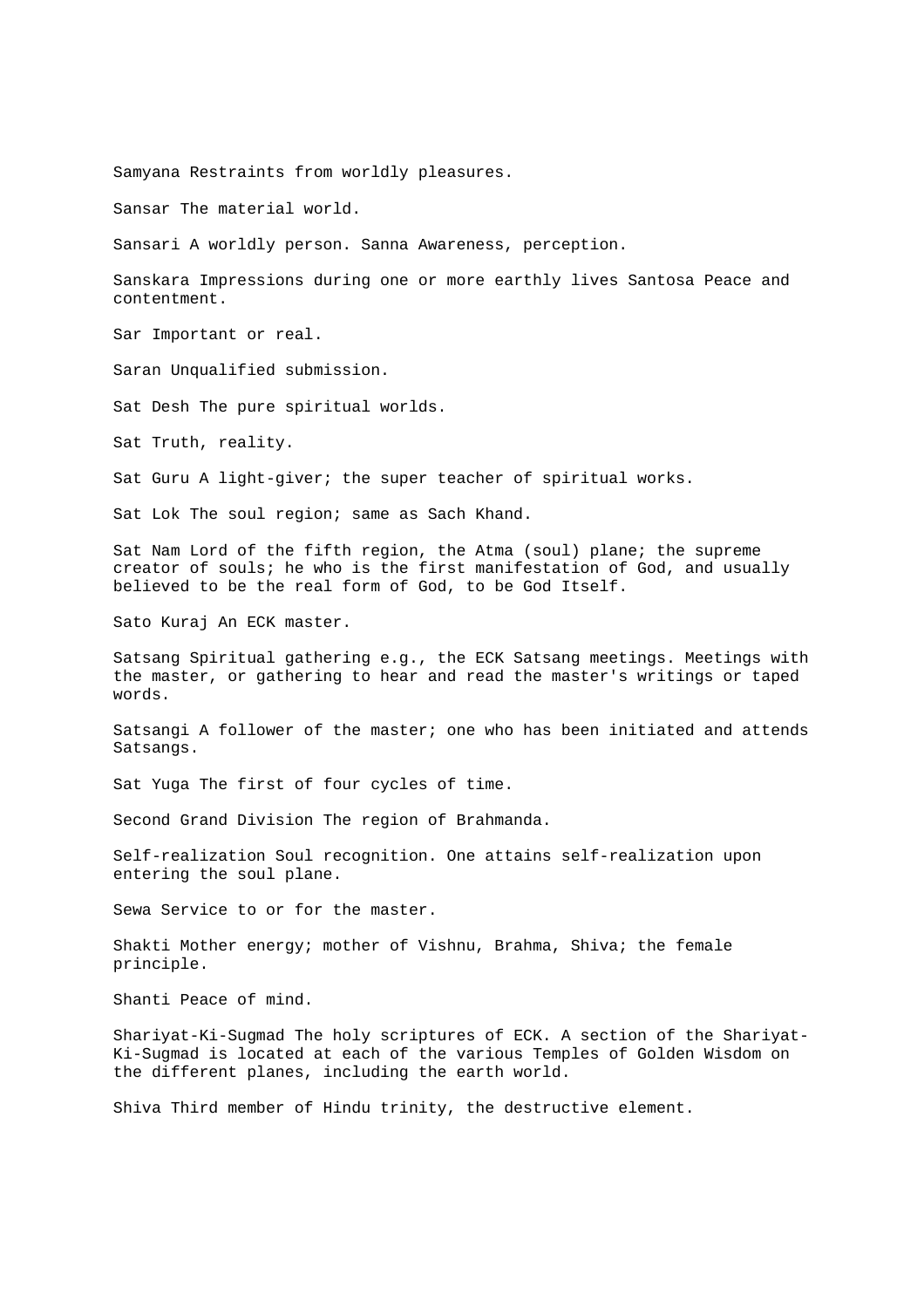Sinchit Reserved Karma.

Simran Repetition of the holy names of God. Sohang Lord of the fourth (mind) region. Sudar Singh An ECK master; was master of Peddar Zaskq in this life. Sugmad The ECK name for the Supreme God. Sukhsham A name for the astral world. Sumer One of three peaks seen from city of Kailash. Sun Worlds The astral world. Surat Abbyas A spiritual exercise. Sushupti The dreamless sleep furthest and highest from separate consciousness. Swadharma Law of one's own life; self-imposed duties. Swasa Sohang A spiritual exercise.  $-T$ -Tamas The attributes of nature, the guna of destruction, ignorance, death, inertia. Tanmatra A primary element, such as taste. Tao The Chinese term for the way to heaven; one who follows a spiritual Master. The word expresses the same concept as the path of ECK. Tapas Austerity, penance, intense application of spiritual exercises. Tariqat Practice which leads to spiritual realization. Tarriq Second stage of spiritual development. Tattwa One of the five elements of matter. Tejas Luster, beauty, power. Tek Blind faith.

Third Eye A point just above the pineal gland, used by the chelas to pass through into the subtle worlds. This is where the Mahanta exists. They meet at this point so the master can escort the chela into the other worlds.

Tiloka The three worlds.

Tirbeni The three ways, the conjunction of three roads, three paths, or streams.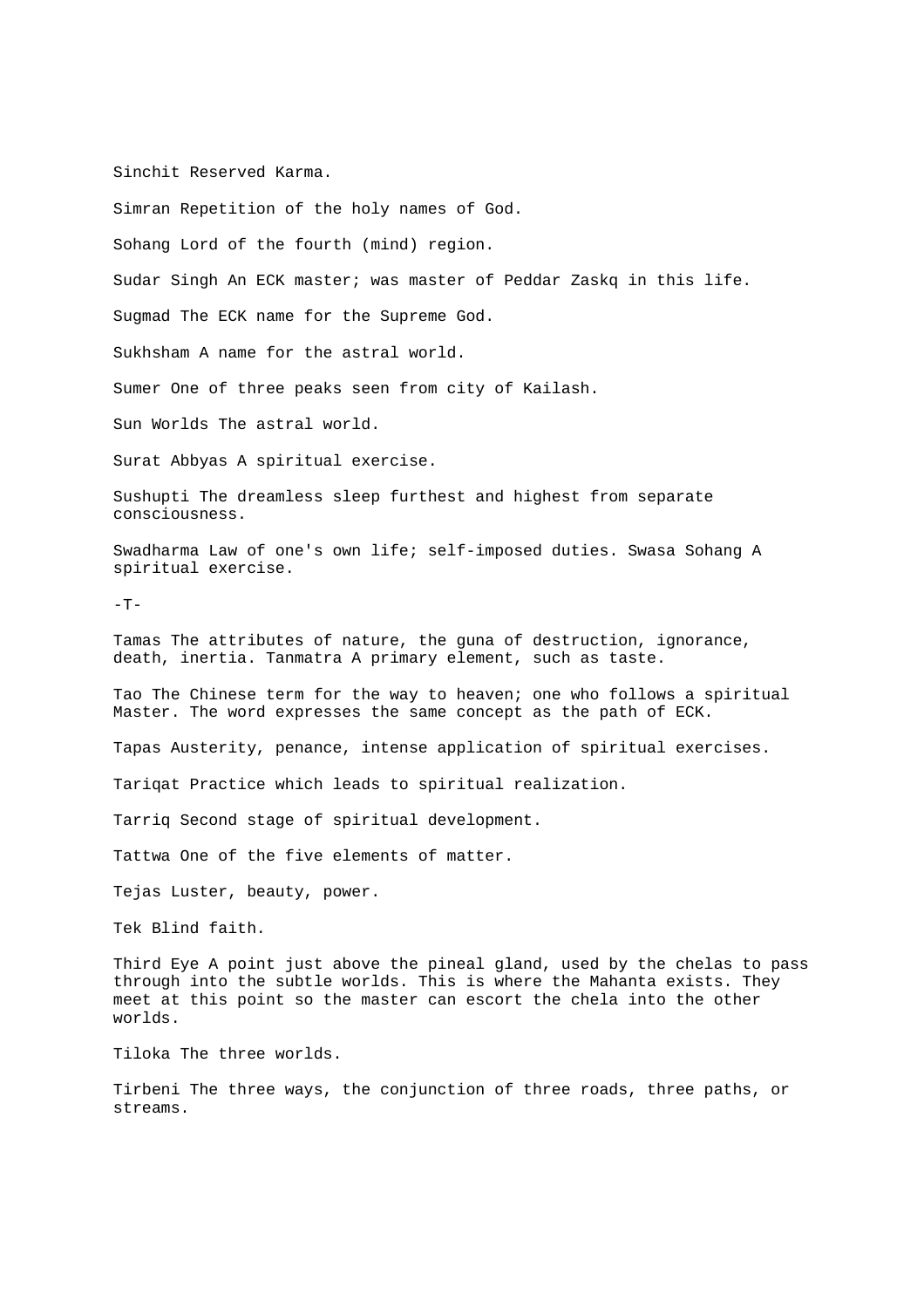Tirkuti The Brahm Lok.

Tirkya Pad Another name for the astral plane.

Tisra Til Same as the Third eye, the spiritual eye as it is sometimes called.

Treta Yuga The second cycle of time following Sat Yuga.

Tulsi Das A seventeenth-century Hindu mystic poet who was a follower of ECK.

Turiya Fourth: sometimes applied to the fourth plane.

 $-U-$ 

Udghata The act of opening the curtain of the higher worlds.

Udgita One of the sound methods of the causal plane; the chanting of the **ATIM** 

Unconscious The no-mind, no-thought area. Freedom from attachment to thought.

Union with God The Hindu religious concept of becoming one with God. The concept differs from ECK, because here one becomes the co-worker with God and doesn't become one with it. The concept in ECK is that becoming one with God means entering into the divine cosmic stream and becoming one with that stream. Instead of becoming one with God, soul becomes one with the essence, not the Godhead itself. This is self-realization, and not the true realization of God.

Universal Mind Another name for the negative power.

Unmani Dhun The tenth door, or third eye; the sound which is heard in this particular place.

Uparti Freedom from ceremonial worship; indifference to sensual pleasures.

Upasana Devotion or worship; also includes prayer.

Upaya A device for the spiritual seeker to use to move into the higher states. It may be conceived of as a raft, or a boat to get across the river.

 $-V-$ 

Vadan Another term for the music of the ECK, which is heard internally.

Vahana Vehicle; the channel for the God power. The Mahanta, Christ, Buddha.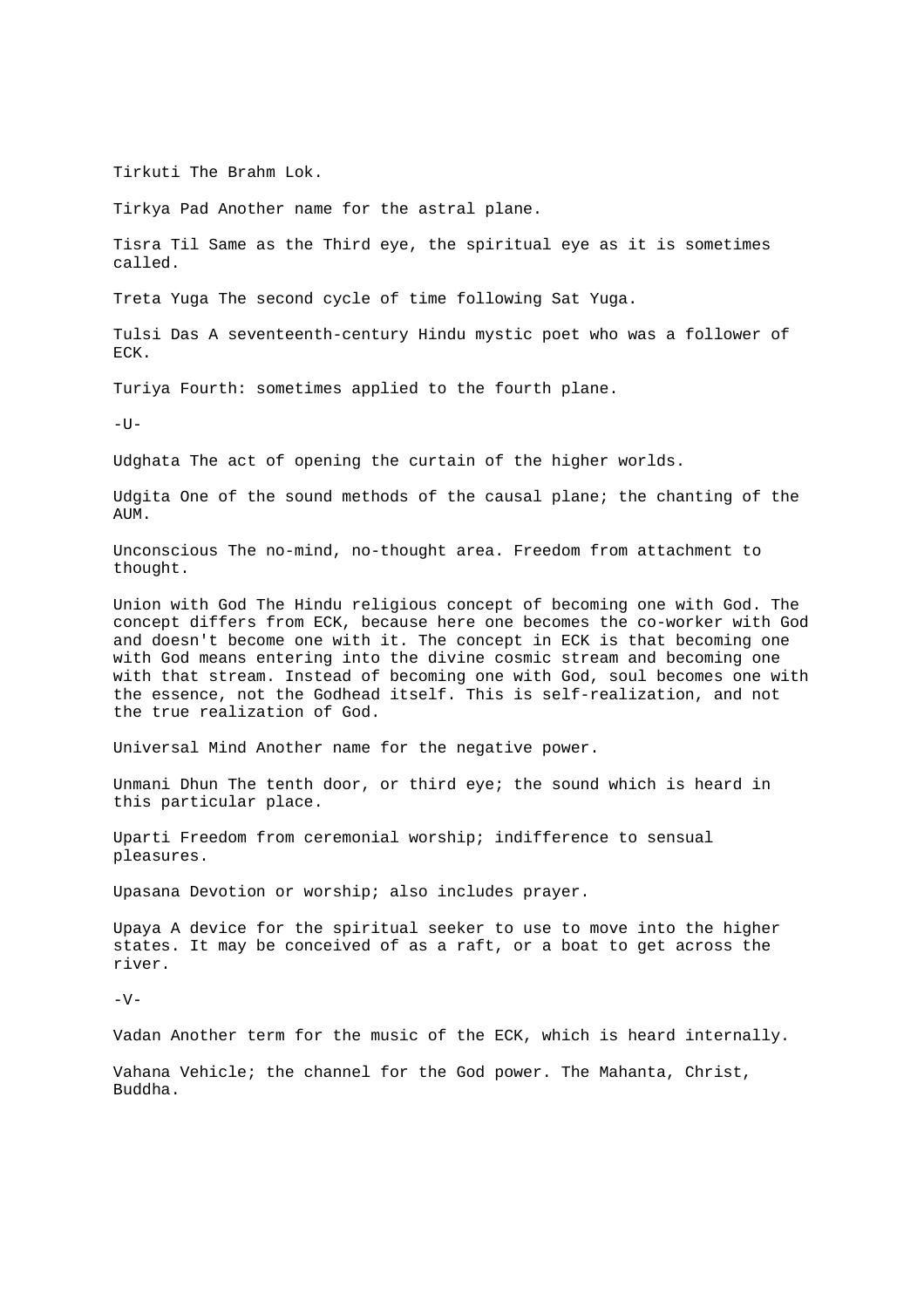Vairag Non-attachment; renunciation of material things; mental detachment from worldly desires and things.

Vairagi The ancient and long-lived adepts of ECK. Members of the ancient order of the Vairagi.

Varnatmik That part of the spiritual teachings which can be written and spoken.

Varuna One of the oldest Hindu gods.

Vayu Air; one of the five tattwas.

Vedas Collection of ancient Hindu hymns; sacred scriptures.

Vibhuta The ability to manifest great psychic powers.

Vi Guru The supreme guru; also refers to Sat Nam, ruler of the fifth (soul) plane.

Vigyan Esoteric knowledge. Vihara Dwelling place of consciousness. Vijnana Consciousness; to apprehend or bring into mental manifestation an inner experience.

Vishnu Second member of the Hindu trinity.

Viveka Discrimination, searching. Same as Bailbek. Vyapakkatva Omnipresence.

 $-W-$ 

Wallis Prophet or holy man.

Wheel of Eighty-Four Rounds of birth and death which soul must pass through during its early existence. This means that soul will pass through 8,400,000 different species of living beings. The eighty-four refers to the number of lakhs, each a hundred thousand years.

Wu Wei Doctrine of the non-assertion of self.

 $-Y-$ 

Yagya Sacrifice.

Yama Duta The angel of death, or messenger of destruction.

Yama Messenger of death.

Yaubl Sacabi The ECK Master in charge of the Temple of Gare-Hira, guardian of that portion of Shariyat-Ki-Sugmad located there. It is the Temple of Golden Wisdom in the spiritual city of Agam Des, home of the Eshwar-Khanewale, the God-Eaters.

Yavata An ECK master teaching on the inner planes.